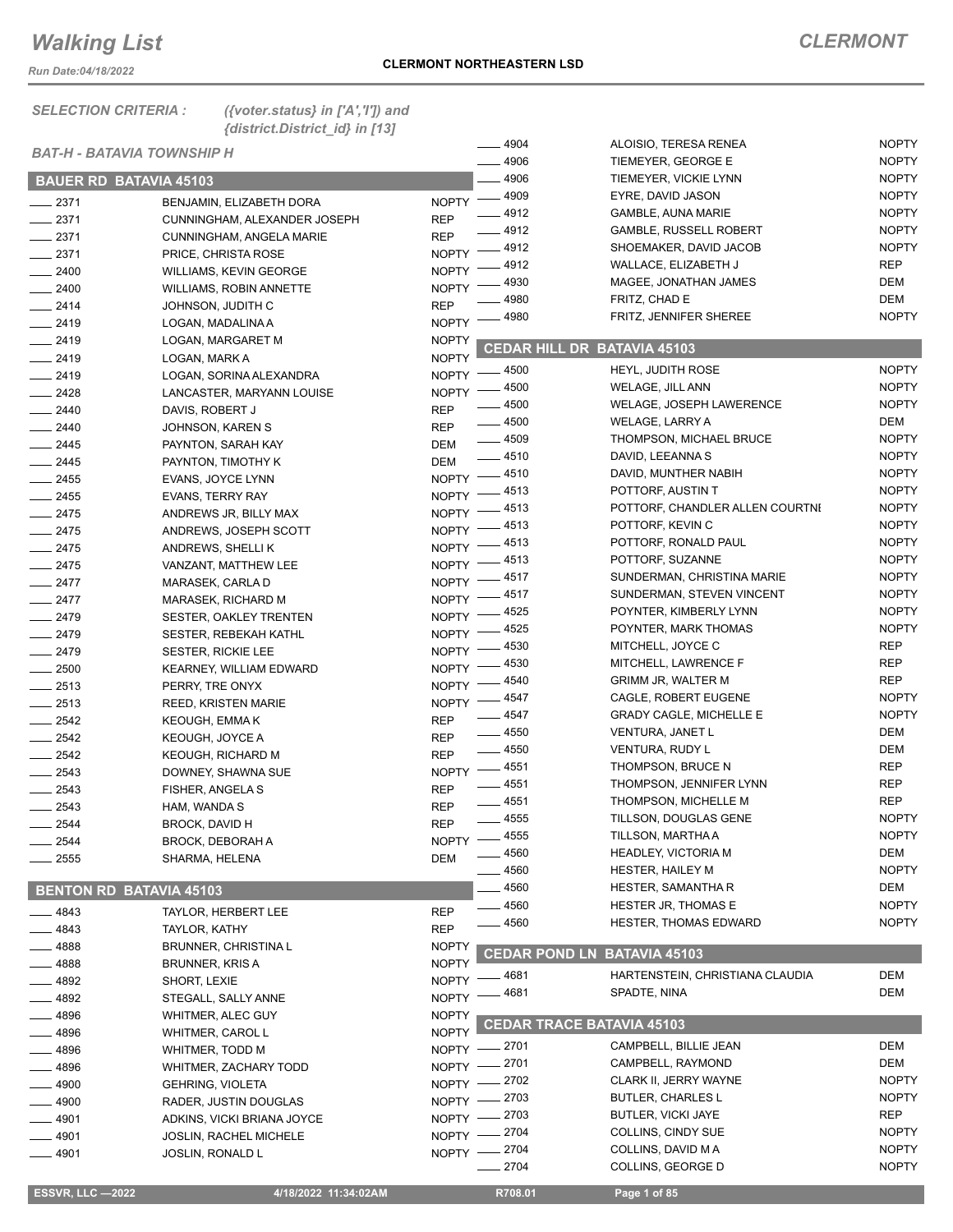*Run Date:04/18/2022*

# **CLERMONT NORTHEASTERN LSD**

|          |                                             | 2565                    | SEIBERT, ZACHARY WILLIAM         | DEM          |
|----------|---------------------------------------------|-------------------------|----------------------------------|--------------|
|          | <b>BAT-H - BATAVIA TOWNSHIP H</b>           | 2570                    | SUMNER, JAMES N                  | <b>REP</b>   |
|          | <b>CEDAR TRACE BATAVIA 45103</b>            | 2570                    | SUMNER, MARJORIE L               | <b>REP</b>   |
| $-2705$  | MAAS JR, WILLIAM A                          | 2573<br>NOPTY -         | BERLING, EVELYN D                | <b>NOPTY</b> |
| 2705     | WOOLERY MAAS, JILIAN STEFANIE               | 2573<br>NOPTY -         | EIDE, KRISTIN MAY EILEEN         | <b>NOPTY</b> |
|          |                                             | 2573                    | EIDE, OLAF KAISTIN               | <b>NOPTY</b> |
| $-2706$  | COLE, THOMAS E                              | DEM<br>2599             | <b>ISON, ALTON</b>               | <b>DEM</b>   |
| $-2707$  | HOEWELER, CHERYL D                          | <b>NOPTY</b><br>2599    | <b>ISON, PATRICIA J</b>          | <b>DEM</b>   |
| $-2708$  | SVELLINGER, CAROLYN ANNE                    | <b>NOPTY</b><br>2604    | <b>BARNES, LUKE R</b>            | <b>NOPTY</b> |
| $-2708$  | SVELLINGER, CRAIG R                         | <b>NOPTY</b><br>2604    | JUSTICE, KAYLA MARIE             | <b>NOPTY</b> |
| 2709     | MUMMERT, JAYNE ELEANOR                      | <b>NOPTY</b><br>2609    | LANGLAND, LAURA J                | <b>NOPTY</b> |
| $-2709$  | MUMMERT, JENNA LEIGH                        | <b>NOPTY</b><br>2609    | LANGLAND, PATRICK HAMILTON       | <b>NOPTY</b> |
| $-2709$  | MUMMERT, STEVEN A                           | <b>NOPTY</b><br>2615    |                                  | <b>REP</b>   |
| $-2710$  | WOOLLARD, CLINTON SHAWN                     | NOPTY -                 | SIBERT, MICHAEL W                |              |
| $-2711$  | JONES, DYLAN DOUGLAS                        | 2615<br><b>NOPTY</b>    | SIBERT, PATRICIA D               | <b>REP</b>   |
| $-2711$  | JONES, JEFFERY D                            | 2615<br><b>NOPTY</b>    | SIBERT, SARAH MEGAN              | <b>REP</b>   |
| $-2711$  | JONES, KYLE DEAN                            | 2616<br><b>NOPTY</b>    | <b>BARNES, HILDA PEARL</b>       | <b>NOPTY</b> |
| $-2711$  | JONES, TINA G                               | 2616<br><b>NOPTY</b>    | <b>BARNES, VERNON R</b>          | <b>NOPTY</b> |
| $-2713$  | MEZA, ELIZABETH L                           | 2616<br><b>NOPTY</b>    | SHORT SR, ALBERT G               | <b>REP</b>   |
| $-2715$  | STROUP, JUDY C                              | 2616<br><b>NOPTY</b>    | SHORT, TERESA D                  | <b>REP</b>   |
| 2715     | STROUP, ROBERT E                            | 2624<br><b>NOPTY</b>    | <b>KRAMER, MICHAEL L</b>         | <b>NOPTY</b> |
| $-2717$  | BOONE, VELMA A                              | 2628<br><b>REP</b>      | ANSTAETT, BEULAH F               | <b>NOPTY</b> |
|          |                                             | 2628                    | CALDWELL, BRENDA JOYCE           | <b>NOPTY</b> |
|          | ELMWOOD RD BATAVIA 45103                    | 2628                    | CALDWELL, TIMOTHY THOMAS         | <b>NOPTY</b> |
|          |                                             | $-2638$                 | GIROUARD, EARLYN L               | <b>NOPTY</b> |
| 4621     | THOMAS, CHARLENE M                          | DEM<br>$\frac{1}{2638}$ | GIROUARD, ROLAND A               | <b>NOPTY</b> |
| $-4621$  | THOMAS, TERRY L                             | DEM<br>2650             | <b>WILLIAMS, BRADLEY MICHAEL</b> | <b>NOPTY</b> |
| $= 4625$ | BROWN, CAROLE LORETTA                       | <b>REP</b><br>2650      | WILLIAMS, COURTNEY S PARKER      | <b>NOPTY</b> |
| $-4625$  | <b>GREEN, MARY G</b>                        | <b>NOPTY</b><br>2662    | MARTIN, DEBORAH L                | <b>REP</b>   |
| $-4625$  | LOCH, THOMAS G                              | DEM<br>2662             | <b>MARTIN, MICHAEL J</b>         | <b>REP</b>   |
| $-4629$  | HOWARD, MATTHEW EDGAR                       | <b>REP</b><br>2664      | DEMERITT, BENJAMIN J             | <b>NOPTY</b> |
| $-4633$  | JONES, STEVE T                              | <b>NOPTY</b><br>2664    | DEMERITT, BRITTANY NICOLE        | <b>NOPTY</b> |
| 4635     | BARTON, AUDREY CAROLYN                      | <b>NOPTY</b><br>2666    |                                  | <b>NOPTY</b> |
| $-4639$  | WEBB, PAUL LEE                              | <b>NOPTY</b>            | CARTER JR, JERRY ALLEN           |              |
| 4645     | MEADE, JESSICA LYNN                         | 2669<br><b>NOPTY</b>    | HAMRICK, BRYAN MICHAEL           | <b>NOPTY</b> |
| 4649     | DURBIN, CHRISTOPHER CHARLES                 | 2669<br><b>NOPTY</b>    | HAMRICK, SABRINA ANN             | <b>NOPTY</b> |
| 4649     | DURBIN, CHRISTOPHER CHARLES                 | 2671<br><b>NOPTY</b>    | CLIFT, JOSH A                    | <b>NOPTY</b> |
| 4649     | KENT, CHARLES ANTHONY                       | 2675<br><b>NOPTY</b>    | <b>CRAYCRAFT, SHERRY L</b>       | <b>NOPTY</b> |
| $-4649$  | PLAZARIN, LORRIE L                          | 2676<br><b>NOPTY</b>    | CAKE, SHANNON L                  | <b>NOPTY</b> |
| 4654     | SIMPSON, DOUGLAS TIMOTHY                    | 2679<br><b>REP</b>      | REMERS, KENNETH G                | <b>DEM</b>   |
| 4654     | SIMPSON, KIM W                              | 2683<br><b>NOPTY</b>    | CREECH, JOSHUA                   | <b>NOPTY</b> |
| 4654     | WALKER, LESLIE G                            | 2683<br><b>NOPTY</b>    | <b>CREECH, SAMUEL EDWARD</b>     | <b>NOPTY</b> |
| 4666     | <b>GAFFNEY, JILL MORRISON</b>               | 2683<br><b>NOPTY</b>    | SCHALLER, MELODY SUE             | <b>NOPTY</b> |
| 4685     | MEAGHER, DEBORAH J                          | 2683<br><b>NOPTY</b>    | SCHALLER, WILLIAM J              | <b>NOPTY</b> |
| 4685     | <b>MEAGHER, MARK W</b>                      | <b>REP</b>              |                                  |              |
|          |                                             | <b>NOPTY</b>            | <b>MEADOW LN BATAVIA 45103</b>   |              |
| 4685     | <b>MEAGHER, NEIL FRANKLIN</b>               | - 4539<br><b>NOPTY</b>  | DREXLER, MARK A                  | <b>NOPTY</b> |
| 4691     | BERNARD, JAMES C                            | 4539                    | DREXLER, PATRICIA K              | <b>NOPTY</b> |
| 4691     | BERNARD, PAMELA KAY                         | <b>NOPTY</b><br>4540    | LANDIS, DAVID C                  | <b>NOPTY</b> |
| 4699     | JOHNSON, BETH MARIE                         | NOPTY -<br>4540         | LANDIS, JENNIFER A               | <b>NOPTY</b> |
| $-4699$  | JOHNSON, SHIRLEY MARIE                      | $N$ OPTY $-$<br>4541    | HARRELL, JANICE MARIE            | <b>NOPTY</b> |
| _ 4701   | FRYE, EVELYN C                              | <b>REP</b>              |                                  |              |
| $-4701$  | FRYE, KENT W                                | _ 4542<br><b>REP</b>    | SMITH, MICHAEL R                 | <b>NOPTY</b> |
| $-4701$  | FRYE, MADISON LEIGH                         | $-4542$<br><b>REP</b>   | SMITH, PATRIICA MCCLOREY         | <b>NOPTY</b> |
| —— 4701  | FRYE, VICTORIA M                            | $-4543$<br>NOPTY -      | KIEMLE, BENJAMIN T               | <b>NOPTY</b> |
|          |                                             | - 4543                  | KIEMLE, ELIZABETH A              | <b>NOPTY</b> |
|          | <b>HEROLD RD BATAVIA 45103</b>              | 4544                    | PAYNE, BRIAN JAMES               | <b>REP</b>   |
| $=2515$  | SIBERT, VIOLA M                             | 4544<br><b>REP</b>      | VONWAHLDE, ABBY LYNN             | REP          |
| $-2519$  | <b>BROWN, JASON RICHARD</b>                 | 4545<br><b>NOPTY</b>    | SIMPSON, ADA J                   | <b>NOPTY</b> |
| 2523     | <b>BURGER, DAKOTA ETHAN</b>                 | 4545<br><b>NOPTY</b>    | SIMPSON III, JERRY RAMOND        | <b>NOPTY</b> |
| 2559     | CURRY, MARY E                               | 4546<br><b>NOPTY</b>    | STULTZ, CHRISTY KAY              | <b>NOPTY</b> |
| 2565     | SEIBERT, ADAM THOMAS                        | 4546<br><b>NOPTY</b>    | STULTZ, MATTHEW DAVID            | <b>NOPTY</b> |
| 2565     | SEIBERT, CYNTHIA L                          | 4547<br>DEM             | ROGERS, JENNIFER L               | <b>NOPTY</b> |
| 2565     |                                             | _ 4548<br>DEM           | JIMENEZ JR, ARNOLDO              | NOPTY        |
| 2565     | SEIBERT, JUSTIN DANIEL<br>SEIBERT, THOMAS F | 4548                    | JIMENEZ, RACHAEL LEANN           | <b>NOPTY</b> |
|          |                                             | DEM<br>4549             | HUGHES, RYAN DONALD              | <b>NOPTY</b> |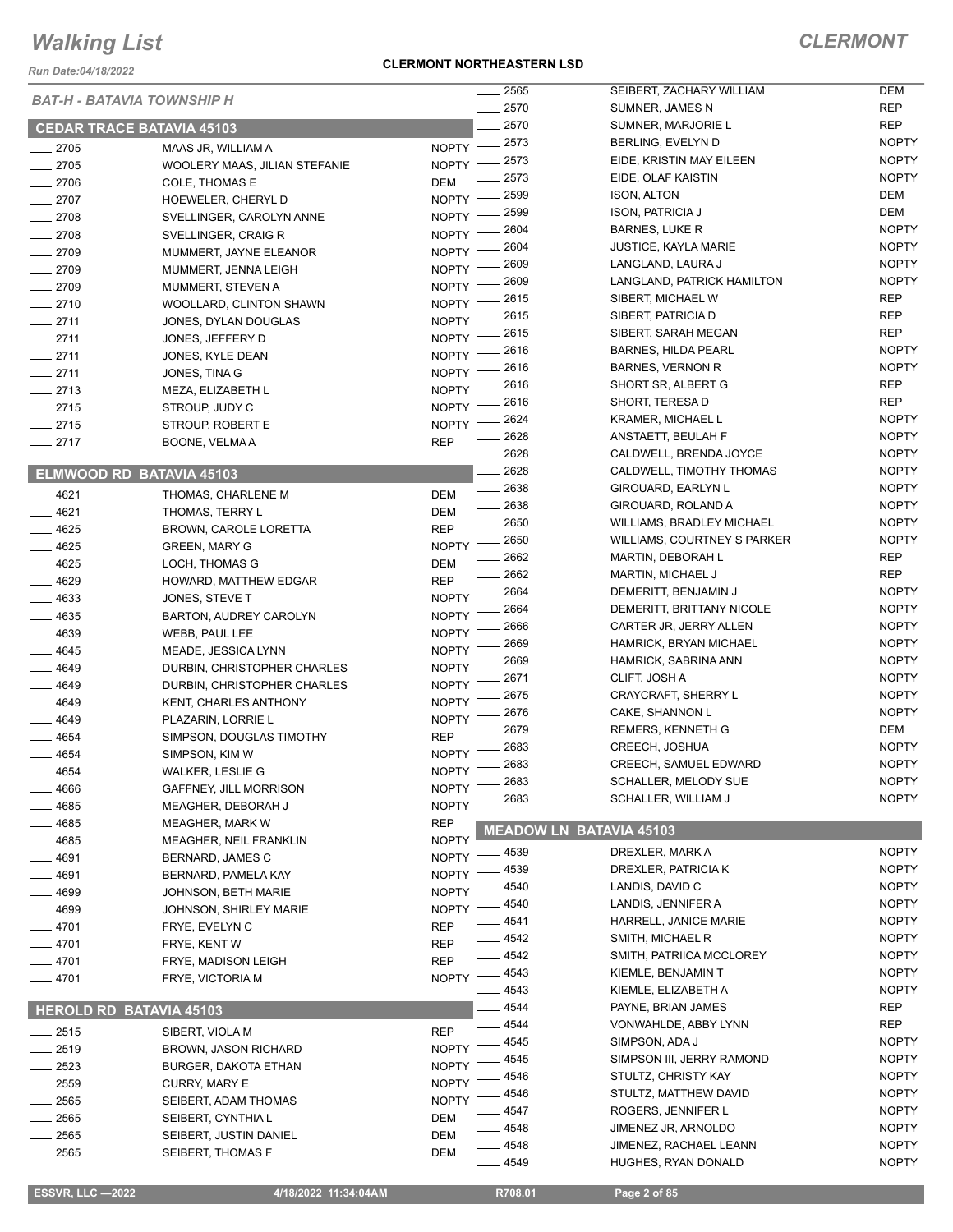*BAT-H - BATAVIA TOWNSHIP H*  **MEADOW LN BATAVIA 45103**

\_\_ 4549 KING, KARYLANNE M NOPTY \_ 4550 BOLDING, DEBORAH FAY NOPTY 2125 Lacktriangle and the BOLDING, JOSEPH E And the MOPTY 2125

Access 4551 MINEER, ABIGAIL A NOPTY **4551** MINEER II, ANTHONY SCOTT NOPTY

*Run Date:04/18/2022*

| <b>NATCHEZ TRCE BATAVIA 45103</b> |                                                            |                              | – 2017<br>2075    | <b>;;;∪∟,;;;∨∪;;;;∟</b><br>HERZNER, DANETTE E | <b>NOPTY</b> |
|-----------------------------------|------------------------------------------------------------|------------------------------|-------------------|-----------------------------------------------|--------------|
| 2050                              | SMOCK, DAVID B                                             | <b>REP</b>                   | $-2075$           | HERZNER, JAMES PAUL                           | <b>NOPTY</b> |
| 2050                              | SMOCK, JULIE L                                             |                              | NOPTY __ 2077     | WATKINS, GAIL E                               | <b>NOPTY</b> |
| $-2053$                           | FREY, BONNIE C                                             | <b>REP</b>                   | $-2077$           | <b>WATKINS, GARY R</b>                        | REP          |
| 2053                              | FREY, DAVID J                                              | <b>REP</b>                   | $-2078$           | MESSINGER, DONNA LOU                          | <b>NOPTY</b> |
| $= 2056$                          | PERKINS, JESSICA DANIELLE CARAWAY                          |                              | NOPTY __ 2078     | MESSINGER, WILLIAM G                          | <b>NOPTY</b> |
| $-2056$                           | PERKINS, NICHOLAS W                                        |                              | NOPTY __ 2081     | BRADY, JAMES W                                | <b>NOPTY</b> |
| $\sim$ 2057                       | NISBETT, BERNADETTE M                                      |                              | NOPTY __ 2081     | BRADY, KATIE NORA                             | <b>NOPTY</b> |
| $- 2060$                          | RAMMEL, MAUREEN E                                          | <b>REP</b>                   | $-2084$           | WEST, EDITH J                                 | REP          |
| 2063                              | COLLINS, CHRISTOPHER R                                     | <b>REP</b>                   | $- 2084$          | WEST, WILLIAM A                               | <b>REP</b>   |
| $-2063$                           | THOMAS, CATHERINE ANNE                                     | <b>REP</b>                   | $-2089$           | LAUB, ALICE E                                 | <b>NOPTY</b> |
| $-2066$                           | <b>MEYER, TRACIE R</b>                                     |                              | NOPTY __ 2089     | LAUB, GEORGE J                                | <b>NOPTY</b> |
| $-2067$                           | APUZZO III, RICHARD E                                      |                              | NOPTY __ 2089     | LAUB, GEORGE T                                | <b>NOPTY</b> |
| $-2067$                           | APUZZO, RUTHANNE M                                         |                              | NOPTY __ 2089     | LAUB, KEITH C                                 | <b>NOPTY</b> |
| $-2067$                           | APUZZO, RYAN DANIEL                                        |                              | NOPTY __ 2090     | BEASLEY, ANDREW DAVID                         | <b>NOPTY</b> |
| $-2070$                           | JASPERS, BRITTANY N                                        |                              | NOPTY __ 2090     | <b>WILSON, LAURI NICOLE</b>                   | <b>NOPTY</b> |
| . 2070                            | <b>JASPERS, ROBERT P</b>                                   | <b>NOPTY</b>                 |                   |                                               |              |
| . 2073                            | <b>SCOTT, GRAHAM CARGILL</b>                               |                              |                   | NOPTY OLIVE BRANCH STONELICK RD BATAVIA 45103 |              |
| $-2076$                           | MARTZ, ELIZABETH ANN                                       |                              | NOPTY 4790        | MCMILLAN, JOYCE SUSAN                         | <b>NOPTY</b> |
| $-2076$                           | MARTZ, JAY M                                               |                              | NOPTY __ 4790     | MCMILLAN, ROBERT T                            | REP          |
| $-2077$                           | CAUDILL, EMILEE GRACE                                      |                              | NOPTY __ 4810     | BACKSCHEIDER, WANDA L                         | <b>NOPTY</b> |
| $-2077$                           | HOWSER, LAURA LEE                                          |                              | NOPTY __ 4810     | <b>GASTRICH, KELSEY MARIE</b>                 | <b>NOPTY</b> |
| $-2077$                           | HOWSER, TIMMY LEE                                          |                              | NOPTY 4810        | HOWELL, KAREN LEE                             | <b>NOPTY</b> |
| $- 2081$                          | IANNELLI, CHRISTOPHER                                      | <b>DEM</b>                   | $-4831$           | RICHEY, DAVID L                               | <b>NOPTY</b> |
| $-2081$                           | IANNELLI, NANCY J                                          | <b>DEM</b>                   | $-4831$           | RICHEY, RHONDA GAYLE                          | <b>NOPTY</b> |
| $\frac{1}{2082}$                  | CHRISTENSEN, ALAN M                                        | <b>NOPTY</b>                 |                   |                                               |              |
| $-2082$                           | <b>CHRISTENSEN, WENDY PARKER</b>                           |                              |                   | NOPTY PATCHELL LN BATAVIA 45103               |              |
| $-2085$                           | HUBER WILKINS, TAMMY J                                     | DEM                          | $\frac{1}{2}$ 300 | PATCHELL, CARRIE A                            | <b>REP</b>   |
| $-2085$                           | WILKINS, MARK N                                            | <b>REP</b>                   | $\frac{1}{2}$ 300 | PATCHELL, JAMES L                             | <b>REP</b>   |
| 2086                              | STREIGHT, BARBARA R                                        | <b>REP</b>                   | $\frac{1}{2}$ 300 | PATCHELL, MARCELLA R                          | <b>NOPTY</b> |
| 2090                              | NEER, KEITH L                                              | DEM                          | $\frac{1}{2}$ 307 | PATCHELL, BETTY J                             | <b>NOPTY</b> |
| $-2090$                           | NEER, REGINA S                                             | <b>DEM</b>                   | $\sim$ 307        | PATCHELL, DEVIN LEE                           | <b>NOPTY</b> |
| $- 2096$                          | JOHNSON, JENNIFER LYNN                                     | <b>NOPTY</b>                 | $-307$            | PATCHELL, KENNETH L                           | <b>REP</b>   |
| $-2097$                           | LEACH, AMY JEAN                                            | <b>REP</b>                   | $\frac{1}{2}$ 333 | CLARK, ROBERT L                               | <b>REP</b>   |
| $-2097$                           | LEACH, SHANE M                                             | <b>REP</b>                   | $\frac{1}{2}$ 333 | DORAN, LESLIE M                               | <b>REP</b>   |
| $\frac{1}{2097}$                  | <b>TAYLOR, MORGAN JESSIE</b>                               | <b>REP</b>                   |                   |                                               |              |
| $-2097$                           | <b>TAYLOR, STEPHEN AARON</b>                               | <b>REP</b>                   |                   | PEACE HAVEN DR BATAVIA 45103                  |              |
| $-2100$                           | SCHNEIDER, MARY E                                          | <b>NOPTY</b>                 | $-4219$           | ELLISON, JOSEPH H                             | <b>REP</b>   |
| $-2101$                           | MCGILVRAY, GREGG WALTER                                    | <b>REP</b>                   | $-4219$           | ELLISON, THERESA BECHTEL                      | <b>REP</b>   |
| $-2105$                           | <b>HAVENS, BEVERLEE A</b>                                  | <b>DEM</b>                   | $-4220$           | DOWNING, CHRISTY L                            | <b>REP</b>   |
| $-2105$                           | HAVENS, DENNIS D                                           | <b>DEM</b>                   | 4220              | SIMPSON, LAUREN RENAE                         | <b>NOPTY</b> |
| 2107                              | PRITCHARD, ABBI DANIELLE                                   | <b>NOPTY</b>                 | 4220              | SIMPSON JR, RICKY L                           | <b>NOPTY</b> |
| $-2107$                           | PRITCHARD, EDWIN L                                         | <b>NOPTY</b>                 | 4221              | BRADLEY, MARK D                               | <b>REP</b>   |
| $-2107$                           | PRITCHARD, GENIE LYNN                                      | <b>NOPTY</b><br><b>NOPTY</b> | 4221              | BRADLEY, SUSAN M                              | <b>REP</b>   |
| $-2108$<br>$-2111$                | BERWANGER, RUTH ANN                                        | <b>NOPTY</b>                 | 4222              | MCCABE, HUGH C                                | REP          |
| $-2111$                           | HENSLEY, DANIEL C                                          | <b>DEM</b>                   | 4223              | SALISBURY, BETTY L                            | REP          |
| $-2116$                           | <b>HENSLEY, VICTORIA W</b><br><b>BAKER, LUKE CHRISTIAN</b> | <b>REP</b>                   | 4223              | SALISBURY, ROBERT L                           | <b>REP</b>   |
| $-2116$                           | <b>BAKER, LYNETTE MARIE</b>                                | <b>REP</b>                   | - 4224            | <b>BRADEN, MICHAEL SCOT</b>                   | <b>NOPTY</b> |
| 2116                              | <b>BAKER, PATRICK KEVIN</b>                                | <b>NOPTY</b>                 | 4224              | BRADEN, RACHEL FAYE                           | <b>NOPTY</b> |
| $-2117$                           |                                                            | <b>NOPTY</b>                 | 4224              | OSBORNE, THERESA A                            | <b>NOPTY</b> |
| $-2117$                           | STADERMAN, BARRY L<br>STADERMAN, LINDA ANN                 | <b>NOPTY</b>                 | 4225              | ZUMACH, DARCY A                               | <b>NOPTY</b> |
| ___ 2120                          | KELLY, ANDREW MICHAEL                                      | <b>NOPTY</b>                 | 4225              | ZUMACH, DONALD M                              | <b>NOPTY</b> |
| $- 2120$                          | KELLY, BRIAN CHRISTOPHER                                   | <b>REP</b>                   | 4226              | <b>HEAP, CHRISTA DAWN</b>                     | <b>NOPTY</b> |
|                                   |                                                            |                              |                   |                                               |              |
| <b>ESSVR, LLC -2022</b>           | 4/18/2022 11:34:04AM                                       |                              | R708.01           | Page 3 of 85                                  |              |
|                                   |                                                            |                              |                   |                                               |              |

#### **CLERMONT NORTHEASTERN LSD**

 **OAK ALLEY BATAVIA 45103**

KELLY, KATIE ANN REP KELLY, SUSAN A REP

2120 KELLY, SHANA M REP 2121 NAU, JONATHAN D REP 2121 NAU, KAY A REP 2125 KELLY, GALAN R REP

2074 RICE, YVONNE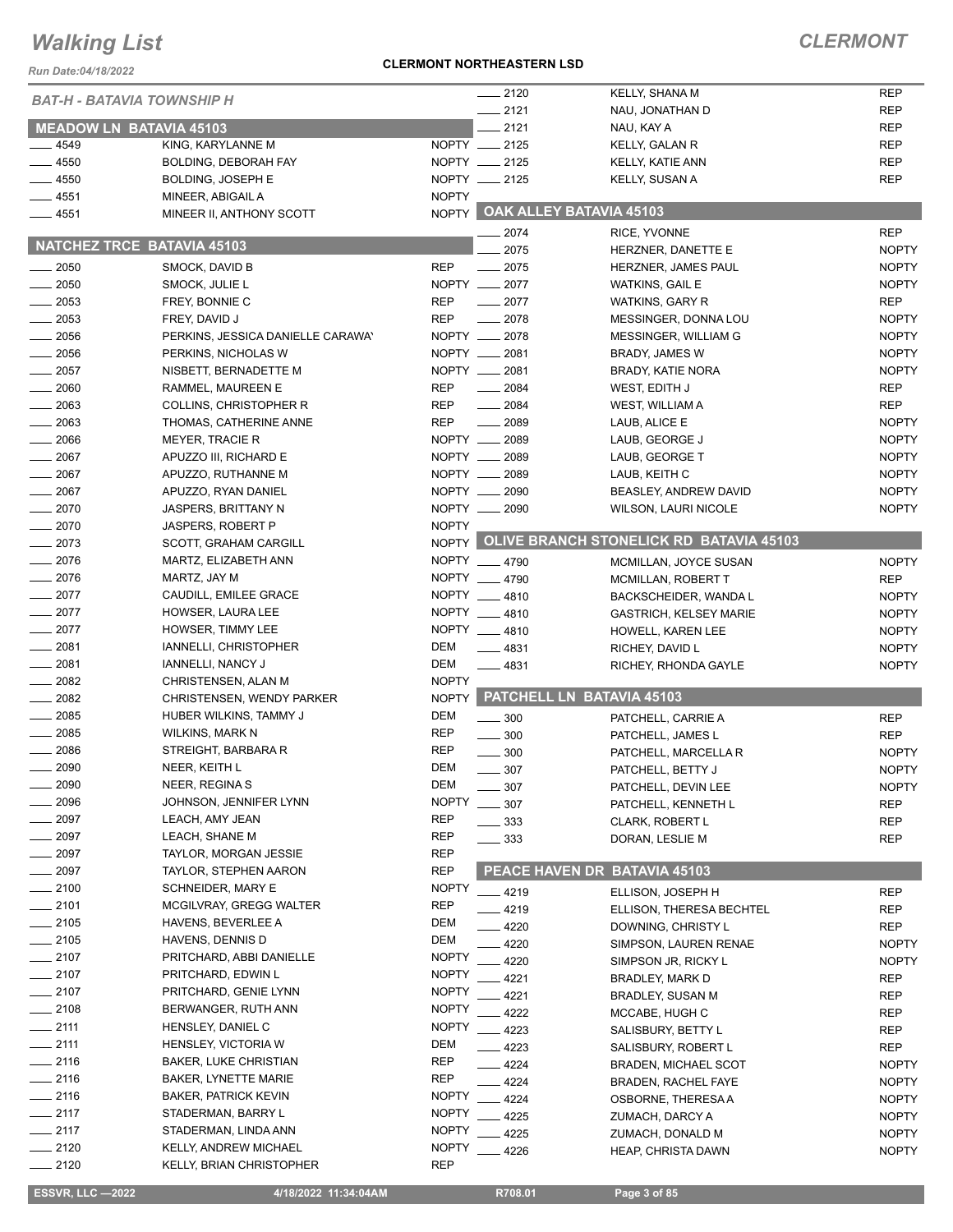*Run Date:04/18/2022*

#### *BAT-H - BATAVIA TOWNSHIP H*

| BAT-H - BATAVIA TOWNSHIP H |                                   |              | <b>RAPTURE DR BATAVIA 45103</b> |                                      |              |  |
|----------------------------|-----------------------------------|--------------|---------------------------------|--------------------------------------|--------------|--|
|                            | PEACE HAVEN DR BATAVIA 45103      |              | 4202                            | SKIDMORE, KORTNEY THOMAS             | <b>NOPTY</b> |  |
| $-4226$                    | HEAP, JOSHUA RYAN                 | <b>NOPTY</b> | 4202                            | SKIDMORE, SAMUEL ALAN                | <b>NOPTY</b> |  |
| 4227                       | CONN, MICHAEL RAYMOND             | <b>REP</b>   | 4203                            | JOHNSON, CAROL J                     | <b>NOPTY</b> |  |
| 4228                       | GIVLER, GARY B                    | <b>REP</b>   | $-4203$                         | JOHNSON, RON L                       | <b>NOPTY</b> |  |
| 4228                       | GIVLER, SUSAN K                   | <b>REP</b>   | 4204                            | HAUCK, BRAD EUGENE                   | <b>NOPTY</b> |  |
| 4229                       | MILLER, RACHEL CAITLIN            | <b>NOPTY</b> | 4205                            | FRALEY, TRINA J                      | <b>REP</b>   |  |
| 4230                       | ALLEN, KIMBERLY A                 | <b>REP</b>   | 4206                            | KIRK, WILMA MARIE                    | <b>NOPTY</b> |  |
| 4230                       | ALLEN, SCOT DEAN                  | <b>NOPTY</b> | 4206                            | LEANNA JR, GEORGE M                  | <b>REP</b>   |  |
| 4231                       | BAKER, JAMES R                    | <b>NOPTY</b> | 4207                            | HAUCK, DEAN E                        | <b>NOPTY</b> |  |
| 4231                       | BAKER, LAURA A                    | <b>NOPTY</b> | 4207                            | HAUCK, ELIZABETH ALLENE              | <b>NOPTY</b> |  |
| $-4231$                    | KALTENBACH, HANNAH MARIE          | <b>NOPTY</b> | 4208                            | SCHULTZ, CHRISTIANE E                | <b>NOPTY</b> |  |
| $-4231$                    | STETSON-BAKER, MICHELLE           | <b>NOPTY</b> | 4208                            | SCHULTZ, JOHN M                      | <b>NOPTY</b> |  |
| 4232                       | MINNICK, DIANA M                  | <b>NOPTY</b> | 4210                            | LISTO II, MICHAEL D                  | <b>NOPTY</b> |  |
| 4232                       | MINNICK, JOHN A                   | <b>NOPTY</b> | 4210                            | NEWKIRK, HALEY RAE                   | <b>NOPTY</b> |  |
| 4234                       | POIRIER, DIANE S                  | <b>REP</b>   | 4211                            | LAUGHERTY, JOE L                     | DEM          |  |
| 4236                       | ANNO, ANDREA E                    | <b>NOPTY</b> | 4211                            | LAUGHERTY, MARY LYNN                 | DEM          |  |
| 4236                       | ANNO, EMILY ELIZABETH             | <b>NOPTY</b> | 4213                            | AMANN, CARRIE A                      | <b>NOPTY</b> |  |
| 4236                       | ANNO, JAMES D                     | <b>NOPTY</b> | 4213                            | AMANN, TRENT LOGAN                   | <b>NOPTY</b> |  |
| 4236                       | ANNO, LUCAS R                     | <b>NOPTY</b> | 4213                            | AMANN, TYLER ROBERT                  | <b>NOPTY</b> |  |
|                            |                                   |              | 4215                            | COOK, DEBBIE J                       | <b>REP</b>   |  |
|                            | PINE RUN CT BATAVIA 45103         |              | 4215                            | COOK, ELMER J                        | <b>REP</b>   |  |
| __ 4701                    | WEINGARTNER, BRENDA MARIE         | <b>NOPTY</b> | $-4217$                         | MULLINS, MICHAEL K                   | <b>REP</b>   |  |
| 4702                       | <b>RUSCHE, KAREN S</b>            | <b>NOPTY</b> |                                 |                                      |              |  |
| 4702                       | RUSCHE, MICHAEL P                 | <b>NOPTY</b> |                                 | ST JOSEPH DR BATAVIA 45103           |              |  |
| $-4703$                    | SHIPMAN, DAVID A                  | <b>NOPTY</b> | 2000                            | COLLINS, NICHOLAS AIDAN              | <b>NOPTY</b> |  |
| $-4703$                    | SHIPMAN, SUSAN JEAN               | <b>NOPTY</b> | 2000                            | <b>COLLINS, SHARI DENISE</b>         | <b>NOPTY</b> |  |
| $-4704$                    | GYENESE, JOHN J                   | <b>NOPTY</b> | 2001                            | AUBRY, AMY LYNN                      | <b>NOPTY</b> |  |
| 4705                       | PAVIA, BRETT ROBERT               | <b>NOPTY</b> | 2010                            | KINDRED, JANET C                     | DEM          |  |
| 4705                       | PAVIA, JANET LYNN                 | <b>NOPTY</b> | 2011                            | <b>SEARS, BRUCE EDWARD</b>           | <b>REP</b>   |  |
| 4706                       | STROUP, BRADLEY NICHOLAS          | <b>NOPTY</b> | 2011                            | <b>SEARS, KIMBERLEY</b>              | <b>NOPTY</b> |  |
|                            |                                   |              | 2020                            | HADLEY, KELLY MARIE                  | <b>NOPTY</b> |  |
|                            | PINE RUN LN BATAVIA 45103         |              | 2020                            | <b>HADLEY, MICHAEL T</b>             | <b>NOPTY</b> |  |
| $-1920$                    | MANETTA, LISA M                   | <b>NOPTY</b> | 2021                            | BOLENDER, ALLEN G                    | <b>REP</b>   |  |
| $-1920$                    | MANETTA, LOUIS C                  | <b>NOPTY</b> | 2030                            | <b>WILSON, ELBERT J</b>              | <b>NOPTY</b> |  |
| $-1922$                    | LOUGHMILLER, BRENDA J             | <b>REP</b>   | 2040                            | SANDERS JR, BILL H                   | <b>NOPTY</b> |  |
| $- 1922$                   | LOUGHMILLER, TERRY L              | <b>REP</b>   | 2040                            | SANDERS, TANNER AUSTIN               | <b>NOPTY</b> |  |
| $-1924$                    | STROUP, CHRISTINE E               | <b>NOPTY</b> | 2041                            | HINES, STEFANIE JEAN                 | <b>NOPTY</b> |  |
| $-1924$                    | STROUP, GARY LEE                  | <b>NOPTY</b> | 2041                            | HINES, TRAVIS R                      | <b>NOPTY</b> |  |
| $-1926$                    | HOLMBERG III, EDWARD I            | <b>NOPTY</b> | 2050                            | <b>CUMMINS, ROBERT KYLE</b>          | <b>NOPTY</b> |  |
| _ 1926                     | HOLMBERG, LYNN C                  | <b>NOPTY</b> | 2050                            | KIER, ANDREA DESIREE                 | <b>NOPTY</b> |  |
| $-1932$                    | CRAWFORD, SUSAN K                 | <b>REP</b>   | 2050                            | KIER, TRENTON J                      | <b>NOPTY</b> |  |
| __ 1932                    | CRAWFORD, WILLIAM A               | <b>REP</b>   | 2051                            | DION, STEVEN DONALD                  | <b>NOPTY</b> |  |
| __ 1933                    | <b>WILLIS, CHRISTIAN TAYLOR</b>   | <b>NOPTY</b> | 2051                            | FORKNER, JOSHUA A                    | <b>NOPTY</b> |  |
| $-1933$                    | <b>WILLIS, JOHN WARREN</b>        | <b>NOPTY</b> | 2051                            | FORKNER, SAMANTHA RENEE              | <b>NOPTY</b> |  |
| $-1933$                    | <b>WILLIS, JOSHUA DANIEL</b>      | <b>NOPTY</b> | 2061                            | DRABCZYK, ASHLEY C                   | <b>NOPTY</b> |  |
| $-1933$                    | WILLIS, TIM JOHN                  | <b>NOPTY</b> | 2061                            | DRABCZYK, BARRY LEE                  | <b>NOPTY</b> |  |
| ___ 1933                   | WILLIS, VICTORIA JACQUELINE RENEE | <b>NOPTY</b> | 2070                            | SHEANGSHANG, CAROL J                 | REP          |  |
|                            |                                   |              | 2070                            | SHEANGSHANG, TERRY W                 | <b>REP</b>   |  |
|                            | PLANTATION LN BATAVIA 45103       |              |                                 |                                      |              |  |
| 4645                       | <b>GUSTAVSON, WILLIAM M</b>       | <b>REP</b>   |                                 | <b>STANTON HALL RD BATAVIA 45103</b> |              |  |
| 4645                       | LAMBERT, MARTHA E                 | <b>REP</b>   | 4605                            | GLOVER, DEBORAH JO                   | REP          |  |
| 4655                       | <b>BUCHHEID, JOHN ADAM</b>        | <b>NOPTY</b> | 4605                            | GLOVER, RONALD GENE                  | <b>REP</b>   |  |
| 4655                       | BUCHHEID, KIMBERLY JOAN           | <b>NOPTY</b> | 4608                            | AEBIG, TRUDY JO                      | DEM          |  |
|                            | POSSUM HOLLOW RD BATAVIA 45103    |              | 4608                            | <b>BUTCHER, BETSY ANN</b>            | <b>NOPTY</b> |  |
|                            |                                   |              | 4608                            | <b>BUTCHER, JOHN SCOTT</b>           | <b>NOPTY</b> |  |
| $-1905$                    | <b>WOLFFRAM, BOAZ</b>             | <b>REP</b>   | $-4609$                         | DAVID, MAHER N                       | <b>NOPTY</b> |  |
| $-1905$                    | WOLFFRAM, DAWN O                  | <b>REP</b>   | $-4615$                         | HUNDLEY, CANDACE S                   | DEM          |  |
| $=$ 1905                   | WOLFFRAM, RICHARD J               | REP          | —— 4616                         | <b>FANCHER, NANCY L</b>              | <b>NOPTY</b> |  |
| $-1905$                    | <b>WOLFFRAM, SHELBY L</b>         | <b>REP</b>   | —— 4619                         | HAGLAGE, ANDREW MARTIN               | REP          |  |
| 1915                       | <b>BOLTE, SHELLY J</b>            | <b>NOPTY</b> | 4619                            | <b>HAGLAGE, HARRY W</b>              | <b>REP</b>   |  |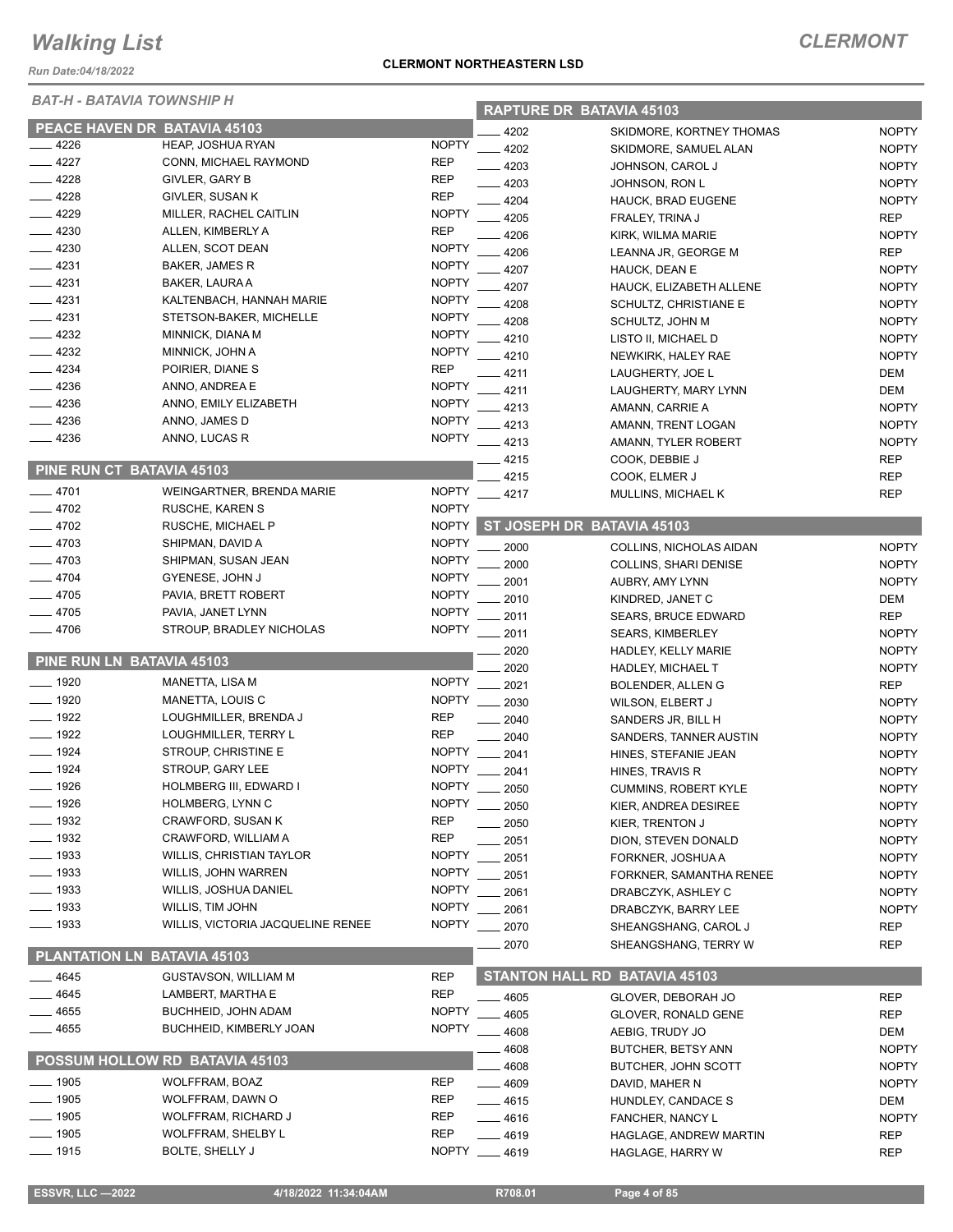*Run Date:04/18/2022*

#### **CLERMONT NORTHEASTERN LSD**

### *CLERMONT*

| <b>BAT-H - BATAVIA TOWNSHIP H</b> |                                                     |                   | $-4799$                        | HALE, CATHERINE A                                    | <b>NOPTY</b>                 |
|-----------------------------------|-----------------------------------------------------|-------------------|--------------------------------|------------------------------------------------------|------------------------------|
|                                   |                                                     |                   | $-4921$                        | ESZ, AMBER GAY                                       | <b>NOPTY</b>                 |
|                                   | <b>STANTON HALL RD BATAVIA 45103</b>                |                   | $-4921$                        | ESZ, DAVID P                                         | <b>REP</b>                   |
| $-4619$                           | HAGLAGE, JULIA A                                    | <b>REP</b>        | $-4921$                        | ESZ, MIKAYA LINDSEY                                  | <b>NOPTY</b>                 |
| - 4629                            | DOWNEY, DAVID K                                     | <b>NOPTY</b>      |                                | NOPTY STATE ROUTE 222 BATAVIA 45103                  |                              |
| - 4630                            | SCHEFFTER, CATHLEEN ANN                             |                   |                                |                                                      |                              |
| $-4630$                           | SCHEFFTER, CLAIRE ELIZABETH                         |                   | NOPTY 4518                     | MOORE, SADIE E                                       | <b>NOPTY</b>                 |
| 4630                              | SCHEFFTER, JAY C                                    |                   | NOPTY __ 4522                  | <b>GRANT, JOSEPH ALEXANDER</b>                       | <b>NOPTY</b>                 |
| $-4630$                           | SCHEFFTER, WILLIAM WENDELL                          |                   | NOPTY 4522                     | <b>GRANT, STELLA SUE</b>                             | <b>NOPTY</b>                 |
| 4631                              | PORTER, ELIZABETH A                                 |                   | NOPTY __ 4526                  | <b>KELLERMANN, JOSEPH P</b>                          | <b>NOPTY</b>                 |
| 4631                              | PORTER, RICKY G                                     |                   | NOPTY __ 4554                  | STOCKER, ROSALITA MARIA                              | <b>NOPTY</b>                 |
| $-4632$<br>$-4632$                | ROSS, ANASTASIA IRA WIRASAKTI                       |                   | NOPTY 4556<br>NOPTY __ 4556    | SMITH, JACQUELINE D                                  | <b>NOPTY</b>                 |
| $-4632$                           | ROSS, DOUGLAS JAY<br>WIRASAKTI, LEO                 |                   | NOPTY __ 4563                  | SMITH, QUINTEN EVAN                                  | <b>NOPTY</b>                 |
|                                   |                                                     |                   |                                | WALLMAN, RONALD ALLEN                                | <b>NOPTY</b>                 |
| STATE ROUTE 132 BATAVIA 45103     |                                                     |                   | $-4564$<br>4564                | <b>IKER JR, CHARLES E</b>                            | <b>NOPTY</b><br><b>NOPTY</b> |
| $-4528$                           |                                                     |                   | NOPTY __ 4564                  | IKER, RYAN MARSHALL                                  | <b>NOPTY</b>                 |
| $-4528$                           | APGAR, BRANDI KATLYN                                |                   | NOPTY __ 4574                  | IKER, WAVA J                                         | <b>NOPTY</b>                 |
| 4528                              | APGAR, CARLI RAE<br>APGAR, JASON M                  |                   | NOPTY __ 4582                  | ABNEY, ELIZABETH ANN<br>MILLER, CATHY J              | <b>NOPTY</b>                 |
| - 4528                            | APGAR, SKYLAR R                                     |                   | NOPTY __ 4582                  | MILLER, ROBERT K                                     | <b>NOPTY</b>                 |
| $-4530$                           | <b>KRUG, MISTY D</b>                                |                   | NOPTY __ 4586                  | MILLER, JOSHUA ROBERT                                | <b>NOPTY</b>                 |
| $-4530$                           | KRUG, STEVEN R                                      |                   | NOPTY __ 4606                  | THORPE, JILLIAN JAYNE                                | <b>NOPTY</b>                 |
| $-4530$                           | MICHAELS, JASON A                                   |                   | NOPTY __ 4606                  | THORPE, SAMUEL PAUL                                  | <b>NOPTY</b>                 |
| $-4544$                           | NIEB, JANET C                                       | REP               | $-4610$                        | NAEGELE, DANIEL WILLIAM                              | <b>REP</b>                   |
| $-4544$                           | NIEB, JERRY R                                       | REP               | $-4610$                        | NAEGELE, MOLLY JEAN                                  | <b>REP</b>                   |
| $-4545$                           | CLEVENGER, VICTORIA A                               |                   | NOPTY __ 4658                  | VILLING, ALBERTA E                                   | DEM                          |
| $-4545$                           | PARKER, COLTEN MICHAEL                              |                   | NOPTY __ 4658                  | VILLING, JONATHAN S                                  | <b>DEM</b>                   |
| $- 4546$                          | <b>GRAY, KEVIN R</b>                                |                   | NOPTY __ 4658                  | VILLING, ROBERT P                                    | DEM                          |
| $-4555$                           | VOLLMAR, CARL E                                     | DEM               | $\frac{1}{2}$ 4818             | IMWALLE, CAROLYN J                                   | <b>NOPTY</b>                 |
| $-4555$                           | VOLLMAR, PHYLLIS A                                  |                   | NOPTY __ 4818                  | IMWALLE, GEORGE B                                    | <b>NOPTY</b>                 |
| $-4608$                           | MILLER, STEVEN A                                    | <b>REP</b>        |                                |                                                      |                              |
| 4618                              | <b>BARKER, ATHENA GAY</b>                           |                   |                                | NOPTY STATE ROUTE 276 BATAVIA 45103                  |                              |
|                                   |                                                     |                   |                                |                                                      |                              |
|                                   |                                                     |                   |                                |                                                      |                              |
| - 4618<br>- 4632                  | <b>BARKER, BENJAMIN LEE</b><br>GIBSON, ALYSSA PAIGE |                   | NOPTY __ 4505                  | STICKLER, ANITA D                                    | <b>NOPTY</b>                 |
| $-4632$                           | <b>GIBSON, CATHLEEN MARIE</b>                       |                   | NOPTY 4509                     | COLLINS, MARTIN J                                    | <b>NOPTY</b>                 |
| $\frac{1}{2}$ 4632                | GIBSON, DAVID RAY                                   |                   | NOPTY __ 4509                  | DITTO II, JOHN R                                     | <b>NOPTY</b><br><b>NOPTY</b> |
| $-4632$                           | GIBSON, ROSS DAVID                                  |                   | NOPTY __ 4509<br>NOPTY 4543    | DITTO, TARA ODONA<br><b>CULPEPPER, SARAH ROSE</b>    | <b>NOPTY</b>                 |
| $\frac{1}{2}$ 4632                | GIBSON, SARAH ELIZABETH                             |                   |                                | <b>CULPEPPER, WHIT S</b>                             | <b>NOPTY</b>                 |
| 4637                              | CARTER, CHRISTINA R                                 |                   | NOPTY __ 4543<br>NOPTY __ 4555 | NOERTKER, CASSANDRA JOAN                             | <b>NOPTY</b>                 |
| $-4637$                           | CARTER, ROBERT E                                    |                   | NOPTY __ 4555                  | NOERTKER JR, DANIEL LLOYD                            | <b>NOPTY</b>                 |
| 4641                              | MOORE, JAMES K                                      | DEM               | _ 4563                         | FOSTER, EMILY KATHLEEN                               | <b>NOPTY</b>                 |
| 4641                              | MOORE, JUDY A                                       | DEM               | 4563                           | FOSTER, MICHAEL SCOTT                                | <b>NOPTY</b>                 |
| 4645                              | TURNER II, WILLIAM ALLEN                            |                   | NOPTY __ 4566                  | LELAND, CHRISTOPHER B                                | <b>REP</b>                   |
| 4650                              | MCCARTY, DAKOTA TYLER                               |                   | NOPTY __ 4566                  | MAGIE, MORGAN OLIVIA                                 | <b>NOPTY</b>                 |
| 4661                              | <b>ESTES JR, BARNEY H</b>                           | REP               | $-4569$                        | WILLIS, CALLIE L                                     | <b>NOPTY</b>                 |
| 4661                              | ESTES, TINA A                                       | <b>REP</b>        | $- 4569$                       | WILLIS, DUANE R                                      | <b>NOPTY</b>                 |
| 4671                              | WAGNER, VERNON C                                    | REP               | $- 4569$                       | WILLIS, LISA C                                       | <b>NOPTY</b>                 |
| _ 4688                            | EADS, KOREY DAVID                                   | DEM               | $-4572$                        | EDMISTEN, JESSIE A                                   | <b>REP</b>                   |
| 4688                              | JOHNSON, MARY E                                     | DEM               | $-4573$                        | BOLLINGER, RUTH JUNE                                 | <b>NOPTY</b>                 |
| 4688                              | JOHNSON, WAYNE R                                    | DEM               | $-4577$                        | DIXON, AMANDA M                                      | <b>NOPTY</b>                 |
| 4690                              | SMITH, ALEXANDER JOHN                               |                   | NOPTY __ 4577                  | DIXON, AUSTIN MICHAEL                                | <b>NOPTY</b>                 |
| 4691                              | HORNSBY, KRISTIN M                                  | <b>REP</b>        | $-4579$                        | <b>GABLE, TONYIA PARTIN</b>                          | <b>NOPTY</b>                 |
| 4691                              | HORNSBY, THEODORE                                   | <b>REP</b>        | $-4579$                        | GABLE, WILLIAM S                                     | <b>NOPTY</b>                 |
| 4694                              | MALONE, JERRY L                                     |                   | NOPTY __ 4591                  | BERGER, JUSTIN R                                     | <b>NOPTY</b>                 |
| 4695                              | CLEVENGER, DANIEL ADAM                              |                   | NOPTY __ 4591                  | <b>BERGER, LACIE MARIE</b>                           | <b>NOPTY</b>                 |
| 4695                              | CLEVENGER, DRAKE W                                  |                   | NOPTY __ 4593                  | <b>BEASLEY, DARYL ROBERT</b>                         | <b>NOPTY</b>                 |
| 4695                              | HENKE, M MICHELLE                                   |                   | NOPTY __ 4593                  | <b>BEASLEY, JESSICA H</b>                            | <b>NOPTY</b>                 |
| 4698                              | BLEVINS, GLENDA C                                   |                   | NOPTY __ 4593                  | BEASLEY, KENNEDY DANYEL                              | <b>NOPTY</b>                 |
| 4698                              | BLEVINS, RODNEY JESSIE                              |                   | NOPTY __ 4610                  | FLOHR, JILLIAN ELLEN                                 | <b>NOPTY</b>                 |
| - 4698                            | BLEVINS, RODNEY W                                   | REP               | $-4610$                        | MOORE, WILLIAM JOSEPH                                | <b>NOPTY</b>                 |
| __ 4779                           | SPEER, DAVID ALLEN                                  | REP               | —— 4612                        | <b>BONZ, MICHAEL HARRY</b>                           | <b>NOPTY</b>                 |
| $-4779$<br>$-4779$                | SPEER, MATTHEW ALLEN<br>SPEER, ROSEMARIE            | <b>REP</b><br>REP | $-4612$<br>—— 4613             | <b>BRANDSTUTTER, JAMES C</b><br>CURNUTTE, BARBARA TJ | <b>NOPTY</b><br><b>NOPTY</b> |

 **ESSVR, LLC —2022 4/18/2022 11:34:04AM R708.01 Page 5 of 85**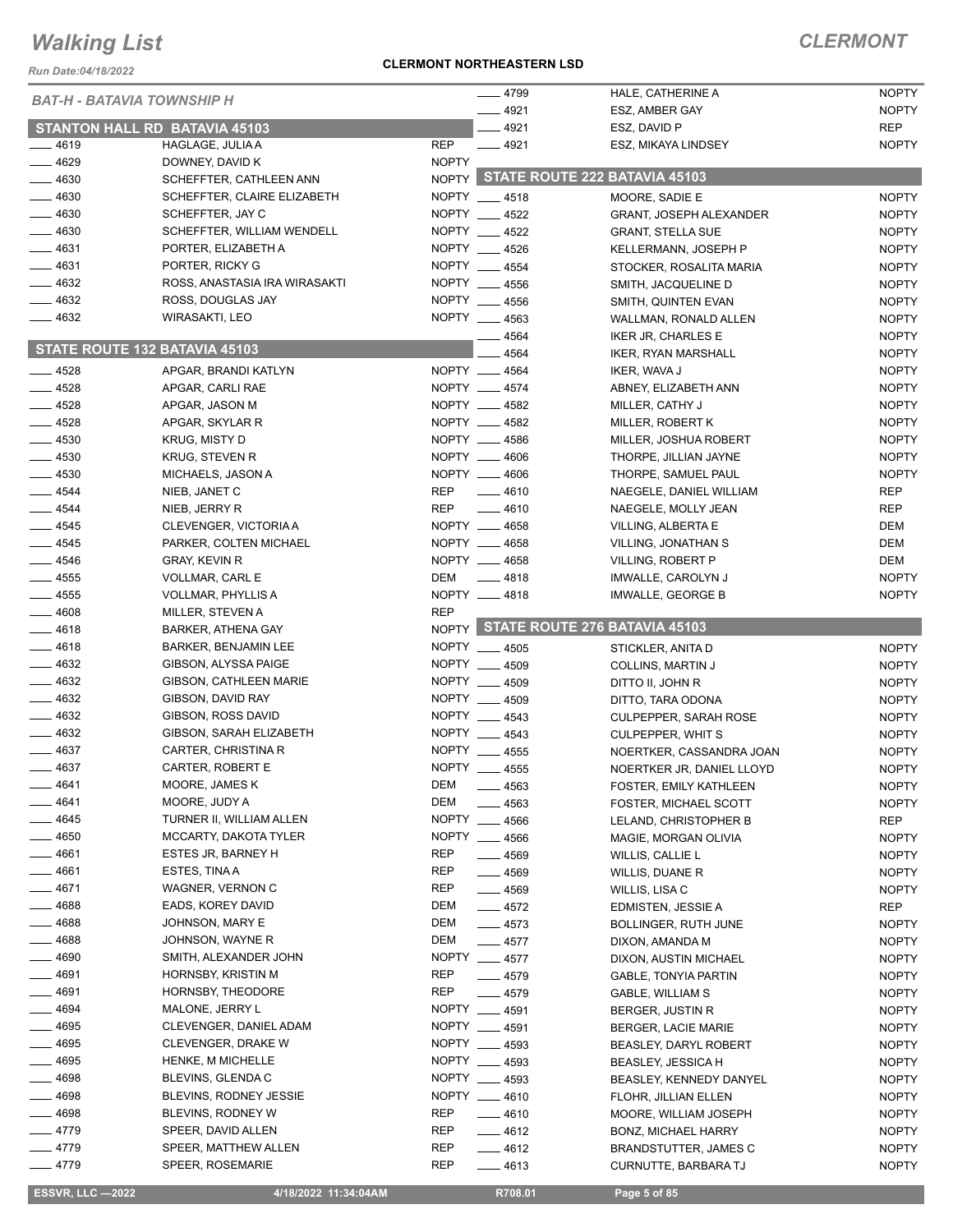*Run Date:04/18/2022*

#### **CLERMONT NORTHEASTERN LSD**

|                  |              | <b>BAT-H - BATAVIA TOWNSHIP H</b>    |              | 2369         | JOHNSON, JESSICA N                    | <b>NOPTY</b> |
|------------------|--------------|--------------------------------------|--------------|--------------|---------------------------------------|--------------|
|                  |              |                                      |              | 2369         | JOHNSON, TYLER J                      | <b>NOPTY</b> |
|                  |              | STATE ROUTE 276 BATAVIA 45103        |              | 2370         | <b>MURRAY, SHARON KAY</b>             | <b>NOPTY</b> |
| $- 4613$         |              | CURNUTTE, JEREMY GARNET              | $NOPTY$ -    | 2371         | DALE, JOSEPH A                        | <b>NOPTY</b> |
| 4618             |              | HOLDER JR, DANNY EDWARD              | NOPTY -      | 2371         | ONEAL, KELSEY MARIE                   | <b>NOPTY</b> |
| - 4618           |              | HOLDER, KAYLA ELAIN                  | <b>NOPTY</b> | 2373         | <b>WEST, MATTHEW HAROLD</b>           | <b>NOPTY</b> |
| $-4621$          |              | WATSON, DONALD D                     | <b>NOPTY</b> | 2373         | <b>WEST, PAMELA HAN</b>               | <b>NOPTY</b> |
| $-4622$          |              | CONNELL, LINDA S                     | <b>DEM</b>   | 2374         | RUBY, AMANDA DAWN                     | <b>NOPTY</b> |
|                  |              |                                      | <b>NOPTY</b> | 2374         | RUBY, ANDREW JOSEPH                   | <b>NOPTY</b> |
| $-4636$          |              | COLEMAN, SANDRA L                    |              | 2374         | RUBY JR, STEPHEN L                    | <b>NOPTY</b> |
| $-4642$          |              | DAVIS, MINDY A                       | NOPTY -      | 2375         | ROEDER, DAVID C                       | <b>REP</b>   |
| $-4642$          |              | DAVIS, MITCHELL RAY                  | NOPTY -      | 2375         | ROEDER, LINDA L                       | <b>REP</b>   |
| $-4642$          |              | DAVIS, ROGER L                       | NOPTY -      | 2376         | SEMINATORE, BOBBIE JO                 | <b>NOPTY</b> |
| _ 4645           |              | KEENAN, ALEXANDER J                  | NOPTY -      |              |                                       |              |
| $- 4645$         |              | KEENAN, AMANDA CONNIE                | NOPTY -      | 2378         | MOORE, CHAD A                         | <b>NOPTY</b> |
| $-4645$          |              | KEENAN, LORRA LYNN                   | NOPTY -      | 2378         | MOORE, KAYLEIGH ELIZABETH             | <b>NOPTY</b> |
| $-4654$          |              | <b>BUECHLY, ANTHONY JACOB</b>        | <b>NOPTY</b> | 2378         | MOORE, MEGAN L                        | <b>NOPTY</b> |
| $- 4654$         |              | BUECHLY, SABRINA JUSTINE             | <b>NOPTY</b> | 2380         | KING, ERIC WAYNE                      | <b>NOPTY</b> |
| 4654             |              | BUECHLY, SHERYL D                    | DEM          | 2380         | KING, HEATHER RENAYE                  | <b>NOPTY</b> |
| - 4654           |              | LANFORD, DAVID PAUL                  | <b>NOPTY</b> | 2381         | DAHLHEIMER, JULIE ANN                 | <b>NOPTY</b> |
| $-4660$          |              | SHAW, DEBORAH ROSE                   | DEM          | 2381         | DAHLHEIMER, NEAL E                    | <b>NOPTY</b> |
| $- 4660$         |              | SHAW, TODD A                         | DEM          | 2381         | MINK IV, MCKINLEY                     | <b>NOPTY</b> |
| $-4672$          |              | PORTER, KIMBERLY J                   | <b>NOPTY</b> | 2382         | <b>BECKLER, JAMES THOMAS</b>          | <b>NOPTY</b> |
| 4672             |              | PORTER, ROBERT P                     | <b>NOPTY</b> | 2382         | BECKLER, KRISTEN MARIE                | <b>NOPTY</b> |
|                  |              |                                      |              | 2383         | PARLIAR, BRIAN EDWARD                 | <b>NOPTY</b> |
| $-4675$          |              | BARRINGER JR, JAMES D                | <b>REP</b>   | $-2383$      | PARLIAR, GARY L                       | <b>NOPTY</b> |
| 4675             |              | <b>BARRINGER, REGINA G</b>           | <b>REP</b>   | 2383         | PARLIAR, WINIFRED MARGARET            | <b>NOPTY</b> |
| - 4689           |              | <b>BRAGG, JAMES F</b>                | $N$ OPTY $-$ |              |                                       | <b>NOPTY</b> |
| $- 4689$         |              | BRAGG, KYLEE GRACIE ANN              | NOPTY -      | 2384         | TIMMERS, MARGARET M                   |              |
| $-4690$          |              | COOPER, KORTNEY E                    | NOPTY -      | 2384         | TIMMERS, RYAN DANIEL                  | <b>NOPTY</b> |
| $-4690$          |              | <b>GULLEY, CAMERON T</b>             | <b>NOPTY</b> | 2385         | DAWSON, ASA MATTHEW                   | <b>NOPTY</b> |
|                  | 4700 #APT B  | MILLER, THERESA LEE                  | DEM          | 2385         | DAWSON, KAITLYN JOELLE                | <b>NOPTY</b> |
|                  | 4700 #UNIT B | MILLER, WILLIAM ALLAN                | DEM          | 2386         | DRUSELL, JOSEPH ROBERT                | <b>NOPTY</b> |
| - 4703           |              | <b>BARRINGER, ANGELITA</b>           | <b>REP</b>   | $-2388$      | WINTER, MICHAEL ANGELO                | <b>NOPTY</b> |
| 4706             |              | WARD, DANIEL W                       | $N$ OPTY $-$ | 2390         | MOSBACKER III, DAVID ALAN             | <b>REP</b>   |
| $-4706$          |              | WARD, LANA R                         | <b>NOPTY</b> | 2390         | MOSBACKER, KATRINA LYNNE              | <b>REP</b>   |
| $-4805$          |              | IMWALLE, HEIDI MARIAN                | <b>NOPTY</b> | 2394         | DANIEL, ROSEMARIE                     | <b>NOPTY</b> |
| $-4805$          |              | IMWALLE, JOHN N                      | <b>NOPTY</b> | 2396         | <b>SEXTON, REGHAN HUNTER</b>          | <b>NOPTY</b> |
|                  |              |                                      | <b>NOPTY</b> | 2398         | CAMPBELL, BETTY J                     | <b>REP</b>   |
| $-4805$          |              | IMWALLE, KIMBERLY A                  |              |              |                                       |              |
| 4805             |              | IMWALLE, LILY JANE                   | <b>NOPTY</b> |              | <b>VISTA MEADOWS DR BATAVIA 45103</b> |              |
| 4899             |              | DAVI, DANA                           | <b>NOPTY</b> |              |                                       | <b>NOPTY</b> |
| 4899             |              | MANDRYK, JANET ELAINE                |              | NOPTY - 4550 | <b>JONES, AIRI TAIRA</b>              |              |
| _ 4901           |              | CREAMER, GARRY D                     |              | NOPTY -4550  | JONES, BRYAN CLETES                   | <b>NOPTY</b> |
| $-4901$          |              | <b>CREAMER, RHONDA SUE</b>           | $N$ OPTY $-$ | 4552         | <b>KEETON, CARLY D</b>                | <b>NOPTY</b> |
| $-4914$          |              | GILKISON, PHYLLIS L                  |              | NOPTY -4552  | <b>KEETON, KEVIN MICHAEL</b>          | <b>NOPTY</b> |
|                  |              |                                      |              | 4558         | <b>GALLATIN, ROBERT ALLEN</b>         | <b>NOPTY</b> |
|                  |              | <b>STONEWALL RIDGE BATAVIA 45103</b> |              | 4560         | BECKLER, BRITTANEY COLEMAN            | <b>NOPTY</b> |
| $=2076$          |              | <b>BURRUS, CRAIG S</b>               | $N$ OPTY $-$ | 4560         | DALTON, DOUGLAS L                     | <b>NOPTY</b> |
| $-2076$          |              | RAMOS, ELIZABETH A                   | $NOPTY$ -    | 4562         | MILLER, REBECCA D                     | <b>NOPTY</b> |
| $\frac{1}{2085}$ |              | STOFFREGEN, BRAD L                   | $NOPTY -$    | 4563         | SMITH, SEAN E                         | <b>NOPTY</b> |
| $\frac{1}{2095}$ |              | <b>GALLIMORE, BERNADETT M</b>        | NOPTY -      | 4564         | BECKMAN, ANDREW D                     | <b>NOPTY</b> |
|                  |              |                                      |              | 4564         | BECKMAN, CHELSEA L                    | <b>NOPTY</b> |
| $- 2095$         |              | <b>GALLIMORE, ROGER E</b>            | <b>NOPTY</b> | 4565         | <b>GOODWIN, KRISTY K</b>              | <b>NOPTY</b> |
| 2096             |              | SANDRIN, ROBERTA TOLLEY              | <b>NOPTY</b> | 4565         | GOODWIN, LINCOLN TIMOTHY              | <b>NOPTY</b> |
| 2096             |              | SANDRIN, SCOT L                      | <b>NOPTY</b> |              |                                       |              |
| 2099             |              | ELAM, PATRICIA A                     | <b>REP</b>   | 4566         | HOLLAND, JOSHUA W                     | DEM          |
| 2099             |              | ELAM, TERRY R                        | <b>REP</b>   | 4566         | HOLLAND, LESLEY ANN                   | DEM          |
|                  |              |                                      |              | 4567         | CHIODO, ANDREA M                      | <b>NOPTY</b> |
|                  |              | <b>VISTA LAKE DR BATAVIA 45103</b>   |              | 4568         | BENSHOOF, CARLA A                     | <b>NOPTY</b> |
| $-2366$          |              | RITTER, BRETT AARON                  | <b>NOPTY</b> | 4569         | HAMBLIN, KEVIN R                      | <b>NOPTY</b> |
| $-2366$          |              | RITTER, LUCINDA MARIE                | <b>NOPTY</b> | 4570         | PATTERSON, CHARLES J                  | <b>NOPTY</b> |
| $= 2367$         |              | <b>MOLITOR, CHRISTIE D</b>           | <b>NOPTY</b> | 4570         | PATTERSON, DEANN J                    | <b>NOPTY</b> |
| $-2367$          |              |                                      | <b>NOPTY</b> | 4573         | HARRIS, ALEXIS BROOKE                 | <b>NOPTY</b> |
|                  |              | <b>MOLITOR III, WILLIAM R</b>        | NOPTY -      | 4573         | HARRIS, CRYSTAL DAWN                  | <b>NOPTY</b> |
| . 2367           |              | WALDBILLIG, HAILEY B                 |              | 4573         | HARRIS, GARY C                        | <b>NOPTY</b> |
| - 2368           |              | HUNT, SARAH L                        | <b>NOPTY</b> | 4575         | WOODS, JARROD ALEX                    | <b>NOPTY</b> |
|                  |              |                                      |              |              |                                       |              |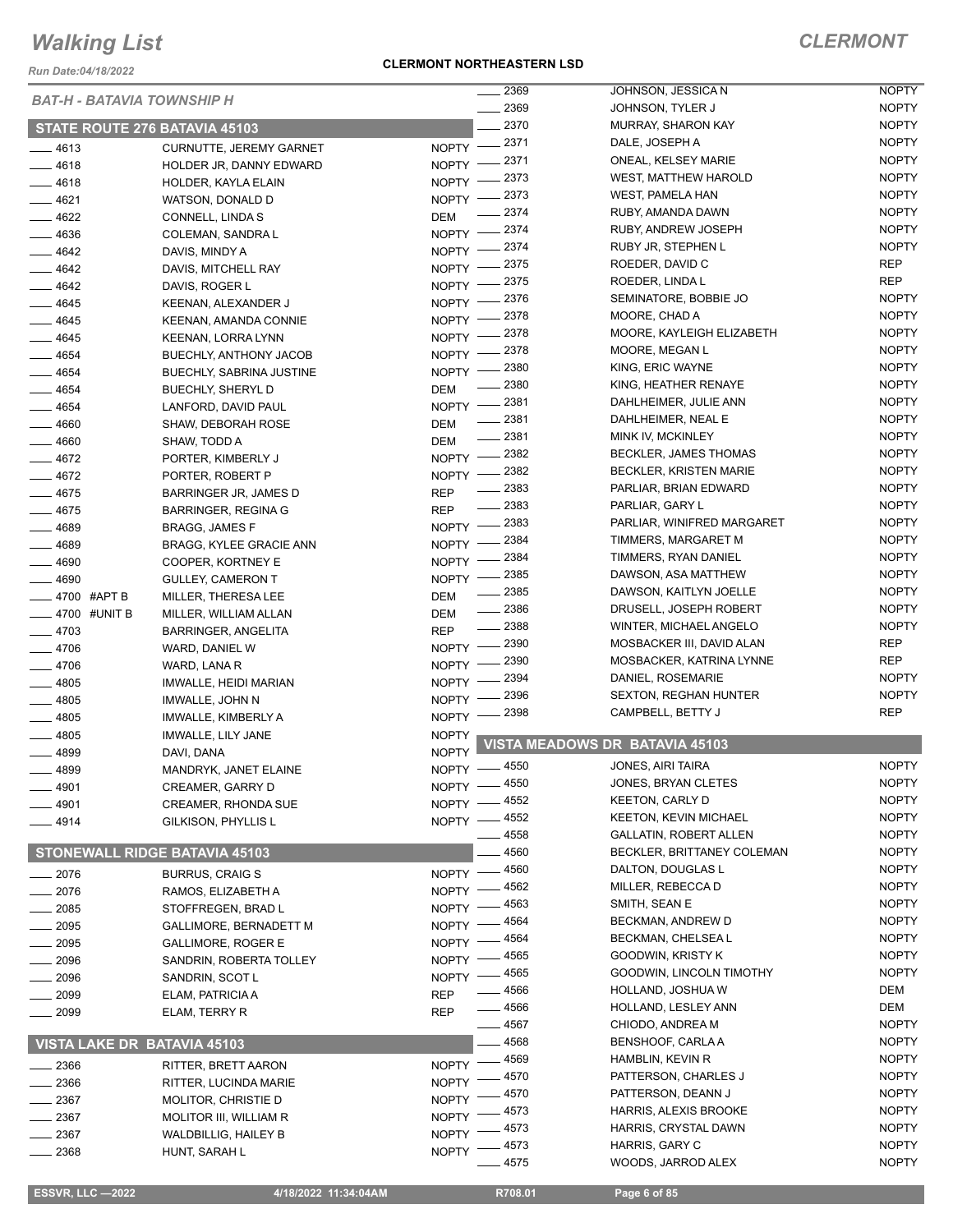*Run Date:04/18/2022*

*BAT-H - BATAVIA TOWNSHIP H*

|           | VISTA MEADOWS DR BATAVIA 45103      |              |
|-----------|-------------------------------------|--------------|
| $-4576$   | LEWIS, KELLY FAYE                   | <b>NOPTY</b> |
| ____ 4576 | LEWIS, TRISTAN S                    | NOPTY        |
| $-4577$   | NOE, JOSHUA E                       | <b>NOPTY</b> |
| $-4577$   | SCHACHT, ADAM JOSEPH                | <b>NOPTY</b> |
| $-4577$   | <b>SCHACHT, REGINA M</b>            | <b>NOPTY</b> |
| $-4578$   | LEPPERT, CHRISTOPHER RAY            | <b>NOPTY</b> |
| $-4578$   | LEPPERT, ERICA                      | <b>NOPTY</b> |
| —— 4579   | <b>BRONNER, SHAYLEE PAIGE</b>       | <b>NOPTY</b> |
| $-4579$   | <b>CAMPTON, MADELINE</b>            | <b>NOPTY</b> |
| $-4579$   | LOCH, ALICIA J                      | <b>NOPTY</b> |
| $-4580$   | DREWRY, BRIAN PAUL                  | <b>NOPTY</b> |
| $-4580$   | DREWRY, MAKAYLA ILEEN               | <b>NOPTY</b> |
| $- 4580$  | DREWRY, SHELLY KAY                  | <b>NOPTY</b> |
| $-4581$   | TOMLIN II, PAUL DOULGAS             | <b>NOPTY</b> |
| $-4582$   | NICKOL, DAVID M                     | <b>NOPTY</b> |
| ___ 4582  | SMITH, KENNETH W                    | <b>NOPTY</b> |
| $-4584$   | LUNSFORD, MEGHAN BETH               | <b>NOPTY</b> |
| —— 4586   | KIRKER, KIRSTI MARIE                | <b>NOPTY</b> |
| $-4586$   | MCDONALD, DANIEL M                  | <b>NOPTY</b> |
| $-4592$   | <b>WILLIAMSON, DAVE F</b>           | <b>NOPTY</b> |
| ___ 4592  | WILLIAMSON, LISA M                  | <b>NOPTY</b> |
| $-4594$   | ROEHM, TAMMY SUE                    | <b>NOPTY</b> |
| $-4594$   | SWEET, JOSHUA WAYNE                 | <b>NOPTY</b> |
| $-4596$   | HARNWONG, TEERAVUTH                 | NOPTY        |
| ___ 4598  | <b>GAMBLE, CYNTHIA C</b>            | <b>NOPTY</b> |
|           |                                     |              |
|           | <b>WATER DANCE DR BATAVIA 45103</b> |              |
| $-4560$   | ROUFF, KELLY A                      | <b>REP</b>   |
| $-4560$   | ROUFF, STEPHEN SCOTT                | REP          |
| $-4565$   | COLEMAN, JAMIE M                    | <b>NOPTY</b> |
| $-4565$   | <b>COLEMAN, ROBERT C</b>            | <b>NOPTY</b> |
| —— 4570   | COLLIER, JENNIFER D                 | <b>NOPTY</b> |
| ____ 4570 | HARTMANN, KATHERINE ELIZABETH       | <b>NOPTY</b> |
| $-4570$   | <b>MESSER, SYDNEY RHIANNON</b>      | <b>NOPTY</b> |
| $-4575$   | GRIPPA, DIANNA ROBIN                | REP          |

After the GRIPPA, ROSA LURA REP REP 4575 GRIPPA, SCOTT E REP Lacktrian 4580 JOHNSON, LENA L 4580 JOHNSON, WILLIE L REP All 4585 BLOOMFIELD, CAROLIN K AND THE NOPTY 4585 BLOOMFIELD, HAROLD E NOPTY Access 1590 BARR, GLENDA L And The MOPTY \_\_\_\_\_ 4590 BARR, KENNETH R<br>\_\_\_\_\_ 4595 FEHRING, JEFFREY JOHN NOPTY

*TOTAL :* **718**

FEHRING, JEFFREY JOHN NOPTY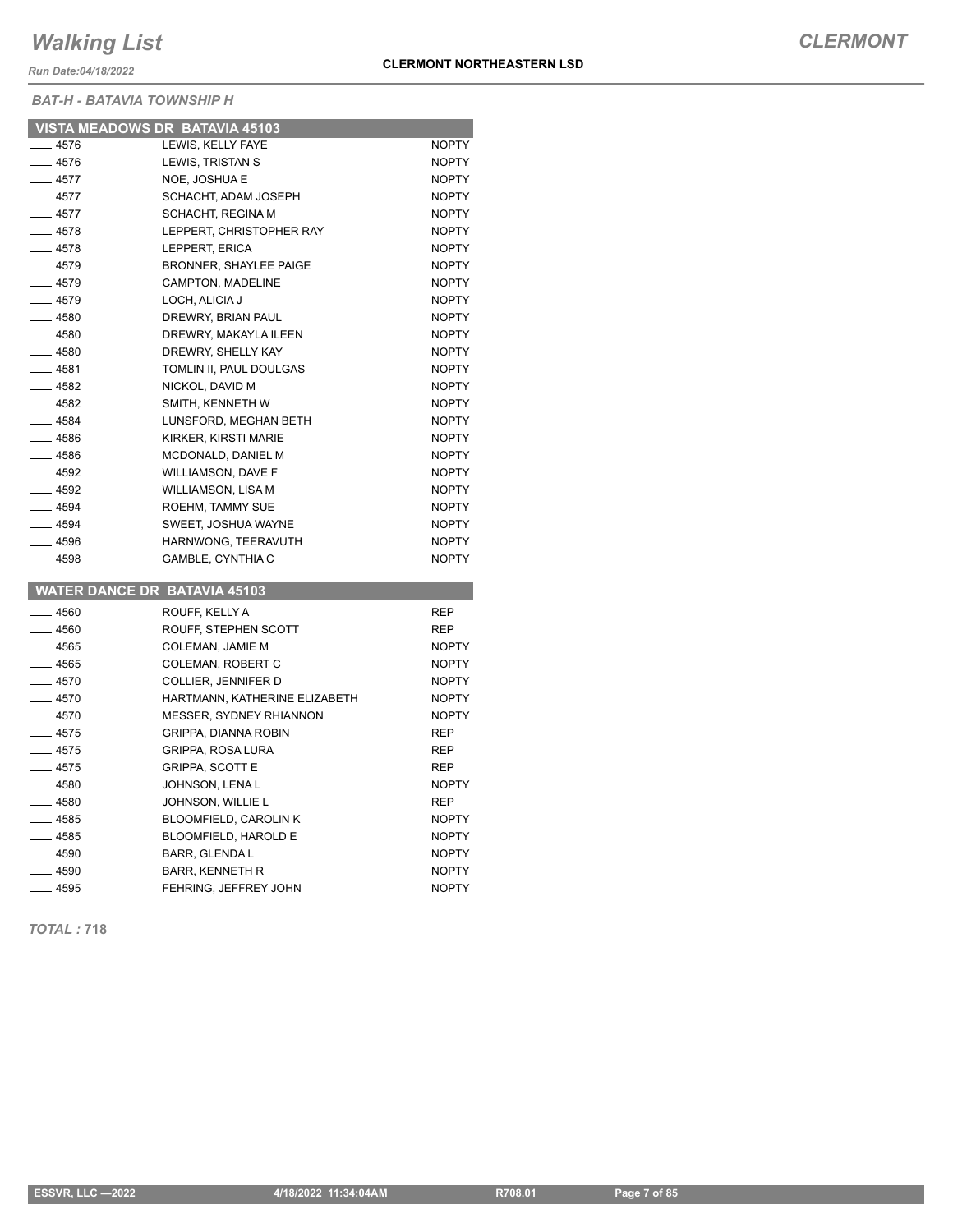*Run Date:04/18/2022*

#### **CLERMONT NORTHEASTERN LSD**

### *CLERMONT*

|                           |                                       |              | 5653                               |              | PETERS, APRIL ANN                          | <b>NOPTY</b> |
|---------------------------|---------------------------------------|--------------|------------------------------------|--------------|--------------------------------------------|--------------|
| JN-A - JACKSON TOWNSHIP A |                                       |              | 5655                               |              | <b>FAULKNER, LARRY T</b>                   | <b>REP</b>   |
|                           | <b>ABER RD WILLIAMSBURG 45176</b>     |              | 5655                               |              | FAULKNER, MINDY A                          | <b>REP</b>   |
| $-5173$                   | MCINTYRE, CLIFFORD E                  | <b>NOPTY</b> | 5657                               |              | FISCHESSER, JOANNE M                       | <b>NOPTY</b> |
| $-5173$                   | MCINTYRE, WANDA L                     | <b>NOPTY</b> | 5659                               |              | HACKETT, DEBRA J                           | <b>NOPTY</b> |
|                           |                                       |              | 5659                               |              | LAWSON, MICHAEL ROY                        | <b>REP</b>   |
| 5250                      | HERNDON, ANGELA R                     | <b>NOPTY</b> |                                    | 5659 #APT NO | HANNA, PHILIP STEPHEN                      | <b>NOPTY</b> |
| 5250                      | HERNDON, CHRISTOPHER T                | <b>NOPTY</b> | 5661                               |              | BERNHARD, MELISSA ANN                      | <b>NOPTY</b> |
| 5252                      | MOORE, JEFFREY P                      | <b>REP</b>   | 5661                               |              | HAWK, DAKOTA AUSTIN                        | <b>NOPTY</b> |
| 5252                      | <b>MOORE, PATRICIA S</b>              | <b>REP</b>   | 5663                               |              | CANTER, CHELSEA RAE                        | <b>NOPTY</b> |
| 5254                      | SMITH, PAUL RAYMOND                   | <b>NOPTY</b> | 5663                               |              | FISHER, ERIK THOMAS LEE                    | <b>NOPTY</b> |
| $-5271$                   | YOUNG, DOROTHY M                      | DEM          | 5665                               |              | DELAHUNTY, CHRISTOPHER MICHAEL             | <b>NOPTY</b> |
|                           |                                       |              | 5669                               |              | DICKMAN, MACKINZIE HOUSTON                 | <b>REP</b>   |
|                           | <b>BUCKTOWN RD WILLIAMSBURG 45176</b> |              | 5669                               |              | DICKMAN, TONY EDWARD                       | <b>REP</b>   |
| 5304                      | WHITE, JULIA M                        | <b>NOPTY</b> | 5669                               |              | HARDY, DANIEL WILLARD                      | <b>NOPTY</b> |
| $-5304$                   | WHITE, TIMOTHY JAY                    | <b>NOPTY</b> | 5669                               |              | LEWIS HARDY, MONA YVONNE                   | <b>NOPTY</b> |
| 5336                      | ROYSDON, GINA M                       | <b>NOPTY</b> | 5669                               |              | <b>MURRAY, ERIC</b>                        | <b>NOPTY</b> |
| 5336                      | ROYSDON, MARK E                       | <b>NOPTY</b> | 5669                               |              | MURRAY, KRISTINE M                         | <b>NOPTY</b> |
| 5342                      | HAMM, JERRY DALE                      | <b>NOPTY</b> | 5671                               |              | <b>GEE, DANIEL R</b>                       | <b>NOPTY</b> |
| 5348                      | COX, LARRY W                          | <b>REP</b>   |                                    |              |                                            |              |
| 5348                      | COX, MILDRED F                        | <b>REP</b>   | 5671                               |              | GEE, JANET M                               | <b>NOPTY</b> |
| 5364                      | HARRIS, JOSEPH D                      | <b>NOPTY</b> | 5673                               |              | HOFFMAN, ANGEL M                           | <b>NOPTY</b> |
| 5434                      | CARNEY, JOHN J                        | <b>NOPTY</b> | 5673                               |              | HOFFMAN, TODD A                            | <b>NOPTY</b> |
| $\frac{1}{2}$ 5434        | CARNEY, KATHRYN YVONNE                | <b>NOPTY</b> | 5673                               |              | <b>JACOBS, KRISTYN TAYLOR</b>              | <b>NOPTY</b> |
| $-5434$                   | CARNEY, PAMELA L                      | <b>NOPTY</b> | 5675                               |              | <b>CROWL, CHRISTOPHER R</b>                | <b>NOPTY</b> |
| $-5436$                   | BARBER, WILLIAM TY                    | <b>NOPTY</b> | 5731                               |              | FLEMING, JEREMY R                          | <b>NOPTY</b> |
| $\frac{1}{2}$ 5436        | CARNEY, DONNA FAY                     | <b>NOPTY</b> | 5739                               |              | <b>BERGER, MARY E</b>                      | <b>NOPTY</b> |
| 5436                      | CARNEY, JENNIFER FAYE                 | <b>NOPTY</b> | 5739                               |              | FLEMING, RAY ALLEN                         | <b>NOPTY</b> |
| 5436                      | CARNEY, WILLIAM T                     | <b>NOPTY</b> | 5745                               |              | WIEDERHOLD, ERIC JOSEPH                    | <b>REP</b>   |
| $-5436$                   | MCCORMICK, MICHAEL DARREN             | <b>NOPTY</b> | 5751                               |              | KETCHAM, KRISTEN HAILEY                    | <b>NOPTY</b> |
| 5552                      | GRANT, CHARLES DANIEL                 | <b>NOPTY</b> | 5751                               |              | WEDMORE, MATTHEW WAYNE                     | <b>NOPTY</b> |
| 5552                      | <b>GRANT, F ELLEN</b>                 | <b>NOPTY</b> |                                    | 5751 #APT A  | WEDMORE, TERESA JO                         | <b>NOPTY</b> |
| 5552                      | <b>GRANT, LEAH S</b>                  | <b>NOPTY</b> | 5751                               | #APT B       | WEDMORE, HANNAH JO                         | <b>NOPTY</b> |
| 5598                      | CONNLEY, DENNIS E                     | <b>NOPTY</b> | 5755                               |              | OTTEN, PAMELA SUE                          | <b>NOPTY</b> |
| 5598                      | ROBERTS, SETH MARCUS                  | <b>NOPTY</b> | 5755                               |              | OTTEN, TRENT E                             | <b>NOPTY</b> |
| 5614                      | YAZELL, CHARLES A                     | <b>NOPTY</b> |                                    |              |                                            |              |
| 5620                      | <b>BUSHELMAN, PEGGY M</b>             | <b>REP</b>   |                                    |              | <b>BUCKTOWN RUN LN WILLIAMSBURG 45176</b>  |              |
| 5620                      |                                       | <b>REP</b>   | _ 1001                             |              | HEYNE, VALERIE JANE ALLEN                  | DEM          |
| 5622                      | <b>BUSHELMAN, RICHARD D</b>           | <b>NOPTY</b> |                                    |              |                                            |              |
| 5624                      | GANTZER, DIANA M                      | <b>NOPTY</b> |                                    |              | <b>BUCKTOWN RUN LN WILLIAMSBURGE 45176</b> |              |
|                           | PHIPPS, BRANDON L                     |              | NOPTY - 1001                       |              | HEYNE JR, RALPH WILLIAM                    | <b>REP</b>   |
| 5626                      | SMITH, GARY L                         |              |                                    |              |                                            |              |
| 5628                      | <b>BURWINKEL, ANDREW FRANCIS</b>      | <b>REP</b>   |                                    |              | <b>BUCKTOWN TRAILS WILLIAMSBURG 45176</b>  |              |
| 5628                      | BURWINKEL, MORGAN ELIZABETH           | <b>NOPTY</b> | NOPTY - 1001                       |              | DIETRICH II, MARK A                        | <b>NOPTY</b> |
| $-5634$                   | HOOD, AMANDA MARIE                    |              |                                    |              | DIETRICH, MORGAN ANNE                      | <b>NOPTY</b> |
| 5634                      | <b>HOOD, CAMERON PATRICK</b>          |              | NOPTY - 1001<br>NOPTY - 1002       |              | DISTLER, FRANK G                           | <b>REP</b>   |
| __ 5634                   | HOOD, DAVID EDWARD                    |              |                                    |              | WARD, JACK D                               | <b>REP</b>   |
| 5634                      | HOOD, NORMAN E                        |              | NOPTY - 1007                       |              | RIDDLE, KENNETH LOUIS                      | <b>NOPTY</b> |
| 5634                      | HOOD, TINA MARIE                      |              | NOPTY - 1008<br>$\frac{1}{2}$ 1008 |              |                                            | <b>NOPTY</b> |
| $\frac{1}{2}$ 5636        | <b>CRUEY, AUSTIN R</b>                | REP          | $\frac{1}{2}$ 1013                 |              | STARRETT, ALLISON PAIGE                    |              |
| $\frac{1}{2}$ 5636        | CRUEY, HOLLY M                        | <b>REP</b>   |                                    |              | KINNARD, BRYAN ANDREW                      | <b>NOPTY</b> |
| $\frac{1}{2}$ 5636        | <b>ISAACS, DAVID V</b>                | <b>REP</b>   | $\frac{1}{2}$ 1013                 |              | KINNARD, JESSICA M                         | <b>NOPTY</b> |
| $\frac{1}{2}$ 5638        | <b>CORNS, HEATHER DEE</b>             |              | NOPTY - 1014                       |              | LONG, CHRISTOPHER A                        | <b>NOPTY</b> |
| 5638                      | CORNS, LENNY J                        |              | NOPTY - 1014                       |              | LONG, SHANNON FAITH                        | <b>NOPTY</b> |
| $- 5643$                  | PARSLEY, CHRISTINA L                  |              | NOPTY - 1019                       |              | DEAN, TERRI L                              | DEM          |
| 5645                      | <b>KEPLINGER, CHRISTOPHER D</b>       |              | NOPTY - 1019                       |              | EVANS, KARA MICHELE                        | <b>NOPTY</b> |
| $-5645$                   | RIGGS, JASON MICHAEL                  |              | NOPTY - 1025                       |              | STURGILL, LISAA                            | <b>NOPTY</b> |
| $- 5646$                  | MAPHET, DONNY EUGENE                  |              | NOPTY - 1025                       |              | STURGILL, RANDALL G                        | <b>NOPTY</b> |
| _ 5647                    | WIESMANN, JENNIFER L                  |              | NOPTY - 1031                       |              | SLUSHER, KENNEDY AUTUMN                    | <b>NOPTY</b> |
| $- 5647$                  | WIESMANN, THOMAS JOSEPH               |              | NOPTY - 1031                       |              | <b>VEST, KIMBERLY L</b>                    | <b>NOPTY</b> |
| __ 5649                   | CURRAN, NOAH A                        |              | NOPTY - 1037                       |              | NOTTINGHAM, ETHAN JACOB                    | <b>NOPTY</b> |
| $- 5649$                  | CURRAN, VALERIE PAIGE                 | <b>NOPTY</b> |                                    |              |                                            |              |
| $-5649$                   | <b>HENSLEY, BRENDA G</b>              | <b>NOPTY</b> |                                    |              | <b>BURDSALL RD WILLIAMSBURG 45176</b>      |              |
| 5651                      | DUFF, MARY J                          | <b>REP</b>   | $\frac{1}{2}$ 5085                 |              | MAGOUYRK, LORI SUSAN                       | <b>NOPTY</b> |
|                           |                                       |              | 5085                               |              | MAGOUYRK, TODD M                           | <b>NOPTY</b> |

 **ESSVR, LLC —2022 4/18/2022 11:34:04AM R708.01 Page 8 of 85**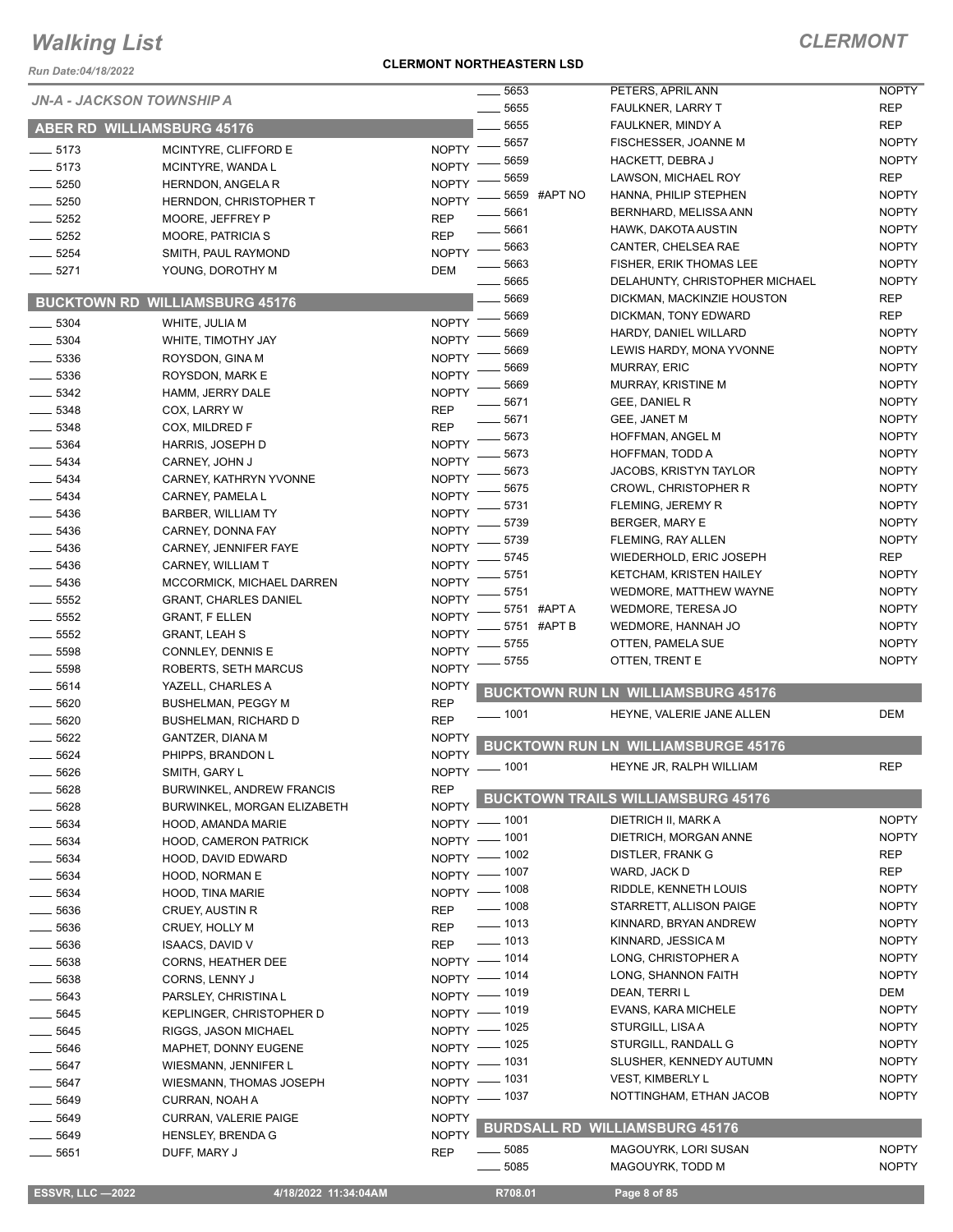*Run Date:04/18/2022*

#### **CLERMONT NORTHEASTERN LSD**

| 22022/10/2022 Run Date: |                                        |              |                                   |                                                     |              |
|-------------------------|----------------------------------------|--------------|-----------------------------------|-----------------------------------------------------|--------------|
|                         | <b>JN-A - JACKSON TOWNSHIP A</b>       |              | ____ 5471                         | HARDIN, MELONIE                                     | <b>REP</b>   |
|                         |                                        |              | 5471                              | HARDIN, RAYMOND K                                   | <b>REP</b>   |
|                         | <b>BURDSALL RD WILLIAMSBURG 45176</b>  |              | $-5473$                           | <b>HELTON, CHRISTINE M</b>                          | <b>NOPTY</b> |
| $-5112$                 | <b>SCHMIDT, STEPHANIE B</b>            |              | NOPTY -8473                       | HELTON, HEATHER DAWN                                | <b>NOPTY</b> |
| $\frac{1}{2}$ 5138      | POWELL, TRAVIS L                       | $N$ OPTY $-$ | $-5473$                           | <b>HELTON, JAMES M</b>                              | <b>NOPTY</b> |
| $\frac{1}{2}$ 5139      | ROSS, SANDRAK                          | $NOPTY$ –    | 5473                              | <b>HELTON, KARA LOUISE</b>                          | <b>NOPTY</b> |
| $\frac{1}{2}$ 5139      | ROSS, TIMOTHY JAMES                    | $NOPTY =$    | 5476                              | WICHERT, DANA LEIGH                                 | <b>NOPTY</b> |
| $\frac{1}{2}$ 5142      | <b>WERRING, ANTHONY G</b>              | <b>REP</b>   | 5476                              | WICHERT, DENNIS SCOTT                               | <b>NOPTY</b> |
| $- 5142$                | WERRING, JANE L                        | <b>NOPTY</b> | 5476                              | WICHERT, JOSHUA SCOTT                               | <b>NOPTY</b> |
| $\frac{1}{2}$ 5142      | WERRING, JENNIFER L                    | <b>NOPTY</b> | 5480                              | MCNAMARA, CHERYL L                                  | <b>NOPTY</b> |
| $\frac{1}{2}$ 5142      | <b>WERRING, SARAH ELIZABETH</b>        | <b>NOPTY</b> | 5480                              | MCNAMARA JR, JOSEPH P                               | <b>NOPTY</b> |
| $- 5143$                | REYNOLDS, JANIS R                      | <b>REP</b>   | 5489                              | CARL, TRACEY L                                      | <b>NOPTY</b> |
| $-5143$                 | WIEDERHOLD, CRYSTAL A                  | <b>NOPTY</b> | 5499                              | <b>GLANCY, NICOLE LYNN</b>                          | <b>NOPTY</b> |
| $\frac{1}{2}$ 5143      | WIEDERHOLD, HANNAH H                   | <b>NOPTY</b> | 5499                              | ROSE, ETHAN I                                       | <b>NOPTY</b> |
| $\frac{1}{2}$ 5143      | WIEDERHOLD, NICK A                     | <b>REP</b>   | - 5500                            | DORTON, GEORGE M                                    | <b>NOPTY</b> |
| $\frac{1}{2}$ 5143      | REYNOLDS, FLOYD R                      | <b>REP</b>   | $-5500$                           | ROBERTS, GREGORY JAMES                              | <b>NOPTY</b> |
| $- 5150$                | DREES, RICHARD W                       | $NOPTY =$    | $-5507$                           | <b>GLASGO, ELIZABETH DAWN</b>                       | <b>NOPTY</b> |
| $- 5150$                | DREES, SHERRY L                        | $N$ OPTY $-$ | _ 5507                            | <b>GLASGO, TIMOTHY JAY</b>                          | <b>NOPTY</b> |
| $\frac{1}{2}$ 5185      | LUCE, JENNIFER J                       | $NOPTY =$    | 5513                              | CREED, FARRON R                                     | <b>NOPTY</b> |
| $\frac{1}{2}$ 5185      | LUCE, JOYCE A                          | $N$ OPTY $-$ | _ 5513                            | MOORE, MEGAN STEPHANIE                              | <b>NOPTY</b> |
| $\frac{1}{2}$ 5185      | LUCE, JUSTIN ROBERT                    | NOPTY -      | 5513                              | SPAETH, CHERYL L                                    | <b>NOPTY</b> |
| $- 5185$                | LUCE JR, ROBERT ALLEN                  | <b>NOPTY</b> | _ 5522                            | MANLEY, GLORIA G                                    | <b>NOPTY</b> |
| $- 5225$                | <b>MARLAR, BRIAN ANTHONY</b>           | <b>REP</b>   | 5522                              | MANLEY, MARK RANDOLPH                               | <b>NOPTY</b> |
| $- 5225$                | <b>MARLAR, CURTIS N</b>                | <b>REP</b>   | $- 5522$                          | MANLEY, ROGER L                                     | <b>REP</b>   |
| $- 5225$                | MARLAR, MILISSA L                      | <b>REP</b>   | $- 5522$                          | PADILLA, ANDRIA S                                   | <b>REP</b>   |
| 5226                    | <b>GRIBBINS SR, GENE J</b>             | NOPTY -      | 5540                              | BRADY, HERBERT BENJAMIN                             | DEM          |
| $-5226$                 | TYMA, JONATHAN M                       | <b>NOPTY</b> | 5540                              | MULCAHEY, DAVID ALLEN                               | DEM          |
|                         |                                        |              | 5545                              | PEGG, DAVID M                                       | <b>NOPTY</b> |
|                         | <b>FOMORIN RD WILLIAMSBURG 45176</b>   |              |                                   | <b>GLANCY CORNER MARATHON RD WILLIAMSBURG 45176</b> |              |
| $\frac{1}{2}$ 3716      | THOMPSON, AUSTIN DOUGLAS               | <b>REP</b>   |                                   | ROYAL, KEITH E                                      | <b>NOPTY</b> |
| $- 3716$                | THOMPSON, KIMBERLY LYNN                |              | NOPTY -8186<br>$\frac{1}{2}$ 5186 | ROYAL, LINDA F                                      | <b>REP</b>   |
| $-3716$                 | THOMPSON, RUSSELL RALPH                | <b>REP</b>   | $\frac{1}{2}$ 5301                | KEMPER, HEATHER LYNN                                | <b>REP</b>   |
| $-3721$                 | <b>BUSCHUR, BETTY JEAN</b>             | DEM          | $\frac{1}{2}$ 5301                | <b>KEMPER, ISAIAH S</b>                             | <b>REP</b>   |
| $-3721$                 | <b>BUSCHUR, DANIEL ROBERT</b>          | DEM          | $-5303$                           | BINEGAR, DIANE M                                    | <b>NOPTY</b> |
| $- 3726$                | FRITZ, DAVID A                         | NOPTY -      | 5303                              | BINEGAR, JEFFREY H                                  | <b>NOPTY</b> |
| $- 3726$                | FRITZ, REBECCA J                       | NOPTY -      | 5304                              | LUEHMANN, GLENN H                                   | <b>NOPTY</b> |
| $-3736$                 | MILLER, TONYA W                        | <b>NOPTY</b> | 5305                              | HUSTON III, CHARLES EDWARD                          | <b>NOPTY</b> |
| $\frac{1}{2}$ 3736      | MILLER, TROY W                         | NOPTY -      | 5305                              | HUSTON, MARY CECILIA                                | <b>NOPTY</b> |
| $= 3737$                | METZGER, DANIEL J                      | NOPTY $-$    | 5306                              | BROWN, NATHAN ARTHUR                                | <b>NOPTY</b> |
| $-3744$                 | GROSS, CHARLES E                       | NOPTY -      |                                   |                                                     | <b>REP</b>   |
| __ 3744                 | KINCER, NICHOLAS CAMERON               |              | NOPTY -8307                       | YARMARK, FRANCES L                                  | <b>REP</b>   |
| _ 3744                  | KINCER, PAIGE ELIZABETH                | <b>NOPTY</b> | 5307                              | YARMARK, ROBERT A                                   |              |
| $-3744$                 | KINCER, TRICIA L                       | <b>NOPTY</b> | 5368                              | HARDIN, MARIAN M                                    | <b>REP</b>   |
| $-3760$                 | KING, KELLI DAYLE                      | REP          |                                   | INGLE RD BLANCHESTER 45107                          |              |
| 3760                    | KING, MATTHEW ARNOLD                   | <b>REP</b>   |                                   |                                                     |              |
| 3770                    | LACEY, ALEXIS ANNE                     | <b>NOPTY</b> | _ 3635                            | STAHL, KANDIE V                                     | <b>REP</b>   |
| 3770                    | TUMBLESOM, TEE JAY                     | <b>NOPTY</b> |                                   | <b>IVY TRAILS WILLIAMSBURG 45176</b>                |              |
| 3770                    | TUMBLESON, AVERY JAY                   | <b>NOPTY</b> |                                   |                                                     |              |
| 3771                    | WILLEY, TROY ADAM                      |              | NOPTY - 1010                      | HARRIS, KATLYN ROSE                                 | <b>NOPTY</b> |
| 3780                    | <b>WALKER, ERIN NICOLE</b>             |              | NOPTY - 1010                      | HARRIS, ROSEMARY DONALDA                            | <b>NOPTY</b> |
| 3785                    | DEAN, MARLENE                          |              | NOPTY - 1010                      | HARRIS, TRYSTEN MICHEAL                             | <b>NOPTY</b> |
| 3786                    | FRENCH, KEVIN SCOTT                    | <b>NOPTY</b> |                                   |                                                     |              |
| 5405                    | <b>JEANE, KATHERINE ROBIN MICHELLE</b> |              | NOPTY MALSBEARY RD                | <b>WILLIAMSBURG 45176</b>                           |              |
| $-5411$                 | HALLERAN, JAMIE                        |              | NOPTY -6524                       | <b>WEST, GEORGE MICHAEL</b>                         | <b>REP</b>   |
| $-5414$                 | CARNEY, THOMAS J                       | DEM          | $\frac{1}{2}$ 5524                | <b>WEST, KAREN SUE</b>                              | <b>REP</b>   |
| __ 5421                 | ELLERHORST, GLENNA J                   |              | NOPTY -6585                       | <b>RUST, MILDRED</b>                                | <b>NOPTY</b> |
| __ 5421                 | ELLERHORST, JACK R                     | <b>REP</b>   | $\frac{1}{2}$ 5617                | TERWILLEGER, GARY L                                 | REP          |
| __ 5451                 | RUDY, DEBORAH L                        | REP          | $- 5617$                          | TERWILLEGER, KATIE L                                | <b>REP</b>   |
| _ 5451                  | RUDY, LLOYD P                          | <b>REP</b>   | —— 5623                           | HUHN, KATHY JEAN                                    | <b>NOPTY</b> |
| _ 5452                  | ARSZMAN, TOBY B                        | REP          | $\frac{1}{2}$ 5623                | HUHN, TERRENCE M                                    | <b>NOPTY</b> |
| $-5452$                 | GILL, ELMER R                          | <b>REP</b>   | —— 5629                           | DOWNS, CURTIS L                                     | DEM          |
| - 5452                  | GILL, JEANNINE ELIZABETH               | <b>REP</b>   | $\frac{1}{2}$ 5643                | <b>GROVES, ROBERT W</b>                             | <b>REP</b>   |
|                         |                                        |              | 5643<br>$\overline{\phantom{a}}$  | GROVES, RYAN ROBERT                                 | <b>NOPTY</b> |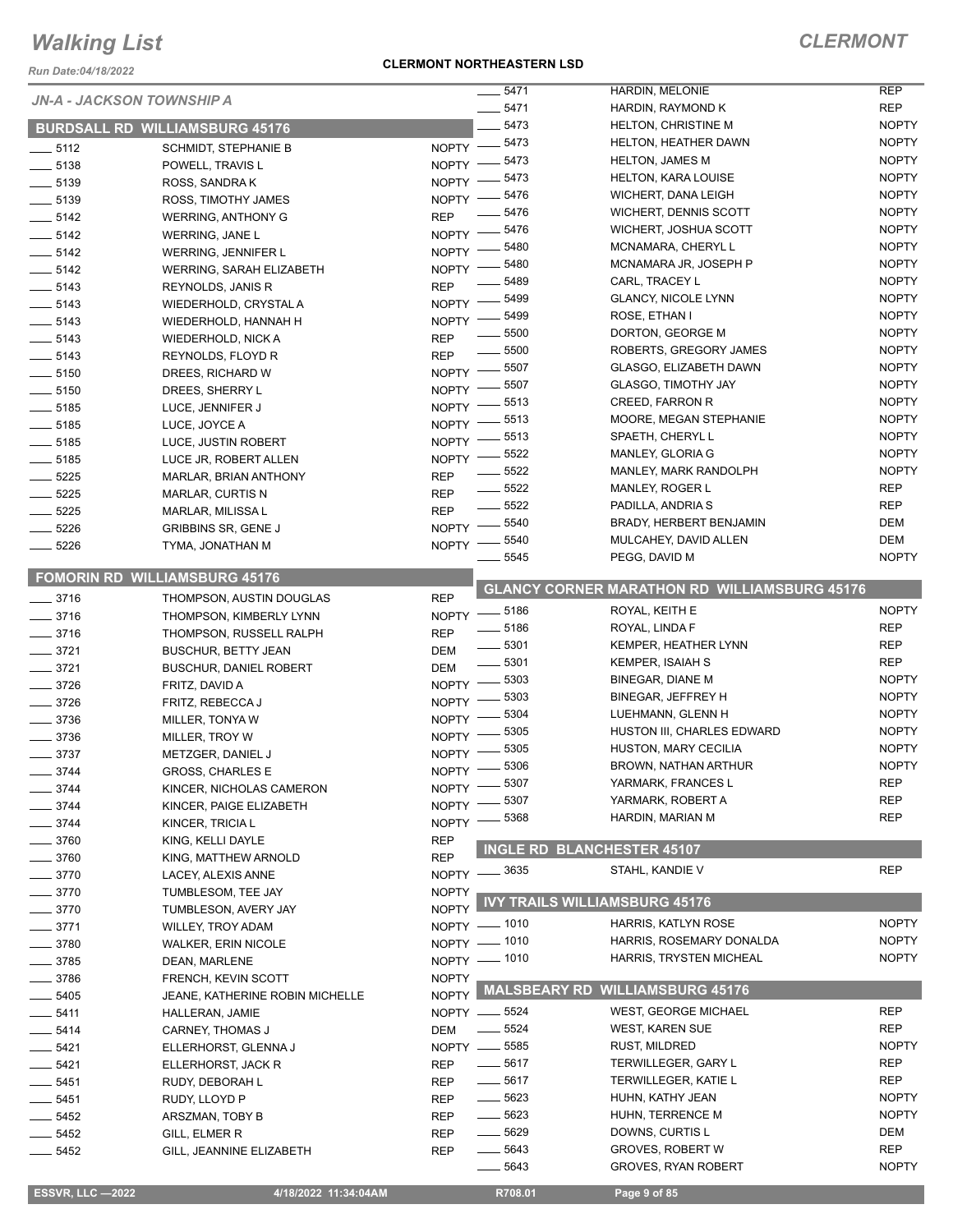*Run Date:04/18/2022*

#### **CLERMONT NORTHEASTERN LSD**

| JN-A - JACKSON TOWNSHIP A |                                               | $\rule{1em}{0.15mm}$ 5554 | 5560     |
|---------------------------|-----------------------------------------------|---------------------------|----------|
|                           | <b>MALSBEARY RD WILLIAMSBURG 45176</b>        |                           | $=$ 5560 |
|                           |                                               |                           | $=$ 5566 |
| $-5643$                   | <b>GROVES, SUSAN K</b>                        | REP                       | $-5566$  |
| $-5649$                   | <b>CORSON, JOSEPH MICHAEL</b>                 | <b>NOPTY</b>              | $-5610$  |
| __ 5649                   | CORSON, REBECCA JEAN                          | <b>NOPTY</b>              | $-5610$  |
| ___ 5649                  | <b>CORSON, ROBERT H</b>                       | <b>NOPTY</b>              | $-5640$  |
| ___ 5650                  | MCGRAW, DAVID A                               | <b>NOPTY</b>              | __ 5646  |
| $-5650$                   | MCGRAW, KATIE E                               | <b>NOPTY</b>              | $-5646$  |
| $-5659$                   | DAY, SCOTT A                                  | <b>NOPTY</b>              | $-5646$  |
| $-5659$                   | DAY, TAMMIE LOU                               | <b>NOPTY</b>              | $-5662$  |
| $-5662$                   | <b>GACEK, CHASE MICHAEL</b>                   | <b>NOPTY</b>              | _ 5662   |
| ___ 5662                  | GACEK, DANA L                                 | REP                       | $-5665$  |
| $-5662$                   | <b>GACEK, STANLEY MICHAEL</b>                 | <b>NOPTY</b>              |          |
| __ 5662                   | <b>GACEK, SYDNEY F</b>                        | <b>NOPTY</b>              | $-5665$  |
| $=$ 5667                  | <b>CURRY, IMOGENE</b>                         | REP                       | __ 5665  |
| ___ 5667                  | <b>CURRY, RAYMOND L</b>                       | REP                       | __ 5665  |
| $-5670$                   | <b>WHITTON, JAMMIE ELIZABETH</b>              | <b>NOPTY</b>              | $-5665$  |
| $-5673$                   | <b>BRATE SR, ROBERT</b>                       | <b>NOPTY</b>              | $-5670$  |
| ___ 5673                  | <b>BRATE, STEVEN PAUL</b>                     | <b>NOPTY</b>              | $-5670$  |
| $=$ 5678                  | <b>WERRING, LISA M</b>                        | <b>NOPTY</b>              | $-5686$  |
| $=$ 5678                  | WERRING, RUSSELL JOSEPH                       | DEM                       | - 5686   |
| $=$ 5681 $\,$             | STETSON, CONNIE R                             | REP                       | $-5690$  |
| $-5681$                   | STETSON, JOSHUA CAIN                          | <b>NOPTY</b>              | $-5690$  |
| $-5681$                   | STETSON, RAYMOND M                            | REP                       | $-5693$  |
| __ 5691                   | KIDDER, JEFFREY D                             | REP                       | $-5693$  |
| $-5691$                   | KIDDER, RUTH A                                | <b>NOPTY</b>              | _ 5693   |
|                           |                                               |                           | . 5697   |
|                           | <b>MARATHON EDENTON RD BLANCHESTER 45107</b>  |                           | $-5697$  |
| $-5990$                   | JOHNSON, JENNY REBECCA                        | REP                       | __ 5699  |
| __ 5990                   | JOHNSON JR, JOHN J                            | REP                       | $-5699$  |
| $-5990$                   | JOHNSON, MADILYN REBECCA                      | <b>NOPTY</b>              | $-5702$  |
| $-6003$                   | CORDES, JUDITH A                              | <b>NOPTY</b>              | $-5702$  |
| $=6028$                   | <b>BARBER, DON</b>                            | <b>NOPTY</b>              | $-5712$  |
| $=6028$                   | COOPER, DARLENE CAROL                         | <b>NOPTY</b>              | $-5715$  |
|                           |                                               | $-5715$                   |          |
|                           | <b>MARATHON EDENTON RD MARATHON 45118</b>     |                           | $=$ 5715 |
| $-5462$                   | ROBINSON, PATRICIA L                          | <b>NOPTY</b>              | $-5715$  |
|                           |                                               |                           | _ 5715   |
|                           | <b>MARATHON EDENTON RD WILLIAMSBURG 45176</b> |                           | $-5715$  |
| _ 5456                    | OPPENHEIMER, DONNA L                          | <b>NOPTY</b>              | 5718     |
| - 5458                    | HOLDEN JR, LOUIS E                            | <b>NOPTY</b>              | 5718     |
| $-5465$                   | <b>ERNST, BRANDY L</b>                        | REP                       | 5731     |
| __ 5465                   | <b>ERNST, CHARLES M</b>                       | REP                       | 5731     |
| __ 5465                   | ERNST, VICKIE L                               | REP                       | 5738     |
| __ 5469                   | DICKEY, DESHAUN ROBERT                        | <b>NOPTY</b>              | 5740     |
| $-5469$                   | JORDAN, BECKY LYNN                            | <b>NOPTY</b>              | 5740     |
| $-5469$                   | JORDAN, BRIAN RUSSELL                         | <b>NOPTY</b>              | 5740     |
| __ 5469                   | JORDAN, RUSSELL FRANKLIN                      | <b>NOPTY</b>              | 5740     |
|                           |                                               |                           | 5760     |
| $-5473$                   | KELSEY, MARY FAITH<br>KELSEY, RONALD VICTOR   | <b>NOPTY</b>              | 5760     |
| $-5473$                   |                                               | <b>NOPTY</b>              | 5764     |
| $=$ 5475                  | CUNNINGHAM, CHRISTIAN J                       | <b>NOPTY</b>              | 5797     |
| $-5475$                   | <b>CUNNINGHAM, ERIN NICOLE</b>                | <b>NOPTY</b>              | 5815     |
| $-5500$                   | LLOYD, PAMELA J                               | <b>NOPTY</b>              | 5815     |
| - 5521                    | <b>BUSAM, DANIEL J</b>                        | <b>NOPTY</b>              | 5823     |
| __ 5521                   | <b>BUSAM, SUEANN LUCILE</b>                   | <b>NOPTY</b>              | 5823     |
| $=$ 5535                  | <b>EVANSHINE, RITA ELLENE</b>                 | REP                       | 5823     |
| $-5535$                   | EVANSHINE, VINCENT ANTHONY                    | <b>NOPTY</b>              | 5823     |
| _ 5536                    | CHRISTIE, ANTHONY W                           | <b>NOPTY</b>              | 5847     |
| - 5536                    | CHRISTIE, LEANNA M                            | <b>NOPTY</b>              | 5847     |
| _ 5536                    | SHIRLEY, ROBERT MELVILLE                      | REP                       | 5851     |
| 5536                      | SHIRLEY, SUSAN N                              | <b>NOPTY</b>              | 5851     |
|                           |                                               |                           |          |

| 5554 | <b>CRISP, TYLER MICHAEL</b>    | NOPTY        |
|------|--------------------------------|--------------|
| 5560 | SIMMOINS, TAYLOR MARIE         | <b>NOPTY</b> |
| 5560 | SIMMONS, JOSHUA TAYLOR         | <b>NOPTY</b> |
| 5566 | BALZHISER, ELLA C              | REP          |
| 5566 | <b>BALZHISER, JAMES H</b>      | REP          |
| 5610 | <b>BROWN, CHRISTEL J</b>       | <b>REP</b>   |
| 5610 | <b>BROWN, HALLE RAYE</b>       | REP          |
|      |                                |              |
| 5640 | LAY, DIANA LYNNE               | <b>NOPTY</b> |
| 5646 | <b>TEANEY, KELLI S</b>         | <b>NOPTY</b> |
| 5646 | TEANEY, MICHAEL D              | <b>NOPTY</b> |
| 5646 | TEANEY, MICHAEL JAY            | <b>NOPTY</b> |
| 5662 | LLOYD, ROBERT SCOTT            | <b>NOPTY</b> |
| 5662 | LLOYD, STEPHANIE REINE         | <b>NOPTY</b> |
| 5665 | BROCK, JOHN R                  | <b>NOPTY</b> |
| 5665 | CLEM, RANDY                    | <b>NOPTY</b> |
| 5665 | <b>CLEM, SHAWNA K</b>          | <b>NOPTY</b> |
| 5665 | HOLLAND, JONI MARIE            | <b>NOPTY</b> |
| 5665 | TILLEY, ALIZEBETH HOPE         | <b>NOPTY</b> |
| 5670 | SHIFFER, JOSHUA ALAN           | REP          |
| 5670 | SHIFFER, TIFFANY ELAINE        | REP          |
| 5686 | <b>GREEN, ELIZABETH ANN</b>    | <b>NOPTY</b> |
| 5686 | WOLF, MICHAEL ALLEN            | <b>NOPTY</b> |
| 5690 | <b>GLASGO, FAITH S</b>         | <b>NOPTY</b> |
| 5690 | <b>GLASGO, VICTOR DEAN</b>     | DEM          |
| 5693 | <b>CLEM, NICOLE ANNAMARIE</b>  | <b>NOPTY</b> |
| 5693 | CLEM, RICKY L                  | <b>NOPTY</b> |
| 5693 | CLEM, THERESA A                | <b>NOPTY</b> |
| 5697 | ASHER, WILLIAM EDWARD          | <b>NOPTY</b> |
| 5697 | CLEM, WILLIAM L                | <b>REP</b>   |
| 5699 | <b>CLEM, RANDY JUSTIN</b>      | <b>NOPTY</b> |
| 5699 | <b>CLEM, STEPHANIE N</b>       | <b>NOPTY</b> |
| 5702 | DALLAS, MELODY K               | <b>NOPTY</b> |
| 5702 | EPPERSON, DALLAS RAY           | <b>NOPTY</b> |
| 5712 | DAYE, HEATHER LYNN             | <b>NOPTY</b> |
| 5715 | <b>BURRISS, BARBARA L</b>      | DEM          |
| 5715 | <b>BURRISS, CARL E</b>         | <b>NOPTY</b> |
| 5715 | <b>BURRISS, JACQUELYN L</b>    | <b>NOPTY</b> |
| 5715 | BURRISS, KYLE EDWIN            | <b>NOPTY</b> |
| 5715 | DAVIS, JACOB CARL              | <b>NOPTY</b> |
| 5715 | DOLLENMAYER, CODY JOSEPH       | <b>NOPTY</b> |
| 5718 | RANSOM, SKASENIIO              | <b>NOPTY</b> |
| 5718 | WOESTE, JEREMY R               | REP          |
| 5731 | BROWN, JASON G                 | <b>REP</b>   |
|      | <b>BROWN. KARI MICHELLE</b>    | REP          |
| 5731 | DOAN, DORIS A                  |              |
| 5738 | <b>GROEBER, ANTHONY JOSEPH</b> | <b>NOPTY</b> |
| 5740 |                                | <b>NOPTY</b> |
| 5740 | GROEBER, JACOB EDWARD          | <b>NOPTY</b> |
| 5740 | <b>GROEBER, JOSEPH HUNTER</b>  | <b>NOPTY</b> |
| 5740 | GROEBER, LISA ANN              | <b>NOPTY</b> |
| 5760 | ROGMAN, JOHN TIMOTHY           | <b>NOPTY</b> |
| 5760 | ROGMAN, URSULA ERFRIEDE        | <b>NOPTY</b> |
| 5764 | SCHAEFER, TERI LYNNETTA        | <b>NOPTY</b> |
| 5797 | GRIFFIN, REBECCA ELIZABETH     | <b>NOPTY</b> |
| 5815 | <b>CREAGER, JAMES TIMOTHY</b>  | <b>NOPTY</b> |
| 5815 | <b>CREAGER, TAMMY LYNN</b>     | <b>NOPTY</b> |
| 5823 | HABETZ, KAREN J                | <b>NOPTY</b> |
| 5823 | HABETZ, MATTHEW RODERICK       | <b>NOPTY</b> |
| 5823 | <b>HABETZ, RODERICK L</b>      | <b>NOPTY</b> |
| 5823 | TAYLOR, NICHOLAS ALEXANDER     | <b>NOPTY</b> |
| 5847 | DERICKS, KARISSA M             | <b>NOPTY</b> |
| 5847 | <b>DERICKS, PATRICK A</b>      | <b>NOPTY</b> |
| 5851 | ANGE, HEATHER ANNE             | <b>NOPTY</b> |
| 5851 | CARCUTT, CHRISTOPHER SCOT      | <b>NOPTY</b> |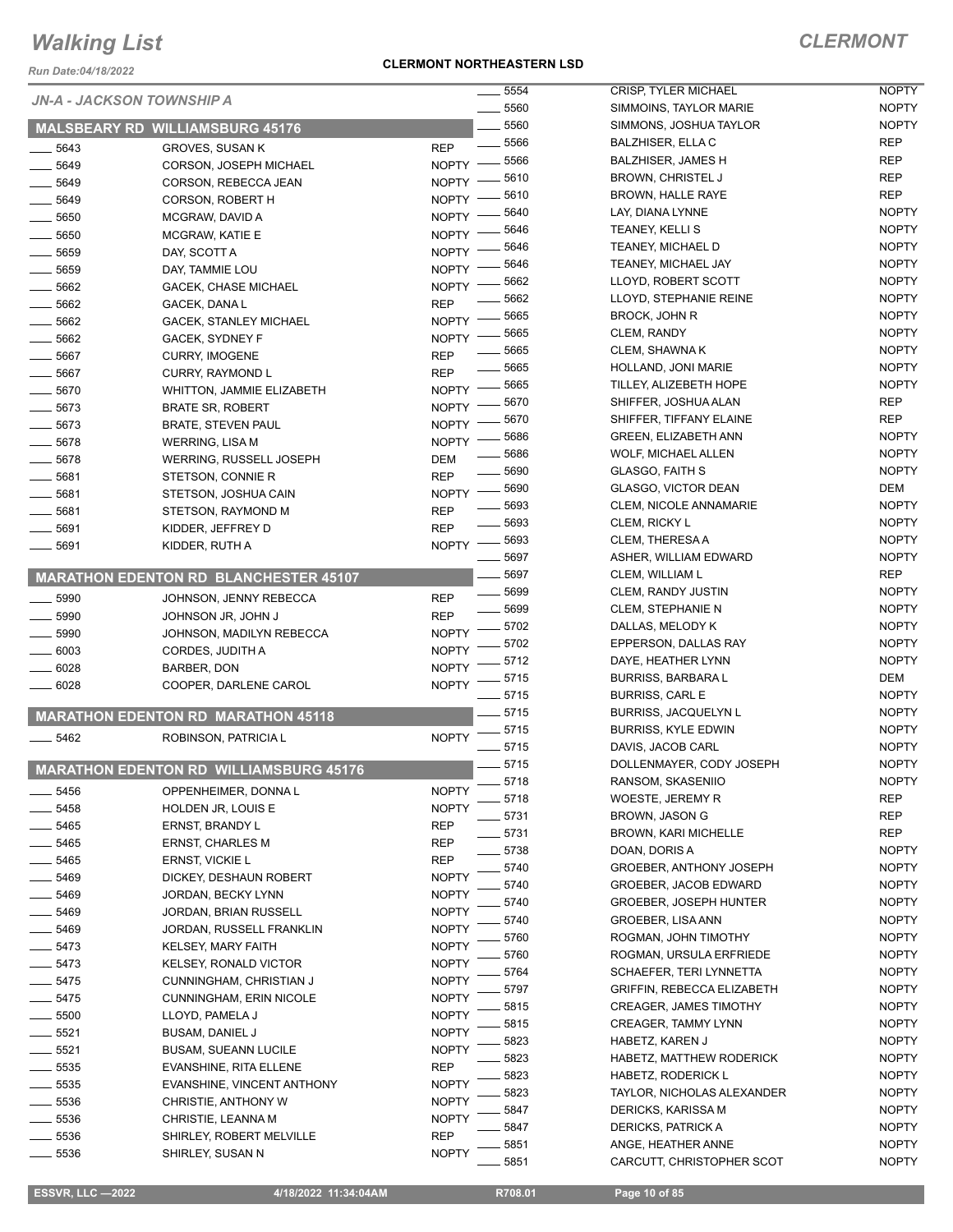*Run Date:04/18/2022*

#### **CLERMONT NORTHEASTERN LSD**

### *CLERMONT*

| <b>JN-A - JACKSON TOWNSHIP A</b> |                                               | $\frac{1}{2}$ 3833          | CORDES, REGINA LYNN           | <b>NOPTY</b> |
|----------------------------------|-----------------------------------------------|-----------------------------|-------------------------------|--------------|
|                                  |                                               | $\frac{1}{2}$ 3863          | <b>BURNS, JOHNNY VERNON</b>   | <b>NOPTY</b> |
|                                  | <b>MARATHON EDENTON RD WILLIAMSBURG 45176</b> | 3863                        | <b>BURNS, LINDAL</b>          | <b>NOPTY</b> |
| ____ 5851                        | YENKE, PHYLLIS M                              | NOPTY __ 3875               | PFANKUCH, MARY JANE           | <b>REP</b>   |
| $- 5864$                         | VONDERHEIDE, KONRAD F                         | NOPTY __ 3881               | FAULKNER, CECELIA J           | <b>REP</b>   |
| $\_\_$ 5867                      | HAUGEN, SAVANAH LAUREN                        | NOPTY __ 3881               | FAULKNER, LARRY D             | <b>REP</b>   |
| $-5867$                          | <b>HAUGEN, STEVEN LEE</b>                     | <b>REP</b><br>$\equiv$ 3883 | DALE, LOWELL T                | <b>NOPTY</b> |
| $- 5868$                         | MILLER, HAROLD KENNETH                        | NOPTY __ 3883               | DALE, MARY LOUISE             | <b>NOPTY</b> |
| $\frac{1}{2}$ 5868               | NOAKES, CHERYL LYNN                           | NOPTY __ 3883               | HODGES, ANGELA KAY            | <b>NOPTY</b> |
| $- 5868$                         | NOAKES MILLER, TREVA LYNN                     | NOPTY __ 3883               | <b>HODGES, JEFFREY DANIEL</b> | <b>NOPTY</b> |
| $- 5874$                         | ALSIP, DANIELLE NICOLE                        | NOPTY __ 3883               | WISE, TINA A                  | <b>NOPTY</b> |
| $- 5874$                         | WALSH, MARY L                                 | NOPTY __ 3887               | HILL, JOEL C                  | <b>NOPTY</b> |
| $\frac{1}{2}$ 5887               | REEVES, JAMES ERNEST                          | NOPTY __ 3891               | MAYS, SANDRA JEAN             | <b>NOPTY</b> |
| ____ 5891                        | CROUSE, MICHAEL A                             | NOPTY __ 3897               | DUNN, HEATHER MARIE           | <b>NOPTY</b> |
| $- 5891$                         | REEVES, ERIC S                                | NOPTY __ 3897               | DUNN, TONY LEE                | <b>NOPTY</b> |
| $\frac{1}{2}$ 5896               | HAYNES, JEREMY A                              | NOPTY __ 3899               | <b>HESTER, KEITH AARON</b>    | <b>NOPTY</b> |
| $- 5896$                         | HAYNES, SHANNON R                             | NOPTY __ 3899               | <b>SEXTON, ANDREW PATRICK</b> | <b>NOPTY</b> |
| $\frac{1}{2}$ 5900               | DIXON, NATALIE A                              | NOPTY __ 3899               | STANSBERRY, AARON DANIEL      | <b>NOPTY</b> |
| $\frac{1}{2}$ 5900               | DIXON, SHAUN MICHAEL                          | NOPTY __ 3913               | FLETCHER, CHRISTIAN LARAY     | <b>NOPTY</b> |
| $- 5900$                         | SNIDER, ANGEL ROSE                            | NOPTY __ 3913               | SHIMKOWIAK, PATRICIA SUE      | REP          |
| $-5908$                          | MATHEWS, SARAH LOUISE                         | NOPTY __ 3919               | BEVERLY, BRUCE L              | <b>NOPTY</b> |
| $\frac{1}{2}$ 5915               | REEVES, VALERIE JEAN                          | NOPTY __ 3935               | OAKES, KATHY D                | <b>NOPTY</b> |
| $\frac{1}{2}$ 5915               | VILLATORO CASTELLANOS, CRYSTAL S              | NOPTY __ 3935               | OAKES, LARRY C                | <b>NOPTY</b> |
| $- 5923$                         | COOK, JEREMY JAMES                            | NOPTY __ 3937               | FISHER, DUSTYN W              | <b>NOPTY</b> |
| $- 5924$                         | SIPPLE, NATHANIAL JAY                         | NOPTY __ 3937               | MYERS, BOBBIE NICOLE          | <b>NOPTY</b> |
| $- 5924$                         | SIPPLE, TAMMY SUE                             | NOPTY __ 3939               | WALLACE, KELSEY LAYNE         | <b>NOPTY</b> |
| $-5924$                          | SIPPLE, VINCENT JAY                           | NOPTY __ 3939               | WRITESEL, KORY EDWARD         | <b>NOPTY</b> |
| $- 5925$                         | SCHAEFER, TANYA FAYE                          | NOPTY __ 3941               | FITE, SAMANTHA BELLE          | <b>NOPTY</b> |
| ____ 5925 #APT 1                 | PENDANG, MICHELLE LYNN                        | NOPTY __ 3941               | PARKER, CHARLENE M            | <b>NOPTY</b> |
| $\frac{1}{2}$ 5938               | JEFFERS, AMY S                                | NOPTY __ 3941               | PARKER, RANDALL               | <b>NOPTY</b> |
| $\frac{1}{2}$ 5938               | WORKMAN, KELVYN RAE                           | NOPTY __ 3960               | WERRING, JUDITH A             | <b>REP</b>   |
| $\frac{1}{2}$ 5955               | <b>GENTRY, JAMES R</b>                        | NOPTY __ 3970               | RILEY, PEGGY ANN              | <b>NOPTY</b> |
| $- 5963$                         | CHASTAIN, COLEMAN BRIAN                       | NOPTY __ 3972               | CORIELL, JULIE ANN            | <b>REP</b>   |
| ____ 5963                        | CHASTAIN, MARIA                               | NOPTY __ 3972               | CORIELL, ZACHARY C            | <b>REP</b>   |
| $\frac{1}{2}$ 5965               | DONALDSON, ADAM C                             | NOPTY __ 3976               | DAVIS, DIANE L                | <b>NOPTY</b> |
| $\frac{1}{2}$ 5965               | DONALDSON, MEGAN E                            | NOPTY __ 3976               | DAVIS, EMILY ELAINE           | <b>NOPTY</b> |
| $\frac{1}{2}$ 5969               | <b>GRIDER, JESSICA LYNN</b>                   | NOPTY __ 3976               | DAVIS, MICHAEL C              | <b>NOPTY</b> |
| $\frac{1}{2}$ 5969               | <b>GRIDER, KEVIN SCOTT</b>                    | NOPTY __ 3976               | DAVIS, MICHAEL J              | <b>NOPTY</b> |
| $- 5971$                         | GAPINSKI, AMANDA NICHOLE                      | NOPTY __ 3978               | MOORE, LARRY E                | <b>NOPTY</b> |
| $- 5971$                         | TASCH JR, ROBERT M                            | NOPTY __ 3978               | MOORE, TERI LYNN              | <b>NOPTY</b> |
| $-5971$                          | TASCH, SHERRY LYNN                            | NOPTY __ 3978               | <b>WOODRUFF, CLAYTON E</b>    | <b>NOPTY</b> |
| $-5979$                          | HICKMAN, ANNECHIA L                           | DEM<br>3984                 | BASSETT, ADRINA SEBRING       | <b>NOPTY</b> |
| $-5979$                          | HICKMAN JR, WILLIAM O                         | <b>REP</b><br>$- 4000$      | JACKSON, JOSHUA JOSEPH        | <b>NOPTY</b> |
| $\equiv$ 5983                    | VANCE, JONATHAN W                             | NOPTY __ 4000               | JACKSON, STEPHANIE G          | <b>NOPTY</b> |
|                                  |                                               | 4006                        | CUTTER, KATHRYN A             | <b>NOPTY</b> |
|                                  | <b>MOORE MARATHON RD WILLIAMSBURG 45176</b>   | 4009                        | <b>WERRING, CHRISTINAL</b>    | REP          |
| $- 3710$                         | COLLINS, LOUELLA SUE                          | NOPTY - 4009                | <b>WERRING, REBECCA MARIE</b> | <b>NOPTY</b> |
| $- 3724$                         | SILCOX, GRANT EDWIN                           | NOPTY - 4009                | <b>WERRING, TERRA RENEE</b>   | <b>NOPTY</b> |
| $\frac{3724}{ }$                 | TRAINELLO, CATHERINE M                        | NOPTY __ 4009               | <b>WERRING, TIMOTHY S</b>     | <b>NOPTY</b> |
| $\frac{1}{2}$ 3747               | FREY, JESSICA CHARLENE                        | NOPTY -4009                 | <b>WERRING, WILLIAM P</b>     | <b>NOPTY</b> |
| $\frac{1}{2}$ 3747               | FREY II, MARVIN L                             | NOPTY -4012                 | FLORES JR, GLOSTORA LOPEZ     | REP          |
| $\frac{1}{2}$ 3748               | MOORE, ALLAN C                                | $-4012$<br>REP              | FLORES, JENNIFER L            | <b>NOPTY</b> |
| $- 3748$                         | MOORE, PATRICIA A                             | $-4020$<br>REP              | HAKES, DAVID SCOTT            | <b>REP</b>   |
| $- 3769$                         | FELLERS, ANTHONY JAMES                        | NOPTY __ 4020               | HAKES, JILL W                 | DEM          |
| _ 3769                           | FELLERS, TIFFANY MARIE                        | NOPTY -4020                 | HAKES, MATTHEW D              | DEM          |
| $- 3769$                         | PAZIENZA SR, STEPHAN MARIO                    | $- 4039$<br>REP             | CHAMBERS, KEVIN J             | <b>NOPTY</b> |
| $- 3794$                         | STEPHENS, LINDA SUE                           | NOPTY - 4039                | CLAYTON, PAMELA LEA           | <b>NOPTY</b> |
| $- 3794$                         | STEPHENS, ROBERT LEE                          | NOPTY -4110                 | <b>WOLF, KATIE MARIE</b>      | <b>NOPTY</b> |
| $\frac{1}{2}$ 3805               | FREY, JULIE KATHERINE                         | NOPTY -4110                 | WOLF, KERRY L                 | <b>NOPTY</b> |
| $\frac{1}{2}$ 3805               | FREY, MARVIN L                                | NOPTY -4110                 | WOLF, LIDIA AUTUMN            | <b>NOPTY</b> |
| $- 3825$                         | FRANZ, DONALD WAYNE                           | NOPTY -4116                 | ALBARELLO, MARY B             | DEM          |
| $-3825$                          | FRANZ JR, DONALD WAYNE                        | NOPTY -4122                 | CRAYCRAFT, AMANDA CARRIE      | <b>NOPTY</b> |
| $-3833$                          | CORDES, ALLAN A                               | <b>NOPTY</b>                |                               |              |
|                                  |                                               |                             |                               |              |

 **ESSVR, LLC —2022 4/18/2022 11:34:04AM R708.01 Page 11 of 85**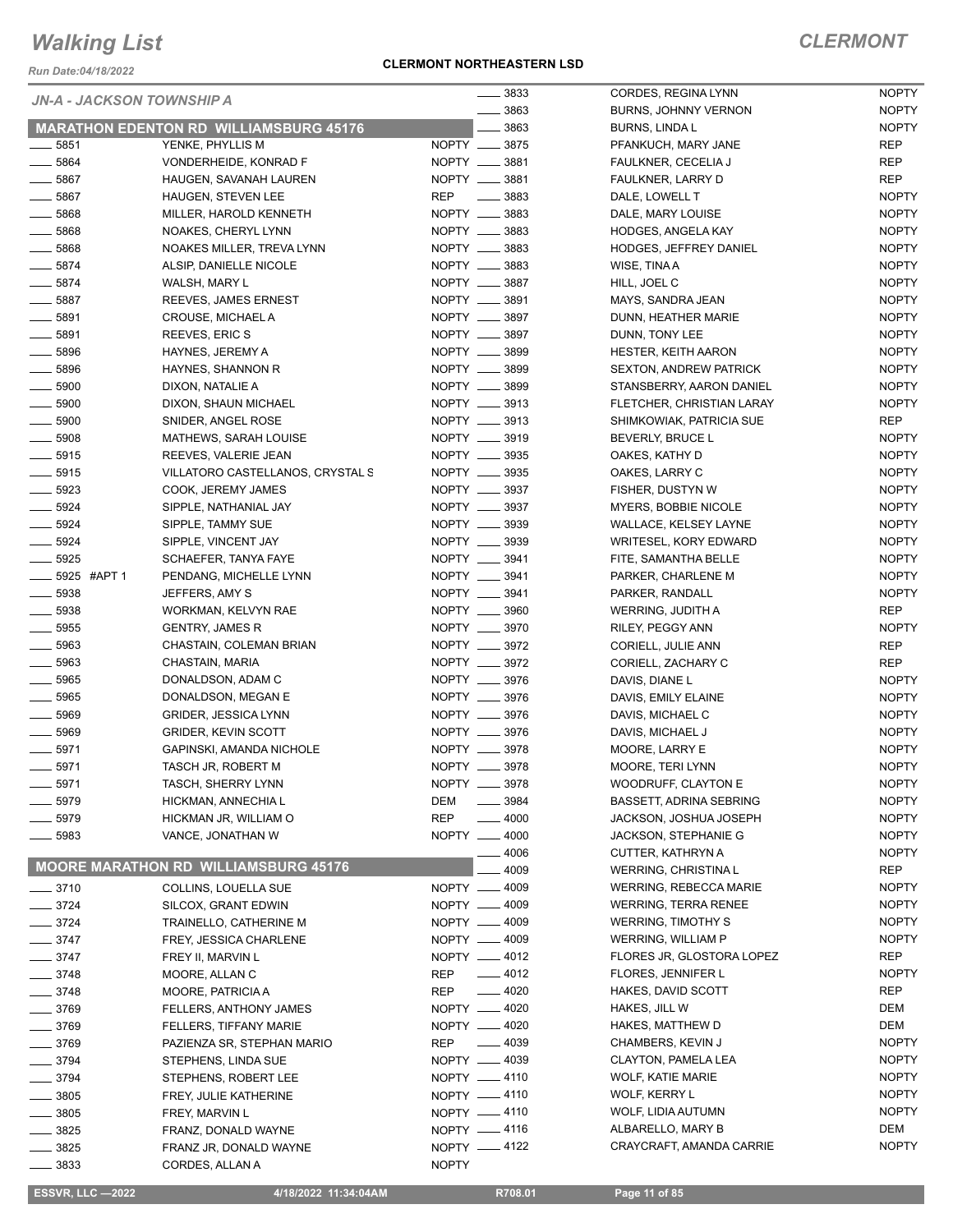*Run Date:04/18/2022*

#### **CLERMONT NORTHEASTERN LSD**

### *CLERMONT*

| 7 <i>uil Date. 04/10/4044</i> |                                              |                            | 3696     | <b>BUSAM, GREGORY M</b>            | <b>NOPTY</b> |
|-------------------------------|----------------------------------------------|----------------------------|----------|------------------------------------|--------------|
|                               | JN-A - JACKSON TOWNSHIP A                    |                            | 3696     | <b>BUSAM, KRISTI ANN</b>           | <b>REP</b>   |
|                               | <b>PREDMORE RD FAYETTEVILLE 45118</b>        |                            | 3698     | <b>HICKEY, AMBER RENEE</b>         | <b>NOPTY</b> |
| $- 1010$                      | LOWE JR, RICKY JOSEPH                        | <b>NOPTY</b>               | 3698     | HICKEY, GAVIN JOSEPH LELAND        | <b>NOPTY</b> |
|                               |                                              |                            | 3698     | HICKEY, SCOTT J                    | <b>NOPTY</b> |
|                               | <b>SMOKEY RD WILLIAMSBURG 45176</b>          |                            | 3713     | WOODS, WILLIAM L                   | <b>NOPTY</b> |
| $-5162$                       | <b>BRINSON, SHERRIL D</b>                    | <b>REP</b>                 | 3740     | <b>BOGGS, TYLER JAMES</b>          | <b>NOPTY</b> |
| $- 5170$                      | DOYLE, BRITTANY NICHOLE                      | <b>NOPTY</b>               | 3760     | COLLINS, PATRICIA A                | <b>REP</b>   |
| $- 5170$                      | DOYLE, MICHAEL S                             | <b>REP</b>                 | 3760     | <b>COLLINS, TERRY L</b>            | <b>REP</b>   |
| $- 5170$                      | DOYLE, ROBERT                                | <b>NOPTY</b>               | 3767     | BIERMAN, DAVID C                   | <b>NOPTY</b> |
| 5222<br>$\frac{1}{1}$         | <b>JORDAN, ARTHUR L</b>                      | <b>NOPTY</b>               | 3771     | BIERMAN, DONALD C                  | <b>DEM</b>   |
| 5226                          | SMITH, CHRISTOPHER B                         | <b>NOPTY</b>               | 3771     | JOHNSON, CYNTHIA A                 | <b>DEM</b>   |
| 5226                          | SMITH, LEAH M                                | <b>NOPTY</b>               | 3774     | MOORE, JAMES R                     | <b>REP</b>   |
| 5235                          | COLLINS, KRISTA DANIELLE                     | <b>NOPTY</b>               | 3774     | MOORE, JULIE E                     | <b>NOPTY</b> |
| 5235                          | <b>COLLINS, STEPHEN L</b>                    | <b>NOPTY</b>               | 3796     | WONDERLY, HEATHER ALISON           | <b>NOPTY</b> |
| 5246                          | MULVIHILL, CATHERINE M                       | <b>DEM</b>                 | 3796     | <b>WONDERLY, RYAN PATRICK</b>      | <b>NOPTY</b> |
| 5246                          | MULVIHILL, TIMOTHY C                         | <b>REP</b>                 | 3803     | BIERMAN, DONALD                    | <b>REP</b>   |
| 5266                          | YOUNG, ASHLEY CHRISTINE                      | <b>NOPTY</b>               | 3803     | BIERMAN, JOYCE A                   | <b>REP</b>   |
| 5266                          | YOUNG, JAMES D                               | <b>REP</b>                 | 3806     | RIDDLE, EGBERT W                   | <b>NOPTY</b> |
| 5266                          | YOUNG, KENDRA L                              | <b>REP</b>                 | 3806     | RIDDLE, JULIE ANN                  | <b>REP</b>   |
| 5270                          |                                              | <b>NOPTY</b>               | 3808     | PRESTON, BARBARA JEAN              | <b>NOPTY</b> |
|                               | LEMASTERS, JANIS L                           |                            | 3808     | PRESTON, GILBERT HOWARD            | <b>REP</b>   |
| 5270<br>5276                  | PRINGLE, CRYSTAL CLARE<br>JENKINS, GREGORY D | <b>NOPTY</b><br><b>REP</b> | 3808     | PRESTON, SANDRA KAY                | <b>REP</b>   |
| 5276                          |                                              |                            | 3814     | SHARP, DEBORAH BRITTON             | <b>REP</b>   |
|                               | <b>JENKINS, MATTHEW GREGORY</b>              | <b>REP</b><br><b>REP</b>   | 3814     | SHARP, JASON D                     | <b>NOPTY</b> |
| 5276<br>5281                  | <b>JENKINS, REGINA Z</b>                     |                            |          |                                    |              |
|                               | NUCHOLS, RICHARD P                           | <b>NOPTY</b>               |          | STATE ROUTE 133 BATAVIA 45103      |              |
| 5281                          | NUCHOLS, VICKI L                             | <b>NOPTY</b><br><b>REP</b> | 5042     | RACKLEY, RUTH LOUISE               | <b>NOPTY</b> |
| 5282                          | REYNOLDS, LARRY R                            | <b>NOPTY</b>               | 5080     | <b>WILLIAMS, DENNIS L</b>          | <b>NOPTY</b> |
| 5282                          | <b>REYNOLDS, ROSEMARY</b>                    |                            | 5080     | <b>WILLIAMS, SHARYN L</b>          | <b>NOPTY</b> |
| 5296                          | NETHERLY, BECKY A                            | <b>REP</b>                 | 5080     | <b>WILLIAMS, SHARYN LOUISE</b>     | <b>NOPTY</b> |
| 5296                          | NETHERLY, JAMIE L                            | <b>REP</b>                 | 5084     | <b>SEXTON, GARY L</b>              | <b>NOPTY</b> |
| 5298                          | YEAGER, DAVID P                              | <b>NOPTY</b>               | 5084     | <b>SEXTON, PATRICIA E</b>          | <b>NOPTY</b> |
| 5298                          | YEAGER, MEGAN B                              | <b>NOPTY</b>               | 5086     | <b>WALKER, ANTHONY</b>             | <b>NOPTY</b> |
| 5300                          | <b>BROWNING, ALICE F</b>                     | <b>NOPTY</b>               | 5086     | WALKER, LAURA DAWN                 | <b>NOPTY</b> |
| 5300                          | BROWNING, HOWARD H                           | <b>NOPTY</b>               | 5096     | PARTIN, MATTHEW EDWARD             | <b>NOPTY</b> |
| 5301                          | LOVINS, DELORES J                            | <b>REP</b>                 | $-5104$  | HUNT, JOHN CURTIS                  | <b>NOPTY</b> |
| 5301                          | LOVINS, TIMOTHY A                            | <b>REP</b>                 | $- 5104$ | LAWSON, JODI NICOLE                | <b>NOPTY</b> |
| 5320                          | NICKELL, CHRISTOPHER P                       | <b>REP</b>                 | $-5116$  | FRENCH, CONNIE JUNE                | <b>NOPTY</b> |
| 5320                          | NICKELL, DEBORAH LYNN                        | <b>REP</b>                 | 5116     | FRENCH, ROLLIE E                   | <b>NOPTY</b> |
|                               | STATE ROUTE 131 GOSHEN 45122                 |                            | 5128     | <b>BOGAN, ESTHER L</b>             | <b>REP</b>   |
|                               |                                              |                            | 5128     | <b>BOGAN, STEPHEN R</b>            | <b>REP</b>   |
| 3493                          | MEGRUE, DAVID P                              | <b>REP</b>                 | 5156     | BOGAN, BEVERLY LYNN                | <b>NOPTY</b> |
| 3493                          | MEGRUE, JANET H                              | <b>REP</b>                 |          |                                    |              |
| 3510                          | <b>BRYAN, PATRICIA L</b>                     | <b>NOPTY</b>               |          | STATE ROUTE 286 WILLIAMSBURG 45176 |              |
| 3560                          | MICHAELIS, DERICK A                          | DEM                        | 5393     | <b>GARNICH, OLIVIA BRITTANY</b>    | <b>REP</b>   |
| 3560                          | MICHAELIS, KATELIN M                         | <b>NOPTY</b>               | 5393     | <b>GARNICH, VINCENT A</b>          | <b>REP</b>   |
| 3580                          | <b>WEST, DEBRA SUE</b>                       | <b>NOPTY</b>               | 5407     | RYAN, MICHELE LEAH                 | <b>NOPTY</b> |
| 3580                          | WEST III, WILLIAM E                          | <b>REP</b>                 | 5409     | <b>BAINE, GRANT D</b>              | <b>NOPTY</b> |
| 3590                          | PFANKUCH, SYLVIA M                           | <b>REP</b>                 | 5409     | <b>BARNO, GRANT DANIEL</b>         | <b>NOPTY</b> |
| 3600                          | PFANKUCH, KAREN SUE                          | <b>NOPTY</b>               | 5409     | LINDSLEY, HEATHER NOEL             | <b>NOPTY</b> |
| 3600                          | PFANKUCH, TOD F                              | <b>NOPTY</b>               | 5409     | WELLS, BETHANY ERINN NCOLE         | <b>NOPTY</b> |
| 3610                          | PRIDE, DONNA L                               | <b>REP</b>                 |          |                                    | <b>NOPTY</b> |
| 3610                          | PRIDE, ROBERT L                              | <b>REP</b>                 | 5410     | THOMAS, ANDREW PATRICK             | <b>REP</b>   |
|                               |                                              |                            | 5412     | WOLF, MARY A                       |              |
|                               | STATE ROUTE 131 WILLIAMSBURG 45176           |                            | 5415     | SLATER, DIANA J                    | REP          |
| 3634                          | WILLIAMS, JOHN ALLEN                         | <b>NOPTY</b>               | 5415     | SLATER, RONALD L                   | <b>REP</b>   |
| 3638                          | <b>WOLFER, CHRISTINA E</b>                   | <b>REP</b>                 | 5417     | SLATER, THOMAS LEE                 | <b>REP</b>   |
| 3638                          | WOLFER, JONATHON R                           | <b>REP</b>                 | 5422     | FIELDS, BRENDA L                   | <b>NOPTY</b> |
| 3662                          | ESTEP, DONALD E                              | <b>NOPTY</b>               | 5423     | HARR, ANTHONY A                    | REP          |
| 3668                          | BARTLETT, MICHAEL SCOTT                      | <b>NOPTY</b>               | 5423     | HARR, DARLA RAE                    | <b>REP</b>   |
| 3668                          | <b>EMMONS, STACIE LYNN</b>                   | <b>NOPTY</b>               | 5424     | BIRKHIMER, NATHANIEL M             | <b>NOPTY</b> |
| 3668                          | <b>GARRISON, SYDNEY RUTH</b>                 | <b>NOPTY</b>               | 5428     | CHAMBERS, CHRISTINA M              | <b>NOPTY</b> |
|                               |                                              |                            | 5428     | <b>CHAMBERS, SHANE HOWARD</b>      | <b>NOPTY</b> |

**ESSVR, LLC —2022 4/18/2022 11:34:04AM** R708.01 **Page 12 of 85**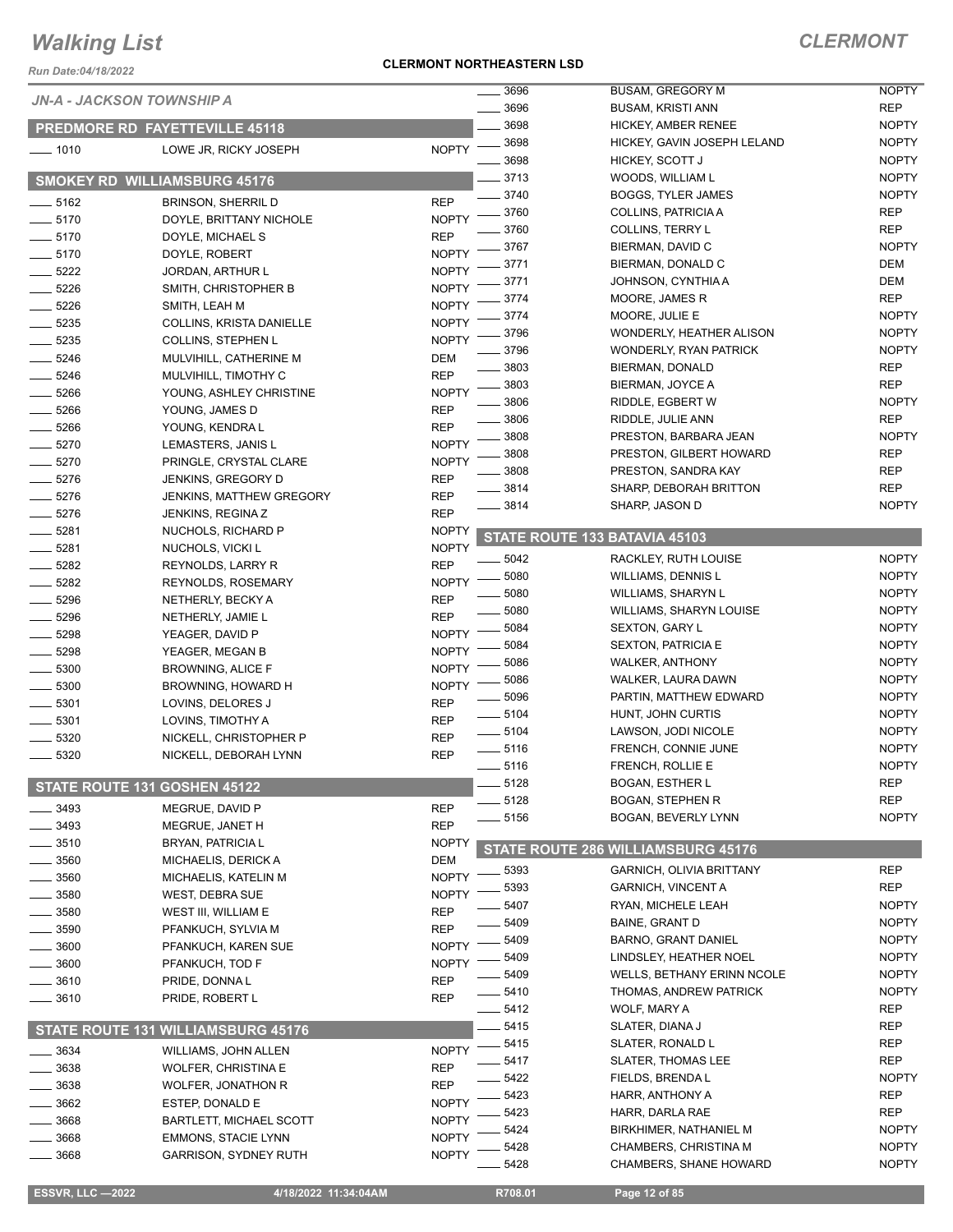*Run Date:04/18/2022*

#### **CLERMONT NORTHEASTERN LSD**

| KUII DAIC.04/10/ZUZZ      |                                       |                    |                           |                              |              |
|---------------------------|---------------------------------------|--------------------|---------------------------|------------------------------|--------------|
| JN-A - JACKSON TOWNSHIP A |                                       |                    | $\frac{1}{2}$ 3810        | DUMFORD, SANDRA FAYE         | <b>NOPTY</b> |
|                           |                                       |                    | 3818                      | JONES, RACHEL MARIE MOZELL   | <b>NOPTY</b> |
|                           | STATE ROUTE 286 WILLIAMSBURG 45176    |                    | 3823                      | HAHN III, DONALD RAY         | <b>NOPTY</b> |
| 5435                      | FLOWERS, TERESA A                     |                    | NOPTY - 3823              | HAHN III, DONALD RAY         | <b>NOPTY</b> |
| $-5437$                   | HOSKINS, SELENA CHANTE                |                    | NOPTY -8823               | HAHN, SHANNA R               | <b>NOPTY</b> |
| $-5437$                   | SEAGERS, PAUL WILLIAM                 |                    | NOPTY -8824               | KATHMAN, DENNIS C            | DEM          |
|                           |                                       |                    | 3828                      | BUCKTA, AMANDA JO            | <b>NOPTY</b> |
|                           | <b>TAYLOR RD WILLIAMSBURG 45176</b>   |                    | 3828                      | MILLS, BETH ANN              | <b>NOPTY</b> |
| 3300                      | DALES, EDDIE A                        | <b>REP</b>         | 3834                      | VILVENS, CODY JAMES          | <b>NOPTY</b> |
|                           |                                       | <b>REP</b>         | 3834                      | <b>VILVENS, KASIE DAWN</b>   | <b>NOPTY</b> |
| 3300                      | DALES, GIGI                           |                    | 3835                      | MOORMAN, DAVID E             | <b>NOPTY</b> |
| 3300                      | GROTHAUS, ANTHONY MICHAEL THOM        | $NOPTY -$          | _ 3835                    | ROTTENBERGER, KADI L         | <b>NOPTY</b> |
| 3310                      | EATON-DIEHL, RACHEL RENEE             | NOPTY -            |                           |                              |              |
| $-3515$                   | CALLIHAN, CALI ANN                    | <b>NOPTY</b>       | U S 50 WILLIAMSBURG 45176 |                              |              |
| $\frac{1}{2}$ 3515        | CALLIHAN, MATTHEW DUSTIN              | <b>NOPTY</b>       |                           |                              |              |
| 3527                      | HAWKINS, DARRELL CURTIS               | <b>REP</b>         | $\frac{1}{2}$ 3103        | COMBS, BETTY GENE            | <b>NOPTY</b> |
| 3527                      | HAWKINS, DEBORAH M                    | <b>REP</b>         | 3227                      | MILLER, JORDAN ASHLEY        | <b>NOPTY</b> |
| 3527                      | HAWKINS III, DEWARD TAYLOR            |                    | NOPTY -8275               | SHIELDS, DAVID M             | <b>NOPTY</b> |
| $-3537$                   | DUNDES, JOYCE A                       |                    | NOPTY -8318               | SNIDER, HAROLD WAYNE         | <b>NOPTY</b> |
| 3537                      | DUNDES, SHELBY L                      |                    | NOPTY -8338               | <b>BEST, CAREY EDWARD</b>    | <b>NOPTY</b> |
|                           |                                       |                    | 3338                      | SIBERT, KRISTINE J           | <b>NOPTY</b> |
|                           | <b>TECUMSEH LN WILLIAMSBURG 45176</b> |                    | 3338                      | SIBERT, TIFFANY MARIE        | <b>NOPTY</b> |
| $- 5100$                  | EIFERT, MICHAYLA LYNN                 | $NOPTY -$          | 3348                      | CHURCH, LOGAN ROBERT         | <b>REP</b>   |
| $- 5100$                  | HUHN, JOSEPH T                        | NOPTY -            | 3348                      | CHURCH, MANESSA ANNE         | <b>REP</b>   |
|                           |                                       |                    | 3384                      | KIDD, CAROL ANN              | <b>NOPTY</b> |
| $-5100$                   | HUHN, MICHELLE LYNN                   | NOPTY -            | 3392                      | SHAW, REBECCA L              | <b>NOPTY</b> |
| $-5102$                   | MITCHELL, DAMIAN PATRICK              | <b>NOPTY</b>       | 3392                      | SHAW, ROBERT D               | <b>NOPTY</b> |
| $-5102$                   | MITCHELL, LAURA S                     | NOPTY -            | 3452                      | <b>WOLFER, ERIC T</b>        | <b>NOPTY</b> |
| $\frac{1}{2}$ 5102        | MITCHELL JR, WILLIAM R                | <b>REP</b>         |                           |                              |              |
| $\frac{1}{2}$ 5103        | <b>MULLENIX, TERRIS G</b>             | <b>REP</b>         | 3452                      | <b>WOLFER, TISHA L</b>       | <b>REP</b>   |
| $-5104$                   | <b>TOLES, BRYCE ROBERT</b>            | $N$ OPTY $-$       | _ 3549                    | LANEY, MICHAEL D             | <b>NOPTY</b> |
| $\frac{1}{2}$ 5104        | <b>TOLES, KYLA RENEE</b>              | NOPTY -            | _ 3549                    | LANEY, RONDA R               | <b>NOPTY</b> |
| $\frac{1}{2}$ 5104        | <b>TOLES, ROBERT W</b>                | NOPTY -            | 3610                      | <b>WOLFER, ANTHONY T</b>     | <b>NOPTY</b> |
| $-5104$                   | TOLES, ROBIN R                        | NOPTY -            | 3610                      | <b>WOLFER, SHERRY L</b>      | <b>NOPTY</b> |
| $\frac{1}{2}$ 5106        | FERGUSON, ALYSSA R                    | NOPTY -            | 3620                      | <b>CRUMBAKER, DANIEL P</b>   | <b>REP</b>   |
| $-5106$                   | FERGUSON, JOSEPH W                    | <b>REP</b>         | 3620                      | <b>CRUMBAKER, JENNIFER L</b> | <b>REP</b>   |
| $\frac{1}{2}$ 5106        | FERGUSON, KRISTIN L                   | <b>REP</b>         | 3652                      | WOESTE, MARCIA L             | <b>REP</b>   |
| $-5107$                   | ERNST, AMY LYNN                       | NOPTY -            | 3655                      | LEGGETT, RAYMOND G           | <b>REP</b>   |
| $-5107$                   | ERNST, JERRY D                        | NOPTY -            | 3655                      | LEGGETT, VANESSA K           | <b>REP</b>   |
| $-5107$                   |                                       | <b>NOPTY</b>       | 3659                      | FLETCHER, DANA M             | <b>NOPTY</b> |
|                           | ERNST, NICHOLAS D                     |                    | 3659                      | <b>GARROW, DONALD JUSTIN</b> | <b>NOPTY</b> |
| $-5107$                   | ERNST, ZACHARY RYAN                   | NOPTY -            | 3659                      | GILKISON, KIRA ROSE          | <b>NOPTY</b> |
| $-5108$                   | HELVEY, GWENDOLYN K                   | <b>REP</b>         | 3663                      | QUICKLE, DONN                | <b>REP</b>   |
| $\frac{1}{2}$ 5108        | HELVEY, KEVIN M                       | <b>REP</b>         | $-3663$                   |                              | <b>REP</b>   |
| $-5109$                   | KREIMER JR, CHARLES C                 | <b>REP</b>         |                           | QUICKLE, PAMELA K            |              |
| $-5109$                   | KREIMER, PATRICIA LEE                 | <b>REP</b>         | $- 3672$                  | MUZYCZKA, RUSSELL J          | <b>NOPTY</b> |
|                           |                                       |                    | $- 3672$                  | NELSEN, LISA MUZYCZKA        | <b>NOPTY</b> |
| U S 50 FAYETTEVILLE 45118 |                                       |                    | 3672                      | NELSEN, VICTOR D             | <b>REP</b>   |
| _ 3796                    | GILKISON, AUSTIN DAVID                | NOPTY -            | 3697                      | DIPIETRANTONIO, ANTHONY      | <b>NOPTY</b> |
| 3796                      | GILKISON, BETHANY LYNN                | <b>NOPTY</b>       | 3697                      | DIPIETRANTONIO, PAUL A       | <b>REP</b>   |
| 3796                      | GILKISON, DAVID C                     | <b>NOPTY</b>       | 3697                      | DIPIETRANTONIO, TRACY V      | <b>NOPTY</b> |
| _ 3796                    | GILKISON, TABITHA L                   | <b>REP</b>         | 3697 #HIGHWAY             | DIPIETRANTONIO, PAIGE ELIZA  | <b>NOPTY</b> |
| 3799                      | GUISEWHITE, SALLY NICHOLE             | <b>NOPTY</b>       | 3711                      | STEINBECK, DAVID KEITH       | <b>NOPTY</b> |
| $-3799$                   | YOUNG, CRYSTAL ANN                    | NOPTY -            | 3711                      | YARMARK, BRADLEY SCOTT       | <b>NOPTY</b> |
|                           |                                       | NOPTY <sup>-</sup> | 3723                      | HODGE, DONALD G              | <b>NOPTY</b> |
| 3799 #APT A               | WALLACE, AVERIALL IRELAND ANN         | NOPTY -            | 3723                      | <b>TUCKER, KENNETH EDGAR</b> | <b>NOPTY</b> |
| _3799 #APTA               | <b>WALLACE, JENNIFER BERNICE</b>      |                    | NOPTY -8723               | TUCKER, MATTHEW RYAN         | <b>NOPTY</b> |
| $-3802$                   | GODFREY, KIMBERLY LYNN                |                    | $=$ 3723                  | <b>TUCKER, SUMMER B</b>      | <b>NOPTY</b> |
| 3802                      | <b>HOSKINS, CLARENCE B</b>            | <b>REP</b>         | $-3725$                   | LANG, JOSEPH L               | <b>NOPTY</b> |
| $-3802$                   | <b>HOSKINS, GLENNAS</b>               | DEM                |                           |                              |              |
| 3802                      | <b>ISAACS, DERRON R</b>               | <b>REP</b>         | $-3727$                   | LIBECAP, ROBERT MELVIN       | <b>NOPTY</b> |
| 3802                      | WILLIAMS, BROOKLYN CHEYANNE           | <b>NOPTY</b>       | 3727                      | MADDEN, RHONDA L             | <b>NOPTY</b> |
| 3805                      | ACREE, DEREK BENJAMIN                 | <b>NOPTY</b>       | 3729                      | SIMONS, AMANDA MARIE         | <b>NOPTY</b> |
| 3805                      | ACREE, DUSTIN ANDREW                  | <b>NOPTY</b>       | 3729                      | WARD, JAMES ROBERT           | <b>NOPTY</b> |
| 3806                      | CULBRETH, JAMES ANDREW                | <b>NOPTY</b>       | 3731                      | TAYLOR, MARY JO              | <b>NOPTY</b> |
| 3807                      | JOHNSTON, HARVRY P                    | <b>NOPTY</b>       | 3731                      | TAYLOR, WILLIAM A            | <b>NOPTY</b> |
|                           |                                       |                    | 3733                      | LAWSON, FELICIA M            | <b>NOPTY</b> |
|                           |                                       |                    |                           |                              |              |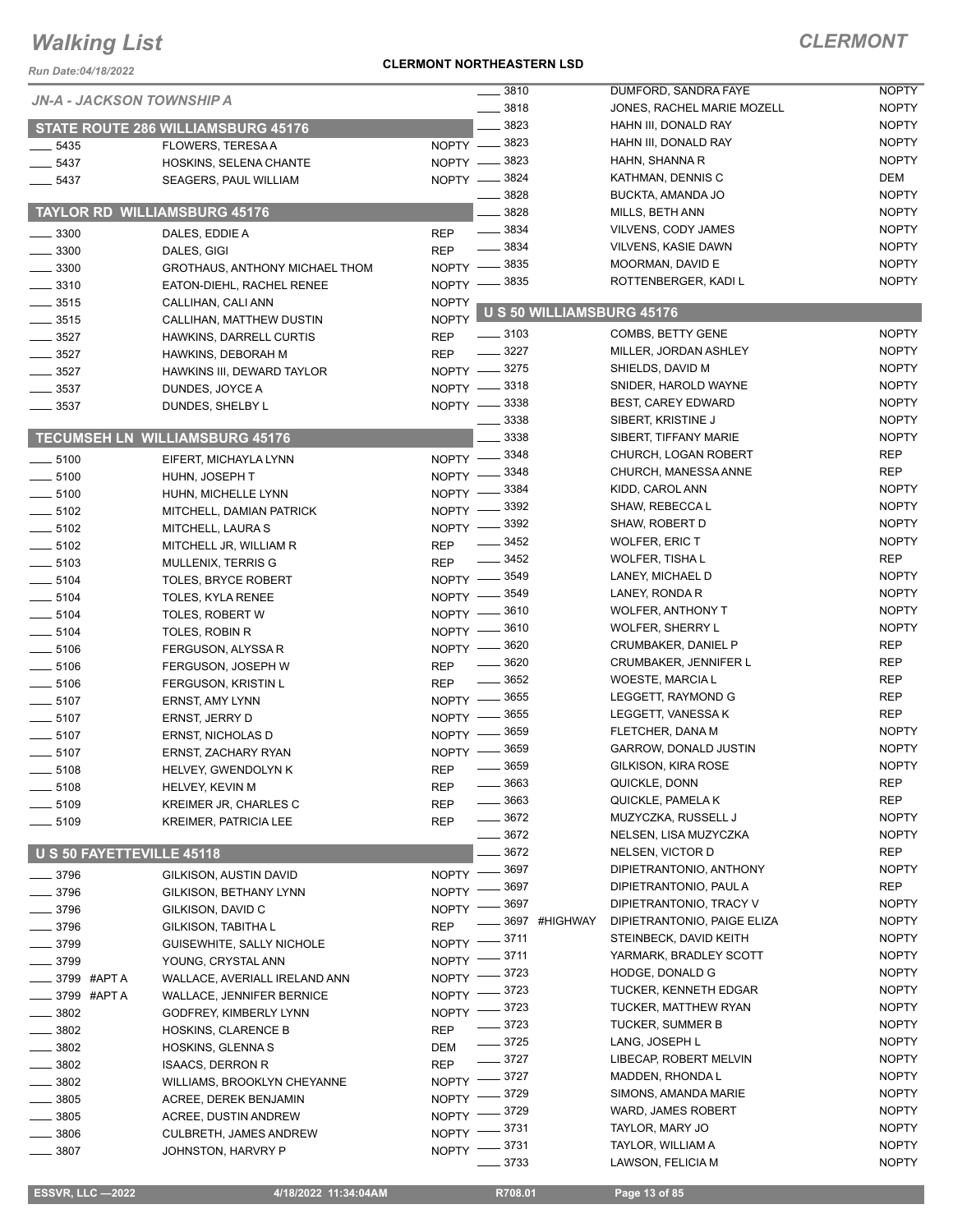*Run Date:04/18/2022*

*JN-A - JACKSON TOWNSHIP A*

| U S 50 WILLIAMSBURG 45176 |                             |              |
|---------------------------|-----------------------------|--------------|
| $-3733$                   | LAWSON, JARRET HARVEY       | <b>NOPTY</b> |
| $-3733$                   | LAWSON, JEFFERY DONALD      | <b>NOPTY</b> |
| $-3733$                   | LAWSON, RONALD J            | <b>NOPTY</b> |
| $-3751$                   | CRAVER, DENISE C            | <b>DEM</b>   |
| $-3751$                   | CRAVER, RICHARD A           | <b>REP</b>   |
| $-3775$                   | RUTHERFORD, BRIAN EDWARD    | <b>DEM</b>   |
| $-3775$                   | RUTHERFORD, DAVID C         | <b>NOPTY</b> |
| $-3775$                   | RUTHERFORD, DEBORAH KAY     | <b>DEM</b>   |
| $-3784$                   | EICHELBRENNER, ESTHER D     | <b>NOPTY</b> |
| $-3784$                   | KING, JAMES FREDRICK        | <b>NOPTY</b> |
| $-3784$                   | MILLER, PAUL RANDY          | <b>NOPTY</b> |
| $-3786$                   | MANASE, RENEE NICOLE        | <b>NOPTY</b> |
| $-3790$                   | KNUCKLES, BRIAN K           | <b>NOPTY</b> |
| $-3790$                   | SCHUCHMANN, WENDY SUE       | <b>NOPTY</b> |
| $-3790$                   | SPARKS, STEVEN W            | <b>NOPTY</b> |
| $-3791$                   | WARD, PATRICIA MARIE        | <b>NOPTY</b> |
| $-3794$                   | CHAMBERS, MALINDA D         | <b>NOPTY</b> |
| $-3794$                   | CHAMBERS, MAUD E            | <b>NOPTY</b> |
| $-3794$                   | CHAMBERS, SETH MICHAEL      | <b>NOPTY</b> |
| $-3794$                   | CHAMBERS, SHAD E            | <b>NOPTY</b> |
| ____ 3799 #APT 2          | <b>BISHOP, KIMBERLY ANN</b> | <b>NOPTY</b> |

*TOTAL :* **707**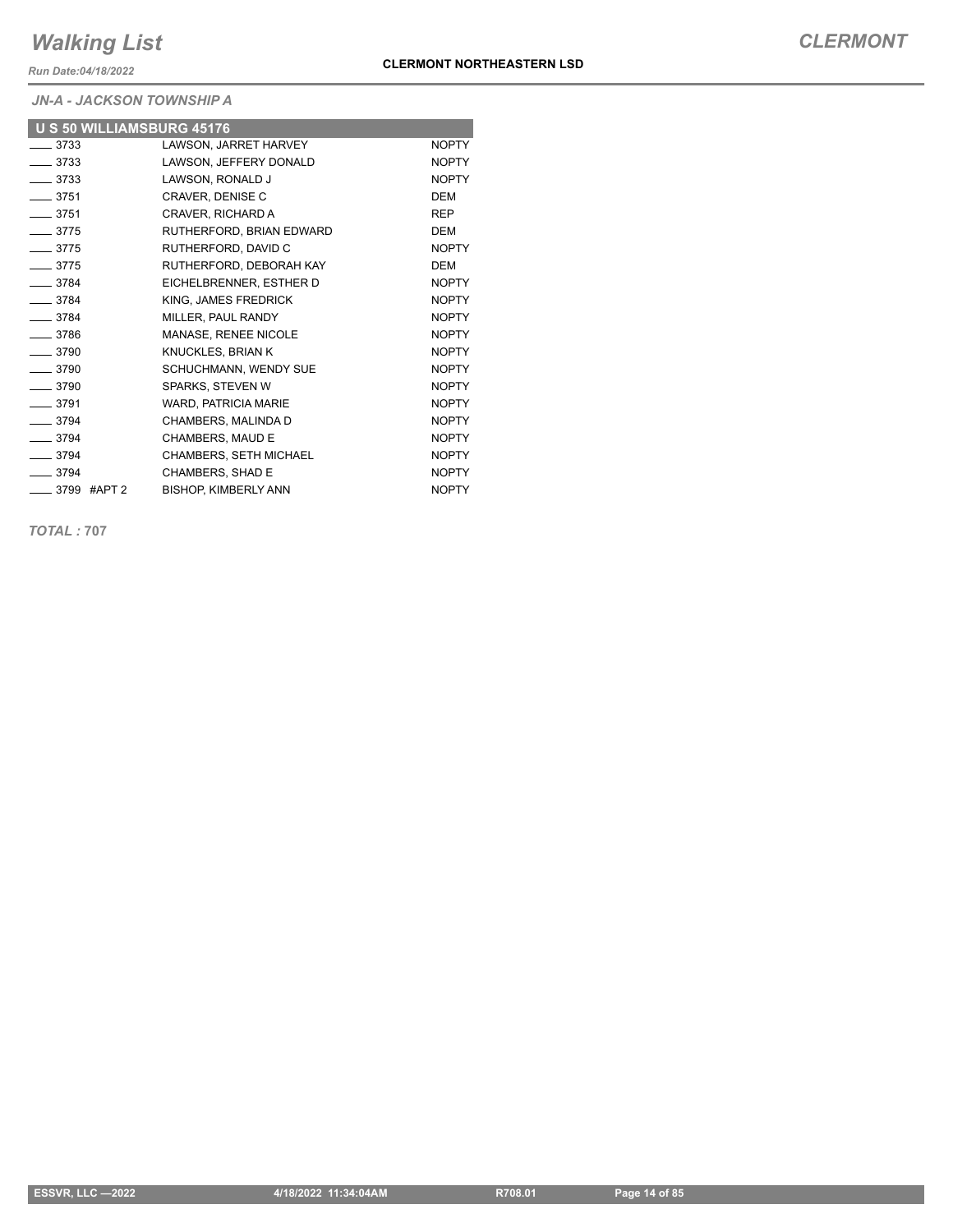*Run Date:04/18/2022*

#### **CLERMONT NORTHEASTERN LSD**

### *CLERMONT*

| <i>NUIT Date.v+/T0/L024</i>      |                                       |              |          |                                      |              |
|----------------------------------|---------------------------------------|--------------|----------|--------------------------------------|--------------|
| <b>JN-C - JACKSON TOWNSHIP C</b> |                                       |              | 3033     | STAHL, ANGELA S                      | <b>REP</b>   |
|                                  |                                       |              | 3033     | STAHL, KASSIE ELIZABETH              | <b>REP</b>   |
| <b>BIGAM RD BATAVIA 45103</b>    |                                       |              | 3033     | STAHL, MAKAYLA N                     | <b>REP</b>   |
| 5015                             | EKERMEYER, GLORIA JEAN                | <b>NOPTY</b> | 3065     | MCLEMORE, CATHERINE ANN              | <b>NOPTY</b> |
| 5021                             | HODGE, HELEN W                        | <b>REP</b>   | 3065     | MCLEMORE, JONATHON EDWARD            | <b>NOPTY</b> |
| 5021                             | HODGE, RALPH B                        | <b>REP</b>   | 3065     | MCLEMORE, SARAH J                    | <b>NOPTY</b> |
| 5025                             | GUBERNATH, DANIEL ADAM                | <b>NOPTY</b> | 3065     | MCLEMORE, TIMOTHY R                  | <b>NOPTY</b> |
| 5029                             | SIBERT, CONNER W                      | <b>NOPTY</b> | 3075     | FOSTER II, JONATHAN JAMES            | <b>NOPTY</b> |
| 5029                             | SIBERT, DEBORAH S                     | <b>NOPTY</b> | 3075     | HILL JR, RICHARD DALE                | <b>NOPTY</b> |
| 5029                             | SIBERT, EARL W                        | <b>NOPTY</b> | 3199     | <b>BLAIR, JAMES RUSSELL</b>          | <b>NOPTY</b> |
| 5515                             | DALTON, CAROLYN L                     | <b>NOPTY</b> | 3199     | <b>BLAIR, JEFFREY B</b>              | <b>NOPTY</b> |
| 5515                             | DALTON, MICHAEL W                     | <b>NOPTY</b> | 3199     | <b>BLAIR, NICOLE L</b>               | <b>NOPTY</b> |
| 5669                             |                                       | <b>NOPTY</b> | 3199     | <b>GOLDFUSS, CHARLES H</b>           | DEM          |
|                                  | JORDAN JR, EDWARD H                   |              | 3199     | GOLDFUSS, SANDRA JEAN                | DEM          |
| 5686                             | SHORT, CLIFFORD E                     | <b>DEM</b>   |          |                                      |              |
| 5693                             | DENMAN, ERIC J                        | <b>NOPTY</b> |          | <b>CAUDILL WEST RD BATAVIA 45103</b> |              |
| 5693                             | DENMAN, JENSI MICHELLE                | <b>NOPTY</b> | $= 2750$ | FISHBACK, JOSHUA QUINTIN             | <b>NOPTY</b> |
|                                  | <b>BRYANT LN WILLIAMSBURG 45176</b>   |              | 2797     | <b>FISHBACK, ELMER G</b>             | <b>NOPTY</b> |
|                                  |                                       |              | 2797     | FISHBACK, GRANT ISAIAH               | <b>NOPTY</b> |
| $-202$                           | DURBIN, BRITTANY KAY                  | <b>NOPTY</b> | 2797     | <b>FISHBACK, KAREN L</b>             | <b>NOPTY</b> |
| 202                              | YEATS, CHRISTOPHER JOHN               | <b>NOPTY</b> |          |                                      |              |
| 203                              | HAHN, TONYA KAY                       | <b>NOPTY</b> |          | <b>CLEMONS RD BATAVIA 45103</b>      |              |
| 203                              | SWEENEY, JESSE E                      | <b>NOPTY</b> | 3048     |                                      | <b>NOPTY</b> |
| 204                              | ALEXANDER, AMANDA MARIE               | <b>NOPTY</b> |          | WESTENDORF, BETHANY MARY             |              |
| 204                              | ALEXANDER, STEPHEN ADAM               | <b>NOPTY</b> | 3048     | WESTENDORF, JEFFREY SCOTT            | <b>NOPTY</b> |
| 206                              | <b>HELTON, KATTIE NICOLE</b>          | <b>NOPTY</b> | 3049     | RHOADES, GENE J                      | <b>REP</b>   |
| 209                              | ROBINSON, DAVID                       | <b>NOPTY</b> | 3049     | RHOADES, JACQUELINE M                | <b>REP</b>   |
| 209 #APT A                       | ROBINSON, LESTER E                    | <b>NOPTY</b> | 3052     | <b>GEERS, KATHRYN L</b>              | <b>REP</b>   |
|                                  |                                       |              | 3052     | <b>GEERS, MICHAEL A</b>              | <b>REP</b>   |
|                                  | <b>BUCKTOWN RD WILLIAMSBURG 45176</b> |              | 3053     | SEXTON II, GARY LEE                  | <b>NOPTY</b> |
| 5301                             | MILLS, BEVERLY JEAN                   | <b>NOPTY</b> | 3053     | <b>SEXTON, NICOLE LEE</b>            | <b>NOPTY</b> |
| 5301                             | MILLS, MIKE WAYNE                     | <b>NOPTY</b> | 3057     | MCQUITTY, ANGELA R                   | <b>NOPTY</b> |
| 5345                             | GAVEY, JOHN A                         | <b>NOPTY</b> | 3057     | <b>MCQUITTY, BRYAN H</b>             | <b>NOPTY</b> |
| 5345                             | GAVEY, KIMBERLY A                     | <b>NOPTY</b> | 3060     | BROWN JR, CLARENCE R                 | <b>REP</b>   |
| 5355                             | GAVEY, BECKY J                        | <b>REP</b>   | 3063     | <b>BROTHERS, LINDA S</b>             | <b>REP</b>   |
| 5355                             | GAVEY, DANIEL E                       | <b>REP</b>   | 3063     | <b>BROTHERS, STEPHEN F</b>           | <b>REP</b>   |
| 5359                             | <b>HOFFMAN, DAISY</b>                 | <b>REP</b>   | 3064     | SUMMERS, CHARLES E                   | <b>NOPTY</b> |
| 5359                             | HOFFMAN, ROBERT W                     | <b>REP</b>   | 3064     | SUMMERS, RITA L                      | <b>NOPTY</b> |
| 5403                             | <b>GACEK, STEVEN T</b>                | <b>NOPTY</b> | 3065     | MILLER, SHERIE ELIZABETH             | <b>NOPTY</b> |
| 5429                             | <b>GACAK, STANLEY</b>                 | <b>NOPTY</b> | 3065     | MILLER, WILLIAM T                    | <b>NOPTY</b> |
|                                  | GACEK, PATRICIA ANN                   | <b>NOPTY</b> | 3068     | CONLEY IV, TEDDY FRANKLIN            | <b>NOPTY</b> |
| __ 5429<br>5445                  | WIEDERHOLD, SANDRA K                  | <b>REP</b>   | 3068     | NINICHUCK, ROBIN MICHELLE            | <b>NOPTY</b> |
|                                  |                                       |              | 3068     | NINICHUCK, RYAN ALLEN                | <b>NOPTY</b> |
| $-5445$                          | WIEDERHOLD, WILLIAM J                 | <b>REP</b>   | _3069    | LEWIS, DAVID P                       | <b>REP</b>   |
| 5505                             | WIEDERHOLD, BETH A                    | DEM          | $-3069$  | LEWIS, DAVID S                       | <b>REP</b>   |
| 5505                             | WIEDERHOLD, EUGENE R                  | DEM          | $-3069$  | LEWIS, PAMELA A                      | <b>REP</b>   |
| 5511                             | ZURMEHLY, JEANNIE M                   | <b>REP</b>   | $-3072$  | NICELY, FELICIA S                    | <b>NOPTY</b> |
| 5511                             | ZURMEHLY, TIMOTHY A                   | <b>REP</b>   | $- 3072$ | WATSON, DAWN L                       | <b>NOPTY</b> |
| 5551                             | RACE, BRENDON LEE                     | <b>REP</b>   | 3072     | WATSON, JONAH DAVID                  | <b>NOPTY</b> |
| 5551                             | RACE, CHERYL L                        | <b>NOPTY</b> | 3072     | WATSON, SCOTT D                      | <b>NOPTY</b> |
| 5551                             | RACE, STEPHEN P                       | <b>REP</b>   | 3077     | HAYES, SAVANNAH SUE                  | <b>REP</b>   |
| 5571                             | JONES, JILL A                         | <b>REP</b>   | 3077     | POPE, RYAN R                         | <b>REP</b>   |
| __ 5571                          | JONES, MICHAEL P                      | <b>REP</b>   | 3077     | WALLACE, TARA JADE                   | <b>NOPTY</b> |
|                                  |                                       |              | 4889     |                                      | <b>REP</b>   |
|                                  | <b>CAUDILL EAST RD BATAVIA 45103</b>  |              |          | <b>HEGGE, EDWARD G</b>               |              |
| $-2750$                          | FISHBACK, DEBORAH LYNN                | <b>NOPTY</b> | 4889     | HEGGE, JENNIFER L                    | <b>NOPTY</b> |
| 2800                             | SUTTON, AMANDA LYNN                   | <b>NOPTY</b> | 4889     | <b>HEGGE, MAXWELL JAMES</b>          | <b>NOPTY</b> |
| 2800                             | SUTTON, ANTHONY K                     | <b>NOPTY</b> | 4901     | TRUESDELL, COREY CLIFFORD            | <b>NOPTY</b> |
| 2974                             | <b>WILLIAMS, CHARLES R</b>            | <b>REP</b>   | 4901     | TRUESDELL, DAWN R                    | <b>NOPTY</b> |
| 2974                             | WILLIAMS, VIRGINIA L                  | <b>REP</b>   | 4901     | TRUESDELL, ISRAEL C                  | <b>NOPTY</b> |
| 2976                             | MITCHELL, PHILIP B                    | <b>REP</b>   | 4901     | TRUESDELL, JULIE ANN                 | <b>NOPTY</b> |
| 3014                             | MICKLES, ERNEST C                     | <b>NOPTY</b> | 4901     | TRUESDELL, MALLORY SUSAN LANE        | <b>NOPTY</b> |
| 3024                             | MICKLES, MARY E                       | <b>NOPTY</b> | 4903     | CHAMBERS, CHRISTINA MARIE            | <b>NOPTY</b> |
| 3033                             | STAHL, ALBERT E                       | <b>REP</b>   | 4905     | FISHER, ERIC MATTHEW                 | <b>NOPTY</b> |
|                                  |                                       |              | 4905     | FISHER, JAMIE LYNN                   | <b>NOPTY</b> |

 **ESSVR, LLC —2022 4/18/2022 11:34:04AM R708.01 Page 15 of 85**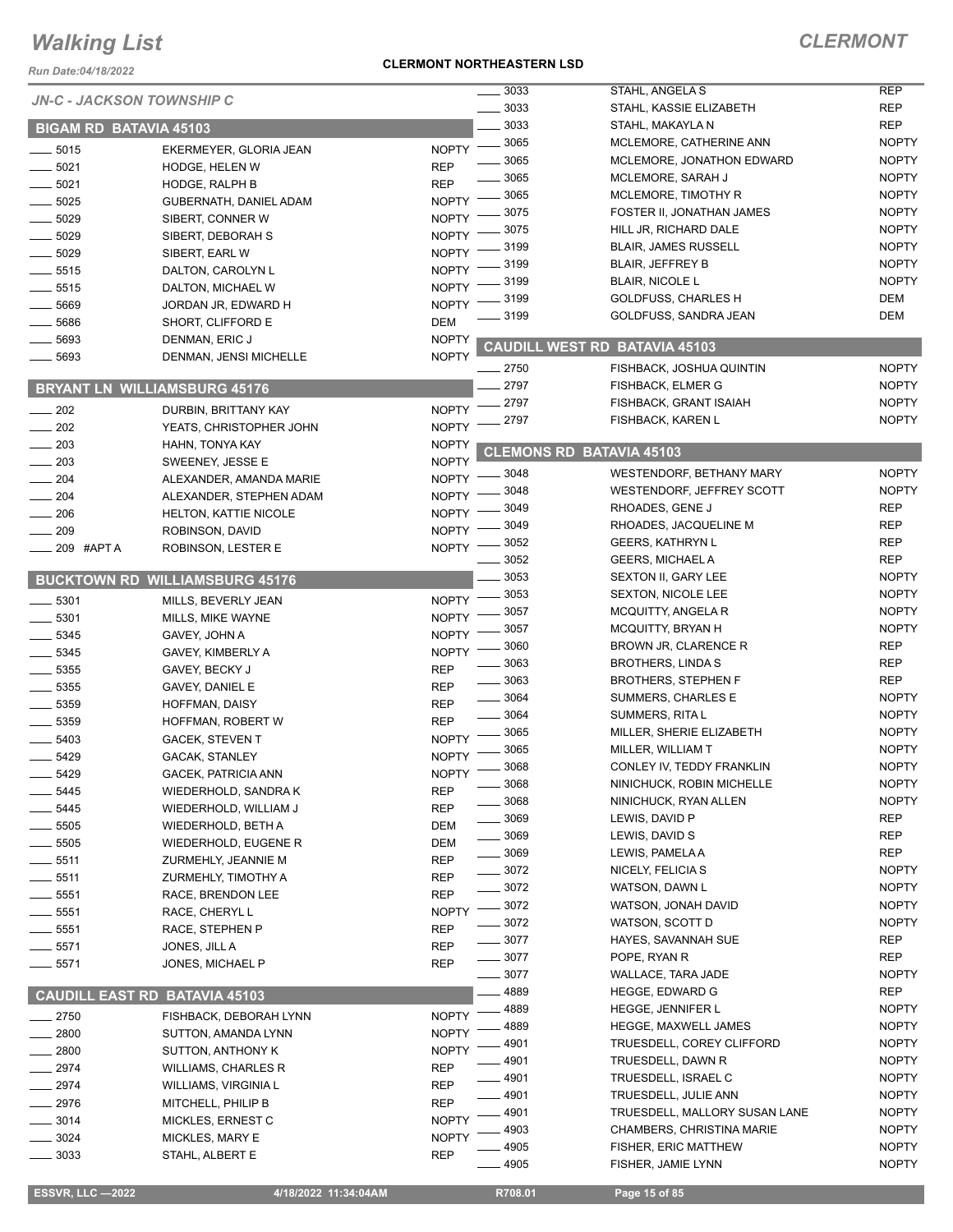*Run Date:04/18/2022*

#### **CLERMONT NORTHEASTERN LSD**

| <b>JN-C - JACKSON TOWNSHIP C</b>    |                               |                | $- 2654$           | BALL, NANCY A                    | <b>NOPTY</b> |
|-------------------------------------|-------------------------------|----------------|--------------------|----------------------------------|--------------|
|                                     |                               |                | 2657               | PANGALLO, CHRISTINA A            | <b>NOPTY</b> |
| <b>CLEMONS RD BATAVIA 45103</b>     |                               |                | 2657               | PANGALLO II, JOSEPH              | <b>NOPTY</b> |
| __ 4913                             | COOKE, ROBIN S                | <b>REP</b>     | 2658               | WEATHERFORD, GLENNA K            | <b>NOPTY</b> |
| 4926                                | STAHL, PAMELA S               | <b>REP</b>     | $-2658$            | WEATHERFORD, KENNETH W           | <b>NOPTY</b> |
| - 4926                              | STAHL, STEPHEN E              | <b>REP</b>     | $-2661$            | <b>BISCHOFF, JACQUELYN A</b>     | <b>NOPTY</b> |
| $-4990$                             | STAHL, MARY E                 | <b>REP</b>     | $\equiv$ 2662      | MELL, ERIN LEIGH                 | <b>NOPTY</b> |
|                                     |                               |                | $-2662$            | MELL, KRISTOPHER RONALD          | <b>NOPTY</b> |
| <b>COUNTRYSIDE DR BATAVIA 45103</b> |                               |                | 2662               | RICHARDSON, FRANCES              | <b>REP</b>   |
| $-2020$                             | SHARP, MELANIE LOUISE         | <b>REP</b>     | $\sim$ 2662        | RICHARDSON, JOHN W               | <b>NOPTY</b> |
| $\sim$ 2020                         | SHARP, STEVE R                | <b>NOPTY</b>   |                    |                                  |              |
| 2080                                | KUHN, JULIE A                 | <b>REP</b>     |                    | <b>HAWLEY RD BATAVIA 45103</b>   |              |
| $-2080$                             | KUHN, ROGER A                 | <b>REP</b>     | $-4672$            | ABDON, BONNIE S                  | <b>NOPTY</b> |
| $-2100$                             | KUHN, JILLIAN MEREDITH        |                | NOPTY __ 4672      | ABDON, GREGORY D                 | <b>NOPTY</b> |
| $-2100$                             | KUHN, JUSTIN ANDREW           |                | NOPTY __ 4726      | REED, ANGELA F                   | <b>NOPTY</b> |
| $-2160$                             | <b>BOGGS, CONNIE MARIE</b>    | REP            |                    |                                  |              |
|                                     |                               |                | $-4740$            | <b>BRACKETT, CHARLES STEPHEN</b> | <b>NOPTY</b> |
| $-2160$                             | BOGGS III, SAM                | <b>REP</b>     | $-4740$            | <b>BRACKETT, MARY HELEN</b>      | <b>NOPTY</b> |
| $-2160$                             | HOOVER, MEGAN KATE            |                | NOPTY __ 4740      | MCDEVITT. ALEXANDRA CATHRYN      | <b>NOPTY</b> |
|                                     |                               |                | $-4740$            | WILLENBRINK TALLEY, GRETCHEN RAE | <b>NOPTY</b> |
| FREEDOM TRAIL BATAVIA 45103         |                               |                | 4752               | <b>KRETTEN, ANDREW J</b>         | <b>NOPTY</b> |
| $-2600$                             | KENNEDY, GERALD M             |                | NOPTY __ 4760      | BROWN, KENADY SHANNON            | <b>NOPTY</b> |
| $-2600$                             | <b>KENNEDY, MARILOU</b>       |                | NOPTY __ 4760      | BROWN, KYNLEA R                  | <b>NOPTY</b> |
| $-2612$                             | JONES, KELSEY L               |                | NOPTY __ 4764      | ABRAMS, KIMBERLY RENEE           | <b>NOPTY</b> |
| $-2612$                             | JONES II, RAYMOND DALE        |                | NOPTY __ 4764      | <b>GULAT, TEARENA L</b>          | <b>NOPTY</b> |
| $-2613$                             | RASFELD, MATTHEW A            |                | NOPTY __ 4764      | KNOERZER JR, DANIEL H            | <b>NOPTY</b> |
| $-2613$                             | RASFELD, STEPHEN A            | REP            | $-4773$            | REYNOLDS, JUSTIN P               | <b>NOPTY</b> |
|                                     |                               |                |                    |                                  |              |
| $-2613$                             | RASFELD, SUSAN E              | REP            | $-4773$            | REYNOLDS, PAUL R                 | <b>NOPTY</b> |
| $-2615$                             | SWEETLAND, PAULINA C          | REP            | $-4781$            | BLAIR, MARSHA SUZANNE            | <b>NOPTY</b> |
| $-2615$                             | SWEETLAND, RICHARD            | REP            | $-4787$            | ROUSH, CHARLES E                 | <b>REP</b>   |
| $-2617$                             | CLARK, JOSEPH K               |                | NOPTY __ 4787      | ROUSH, SHARON E                  | DEM          |
| $-2620$                             | GORDON, LORI JO               | REP            | $-4790$            | ROGERS, PAMELA G                 | <b>NOPTY</b> |
| $-2620$                             | <b>GORDON, PHILIP R</b>       | <b>REP</b>     | $-4790$            | ROGERS, ROCKIE L                 | <b>REP</b>   |
| 2623                                | WILSON, KRISTEN ANN           |                | NOPTY __ 4794      | <b>CORNS, MARK N</b>             | <b>NOPTY</b> |
| $-2623$                             | <b>WILSON, STEVEN MATTHEW</b> |                | NOPTY __ 4795      | DISTLER, CHRISTOPHER A           | <b>REP</b>   |
| $-2624$                             | KIRKLAND, BONNIE A            | <b>REP</b>     | $-4795$            | DISTLER, MELISSA A               | <b>REP</b>   |
| $-2624$                             | KIRKLAND, BROOKE KASSIDY      | <b>NOPTY</b>   |                    |                                  |              |
| $-2624$                             | KIRKLAND, COURTNEY TAYLOR     |                |                    | NOPTY JACKSON PIKE BATAVIA 45103 |              |
| $-2624$                             | KIRKLAND, KYLE DWAYNE         | <b>REP</b>     | $-2782$            | PEDIGO, DAVID EDWARD             | <b>NOPTY</b> |
| 2628                                | <b>BURNS, LARRY B</b>         |                | NOPTY __ 2782      |                                  |              |
| 2629                                | YEAGER, CRAIG MICHAEL         | <b>NOPTY</b>   |                    | RUEHL, MICHAEL A                 | <b>NOPTY</b> |
|                                     |                               |                | 2815               | BOLMER, DAVID                    | <b>NOPTY</b> |
| 2629                                | YEAGER, STEPHANIE M           |                | NOPTY __ 2816      | HORTON, WILLIAM M                | <b>REP</b>   |
| 2630                                | <b>WRIGHT, HEATHER L</b>      | <b>REP</b>     | 2818               | PALMER, KHARON L                 | <b>REP</b>   |
| 2630                                | <b>WRIGHT, LANCE N</b>        | <b>NOPTY</b>   | 2818               | PALMER JR, WILLIAM LEROY         | <b>REP</b>   |
| 2630                                | WRIGHT, LINDSAY RENEE         | <b>REP</b>     | 2820               | CONINE, DANIELLE ANGELINE        | <b>NOPTY</b> |
| 2634                                | REASONER, DAVID A             | <b>NOPTY</b>   | 2820               | HARDIN, MARK ALEXANDER           | <b>NOPTY</b> |
| _ 2634                              | REASONER, PAULA DIANN         | NOPTY ___      | 2822               | <b>BARKER, KELLY S</b>           | <b>REP</b>   |
| $-2635$                             | MELVIN, CHANCELLAR DU BIGNON  |                | NOPTY __ 2822      | <b>BARKER, STEPHEN P</b>         | REP          |
| $= 2635$                            | MELVIN, MEGAN K               |                | NOPTY __ 2832      | <b>BAILEY, RUTH N</b>            | <b>NOPTY</b> |
| $-2638$                             | DURHAM, JUANITA JEANETTE      | REP            | $-2833$            | BOGGANO, JULIE A SHAFFER         | DEM          |
| $-2638$                             | MAGAW, JOHN S                 | <b>REP</b>     | $\frac{2833}{200}$ | BOGGANO, ROBERT M                | DEM          |
| __ 2638                             | MAGAW, LINDA DENISE           | REP            | $-2834$            | RUEHL, BRIAN W                   | <b>NOPTY</b> |
| $-2641$                             | STEPHAN, EMMA I               | REP            | $-2834$            | RUEHL, KRISTIE JO                | <b>NOPTY</b> |
| 2641                                |                               | <b>REP</b>     |                    |                                  |              |
|                                     | STEPHAN, ERIC WAYNE           |                | $\frac{1}{2835}$   | ROGERS, GEORGE W                 | <b>REP</b>   |
| 2641                                | STEPHAN, SARAH E              | <b>REP</b>     | $-2835$            | ROGERS, PEGGY S                  | REP          |
| 2646                                | HAZELBAKER, GRACE CATHERINE   | <b>NOPTY</b>   | $\frac{2836}{5}$   | DEFELICE, ANTHONY J              | REP          |
| _ 2646                              | SCHMIDT, JULIE A              | DEM            | $-2836$            | DEFELICE, DOROTHY A              | REP          |
| - 2646                              | SCHMIDT, KEVIN P              |                | NOPTY __ 2836      | DEFELICE, JAMES A                | REP          |
| 2650                                | CADDELL, MARK A               | REP            | $\frac{2837}{200}$ | POYNTER, FLORENCE F              | <b>NOPTY</b> |
| $-2650$                             | CADDELL, NORA AMANDA          | REP            | 2858               | HAYNES, SANDRA J                 | REP          |
| 2651                                | FLAKE, DEBORAH ANN            |                | NOPTY 2858         | HAYNES, TERRIE LEE               | REP          |
| _ 2651                              | FLAKE, JAMES FRANKLIN         | $N$ OPTY $\_\$ | 2863               | WAHL, JONATHAN K                 | <b>REP</b>   |
| $-2654$                             | <b>BALL, GRACE ELIZABETH</b>  | <b>NOPTY</b>   | 2864               | SEREY, JOHN                      | <b>NOPTY</b> |
| 2654                                | BALL, JEFFERY C               | <b>NOPTY</b>   |                    |                                  |              |
|                                     |                               |                |                    |                                  |              |
| <b>ESSVR, LLC -2022</b>             | 4/18/2022 11:34:04AM          |                | R708.01            | Page 16 of 85                    |              |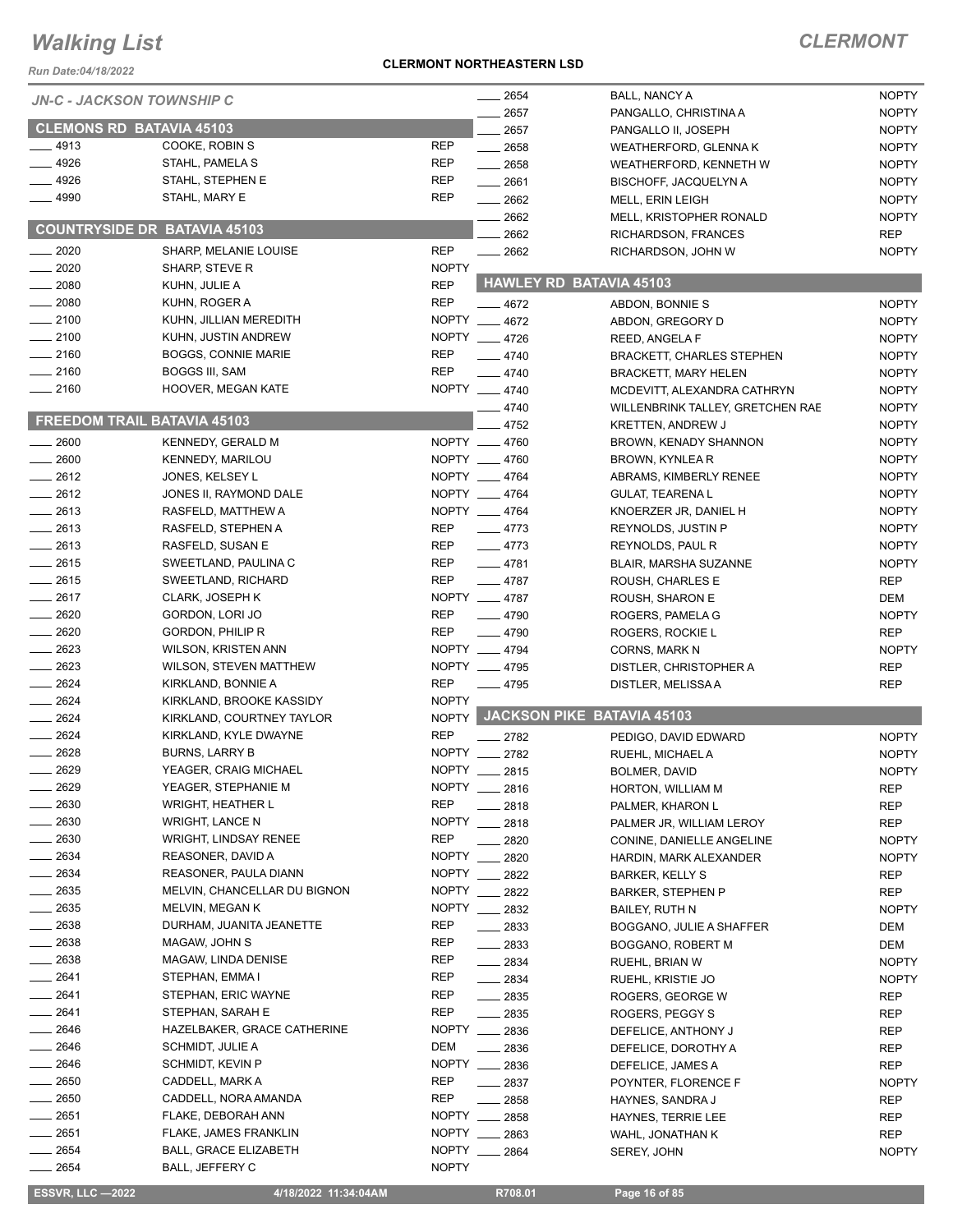*Run Date:04/18/2022*

#### **CLERMONT NORTHEASTERN LSD**

| <b>JN-C - JACKSON TOWNSHIP C</b> |                               |                            | 5238          | WIEDERHOLD, EILEEN M                  | <b>REP</b>   |
|----------------------------------|-------------------------------|----------------------------|---------------|---------------------------------------|--------------|
|                                  |                               |                            | 5238          | WIEDERHOLD, JOSEPH W                  | <b>REP</b>   |
| JACKSON PIKE BATAVIA 45103       |                               |                            | 5238          | WIEDERHOLD, MARY L                    | <b>NOPTY</b> |
| 2864                             | SEREY, TAMARA G               | NOPTY __                   | 5240          | HORTON, HEATHER D                     | <b>NOPTY</b> |
| 2864                             | SMITH, TERRY A                | NOPTY __                   | 5240          | HUDSON, HERBERT W                     | <b>NOPTY</b> |
| 2871                             | PASSMAN, ANDREW OWEN          | NOPTY __                   | 5240          | HUDSON, MARY J                        | <b>NOPTY</b> |
| 2871                             | PASSMAN, ELLIOT JOHN          | <b>REP</b>                 | 5240          | SCHMIDT, JASON EDWARD                 | <b>NOPTY</b> |
| 2871                             | PASSMAN, ROBIN KATHERINE      | <b>REP</b>                 |               |                                       |              |
| 2882                             | ARMSTRONG, SETH L             |                            |               | NOPTY LONE OAK DR WILLIAMSBURG 45176  |              |
| 2882                             | CATALANO III, EDWARD C        | <b>REP</b>                 | $-5372$       | <b>WHEELER, TRAVIS</b>                | <b>NOPTY</b> |
| 2882                             | CATALANO, JACQUELINE K        | <b>NOPTY</b>               |               |                                       |              |
| 2882                             | CATALANO, NICOLE KATHRYN      | <b>NOPTY</b>               |               | MONTEREY MAPLE GROVE RD BATAVIA 45103 |              |
| 2891                             | SHELTON III, CLAUDE F         | <b>REP</b>                 | $-4839$       | KENYON, BRITTANY LYNN                 | <b>NOPTY</b> |
| 2891                             | SHELTON, LISA G               | <b>REP</b>                 | $-4840$       | DALTON, DONNAL                        | <b>DEM</b>   |
| $= 2892$                         | UNGER, LORA JEANNE            | <b>REP</b>                 | $-4840$       | DALTON, MICHAEL DANNY                 | <b>REP</b>   |
| 2892                             | UNGER, MICHEAL E              | <b>REP</b>                 | 4841          | HARRIS, TYLER JACOB                   | <b>NOPTY</b> |
| 2900                             | GRIBBINS, PEGGY LOU           | <b>NOPTY</b>               | 4841          | SHREVE, CHARLES JUDSON                | DEM          |
| 2900                             | <b>GRIBBINS, RONALD KEITH</b> | <b>NOPTY</b>               | $-4841$       | SHREVE, MARY ANN                      | <b>DEM</b>   |
| 2900                             | HAMILTON, BRANDON THOMAS      | <b>NOPTY</b>               | 4844          | BEEBE, GARY CLAY                      | <b>NOPTY</b> |
| 2908                             | SKINNER, DORIS A              | <b>REP</b>                 | 4844          | KNIGHT, JUSTIN KEITH                  | <b>NOPTY</b> |
| 2921                             | <b>BORKE, CHRISTOPHER D</b>   | <b>NOPTY</b>               | 4845          | KARNES, STEVEN A                      | <b>NOPTY</b> |
| 2921                             | <b>BORKE, SHIRLEY ANN</b>     | <b>NOPTY</b>               | 4845          | STEM, PAMELA S                        | <b>NOPTY</b> |
| 2921                             | SCHATTAUER, RYAN CHEROKEE     | <b>NOPTY</b>               | 4846          | WARREN, JASON N                       | <b>NOPTY</b> |
| 2922                             | SNIDER, ROBIN RENEE           | <b>NOPTY</b>               | 4846          |                                       | <b>NOPTY</b> |
| 2926                             | HUNT, CHRISTOPHER T           | <b>NOPTY</b>               | $-4851$       | WARREN, JENNIFER M                    |              |
| 2926                             | HUNT, TINA L                  | <b>NOPTY</b>               |               | COX, DEBORAH R                        | <b>NOPTY</b> |
| 2928                             | SCHLOSSER, DEBORAH J          | <b>REP</b>                 | $-4851$       | STEWART, ANGELA M                     | <b>NOPTY</b> |
| 2931                             | HENSON, CATHLEEN              | <b>NOPTY</b>               | 4853          | JONES, RAYMOND E                      | <b>REP</b>   |
| 2954                             | SMITH, DORSEY ANN             | <b>NOPTY</b>               | 4861          | FARMER, CAIN PATRICK                  | <b>NOPTY</b> |
| 2954                             |                               |                            | 4861          | WILSON, LUCIANA MAE                   | <b>NOPTY</b> |
| 2965                             | STURGIS, MICHAEL JOSEPH       | <b>NOPTY</b><br><b>REP</b> | 4863          | <b>KELLEY, ALICIA NICOLE</b>          | <b>NOPTY</b> |
|                                  | DUNCAN, CHRISTIAN             |                            | 4863          | KELLEY, LYLE GENE                     | <b>NOPTY</b> |
| 2965                             | DUNCAN, JEANNETTE             | <b>REP</b>                 | 4863          | <b>KELLEY, TERIL</b>                  | <b>NOPTY</b> |
| 2966                             | MENTZEL, DEVIN WILLIAM        | <b>NOPTY</b>               | 4865          | HILL, MISTI AMANDA                    | <b>NOPTY</b> |
| 2966                             | SHANNON, AMANDA K             | <b>NOPTY</b>               | 4870          | HARMELING, JESSICA ANNE               | <b>NOPTY</b> |
| 2966                             | WOODS, TYLER DILLON OSACAR    | <b>NOPTY</b>               | $-4870$       | YORK, JAMES WILLIAM                   | <b>NOPTY</b> |
| 2980                             | NORRIS, ERIN L                | <b>REP</b>                 | $-4874$       | BRUBAKER, JOHN V                      | <b>REP</b>   |
| 2980                             | NORRIS, KAREN L               | <b>REP</b>                 | 4874          | BRUBAKER, PAMELA                      | <b>NOPTY</b> |
| 2990                             | DAVIS, ALAN J                 |                            | NOPTY __ 4875 | NICKELL, BONNIE B                     | DEM          |
| 2991                             | JASPER, DARRELL R             | <b>NOPTY</b>               | 4875          | NICKELL, JAMES D                      | <b>DEM</b>   |
| 2991                             | JASPER, TAMI L                | <b>NOPTY</b>               | 4876          | HONEYCUTT, ANTHONY S                  | <b>NOPTY</b> |
| 3061                             | LAY, ANDREW MICHAEL           |                            | NOPTY __ 4876 | HONEYCUTT, ROY I                      | <b>NOPTY</b> |
| 3061                             | LAY, JAMIE LYNN               | <b>NOPTY</b>               | 4879          | EVANS, ALEDA F                        | DEM          |
| 3063                             | ANSTEATT, JEANETTE L          | <b>NOPTY</b>               | 4879          | <b>EVANS, CASPER T</b>                | DEM          |
| 3063                             | ANSTEATT, JUSTIN DAVID        | <b>NOPTY</b>               | 4883          | BLANKENSHIP, TIFFANY LYNNE NICOLE     | <b>NOPTY</b> |
| 3064                             | <b>BOTKIN, ELISE MARLEEN</b>  | <b>NOPTY</b>               | $-4883$       | <b>BLANKENSHIP, TREVOR JOSHUA</b>     | <b>NOPTY</b> |
| 3065                             | RICHEY, TIFFANY L             | <b>NOPTY</b>               | $-4887$       | FREEMAN, LISA MARIE                   | <b>NOPTY</b> |
| 3092                             | PROVINS III, HOWARD C         | <b>REP</b>                 | 4891          | <b>BROWN, GEORGE RAYMOND</b>          | REP          |
| - 3092                           | PROVINS, ROSETTA M            | <b>REP</b>                 | $-4891$       | BROWN, YVONNE SUE                     | <b>NOPTY</b> |
| $-3155$                          | <b>WRIGHT, BETTY A</b>        | REP                        | 4891          | YOUNG, EMILY KAY                      | <b>NOPTY</b> |
| $=$ 3155                         | WRIGHT, WILLIAM R             | <b>REP</b>                 | 4893          | DAVIS, REBECCA JEANNE                 | <b>NOPTY</b> |
| $\frac{1}{2}$ 3211               | ROSE, JONALEEN                | <b>NOPTY</b>               | 4893          | DAVIS, WALTER C                       | <b>NOPTY</b> |
| $-3215$                          | AMIOTT, DANIEL KENNETH        | <b>NOPTY</b>               | 4893          | TAYLOR, LARRY A                       | <b>NOPTY</b> |
| $-3215$                          | AMIOTT, THERESA E             | <b>REP</b>                 | 4899          | <b>BRINSON, RONNIE G</b>              | <b>REP</b>   |
| 3215                             | CHRISTIE, DAVID R             | <b>NOPTY</b>               | 4905          | COURTOT, MARY M                       | <b>NOPTY</b> |
| 3251                             | MOORE, DAVID WAYNE            | <b>NOPTY</b>               | $-4909$       | LUNG, MARIE E                         | <b>REP</b>   |
|                                  |                               |                            | 4909          | LUNG, TIMOTHY A                       | <b>REP</b>   |
| <b>LOCUST ST BATAVIA 45103</b>   |                               |                            | 4919          | DOYLE, JESSICA MARIE                  | <b>NOPTY</b> |
| 5201                             | HARTNESS, CHRISTOPER          |                            | NOPTY __ 4919 | VANZANT, NATHAN R                     | <b>NOPTY</b> |
| 5201                             | WARD, STELLA M                |                            | NOPTY __ 4931 | <b>BRUNNER, KATHERINE I</b>           | <b>REP</b>   |
| 5215                             | SCHUMACHER, KYLE EDWARD       |                            | NOPTY __ 4931 | BRUNNER JR, RICHARD A                 | <b>REP</b>   |
| 5235                             | FLYNN, CHARLENE D             |                            | NOPTY __ 4939 | FETTER, DIANE M                       | REP          |
| 5235                             | WOLF, CONNIE SUE              |                            | NOPTY __ 4939 | FETTER, DWIGHT W                      | <b>REP</b>   |
| 5238                             | WIEDERHOLD, CHARLES G         | <b>REP</b>                 | $-4942$       | CAUDILL, SHARON A                     | <b>REP</b>   |
|                                  |                               |                            |               |                                       |              |
| <b>ESSVR, LLC -2022</b>          | 4/18/2022 11:34:04AM          |                            | R708.01       | Page 17 of 85                         |              |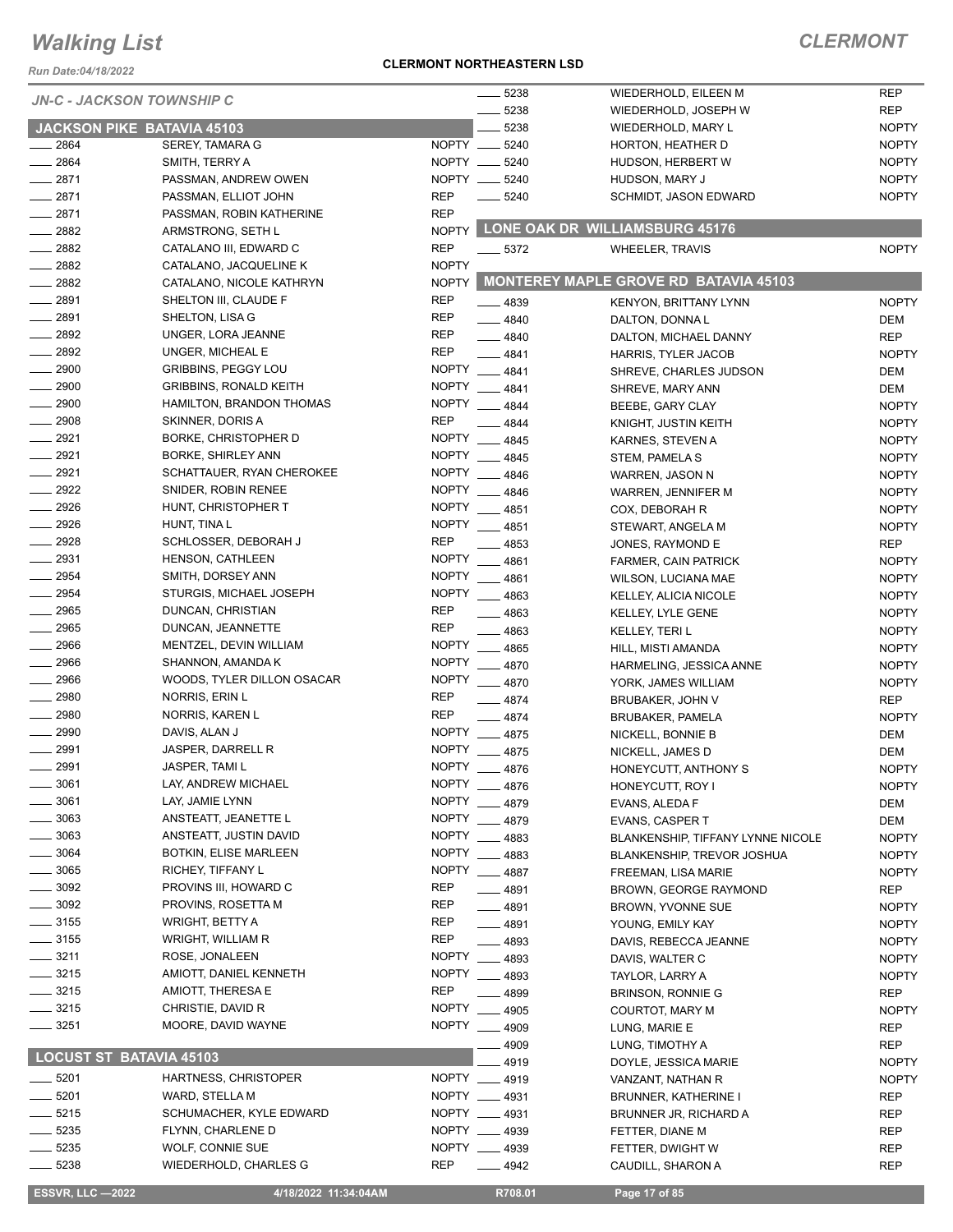*Run Date:04/18/2022*

#### **CLERMONT NORTHEASTERN LSD**

### *CLERMONT*

|                                | <b>JN-C - JACKSON TOWNSHIP C</b>       |                    | $- 5179$                      | MANSFIELD, ANGELA M                  | <b>NOPTY</b>        |
|--------------------------------|----------------------------------------|--------------------|-------------------------------|--------------------------------------|---------------------|
|                                | MONTEREY MAPLE GROVE RD BATAVIA 45103  |                    | $- 5179$                      | MANSFIELD, CARLOS H                  | <b>NOPTY</b>        |
| $-4942$                        | <b>MESSER, ROBERT A</b>                |                    |                               | NOPTY MONTEREY RD BATAVIA 45103      |                     |
| $-4944$                        | OWENS, DEBORAH G                       | NOPTY __ 2907      |                               | GILKISON, FRANCES I                  | <b>NOPTY</b>        |
| $-4944$                        | OWENS, MICHAEL D                       | NOPTY __ 2958      |                               | WASHBURN, JON A                      | <b>NOPTY</b>        |
| $- 4944$                       | ROBERTS, CINDY KAY                     | NOPTY __ 3000      |                               | HALMI, LAURIE                        | <b>NOPTY</b>        |
| $-4967$                        | HERRON, HAROLD L                       | DEM                | $\frac{1}{2}$ 5205            | TINDLE, JESSICA MARIE                | <b>NOPTY</b>        |
| $- 4967$                       | HERRON, PATSY L                        | <b>REP</b>         | $\frac{1}{2}$ 5207            | THOMPSON, CHELSEA LEE                | <b>NOPTY</b>        |
| $-4976$                        | STROUB, BETTY J                        | NOPTY __ 5207      |                               | THOMPSON, KENNETH M                  | <b>NOPTY</b>        |
| $-4976$                        | STROUB, EDDIE D                        | NOPTY __ 5216      |                               | HAGGARD, CLAUDIA M                   | <b>REP</b>          |
| $-4979$                        | FISHBACK, JEREMY                       | NOPTY __ 5233      |                               | TELLEP, JOHN CONNOR                  | <b>NOPTY</b>        |
| $-4979$                        | <b>FISHBACK, KRISTIE L</b>             | NOPTY __ 5233      |                               | TELLEP, JOHN D                       | <b>NOPTY</b>        |
| $- 4979$                       | FISHBACK, LOGAN D                      | NOPTY __ 5233      |                               | TELLEP, MELISSA CATHERINE            | <b>NOPTY</b>        |
| $-4997$                        | FISHBACK, ANNETTE LYNN                 | REP                | $\frac{1}{2}$ 5237            | LITTERAL, TIFFANY M                  | <b>REP</b>          |
| $-4997$                        | FISHBACK, EARLENE F                    | REP                | $\frac{1}{2}$ 5237            | TELLEP, JILLIAN RACHEL               | <b>NOPTY</b>        |
| $- 4997$                       | FISHBACK, NATHAN                       | <b>REP</b>         | $- 5248$                      | CAUDILL, JOHN P                      | <b>REP</b>          |
| $\frac{1}{2}$ 5019             | SCHULER, KARL H                        | NOPTY __ 5248      |                               | CAUDILL, JUANITA J                   | DEM                 |
| $\frac{1}{2}$ 5027             | FISHBACK, DONALD R                     | NOPTY __ 5268      |                               | CAUDILL, HEATHER M                   | <b>NOPTY</b>        |
| $\frac{1}{2}$ 5029             | SINGLETON, ROY A                       | NOPTY __ 5268      |                               | CAUDILL, STEPHEN MICHAEL             | <b>NOPTY</b>        |
| $\frac{1}{2}$ 5031             | HUBER, LEEVESTA E                      | REP<br>$\sim$ 5268 |                               | MORISSETTE, ABAGAIL ROSE             | <b>NOPTY</b>        |
| $\frac{1}{2}$ 5067             | FARKAS, BRIGITTA                       | NOPTY __ 5273      |                               | RICHARDS, MARK K                     | DEM                 |
| $\frac{1}{2}$ 5067             | PONYI, TAMAS                           | NOPTY __ 5273      |                               | RICHARDS, YVONNE WILSON              | <b>REP</b>          |
| $\frac{1}{2}$ 5069             | HAYSLIP, CORY LEE                      | NOPTY __ 5273      |                               | <b>WILSON, LOGAN PHILIP</b>          | <b>NOPTY</b>        |
| $\frac{1}{2}$ 5069             | HAYSLIP, RICKEY L                      | NOPTY __ 5278      |                               | <b>GEISER, CATHERINE LOUISE</b>      | <b>NOPTY</b>        |
| $\frac{1}{2}$ 5069             | HAYSLIP, ROBIN R                       | NOPTY __ 5278      |                               | GEISER, EDWARD JOSEPH                | <b>NOPTY</b>        |
| $\frac{1}{2}$ 5080             | SANNES, LYNDA P                        | <b>REP</b>         | $\frac{1}{2}$ 5279            | BRUCE, JORDAN WILLIAM                | <b>NOPTY</b>        |
| $\frac{1}{2}$ 5080             | SANNES, MIKE A                         | <b>REP</b>         | $- 5279$                      | <b>BRUCE, KIMBERLY HENNING</b>       | REP                 |
| $\frac{1}{2}$ 5100             | CATES, CALLIE JO                       | NOPTY __ 5279      |                               | <b>BRUCE, ROBERT D</b>               | <b>REP</b>          |
| $\frac{1}{2}$ 5100             | CATES, CLARA                           | NOPTY __ 5279      |                               | PREBBLE, REBEKAH MAIE                | <b>NOPTY</b>        |
| $\frac{1}{2}$ 5100             | CATES, LARRY J                         | NOPTY __ 5304      |                               | ROMOHR, BRANDON J                    | <b>NOPTY</b>        |
| $\frac{1}{2}$ 5100             | YEAGER, MATTHEW BRIAN GERALD           | NOPTY __ 5304      |                               | ROMOHR, CHARITY L                    | <b>NOPTY</b>        |
| $\frac{1}{2}$ 5101             | CUSTODIO, LAURA ELIZABETH              | NOPTY __ 5305      |                               | PUCKETT, BRADLEY W                   | <b>NOPTY</b>        |
| $- 5101$<br>$\frac{1}{2}$ 5115 | STANDRING, MARY ANN<br>CARTER, JOYCE M | <b>REP</b>         | $\frac{1}{2}$ 5305<br>$-5312$ | PUCKETT, ERIN E                      | <b>NOPTY</b>        |
| $\frac{1}{2}$ 5115             | CARTER, THOMAS E                       | REP<br><b>REP</b>  | $\frac{1}{2}$ 5318            | FULTZ, ROBIN L                       | <b>NOPTY</b><br>REP |
| $\frac{1}{2}$ 5131             | CHRISTIE, ADAM WAYNE                   | NOPTY __ 5331      |                               | RUCK, RYAN E<br>STRUNK, JACK E       | <b>NOPTY</b>        |
| $- 5131$                       | CHRISTIE, DIANA LILLY                  | NOPTY __ 5331      |                               | STRUNK, SUSAN A                      | <b>NOPTY</b>        |
| $\frac{1}{2}$ 5131             | CHRISTIE, PAMELA A                     | <b>NOPTY</b>       |                               |                                      |                     |
| 5133                           | CARRICO, CRYSTAL YVETTE                |                    |                               | NOPTY MOORE MARATHON RD GOSHEN 45122 |                     |
| $\frac{1}{2}$ 5133             | HESS, ERIN LYNN                        | NOPTY __ 4223      |                               | CORNWELL, LORI K                     | REP                 |
| $\frac{1}{2}$ 5133             | <b>HESS III, JEREMIAH</b>              | NOPTY __ 4243      |                               | LEWIS, DONALD R                      | <b>REP</b>          |
| $\frac{1}{2}$ 5133             | HESS, TANESSA L                        | NOPTY 4243         |                               | LEWIS, HELEN L                       | <b>REP</b>          |
| $\frac{1}{2}$ 5133             | MOCK, HOLDEN JOSEPH NICHOLAS           | NOPTY __ 4253      |                               | <b>GARBUTT, SEAN T</b>               | <b>NOPTY</b>        |
| $\frac{1}{2}$ 5135             | SCHMERR, CATHERINE A                   | NOPTY __ 4253      |                               | MYERS, MANDY LINN                    | <b>NOPTY</b>        |
| $\frac{1}{2}$ 5135             | <b>SCHMERR, PRESTON A</b>              | NOPTY __ 4253      |                               | SMITH, JAMES RAY                     | <b>NOPTY</b>        |
| $\frac{1}{2}$ 5139             | TARTER, DONALD W                       | NOPTY __ 4263      |                               | <b>BURNS, CHERYLL</b>                | REP                 |
| $\frac{1}{2}$ 5139             | TARTER II, DONALD WAYNE                | NOPTY __ 4263      |                               | <b>CURTISS, PATRICK E</b>            | <b>REP</b>          |
| $\frac{1}{2}$ 5143             | ATWELL, JOHNATHAN G                    | NOPTY __ 4267      |                               | COMBS, MITCHELL WAYNE                | <b>NOPTY</b>        |
| $\frac{1}{2}$ 5143             | ATWELL, PAIGE                          | NOPTY 4273         |                               | KONRAD, SHERRY M                     | <b>NOPTY</b>        |
| $\frac{1}{2}$ 5143             | ATWELL, SUSAN MICHELE                  | NOPTY __ 4285      |                               | PERRY, TANYA                         | <b>NOPTY</b>        |
| $\frac{1}{2}$ 5143             | ATWELL, VANESSA R                      | NOPTY __ 4293      |                               | MCKINZIE, ANGELA M                   | <b>NOPTY</b>        |
| $- 5147$                       | SNEED, RAYMOND MICHEAL                 | NOPTY __ 4299      |                               | FULTON III, FRANCIS ROBERT           | <b>NOPTY</b>        |
| $\frac{1}{2}$ 5152             | FAULKNER, BENJAMIN ANDREW              | NOPTY __ 4303      |                               | HILL, JERRY L                        | <b>NOPTY</b>        |
| $\frac{1}{2}$ 5152             | KIENTZ, SEAN I                         | NOPTY __ 4303      |                               | HILL, KATIE L                        | <b>NOPTY</b>        |
| $\frac{1}{2}$ 5156             | ACKERMAN, ROBERT                       | NOPTY __ 4303      |                               | HILL, KIMBERLY                       | <b>NOPTY</b>        |
| $\frac{1}{2}$ 5156             | <b>BRESCH, CHAD A</b>                  | NOPTY __ 4303      |                               | HILL, MADISON ELIZABETH              | <b>NOPTY</b>        |
| $\frac{1}{2}$ 5156             | HURST, SAMANTHA M                      | NOPTY __ 4311      |                               | CONLIFF, MICHAEL ADAM                | <b>NOPTY</b>        |
| $\frac{1}{2}$ 5156             | ROCHFORD, MARY M                       | NOPTY __ 4311      |                               | LIPPERT, MEGAN MARIE                 | <b>NOPTY</b>        |
| $\frac{1}{2}$ 5159             | MOSES, KARLA L                         | NOPTY __ 4319      |                               | PEELMAN, DEBORAH A                   | <b>NOPTY</b>        |
| $\frac{1}{2}$ 5165             | KNOECHELMAN, DAVID E                   | REP                | $\frac{1}{2}$ 4339            | MYERS, STEPHANIE J                   | <b>NOPTY</b>        |
| $\frac{1}{2}$ 5172             | COLONEL, DALE A                        | NOPTY __ 4339      |                               | <b>UECKER, MAXWELL R</b>             | <b>NOPTY</b>        |
| $\frac{1}{2}$ 5172             | COLONEL, DEBBIE L                      | <b>REP</b>         |                               |                                      |                     |

 **ESSVR, LLC —2022 4/18/2022 11:34:04AM R708.01 Page 18 of 85**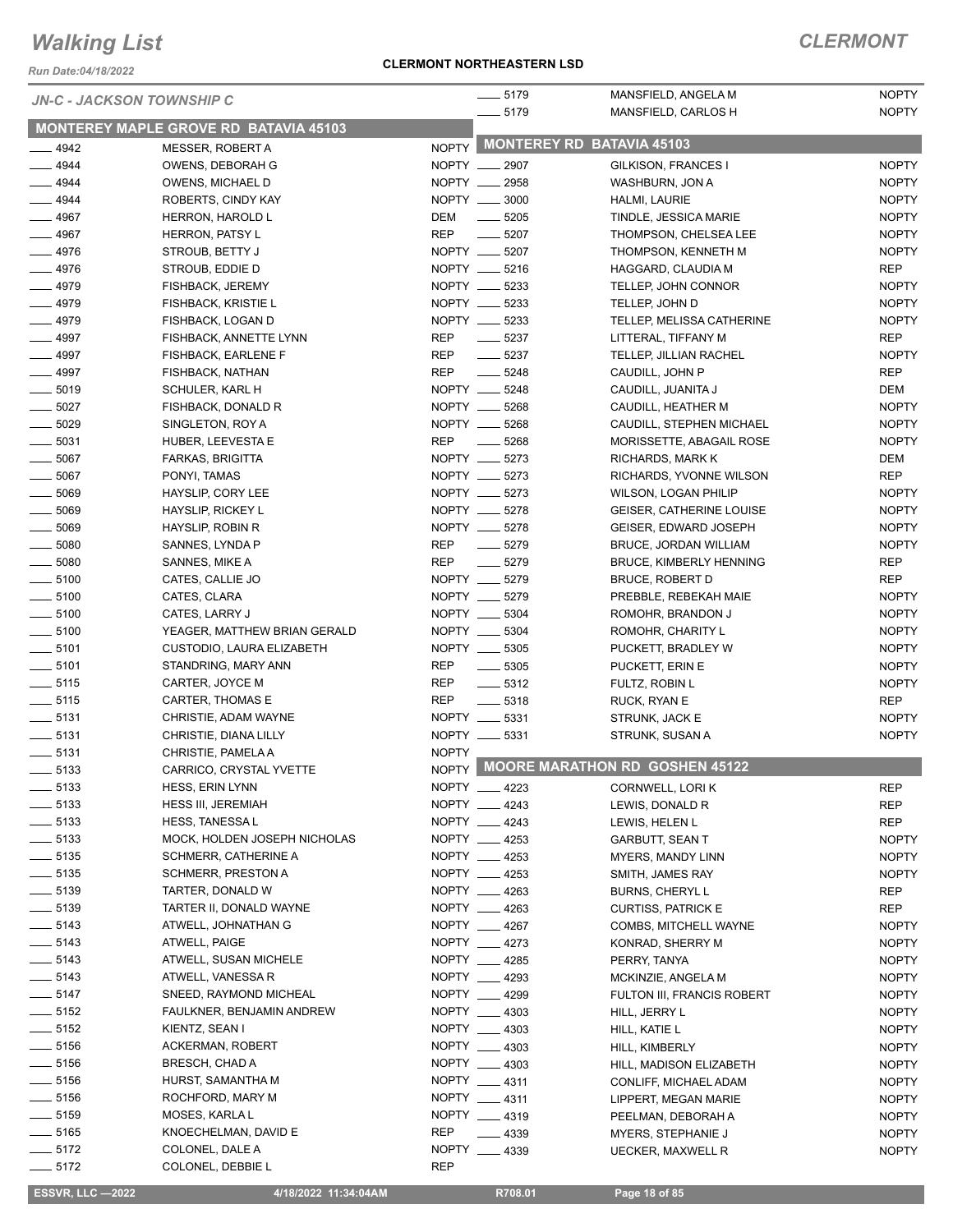*Run Date:04/18/2022*

#### **CLERMONT NORTHEASTERN LSD**

### *CLERMONT*

NOPTY NOPTY

|                      | <b>JN-C - JACKSON TOWNSHIP C</b>             |                              | 2944         | DEWEY, BRITTANY KATLIN                                 | <b>REP</b>                 |
|----------------------|----------------------------------------------|------------------------------|--------------|--------------------------------------------------------|----------------------------|
|                      |                                              |                              | 2944         | EICHENLAUB, COURTNEY LYNN                              | <b>REP</b>                 |
|                      |                                              |                              | 2944         | EICHENLAUB, DANIEL L                                   | <b>REP</b>                 |
|                      | NEWTONSVILLE HUTCHINSON RD BATAVIA 45103     |                              | 2944         | EICHENLAUB, MICHAEL A                                  | <b>NOPTY</b>               |
| $-5830$              | MCLEMORE, BARBARA F                          | <b>NOPTY</b>                 | 2944         | EICHENLAUB, SAMUEL F                                   | <b>NOPTY</b>               |
| $-5848$              | RANDOLPH, ALMA L                             | <b>REP</b>                   | 2944         | EICHENLAUB, TEDDY LEE                                  | <b>REP</b>                 |
|                      |                                              |                              | 2944         | EICHENLAUB, TERRIE LEE                                 | <b>REP</b><br><b>NOPTY</b> |
| <b>PENNINGTON LN</b> | <b>WILLIAMSBURG 45176</b>                    |                              | 2948<br>2948 | CHAUSMER, ELLEN MARY KINNETT<br>CHAUSMER, JOHN PATRICK | <b>NOPTY</b>               |
| $\frac{1}{2}$ 3118   | MEENACH, LISA MICHELLE                       | <b>NOPTY</b>                 | 2962         | DAVIS, ELISABETH A                                     | <b>NOPTY</b>               |
| $\frac{3122}{2}$     | LUNG, TONY A                                 | <b>NOPTY</b>                 | 2962         | SHEPHERD, BRENDA KAY                                   | <b>REP</b>                 |
| $\equiv$ 3123        | <b>HENSON, LAURA L</b>                       | <b>NOPTY</b>                 | 2962         | SHEPHERD, ERIC B                                       | <b>REP</b>                 |
| $\frac{3124}{2}$     | FREESE, LINDA G                              | <b>REP</b>                   | 2966         | RAYMOND, KIMBERLY RENE                                 | <b>NOPTY</b>               |
| $- 3124$             | FREESE, PAUL MICHAEL                         | <b>REP</b>                   | 2966         | RAYMOND, PAUL E                                        | <b>NOPTY</b>               |
| $\frac{3124}{ }$     | FREESE, RITA A                               | <b>REP</b>                   | 2970         | POWERS JR, SAMUEL EDWARD                               | <b>REP</b>                 |
| $- 3125$             | KAYATA, REBECCA A                            | <b>NOPTY</b>                 | 2970         | POWERS, TAWANNA M                                      | <b>REP</b>                 |
| $- 3125$             | KAYATA, TED A                                | <b>REP</b>                   | 2972         | DOZIER, MARGARET L                                     | <b>NOPTY</b>               |
| $- 3168$             | GARNETT, JACQUELINE ANN                      | <b>NOPTY</b>                 | 2973         | <b>BURDINE, CRISSENA M</b>                             | <b>NOPTY</b>               |
| $\frac{1}{2}$ 3168   | <b>GARNETT, JAMES A</b>                      | <b>NOPTY</b>                 | 2973         | <b>BURDINE, RUSTY W</b>                                | <b>NOPTY</b>               |
| $\frac{1}{2}$ 3168   | <b>GARNETT, JAMES PATRICK</b>                | <b>NOPTY</b>                 | 2974         | <b>GRANT, JASON CHARLES</b>                            | <b>REP</b>                 |
| $- 3168$             | <b>GARNETT, TRACY A</b>                      | <b>NOPTY</b><br><b>NOPTY</b> | 2974         | <b>GRANT, JASON LANE</b>                               | <b>NOPTY</b>               |
| $- 3172$<br>$- 3172$ | MOONEYHAM, LINCOLN<br><b>WORLEY, CASEY S</b> | <b>NOPTY</b>                 | 2974         | <b>GRANT, MELISSA A</b>                                | <b>REP</b>                 |
| $- 3172$             | <b>WORLEY, GREGORY K</b>                     | <b>NOPTY</b>                 | 2976         | ACORD, ROBERT C S                                      | <b>NOPTY</b>               |
| $\frac{3174}{ }$     | <b>MADONIS, ANASTASIOS CHRISTOS</b>          | <b>NOPTY</b>                 | 2976         | ACORD, SAMANTHA M                                      | <b>NOPTY</b>               |
| $- 3174$             | MADONIS, EMILY J                             | <b>NOPTY</b>                 | 2976         | BOWMAN, LARRY                                          | <b>NOPTY</b>               |
| $- 3174$             | VAIL, REBA FAY                               | <b>NOPTY</b>                 | 2976         | BOWMAN, MARIA M                                        | <b>NOPTY</b>               |
| $\frac{1}{2}$ 3181   | HAMMOCK, MYRA JEAN                           | <b>NOPTY</b>                 | 2979         | DALLMAN, BONNIE L                                      | <b>NOPTY</b>               |
| $\frac{1}{2}$ 3181   | <b>SCHAFER, STEVEN EMERY</b>                 | <b>NOPTY</b>                 | 2979         | WHITAKER, CODY MICHAEL                                 | <b>NOPTY</b>               |
| $\frac{1}{2}$ 3184   | <b>BURCHETT, JOSIE ANN</b>                   | <b>NOPTY</b>                 | 3002         | COYLE, HARRIETTE YVONNE                                | <b>REP</b>                 |
| $\frac{1}{2}$ 3184   | <b>FARMER, LINDSEY M</b>                     | <b>NOPTY</b>                 | 3002         | COYLE, JAMES ALLEN                                     | <b>REP</b>                 |
| $\frac{1}{2}$ 3186   | LANCASTER, VIDA Z                            | <b>NOPTY</b>                 | 3024         | BURDINE, BENNY JOE                                     | <b>REP</b>                 |
| $\frac{1}{2}$ 3186   | PHELPS, BRANDON B                            | <b>NOPTY</b>                 | 3024         | <b>BURDINE, DARLA G</b>                                | <b>REP</b>                 |
| $\equiv$ 3193        | HILL, ANDREW JAMES                           | <b>NOPTY</b>                 | 3030         | <b>BURDINE, DUSTIN</b>                                 | <b>NOPTY</b>               |
| $\frac{1}{2}$ 3193   | NAIBRICH, CAMERAN ALEXANDER                  | <b>NOPTY</b>                 | 3030         | BURDINE, NATALIE JANE                                  | <b>NOPTY</b>               |
| $\frac{1}{2}$ 3193   | NORRIS, SAMANTHA S                           | <b>NOPTY</b>                 | 3036         | <b>WESLEY, FRANCES M</b>                               | <b>REP</b>                 |
| $\frac{1}{2}$ 3193   | PENNINGTON SR, JERRY W                       | <b>NOPTY</b>                 | 3036         | <b>WESLEY, GARRY K</b>                                 | <b>REP</b><br><b>NOPTY</b> |
| $\frac{1}{2}$ 3193   | PENNINGTON, RHONDA G                         | <b>NOPTY</b>                 | 3040<br>3040 | WOLF, JAY A<br><b>WOLF, PATRICIA I</b>                 | <b>NOPTY</b>               |
| $\frac{1}{2}$ 3197   | LUCKETT, RICHARD L                           | <b>NOPTY</b>                 | 3044         | ASKREN, AUSTIN CASE                                    | <b>NOPTY</b>               |
| $\equiv$ 3197        | LUCKETT, RUTH A                              | <b>NOPTY</b>                 | 3044         | ASKREN, DAVID A                                        | <b>NOPTY</b>               |
| $-3210$              | ESZ, DAWN M                                  | NOPTY <sup>-</sup>           | 3048         | LIBBEE, LUCAS M                                        | <b>NOPTY</b>               |
| $=$ 3210             | ESZ, DONALD C                                | <b>NOPTY</b>                 | 3053         | PILKINGTON, KARL I                                     | <b>NOPTY</b>               |
| $\frac{3210}{2}$     | ESZ, DONALD M                                | <b>NOPTY</b>                 | 3074         | CAMPBELL, CODY L                                       | <b>NOPTY</b>               |
| $- 3227$             | MATTES, AMY                                  | <b>NOPTY</b>                 | 3074         | POPE, AMANDA                                           | <b>NOPTY</b>               |
| $-3227$              | MATTES, MATTHEW MARTIN                       | <b>NOPTY</b>                 | 3088         | SHAW, JOSHUA P                                         | <b>REP</b>                 |
|                      | PRESTIGE WAY BATAVIA 45103                   |                              | 3088         | SHAW, SARAH A                                          | <b>NOPTY</b>               |
|                      |                                              |                              |              |                                                        |                            |
| $-1000$              | PARKER, MARGARET ANN                         | <b>NOPTY</b>                 |              | RIGGS LN BATAVIA 45103                                 |                            |
| $- 1003$             | PEMBERTON, JAMES C                           | <b>NOPTY</b>                 | 2801         | KUWATCH, CORTNEY LYNN                                  | <b>NOPTY</b>               |
| $- 1003$             | PEMBERTON, KRISTI LOUISE                     | <b>NOPTY</b>                 | 2801         | KUWATCH, MICHAEL ROBERT                                | <b>NOPTY</b>               |
| $\frac{1}{2}$ 1004   | <b>CREECH, LINDA LEE</b>                     | <b>NOPTY</b>                 | 2803         | TURK, LYNN VANSICKLE                                   | <b>NOPTY</b>               |
| $- 1008$             | <b>SCHMIDT, JEFFREY L</b>                    | <b>NOPTY</b><br><b>NOPTY</b> | 2803         | TURK, RODNEY G                                         | <b>NOPTY</b>               |
| _ 1008               | <b>SCHMIDT, KIMBERLY B</b>                   | <b>NOPTY</b>                 | 2806         | MILLER, JEFFERY A                                      | <b>NOPTY</b>               |
| __ 1009<br>$- 1009$  | NOWACKI, MICHELLE MARIA<br>NOWACKI, STAN J   | <b>NOPTY</b>                 | 2806         | MILLER, LORA LEE                                       | <b>REP</b>                 |
|                      |                                              |                              | 2809         | SACKRIDER, RAYMOND A                                   | <b>NOPTY</b>               |
|                      | <b>QUITTER RD WILLIAMSBURG 45176</b>         |                              | 2809         | SACKRIDER, SHARON LYNN                                 | <b>NOPTY</b>               |
| $-2935$              |                                              | <b>NOPTY</b>                 | 2811         | CRAMER, AMBER R                                        | <b>NOPTY</b>               |
| 2935                 | PRATT, DENISE KATHLEEN<br>PRATT, JESSE M     | <b>NOPTY</b>                 | 2811         | CRAMER, GERROD DAVID                                   | <b>NOPTY</b>               |
| 2938                 | CANTEY, BONNIE KAY                           | <b>NOPTY</b>                 | 2811         | RACKLEY JR, THOMAS LEE                                 | <b>NOPTY</b>               |
| 2938                 | CANTEY, ROBERT LEE                           | <b>NOPTY</b>                 |              |                                                        |                            |
| - 2940               | ADKINS, DIANE BERNICE                        | <b>NOPTY</b>                 |              | SHARPS CUTOFF RD BATAVIA 45103                         |                            |
| $-2944$              | DEWEY, BRANDON MICHAEL                       | <b>REP</b>                   | $-4715$      | LEACH, ANGELA H                                        | <b>NOPTY</b>               |
|                      |                                              |                              | 4715         | LEACH, LOGAN MATTHEW                                   | <b>NOPTY</b>               |
|                      |                                              |                              |              |                                                        |                            |

 **ESSVR, LLC —2022 4/18/2022 11:34:04AM R708.01 Page 19 of 85**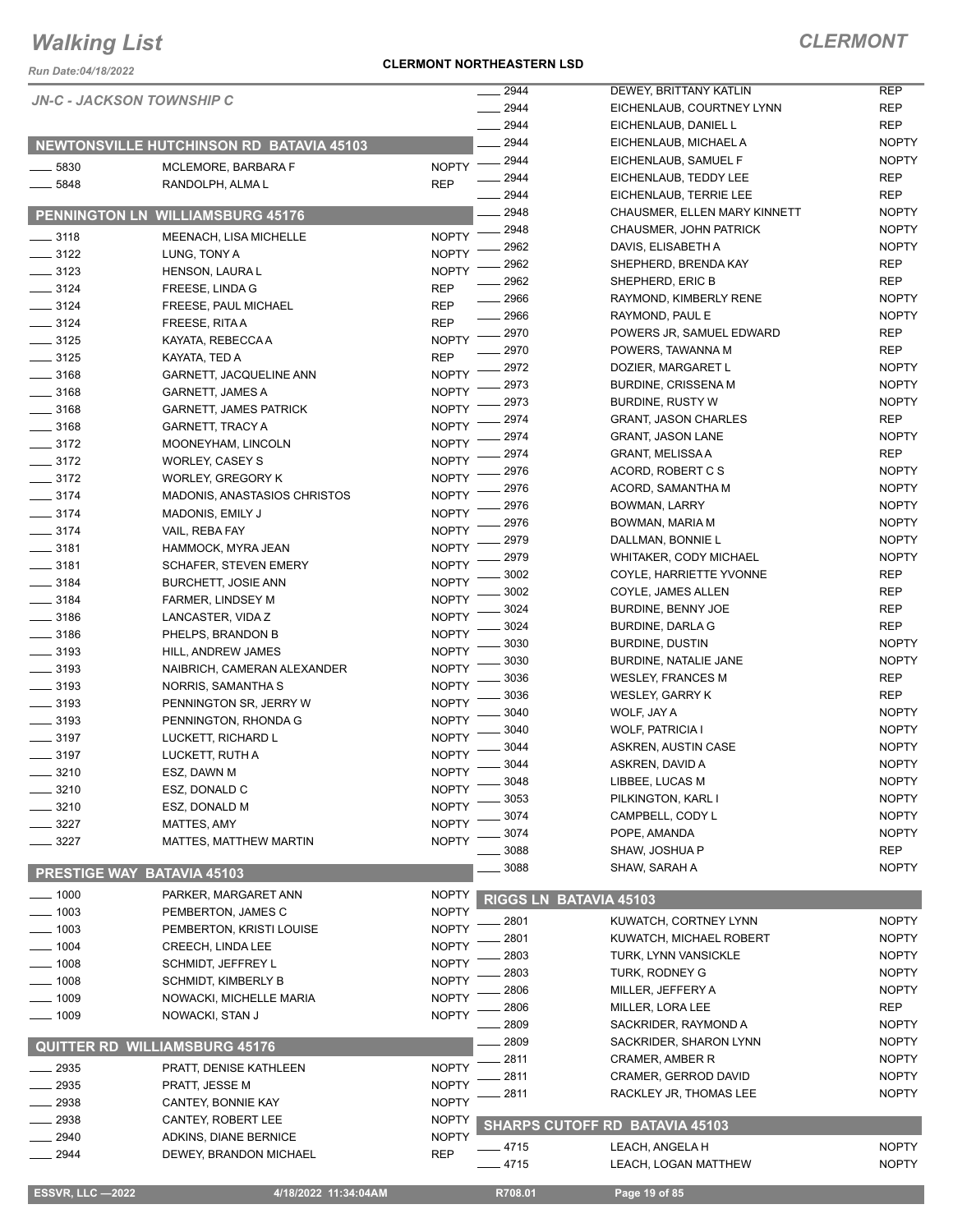*Run Date:04/18/2022*

#### **CLERMONT NORTHEASTERN LSD**

| <b>JN-C - JACKSON TOWNSHIP C</b>         |                                                    |              | $\frac{1}{2}$ 5392             |                            | <b>KEATON, BRUCE B</b>                       | <b>NOPTY</b>                 |
|------------------------------------------|----------------------------------------------------|--------------|--------------------------------|----------------------------|----------------------------------------------|------------------------------|
|                                          |                                                    |              | 5392                           |                            | <b>KEATON, DAISY ELLEN</b>                   | <b>NOPTY</b>                 |
|                                          | <b>SHARPS CUTOFF RD BATAVIA 45103</b>              |              | 5392                           |                            | <b>MCDONALD, TYLER RUSSEL</b>                | <b>NOPTY</b>                 |
| $-4715$                                  | LEACH, MATTHEW A                                   | NOPTY __     | 5405                           |                            | NEWBERRY, JACOB DOUGLAS                      | <b>NOPTY</b>                 |
| $-4765$                                  | SWITZER, CAROL S                                   |              | NOPTY __ 5405                  |                            | NEWBERRY, LISA MARIE                         | <b>NOPTY</b>                 |
| $-4765$                                  | SWITZER, SUSAN N                                   |              | NOPTY __ 5405 #APTA            |                            | NEWBERRY, DOUGLAS BLANE                      | <b>REP</b>                   |
| $-4769$                                  | NEELEY, PAMELA ANN                                 | NOPTY __     |                                | 5405 #UNIT A               | BAKER, ALEX M                                | <b>NOPTY</b>                 |
| $-4769$                                  | NEELEY, RICKY W                                    | NOPTY __     |                                | 5405 #UNIT B               | NEWBERRY, SHERRI L                           | <b>REP</b>                   |
| $-4787$                                  | SWITZER, BRIAN G                                   | <b>DEM</b>   | 5406                           |                            | NOLAN, PATRICK S                             | <b>NOPTY</b>                 |
| $-4787$                                  | SWITZER II, BRIAN GLEN                             | <b>REP</b>   | $\equiv$ 5407                  |                            | BARNES, BRENDA R                             | REP                          |
| $-4787$                                  | SWITZER, REGINA A                                  | DEM          | $- 5407$                       |                            | <b>BARNES, VERNON R</b>                      | <b>REP</b>                   |
| STATE ROUTE 133 BATAVIA 45103            |                                                    |              | 5408                           |                            | GOODINE, BRIAN JAMES                         | <b>NOPTY</b>                 |
|                                          |                                                    |              | 5408                           |                            | GOODINE, CLINTON CARTER                      | DEM                          |
| $\frac{1}{2}$ 5057                       | FIX, PATRICIA A                                    | DEM          | $\frac{1}{2}$ 5408             |                            | GOODINE, JUSTIN CASE                         | <b>NOPTY</b>                 |
| $- 5081$                                 | ARNETT, JASON TIMOTHY                              |              | NOPTY __ 5408                  |                            | GOODINE, NICHOLAS RYAN                       | <b>NOPTY</b>                 |
| $\frac{1}{2}$ 5081                       | MILLION, GINGER C                                  |              | NOPTY __ 5408                  |                            | GOODINE, ZELMA M                             | DEM                          |
| $\frac{1}{2}$ 5081                       | MILLION JR, MARTIN CHAD                            |              | NOPTY __ 5410<br>NOPTY __ 5410 |                            | SWEETEN, DANIEL SCOTT                        | <b>NOPTY</b>                 |
| $\frac{1}{2}$ 5083 #LOT 2                | SCHINDELDECKER, SHIRLEY IRENE                      | <b>REP</b>   | $-5412$                        |                            | SWEETEN, LAURA KAY                           | <b>NOPTY</b>                 |
| $\frac{1}{2}$ 5103<br>$\frac{1}{2}$ 5103 | GILL, KAREN JANEEN<br>HOOVER, LOGAN MICHAEL        |              | NOPTY __ 5412                  |                            | LEEVER, BARBARA ANN<br>LEEVER, GEORGE EDWARD | <b>NOPTY</b>                 |
| $\frac{1}{2}$ 5183                       |                                                    | <b>REP</b>   |                                |                            |                                              | <b>NOPTY</b>                 |
| $\frac{1}{2}$ 5602                       | <b>BOGAN, TERRY G</b>                              |              | $- 5420$<br>NOPTY __ 5429      |                            | LUNG, JODY                                   | <b>NOPTY</b><br><b>NOPTY</b> |
| $\frac{1}{2}$ 5602                       | KENSER, BRANDON S<br><b>KENSER, DANIELLE MARIE</b> |              | NOPTY __ 5429                  |                            | BOSLEY JR, GEORGE M                          | <b>NOPTY</b>                 |
| $\frac{1}{2}$ 5602                       | <b>KENSER, SHELLY M</b>                            |              | NOPTY __ 5431                  |                            | BOSLEY, LISA M<br>MAPHET, DONNA G            | <b>NOPTY</b>                 |
| $\frac{1}{2}$ 5610                       | SOWDERS, JAMES S                                   |              | NOPTY __ 5431                  |                            | MAPHET JR, EDWARD A                          | <b>REP</b>                   |
| $- 5610$                                 | SOWDERS, SHAUNDA SUE                               |              | NOPTY __ 5433                  |                            | MEYER, AMY L                                 | <b>REP</b>                   |
| $\frac{1}{2}$ 5640                       | WOLFER, RUTH ANN                                   |              | NOPTY __ 5437                  |                            | WANSTRATH, BRANDON MATTHEW                   | <b>NOPTY</b>                 |
| $\frac{1}{2}$ 5646                       | HINES, DAWN M                                      |              | NOPTY __ 5437                  |                            | WANSTRATH, JULIA A                           | <b>NOPTY</b>                 |
| $- 5646$                                 | HINES, HUNTER LEE                                  |              | NOPTY __ 5472                  |                            | MILLER, JUDY L                               | <b>REP</b>                   |
| $- 5654$                                 | BRINSON, CLARA ANN                                 |              | NOPTY __ 5476                  |                            | ARNETT, JASON ROBERT                         | <b>NOPTY</b>                 |
| $\frac{1}{2}$ 5654                       | BRINSON, SHAWN E                                   |              | NOPTY __ 5476                  |                            | ARNETT, JUSTIN LEE                           | <b>NOPTY</b>                 |
| $\frac{1}{2}$ 5654                       | BRINSON, WENDI A                                   |              | NOPTY __ 5476                  |                            | ARNETT, KELLY L                              | <b>NOPTY</b>                 |
| $\frac{1}{2}$ 5666                       | BRINSON, EILEEN A                                  |              | NOPTY __ 5476                  |                            | HUTCHINSON, NESANTA SARA                     | <b>NOPTY</b>                 |
| $- 5672$                                 | NORTHERN, RONNIE B                                 |              | NOPTY __ 5476                  |                            | WILLIAMS, SADIE PAIGE NICOLE                 | <b>NOPTY</b>                 |
| $- 5672$                                 | ROSS, DENNIS DEWAYNE                               |              | NOPTY __ 5495                  |                            | JUSTIN, BARBARA A                            | <b>REP</b>                   |
| $- 5678$                                 | MITCHELL, SEAN ROBERT                              |              | NOPTY __ 5495                  |                            | <b>JUSTIN, THOMAS A</b>                      | <b>REP</b>                   |
| $\frac{1}{2}$ 5685                       | DURR, EMILY K                                      |              | NOPTY __ 5506                  |                            | FOSTER, KRISTIE LYNN                         | <b>NOPTY</b>                 |
| $\frac{1}{2}$ 5695                       | MCCOWN, BOBBIE JO                                  | <b>REP</b>   | $\frac{1}{2}$ 5506             |                            | FOSTER, RONALD CRAIG                         | <b>REP</b>                   |
| $\frac{1}{2}$ 5695                       | MCCOWN, TEDDY W                                    |              | NOPTY __ 5516                  |                            | VAN ZANT, EILENE                             | <b>NOPTY</b>                 |
| $- 5734$                                 | CORNWELL, ANGELA L                                 |              | NOPTY __ 5516                  |                            | VAN ZANT, JUSTIN SCOTT                       | <b>NOPTY</b>                 |
| —— 5734                                  | CORNWELL, JOHN N                                   | REP          | 5528                           |                            | VILVENS, BONITA S                            | <b>REP</b>                   |
| $-5774$                                  | SAMMONS, ROBERT W                                  | <b>REP</b>   | 5528                           |                            | <b>VILVENS, JOSEPH ARTHUR</b>                | <b>REP</b>                   |
|                                          |                                                    |              | 5545                           |                            | COUCH, EVERETT                               | <b>REP</b>                   |
|                                          | <b>STATE ROUTE 133 WILLIAMSBURG 45176</b>          |              | 5571                           |                            | TENGLER, DAVID ANTHONY                       | <b>NOPTY</b>                 |
| $-4976$                                  | <b>KELLUM, KAREN L</b>                             | <b>DEM</b>   | $\frac{1}{2}$ 5571             |                            | TENGLER, DEANNAL                             | <b>NOPTY</b>                 |
| $-4976$                                  | <b>KELLUM, NATHAN VINCENT</b>                      | DEM          | $- 5572$                       |                            | DAVENPORT, ROBERT DAVID                      | <b>NOPTY</b>                 |
| $-4976$                                  | <b>KELLUM, PHILIP A</b>                            | DEM          | $\frac{1}{2}$ 5580             |                            | <b>BUESCHER YOUNG, JUDITH MICHELE</b>        | <b>REP</b>                   |
| $\frac{1}{2}$ 5200                       | REESE, ANTHONY LEE                                 | <b>DEM</b>   | $\frac{1}{2}$ 5580             |                            | YOUNG, BRITTNEY LYNN                         | <b>REP</b>                   |
| $\frac{1}{2}$ 5200                       | REESE, BIRRAN N                                    | <b>DEM</b>   | $\frac{1}{2}$ 5580             |                            | YOUNG, EAN PAUL                              | <b>REP</b>                   |
| $\frac{1}{2}$ 5305                       | PIERCE, CHARLES E                                  |              | NOPTY __ 5580                  |                            | YOUNG, GABRIELLA SOPHIA                      | <b>REP</b>                   |
| $\frac{1}{2}$ 5305                       | PIERCE, CONSTANCE ANNE                             |              | NOPTY __ 5580                  |                            | YOUNG, MARK STEVEN                           | <b>REP</b>                   |
| $\frac{1}{2}$ 5305                       | PIERCE, HENRY RAYMOND                              |              | NOPTY __ 5580                  |                            | YOUNG, NATHAN TAYLOR                         | <b>REP</b>                   |
| $\frac{1}{2}$ 5305                       | PIERCE, JACKSON AUBREY                             |              | NOPTY __ 5584                  |                            | JEWELL, RUTH                                 | <b>DEM</b>                   |
| $-5372$                                  | CARVER, JOSEPH TYLER                               |              | NOPTY __ 5584                  |                            | STEPHENS, DORTHY M                           | <b>REP</b>                   |
| $-5372$                                  | CARVER, WHITNEY PAIGE                              |              | NOPTY __ 5586                  |                            | <b>WILLIAMS, MICHAEL</b>                     | <b>NOPTY</b>                 |
| $-5372$                                  | WHEELER, LINDSAY C                                 |              | NOPTY __ 5588                  |                            | FRITH, CONNIE LYNN                           | <b>NOPTY</b>                 |
| $-5379$                                  | ROYAL, BRYAN CHRISTOPHER                           |              | NOPTY __ 5590                  |                            | WEBB, TOMMY WAYNE                            | <b>NOPTY</b>                 |
| $-5385$                                  | <b>BURDSALL, CHRISTOPHER PERRY</b>                 | <b>NOPTY</b> |                                |                            |                                              |                              |
| _ 5385                                   | <b>BURDSALL, SARAH NICOLE</b>                      |              |                                | NOPTY U S 50 BATAVIA 45103 |                                              |                              |
| $-5386$                                  | JOHNSTON, KATHEY S                                 | <b>REP</b>   | $-2845$                        |                            | HUMPHRIES, SCOOTER C                         | <b>REP</b>                   |
| $= 5386$                                 | SHRADER, WILLIAM C                                 | <b>REP</b>   | $-2845$                        |                            | LANG, BRENDA K                               | <b>NOPTY</b>                 |
| $-5388$                                  | <b>BARNES, CONNIE LYNN</b>                         | NOPTY __     | 2845                           |                            | STANDRING, ROSS ALAN                         | <b>NOPTY</b>                 |
| $= 5388$                                 | BARNES III, VERNON R                               | <b>NOPTY</b> |                                |                            |                                              |                              |
| <b>ESSVR, LLC-2022</b>                   | 4/18/2022 11:34:04AM                               |              | R708.01                        |                            | Page 20 of 85                                |                              |
|                                          |                                                    |              |                                |                            |                                              |                              |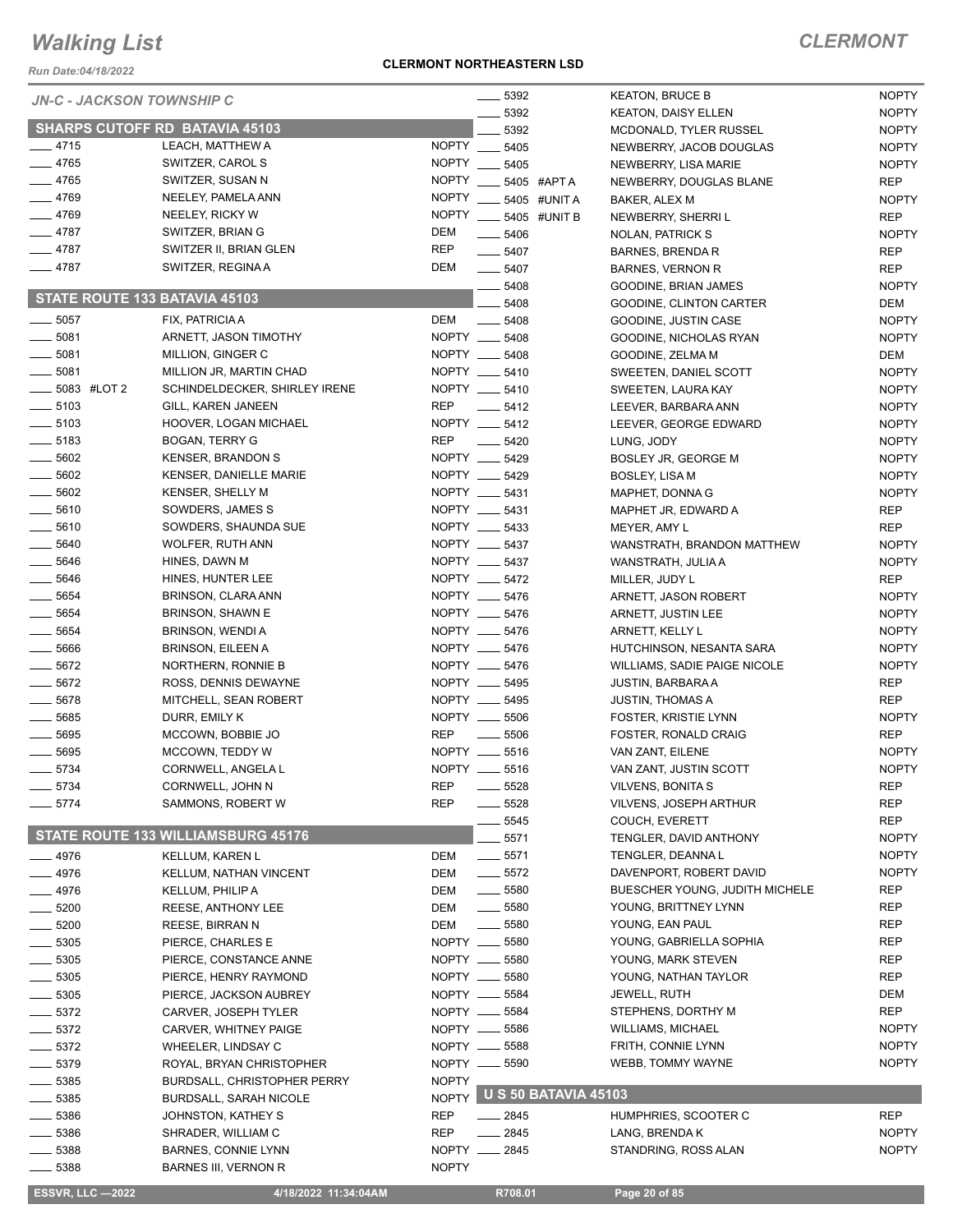*Run Date:04/18/2022*

#### *JN-C - JACKSON TOWNSHIP C*

#### **CLERMONT NORTHEASTERN LSD**

|                             | <b>JN-C - JACKSON TOWNSHIP C</b> | 3027                             | WALKER, ROBIN A                     | <b>NOPTY</b> |
|-----------------------------|----------------------------------|----------------------------------|-------------------------------------|--------------|
|                             |                                  | _____ 3027 #APT B                | RAABE, BARBARA A                    | <b>NOPTY</b> |
| <b>U S 50 BATAVIA 45103</b> |                                  | 3027 #APT B                      | RAABE, SCOTT T                      | <b>NOPTY</b> |
| 2845                        | VAUGHT, CURTIS LEE               | NOPTY __ 3034                    | CARNEY, KEEGAN LISLE                | <b>REP</b>   |
| 2845 #45103                 | MULLIGAN, JOSEPH THOMAS          | NOPTY __ 3034                    | CARNEY, LAURA C                     | <b>REP</b>   |
| $-2845$ #APT 8              | BROWN, GARY ROBERT               | $\frac{1}{2}$ 3049<br><b>REP</b> | ALVIN, MARGARET H                   | <b>REP</b>   |
| ___ 2845 #APT 10            | <b>ISBEL, JESSICA RAYNA</b>      | NOPTY __ 3050                    | LAWSON, MICHAEL PATRICK             | <b>NOPTY</b> |
| _ 2845 #LOT 16B             | PARTIN, ELISABETH LARAE          | NOPTY -8050                      | LUCK, ROBIN P                       | <b>REP</b>   |
| ____ 2845 #LOT 16B          | PARTIN JR, JEFFERY C             | NOPTY __ 3056                    | DONOVAN, DANIEL L                   | <b>REP</b>   |
| $-2848$                     | <b>BAYLIFF, FINNEGAN PRICE</b>   | NOPTY -8056                      | DONOVAN, SHAWN M                    | <b>REP</b>   |
| $-2848$                     | <b>BAYLIFF, MICHELE LOUISE</b>   | NOPTY __ 3063 #BLDG 0            | LAWSON, DANIEL                      | <b>NOPTY</b> |
| $-2848$                     | BAYLIFF, SHAWN A                 | <b>NOPTY</b>                     |                                     |              |
| $-2864$                     | HUTCHINSON, STACEY R             |                                  | NOPTY U S 50 WILLIAMSBURG 45176     |              |
| $-2864$                     | MCDONOUGH, MARISSA RENEE         | NOPTY __ 3106                    | SMITH, LINUAL O                     | <b>NOPTY</b> |
| $-2875$                     | YOUNG, RICHARD LEE               | <b>REP</b><br>$\frac{1}{2}$ 3194 | <b>GAGYI MOWELL, MARICA E</b>       | <b>NOPTY</b> |
| $-2876$                     | SEGER, ANTHONY MAITLAND          | NOPTY __ 3214                    | PRIVETT, ERIK B                     | DEM          |
| $-2876$                     | <b>SEGER, VALORIE MARIE</b>      | NOPTY __ 3214                    | PRIVETT, KRISTIN                    | <b>NOPTY</b> |
| $-2880$                     | KLEINE, KATHY ANN                | <b>REP</b><br>$\frac{1}{2}$ 3222 | PHELPS, DENISE A                    | <b>NOPTY</b> |
| $-2880$                     | SALISBURY, MARK NICHOLOUS        | NOPTY __ 3264                    | ARNETT, LESTER                      | <b>REP</b>   |
| $-2880$                     | WALKER, BRANDON LEE              | NOPTY __ 3264                    |                                     | <b>REP</b>   |
|                             |                                  |                                  | ARNETT, PATRICIA A                  |              |
| $-2887$                     | <b>WILLIAMS, ROSE ELLEN</b>      | <b>NOPTY</b>                     | <b>WEAVER RD BATAVIA 45103</b>      |              |
| $-2903$                     | BUESCHER, BARBARA A              | <b>REP</b>                       |                                     |              |
| $-2903$                     | BUESCHER, JONATHAN RAYMOND       | NOPTY __ 3307                    | PRIVETTE, MARILYN L                 | <b>NOPTY</b> |
| $-2911$                     | SMITH, FLORENCE M                | NOPTY __ 3309                    | AMANN, KENNETH R                    | <b>NOPTY</b> |
| $-2914$                     | SANNES JR, EVEN A                | <b>REP</b><br>$\equiv$ 3309      | AMANN, PAMELA K                     | <b>NOPTY</b> |
| $\_\_2$ 2920                | FETTER, MARILYN K                | REP<br>$\frac{1}{2}$ 3313        | NOONAN, CAREY A                     | <b>NOPTY</b> |
| $-2920$                     | FETTER, MICHAEL A                | REP<br>$\frac{3313}{2}$          | NOONAN, JASON M                     | <b>REP</b>   |
| $-2927$                     | <b>VOEGELE, BENJAMIN JAMES</b>   | NOPTY __ 3320                    | PERRY, STEVEN R                     | <b>NOPTY</b> |
| $-2927$                     | <b>VOEGELE, CATHLEEN F</b>       | <b>REP</b><br>.3323              | <b>BURBAGE, BRADLEY J</b>           | <b>NOPTY</b> |
| $-2927$                     | <b>VOEGELE, MICHAEL P</b>        | <b>REP</b><br>$\frac{1}{2}$ 3323 | <b>BURBAGE, CHRISTA M</b>           | <b>NOPTY</b> |
| $-2928$                     | PRATHER, APRIL MARIE             | NOPTY __ 3328                    | KOZLOW, DEAN P                      | <b>NOPTY</b> |
| $-2928$                     | PRATHER, KYLIE MARIE             | NOPTY __ 3328                    | KOZLOW, ELLIOTT GENE                | <b>NOPTY</b> |
| _ 2928                      | PRATHER, MICHAEL DEAN            | NOPTY __ 3329                    | COOK, EDWIN TYLER                   | <b>NOPTY</b> |
| $-2928$                     | PRATHER, SHAI ANN                | NOPTY __ 3329                    | HALEY, BENNY J                      | <b>NOPTY</b> |
| $-2930$                     | SHELTON, JACQUELINE ANN          | NOPTY __ 3329                    | HALEY, ROBIN LEE                    | <b>NOPTY</b> |
| $-2931$                     | COX, MICHAEL RAY                 | NOPTY ___<br>3334                | DAVIS JR, RICHARD MICHAEL           | <b>NOPTY</b> |
| $-2931$                     | COX, YVONNA L                    | NOPTY __ 3334                    | <b>GARRETT, BRITTANY NICOLE</b>     | <b>NOPTY</b> |
| $-2931$                     | <b>WRIGHT, SEAN DEAN</b>         | NOPTY __ 3334                    | WAY, DEBRA R                        | <b>NOPTY</b> |
| $-2943$                     | ROWAN, MELINDA ELLEN             | NOPTY __ 3334                    | WAY, FREDDY D                       | <b>NOPTY</b> |
| 2944                        | DOYLE, MARK ANTHONY              | NOPTY _<br>3334                  | WAY, JESSICA LYNN                   | <b>NOPTY</b> |
| 2944                        | DOYLE, PANDA S                   | NOPTY __ 3334                    |                                     |              |
| 2944                        | LICHTENBERG, DANIEL JOSEPH       | NOPTY __ 3340                    | WAY, MICHAEL DARIEN                 | <b>NOPTY</b> |
|                             |                                  | NOPTY __ 3340                    | <b>BULL JR, ROBERT LAINE LUTHER</b> | <b>NOPTY</b> |
| 2944                        | LICHTENBERG, MICHELLE M          |                                  | FAUGNO, KASSANDRA L                 | <b>NOPTY</b> |
| $-2948$                     | <b>BUNDY, JAMES H</b>            | NOPTY __ 3347                    | TRACEY, JUANITA M                   | REP          |
| $-2948$                     | LOPEZ, PAUL KURT CANIK           | NOPTY __ 3350                    | PIERCE, JEFFREY S                   | <b>NOPTY</b> |
| $\_\_2$ 2955                | CHRISTIE, DALE R                 | NOPTY __ 3360                    | <b>BROWN, CARL E</b>                | <b>NOPTY</b> |
| $-2975$                     | ROADES, KARYN MARIA              | NOPTY __ 3360                    | BROWN, CATHERINE J                  | <b>NOPTY</b> |
| $-2975$                     | TOLES, JUSTIN LEE                | NOPTY __ 3368                    | <b>HEDGES, GAYNITA ANN</b>          | <b>NOPTY</b> |
| $-2975$                     | TOLES, LEE AZRIEL                | NOPTY __ 3368                    | <b>HEDGES SR, WILLIAM A</b>         | <b>NOPTY</b> |
| $- 2985$                    | MOULDEN, DAVID G                 | REP<br>$\frac{1}{2}$ 3369        | CLEM, HORACE E                      | REP          |
| $\frac{1}{2985}$            | MOULDEN, KELLI SUE               | REP<br>$- 3369$                  | CRAWFORD, CHARLENE                  | <b>NOPTY</b> |
| $- 2992$                    | ELAM, CHRISTINA                  | NOPTY __ 3374                    | LANDERS, LISA A                     | <b>NOPTY</b> |
| $-2992$                     | YOUNG SR, RONI PAUL              | NOPTY __ 3375                    | HOLLINGSWORTH, BILLY HOWARD         | <b>NOPTY</b> |
| 2996                        | BOND, BARON N                    | <b>REP</b><br>$-3391$            | COLE, AMY L                         | REP          |
| $-2996$                     | HAYES, GLENDA B                  | <b>REP</b><br>3391               | COLE, SYDNEY T                      | REP          |
| $\equiv$ 2997               | BROWN, CARLA A                   | NOPTY __ 3398                    | WIEDERHOLD, STEVEN MICHAEL          | <b>NOPTY</b> |
| $-2997$                     | BROWN, MAKAYLA MARIE             | NOPTY __ 3398                    | WIEDERHOLD, TRISTAN MICHAEL         | <b>NOPTY</b> |
| $-2997$                     | BROWN, TYLER TROY CREED          | NOPTY __ 3420                    | PRICE, DOUGLAS HUGH                 | <b>NOPTY</b> |
| $\frac{1}{2997}$            | WALKER, CHEYENNE NICOLE          | NOPTY __ 3420                    | <b>TERRY, MELISSA A</b>             | <b>NOPTY</b> |
| $- 3011$                    | BAIN-HILL, JUANITA B             | NOPTY __ 3434                    | MOORE, MARY C                       | <b>NOPTY</b> |
| $\frac{1}{2}$ 3011          | MCDONALD, MICHELE RAYE           | NOPTY __ 3470                    |                                     | <b>NOPTY</b> |
| $\frac{1}{2}$ 3027          | <b>HEMING, MARK W</b>            | NOPTY __ 3470                    | ERBE, CARLA A                       |              |
|                             |                                  | NOPTY __ 3493                    | ERBE, GARY LEE                      | DEM          |
| $- 3027$                    | RAABE, KIRSTIN ANN               |                                  | MCCOWAN, SARAH ROSE                 | <b>NOPTY</b> |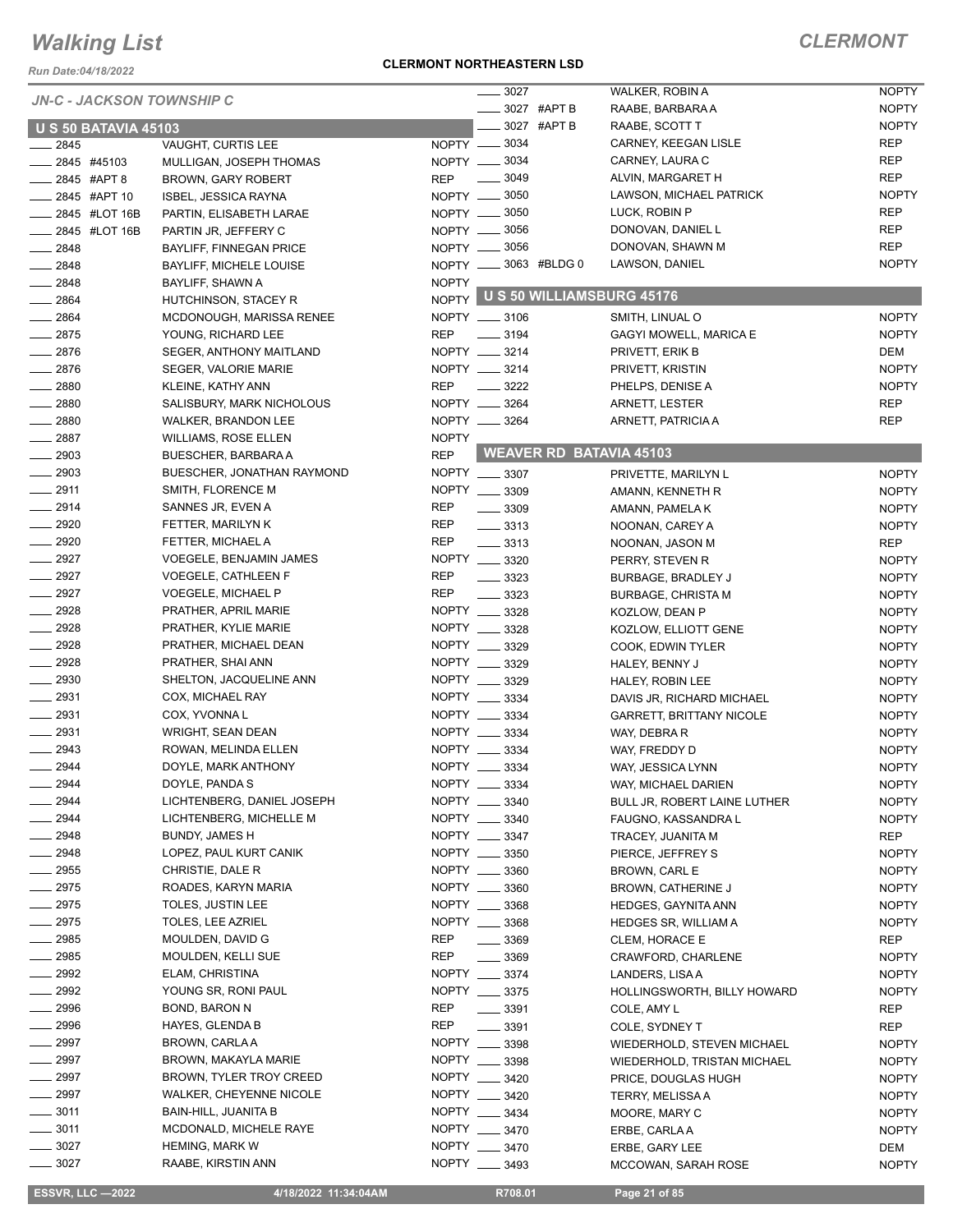*Run Date:04/18/2022*

#### *JN-C - JACKSON TOWNSHIP C*

#### **CLERMONT NORTHEASTERN LSD**

### *CLERMONT*

|                    |                                     |               | __ 3769    |
|--------------------|-------------------------------------|---------------|------------|
|                    | <b>WEAVER RD BATAVIA 45103</b>      |               | $-3769$    |
| $-3493$            | SHINKLE, RONALD RAY                 | NOPTY __ 3769 |            |
| ____ 3493          | SHINKLE, TONI LYNN                  | NOPTY __ 3787 |            |
| $\equiv$ 3505      | MCCARTY, CLAYTON ELLIOTT            | NOPTY __ 3787 |            |
| $\_\_\_\$ 3505     | MCCARTY, FRANKLIN EARL              | NOPTY __ 3795 |            |
| $\_\_\_\$ 3505     | <b>MCCARTY, LOIS IRENE</b>          | NOPTY __ 3795 |            |
| $\frac{1}{2}$ 3513 | HOFFMAN, CHRISTINE                  | NOPTY __ 3795 |            |
| $\frac{1}{2}$ 3513 | HOFFMAN, JAMES R                    | NOPTY __ 3803 |            |
| $\frac{1}{2}$ 3513 | HOFFMAN, JOHNATHAN MICHAEL          | NOPTY __ 3803 |            |
| $\frac{1}{2}$ 3515 | <b>MESSER, ROBERT LEE</b>           | NOPTY __ 3809 |            |
| $\frac{1}{2}$ 3533 | AMANN, JOSEPH M                     | NOPTY __ 3809 |            |
| $\frac{1}{2}$ 3533 | COLLINS, BARBARA L                  | NOPTY __ 3821 |            |
| $- 3545$           | MULLINS, AUDREY ANN                 | NOPTY __ 3821 |            |
| $- 3545$           | MULLINS SR, JOSEPH B                | NOPTY __ 3824 |            |
| $\_\_3545$         | RAMEY, DAKOTA LEE                   | NOPTY __ 3824 |            |
| $\equiv$ 3559      | DAVIS, JESSICA D                    | <b>NOPTY</b>  |            |
| $- 3576$           | PAYNE, JENNIFER R                   | NOPTY         | TOTAL: 882 |
| $- 3576$           | PAYNE, KEVIN M                      | <b>NOPTY</b>  |            |
| $\equiv$ 3576      | PAYNE, STONE MICHAEL                | <b>NOPTY</b>  |            |
| $-3583$            | FITCH, CATHERINE M                  | <b>NOPTY</b>  |            |
| __ 3583            | FITCH, ROBERT STEVE                 | <b>NOPTY</b>  |            |
| $- 3590$           | LOSEKAMP. KENNETH A                 | <b>NOPTY</b>  |            |
| $\frac{1}{2}$ 3590 | LOSEKAMP, KENNETH DOUGLAS           | <b>NOPTY</b>  |            |
| $\equiv$ 3590      | LOSEKAMP, MELISSA K                 | <b>NOPTY</b>  |            |
| $\equiv$ 3601      | FISHBACK, BRANDI NICOLE             | <b>NOPTY</b>  |            |
| ____ 3601          | FISHBACK, JOHN L                    | <b>NOPTY</b>  |            |
| __ 3623            | <b>HOSKINS, JAMES D</b>             | <b>REP</b>    |            |
| __ 3623            | HOSKINS, THOMAS SCOTT               | NOPTY         |            |
| $- 3627$           | MALOTT, JACKIE RAY                  | <b>NOPTY</b>  |            |
| ____ 3633          | CRAWFORD, IAN BRYCE                 | <b>NOPTY</b>  |            |
| ____ 3633          | CRAWFORD, JESSICA ANN               | <b>NOPTY</b>  |            |
| $- 3633$           | STEWART, SHANE W                    | <b>NOPTY</b>  |            |
|                    | <b>WEAVER RD WILLIAMSBURG 45176</b> |               |            |
| 3654               | STEWARD JR. ELZA                    | <b>DEM</b>    |            |
| 3666               | SYDNOR. EDWARD DEE                  | <b>NOPTY</b>  |            |

LACK 1966 STR STONOR, ROSEMARY NOPTY LUSCHEK, ALYSA CHEYANNE CARLOTA MOPTY LUSCHEK, MICHAEL DUANE NOPTY **2008** GRAY, KAREN L GRAY, AREP **CRAY, WILLIAM KEITH NOPTY NOPTY 22673** THOROUGHMAN, EVA S NOPTY 3673 A SEARS, SUE A DEM  $\sim$  3681 WADE, TAMRA L **2008** MCKEE, ANDREW T DEM 3685 MCKEE, SUELLEN NOPTY **CONTROLLEY BASTON, CHEYENNE W CONTROLLEY SERVIT ASSESSMENT CONTROLLEY BASTON, CHEYENNE W** Lackson 3691 SCHWIER, BRYAN A GOSTY NOPTY All 3697 SUNDIN, AUSTIN LEE NOPTY **3703** WHITTON, ALICE M NOPTY \_\_\_\_\_\_ 3703 WHITTON, CASEY A NOPTY<br>\_\_\_\_\_ 3703 WHITTON, CAYTLYN MARIE NOPTY

Lackson State State WHITTON, MICHAEL Learning and State State State State State State State State State State S Lackson 3719 STENCE, JOYCE FAYE 3722 DOTSON, OLIVIA DIANE NOPTY **227** VAUGHN, STEPHANIE LYNN NOPTY Lackson State State WHITE, KAREN D AND A NOPTY LACK 19753 THOMSON, WILLIAM D NOPTY Lackson 3761 KHULENBERG SR, CHARLES R NOPTY 13761 KHULENBERG, DAWN R NOPTY

| 3761 | PROPPS, KATHLEEN ANN       | <b>NOPTY</b> |
|------|----------------------------|--------------|
| 3769 | CALDWELL, RENEE            | <b>NOPTY</b> |
| 3769 | CALDWELL, STACY LEE        | <b>NOPTY</b> |
| 3769 | <b>GOECKE, JAMES F</b>     | <b>NOPTY</b> |
| 3787 | MCCARTER, MICHAEL EDWARD   | <b>NOPTY</b> |
| 3787 | <b>MCCARTER, SANDRA S</b>  | <b>NOPTY</b> |
| 3795 | <b>BATTS, CONSTANCE S</b>  | <b>REP</b>   |
| 3795 | <b>BATTS, FREDERICK W</b>  | <b>REP</b>   |
| 3795 | <b>GRAVES. JOSIE MARIE</b> | <b>NOPTY</b> |
| 3803 | WARD, JAMES WALTER         | <b>NOPTY</b> |
| 3803 | WARD, SALLY ANN            | <b>NOPTY</b> |
| 3809 | WILKEY, DELBERT WAYNE      | <b>REP</b>   |
| 3809 | <b>WILKEY, JANET LYNN</b>  | <b>REP</b>   |
| 3821 | JONES, AMANDA ANGEL        | <b>NOPTY</b> |
| 3821 | JONES, CARTER D            | <b>NOPTY</b> |
| 3824 | <b>NEAL, AMBER NICHOLE</b> | <b>NOPTY</b> |
| 3824 | <b>NEAL, CHRIS MICHAEL</b> | <b>NOPTY</b> |

#### Lackson 3761 KHULENBERG, MARK A NOPTY

WHITTON, CAYTLYN MARIE NOPTY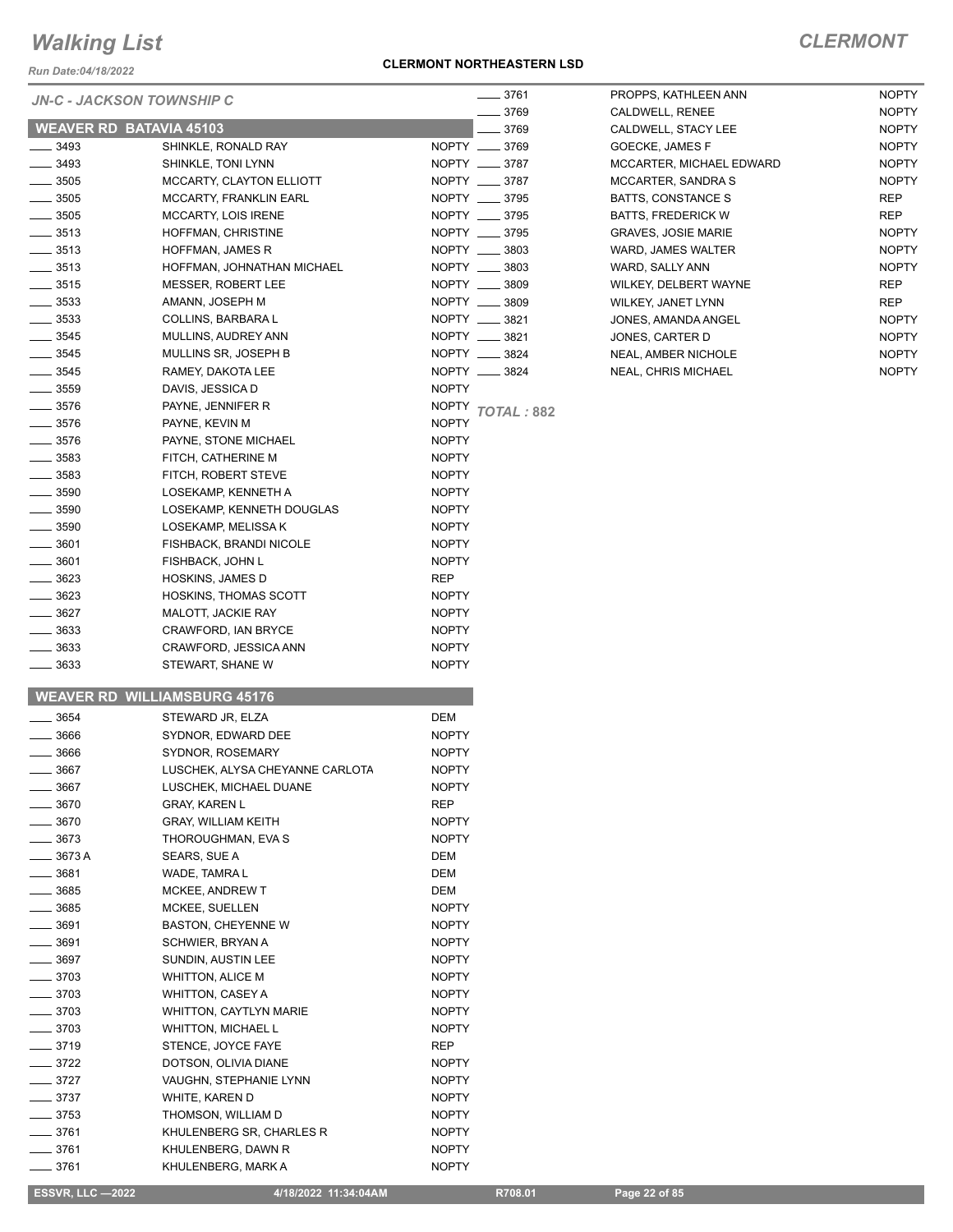#### **CLERMONT NORTHEASTERN LSD**

### *CLERMONT*

| Run Date:04/18/2022            |                                                        | <b>CLERMONT NORTHEASTERN LSD</b>   |                                                      |                              |
|--------------------------------|--------------------------------------------------------|------------------------------------|------------------------------------------------------|------------------------------|
| <b>MI-J - MIAMI TOWNSHIP J</b> |                                                        | $-5$                               | WEST, KYLE DUANE                                     | <b>NOPTY</b>                 |
|                                |                                                        | 6                                  | FROMAN, CATHERINE A                                  | <b>REP</b>                   |
|                                | <b>APGAR RD MILFORD 45150</b>                          | $\,6$                              | FROMAN, CLAIRE C                                     | <b>NOPTY</b>                 |
| $- 1623$                       | STOKES, BRIAN FREDERICK                                | 6<br><b>NOPTY</b>                  | FROMAN, THOMAS JOHN                                  | <b>REP</b>                   |
|                                | 1623 #LOT 192409ASTOKES, JOSEPH M                      | 6<br><b>NOPTY</b><br>7             | FROMAN, THOMAS JUDE<br>SPRITZER, CAROL A             | <b>REP</b><br><b>REP</b>     |
| $- 1627$                       | WOLFE, RANDALL L                                       | <b>NOPTY</b><br>- 12               | POWELL, AMY L                                        | <b>NOPTY</b>                 |
| $-1633$                        | <b>BURCH, ANTONY JAMES</b>                             | <b>NOPTY</b><br>- 12               | POWELL, ERIK S                                       | DEM                          |
| $-1633$                        | DICKENSON, CHRISTOPHER A                               | <b>NOPTY</b><br>- 12               | POWELL, MELISSA M                                    | <b>NOPTY</b>                 |
| $- 1633$                       | DICKENSON, RACHAEL L                                   | <b>NOPTY</b><br>- 13               | <b>BARNES, MARY B</b>                                | <b>NOPTY</b>                 |
| $\frac{1}{2}$ 1635             | WOLFE, KATHERINE MARIE                                 | <b>NOPTY</b><br>$-13$              | <b>BARNES, PETER A</b>                               | <b>NOPTY</b>                 |
| $- 1635$                       | WOLFE, TRAVIS JEREMY                                   | NOPTY <sup>-</sup><br>$-14$        | CRITCHELL, BRIAN J                                   | <b>REP</b>                   |
|                                | <b>CROOKED CREEK MILFORD 45150</b>                     | $-15$                              | COX, J EDGAR                                         | <b>REP</b>                   |
|                                |                                                        | $\frac{1}{2}$ 15                   | COX, JANE G                                          | <b>REP</b>                   |
| $-8$<br>$-8$                   | SAINT MICHAEL, CYNTHIA CAMILLE                         | <b>REP</b><br>$- 16$<br><b>REP</b> | BARNES, KURT WILLIAM                                 | <b>NOPTY</b>                 |
| $\_\_\$ 8                      | SNYDER, ANORA A                                        | $-16$<br><b>REP</b>                | SENEKER, BARBARA B                                   | <b>REP</b>                   |
| $-9$                           | ST MICHAEL III, ANTHONY C<br>DELL AIRA, MICHELE H      | $\frac{1}{16}$<br><b>REP</b>       | SENEKER, CARL A                                      | <b>REP</b>                   |
| $-9$                           | DELLAIRA, ISABELLA R                                   | $\frac{1}{16}$<br><b>REP</b>       | SENEKER, KRISTIN YI                                  | <b>REP</b>                   |
| $-9$                           | DELLAIRA, PAUL ANGELO                                  | $-17$<br><b>REP</b>                | SEIPELT, R LEW                                       | <b>REP</b>                   |
|                                |                                                        | $\frac{1}{2}$ 17                   | YOUNG, THERESA MARIAN                                | <b>REP</b>                   |
|                                | <b>DEER PATH MILFORD 45150</b>                         | $-18$                              | EGBERT, CRISTINA D                                   | <b>DEM</b>                   |
| $-5272$                        | <b>MASON, AMY T</b>                                    | $\equiv$ 18<br><b>REP</b>          | EGBERT JR, RANDLE H                                  | <b>REP</b>                   |
| $-5272$                        | MASON, MICHAEL J                                       | $-19$<br><b>REP</b>                | BARTHOLOMEW, GENE W                                  | <b>DEM</b>                   |
| $-5273$                        | <b>BROWN, KAREN M</b>                                  | - 19<br><b>NOPTY</b>               | STECKLER, CORBIN JOHN                                | <b>NOPTY</b>                 |
| $-5273$                        | <b>BROWN, MICHAEL R</b>                                | $-19$<br><b>REP</b>                | STECKLER, GILLIAN P                                  | <b>NOPTY</b>                 |
| $-5274$                        | BUTZ, JUDITH A                                         | _ 19<br><b>NOPTY</b>               | STECKLER, MICHAEL JOHN                               | <b>NOPTY</b>                 |
| $-5274$                        | <b>BUTZ, ROBERT A</b>                                  | - 19<br><b>REP</b>                 | STECKLER, NICOLE A                                   | <b>NOPTY</b>                 |
| $-5276$                        | BOWERS III, HARY E                                     | 19 1/2<br><b>NOPTY</b>             | ALSIP, KRISTEN LYNN                                  | <b>NOPTY</b>                 |
| $-5276$                        | BOWERS, NANCY R                                        | 19 1/2<br><b>NOPTY</b><br>19 1/2   | PILLMAN, KIMBERLY K                                  | <b>REP</b><br><b>REP</b>     |
| $-5279$                        | SERRAINO, ANDREW D                                     | <b>NOPTY</b><br>21                 | PILLMAN, MICHAEL SCOTT                               | <b>REP</b>                   |
| $-5279$                        | SERRAINO, DIANE RUTH                                   | <b>NOPTY</b><br>21                 | BOLLMER, DAVID B<br><b>BOLLMER, ELIZABETH B</b>      | <b>REP</b>                   |
|                                |                                                        | 26                                 | <b>BRADFORD, ROBERT A</b>                            | <b>REP</b>                   |
|                                | DRY RUN RD MILFORD 45150                               | 26                                 | <b>BRADFORD, SUSAN E</b>                             | <b>REP</b>                   |
| $\frac{1}{2}$ 5114             | ATWELL, JEFFREY GLEN                                   | <b>NOPTY</b><br>27                 | FINEGAN, SUSAN GECKLER                               | <b>REP</b>                   |
| $-5114$                        | GILLESPIE, RYAN MATTHEW                                | <b>NOPTY</b><br>27                 | FINEGAN, TERRENCE P                                  | <b>NOPTY</b>                 |
| $-5114$                        | <b>SCOTT, SHANNON M</b>                                | <b>NOPTY</b><br>28                 | HUTTON, JUDY A                                       | <b>NOPTY</b>                 |
| $-5175$                        | SHANNON, JOHN M                                        | <b>NOPTY</b><br>29                 | HUFFORD, HAROLD M                                    | <b>REP</b>                   |
| $-5175$                        | SHANNON, KATHLEEN M                                    | <b>NOPTY</b><br>29                 | <b>HUFFORD, SHIRLEY A</b>                            | <b>REP</b>                   |
| 5180                           | POULIMENOS, MARY BETH                                  | <b>NOPTY</b>                       |                                                      |                              |
| __ 5180                        | <b>WALTERS, DAVID WESLEY</b>                           | <b>NOPTY</b>                       | LITTLE POND LN MILFORD 45150                         |                              |
| __ 5190                        | <b>MEADORS, MONTY R</b>                                | <b>NOPTY</b><br>- 11<br><b>REP</b> | KOCH, SUSAN ELAINE                                   | <b>REP</b>                   |
| 5190<br>5200                   | <b>MEADORS, NORMAR</b><br><b>KREYLING, ERIC WALTER</b> | - 11<br><b>NOPTY</b>               | KOCH, WILLIAM CHARLES                                | <b>REP</b>                   |
|                                |                                                        |                                    |                                                      |                              |
|                                | <b>HEISERMAN RD MILFORD 45150</b>                      |                                    | <b>OVERLOOK DR MILFORD 45150</b>                     |                              |
| 986                            | HARTMAN, CHARLES E                                     | 5380<br><b>NOPTY</b>               | ARNEST, NANCY                                        | DEM                          |
| 986                            | HARTMAN, GEORGIA A                                     | 5380<br><b>NOPTY</b>               | ARNEST, RICHARD T                                    | <b>DEM</b>                   |
| $- 1008$                       | FOGLE, KARYN L                                         | DEM                                | <b>OWL RIDGE LN MILFORD 45150</b>                    |                              |
| $- 1014$                       | RESER, JASON D                                         | <b>NOPTY</b>                       |                                                      |                              |
| $- 1014$                       | <b>RESER, THOMAS R</b>                                 | $-22$<br><b>NOPTY</b>              | SEBASTIAN, COURTNEY K                                | <b>NOPTY</b>                 |
|                                |                                                        | 22                                 | SEBASTIAN, DAVID JOSEPH                              | <b>NOPTY</b>                 |
|                                | LAURELWOOD DR MILFORD 45150                            | 25                                 | BRANDSTETTER, GREGORY PAUL                           | <b>NOPTY</b>                 |
| — 1                            | MCFEETERS, JANET C                                     | 25<br><b>REP</b>                   | BRANDSTETTER, KATHLEEN M                             | <b>NOPTY</b>                 |
| $-1$                           | MCFEETERS, LARRY                                       | DEM                                | <b>ROUND BOTTOM RD MILFORD 45150</b>                 |                              |
| $-2$                           | <b>SCHWEISS, BENJAMIN JACOB</b>                        | <b>NOPTY</b>                       |                                                      |                              |
| $\frac{1}{2}$                  | SCHWEISS, CLAUDIA MARIE                                | $-1174$<br><b>NOPTY</b>            | SMITH, ANGELA JEAN                                   | <b>NOPTY</b><br><b>NOPTY</b> |
| $\equiv$ 3                     | MOSES, JULIE A                                         | - 1179<br><b>NOPTY</b>             | EMBRY, DEBRA LYNN                                    | <b>NOPTY</b>                 |
| $=$ 3                          | MOSES, MATTHEW S                                       | 1180<br><b>NOPTY</b><br>_ 1180     | MOORE SNIDER, CRYSTAL K<br><b>WILSON JR, ALLEN E</b> | <b>NOPTY</b>                 |
| $-4$                           | <b>MARTIN, CHARLES T</b>                               | <b>REP</b>                         |                                                      |                              |
| $-4$                           | MARTIN, CONNIE A                                       | <b>REP</b>                         | <b>SUGAR CAMP RD MILFORD 45150</b>                   |                              |
| $-5$                           | WEST, JENNIFER E                                       | <b>NOPTY</b><br>5088_              | <b>BOSTIC, JOSEPH R</b>                              | <b>REP</b>                   |
| $-5$                           | WEST, KEITH N                                          | <b>NOPTY</b>                       |                                                      |                              |
|                                |                                                        |                                    |                                                      |                              |

**ESSVR, LLC -2022 4/18/2022 11:34:04AM** R708.01 **Page 23 of 85**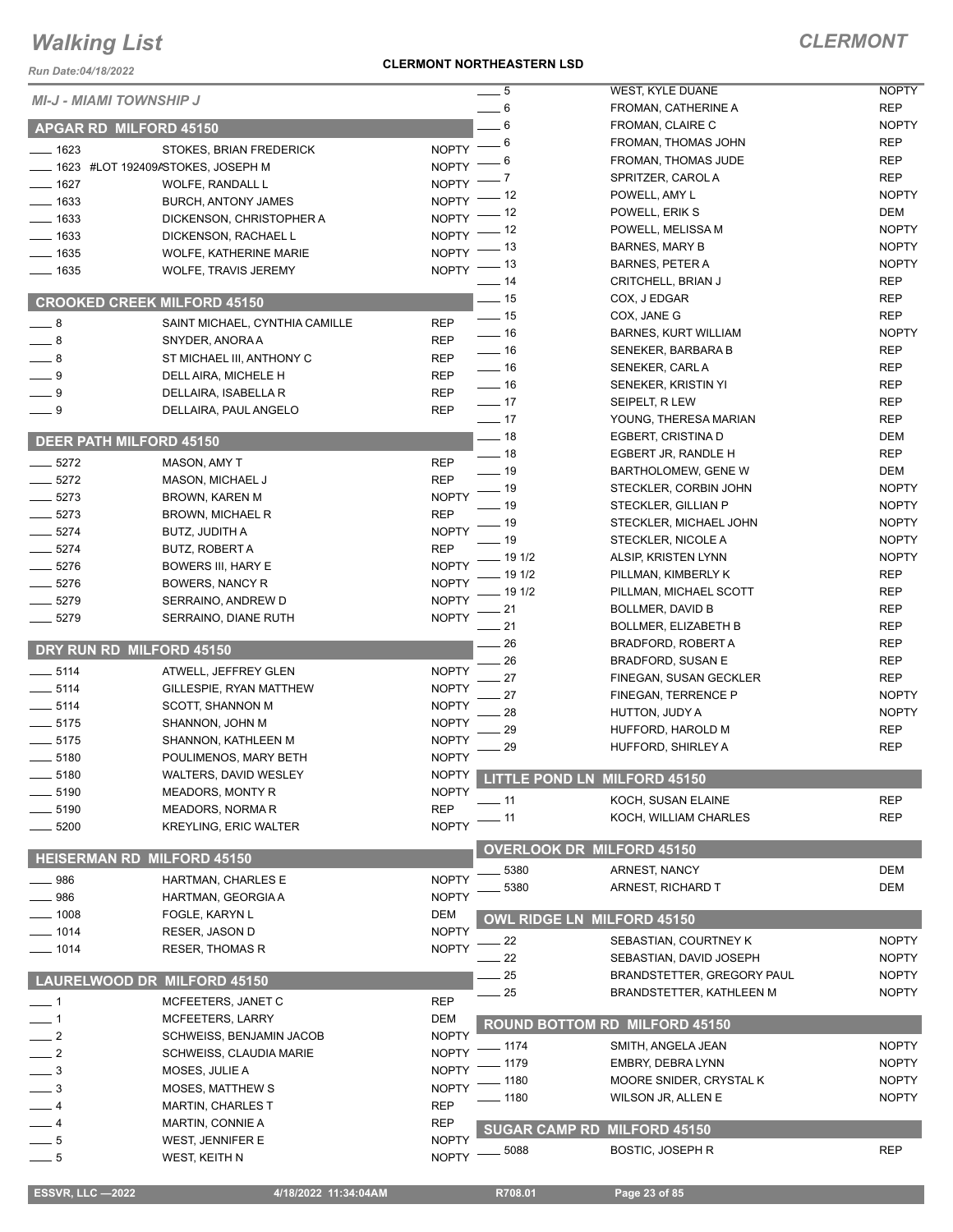*Run Date:04/18/2022*

#### **CLERMONT NORTHEASTERN LSD**

### *CLERMONT*

| <b>MI-J - MIAMI TOWNSHIP J</b>      |                               |              | $- 1487$           |                             | WOOD, NANCY S                                 | <b>REP</b>   |
|-------------------------------------|-------------------------------|--------------|--------------------|-----------------------------|-----------------------------------------------|--------------|
|                                     |                               |              | $- 1487$           |                             | WOOD, STUART J                                | <b>REP</b>   |
| <b>SUGAR CAMP RD MILFORD 45150</b>  |                               |              |                    |                             |                                               |              |
| $\frac{1}{2}$ 5088                  | <b>BOSTIC, MARY C</b>         | <b>REP</b>   |                    | <b>U S 50 MILFORD 45150</b> |                                               |              |
| $\frac{1}{2}$ 5089                  | <b>BENHASE, JERRY L</b>       | <b>REP</b>   | $- 884$            |                             | SHURKHAY, VASILIY                             | <b>NOPTY</b> |
| $\frac{1}{2}$ 5089                  | BENHASE, SHIRLEY J            | <b>REP</b>   | $\frac{1}{2}$ 892  |                             | HATIC, DOROTHY S                              | DEM          |
| $\frac{1}{2}$ 5092                  | KETTERER, CYNTHIA L           |              | NOPTY __ 988       |                             | COFFEY, DWAYNE VANCE                          | <b>NOPTY</b> |
| $\frac{1}{2}$ 5092                  | KETTERER, PAUL F              |              | NOPTY __ 1050      |                             | <b>CLEPPER, TIMOTHY SETH</b>                  | <b>NOPTY</b> |
| $\frac{1}{2}$ 5095                  | BROCKMAN SR, JEFFREY L        | <b>REP</b>   | $\frac{1}{2}$ 1082 |                             | SMITH, GARY A                                 | <b>NOPTY</b> |
| $\frac{1}{2}$ 5095                  | BROCKMAN, JEFFREY LOUIS       | <b>REP</b>   | $- 1086$           |                             | <b>BRIANS, DUSTIN TYLER</b>                   | <b>NOPTY</b> |
| $\frac{1}{2}$ 5095                  | BROCKMAN, TAMARA J            | <b>REP</b>   | $- 1086$           |                             | DANE, SHAWN PATRICK                           | <b>NOPTY</b> |
| $- 5104$                            | <b>KEIM, ROSEANN</b>          | <b>REP</b>   | $- 1088$           |                             | LONG, PENNY J                                 | <b>NOPTY</b> |
| $\frac{1}{2}$ 5113                  | SEHR, JOHN                    | <b>REP</b>   | $- 1162$           |                             | LEHNERT, MILDRED J                            | DEM          |
| $\frac{1}{2}$ 5113                  | SEHR, JOHN MICHAEL            |              | NOPTY __ 1183      |                             | FLORES, MARANDA LOU                           | <b>NOPTY</b> |
| $\frac{1}{2}$ 5116                  | LADRIGAN, CYNTHIA M           |              | NOPTY __ 1226      |                             | DUNAWAY, CRAIG N                              | <b>NOPTY</b> |
| $\frac{1}{2}$ 5116                  | LADRIGAN, FRANK L             |              | NOPTY __ 1249      |                             | <b>BALOGH, JOHN B</b>                         | <b>NOPTY</b> |
| $- 5120$                            | POE, PAMELA GAYE              | <b>REP</b>   | $- 1249$           |                             | MENKE, JEANNE SHANNON                         | <b>NOPTY</b> |
| $- 5126$                            | LADRIGAN, CODY LEE            |              | NOPTY __ 1251      |                             |                                               | <b>REP</b>   |
| $\frac{1}{2}$ 5130                  | JASPERS, CHLOE SAMANTHA       |              | NOPTY __ 1251      |                             | THOMAS, MARY L                                |              |
|                                     |                               |              |                    |                             | THOMAS, MICHAEL W                             | <b>NOPTY</b> |
| $\frac{1}{2}$ 5130                  | <b>JASPERS, ROBERT JOSEPH</b> |              | NOPTY __ 1257      |                             | GILL, KATIE SARAH                             | <b>NOPTY</b> |
| $\frac{1}{2}$ 5134                  | HANNAH JR, JOHN MICHAEL       |              | NOPTY __ 1257      |                             | KAPITULA, PAVEL PAVLOVICH                     | <b>NOPTY</b> |
| $- 5138$                            | HALL, AMANDA ELIZABETH        |              | NOPTY __ 1257      |                             | MORRIS, JEFFREY DALE                          | <b>NOPTY</b> |
| $- 5138$                            | HALL, SAMUEL A                |              | NOPTY __ 1257      |                             | POTTS, JESSICA K                              | <b>NOPTY</b> |
| $- 5142$                            | ALBERS JR, ALFRED DAVID       | <b>REP</b>   | $- 1282$           |                             | DEMARIS, BRIAN J                              | <b>NOPTY</b> |
| $\frac{1}{2}$ 5142                  | ALBERS, JUDY LYNN             | <b>REP</b>   | $\frac{1}{2}$ 1282 |                             | DEMARIS, DEVIN JAMES                          | <b>NOPTY</b> |
| $\frac{1}{2}$ 5142                  | HOBART, ALVADA KARI LYNN      |              | NOPTY __ 1284      |                             | <b>GAMMON, MINNIE B</b>                       | <b>NOPTY</b> |
| $\frac{1}{2}$ 5142                  | HOBART, HUNTER LEE            |              | NOPTY __ 1286      |                             | UNGAR, ALICIA L                               | <b>NOPTY</b> |
| $-5142$                             | HOBART, JONATHAN FRANKLIN     |              | NOPTY __ 1286      |                             | UNGAR, JUDY C                                 | <b>NOPTY</b> |
| $\frac{1}{2}$ 5142                  | HOBART, TIFFANY JOY           |              | NOPTY __ 1288      |                             | MANN, TYLER DWAYNE                            | <b>NOPTY</b> |
| $\frac{1}{2}$ 5146                  | FULTZ, DAKOTA THOMAS LEE      |              | NOPTY __ 1288      |                             | TROXELL, NORMA MARY                           | <b>NOPTY</b> |
| $\frac{1}{2}$ 5146                  | ROBINSON, BRIAN PATRICK       |              | NOPTY __ 1288      |                             | TROXELL, PAMELA K                             | <b>REP</b>   |
| $\frac{1}{2}$ 5146                  | ROBINSON, KAREN M             |              | NOPTY __ 1290      |                             | RICHARDSON, KENNETH R                         | <b>NOPTY</b> |
| $\frac{1}{2}$ 5154                  | KIRKLAND, DOLORES L           |              | NOPTY __ 1294      |                             | <b>BURNS, VERNON LEE</b>                      | <b>NOPTY</b> |
| $\frac{1}{2}$ 5154                  | KIRKLAND, JOHN L              |              | NOPTY __ 1311      |                             | FLETCHER, ALEXIS D                            | <b>NOPTY</b> |
| $\frac{1}{2}$ 5162                  | KIRKLAND, JARED WESLEY        | <b>NOPTY</b> |                    |                             |                                               |              |
| $\frac{1}{2}$ 5164                  | WAGNER, ROBERT M              | <b>REP</b>   |                    |                             | <b>WOLFPEN PLEASANT HILL RD MILFORD 45150</b> |              |
| $- 5164$                            | WAGNER, ROSE A                | <b>REP</b>   | $\_\_$ 5157        |                             | PENNINGTON, CYNTHIA L                         | <b>NOPTY</b> |
| $\frac{1}{2}$ 5166                  | HOLLOWAY, CARLINA KATHERINE   |              | NOPTY __ 5157      |                             | WESLEY, MELVIN LEE                            | <b>NOPTY</b> |
| $\frac{1}{2}$ 5166                  | HOLLOWAY, JOSHUA BRENT        |              | NOPTY __ 5195      |                             | RANDOLPH, NICHOLAS LEE                        | <b>NOPTY</b> |
| $\frac{1}{2}$ 5168                  | DUNCANSON, ALYSSA DAWN        | <b>NOPTY</b> |                    | 5195 #STE B                 | RANDOLPH, ROBERT L                            | <b>NOPTY</b> |
| $- 5168$                            | DUNCANSON, NICHOLAS LEE       | <b>REP</b>   | $- 5219$           |                             | RANDOLPH, THERESA A                           | <b>NOPTY</b> |
| $\frac{1}{2}$ 5169                  | BLEVINS, ASHLEE N             | DEM          |                    |                             |                                               |              |
| $- 5169$                            | HORN, JOSHUA S                | DEM          | 5219               |                             | TAYLOR, AMBER MICHELLE                        | <b>NOPTY</b> |
| $- 5177$                            | BARKLAGE, LINDA M             | <b>REP</b>   | $- 5219$           |                             | WEYER, AARON R                                | <b>NOPTY</b> |
| $- 5177$                            | <b>BARKLAGE, TONY P</b>       | REP          | 5233               |                             | <b>BLAIR, EMILY CHRISTINA</b>                 | <b>NOPTY</b> |
| $-5204$                             |                               | <b>NOPTY</b> | 5233               |                             | IMWALLE JR, GEORGE B                          | <b>NOPTY</b> |
|                                     | THORMAN, DANIEL B             |              | 5246               |                             | CLIFT, ROBERT A                               | <b>NOPTY</b> |
| $=$ 5206                            | GILLENWATER, ERNEST           | <b>REP</b>   | 5253               |                             | EVANS, LAURA L                                | REP          |
| $\frac{1}{2}$ 5206                  | GILLENWATER, VICTORIA L       | <b>NOPTY</b> | 5253               |                             | EVANS, RICHARD V                              | REP          |
| $- 5216$                            | NEELY, CAITLIN DAYSPRING      | <b>NOPTY</b> | 5256               |                             | <b>SERCU, COLETTE MARY</b>                    | REP          |
| $- 5216$                            | NEELY, GLENN A                | DEM          | 5256               |                             | <b>SERCU, THOMAS M</b>                        | <b>REP</b>   |
| $- 5216$                            | NEELY, JOSEPH ROBERT          | DEM          |                    | 5262 #APT H                 | JONES, DAVID R                                | <b>NOPTY</b> |
| $- 5216$                            | NEELY, MOLLY A                | DEM          | 5273               |                             | MOORE, APRIL MICHELLE                         | <b>NOPTY</b> |
| $- 5216$                            | NEELY, THERESA D              | DEM          | $-5273$            |                             | MOORE, CHRISTOPHER M                          | <b>NOPTY</b> |
| $-5286$                             | STEPHENS, MARK M              | <b>NOPTY</b> | 5277               |                             | MCWILLIAMS, WILLIAM LOCKE                     | <b>NOPTY</b> |
| $- 5286$                            | STEPHENS, NANCY DECATUR       |              | NOPTY __ 5278      |                             | RADABAUGH, SUSAN I                            | DEM          |
| 5290                                | CROCKER, JODY LYNN MARIE      | DEM          | 5278               |                             | THIES, ROBERTA A                              | DEM          |
| $\frac{1}{2}$ 5290                  | CROCKER, MICHAEL JO           | DEM          | 5280               |                             | LUEDEKE II, MICHAEL J                         | <b>NOPTY</b> |
| $\frac{1}{2}$ 5310                  | TOMLIN, CHAITEN BLAZE         | <b>NOPTY</b> | 5280               |                             | LUEDEKE, NATHANIEL                            | <b>NOPTY</b> |
| $\frac{1}{2}$ 5312                  | VROMAN, LEANNE NICOLE         | <b>NOPTY</b> | 5280               |                             | STEPHENS, CAMERON GEORGE                      | <b>NOPTY</b> |
| $- 5312$                            | <b>VROMAN, MICHAEL R</b>      | <b>NOPTY</b> | 5291               |                             | <b>BRAM, CHERISH C</b>                        | DEM          |
| $\frac{1}{2}$ 5315                  | HAMMONS, DENNIS EUGENE        | <b>NOPTY</b> | 5292               |                             | ACKLEY, CYNTHIA D                             | <b>NOPTY</b> |
|                                     |                               |              | 5311               |                             | LANNER, CAROL JAN                             | <b>NOPTY</b> |
| <b>TIMBERWOLF TRL MILFORD 45150</b> |                               |              | 5311               |                             | LANNER, GERALD C                              | <b>NOPTY</b> |
|                                     |                               |              |                    |                             |                                               |              |

 **ESSVR, LLC —2022 4/18/2022 11:34:04AM R708.01 Page 24 of 85**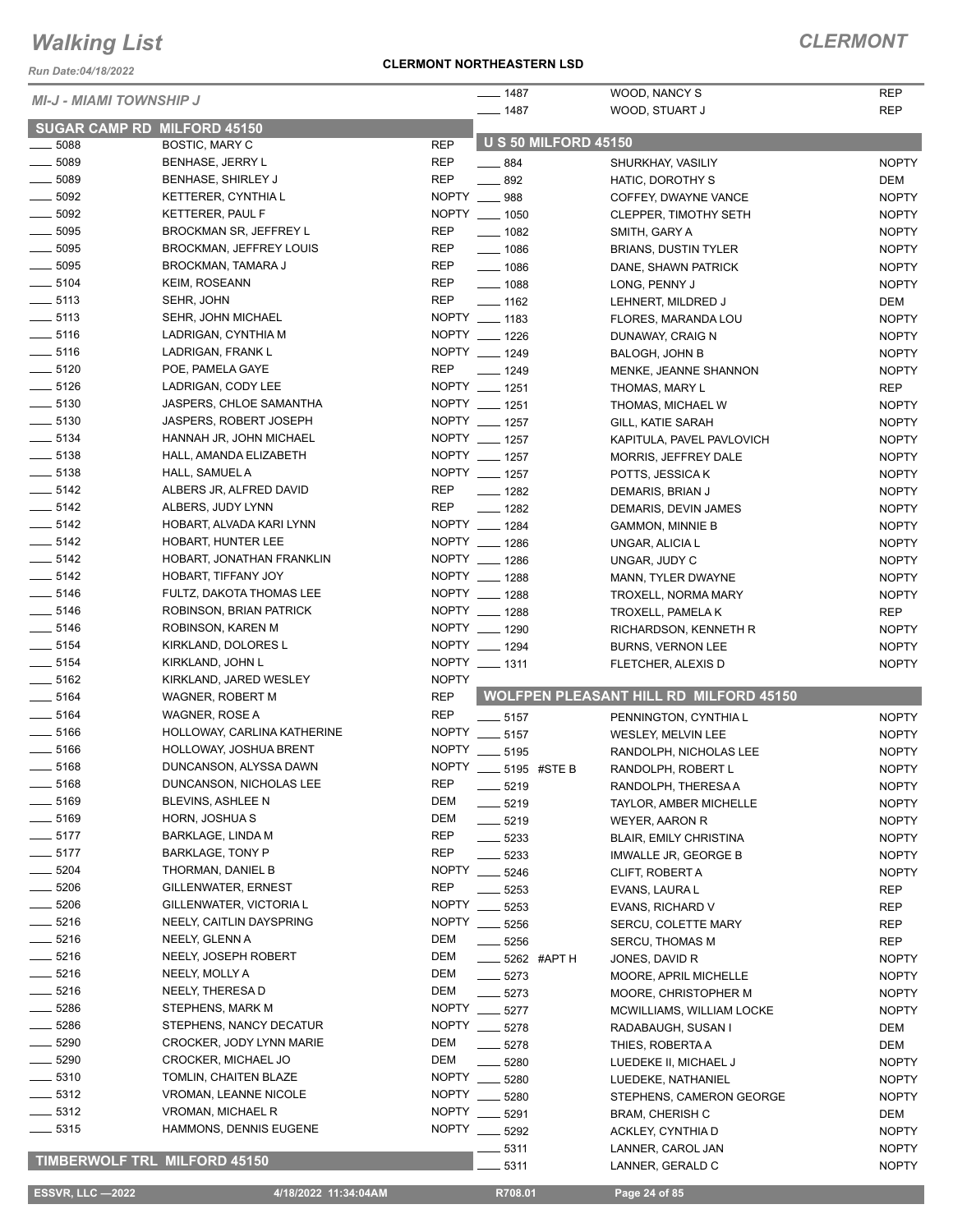*MI-J - MIAMI TOWNSHIP J*

*Run Date:04/18/2022*

*TOTAL :* **218**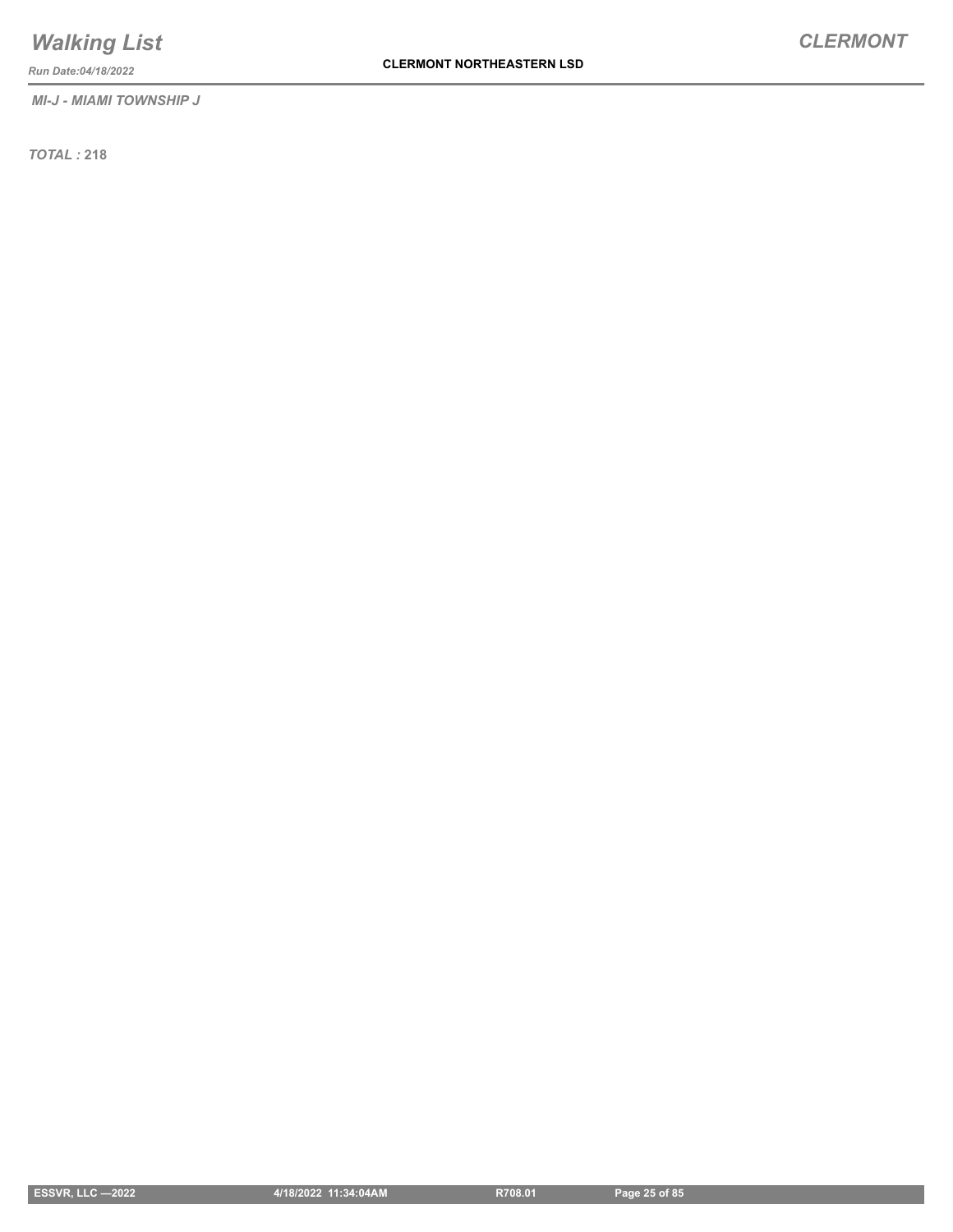*Run Date:04/18/2022*

*MI-Q1Q - MIAMI TOWNSHIP Q1Q*

|                    | <b>WILD ROSE LN MILFORD 45150</b> |              |
|--------------------|-----------------------------------|--------------|
| ____ 5646          | FRY GARDNER. ELIZABETH JEAN       | <b>NOPTY</b> |
| $-5646$            | <b>UECKER, CASSIE LYNN</b>        | <b>NOPTY</b> |
| $-5650$            | <b>BRADBURN, ALLEN JOSEPH</b>     | <b>NOPTY</b> |
| $\frac{1}{2}$ 5654 | BOCKMAN, DAVE C                   | <b>NOPTY</b> |
| $-5654$            | <b>BOCKMAN, NATALIE SUE</b>       | <b>NOPTY</b> |
| $\frac{1}{2}$ 5654 | <b>BOCKMAN, RHONDA SUE</b>        | <b>NOPTY</b> |

*TOTAL :* **6**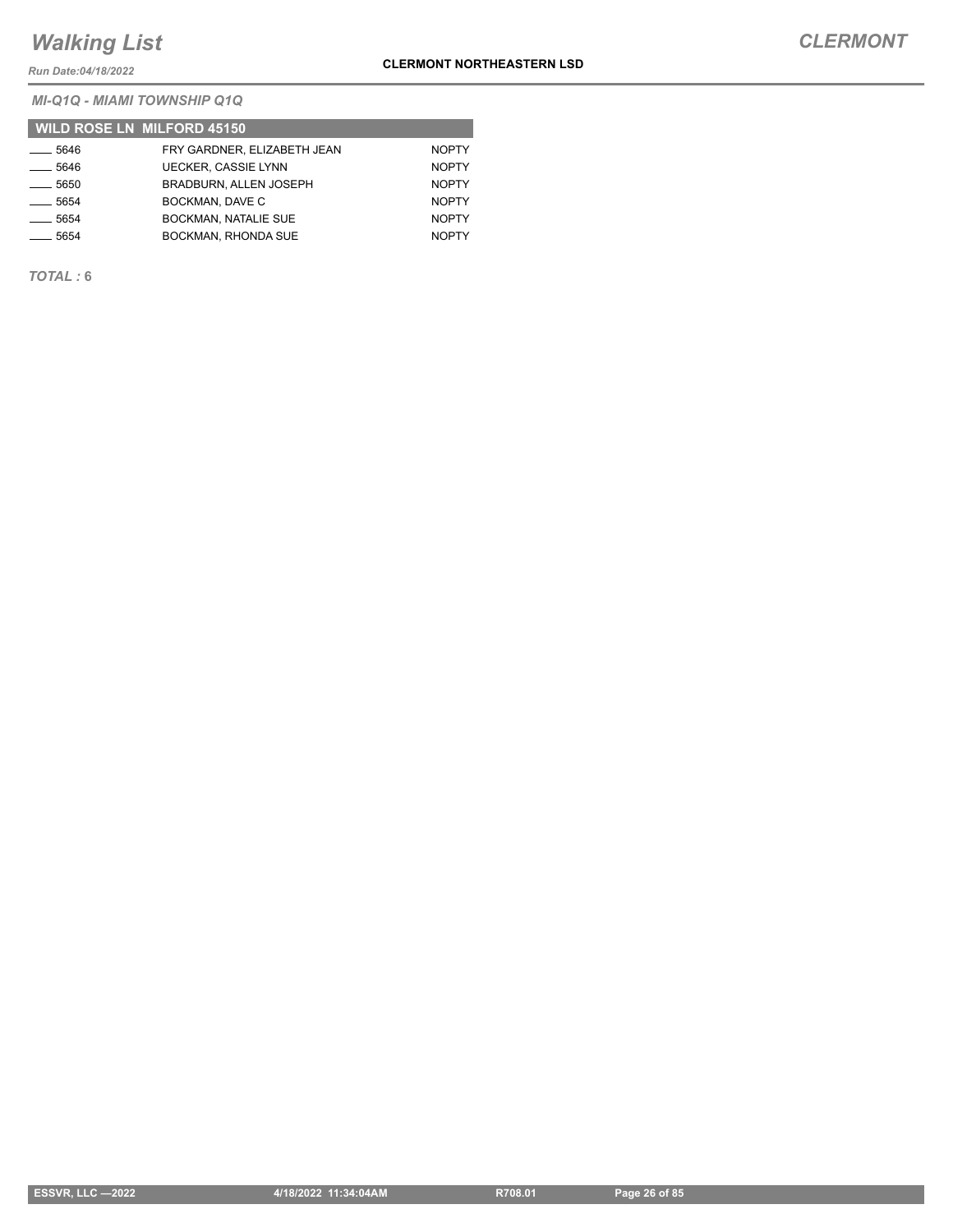*Run Date:04/18/2022*

#### **CLERMONT NORTHEASTERN LSD**

| <b>ESSVR, LLC -2022</b>          | 4/18/2022 11:34:04AM                |              | R708.01                           | Page 27 of 85                       |                              |
|----------------------------------|-------------------------------------|--------------|-----------------------------------|-------------------------------------|------------------------------|
|                                  |                                     |              | —— 419                            | OTT, ANDREA VICTORIA                | <b>NOPTY</b>                 |
| $- 185$                          | COMACK IV, JOHN T                   | <b>NOPTY</b> | _ 419                             | JETTER, JOHN S                      | DEM                          |
| $-175$                           | WALLACE, KIMBERLY A                 | <b>DEM</b>   | 419                               | HILL, ROBERT                        | <b>NOPTY</b>                 |
| $=$ 135 #APT C                   | NASH, GERALD DALE                   | $NOPTY$ -    | _ 419                             | <b>HERNDON, ANDREW JAMES</b>        | <b>NOPTY</b>                 |
| $-$ 135 #APT B                   | HARBOTTLE, DONNA                    |              | NOPTY -419                        |                                     |                              |
|                                  | N BROADWAY ST OWENSVILLE 45160      |              |                                   | HAMMONDS, NAOMI                     | <b>NOPTY</b>                 |
|                                  |                                     |              | $-419$                            | HAMMONDS, DARLENE N                 | <b>NOPTY</b>                 |
| $\frac{1}{2}$ 310                | <b>BRACKETT, JOSHUA S</b>           |              | NOPTY -419<br>$-419$              | GORE, RHONDA D<br>HAMM, RICHARD LEE | <b>NOPTY</b><br><b>NOPTY</b> |
| $-309$                           | PLAZARIN, MOLLY LILLIAN MARIE       |              | NOPTY -419                        | DRAKE, TAMATHA L                    | <b>NOPTY</b>                 |
| $-309$                           | BROWN, REBECCA TEIA                 |              | NOPTY -419                        | DIETRICH, TOSHA ANNE                | <b>NOPTY</b>                 |
| . 305                            | PLAZARIN, TONI M                    |              | NOPTY -419                        | COLLINS, CANDICE ANGELA             | <b>NOPTY</b>                 |
| $\frac{1}{2}$ 305                | PLAZARIN, CHARLES D                 | <b>NOPTY</b> |                                   |                                     |                              |
| N BROADWAY ST BATAVIA 45103      |                                     |              | <b>EVANS CT OWENSVILLE 45160</b>  |                                     |                              |
|                                  |                                     |              | $\frac{1}{2}$ 123                 | SPRONK, FREDERICK D                 | <b>REP</b>                   |
| $- 5225$                         | SHAFFER, MERCEDES ELIZABETH         | <b>REP</b>   | <b>CRAVER ST OWENSVILLE 45160</b> |                                     |                              |
| $-5225$                          | DOERMAN, RHONDA D                   | <b>REP</b>   |                                   |                                     |                              |
| $-5225$                          | DOERMAN, DEAN M                     | <b>REP</b>   | $-445$                            | MCHENRY, TYLER L                    | <b>NOPTY</b>                 |
| $-5221$                          | WOODRUFF, GENE C                    | <b>REP</b>   | ____ 445                          | MCHENRY, SANDRA L                   | <b>NOPTY</b>                 |
| $-5221$                          | WOODRUFF, CATHERINE E               | <b>REP</b>   | — 445                             | MCHENRY, RICHARD E                  | <b>NOPTY</b>                 |
| $-5213$                          | RUSSELL, MICHAEL L                  | <b>REP</b>   | _ 445                             | LINDSEY, CHELSEA ELIZABETH          | <b>NOPTY</b>                 |
| $-5213$                          | <b>RUSSELL, LORIN M</b>             | <b>REP</b>   | 440 #APT B                        | YEAGER, MICHAEL P                   | DEM                          |
| $-5213$                          | RUSSELL, AMANDA R                   | <b>NOPTY</b> | .440                              | <b>WILSON, REBECCA A</b>            | <b>NOPTY</b>                 |
| $\frac{1}{2}$ 5205               | DRUBE, RICHARD                      |              | NOPTY -434                        | DEFONZO, CHINA RENEE GABREAL        | <b>NOPTY</b>                 |
| $-5205$                          | DRUBE, MAX H                        |              | NOPTY -425                        | WARD, JENNIFER LYNN                 | <b>NOPTY</b>                 |
|                                  | BELFAST OWENSVILLE RD BATAVIA 45103 |              | 421                               | BIERMAN, ZANE JOSEPH                | <b>NOPTY</b>                 |
|                                  |                                     |              | $-421$                            | BIERMAN, MAGGIE RAE                 | <b>NOPTY</b>                 |
| 226                              | COOK, PEYTON M                      |              | NOPTY -421                        | BIERMAN, JULIE A                    | DEM                          |
| $\frac{1}{226}$                  | APGAR, ROBIN A                      |              | NOPTY -419 #APT B-5               | CAMPBELL COLE, DEBORAH L            | <b>NOPTY</b>                 |
| $\frac{1}{226}$                  | APGAR, GENE P                       |              | NOPTY -419                        | LONG, BENJAMIN QUINTIN              | <b>NOPTY</b>                 |
| $\frac{1}{215}$                  | PHAIR, KATHERINE ROSE               | $N$ OPTY $-$ | _ 414                             | PERRY, MICHAEL L                    | <b>REP</b>                   |
| $\frac{1}{215}$                  | LENHARDT, CHARLES MICHAEL           |              | NOPTY -818                        | KLUG, RALPH X                       | <b>NOPTY</b>                 |
| $\frac{1}{205}$                  | HILT, RANDAL C                      |              | NOPTY -818                        | KLUG, JULIANA T                     | <b>NOPTY</b>                 |
| $\frac{1}{202}$                  | HOUSH, JESSICA LYNN                 |              | NOPTY $-$ 314                     | MARTIN, TROY L                      | <b>NOPTY</b>                 |
| $\frac{1}{202}$                  | HOUSH, ANDREW JAMES                 |              | NOPTY -806                        | LEAGUE, THOMAS STALARD              | <b>NOPTY</b>                 |
| $\frac{1}{2}$ 198                | BREVING, WILLIAM J                  | <b>REP</b>   | $\frac{1}{2}$ 302                 | POE, HEATHER K                      | <b>NOPTY</b>                 |
| $\frac{1}{2}$ 198                | BREVING, SUSAN M                    | <b>REP</b>   | $\frac{1}{2}$ 302                 | LEIMAN, JENNY R                     | <b>NOPTY</b>                 |
| $- 198$                          | BREVING, ANGELA L                   | <b>REP</b>   | $\frac{222}{2}$                   | MALECKI, DONALD JAMES               | <b>NOPTY</b>                 |
| $\frac{1}{2}$ 195                | SHUMARD, TAYLOR L                   |              | NOPTY -222                        | ANSTEATT, MAXWELL HARRISON          | <b>NOPTY</b>                 |
| $\frac{1}{2}$ 195                | SHUMARD, STEPHEN TODD               |              | NOPTY -222                        | ANSTEATT, GRETCHEN M                | <b>NOPTY</b>                 |
| $\frac{1}{2}$ 195                | SHUMARD, ANNETTE M                  |              | NOPTY -222                        | ANSTEATT, EMILY ELIZABETH           | <b>NOPTY</b>                 |
| $\frac{1}{2}$ 190                | <b>MEEKER, MARY LOU</b>             | <b>REP</b>   | $-216$                            | SHIPLEY, WAYNE A                    | <b>NOPTY</b>                 |
| $- 190$                          | MEEKER, MARK LEE                    | <b>REP</b>   | $-216$                            | SHIPLEY, WALTER D                   | <b>REP</b>                   |
| $- 185$                          | FASBENDER, ROBERT MICHAEL           | $N$ OPTY $-$ | $-203$                            | MATHEWS, SUE A                      | <b>NOPTY</b>                 |
| $\frac{1}{2}$ 185                | FASBENDER, DEBRA A                  | $N$ OPTY $-$ | - 203                             | MATHEWS, JOHN LOUIS                 | <b>NOPTY</b>                 |
| $\frac{1}{2}$ 180                | <b>HELLER, KAREN S</b>              |              | NOPTY - 203                       | MATHEWS, JOHN L                     | <b>REP</b>                   |
| $\frac{1}{2}$ 175                | JONES, SHEILA M                     |              | NOPTY - 145                       | <b>BILLOW, KASHMIR BROOKE</b>       | <b>NOPTY</b>                 |
| $\frac{1}{2}$ 175                | JONES SR, HOWARD R                  |              | NOPTY - 115 #APT 1                | <b>MILLER, KAREN SUE</b>            | <b>NOPTY</b>                 |
| $- 170$                          | YEAGER, CAROL A                     | <b>REP</b>   | $- 115$                           | <b>GUERRERO, MARCO P</b>            | <b>NOPTY</b>                 |
| $- 170$                          | NAPIER, JAMES D                     | <b>REP</b>   |                                   | S BROADWAY ST OWENSVILLE 45160      |                              |
| <b>_____ 155 #APT 10</b>         | ROBERTSON, CARA MARIE               | <b>REP</b>   |                                   |                                     |                              |
| <b>_____ 155 #APT 10</b>         | CARTER, ZACHARY RYAN                | <b>NOPTY</b> | 302                               | ROSSELOT, TARA J                    | <b>DEM</b>                   |
| $- 155$ #APT 7                   | MCKEE, JENNIFER LYNNE               | <b>NOPTY</b> | 302                               | DURBIN, JESSUP P                    | DEM                          |
| $-155$ #APT 4                    | GOSSER, JASON A                     | <b>NOPTY</b> | 265                               | EDWARDS, ROBBY LEE                  | <b>NOPTY</b>                 |
| $- 155$ #APT 4                   | FULLERTON, DIANNA LYNN              | <b>NOPTY</b> | 265                               | EDWARDS, PAMELA N                   | <b>NOPTY</b>                 |
| $\frac{1}{2}$ 155 #APT 3         | PATRICK, NICHOLAS RYAN              | <b>NOPTY</b> | 255                               | BREDESTEGE, MARK CHRISTOPHER        | <b>NOPTY</b>                 |
| ___ 155 #APT 2                   | <b>WOLFER, SHARON A</b>             | <b>NOPTY</b> | 235                               | JOHNSON, CHRISTINE MAY              | <b>NOPTY</b>                 |
| $\frac{1}{155}$ #6               | WATERS III, JOSEPH R                | <b>NOPTY</b> | 235                               | JOHNSON, ANDREW M                   | <b>NOPTY</b>                 |
| $\frac{1}{2}$ 155                | UNDERHILL, MARJORIE K               | <b>NOPTY</b> | _ 215                             | NASH, ASHLEY MARIE                  | <b>NOPTY</b>                 |
| $- 130$ #APT 84                  | KUNTZ, JERRY L                      | <b>REP</b>   | _ 215                             | ATHEY, AMBER L                      | <b>NOPTY</b>                 |
| $\frac{1}{2}$ 130                | KUNTZ, JOYCE J                      |              | NOPTY $-201$                      | CLEM, JEREMY L                      | <b>NOPTY</b>                 |
| <b>APGAR LN OWENSVILLE 45160</b> |                                     |              | $-185$                            | OGDEN JR, WILLAIM H                 | <b>NOPTY</b>                 |
| <b>OE - OWENSVILLE VILLAGE</b>   |                                     |              | $\frac{1}{2}$ 185                 | OGDEN, KYLE WILLIAM EUGENE          | <b>NOPTY</b>                 |
|                                  |                                     |              | $\overline{\phantom{0}}$ 185      | MOHRING, CARRIE ANN                 | <b>NOPTY</b>                 |
|                                  |                                     |              |                                   |                                     |                              |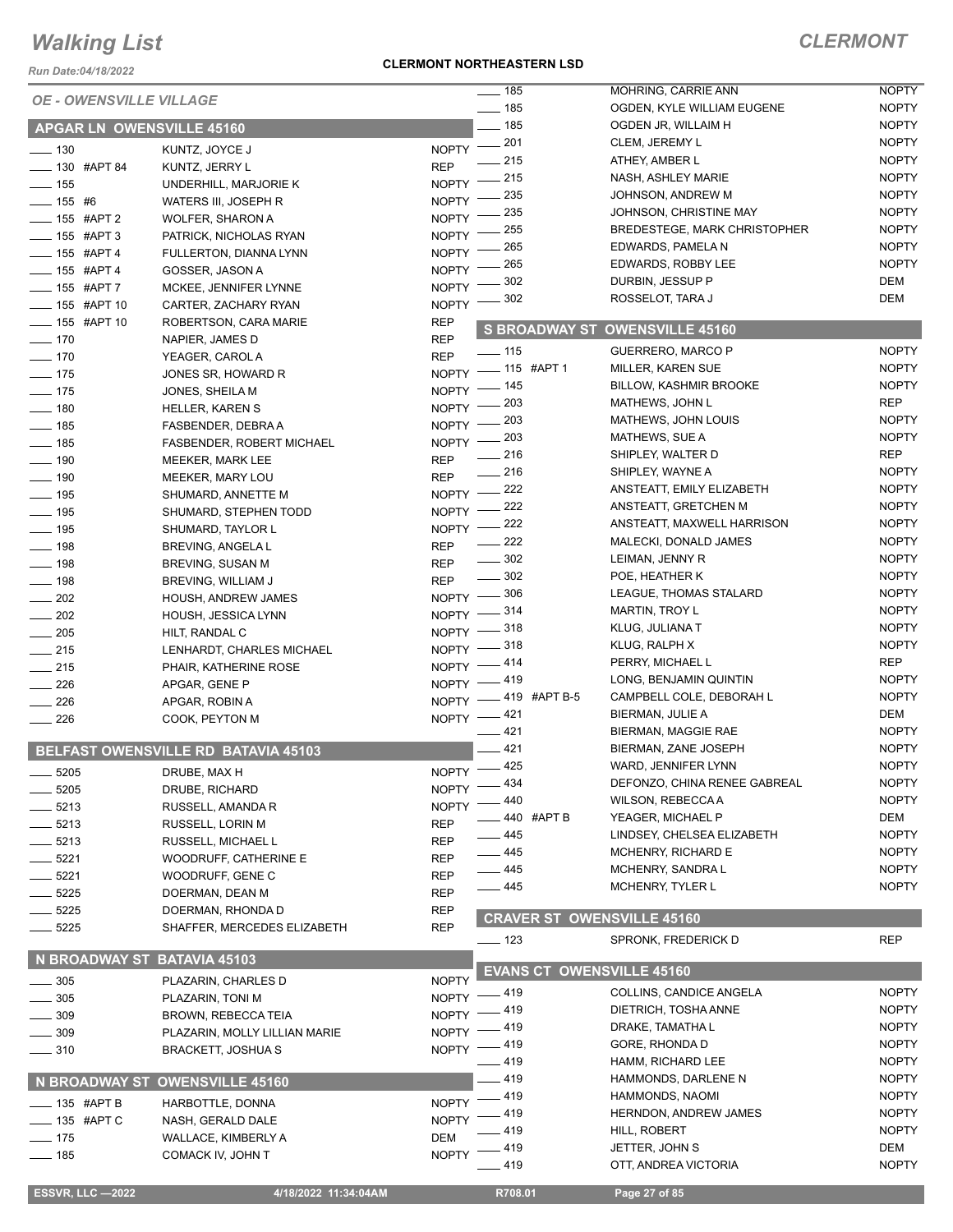*Run Date:04/18/2022*

#### **CLERMONT NORTHEASTERN LSD**

| <b>OE - OWENSVILLE VILLAGE</b>              |                                                            | <b>LOCUST ST OWENSVILLE 45160</b> |                                 |             |                                                |                              |
|---------------------------------------------|------------------------------------------------------------|-----------------------------------|---------------------------------|-------------|------------------------------------------------|------------------------------|
|                                             |                                                            |                                   | $- 199$                         |             | COOPER, ELIZABETH ANNE                         | <b>NOPTY</b>                 |
| <b>EVANS CT OWENSVILLE 45160</b>            |                                                            |                                   | $-199$                          |             | <b>GAINES, BRYAN T</b>                         | <b>NOPTY</b>                 |
| $-419$ #APT 7                               | LATHAM, JOHANNA L                                          | <b>NOPTY</b>                      |                                 |             |                                                |                              |
| $-419$ #APT 5B                              | JETTER, CORNTNEY LAYNE                                     |                                   |                                 |             | NOPTY E MAIN ST OWENSVILLE 45160               |                              |
| <sub>_</sub> __ 419 #APT A4                 | <b>RILEY, MARY ANN</b>                                     | <b>NOPTY</b>                      | $-121$                          |             | <b>BLACK, JESSICA LYNN</b>                     | <b>NOPTY</b>                 |
| _419 #APT B1                                | HARTZOG, DARLENE A                                         | <b>NOPTY</b>                      | $- 121$                         |             | MALONEY, JOHN C                                | <b>NOPTY</b>                 |
| $-419$ #APT B3                              | HARGIS, JAMES RYAN PAUL                                    | <b>NOPTY</b>                      | $- 121$                         |             | MOREL, MISTI RENEE                             | <b>NOPTY</b>                 |
| $\frac{1}{2}$ 419 #APT C2                   | HERNDON, AUTUM MAE                                         | <b>NOPTY</b>                      | $-121$                          |             | RICHMOND, JOHN THOMAS                          | <b>NOPTY</b>                 |
| $-419$ #APT C3                              | GANNAWAY KIRKLAND, URIAH M J                               | <b>NOPTY</b>                      | -121 #APT 4                     |             | REDMOND MANNING, EDISEL TRENT                  | <b>NOPTY</b>                 |
| __ 419 #APT C4                              | QUICKLE, ANNASTASIA ANN                                    | <b>NOPTY</b>                      | -121 #APT 5                     |             | NICKEL, TAMMY LYNN                             | <b>NOPTY</b>                 |
| $\frac{1}{2}$ 419 #APT C5                   | HERNDON, TANNER LEE                                        | <b>NOPTY</b>                      | $- 121$ #APT 6                  |             | ANDERSON, AMY MARIE                            | <b>NOPTY</b>                 |
| $-419$ #APT C7                              | COSTIGAN, RANDI LEE                                        |                                   | NOPTY __ 121 #APT 9             |             | BRIDEWELL, JACOB WAYNE                         | <b>NOPTY</b>                 |
| _419 #APT C7<br>$-419$ #APT D1              | GOBAR, DONALD L                                            | <b>NOPTY</b>                      | $- 121$ #APT 9                  |             | DOOLEY, DAVID                                  | <b>NOPTY</b>                 |
|                                             | BELL, BELINDA SHERIDAN                                     | <b>NOPTY</b>                      | ___ 121 #APT 10                 |             | PIERCE, MATTHEW J                              | <b>NOPTY</b>                 |
| $-419$ #APT D2<br>$\frac{1}{2}$ 419 #APT D3 | STRUNK, PAMELA G                                           | <b>NOPTY</b>                      | $\frac{1}{2}$ 129 #UNIT B       |             | ELLENSTEIN, AARON                              | <b>NOPTY</b>                 |
| $-419$ #APT E3                              | PURDON, WENDY                                              | <b>REP</b>                        | NOPTY __ 145                    |             | ALLEN, MATTHEW J                               | <b>NOPTY</b>                 |
| $- 419$ #APT E6                             | DORTON JR, DONALD ALEX<br>KRAMER, ERIN ELIZABETH           |                                   | $\frac{1}{2}$ 145               |             | KLEIN, TERESA RENEE                            | <b>NOPTY</b>                 |
| $-419$ #APT E7                              |                                                            | <b>NOPTY</b>                      | NOPTY __ 145                    |             | KLEIN, THOMAS IAN                              | <b>NOPTY</b>                 |
| __ 419 #APT F3                              | RILEY, JENNIFER NICOLE                                     | <b>NOPTY</b>                      | $- 145$                         |             | <b>KLEIN, THOMAS SHANE</b>                     | <b>NOPTY</b>                 |
| $\frac{1}{2}$ 419 #APT F3                   | <b>BRINEGAR, JESSICA S</b><br><b>BULLOCK, RYA MICHELLE</b> | <b>NOPTY</b>                      | $\frac{1}{2}$ 152               |             | QUALLEN, WILLIAM F                             | <b>NOPTY</b>                 |
| <b>419 #APT F5</b>                          | <b>JUSTICE, JUSTIN KYLE</b>                                | <b>NOPTY</b>                      | $- 177$ #APT 3                  |             | JONES, JESSICA D                               | <b>NOPTY</b>                 |
| $- 419$ #APT F7                             | <b>BISZANTZ, TERESA J</b>                                  | <b>NOPTY</b>                      | 201                             |             | HARCOURT, KAITLYN BREYANN                      | <b>NOPTY</b>                 |
| $\frac{1}{2}$ 419 #APT FS                   | HONAKER, DANIELLA RAE                                      | <b>NOPTY</b>                      |                                 | 201 #APT 1  | TAYLOR, KEVIN W                                | <b>NOPTY</b>                 |
| _419 #BLDG E                                |                                                            | REP                               |                                 | 201 #UNIT 1 | MEADE, KELLEY M                                | <b>NOPTY</b>                 |
| _419 #APT A-2                               | MILEY, TERRY R<br>SIMPSON, BRENDA CAROL                    | <b>NOPTY</b>                      | 202                             |             | HAWLEY, MARY J                                 | <b>NOPTY</b>                 |
| $-419$ #APT B-7                             | WHITTAKER, DARYL J                                         | <b>NOPTY</b>                      | 202                             |             | HAWLEY, RAY J                                  | <b>NOPTY</b>                 |
| $-419$ #APT B-8                             | HERNDON, KATLYN BETH                                       |                                   | $\frac{1}{207}$<br>NOPTY __ 207 |             | SEIBERT, RENEA L                               | <b>NOPTY</b>                 |
| ____ 419 #APT F-4                           | JOHNSON, DANIEL R                                          |                                   |                                 |             | TROTTER, CORY ALEXANDER                        | <b>NOPTY</b>                 |
|                                             |                                                            |                                   | NOPTY __ 221 #APT 4             |             | MESSER, VIRGINIA L                             | <b>NOPTY</b>                 |
|                                             | <b>GAUCHE PARK DR OWENSVILLE 45160</b>                     |                                   | $\equiv$ 223                    |             | SPENCE, LISA ANN                               | <b>NOPTY</b>                 |
| $\frac{1}{2}$ 190                           | CRUZ, ANDERA S                                             |                                   | 237<br>NOPTY __ 240             |             | SHREWSBERRY, ROY LEE                           | <b>NOPTY</b>                 |
| $\frac{1}{2}$ 190                           |                                                            | <b>REP</b>                        |                                 |             | BRADFORD, CHARLES R                            | <b>NOPTY</b>                 |
|                                             | FREEMAN, CARL MIKE                                         |                                   | $\frac{1}{254}$                 |             | HARRIS, CALLIE ANN                             | <b>NOPTY</b>                 |
| <b>HANLEY LN BATAVIA 45103</b>              |                                                            |                                   | 254                             |             | HARRIS, DEBBIE K                               | <b>NOPTY</b>                 |
| $\frac{1}{2}$ 199                           | GILKISON, NICHOLAS D                                       |                                   | 255<br>NOPTY __ 255             |             | DEAN NAGEL, VICKIE LYNN                        | <b>NOPTY</b>                 |
| $- 199$                                     | GILKISON, RACHEL M                                         |                                   | NOPTY 257                       |             | NAGEL, ROBERT JOSEPH                           | <b>NOPTY</b>                 |
| $- 199$                                     | HUFF, EMILY E                                              |                                   | NOPTY __ 258                    |             | KING, BRANDON                                  | <b>NOPTY</b><br><b>NOPTY</b> |
| $\frac{1}{2}$ 199                           | HUFF, TIMOTHY DAVID                                        |                                   | NOPTY __ 260 #APT 1             |             | LIMING, ANGELA D                               |                              |
|                                             |                                                            |                                   |                                 |             | CRAVER, ANNE M                                 | <b>REP</b>                   |
| —— 199 1/2<br>$- 1991/2$                    | HUFF, DAVID T<br>HUFF, ELIZABETH S                         |                                   | NOPTY __ 263<br>NOPTY __ 263    |             | FULTZ, JEFFREY K<br>PHILLIPS, BRETA JANE       | <b>NOPTY</b>                 |
| $-1991/2$                                   | HUFF, SAMUEL THOMAS                                        |                                   | NOPTY __ 273                    |             |                                                | <b>REP</b><br>DEM            |
| $- 200$                                     | HANLEY, TAMMY A                                            | REP                               | $-276$                          |             | HENDRICKS, ELIZABETH J<br>TRUITT, RODNEY KEVIN | <b>NOPTY</b>                 |
| $\sim$ 200                                  | STRITE, WILLIAM GRANT                                      | <b>REP</b>                        | $\frac{1}{2}$ 300               |             | CAUDILL, JAMES E                               | <b>NOPTY</b>                 |
|                                             |                                                            |                                   | .309                            |             | COOPER, ALAN C                                 | <b>NOPTY</b>                 |
| <b>HICKORY LN BATAVIA 45103</b>             |                                                            |                                   | $-312$                          |             | <b>SCHINAMAN, MARK DAVID</b>                   | <b>NOPTY</b>                 |
| $\frac{1}{2}$ 113                           | BRADLEY, LEO H                                             | DEM                               | ____ 312 #APT 3                 |             | DAVIS, LONNIE LEE                              | <b>NOPTY</b>                 |
| $\frac{1}{2}$ 113                           |                                                            | DEM                               | $\frac{1}{2}$ 315               |             | WALTERS, RONALD E                              | <b>NOPTY</b>                 |
| $-117$                                      | <b>BRADLEY, MICHAEL J</b><br>ROSSMANN, CAROL D             | <b>REP</b>                        | $- 320$                         |             | ORIEZ, POLLY D                                 | <b>NOPTY</b>                 |
| $-$ 117                                     | ROSSMANN, JOHN S                                           | REP                               | $\frac{1}{2}$ 330               |             | <b>CLARK, CHRISTOPHER SCOTT</b>                | <b>NOPTY</b>                 |
| $- 123$                                     | <b>FOSTER, MEREDITH EUGENE</b>                             |                                   | NOPTY __ 333 #UNIT B            |             | CLOWERY, MICHAEL J                             | <b>NOPTY</b>                 |
| $\frac{1}{2}$ 123                           | MILLS, KAREN E                                             |                                   | NOPTY __ 334                    |             | HALL, PHILLIP S                                | <b>NOPTY</b>                 |
| $\frac{1}{2}$ 123                           | MILLS, STEVEN P                                            |                                   | NOPTY _____ 350 #APT C          |             | EUBANKS, JUDITH A                              | <b>NOPTY</b>                 |
| $\frac{1}{2}$ 125                           | PATTERSON, KIMBERLY D                                      | <b>NOPTY</b>                      |                                 |             |                                                |                              |
| $\frac{1}{2}$ 125                           | PATTERSON, KYLE M                                          |                                   |                                 |             | NOPTY W MAIN ST OWENSVILLE 45160               |                              |
| $- 125$                                     | PATTERSON, MATTHEW JASON                                   |                                   | NOPTY __ 130                    |             | CRUZ JACKSON, PAIGE ANN                        | <b>NOPTY</b>                 |
| $\frac{1}{2}$ 127                           | BROWN, DAVID F                                             | <b>REP</b>                        | $\frac{1}{2}$ 130               |             | FREEMAN, MICHAEL RYAN                          | <b>NOPTY</b>                 |
| $\frac{1}{2}$ 127                           | BROWN, MARY M                                              | REP                               | $\frac{1}{2}$ 130               |             | HORNSBY, MICHELLA N                            | <b>NOPTY</b>                 |
| $\frac{1}{2}$ 129                           | EARHART, JOHN O                                            |                                   | NOPTY __ 175                    |             | ALLEN, DANIEL JAMES                            | <b>NOPTY</b>                 |
| $- 129$                                     | EARHART, LINDA M                                           |                                   | NOPTY __ 175                    |             | LLOYD, CRAIG N                                 | <b>NOPTY</b>                 |
|                                             |                                                            |                                   | $- 177$                         |             | APGAR, ELIJAH WILLIAM                          | <b>NOPTY</b>                 |
|                                             |                                                            |                                   |                                 |             |                                                |                              |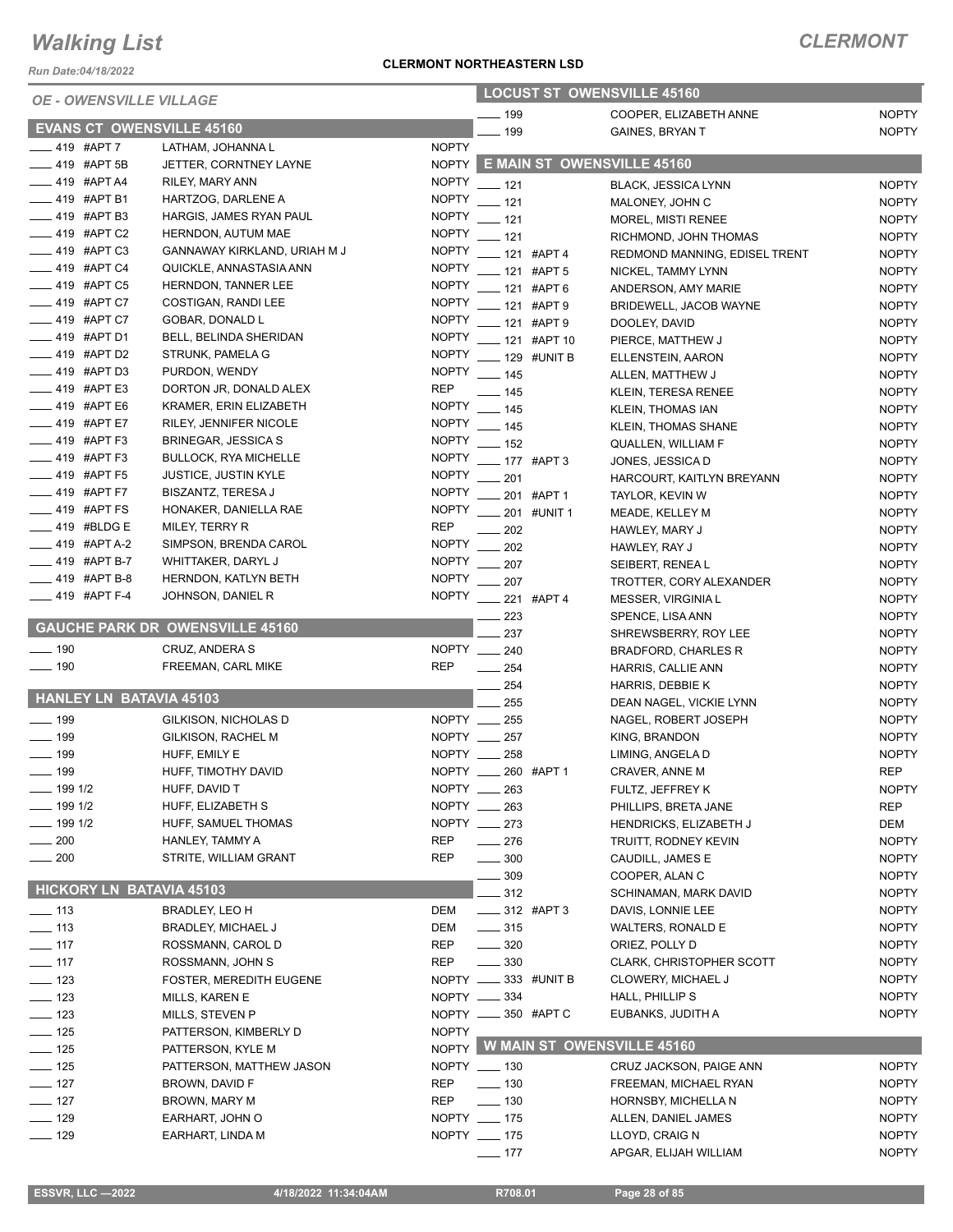*Run Date:04/18/2022*

#### **CLERMONT NORTHEASTERN LSD**

| <b>OE - OWENSVILLE VILLAGE</b>                       |                                          | $\frac{1}{2}$ 360                            | <b>WILLIAMS, ALICE ROSE</b>                                             | <b>REP</b>                   |
|------------------------------------------------------|------------------------------------------|----------------------------------------------|-------------------------------------------------------------------------|------------------------------|
|                                                      |                                          | $\frac{1}{2}$ 360                            | <b>WILLIAMS, GREG A</b>                                                 | <b>REP</b>                   |
| <b>W MAIN ST OWENSVILLE 45160</b>                    |                                          | $\sim$ 360                                   | WILLIAMS, GREGORY OWEN                                                  | <b>REP</b>                   |
| $\frac{1}{2}$ 177                                    | BRYANT, SHALEE MARYANN                   | NOPTY -80                                    | WILLIAMS, LINDA S                                                       | <b>REP</b>                   |
| $- 177$                                              | CARLIER, LACEY JAE                       | NOPTY -871                                   | BOWLING, MARC CHRISTOPHER                                               | <b>NOPTY</b>                 |
| $-177$                                               | SAUNDERS, RUTH E                         | NOPTY __ 371                                 | TUNEBURG, MELINDA ALPHIA                                                | <b>NOPTY</b>                 |
| $\frac{1}{246}$                                      | RAPP, DAWN MARIE                         | NOPTY -871                                   | TUNEBURG JR, TRAVIS DEWAYNE                                             | <b>NOPTY</b>                 |
| $\frac{1}{246}$                                      | RAPP, LINDA M                            | NOPTY -871                                   | VANLANDINGHAM, CAROL A                                                  | <b>NOPTY</b>                 |
| $\frac{1}{246}$                                      | RAPP, MICHAEL P                          | NOPTY _____ 371 #APT 2                       | <b>WETHINGTON, MARSHA</b>                                               | <b>NOPTY</b>                 |
| $\frac{1}{256}$                                      | COOPER, CYNTHIA D                        | $\frac{1}{2}$ 371 #APT 3<br>REP              | BIEBER, ABI LYNN                                                        | <b>REP</b>                   |
| $\frac{1}{256}$                                      | COOPER, LEONARD E                        | $\frac{1}{2}$ 371 #APT 5<br><b>REP</b>       | RAIS, MARY ANN                                                          | <b>NOPTY</b>                 |
| $\frac{1}{263}$                                      | ALLEN, STEVEN D                          | NOPTY __ 371 #APT 5                          | STRICKLIN, MATTHEW C                                                    | <b>NOPTY</b>                 |
| $\frac{1}{263}$                                      | CARPENTER, GYPSY KAY LORRAINE            | NOPTY __ 371 #APT 7                          | TILLER, GREGORY D                                                       | <b>NOPTY</b>                 |
| $\frac{1}{263}$                                      | COOK, DONNA JEAN                         | NOPTY __ 371 #APT 10                         | <b>BLANKENSHIP, NANCY SUE</b>                                           | <b>NOPTY</b>                 |
| $\frac{1}{263}$                                      | DAILEY, PEGGY J                          | NOPTY __ 371 #APT 10                         | BOWLING, GRACE ROSEMARY                                                 | DEM                          |
| $\frac{1}{263}$                                      | EARHART, MANDY J                         | NOPTY __ 371 #APT 12                         | SCOTT, ANGELA ELAINE                                                    | <b>NOPTY</b>                 |
| $\sim$ 263                                           | MILLER JR, GUY ROBERT                    | NOPTY __ 371 #APT 13                         | SHOLLER, JUSTIN EUGENE                                                  | <b>NOPTY</b>                 |
| $\frac{1}{263}$                                      | PENDERGRASS, CANDY KAY                   | NOPTY __ 371 #APT 16                         | BOCSKOR, ANDREA RAE                                                     | <b>NOPTY</b>                 |
| $\frac{1}{263}$                                      | PUCKETT, FRANCES A                       | NOPTY __ 371 #APT 16                         | KIRBY, KAYLEE N                                                         | <b>NOPTY</b>                 |
| $\frac{1}{263}$                                      | RADCLIFF, PEGGY L                        | NOPTY __ 371 #APT 17                         | FRYMAN, DIANNA LYNN                                                     | <b>REP</b>                   |
| $\frac{1}{263}$                                      | WHITAKER, DEBRA J                        | NOPTY __ 371 #APT 18                         | SCHEIDERER, JAMES R                                                     | <b>NOPTY</b>                 |
| $\frac{1}{263}$ #APT 100                             | MYERS, LAURA LEE                         | NOPTY __ 371 #APT 18                         | SCHEIDERER, RAMONA FAY                                                  | <b>NOPTY</b>                 |
| $\frac{1}{263}$ #APT 104                             | STEWART DYER, STEPHANIE SUE              | NOPTY __ 371 #APT 19                         | BERGFELD, BARBARA J                                                     | DEM                          |
| $\frac{1}{263}$ #APT 110                             | <b>SCHMIDT, ANGELA</b>                   | NOPTY __ 371 #APT 20                         | MAGGARD, ELIZABETH A                                                    | <b>NOPTY</b>                 |
| <b>263 #APT 113</b>                                  | <b>BAUER, SHELLY A</b>                   | NOPTY __ 371 #APT 21                         | SHELTON, GAYLE S                                                        | <b>NOPTY</b>                 |
| __ 263 #APT 118                                      | SEYMOUR, ROYAL LEE                       | NOPTY __ 371 #APT 23                         | GOFF, DEBRA S                                                           | <b>NOPTY</b>                 |
| $\frac{1}{263}$ #APT 123                             | PEMBLETON, DOUGLAS W                     | NOPTY __ 371 #APT 25                         | HOUNSHELL, DENNIS JAMES                                                 | <b>NOPTY</b>                 |
| ____ 263 #APT 200                                    | COLLINS, CHARLES V                       | NOPTY __ 371 #APT 31                         | <b>JARVIS, RICK</b>                                                     | <b>NOPTY</b>                 |
| $\frac{1}{263}$ #APT 201                             | HARPER, MICHAEL LYNN                     | DEM __ 371 #APT 31                           | KAIN, KASEY NICOLE                                                      | <b>NOPTY</b>                 |
| $\frac{1}{263}$ #APT 202                             | MCMULLEN, JOHN R                         | NOPTY __ 371 #APT 32                         | HESTER, JOANNE RAE                                                      | <b>NOPTY</b>                 |
| ____ 263 #APT 205                                    | CARPENTER, ROBERT L                      | NOPTY __ 371 #APT 34                         | SEAMAN, BARBARA J                                                       | <b>NOPTY</b>                 |
| $\frac{1}{263}$ #APT 212                             | HAWK, SHEILA J                           | NOPTY __ 371 #APT 37                         | ANTE, RYAN PHILLIP                                                      | DEM                          |
| $-263$ #APT 214                                      | JONES, WESLEY A                          | NOPTY __ 371 #APT 37                         | SAECHAO, MEUY C                                                         | DEM                          |
| $\frac{1}{263}$ #APT 218                             | ROSEBERRY, ANITA S                       | NOPTY __ 371 #APT 38                         | COOPER, BETTY REBECCA                                                   | <b>NOPTY</b>                 |
| __ 263 #APT 219                                      | HENDRIGSMAN, DONALD C                    | REP __ 371 #APT 38                           | RATLIFF, HOLLY LYNN                                                     | <b>NOPTY</b>                 |
| __ 263 #APT 222                                      | WEAVER, RHONDA G                         | NOPTY __ 371 #APT 39                         | BLEVINS, BRIAN JAMES                                                    | <b>NOPTY</b>                 |
| $\frac{1}{263}$ #APT 226                             | <b>SCHMITT, JAMES G</b>                  | NOPTY __ 371 #APT 41                         | LEWIS, TAMMIE TAYLOR                                                    | <b>NOPTY</b>                 |
| $\frac{1}{263}$ #APT 228                             | HUGHES, BARBARA A                        | NOPTY __ 371 #APT 44<br>NOPTY __ 371 #APT 45 | FREY, WILLIAM M                                                         | <b>NOPTY</b>                 |
| $\frac{1}{263}$ #APT 305                             | HELBING, REBECCA GAIL                    |                                              | BEHYMER, CLAUDIA SUE                                                    | <b>NOPTY</b><br><b>NOPTY</b> |
| <b>263 #APT 306</b>                                  | BELEW, JUDY ANN                          | NOPTY __ 371 #UNIT 6                         | ELL, SUSAN NANCY                                                        |                              |
| _ 263 #APT 309                                       | MOZENA, EMMA J                           | NOPTY _____ 371 #APT. 27                     | TUNEBURG, TIERRA SPRING<br>NOPTY __ 371 #APT APT 43 LAWRENCE, CHARLES W | <b>NOPTY</b><br><b>NOPTY</b> |
| 263 #APT 311                                         | SOWERS, MELISSA ANN                      |                                              |                                                                         |                              |
| _ 263 #APT 315                                       | BILL, MARY ANN<br><b>GRAY, DEBORAH M</b> | <b>NOPTY</b>                                 | NOPTY MAPLEWOOD DR BATAVIA 45103                                        |                              |
| _ 263 #APT 317                                       |                                          | <b>REP</b><br>$- 111$                        | <b>JACKSON, DORIS J</b>                                                 | <b>NOPTY</b>                 |
| $\frac{1}{263}$ #APT 319<br>$\frac{1}{263}$ #APT 325 | MAHAN, NINA J<br>HOLDEN, JOHN OWEN       | DEM<br>$- 111$                               | JACKSON, VERNON L                                                       | <b>NOPTY</b>                 |
| $\frac{1}{263}$ #APT 326                             |                                          | NOPTY __ 112                                 | FREDERICK, LAURA JEAN                                                   |                              |
| _____ 263 #APT. 225                                  | LUNCH, KATHY LYNN<br>RUTLEDGE, WILLIAM A | REP<br>$\frac{1}{2}$ 112                     | RICHMOND, KEVIN MICHAEL                                                 | <b>NOPTY</b><br><b>NOPTY</b> |
| <sub>—</sub> 263 #APT. 321                           | DOBSON, NORITA M                         | NOPTY __ 113                                 | <b>BACK, P BRYAN</b>                                                    | <b>NOPTY</b>                 |
| $\frac{1}{268}$                                      | DUNN, LISA M                             | NOPTY __ 117                                 | LINDSLEY, DAVID B                                                       | <b>NOPTY</b>                 |
| $\frac{1}{274}$                                      | NEAL, MADISON GAIL LYNN                  | NOPTY __ 117                                 | LINDSLEY, ELIZABETH GRACE JANE                                          | <b>NOPTY</b>                 |
| $\sim$ 288                                           | NORTON, VINCENT G                        | NOPTY __ 117                                 | LINDSLEY, JILL M                                                        | <b>NOPTY</b>                 |
| $\frac{1}{288}$                                      | WADDLE JR, JAMES FRANKLIN                | NOPTY __ 117                                 | LINDSLEY, SAMUEL PATRICK                                                | <b>NOPTY</b>                 |
| $- 288$                                              | WADDLE, SHERRY L                         | NOPTY __ 120                                 | ANGELINE, ANDREW M                                                      | <b>NOPTY</b>                 |
| $\frac{1}{2}$ 295                                    | FETTER, MARTHA E                         | NOPTY __ 120                                 | LONG, CHRISTOPHER WAYNE                                                 | <b>NOPTY</b>                 |
| $\frac{1}{2}$ 302                                    | BAKER, DONALD W                          | NOPTY __ 120                                 | SLONE, ASHLEY NICOLE                                                    | <b>NOPTY</b>                 |
| $\frac{1}{2}$ 314                                    | PENNINGTON, ANDREW K                     | NOPTY __ 121                                 | <b>BREWER, BRIAN CHRISTOPHER</b>                                        | <b>NOPTY</b>                 |
| $\frac{1}{2}$ 314                                    | SPENCER, KAITLYN MARIE                   | NOPTY __ 121                                 | BREWER, NICOLE P                                                        | <b>NOPTY</b>                 |
| $\frac{1}{2}$ 330                                    | COOPER, MARY LOUISE                      | NOPTY __ 124                                 | DALE, ELIZABETH M                                                       | <b>NOPTY</b>                 |
| $\frac{1}{2}$ 336                                    | MCEVOY, JOSEPH P                         | NOPTY __ 125                                 | YORK, SHARON I                                                          | <b>NOPTY</b>                 |
| $\frac{1}{2}$ 336                                    | MCEVOY, RICHARD P                        | REP<br>$- 129$                               | PRIVETT, DAVID BRADLEY                                                  | <b>NOPTY</b>                 |
| $\frac{1}{2}$ 336                                    | MCEVOY, RICHELL M                        | NOPTY __ 132                                 | <b>GREGORY, RONALD</b>                                                  | <b>NOPTY</b>                 |
| $\frac{1}{2}$ 336                                    | MCEVOY, TAMMY J                          | $\equiv$ 132<br>REP                          | STANFORD, SANDRA M                                                      | <b>REP</b>                   |
|                                                      |                                          |                                              |                                                                         |                              |
| <b>ESSVR, LLC -2022</b>                              | 4/18/2022 11:34:04AM                     | R708.01                                      | Page 29 of 85                                                           |                              |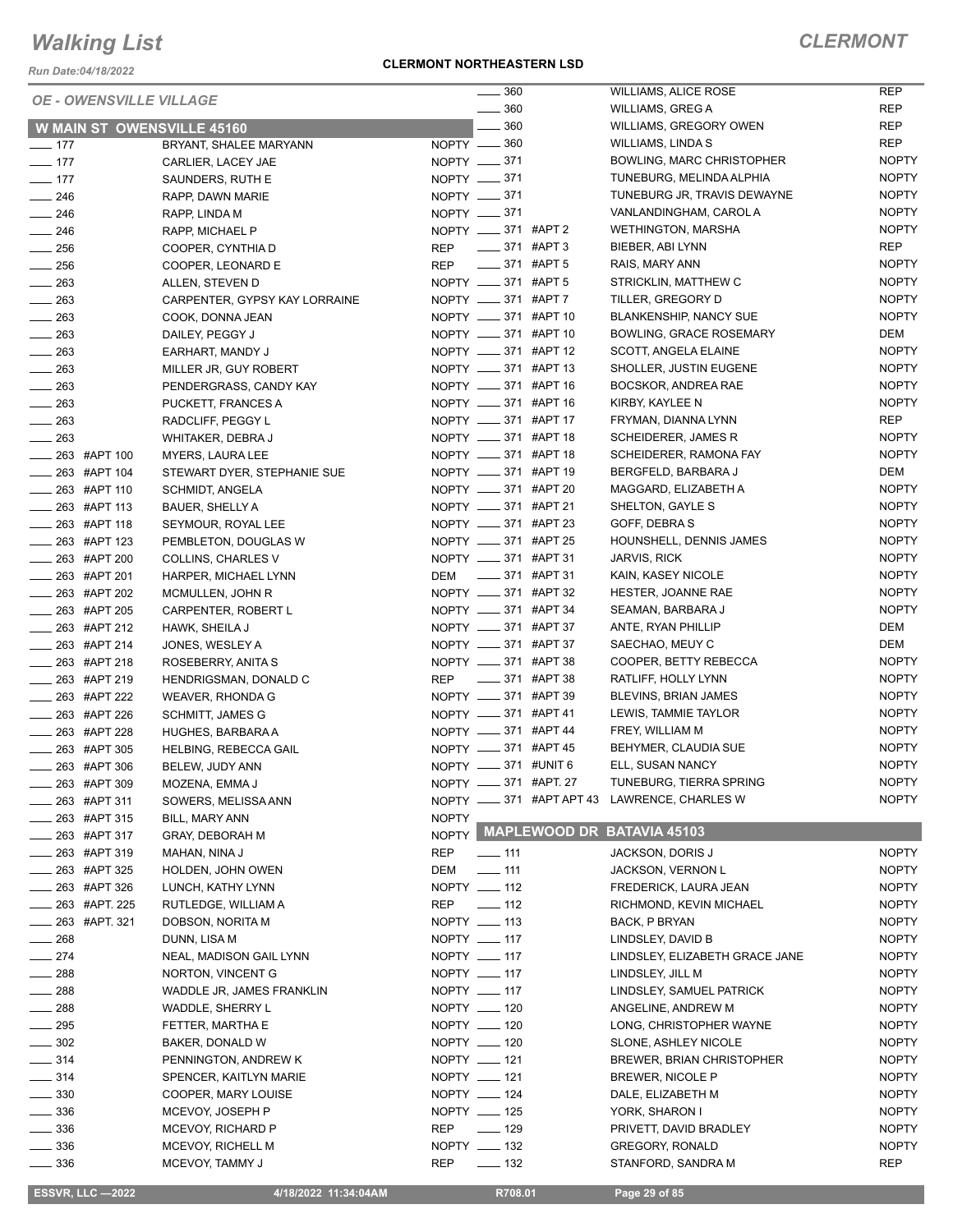*Run Date:04/18/2022*

#### **CLERMONT NORTHEASTERN LSD**

| <b>OE - OWENSVILLE VILLAGE</b>    |                               |              | $- 120$              | NEELEY, MEGAN E                   | <b>NOPTY</b> |
|-----------------------------------|-------------------------------|--------------|----------------------|-----------------------------------|--------------|
|                                   |                               |              | $- 120$              | PETREY, JEFFREY HARRIS            | <b>NOPTY</b> |
| <b>MAPLEWOOD DR BATAVIA 45103</b> |                               |              | $-121$               | DOLLENMEYER, KYLIE LYNN           | <b>NOPTY</b> |
| $\frac{1}{2}$ 133                 | <b>HESLER, BRANDEN JAMES</b>  |              | NOPTY -121           | DOLLENMEYER, WILLIAM R            | <b>NOPTY</b> |
| $\frac{1}{2}$ 136                 | COX, DOROTHY L                | DEM          | $- 124$              | MCINTOSH SR, DAVID W              | <b>REP</b>   |
| $\frac{1}{2}$ 137                 | SNYDER, ELIZABETH L           | <b>DEM</b>   | $- 124$              | MCINTOSH, DOROTHY P               | DEM          |
| $\frac{1}{2}$ 137                 | STEFFEN, CHAD B               | <b>REP</b>   | $\frac{1}{2}$ 125    | RICHARDSON, NICOLE MICHELLE       | <b>NOPTY</b> |
|                                   |                               |              | $\frac{1}{2}$ 127    | RAPP, CATHERINE M                 | <b>NOPTY</b> |
| PLUM ST OWENSVILLE 45160          |                               |              | $-128$               | NOLAND, JESSICA ANN               | <b>NOPTY</b> |
| $\frac{1}{247}$                   | SCHMID JR, HERMAN J           |              | NOPTY - 128          | NOLAND, JOSHUA DAVID              | <b>NOPTY</b> |
| $\frac{1}{247}$                   | SCHMID, MARY C                |              | NOPTY - 134          | ROSS KUTTLER, ADELIA M            | <b>REP</b>   |
| $-266$                            | YOUNG, CALVIN R               |              | NOPTY - 138          | DUNN, FREDERICK CHESTER           | <b>NOPTY</b> |
| $\frac{1}{269}$                   | SMITH, MARIE B                | <b>REP</b>   | $- 138$              | MORGAN, CONNIE SUE                | <b>NOPTY</b> |
| $-275$                            | RODRIGUEZ, SUSAN MARY         |              | NOPTY - 138          | MORGAN, GREGORY A                 | <b>NOPTY</b> |
| $\frac{1}{275}$                   | RODRIQUEZ, CARLOS RAPHAEL     | NOPTY - 139  |                      | KINCAID, FRANCES CATHERINE        | <b>REP</b>   |
| $\frac{1}{276}$                   | SPEER, DANIEL ALLEN           |              | NOPTY - 139          | KINCAID, RICK L                   | <b>REP</b>   |
| $\frac{1}{276}$                   | SPEER, JUDITH ELLEN           |              | NOPTY - 140          | BORGARDING, AMBER M               | <b>NOPTY</b> |
| $\frac{1}{287}$                   | MURPHY, JILL DEBRA            | <b>REP</b>   | $\frac{1}{2}$ 141    | SIMPSON, LEVI STEPHEN             | <b>NOPTY</b> |
| $-287$                            | MURPHY, KARA C                |              | NOPTY - 145          | <b>BAILEY, CHARLES</b>            | <b>REP</b>   |
| $\frac{1}{287}$                   | MURPHY, LARRY W               | <b>REP</b>   | $\frac{1}{2}$ 145    | <b>BAILEY, GRACE E</b>            | <b>REP</b>   |
|                                   |                               | <b>REP</b>   | $- 150$              | MAFFEY JR, WILLIAM R              | <b>NOPTY</b> |
| $\frac{1}{287}$<br>$-288$         | MURPHY, TAYLOR W              |              | NOPTY - 151          | <b>BAILEY, CARRI ANNE</b>         | <b>REP</b>   |
|                                   | MIDGLEY, JO ANN               |              | NOPTY - 151          | <b>BAILEY, JOSEPH M</b>           | <b>REP</b>   |
| $\frac{1}{288}$                   | MIDGLEY JR, WALTER J          |              | NOPTY -200           | ASHBROOK, CAMERON DOUGLAS         | <b>NOPTY</b> |
| $\frac{1}{288}$                   | MOUNT III, CHRISTIAN KEENER   |              | $\frac{1}{200}$      | ASHBROOK, MARK D                  | <b>NOPTY</b> |
| $\frac{1}{2}$ 310                 | MILLER, DARA LYNN             | <b>REP</b>   | $\frac{1}{200}$      |                                   | DEM          |
| $- 310$                           | MILLER, RICHARD JOHN          | <b>REP</b>   |                      | GAYHART, CAROL SUE                |              |
| $\frac{1}{2}$ 310                 | TEARCY, SETH AARON            |              | NOPTY - 201          | ROSSELOT, SARAH J                 | <b>NOPTY</b> |
| $\frac{1}{2}$ 311                 | KEIRNS JR, JAMES EDWARD       |              | NOPTY - 203          | <b>BURROUGHS, LEE SCOTT</b>       | <b>NOPTY</b> |
| $\frac{1}{2}$ 311                 | <b>KEIRNS, SARAH DIANE</b>    |              | NOPTY - 203          | <b>BURROUGHS, PENNY L</b>         | <b>NOPTY</b> |
| $\frac{1}{2}$ 313                 | HUBLER, INEZ M                | <b>DEM</b>   | 205<br>$\frac{1}{2}$ | VICE, DANIEL J                    | <b>NOPTY</b> |
| $- 314$                           | ZADEK, FRED A                 |              | NOPTY -208           | FRANK, KATHLEEN NICOLE            | <b>NOPTY</b> |
| $\frac{1}{2}$ 315                 | WATERFIELD, HOLLY J           |              | NOPTY $-208$         | FRANK, NICHOLAS WAYNE             | <b>NOPTY</b> |
| $\frac{1}{2}$ 317                 | <b>WILLIAMS, BRYAN R</b>      |              | NOPTY - 208          | FRANK, TRACY MILLARD              | <b>NOPTY</b> |
| $\frac{1}{2}$ 317                 | <b>WILLIAMS, SARA</b>         |              | NOPTY - 209          | WENNINGER, JEREMY EDWARD          | <b>NOPTY</b> |
| $\frac{1}{2}$ 319                 | SOUTHERLAND, RYAN NICHOLE     |              | NOPTY - 209          | WENNINGER, MELISSA DAWN           | <b>NOPTY</b> |
|                                   |                               |              | $\frac{1}{213}$      | HUMBERT, ETHEN ROBERT             | <b>NOPTY</b> |
| <b>SHORT ST OWENSVILLE 45160</b>  |                               |              | 213                  | HUMBERT, JORDAN NICOLE            | <b>NOPTY</b> |
| $\frac{1}{2}$ 102                 | YEAGER, ALICE                 | $NOPTY$ –    | 216                  | SNIDER, CARL J                    | <b>NOPTY</b> |
| $\frac{1}{2}$ 109                 | ANSPACH, ZACHRY H             | $N$ OPTY $-$ | 223                  | <b>BARBER, SEAN G</b>             | <b>NOPTY</b> |
| 115                               | DOWNS, JAMIE GENELLE          |              | NOPTY -223           | SEWARD, WILLIAM A                 | <b>NOPTY</b> |
| $\frac{1}{2}$ 120                 | GAUL, HELEN C                 |              | NOPTY -229           | KINCAID, DONNA FAYE               | DEM          |
| $\frac{1}{2}$ 123                 | YEAGER, WILLIAM F             | $NOPTY$ -    | _ 229                | KINCAID, MISTY A                  | DEM          |
| $\sim$ 202                        |                               | $N$ OPTY $-$ | _ 229                | KINCAID, NORMA J                  | DEM          |
|                                   | YEAGER, JAMES E               | $NOPTY$ –    | . 248                | ANSTEATT, JUDITH A                | <b>REP</b>   |
| $-208$                            | <b>RENNER, JOSEPH TRAVIS</b>  |              | NOPTY -248           | ANSTEATT, THOMAS L                | <b>REP</b>   |
| $-208$                            | RENNER, JULIANN HERRON        |              | NOPTY -248           | RYAN, ROBERT E                    | <b>REP</b>   |
| $=$ 210                           | HERRON, THERESA L             |              | _ 248                | RYAN, SAMANTHA NICOLE             | <b>NOPTY</b> |
| $\frac{1}{218}$                   | HACKER, QUENTIN LUKE          | $NOPTY =$    | 248                  | RYAN, STEPHANIE A                 | <b>REP</b>   |
| $-218$                            | KRIEG, LORRAINE M             | $NOPTY$ –    |                      |                                   |              |
| $-224$                            | HURDLE, HANNAH A              | <b>NOPTY</b> |                      | STATE ROUTE 132 OWENSVILLE 45160  |              |
| $\frac{1}{255}$                   | SHEPPARD, MABLE A             | <b>REP</b>   |                      |                                   |              |
|                                   |                               |              | __ 4690              | SMITH, JOHN HERMAN                | <b>NOPTY</b> |
| ST LOUIS DR OWENSVILLE 45160      |                               |              |                      | STATE ROUTE 276 BATAVIA 45103     |              |
| $-$ 112 #APT 1                    | HOUSE, TYLER WAYNE            | <b>NOPTY</b> |                      |                                   |              |
| $\frac{1}{2}$ 112 #APT 1          | <b>MOSS, KATELIN ROSE</b>     |              | NOPTY - 5096         | ANSTEATT, DYLAN PATRICK DUNN      | <b>NOPTY</b> |
| $\frac{1}{2}$ 113                 | <b>BASFORD, ALICIA RENEA</b>  |              | NOPTY - 5096         | ANSTEATT, T M                     | <b>NOPTY</b> |
| $\frac{1}{2}$ 113                 | BASFORD, BRENDAN MARC         |              | NOPTY - 5096         | ANSTEATT, ZACHARY MICHAEL         | <b>NOPTY</b> |
| —— 113                            | <b>BAUER, GEORGE FRED</b>     | <b>REP</b>   |                      |                                   |              |
| $\frac{1}{2}$ 113                 | <b>BAUER, MILDRED MARLENE</b> | <b>REP</b>   |                      | <b>WALNUT ST OWENSVILLE 45160</b> |              |
| $\frac{1}{15}$                    | NEALAN, MISTY MARIE ANN       |              | NOPTY - 205          | STRUNK, JOSEPH E                  | <b>NOPTY</b> |
| $-115$                            | NEALAN, ROBERT ELIJAH         |              | NOPTY -272           | TINCHER, CHRISTINA GOLDIE         | DEM          |
| $- 120$                           | HOLBERT, DANIEL WAYNE         |              | NOPTY -272           | TINCHER, JACOB LEE                | DEM          |
| $\frac{1}{2}$ 120                 | HOLBERT SR, TIMOTHY ARTHUR    |              | NOPTY -276           | POTRATZ, CORY                     | <b>NOPTY</b> |
|                                   |                               |              | $-276$               | ZETER, BRADLEY A                  | <b>NOPTY</b> |
|                                   |                               |              |                      |                                   |              |
| <b>ESSVR, LLC-2022</b>            | 4/18/2022 11:34:04AM          |              | R708.01              | Page 30 of 85                     |              |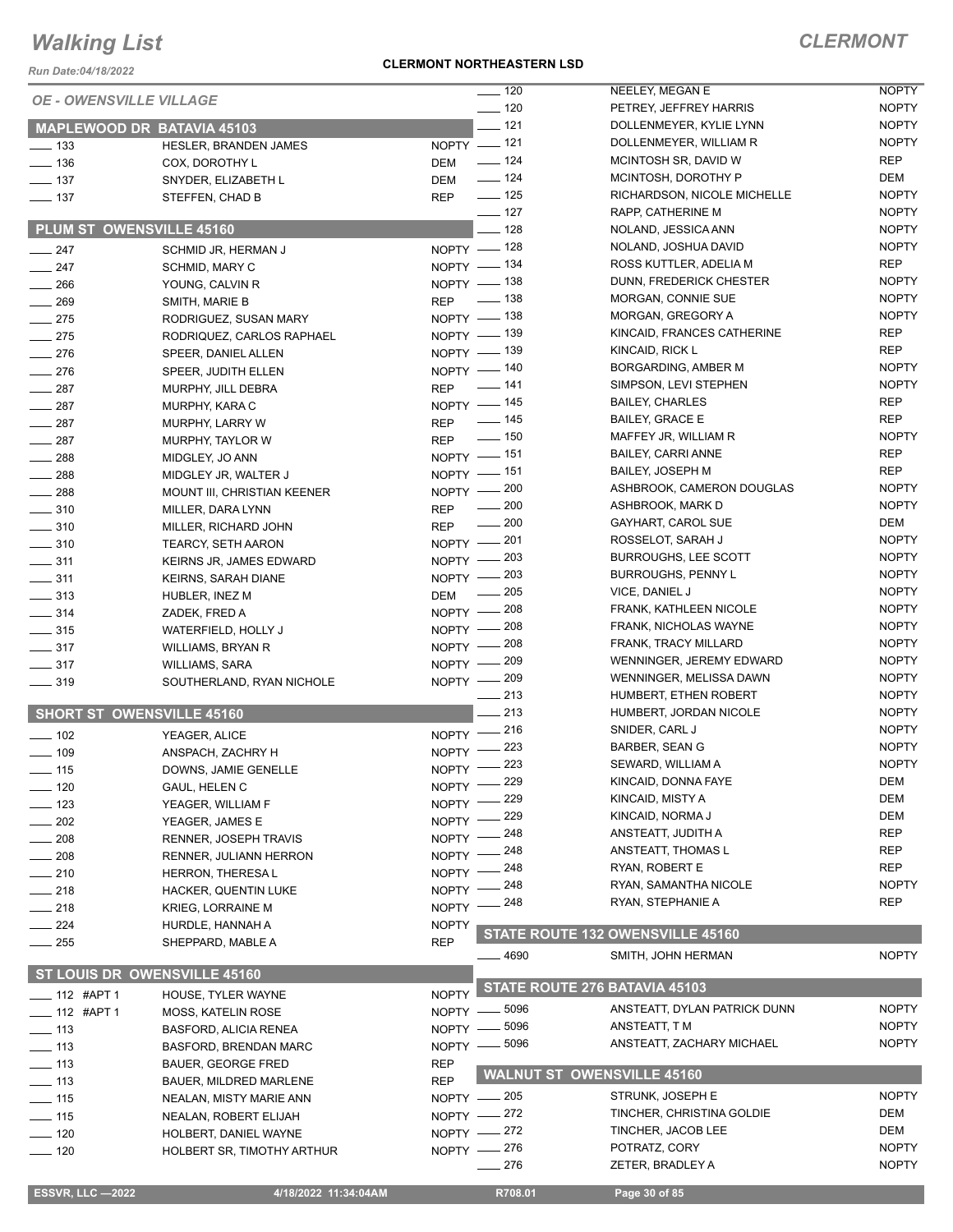*Run Date:04/18/2022*

|                   | <b>WALNUT ST OWENSVILLE 45160</b> |              |
|-------------------|-----------------------------------|--------------|
| $-276$            | ZETER. CHARLES GEORGE             | <b>NOPTY</b> |
| $-276$            | ZETER, SUSAN HELENE               | <b>NOPTY</b> |
| $\equiv$ 312      | WATSON, HELEN A                   | <b>REP</b>   |
| $\frac{1}{2}$ 318 | LOUIS, JOHN                       | <b>NOPTY</b> |
| $\frac{1}{2}$ 330 | BROWN, SHAWNTA LYNN               | <b>NOPTY</b> |
| $\frac{1}{2}$ 340 | STYERS. KATHLEEN MARIE            | <b>NOPTY</b> |
| $\frac{1}{2}$ 350 | <b>BROWN, BRYON B</b>             | <b>REP</b>   |
| $\frac{1}{2}$ 350 | <b>BROWN, RUTH A</b>              | <b>NOPTY</b> |
| $\equiv$ 351      | RADER. DYLAN E                    | <b>NOPTY</b> |
| $\frac{1}{2}$ 352 | STEPHENSON, MADELYN STORM         | <b>NOPTY</b> |
| $\frac{1}{2}$ 360 | OWLETT. AUDREY Y                  | <b>NOPTY</b> |
| $\equiv$ 360      | OWLETT, JAYDE A                   | <b>NOPTY</b> |
| $\frac{1}{2}$ 360 | STEPHENSON, DANIEL A              | <b>NOPTY</b> |
| $\frac{1}{2}$ 360 | STEPHENSON, JULIE L               | <b>NOPTY</b> |

|        | <b>WESTERN AVE OWENSVILLE 45160</b> |              |
|--------|-------------------------------------|--------------|
| $-215$ | MARKSBERRY, CHAD R                  | <b>NOPTY</b> |

|         | <b>WHITMER RD BATAVIA 45103</b> |              |
|---------|---------------------------------|--------------|
| $-2383$ | DEHNER. JACOB GERARD            | <b>NOPTY</b> |
| 2385    | <b>MINTON, GRACIE LYNN</b>      | <b>NOPTY</b> |
| 2385    | WILSON, DAVID B                 | <b>REP</b>   |
| $-2385$ | <b>WILSON, PATRICIA A</b>       | <b>REP</b>   |
| _ 2389  | <b>HODGE, JENNIFER N</b>        | <b>NOPTY</b> |
| $-2389$ | RADTKE, EMILY E                 | <b>NOPTY</b> |
| $-2389$ | RADTKE, NICHOLAS REID           | <b>NOPTY</b> |
| $-2391$ | <b>CREEL, RONALD J</b>          | <b>DEM</b>   |
| $-2393$ | <b>WROCKLAGE, LYNNE ELLEN</b>   | <b>DEM</b>   |
| - 2395  | <b>BRUMETT JR. FRANK P</b>      | <b>NOPTY</b> |
| 2397    | RAYLES, CARL R                  | <b>REP</b>   |
| $-2397$ | RAYLES, JAMES M                 | <b>DEM</b>   |
| $-2397$ | RAYLES, VIOLA V                 | DEM          |

*TOTAL :* **478**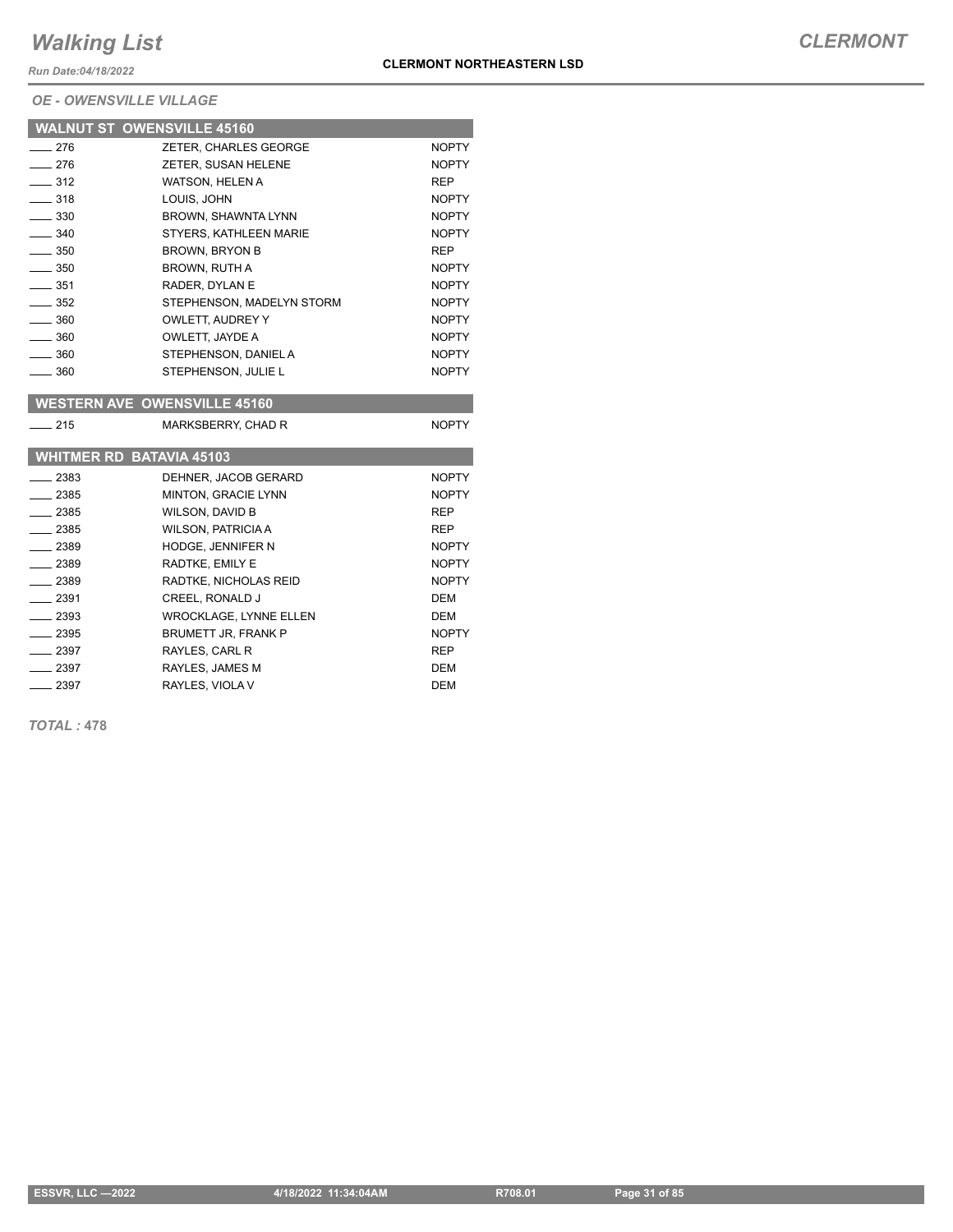*Run Date:04/18/2022*

#### **CLERMONT NORTHEASTERN LSD**

|                     | <b>SK-A - STONELICK TOWNSHIP A</b>                   |                            | $-5051$            |
|---------------------|------------------------------------------------------|----------------------------|--------------------|
|                     | <b>AUTUMN OAK DR BATAVIA 45103</b>                   |                            | $=5065$<br>$-5065$ |
|                     |                                                      |                            | $=$ 5065           |
| $- 1640$            | CORSMEIER, PAULA JEAN                                | <b>NOPTY</b>               | $-5067$            |
| $- 1648$            | <b>SCHULTZ, BAILEY ANNE</b>                          | <b>NOPTY</b>               | $-5073$            |
| $- 1648$            | SCHULTZ, DEAN R                                      | REP                        | _ 5079             |
| $- 1648$            | SCHULTZ, LORI A                                      | REP                        | $-5079$            |
| $- 1649$            | WATKINS, DALE E                                      | <b>NOPTY</b>               | $-5089$            |
| ___ 1649            | <b>WATKINS, KIMBERLY</b>                             | <b>NOPTY</b>               | $-5089$            |
| ___ 1650            | BRYAN, ROSEMARY C                                    | <b>NOPTY</b>               | $-5091$            |
| $-1650$             | BRYAN, STEPHEN M                                     | <b>NOPTY</b><br><b>REP</b> | $=$ 5091           |
| __ 1652<br>$-1652$  | ESPOSITO, DAVID A                                    |                            | $-5095$            |
| $- 1655$            | ESPOSITO, JULIA B S                                  | REP                        | $=5095$            |
| $- 1655$            | JONES, MELISSA M                                     | DEM                        | $-5095$            |
|                     | JONES, WILLIAM ELDON                                 | DEM                        | $-5097$            |
| — 1655              | THOMPSON, MARJORIE D                                 | REP                        | $-5097$            |
| __ 1659             | MILLER, DIANA L                                      | <b>NOPTY</b>               | $-5152$            |
| __ 1659<br>$- 1680$ | MILLER JR, RAYMOND B                                 | <b>NOPTY</b>               | $-5156$            |
|                     | BROFFT, MARY M                                       | <b>REP</b>                 | $= 5156$           |
| $- 1680$            | BROFFT, ROGER W                                      | <b>NOPTY</b>               | _ 5160             |
| $- 1684$            | SINGER, BENJAMIN A                                   | <b>NOPTY</b>               | $-5160$            |
| $- 1684$            | SINGER, KATHRYN E                                    | REP                        | $-5165$            |
| $- 1684$            | SINGER, STEPHEN A                                    | REP                        | $-5165$            |
| $- 1687$            | SEIFERT. DARLENE R                                   | <b>NOPTY</b>               | $-5176$            |
| $- 1687$<br>$-1688$ | YOUNG, TIMOTHY G                                     | <b>NOPTY</b>               | $-5194$            |
| $-1688$             | ELBEL, GEORGE M                                      | <b>REP</b>                 | $-5194$            |
|                     | ELBEL, GLORIA JEAN                                   | REP                        | $-5204$            |
|                     | <b>BALZHISER LN BATAVIA 45103</b>                    |                            | __ 5215            |
|                     |                                                      |                            | $-5215$            |
| $- 1870$            | <b>BEHAN, CATHY L</b>                                | <b>NOPTY</b>               | 5219               |
| — 1870              | <b>BEHAN, THOMAS P</b>                               | <b>NOPTY</b>               | _ 5219             |
| — 1880<br>__ 1880   | <b>BALZHISER, FRED A</b>                             | REP<br><b>NOPTY</b>        | $-5220$            |
| $- 1880$            | <b>BALZHISER, VIRGINIA E</b>                         |                            | - 5220             |
| $-1890$             | <b>MASON, LAUREN MARIE</b><br>HOFFMANN, CHARLES OWEN | <b>NOPTY</b><br>REP        | $-5220$            |
| __ 1890             | HOFFMANN, SUSAN B                                    | REP                        | $-5226$            |
| __ 1900             | COWDREY, CALEB CONNOR                                | <b>NOPTY</b>               | $-5228$            |
| $=$ 1900            | COWDREY, HOPE ELISABETH                              | <b>NOPTY</b>               | 5228               |
| _ 1900              | PATTERSON, ADAM H                                    | <b>REP</b>                 | - 5232             |
| . 1900              | PATTERSON, LORI J                                    | <b>REP</b>                 | 5232               |
| __ 1900             | PATTERSON, SAMUEL HUNTER                             | <b>NOPTY</b>               | 5238               |
| . 1910              | MEACHAM, MICHAEL H                                   | REP                        | 5238               |
| __ 1950             | THARP, DONALD W                                      | <b>NOPTY</b>               | 5244               |
| $-1950$             | THARP, MERRILLYN K                                   | <b>NOPTY</b>               | 5263               |
| _ 1950              | THARP, STEPHEN P                                     | <b>NOPTY</b>               | 5263               |
|                     |                                                      |                            | 5265               |
|                     | <b>BENTON RD BATAVIA 45103</b>                       |                            | 5265               |
| $-4998$             | PONDER, WILLIE                                       | <b>NOPTY</b>               | 5267               |
| $-4998$             | PONDER, WILMAC                                       | <b>NOPTY</b>               | 5268               |
| $-5011$             | WINDSOR, JOAN M                                      | <b>NOPTY</b>               | 5268               |
| __ 5021             | STRICKER, BEVERLY JO                                 | <b>NOPTY</b>               | 5268               |
| $=$ 5021            | STRICKER, JOSEPH F                                   | <b>NOPTY</b>               | 5268               |
| $=$ 5028            | <b>JOSLIN, KAITLIN NICOLE</b>                        | REP                        | 5303               |
| — 5032              | VAIL, MICHAEL D                                      | REP                        | 5307               |
| $-5036$             | BURDEN, ERIC P                                       | <b>NOPTY</b>               | 5307               |
| __ 5036             | <b>BURDEN, NANCY L</b>                               | <b>NOPTY</b>               | 5313               |
|                     |                                                      |                            | 5343               |
| $-5037$<br>$=$ 5049 | SCHELLENBERGER, KAREN S<br>SKILES, KIMBERLY S        | REP<br>REP                 | 5343               |
|                     |                                                      |                            | 5345               |
| _ 5049              | SKILES, MICHAEL P                                    | REP                        | 5345               |
| $=$ 5050            | <b>BELL, TIMOTHY J</b>                               | REP                        | 5408               |
| $=5050$<br>5051     | <b>MOORE, NICOLLE TENNIAL</b><br>CUTRIGHT SR GARRY   | <b>NOPTY</b><br><b>RFP</b> | 5408               |

| 5051 | <b>FARRELL, CHRISTINE ANN</b>  | <b>NOPTY</b> |
|------|--------------------------------|--------------|
| 5065 | PUCKETT, ABBEY E               | <b>NOPTY</b> |
| 5065 | PUCKETT, CHRISTOPHER M         | <b>NOPTY</b> |
| 5065 | PUCKETT, ERICKA L              | <b>NOPTY</b> |
| 5067 | MEECE, PEGGY A                 | <b>DEM</b>   |
| 5073 | HICKS, CLAIRE L                | <b>NOPTY</b> |
| 5079 | FORD, IAN J                    | <b>NOPTY</b> |
| 5079 | FORD, ROSEMARY ANNE            | <b>NOPTY</b> |
| 5089 | MCCAFFERTY, JAMES HENRY        | REP          |
| 5089 | MCCAFFERTY, LAURA ANNE         | REP          |
| 5091 | WARD, ASHLI NICOLE             | <b>NOPTY</b> |
| 5091 | WELCH, JEFFERY M               | <b>NOPTY</b> |
| 5095 | PIERCE, CHARLES H              | <b>DEM</b>   |
| 5095 | PIERCE, JEFFERY C              | DEM          |
| 5095 | PIERCE, SHERRI A               | DEM          |
| 5097 | DIAL, DOROTHY A                | <b>NOPTY</b> |
| 5097 | DIAL, THOMAS W                 | <b>NOPTY</b> |
| 5152 | JONES, BRENDA H                | <b>NOPTY</b> |
| 5156 | <b>BINGAMAN, KIMBERLY SUE</b>  | <b>NOPTY</b> |
| 5156 | BROWN, JEREMY W                | <b>NOPTY</b> |
| 5160 | WALTERS, JAMIE MARIEA          | <b>NOPTY</b> |
| 5160 | <b>WALTERS, JEFFREY ALLEN</b>  | <b>NOPTY</b> |
| 5165 | HINES, STEVEN R                | <b>NOPTY</b> |
| 5165 | TOCTAN, DANIELLE LAUREN        | <b>NOPTY</b> |
| 5176 | EMERY, RONALD E                | <b>NOPTY</b> |
| 5194 | SANKER, CARL SCOTT             | <b>NOPTY</b> |
| 5194 | SANKER, DEBORAH DEE            | <b>NOPTY</b> |
| 5204 | OWLETT, TODD M                 | REP          |
| 5215 | DURCHHOLZ, DEBORAH L           | REP          |
| 5215 | DURCHHOLZ, KIRK W              | REP          |
| 5219 | HEIN, BRUCE E                  | <b>NOPTY</b> |
| 5219 | HEIN, JEREMY EDWARD            | <b>NOPTY</b> |
| 5220 | WALDEN, JENNIFER KAY           | <b>NOPTY</b> |
| 5220 | <b>WALDEN, MICHAEL R</b>       | <b>NOPTY</b> |
| 5220 | WILLS, SAVANNAH ROSEMARY       | <b>NOPTY</b> |
| 5226 | <b>CROZIER. MARY K</b>         | <b>NOPTY</b> |
| 5228 | <b>CROZIER, JEFFREY T</b>      | <b>NOPTY</b> |
| 5228 | RINGEL, AUSTIN THOMAS          | <b>NOPTY</b> |
| 5232 | STROUT, ANN S                  | <b>NOPTY</b> |
| 5232 | STROUT, JEFF                   | <b>NOPTY</b> |
| 5238 | WARD, MARY B                   | REP          |
| 5238 | WARD, RUSSEL C                 | <b>REP</b>   |
| 5244 | <b>WICK, MICHAEL D</b>         | NOPTY        |
| 5263 | MCCLUNG, KATHRYN C             | NOPTY        |
| 5263 | <b>MCCLUNG. MARK DAVID</b>     | <b>NOPTY</b> |
| 5265 | GATCH, MASON P                 | <b>NOPTY</b> |
| 5265 | <b>OLSEN, TRINA RAE</b>        | NOPTY        |
| 5267 | LAWSONGATCH, STEVEN M          | <b>NOPTY</b> |
| 5268 | BREITENSTEIN, JENNIFER LYNNE   | REP          |
| 5268 | <b>BREITENSTEIN, MATTHEW A</b> | <b>REP</b>   |
| 5268 | PAUL, JAMES S                  | REP          |
| 5268 | PAUL, KATHY A                  | REP          |
| 5303 | ROGERS, JASON D                | <b>NOPTY</b> |
| 5307 | MCGEE, CYNTHIA A               | <b>REP</b>   |
| 5307 | MCGEE, JOSEPH B                | REP          |
| 5313 | FEY, MARLENE J                 | <b>NOPTY</b> |
| 5343 | HILL, KELSEY ABEL              | NOPTY        |
| 5343 | HILL, SCOTT A                  | <b>NOPTY</b> |
| 5345 | SMITH, JANIS P                 | REP          |
| 5345 | WYLES, PHILIP G                | <b>NOPTY</b> |
| 5408 | <b>BURWINKEL, AGNES C</b>      | <b>NOPTY</b> |
| 5408 | <b>BURWINKEL, MARGARET C</b>   | REP          |

5051 CUTRIGHT SR, GARRY REP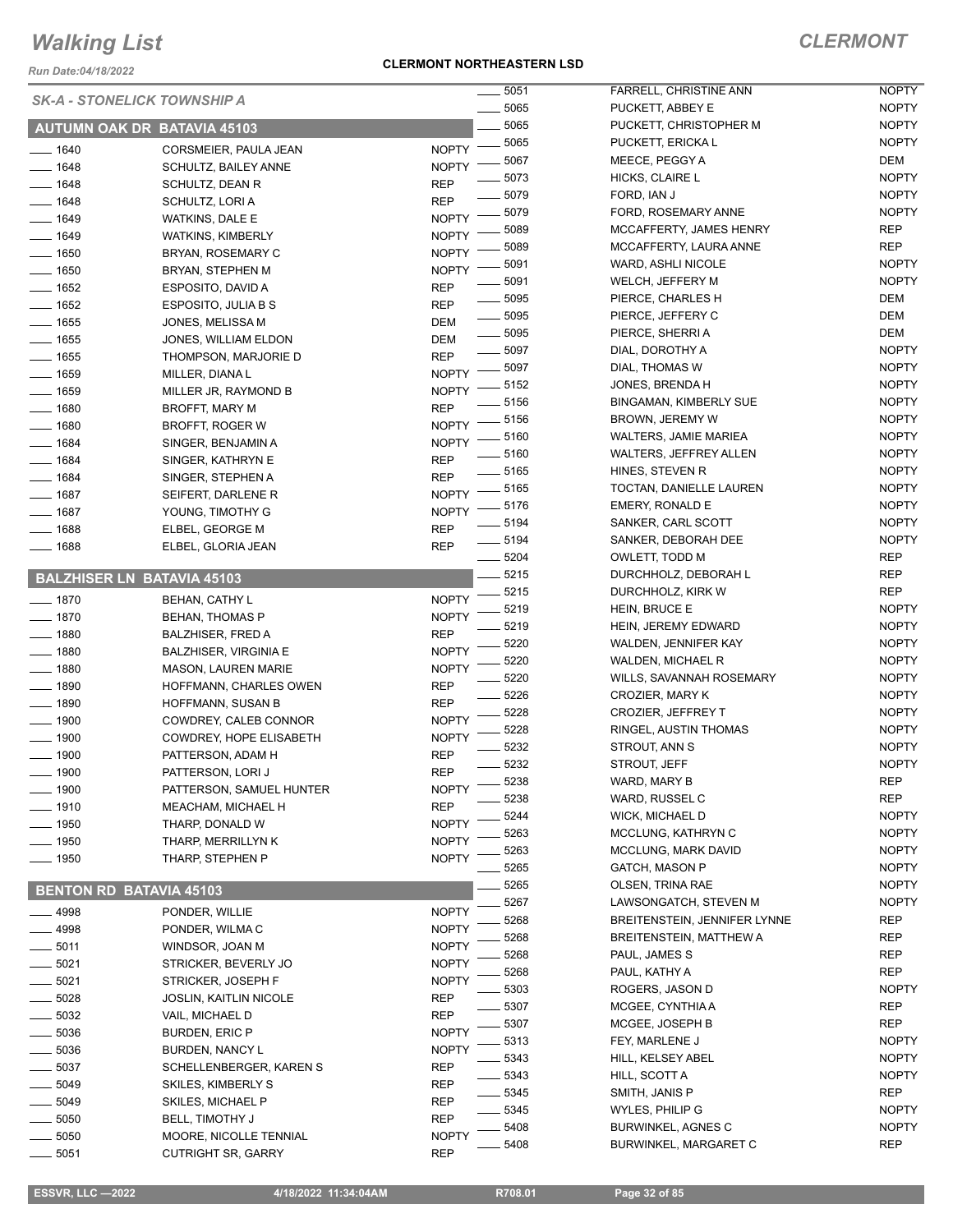*Run Date:04/18/2022*

#### **CLERMONT NORTHEASTERN LSD**

| <b>SK-A - STONELICK TOWNSHIP A</b><br><b>BIG APPLE LN BATAVIA 45103</b> |                                                |              | 2653               | DAHLHAUSEN, MEGAN ELIZABETH       | <b>REP</b>   |
|-------------------------------------------------------------------------|------------------------------------------------|--------------|--------------------|-----------------------------------|--------------|
|                                                                         |                                                |              | 2653               | DAHLHAUSEN III, ROBERT AUSTIN     | <b>NOPTY</b> |
|                                                                         |                                                |              | 2653               | DAHLHAUSEN, ROBERT D              | <b>REP</b>   |
| $-2003$                                                                 | NOONAN, ERICA LYNN                             | <b>NOPTY</b> | 2653               | LONG, DIANA L                     | <b>REP</b>   |
| $-2003$                                                                 | <b>WILLIAMS, GENE M</b>                        | <b>REP</b>   | 2654               | FERGUSON, DIANA LYNN              | <b>REP</b>   |
| $-2003$                                                                 | WILLIAMS, SONDRA LEE                           | <b>REP</b>   | 2654               | <b>FERGUSON, TODD A</b>           | <b>REP</b>   |
| $\frac{1}{2005}$                                                        | HILL, MANDI LYNN                               | <b>NOPTY</b> | 2658               | FEMIA, CAROL ANN SCROGGINS        | <b>REP</b>   |
| $-2005$                                                                 | HILL, SEAN M                                   | <b>NOPTY</b> | 2658               | FEMIA, RICHARD M                  | <b>REP</b>   |
|                                                                         |                                                |              | 2660               | <b>FERGUSON, CHRISTOPHER</b>      | <b>NOPTY</b> |
| $-2006$                                                                 | <b>EMERY, MAGGIE C</b>                         | <b>DEM</b>   | 2660               | FERGUSON, LOGAN CHRISTOPHER       | <b>NOPTY</b> |
| $- 2006$                                                                | <b>EMERY, RICH E</b>                           | <b>NOPTY</b> | 2660               | FERGUSON, SARAH M                 | <b>REP</b>   |
| $-2007$                                                                 | <b>HOPKINS, SANDRAK</b>                        | <b>REP</b>   |                    |                                   |              |
| $-2007$                                                                 | <b>HOPKINS, TIMOTHY</b>                        | <b>NOPTY</b> |                    | <b>CAREY LN BATAVIA 45103</b>     |              |
| $-2007$                                                                 | OLIVER, MATTHEW CHRISTOPHER                    | <b>NOPTY</b> | $-1632$            | <b>KRAUS, JASON E</b>             | <b>NOPTY</b> |
| $-2008$                                                                 | EDENFIELD, DEBRA S                             | <b>DEM</b>   | $-1635$            | LINDSLEY, ANGELA RENEE            | <b>NOPTY</b> |
| 2008                                                                    | <b>ESTRIDGE, RANDALL M</b>                     | <b>DEM</b>   | $-1635$            | LINDSLEY, ZACHARY DAVID           | <b>NOPTY</b> |
| 2010                                                                    | SANDFOSS, ERIN L                               | NOPTY -      |                    |                                   | <b>NOPTY</b> |
| $-2010$                                                                 | SANDFOSS, GREGORY L                            | NOPTY -      | $-1635$            | THORNBERRY, TUCKER ALLAN          |              |
| $\frac{1}{2011}$                                                        | LUPPERT, BARRY A                               | $NOPTY =$    | _ 1638             | MERK, BARBARA A                   | <b>NOPTY</b> |
| $-2011$                                                                 | LUPPERT, SANDRA LYNN                           | NOPTY $-$    | $-1638$            | STEINER JR, ROBERT PAUL           | <b>NOPTY</b> |
| $-2011$                                                                 | LUPPERT, SHELBY LYNN                           | NOPTY -      | - 1638             | STEINER, SARAH CHRISTINE          | <b>NOPTY</b> |
| $-2012$                                                                 | MANNINGHOFF, SARAH LELA                        | <b>NOPTY</b> | _ 1648             | VAN PELT, JAIDE SIERRA            | <b>NOPTY</b> |
| $\frac{2012}{2012}$                                                     | NOLAND, JEFFREY DAVID                          | <b>REP</b>   | _ 1648             | <b>VANPELT, NIKKI</b>             | <b>NOPTY</b> |
| $\frac{1}{2012}$                                                        | NOLAND, SUSAN LELA                             | <b>REP</b>   | $- 1648$           | VANPELT, ROSS A                   | <b>NOPTY</b> |
|                                                                         |                                                |              | $- 1656$           | <b>BRISCOE JR, CHARLES E</b>      | <b>NOPTY</b> |
|                                                                         | <b>BLACK HOOF TRL MILFORD 45150</b>            |              | $- 1656$           | <b>BRISCOE, JAN LOUISE</b>        | <b>NOPTY</b> |
| $-2601$                                                                 | LESE, LOIS E                                   | DEM          |                    | <b>CLOVER LN BATAVIA 45103</b>    |              |
| 2601                                                                    | LESE, ROBERT S                                 | <b>DEM</b>   |                    |                                   |              |
| $-2605$                                                                 | SCOTT, BECKEY JEAN                             | $NOPTY =$    | _ 1989             | GEE, DAVID R                      | <b>REP</b>   |
| $-2605$                                                                 | SCOTT, JON WAYNE                               | <b>NOPTY</b> | _ 1989             | HOLLIDAY, CONNIE L                | <b>REP</b>   |
| 2605                                                                    | <b>SCOTT, RILEY ELIZABETH</b>                  | NOPTY -      | _ 1994             | FLATT, ILEEN D                    | <b>NOPTY</b> |
| 2606                                                                    | WAMSLEY, LUCILLE E                             | <b>REP</b>   | $-1994$            | FLATT, JEFF L                     | <b>NOPTY</b> |
| 2606                                                                    | WAMSLEY, W F                                   | <b>REP</b>   | $\frac{1}{2}$ 1995 | <b>BEUKE, TIMOTHY A</b>           | <b>NOPTY</b> |
| $-2610$                                                                 | DECHAIRO, BRYAN MICHAEL                        | <b>NOPTY</b> |                    |                                   |              |
| $-2610$                                                                 | RENO, JEFFREY M                                | <b>NOPTY</b> |                    | <b>COURTLAND DR BATAVIA 45103</b> |              |
| $-2610$                                                                 | RENO, SARAH L                                  | <b>REP</b>   | $- 1101$           | WEBB, JACK L                      | <b>NOPTY</b> |
| $-2613$                                                                 | TALLO, SAMANTHA M                              | NOPTY - 1101 |                    | WEBB, MISTY L                     | <b>NOPTY</b> |
| $-2613$                                                                 | WALKER, CAMERON ALAN                           | $NOPTY -$    | _ 1104             | ALSEPT, LEANNE K                  | <b>NOPTY</b> |
| 2613                                                                    | WALKER, RODNEY ALAN                            | NOPTY - 1104 |                    | WILSON, AUSTIN JAY                | <b>NOPTY</b> |
| $-2613$                                                                 |                                                | NOPTY - 1104 |                    | WILSON, JAY DONALD                | <b>NOPTY</b> |
|                                                                         | <b>WALKER, VICTORIA J</b><br>LAWHORN, DEBBIE A | NOPTY - 1104 |                    | WILSON, SHAWN DEE                 | <b>NOPTY</b> |
| $-2614$                                                                 |                                                | NOPTY - 1105 |                    | DIEKMANN, KAYLA ROSE              | <b>REP</b>   |
| $-2614$                                                                 | <b>SEALS, SCOTT ANDREW</b>                     | NOPTY - 1105 |                    | DIEKMANN, LORI C                  | REP          |
| $-2617$                                                                 | <b>BUSLER, BETH ANN</b>                        | NOPTY - 1105 |                    | DIEKMANN, MICHAEL J               | <b>REP</b>   |
| $-2617$                                                                 | <b>BUSLER, ERIC WILLIAM</b>                    |              | $\frac{1}{2}$ 1106 | CRUEY, GRACE ELLEN                | <b>NOPTY</b> |
| ____ 2618                                                               | <b>SEALS, JAMES LARRY</b>                      | <b>REP</b>   | $\frac{1}{2}$ 1106 | CRUEY, HARLEY D                   | <b>REP</b>   |
| $-2618$                                                                 | SEALS, SANDRA C                                | <b>REP</b>   |                    |                                   |              |
| $-2622$                                                                 | LYON II, LEE E                                 | NOPTY - 1106 |                    | <b>CRUEY, JAKE THOMAS</b>         | <b>NOPTY</b> |
| $-2622$                                                                 | LYON, TAMMIE L                                 | NOPTY - 1106 |                    | <b>CRUEY, TERRON J</b>            | REP          |
| __ 2623                                                                 | SKINNER, CHRISTINE HOWARD                      | NOPTY - 1107 |                    | ENIX, CONNIE C                    | REP          |
| $-2623$                                                                 | SKINNER, JEROME L                              | <b>REP</b>   | $- 1107$           | ENIX, GARY P                      | <b>REP</b>   |
| $-2628$                                                                 | HARDOERFER, SCOTT T                            | REP - 1108   |                    | BOWEN, DAMIAN MAKANE              | <b>NOPTY</b> |
| ____ 2628                                                               | SCARDINA HARDOERFER, MARY ANN                  | NOPTY - 1108 |                    | ZIKE, JOSHUA E                    | <b>NOPTY</b> |
| $-2632$                                                                 | MCDONOUGH, DEBORAH A                           | NOPTY - 1108 |                    | ZIKE, KASSIDY N                   | <b>NOPTY</b> |
| ____ 2632                                                               | MCDONOUGH, MICHAEL P                           | NOPTY - 1109 |                    | HIRSCHAUER, ELOISE M              | <b>REP</b>   |
| $-2638$                                                                 | DONSON JR, GEORGE JACK                         | REP - 1109   |                    | HIRSCHAUER, ROBERT N              | REP          |
| __ 2638                                                                 | DONSON, KELLY MARIE                            | <b>REP</b>   | $- 1109$           | HIRSCHAUER, ROBERT W              | <b>REP</b>   |
| ____ 2646                                                               | MCCORMICK, MARIA CLOUD                         | NOPTY - 1111 |                    | <b>KREAGER, SARAH DANIELLE</b>    | <b>NOPTY</b> |
| $-2646$                                                                 | <b>TROUT, COBIN L</b>                          | <b>DEM</b>   | $- 1111$           | WIDOLFF, EMILY JO                 | <b>NOPTY</b> |
| __ 2646                                                                 | TROUT, MARK DAVID                              | <b>REP</b>   | $\frac{1}{2}$ 1112 | MULLINS JR, ROBERT L              | <b>NOPTY</b> |
| $-2647$                                                                 | CAHALL, KATHLEEN ANN                           | NOPTY - 1113 |                    | BRUGLER, AARON MICHAEL            | <b>NOPTY</b> |
| 2647                                                                    | CAHALL, RICHARD PERRY                          | NOPTY - 1113 |                    | HEILEMAN, DAVID E                 | <b>NOPTY</b> |
| $-2650$                                                                 | SEAMAN, GLENDA ANN                             | <b>REP</b>   | $\frac{1}{2}$ 1113 | HEILEMAN, KIMBERLY L              | <b>NOPTY</b> |
| $-2650$                                                                 | SEAMAN, JOHN CHARLES                           | <b>REP</b>   | $- 1115$           | MEYER, DWAIN A                    | <b>NOPTY</b> |
|                                                                         |                                                |              | $- 1115$           | VIRGIN-SEIBERT, LAURA M           | <b>NOPTY</b> |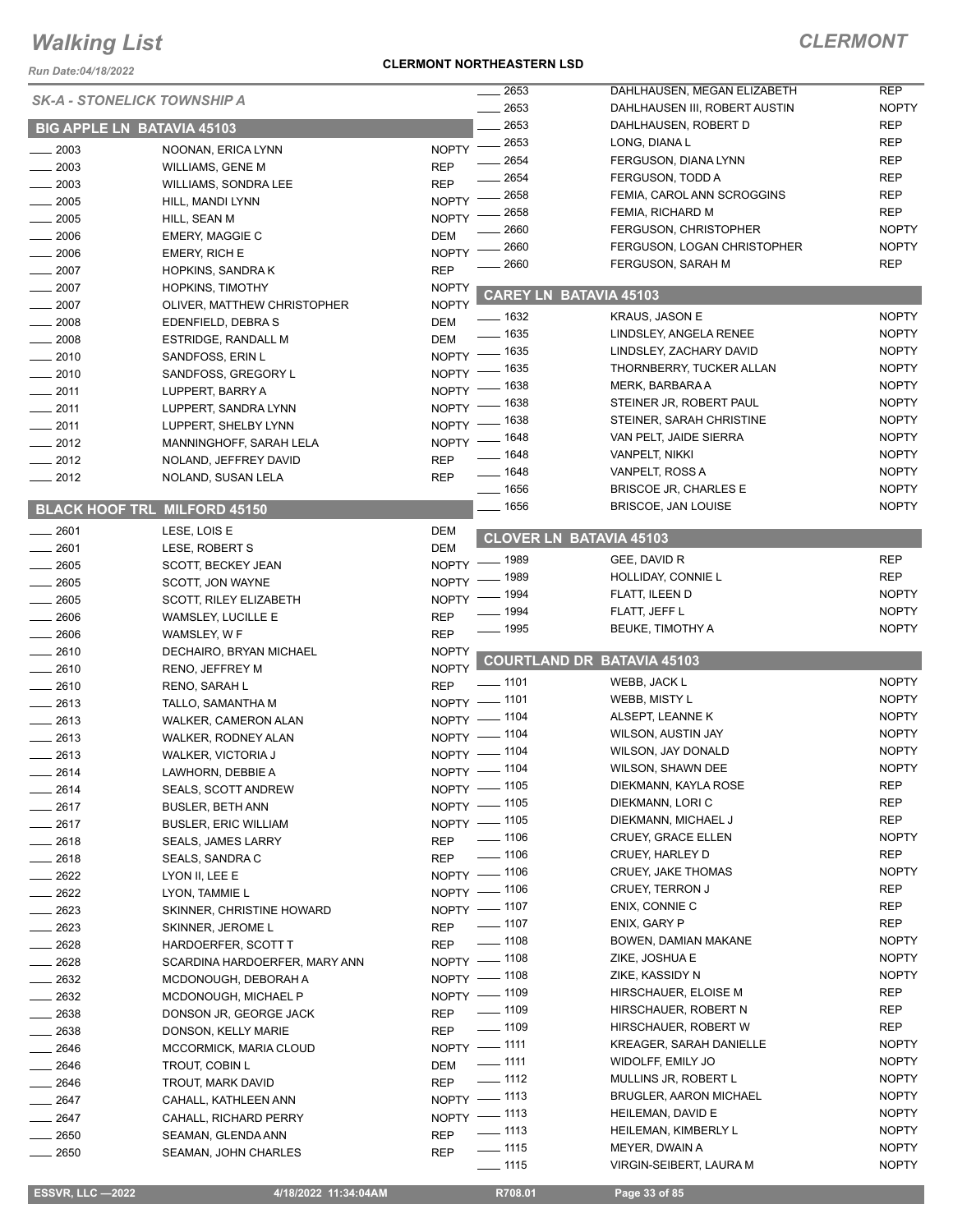*Run Date:04/18/2022*

#### **CLERMONT NORTHEASTERN LSD**

| <b>SK-A - STONELICK TOWNSHIP A</b> |                                     |              | $\frac{1}{2}$ 5117     | BOOTHBY, GREGORY ALLEN            | <b>NOPTY</b> |
|------------------------------------|-------------------------------------|--------------|------------------------|-----------------------------------|--------------|
|                                    |                                     |              | $\frac{1}{2}$ 5117     | BOOTHBY, NICOLE SHANNON           | <b>NOPTY</b> |
| <b>COURTLAND DR BATAVIA 45103</b>  |                                     |              | $-5117$                | BOOTHBY, PAMELA D                 | <b>NOPTY</b> |
| $- 1116$                           | BAKER, HAYLEY JEAN                  |              | NOPTY -8124            | <b>GATES, PATRICK T</b>           | <b>NOPTY</b> |
| $- 1116$                           | <b>BAKER, JESSICA L</b>             |              | NOPTY -8128            | MARKER, DAYNA D                   | <b>REP</b>   |
| $- 1116$                           | <b>BAKER, ROBERT S</b>              |              | NOPTY -8128            | MARKER, JEROME GREGORY            | <b>REP</b>   |
|                                    |                                     |              | 5130                   | ANDERSON, SUSAN L                 | <b>NOPTY</b> |
| <b>CRAVER RD BATAVIA 45103</b>     |                                     |              | 5130                   | MCCOY, DOUGLAS WILLIAM            | <b>NOPTY</b> |
|                                    |                                     |              | $\frac{1}{2}$ 5133     | COMPART, DAVID ALLEN              | <b>NOPTY</b> |
| $-1799$                            | KING, CHRIS J                       | <b>DEM</b>   | $\frac{1}{2}$ 5133     | COMPART, KAITLYN MARGARET         | <b>NOPTY</b> |
| $-1799$                            | RUEHL, JUDITH B                     | DEM          | $\frac{1}{2}$ 5135     | ACKERMAN, DENISE D                | DEM          |
| $-1803$                            | <b>KROMER, EILEEN M</b>             | <b>DEM</b>   |                        | IMBUS, REBECCA S                  | DEM          |
| $- 1803$                           | PLUNGIS, GLENN A                    |              | NOPTY -8135<br>$-5149$ |                                   | <b>NOPTY</b> |
|                                    |                                     |              |                        | DRUFFEL, KIRBY L                  |              |
| <b>CRAVER RD MILFORD 45150</b>     |                                     |              | $-5149$                | DRUFFEL, MICHAEL S                | <b>NOPTY</b> |
| $-1625$                            | CHANDLER, JENNIFER LYNN             |              | NOPTY - 5150           | MURPHY, BRIAN D                   | <b>NOPTY</b> |
| $-1625$                            | CHANDLER, RODNEY LOUIS              | <b>NOPTY</b> | $=$ 5150               | MURPHY, CHRISTINE A               | <b>NOPTY</b> |
| $-1635$                            | CHANDLER, CARL T                    | <b>DEM</b>   | $-5150$                | MURPHY, EMILY ANN                 | <b>NOPTY</b> |
| $-1635$                            | CHANDLER, LINDA K                   | <b>DEM</b>   | 5164                   | TAYLOR, GAYLE R                   | <b>REP</b>   |
| $- 1635$                           | HERMAN, DESTINEE KAY                | <b>NOPTY</b> | 5168                   | BURNETT LITFIN, DEBRAH EILEEN     | DEM          |
| $- 1635$                           | HERMAN III, MICHAEL JAMES           | <b>NOPTY</b> | 5168                   | LITFIN JR, ROBERT L               | DEM          |
|                                    |                                     |              | 5168                   | VANCE, ESTHER ROSEANN             | <b>NOPTY</b> |
| $-1669$                            | <b>CRAVER, CATHERINE R</b>          | <b>DEM</b>   | $-5168$                | VANCE, ROBERT WILLIAM             | <b>NOPTY</b> |
| $-1669$                            | CRAVER, JEROME A                    | <b>DEM</b>   | 5178                   | PELOPIDA, ZACHARY AARON           | <b>NOPTY</b> |
| 1669                               | <b>CRAVER, ROBERT JOSEPH</b>        | <b>NOPTY</b> | 5178                   | WEAVER, MARGARET ANNE             | <b>NOPTY</b> |
| $-1669$                            | HARRIS, CORTNEY MARIE               | <b>NOPTY</b> | 5237                   | HONKOMP, CRAIG A                  | DEM          |
| $-1669$                            | WHITING, EMMALEE MARIE              | <b>NOPTY</b> |                        | CRAVER, JEFFREY M                 | <b>NOPTY</b> |
| $- 1701$                           | CRAVER, KEVIN M                     | <b>NOPTY</b> | 5245                   |                                   |              |
| $- 1701$                           | <b>CRAVER, MICHELLE ANN</b>         | <b>NOPTY</b> | 5265                   | SHAW, BRANDY M                    | <b>NOPTY</b> |
|                                    |                                     |              | 5281                   | TIPTON, CAROL T                   | <b>NOPTY</b> |
| <b>FAUL LN MILFORD 45150</b>       |                                     |              | 5327                   | KAPITULA, IRINA M                 | <b>NOPTY</b> |
| $- 1535$                           | JOHNSON, ALEXA KAY                  | <b>DEM</b>   | 5327                   | KAPITULA, VICTOR A                | <b>NOPTY</b> |
| $- 1535$                           | KIMBALL, ALICIA MAE                 | <b>REP</b>   | 5335                   | HALL, DAVID ROBERT                | <b>NOPTY</b> |
| $- 1535$                           | KIMBALL, STEVEN C                   | <b>REP</b>   | $-5335$                | MANGEN, JOHN E                    | <b>NOPTY</b> |
| $\frac{1}{2}$ 1550                 | UTECHT, DOUG R                      | <b>NOPTY</b> | 5335                   | MEJZLIK, DEZZARAE NORMA LYNN      | <b>NOPTY</b> |
| $\frac{1}{2}$ 1555                 | DAVIS, VANESSA L                    | <b>NOPTY</b> | 5335                   | MEJZLIK, STEPHANNIE M I           | <b>NOPTY</b> |
| $- 1555$                           | YOUNG, BRENT LEE                    | <b>REP</b>   | 5335                   | ROSE, GARY EVAN                   | <b>NOPTY</b> |
| $-1555$                            | YOUNG, RENAK                        | <b>DEM</b>   | 5335                   | <b>WILLIAMS, KURTIS BOBBY</b>     | <b>NOPTY</b> |
| $-1560$                            | SEIBERT JR, EARL W                  | <b>NOPTY</b> | 5337                   | DUNN, BRITTANY NICOLE             | <b>NOPTY</b> |
| $-1560$                            |                                     | <b>NOPTY</b> | 5337                   | ROBERTS, JACOB ALLEN              | <b>NOPTY</b> |
|                                    | SEIBERT, PATRICIA L                 |              | 5353                   | ROMANO, COURTNEY                  | <b>NOPTY</b> |
| $-1565$                            | STOKES, CYNTHIA SUSAN               | <b>NOPTY</b> | 5353                   | ROMANO, FRED W                    | <b>NOPTY</b> |
| 1565                               | STOKES. JOSEPH C                    | <b>NOPTY</b> | 5353                   | ROMANO, KATELYN E                 | <b>NOPTY</b> |
| $- 1570$                           | <b>MCCANN, KATHY S</b>              | <b>NOPTY</b> | 5353                   | ROMANO, ROBIN E                   | <b>NOPTY</b> |
| $-1570$                            | <b>MCCANN, MARK ALAN</b>            | <b>NOPTY</b> |                        |                                   |              |
| $-1575$                            | <b>JUEL, ANDERS K</b>               | <b>REP</b>   |                        | HIDDEN MEADOW CT BATAVIA 45103    |              |
| $-1575$                            | JUEL, KAREN S                       | <b>REP</b>   |                        | DUGGER, MIKE S                    | <b>NOPTY</b> |
| $-1580$                            | <b>BAARLAER, DAVID C</b>            | <b>NOPTY</b> | _ 1656<br>$-1656$      | DUGGER, TAMMI J                   | <b>NOPTY</b> |
| $-1580$                            | BAARLAER, GABRIELLA JACQUELINE      | <b>NOPTY</b> |                        |                                   |              |
| $-1580$                            | <b>BAARLAER, LAURIE G</b>           | <b>NOPTY</b> | . 1660                 | REALE, MICHAEL JOSEPH             | <b>NOPTY</b> |
| $-1600$                            | <b>HEINOLD, FRED THOMAS</b>         | <b>NOPTY</b> | _ 1660                 | REALE, ROBIN ELIZABETH            | <b>NOPTY</b> |
| $- 1600$                           | HEINOLD, PAULA JEAN                 | <b>NOPTY</b> | _ 1664                 | KEIPPER, KATHERINE BROOKE         | <b>NOPTY</b> |
|                                    |                                     |              | —— 1664                | KEIPPER, MARY KATHERINE           | <b>NOPTY</b> |
|                                    | <b>GALLEY HILL RD MILFORD 45150</b> |              | $- 1664$               | KEIPPER, MATTHEW JOHN             | <b>NOPTY</b> |
| $\frac{1}{2}$ 5100                 | MILLER, GERALD J                    | <b>REP</b>   | _ 1692                 | FROHLICH, GABRIELLE ELIZABETH     | <b>NOPTY</b> |
| $-5100$                            | MILLER, TONJA S                     | <b>NOPTY</b> | _ 1692                 | FROHLICH, ISABELLE KATHERINE      | <b>NOPTY</b> |
| $\frac{1}{2}$ 5107                 | SMITH, PATRICIA A                   | <b>REP</b>   | 1692                   | FROHLICH, LISA KAE                | <b>NOPTY</b> |
| $-5107$                            | SMITH, STANLEY H                    | <b>REP</b>   | $-1692$                | FROHLICH, MARTIN C                | <b>NOPTY</b> |
|                                    |                                     | <b>REP</b>   |                        |                                   |              |
| $\frac{1}{2}$ 5109                 | GARNER, DEBORAH L                   |              |                        | <b>HISTORIC WAY BATAVIA 45103</b> |              |
| $- 5109$                           | <b>GARNER, MICHAEL DAVID</b>        | <b>NOPTY</b> |                        | MCCONNELL STEPHEN, PATRICIA LYNN  | <b>NOPTY</b> |
| $-5111$                            | <b>TURNER, DARREL LEE</b>           | <b>DEM</b>   | - 3                    | WYATT, JAMES H                    | <b>NOPTY</b> |
| $-5111$                            | TURNER, DOYLENE                     | <b>DEM</b>   |                        | DAVIS, GRAHAM C                   | <b>NOPTY</b> |
| $-5113$                            | KRIMMER, STACEY NABORS              | <b>NOPTY</b> | _ 4                    | DAVIS, KAREN ELIZABETH ANNE       | <b>NOPTY</b> |
| $-5113$                            | KRIMMER, WILLIAM A                  | <b>NOPTY</b> |                        | PICKERING III, CHESTER FRANK      | <b>NOPTY</b> |
| $\frac{1}{2}$ 5115                 | LITZENBERG, JEFFERY A               | <b>NOPTY</b> | - 5<br>8               | CARLSON, BRIAN R                  | <b>NOPTY</b> |
|                                    |                                     |              |                        |                                   |              |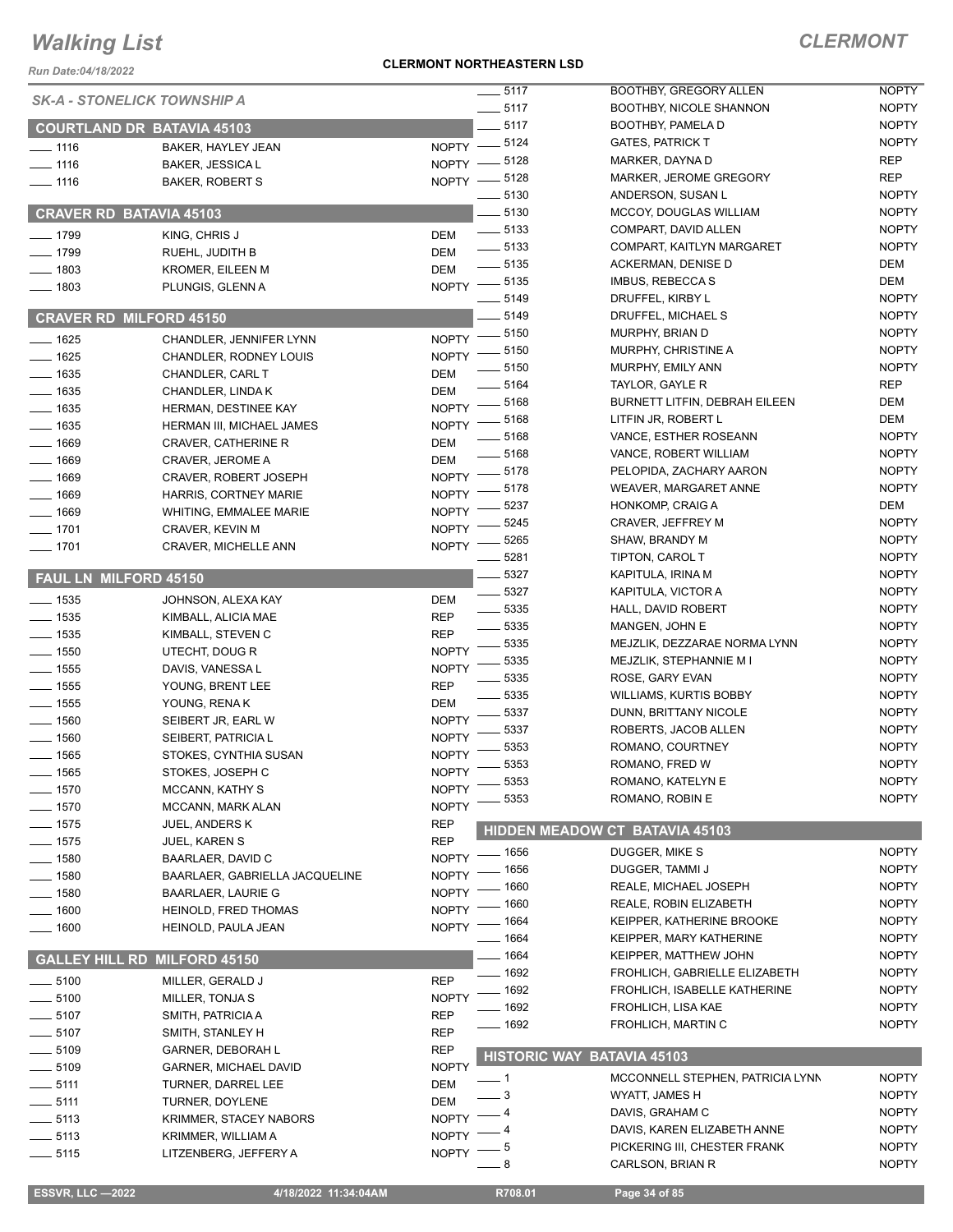*Run Date:04/18/2022*

#### **CLERMONT NORTHEASTERN LSD**

### *CLERMONT*

| <b>SK-A - STONELICK TOWNSHIP A</b>        |                                                  | 4979                               | DUMONT, PATRICIA FRANCES                        | <b>NOPTY</b>               |
|-------------------------------------------|--------------------------------------------------|------------------------------------|-------------------------------------------------|----------------------------|
|                                           |                                                  | $-4979$                            | DUMONT, RALPH M                                 | <b>NOPTY</b>               |
|                                           | <b>HISTORIC WAY BATAVIA 45103</b>                | 4982                               | <b>CREAGER, BRANDON ANDREAS</b>                 | <b>NOPTY</b>               |
| $-8$                                      | CARLSON, CHRISTINA MARIE                         | NOPTY - 4982                       | MASON JR, MALCOLM D                             | <b>NOPTY</b>               |
|                                           |                                                  | $- 4982$                           | MASON, SUSAN J                                  | DEM                        |
|                                           | LADINA LN BATAVIA 45103                          | 4985                               | <b>BREIG, JOHN WILLIAM</b>                      | <b>REP</b>                 |
| $\frac{1}{2}$ 3015                        | <b>CUPP, PATRICIA A</b>                          | $-4985$<br><b>REP</b>              | <b>BREIG, KRISTINA N</b>                        | REP                        |
| $\frac{1}{2}$ 3015                        | CUPP, RUSSELL W                                  | $- 4986$<br><b>REP</b>             | CHANEY, ANGELA RENEE                            | <b>NOPTY</b>               |
|                                           |                                                  | $-4986$                            | COX, QUENTIN W                                  | <b>NOPTY</b>               |
|                                           | <b>MACKENZIE TRCE BATAVIA 45103</b>              | - 4991                             | BREIG, DAVID J                                  | REP                        |
| $- 1760$                                  | FRAUNFELTER, JENNIFER MARIE                      | 4991<br>$NOPTY$ ––                 | <b>BREIG, DIANE L</b>                           | DEM                        |
| $- 1760$                                  | FRAUNFELTER, SEAN G                              | $-4992$<br><b>REP</b>              | MAM, PHILLIP KEO                                | <b>NOPTY</b>               |
| $- 1764$                                  | PHAIR, BARBARA A                                 | $- 4992$<br><b>REP</b>             | ROBINSON-MAM, ERIN RENEE                        | <b>NOPTY</b>               |
| $- 1764$                                  | PHAIR, RICHARD D                                 | $\frac{1}{2}$ 5002<br><b>REP</b>   | DOUGHMAN, CHAD RICHARD                          | <b>NOPTY</b>               |
| $- 1768$                                  | COPAS, BRITTANY A                                | NOPTY - 5003                       | ROARK, KATHLEEN NICOLE                          | <b>NOPTY</b>               |
| $- 1775$                                  | LAYTON, CRYSTAL A                                | $-5003$<br>NOPTY -                 | ROARK, SAMUEL D                                 | <b>REP</b>                 |
| $- 1775$                                  | LAYTON, DOUGLAS R                                | .5003<br>NOPTY -                   | ROARK, SAMUEL TRAVIS                            | <b>NOPTY</b><br><b>REP</b> |
| $- 1776$                                  | ASELAGE, HAYLI V                                 | 5007<br>NOPTY -                    | BYRNE, NANCY KAY                                |                            |
| $- 1776$                                  | ASELAGE, LAURA ANNE                              | 5007<br><b>REP</b>                 | DOUGHMAN, RICHARD L<br><b>WARREN, MAUREEN E</b> | REP<br><b>REP</b>          |
| $- 1776$                                  | ASELAGE, MARK ANTHONY                            | $-5010$<br>NOPTY -<br>5011         | MARGUET, SANDRA L                               | <b>NOPTY</b>               |
| $- 1776$                                  | ASELAGE II, MARK ANTHONY                         | NOPTY -<br>5014                    | COLE, BEVERLY S                                 | <b>REP</b>                 |
| $- 1776$                                  | URLING, CAREN REGINA                             | NOPTY <sup>-</sup><br>5014         | COLE, MERRILL R                                 | <b>REP</b>                 |
| $- 1776$                                  | URLING, GABRIEL MICHAEL                          | NOPTY -<br>5015                    | WATSON, GARY L                                  | <b>NOPTY</b>               |
| $- 1776$                                  | URLING, JOSEPH DANIEL                            | NOPTY -                            | WATSON, JONATHON W                              | <b>NOPTY</b>               |
| $- 1776$                                  | URLING, PHILOMENA THERESE                        | NOPTY -8015<br>$=5015$             | WATSON, VICY R                                  | <b>NOPTY</b>               |
| $- 1779$                                  | CLARK, BARBARA A                                 | <b>REP</b><br>$- 5017$             | CANFIELD, JOHN PAUL                             | <b>NOPTY</b>               |
| $- 1779$                                  | CLARK, JOCK D                                    | <b>REP</b><br>$\frac{1}{2}$ 5017   | HUTCHINSON, AMANDA LYNN                         | <b>NOPTY</b>               |
| $- 1780$                                  | COOPER, ADYCEN                                   | <b>DEM</b>                         |                                                 |                            |
| $\frac{1}{2}$ 1780                        | FLANNERY WILLIAMS, MEGAN LEE                     | <b>DEM</b>                         | <b>MISTY HOLLOW CT BATAVIA 45103</b>            |                            |
| $- 1780$                                  | WILLIAMS, DAVID O                                | <b>NOPTY</b>                       | HUDSON, JASON M                                 | <b>NOPTY</b>               |
| $- 1781$                                  | LINDERMAN, LEANNE MARIE                          | NOPTY - 1663<br>$- 1663$           | HUDSON, MEGAN M                                 | <b>NOPTY</b>               |
| $- 1781$                                  | VISSE, CATHERINE A                               | <b>REP</b><br>$- 1667$             | <b>BARTER, KELLIE LYNN</b>                      | <b>NOPTY</b>               |
| $- 1781$                                  | VISSE, JOHN D                                    | <b>REP</b>                         | <b>BARTER, MATHEW P</b>                         | <b>NOPTY</b>               |
| $- 1781$                                  | VISSE, NICOLE LYNN                               | NOPTY - 1667<br>— 1667             | <b>BARTER, TYLER DANIEL</b>                     | <b>NOPTY</b>               |
| $- 1784$                                  | HACKMAN, KAREN R                                 | <b>REP</b><br>$- 1671$             | ROSS JR, NORMAN HAROLD                          | <b>NOPTY</b>               |
| $- 1784$                                  | HACKMAN, THOMAS A                                | <b>REP</b><br>NOPTY - 1671         | ROSS, SHEILA ANN                                | <b>NOPTY</b>               |
| $- 1788$                                  | CHRISTOFF, JEFFREY A                             | $\frac{1}{2}$ 1675                 | DICKERSON, APRIL LYNNE                          | <b>REP</b>                 |
| $- 1788$                                  | CHRISTOFF, REBECCA JEAN                          | <b>REP</b><br>NOPTY - 1675         | DICKERSON, LEONARD D                            | <b>REP</b>                 |
| $- 1788$<br>$\frac{1}{1788}$              | CHRISTOFF, SAMANTHA<br>CHRISTOFF, TAYLOR JEAN    | NOPTY - 1683                       | SILL, EDWARD G                                  | <b>NOPTY</b>               |
|                                           |                                                  | NOPTY - 1683                       | SILL, SANDRA L                                  | <b>NOPTY</b>               |
| $- 1788$                                  | CHRISTOFF, ZOE MARIE                             |                                    |                                                 |                            |
| $- 1791$                                  | ZANOLA, AMANDA MARIE<br>ZANOLA, ELIZABETH ELAINE | <b>NOPTY</b><br>NOPTY <sup>1</sup> | OLIVE BRANCH STONELICK RD BATAVIA 45103         |                            |
| $- 1791$                                  |                                                  | NOPTY - 1561                       | BAUER, MARY A                                   | <b>REP</b>                 |
| $- 1791$<br>$- 1791$                      | ZANOLA, STEVE C                                  | NOPTY - 1605                       | <b>CRAIG, ETHAN PARKER</b>                      | <b>NOPTY</b>               |
| $- 1796$                                  | ZANOLA, STEVEN C<br>CARTWRIGHT, CHRISTOPHER G    | $\frac{1}{2}$ 1605<br>DEM          | CRAIG, KIMBERLY N                               | <b>NOPTY</b>               |
| $- 1796$                                  |                                                  | $- 1605$<br>DEM                    | CRAIG, NICHOLAS ADAM                            | <b>NOPTY</b>               |
| $- 1800$                                  | CARTWRIGHT, DEANNE LYNN                          | NOPTY - 1605                       | NEAVES, DANIELLE MARIE                          | <b>NOPTY</b>               |
| $- 1803$                                  | ECKER, TAMERA LEE<br>HETZLER, ANDREW WAYNE       | $- 1611$<br><b>REP</b>             | COBB, DANIEL WILLIAM                            | <b>NOPTY</b>               |
| $- 1803$                                  |                                                  | NOPTY - 1611                       | COBB, DAVID M                                   | <b>NOPTY</b>               |
|                                           | HETZLER, JENNIFER MOUSEL                         | $- 1617$                           | HAYNES, BARBARA J                               | REP                        |
| MC KAY RD BATAVIA 45103                   |                                                  | __ 1619                            | JACKSON, TIFFANY N                              | <b>NOPTY</b>               |
|                                           |                                                  | NOPTY - 1623                       | JONES, MARY M                                   | REP                        |
| $\frac{1}{2}$ 1992                        | MULLINS, GREGORY W                               | NOPTY - 1629                       | NEAL, ARLIS L                                   | <b>NOPTY</b>               |
| $\frac{1}{2}$ 1992<br>$\frac{2002}{2002}$ | REINHOLD, DOROTHY ANNE                           | $- 1629$<br><b>REP</b>             | NEAL, MARY S                                    | <b>NOPTY</b>               |
|                                           | WEINHEIMER, ALEXANDER JOSEPH                     | NOPTY - 1633                       | CHADWELL, BEULAH L                              | REP                        |
| $\frac{1}{2002}$                          | WEINHEIMER, ALLISSA MARIE                        | $\frac{1}{2}$ 1633<br><b>REP</b>   | CHADWELL JR, JOHN                               | <b>REP</b>                 |
| $\frac{1}{2002}$                          | WEINHEIMER, MELISSA MARIE                        | NOPTY - 1637                       | ALLEN, PHYLLIS J                                | <b>REP</b>                 |
| $\frac{1}{2002}$                          | WEINHEIMER, RANDY J                              | $- 1641$<br><b>REP</b>             | YOUNG, MICHAEL E                                | <b>NOPTY</b>               |
| $= 2003$<br>2003                          | THOMPSON, ANGELA S                               | $- 1641$<br><b>REP</b>             | YOUNG, SHARON L                                 | <b>NOPTY</b>               |
| $-2046$                                   | THOMPSON, ERIC S                                 | $- 1645$<br><b>REP</b>             | <b>GREGORY, JOSEPHINE</b>                       | REP                        |
| $-4972$                                   | OLEARY, JAIME LEIGH<br>POPP, GARY THOMAS         | NOPTY - 1649                       | BAUER, ELLEN C                                  | REP                        |
|                                           |                                                  | $- 1649$                           | YEATTS, NANCY K                                 | <b>NOPTY</b>               |
|                                           |                                                  |                                    |                                                 |                            |

 **ESSVR, LLC —2022 4/18/2022 11:34:04AM R708.01 Page 35 of 85**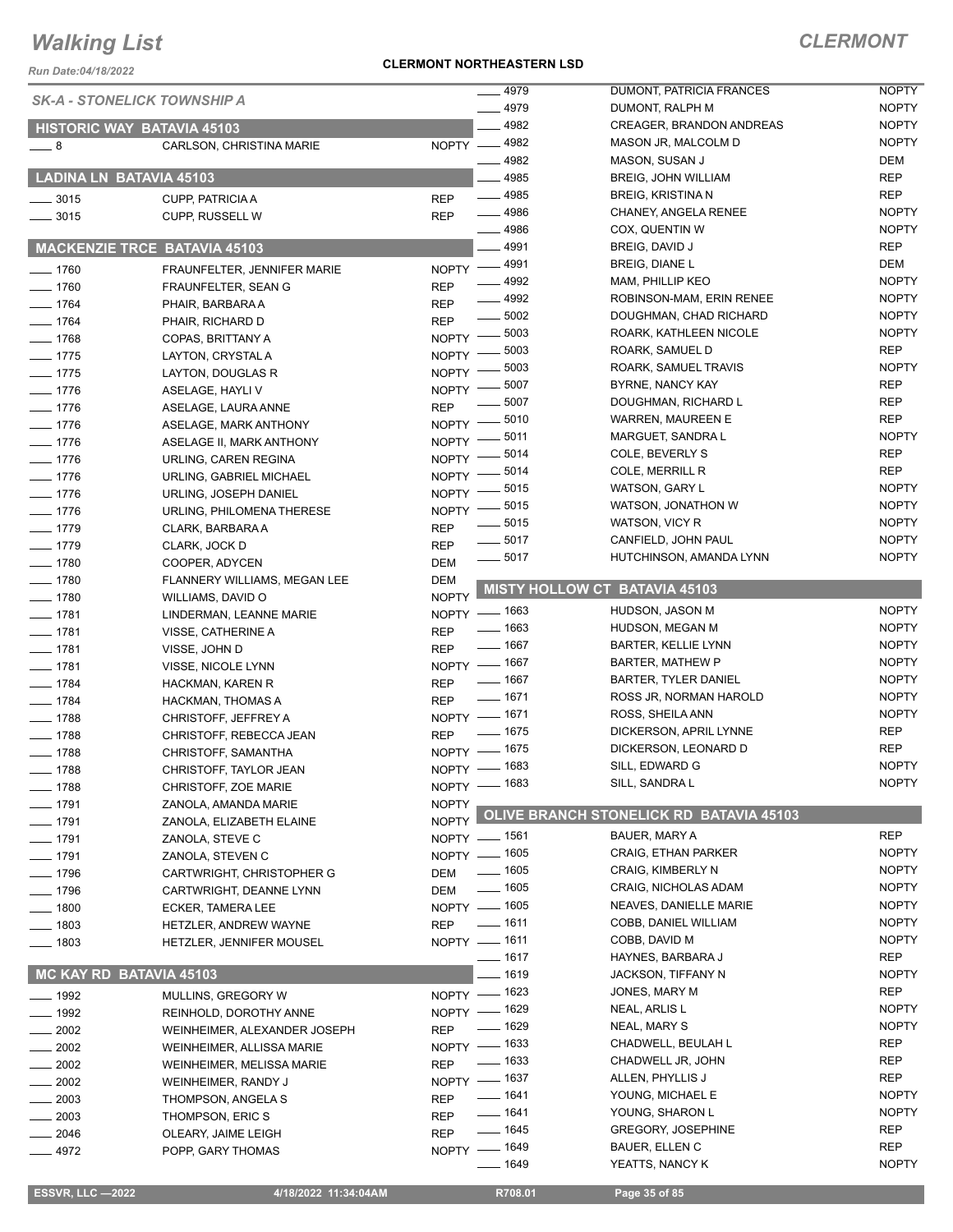#### **CLERMONT NORTHEASTERN LSD**

| Run Date:04/18/2022                |                                                 | <b>CLERMONT NORTHEASTERN LSD</b> |                                          |                                       |              |
|------------------------------------|-------------------------------------------------|----------------------------------|------------------------------------------|---------------------------------------|--------------|
| <b>SK-A - STONELICK TOWNSHIP A</b> |                                                 |                                  | $- 1764$                                 | JONES, ASHLEY NICOLE                  | <b>NOPTY</b> |
|                                    |                                                 |                                  | $- 1764$                                 | RANDOLPH, CODY RAY                    | <b>NOPTY</b> |
|                                    | OLIVE BRANCH STONELICK RD BATAVIA 45103         |                                  | $- 1764$                                 | RANDOLPH, GINA M                      | <b>NOPTY</b> |
| $- 1655$                           | BREEHNE, JACOB MATHEW                           |                                  | $NOPTY$ - 1765                           | ROOKS, CARL W                         | <b>NOPTY</b> |
| $- 1655$                           | BREEHNE, JOSHUA ANTHONY                         |                                  | NOPTY - 1765                             | ROOKS, VENEDA F                       | <b>NOPTY</b> |
| $- 1655$                           | <b>BREEHNE, MEGAN SUE</b>                       |                                  | NOPTY - 1766                             | LOOMIS, AMANDA M                      | <b>NOPTY</b> |
| $- 1655$                           | <b>BREEHNE, SHAWN A</b>                         |                                  | NOPTY - 1766                             | LOOMIS, BRIGITTE M                    | <b>NOPTY</b> |
| $- 1661$                           | FRANTZ JR, CHARLES E                            |                                  | NOPTY - 1766                             | LOOMIS, RICHARD C                     | <b>NOPTY</b> |
| $- 1661$                           | FRANTZ, EVELYN C                                |                                  | NOPTY - 1767                             | SHINKLE, HOPE T                       | <b>REP</b>   |
| $- 1667$                           | MURRAY, KATHERINE TERESA                        |                                  | NOPTY - 1767                             | SHINKLE JR, ROBERT A                  | <b>REP</b>   |
|                                    |                                                 |                                  | $- 1767$                                 | SHINKLE, TAYLOR ROBERT                | <b>NOPTY</b> |
| <b>OWENS LN MILFORD 45150</b>      |                                                 |                                  |                                          | SHERILYN LN BATAVIA 45103             |              |
| $- 1020$                           | DEMAS, GEORGE PETER                             | <b>NOPTY</b>                     |                                          | YONAS, DOMENICA F                     | <b>NOPTY</b> |
| $- 1020$                           | FEDE, ANNETTE                                   |                                  | NOPTY -8128                              |                                       | <b>NOPTY</b> |
| $\frac{1}{2}$ 1030                 | DOYLE, ALAN R                                   | <b>DEM</b>                       | $\frac{1}{2}$ 3128<br>$\frac{1}{2}$ 3130 | YONAS, JOHN J<br>LINZ, TERESA MARIE   | <b>NOPTY</b> |
| $- 1030$                           | DOYLE, TERESA MARIE                             | <b>DEM</b>                       | $\frac{1}{2}$ 3130                       | LINZ, THOMAS S                        | <b>NOPTY</b> |
| PARKSIDE DR BATAVIA 45103          |                                                 |                                  | $-3142$                                  | OSTERFELD, JEFFREY JOSEPH             | <b>NOPTY</b> |
|                                    |                                                 |                                  | $- 3142$                                 | OSTERFELD, SHERIS                     | <b>NOPTY</b> |
| $- 3134$                           | BECKWORTH, SHARON A                             | <b>REP</b>                       |                                          |                                       |              |
| $-3138$                            | EARICK, ELIZABETH ANNE                          | <b>NOPTY</b>                     |                                          | STATE ROUTE 132 BATAVIA 45103         |              |
| $\frac{1}{2}$ 3138                 | <b>EARICK, KAREN B</b>                          | <b>REP</b>                       | $-4939$                                  | RINGER, JOHN R                        | <b>REP</b>   |
| $\frac{1}{2}$ 3138                 | <b>EARICK, TIMMIE E</b>                         | <b>REP</b>                       | $- 4943$                                 |                                       | <b>NOPTY</b> |
| $- 3142$                           | HAWLEY, LINDA CAROL                             | <b>REP</b>                       | $-4948$                                  | SNYDER, ROBERT L<br>TRAMMELL, BETTY S | <b>NOPTY</b> |
| $- 3142$                           | HAWLEY, RAYMOND A                               | <b>REP</b>                       | NOPTY - 4950                             | SAGER, ANGELA C                       | <b>NOPTY</b> |
| $\frac{1}{2}$ 3143                 | BAUER, JOYE M                                   |                                  | NOPTY - 4950                             | SAGER, STEVEN J                       | <b>REP</b>   |
| $\frac{1}{2}$ 3143                 | <b>BAUER, NICOLE ANNE</b>                       |                                  | $-4951$                                  | DUNHAM, KALYNN                        | <b>NOPTY</b> |
| $\frac{1}{2}$ 3143                 | BAUER, THAD M                                   | <b>REP</b>                       | $\frac{1}{2}$ 4959                       | EDWARDS, ELORA CHANEL KORINE          | <b>NOPTY</b> |
| $\frac{1}{2}$ 3148                 | SCHULER, ALISON JANICE                          | <b>DEM</b>                       | NOPTY - 4959                             | EDWARDS, JACOB A                      | <b>NOPTY</b> |
| $\frac{1}{2}$ 3152                 | STEINMETZ, DANIEL MARTIN                        |                                  | NOPTY -4970                              | UPHUS, CHELSEA DANIELLE               | DEM          |
| $\frac{1}{2}$ 3152                 | STEINMETZ, ISABEL ANN                           |                                  | NOPTY - 4970                             | UPHUS, GREGORY M                      | <b>REP</b>   |
| $\frac{1}{2}$ 3152                 | STEINMETZ, TRACY LYNN                           |                                  | NOPTY - 4972                             | <b>BRANDSER, ERIC A</b>               | <b>NOPTY</b> |
| $\frac{1}{2}$ 3153                 | MANCINI, TIMOTHY R                              |                                  | NOPTY - 4972                             | <b>BRANDSER, THERESE MARY</b>         | <b>NOPTY</b> |
| $- 3156$                           | <b>BOSSE, JANET LORAINE</b>                     |                                  | NOPTY -4972                              | NOLAND, SAMANTHA ROSE                 | <b>NOPTY</b> |
| $- 3156$<br>$\frac{1}{2}$ 3157     | <b>BOSSE, THOMAS W</b><br><b>BOLING, DIANAL</b> |                                  | NOPTY -4976                              | MATHEWS, COURTNEY BETH                | <b>REP</b>   |
| $\frac{1}{2}$ 3157                 | <b>BOLING, NICKOLOUS JAMES</b>                  |                                  | NOPTY - 4976                             | MATHEWS, JEFFREY L                    | <b>REP</b>   |
| $\frac{1}{2}$ 3158                 | MULLEN, LINDA S                                 |                                  | NOPTY - 4979                             | PAFF, KAY C                           | <b>REP</b>   |
| $\frac{1}{2}$ 3158                 | MULLEN, MATTHEW M                               |                                  | NOPTY -4981                              | PAFF, HELEN M                         | <b>REP</b>   |
| $\frac{1}{2}$ 3158                 | MULLEN, RYAN MATTHEW                            |                                  | NOPTY -4982                              | CARLIER, ESTHER ANN                   | <b>NOPTY</b> |
| $-3160$                            | TEECE, JOHN M                                   |                                  | NOPTY - 4986                             | STETSON, KATHERINE A                  | <b>NOPTY</b> |
| $-3161$                            | BEST, JOHN V                                    | <b>REP</b>                       | 4986                                     | STETSON, MOLLY ANN                    | <b>NOPTY</b> |
| $- 3161$                           | <b>BEST, JULIE MARIE</b>                        |                                  | NOPTY - 4986                             | STETSON, SEAN M                       | <b>NOPTY</b> |
| $- 3163$                           | ROSE, GREGORY E                                 |                                  | NOPTY - 4990                             | NEAL, ERIN LOUISE                     | <b>NOPTY</b> |
| ____ 3163                          | ROSE, LARISA A                                  |                                  | NOPTY - 4990                             | TRAMMELL, JOHN W                      | <b>NOPTY</b> |
| $\equiv$ 3163                      | ROSE, ZACHARY EVERETTE                          |                                  | NOPTY -4991                              | EASTHAM, DYLAN H                      | <b>NOPTY</b> |
| ____ 3165                          | ANTOLOVICH, AMANDA B                            |                                  | NOPTY - 4991                             | EASTHAM, FALLON MARIE CIARA           | <b>NOPTY</b> |
| $- 3165$                           | ANTOLOVICH, JASON D                             |                                  | NOPTY - 5007                             | KOCH, CHARLOTTE                       | <b>REP</b>   |
|                                    |                                                 |                                  | 5007                                     | SUNDIN, CARMEN LEE                    | DEM          |
|                                    | POSSUM HOLLOW RD BATAVIA 45103                  |                                  | 5007                                     | SWANGO, PATRICIA PHOEBE               | <b>NOPTY</b> |
| $- 1820$                           | PELFREY, GARY WAYNE                             | NOPTY -                          | 5009                                     | ALLEN, EARL                           | <b>NOPTY</b> |
| ____ 1830                          | DOTSON, WILLIAM                                 | NOPTY -                          | 5009                                     | ALLEN, FAYE                           | <b>NOPTY</b> |
| $- 1830$                           | PACELLA, CAROL A                                | NOPTY -                          | 5010                                     | SWINSON, DARRELL L                    | <b>REP</b>   |
| __ 1846                            | NEWTON, RAYMOND CURTIS                          | NOPTY -                          | 5010                                     | SWINSON, TINA RAE                     | <b>NOPTY</b> |
| _ 1850                             | CONNOR, CARLA J                                 | <b>REP</b>                       | 5010                                     | <b>TARBUTTON, REBEKAH HOPE</b>        | <b>NOPTY</b> |
| ___ 1850                           | CONNOR, JEFFREY L                               | <b>REP</b>                       | $\frac{1}{2}$ 5012                       | SIMPSON, PATRICIA LONNY               | <b>NOPTY</b> |
| $- 1890$                           | <b>GRONBERG, HOLLY C</b>                        | <b>REP</b>                       | $\frac{1}{2}$ 5013                       | GABBARD, GERALD                       | <b>NOPTY</b> |
| $- 1890$                           | <b>GRONBERG, ROBERT C</b>                       | <b>REP</b>                       | $\frac{1}{2}$ 5013                       | GABBARD, PATRICIA JEWEL               | <b>NOPTY</b> |
|                                    |                                                 |                                  | $- 5014$                                 | JEFFRIES, JENSEN TAYLOR               | <b>NOPTY</b> |
| PRESTIGE TRCE BATAVIA 45103        |                                                 |                                  | 5021                                     | SOWERS, BRIDGET L                     | <b>NOPTY</b> |
| ___ 1761                           | SCHNUDERL, PETER JOHN                           | NOPTY -                          | 5023                                     | FLEISCHMANN, KAYLA ROSE               | <b>NOPTY</b> |
| $- 1762$                           | <b>HEADLEY, BEATRICE</b>                        | NOPTY -                          | 5023                                     | NORRIS, TRISTAN DAVID                 | <b>NOPTY</b> |
| $- 1763$                           | PELOPIDA, JAMES R                               | <b>NOPTY</b>                     | 5023                                     | YOUNGER, GEORGE E                     | <b>NOPTY</b> |
|                                    |                                                 |                                  | 5023                                     | YOUNGER, LESLIE KAY                   | <b>NOPTY</b> |
| <b>ESSVR, LLC -2022</b>            | 4/18/2022 11:34:04AM                            |                                  | R708.01                                  | Page 36 of 85                         |              |
|                                    |                                                 |                                  |                                          |                                       |              |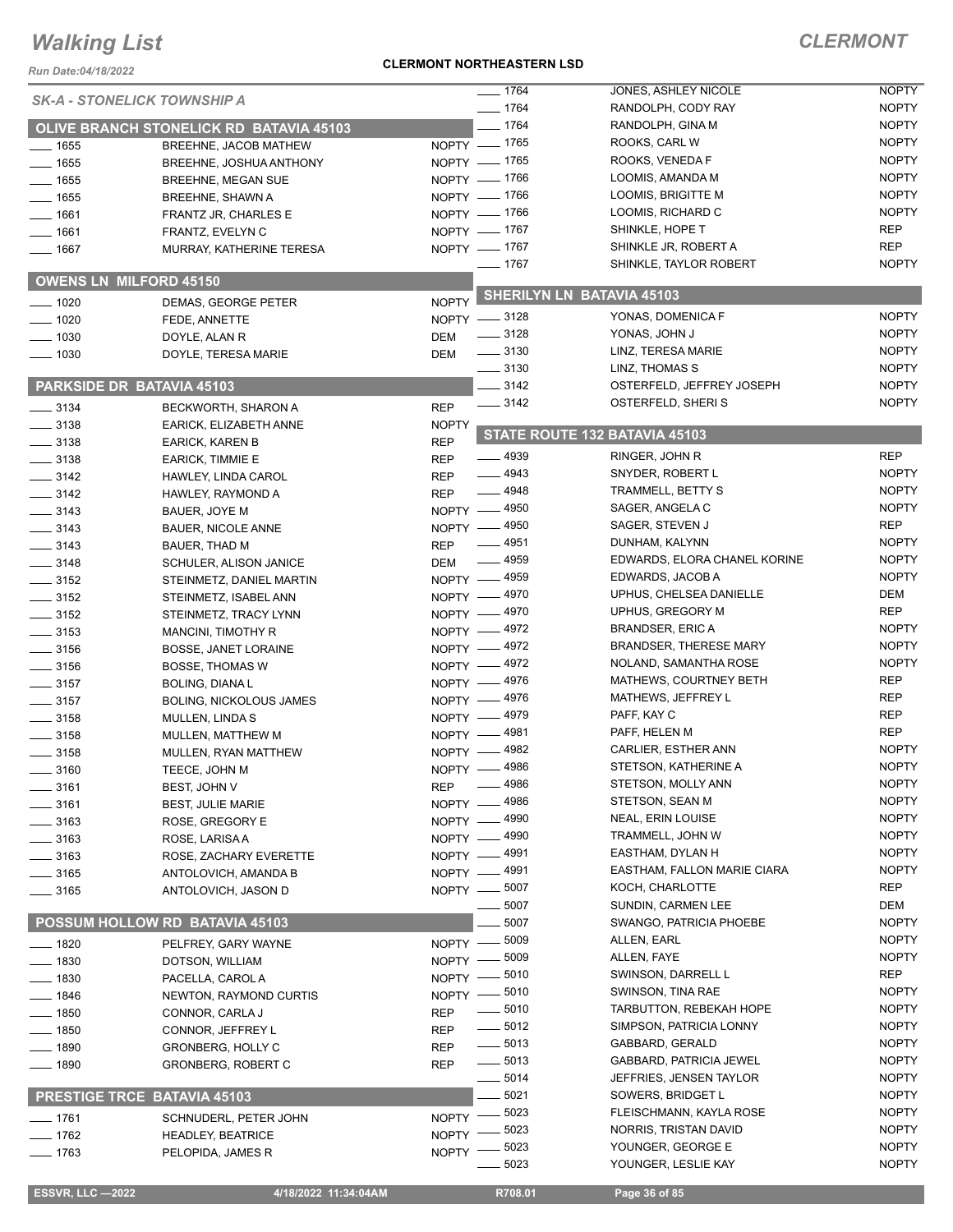*Run Date:04/18/2022*

#### **CLERMONT NORTHEASTERN LSD**

### *CLERMONT*

| <b>SK-A - STONELICK TOWNSHIP A</b> |                                      | 5309                                           | LATTARULO, ALLISON MICHELLE   | <b>NOPTY</b> |
|------------------------------------|--------------------------------------|------------------------------------------------|-------------------------------|--------------|
|                                    |                                      | 5309                                           | LATTARULO, DOMINIC T          | <b>NOPTY</b> |
|                                    | <b>STATE ROUTE 132 BATAVIA 45103</b> | $-5311$                                        | <b>BERNING, FRANCES M</b>     | <b>NOPTY</b> |
| $-5025$                            | QUINONES JR, RICARDO A               | NOPTY __ 5311                                  | <b>BERNING, MARK T</b>        | <b>NOPTY</b> |
| _ 5025 #APT A                      | NORRIS JR, DAVID L                   | NOPTY -6311                                    | BERNING, NATHAN TYLER JAMES   | <b>NOPTY</b> |
| 5025 #APT A                        | NORRIS, LAURA E                      | NOPTY -6311                                    | SMITH, THOMAS SUQUS           | <b>NOPTY</b> |
| $-5025$ #APT B                     | <b>BUDKE III, CLIFFORD C</b>         | NOPTY __ 5317                                  | HOSKINS, FREEMAN              | <b>NOPTY</b> |
| $\equiv$ 5025 #APT B               | <b>BUDKE, SHAWN KRISTIN</b>          | NOPTY __ 5319                                  | POYNTER, ALBERT J             | <b>NOPTY</b> |
| .5026                              | DEVINE, LAURENCE T                   | NOPTY __ 5319                                  | POYNTER, KIMBERLY CARNAHAN    | <b>NOPTY</b> |
| $\frac{1}{2}$ 5029                 | LAIRD, DAVID PAUL                    | NOPTY -6321                                    | COOK, BRANDON D               | <b>NOPTY</b> |
| $\frac{1}{2}$ 5029                 | LAIRD, MESHELLE LYNN                 | NOPTY __ 5321                                  | MCCLEESE, AMY L               | <b>NOPTY</b> |
| $\frac{1}{2}$ 5030                 | YOUNG JR, CALVIN ROBERT              | NOPTY __ 5327                                  | DIEKMAN, CHRISTINA J          | <b>NOPTY</b> |
| $\frac{1}{2}$ 5031                 | HOUSH, CHERYL ANN                    | REP 	 — 5327                                   | DIEKMAN, DONALD R             | <b>NOPTY</b> |
| $-5034$                            | VANSELOW, DALLAS RUSSELL             | NOPTY __ 5327                                  | DIEKMAN, EMILY A              | <b>NOPTY</b> |
| $\frac{1}{2}$ 5039                 | FISHER, PAMELA A                     | DEM - 5327                                     | DIEKMAN, NATALIE JANE         | <b>NOPTY</b> |
| $\frac{1}{2}$ 5043                 | HUDSON, JESSICA ANN                  | NOPTY -6349                                    | <b>BILL, LARRY K</b>          | <b>NOPTY</b> |
| $\frac{1}{2}$ 5048                 |                                      | NOPTY __ 5355                                  | MOORE, MATTHEW AARON          | <b>NOPTY</b> |
|                                    | CARLIER, RUTH DARLENE                | NOPTY -8377                                    | MACK, GARY W                  | <b>NOPTY</b> |
| $\frac{1}{2}$ 5049                 | SEEBOHM JR, CHARLES E                |                                                |                               | <b>NOPTY</b> |
| $-5049$                            | SEEBOHM, CYNTHIA ANN                 | NOPTY __ 5377                                  | MACK, JOELLAN                 |              |
| $\frac{1}{2}$ 5053                 | PRATT, ETHEL W                       | DEM                                            | STATE ROUTE 222 BATAVIA 45103 |              |
| $\frac{1}{2}$ 5059                 | SUMMERS, GEORGE A                    | <b>REP</b>                                     |                               |              |
| $\frac{1}{2}$ 5062                 | CLARK, MATTHEW DAVID                 | NOPTY __ 4922                                  | MEGUIRE, CINDY ELAINE         | <b>REP</b>   |
| $\frac{1}{2}$ 5062 #APT 2          | <b>BREWER, JESSICA LYNN</b>          | NOPTY __ 4922                                  | MEGUIRE, DENNIS JAMES         | <b>REP</b>   |
| 5065                               | BAVIS, EDWARD FRANKLIN               | NOPTY __ 4989                                  | WILDT, CAILY ALYSSA           | <b>NOPTY</b> |
| $\frac{1}{2}$ 5065                 | <b>GREENE, KATHY CAYLOR</b>          | NOPTY __ 4993                                  | EVANS, JAMES D                | <b>REP</b>   |
| $\frac{1}{2}$ 5066                 | CREEKMORE, JACK R                    | <b>REP</b><br>$- 4993$                         | EVANS, JILL S                 | <b>REP</b>   |
| $\frac{1}{2}$ 5075                 | MIDENCE, BRITTANY DAWN               | NOPTY __ 4997                                  | WARFIELD, DILLON ALVA         | <b>NOPTY</b> |
| $- 5079$                           | SPINNER, DENISE M                    | NOPTY __ 5003                                  | CLEVER, MARY D                | <b>NOPTY</b> |
| $\frac{1}{2}$ 5079                 | SPINNER, EDWARD F                    | NOPTY __ 5003                                  | TAYLOR, BARBARA A             | <b>NOPTY</b> |
| $\frac{1}{2}$ 5083                 | MAYNARD, GABRIELLE PAIGE             | NOPTY __ 5006                                  | BRANDENBURG, JAMES C          | <b>NOPTY</b> |
| <b>______ 5083 #BLDG 0</b>         | MAYNARD II, KEITH NYLE               | NOPTY __ 5007                                  | BREWER JR, ELMER              | <b>NOPTY</b> |
| $-5087$                            | BROWN, BRENDA J                      | <b>REP</b><br>$\frac{1}{2}$ 5008               | GIBBONS, DONALD G             | <b>NOPTY</b> |
| $\frac{1}{2}$ 5087                 | BROWN, JERRY L                       | <b>REP</b><br>$\frac{1}{2}$ 5009               | MAYNARD, LISA K               | <b>NOPTY</b> |
| $-5175$                            | DREES, KARLY K                       | NOPTY __ 5011                                  | MOERMOND, CYNTHIA S           | <b>NOPTY</b> |
| $- 5179$                           | RYAN, JUDY L                         | NOPTY __ 5014                                  | BUDAI, DONNA JANE             | <b>NOPTY</b> |
| $- 5179$                           | RYAN, KORIE MICHAEL                  | NOPTY __ 5014                                  | BUDAI, RANDALL WYATT          | <b>REP</b>   |
| $\frac{1}{2}$ 5185                 | DISNEY, JAMIE JOLEEN                 | NOPTY __ 5015                                  | REYNOLDS, DYLAN JAMES         | <b>NOPTY</b> |
| $\frac{1}{2}$ 5185                 | DISNEY, WALTER RYAN                  | NOPTY __ 5015                                  | <b>REYNOLDS, TIMOTHY W</b>    | <b>NOPTY</b> |
| $\frac{1}{2}$ 5193                 | MARTINEZ, DANIEL                     | DEM<br>$\frac{1}{2}$ 5020                      | ANDERSON, BRYAN M             | <b>REP</b>   |
| $\frac{1}{2}$ 5197                 | SEIPEL, KYLE J                       | NOPTY __ 5020                                  | BAKER, SAMANTHA K             | <b>REP</b>   |
|                                    |                                      |                                                |                               |              |
| 5201                               | JOSLIN, DEANA EARLENE                | REP<br>5021                                    | CALLIHAN, PATRICIA LEE        | <b>NOPTY</b> |
| 5201                               | <b>JOSLIN, MICHAEL A</b>             | <b>REP</b><br>5024                             | COOK, MICHAEL G               | <b>NOPTY</b> |
| $- 5213$                           | WOOTEN, CALEB JAMES                  | NOPTY __ 5025                                  | BALLEIN, BRIAN K              | DEM          |
| $-5217$                            | BERGEN, KURT R                       | NOPTY ___<br>5025                              | <b>BALLEIN, DEBBIE L</b>      | DEM          |
| $-5217$                            | GLADIS, JEAN K                       | NOPTY __ 5028                                  | STAHLEY, KRISTA LYNN          | <b>NOPTY</b> |
| $-5225$                            | LANHAM, JENNIFER S                   | <b>REP</b><br>5028<br>$\frac{1}{1}$            | STAHLEY, MARY D               | REP          |
| $\frac{1}{2}$ 5241                 | GALVIN, JOSHUA ROBERT                | NOPTY __ 5028                                  | STAHLEY, THOMAS J             | REP          |
| $- 5241$                           | <b>GALVIN, KATHERINE MICHELLE</b>    | NOPTY __ 5030                                  | WEISS, JASON PAUL             | REP          |
| 5249                               | RACK, EMMA C                         | NOPTY __ 5031                                  | SCHMIDT, JOHN T               | DEM          |
| $-5249$                            | RACK, KIMBERLY G                     | NOPTY __ 5031                                  | SCHMIDT, JUDITH A             | DEM          |
| 5249                               | RACK, MEGAN L                        | NOPTY __ 5034                                  | OHARA, JON RALEIGH            | <b>NOPTY</b> |
| $-5249$                            | RADER, DOUGLAS E                     | NOPTY __ 5036                                  | KINGSLEY, MICHAEL E           | <b>NOPTY</b> |
| $-5261$                            | KINNEY, KYLE D                       | NOPTY __ 5036                                  | PETERS, KELLY M               | <b>NOPTY</b> |
| 5261                               | PREWITT, CYNTHIA JO                  | NOPTY __ 5038                                  | HARGRAVES, VICKIE A           | REP          |
| 5263                               | GALVIN, NAN                          | $\overline{\phantom{0}}$<br>5038<br><b>REP</b> | HENSLEY, BILLY LEE            | REP          |
| $-5265$                            | GALVIN, GINA M                       | NOPTY __ 5040                                  | <b>MARTIN, MONA RENEE</b>     | <b>NOPTY</b> |
| 5265                               | <b>GALVIN, ROBERT T</b>              | NOPTY __ 5040                                  | SANDS, CHARITY MARIAH         | <b>NOPTY</b> |
| $-5265$                            | TARVIN, ADAM C                       | NOPTY __ 5042                                  | <b>WADE, RUSS PATRICK</b>     | <b>NOPTY</b> |
| .5265                              | TARVIN, LEANNE M                     | NOPTY __ 5046                                  | GUTHRIE, MARGARET ELAINE      | <b>NOPTY</b> |
| $-5271$                            | GALVIN, PEGGY A                      | REP<br>$\frac{1}{2}$ 5046                      | TAYLOR, ROBERT P              | REP          |
| $-5271$                            | GALVIN, WILLIAM D                    | <b>REP</b><br>5054                             | BERNSTEIN, ELLEN D            | DEM          |
| $-5275$                            | KEENAN, ARLENE M                     | NOPTY __ 5054                                  | BERNSTEIN, GEORGE D           | DEM          |
| 5275                               | KEENAN, JOHN T                       | NOPTY __ 5066                                  | WISLER, LAURA J               | <b>REP</b>   |
|                                    |                                      |                                                |                               |              |

**ESSVR, LLC -2022 4/18/2022 11:34:04AM** R708.01 **Page 37 of 85**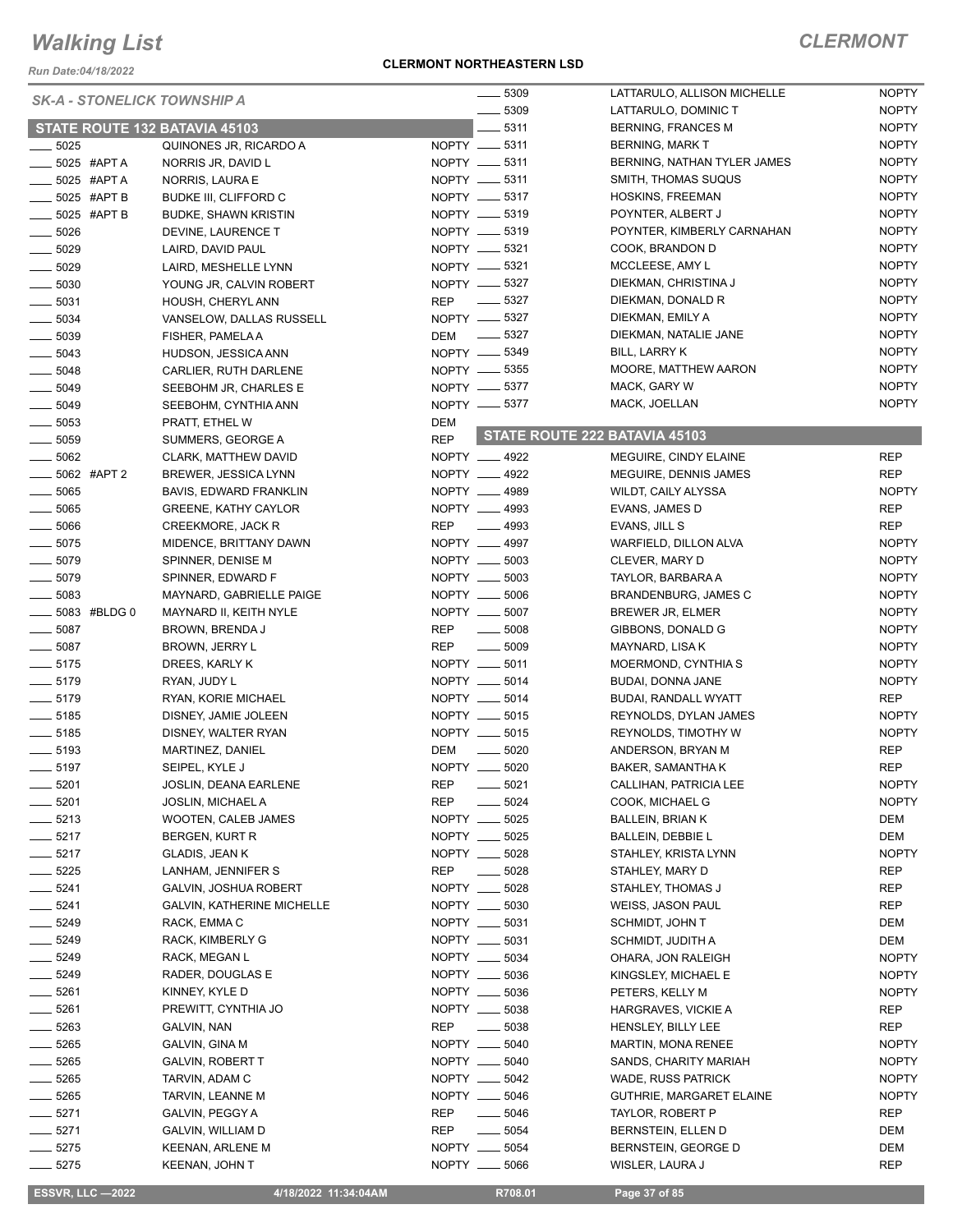*Run Date:04/18/2022*

#### **CLERMONT NORTHEASTERN LSD**

### *CLERMONT*

| KUII Dale.04/10/∠022               |                                         |                                             |                                                |                          |
|------------------------------------|-----------------------------------------|---------------------------------------------|------------------------------------------------|--------------------------|
| <b>SK-A - STONELICK TOWNSHIP A</b> |                                         | $\frac{1}{2}$ 5181<br>$- 5181$              | HEFLIN, DOUGLAS M<br>HEFLIN, ELEANOR Q         | <b>REP</b><br><b>REP</b> |
|                                    | STATE ROUTE 222 BATAVIA 45103           | $-5181$                                     | <b>HEFLIN, FREDERICK R</b>                     | <b>REP</b>               |
|                                    |                                         | NOPTY -8181                                 | <b>REED, BRYCE ANDREW</b>                      | <b>NOPTY</b>             |
| $= 5068$<br>$-5068$                | HEIS, DONALD<br><b>HERRON, DENNIS L</b> | NOPTY -8185                                 | BATES, SCOTT F                                 | <b>NOPTY</b>             |
| $- 5068$                           | <b>HERRON, DIANA</b>                    | NOPTY -8185                                 | <b>MALLON, ROBERTA L</b>                       | <b>NOPTY</b>             |
| $- 5068$                           | RAMEY, CATHERINE L                      | NOPTY -8197                                 | PEED, ALEXANDRA F                              | <b>NOPTY</b>             |
| $-5068$                            | RAMEY, DARRYL EUGENE                    | NOPTY - 5197                                | PEED, BENTLEY T                                | <b>REP</b>               |
| $-5073$                            | <b>WELLS, DEBORAH</b>                   | NOPTY -8197                                 | PEED, DONOVAN JOSEPH                           | <b>NOPTY</b>             |
| $-5073$                            | WELLS II, ROBERT M                      | NOPTY -8197                                 | PEED, KAITLIN E                                | <b>NOPTY</b>             |
| $-5076$                            | BROWN, KIMBERLY SUE                     | $\frac{1}{2}$ 5197<br><b>REP</b>            | PEED, KATHLEEN W                               | <b>NOPTY</b>             |
| $-5076$                            | HODGES, LESLIE WAYNE                    | $\frac{1}{2}$ 5205<br><b>REP</b>            | BRUNS, CYNTHIA R                               | <b>NOPTY</b>             |
|                                    |                                         | $\frac{1}{2}$ 5205                          | <b>BRUNS, GREGORY M</b>                        | <b>NOPTY</b>             |
|                                    | STATE ROUTE 276 BATAVIA 45103           | 5205                                        | <b>BRUNS, JESSICA LYNN</b>                     | <b>NOPTY</b>             |
| $-4921$                            | <b>CUMMINS, ROBERT WAYNE</b>            | NOPTY -8217                                 | DUKE, JAMES HENRY                              | <b>NOPTY</b>             |
| $\frac{4923}{2}$                   | CAHILL, TYLER A                         | $-5217$<br><b>REP</b>                       | REDHEAD DUKE, BRENDA LEE                       | <b>NOPTY</b>             |
| $\equiv$ 4923 #UNIT B              | CAHILL, ANDREW V                        | $- 5221$<br><b>REP</b>                      | RUNIONS, BONNIE J                              | <b>NOPTY</b>             |
| $-4923$ #UNIT B                    | CAHILL, RHONDA S                        | $- 5240$<br><b>REP</b>                      | SENTIERI, FOREST G                             | <b>NOPTY</b>             |
| $-4925$                            | STANFORTH, DALE A                       | NOPTY -8242                                 | BONNELL, CASSANDRA ANNETTE                     | <b>REP</b>               |
| $-4925$                            | STANFORTH, JORDON MASON                 | 5242<br>NOPTY -                             | <b>BONNELL, JUSTIN A</b>                       | <b>NOPTY</b>             |
| $-4925$                            | STANFORTH, TINA E                       | 5242<br><b>NOPTY</b>                        | THOMPSON, BRIDGET JUSTINE                      | <b>NOPTY</b>             |
| $-4935$                            | ELFERS, DEANNAL                         | 5260<br><b>NOPTY</b>                        | CAFFERKY, JOANN                                | <b>NOPTY</b>             |
| $\frac{1}{2}$ 4935                 | ELRERS, BRITTANY A                      | 5266<br><b>NOPTY</b>                        | KOLB, COURTNEY L                               | <b>NOPTY</b>             |
| $-4937$                            | POTTS, MARY ANN                         | 5281<br><b>REP</b>                          | CRAIG, L CLIFFORD                              | DEM                      |
| $-4937$                            | PRINE, CHARLES EDWARD                   | $- 5281$<br><b>REP</b>                      | CRAIG, LINDA H                                 | DEM                      |
| $-4997$                            | <b>FERRILL, BARBARA F</b>               | NOPTY -8353                                 | SEITZ, KATHLEEN J                              | <b>NOPTY</b>             |
| $-4997$                            | FERRILL, BOBBY JOE                      | 5353<br><b>NOPTY</b>                        | SEITZ, STEVEN W                                | <b>NOPTY</b>             |
| $\equiv$ 5003                      | BROWN, KATE E                           | 5353<br><b>REP</b>                          | SEITZ, WESLEY KEEGAN                           | <b>NOPTY</b>             |
| $-5005$                            | LOCK, DAWN A                            | $\frac{1}{2}$ 5367<br><b>REP</b>            | BLACK, BENJAMIN ALEXANDER                      | DEM                      |
| $-5005$                            | LOCK JR, ROBERT J                       | $\frac{1}{2}$ 5367<br><b>REP</b>            | STONE BLACK, HEIDI PATRICIA                    | DEM                      |
| 5005                               | LOCK III, ROBERT J                      | $- 5404$<br><b>REP</b>                      | OTTAWAY, GEORGEANN                             | DEM<br><b>DEM</b>        |
| _5095 #APT 1                       | THROCKMARTON, PATRICIA KAY              | NOPTY -8404                                 | OTTAWAY, LEROY C                               |                          |
| _5095 #APT 2                       | DATAR, DANIEL A                         | <b>NOPTY</b><br><b>U S 50 BATAVIA 45103</b> |                                                |                          |
| ____ 5097 #APT 1                   | WEDMORE, VIRGIL DEE                     | <b>DEM</b><br>$- 1710$                      | <b>RUFFLEY, CHARLES</b>                        | <b>NOPTY</b>             |
|                                    | <b>STONELICK HILLS DR BATAVIA 45103</b> | __ 1710 #APT 2                              | HERMAN, FRANK D                                | <b>NOPTY</b>             |
| $- 1765$                           | TURNER, DENVER LEE                      | -1710 #APT 2<br><b>DEM</b>                  | <b>SCHIRMER, CINDY S</b>                       | <b>NOPTY</b>             |
| $-1765$                            | TURNER, LINDA K                         | -1710 #APT 4<br><b>DEM</b>                  | <b>WILSON, RITA FAYE</b>                       | <b>NOPTY</b>             |
| $- 1765$                           | TURNER, LONNIE                          | $- 1713$<br><b>DEM</b>                      | TIDWELL, LEAETTA J                             | <b>NOPTY</b>             |
| $- 1776$                           | GAVETTE, CHRISTOPHER LANE               | NOPTY - 1717                                | MOORE, MARY K                                  | <b>NOPTY</b>             |
| $- 1776$                           | GAVETTE, JENNIFER PAIGE                 | NOPTY - 1717                                | MOORE VILVENS, MARIK                           | <b>NOPTY</b>             |
| $- 1785$                           | GILREATH, BRENDA J                      | NOPTY - 1717                                | VILVENS, DAVID J                               | <b>NOPTY</b>             |
| $- 1785$                           | GILREATH, JAMES GRIFFIN                 | NOPTY - 1717                                | VILVENS, DAVID P                               | <b>NOPTY</b>             |
| $- 1785$                           | GILREATH, TIMOTHY W                     | NOPTY - 1725                                | SOMMER, CHRISTINA M                            | DEM                      |
| $- 1785$                           | GILREATH, WILLIAM GANNON                | NOPTY - 1742                                | JORDAN, JASMINE RENEE                          | <b>NOPTY</b>             |
| $- 1786$                           | MISER JR, JAMES W                       | $- 1742$<br><b>REP</b>                      | JORDAN, MARK E                                 | <b>REP</b>               |
| $- 1786$                           | MISER, LINDSAY JANE                     | NOPTY - 1742                                | JORDAN, PATRICIA ELAINE                        | <b>NOPTY</b>             |
| $- 1786$                           | MISER, SARAH A                          | NOPTY - 1742                                | JORDAN, VENITA A                               | <b>NOPTY</b>             |
| $- 1796$                           | HURRELL JR, JOSEPH J                    | $\frac{1}{2}$ 1755<br><b>DEM</b>            | BENTER, DIANA M                                | REP                      |
| $- 1796$                           | HURRELL, MARILYN J                      | $- 1755$<br><b>DEM</b>                      | BENTER, ROGER L                                | <b>REP</b>               |
| $- 1806$                           | KIRK, JOSHUA DAN                        | NOPTY - 1759                                | BRANDT, SHARON A                               | <b>NOPTY</b>             |
|                                    |                                         | $- 1768$                                    | FOSTER, DAVID JAMES                            | <b>NOPTY</b>             |
|                                    | STONELICK WMS COR RD BATAVIA 45103      | $- 1768$                                    | FOSTER, JOHN M                                 | <b>NOPTY</b>             |
| $\frac{1}{2}$ 5115                 | BARNES, ROY E                           | NOPTY - 1778                                | KELLY, JENNIFER KRISTIE MARIE                  | <b>NOPTY</b>             |
| $\frac{1}{2}$ 5119                 | GILKISON, DANNY N                       | $- 1778$<br><b>REP</b>                      | <b>VERKAMP, THOMAS C</b>                       | <b>NOPTY</b>             |
| $\frac{1}{2}$ 5119                 | GILKISON, SUSAN J                       | $- 1786$<br><b>REP</b>                      | GOFF, DARLENE FAYE                             | <b>NOPTY</b>             |
| $-5121$                            | NOWELL, CHARLES J                       | $- 1786$<br><b>REP</b>                      | LONGBOTTOM, BRIAN W                            | <b>NOPTY</b>             |
| $\frac{1}{2}$ 5121                 |                                         | $\frac{1}{2}$ 1796<br><b>REP</b>            | <b>VERKAMP, AMY ELIZABETH</b>                  | DEM                      |
|                                    | NOWELL, JERI B                          |                                             |                                                |                          |
| $\frac{1}{2}$ 5131                 | GILKISON, CRAIG A                       | $- 1804$<br><b>REP</b>                      | <b>GRANT, JEFFERY PAUL</b>                     | <b>NOPTY</b>             |
| $- 5141$                           | REED, REBECCA LYNN                      | $\frac{1}{2}$ 1804<br><b>NOPTY</b>          | PATTEN, DAWN MARIE                             | <b>NOPTY</b>             |
| $- 5174$                           | KNOPP, DONNA JEAN                       | ___ 1809<br><b>REP</b>                      | HERALD, BRENDA G                               | <b>NOPTY</b>             |
| $- 5174$                           | KNOPP, RUSSELL L                        | —— 1813<br><b>REP</b><br>$- 1845$           | <b>GEBELL, FRED A</b><br>DRISKELL, DONNA MARIE | <b>REP</b><br><b>REP</b> |

 **ESSVR, LLC —2022 4/18/2022 11:34:04AM R708.01 Page 38 of 85**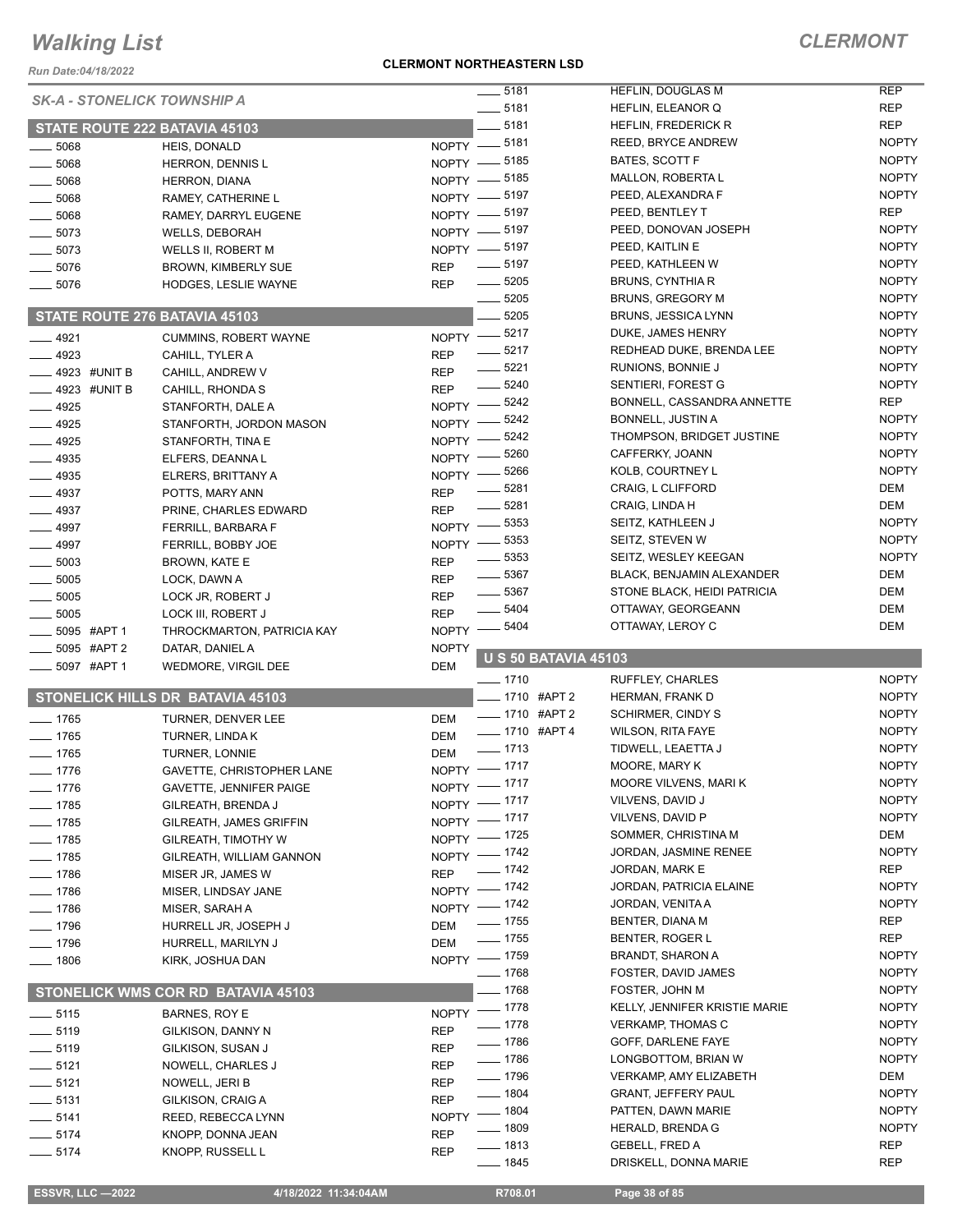*Run Date:04/18/2022*

#### **CLERMONT NORTHEASTERN LSD**

| <b>SK-A - STONELICK TOWNSHIP A</b> |                             |                       | $-2072$                   |                             | KAYLOR, TANYA LEIGH          | <b>NOPTY</b> |
|------------------------------------|-----------------------------|-----------------------|---------------------------|-----------------------------|------------------------------|--------------|
|                                    |                             |                       | $-2072$                   |                             | POE, GAVIN LEE MATTHEW       | <b>NOPTY</b> |
| <b>U S 50 BATAVIA 45103</b>        |                             |                       | $-2073$                   |                             | MAZAN, BERNARD J             | <b>NOPTY</b> |
| $- 1845$                           | DRISKELL, RICHARD C         | NOPTY __ 2073         |                           |                             | MAZAN, SHERRI K              | <b>NOPTY</b> |
| $- 1845$                           | SAUNDERS, RODNEY JACK       | NOPTY - 2105          |                           |                             | DEFOSSE, KATIE RENEE         | REP          |
| $- 1851$                           | MYERS, DONNA SUE            | NOPTY -2111           |                           |                             | <b>GUNTER, KIMBERLY ROSE</b> | <b>NOPTY</b> |
| $- 1903$                           | <b>BROCK, TRAVIS WAYNE</b>  | NOPTY __ 2118         |                           |                             | <b>MYERS, AUTO WREX</b>      | <b>NOPTY</b> |
| $- 1929$                           | <b>GREEN III, CHARLIE L</b> | NOPTY -2118           |                           |                             | <b>MYERS, HARRY J</b>        | <b>NOPTY</b> |
| $\frac{1}{2}$ 1929                 | <b>GREEN, KELLY V</b>       | NOPTY __ 2118         |                           |                             | MYERS, REBECCA J             | <b>NOPTY</b> |
| $\frac{1}{2}$ 1931                 | TURNER, CLAUDE A            | NOPTY -2136           |                           |                             | WINTERS, JOHN E              | <b>NOPTY</b> |
| $\frac{1}{2}$ 1931                 | TURNER, GARRETT ALAN        | NOPTY __ 2136         |                           |                             | WINTERS, SHIRLEY A           | DEM          |
| $\frac{1}{2}$ 1931                 | TURNER, JACOB MILES         | NOPTY __ 2164         |                           |                             | CAUDILL, VELMA R             | <b>NOPTY</b> |
| $- 1931$                           | TURNER, TRACY R             | NOPTY __ 2168 #APT 1  |                           |                             | <b>MORTON, JANET M</b>       | REP          |
| $\frac{1}{2}$ 1933                 | SHORE, LINDA E              | REP                   | _____ 2168 #APT 2         |                             | CHARLEVILLE, LESLIE J        | <b>NOPTY</b> |
| $- 1945$                           | KRAMER, DAVID J             | <b>REP</b>            | $\frac{1}{2185}$          |                             | WOESTE, BETH A               | REP          |
| $- 1947$ #A                        | KOSSENJANS, LETITIA L       | REP __ 2185           |                           |                             | WOESTE III, DAVID RALPH      | <b>NOPTY</b> |
| <b>____ 1947 #APT A</b>            | BEAUMONT, EDWARD L          | NOPTY __ 2185         |                           |                             | WOESTE, LILLIAN BETH         | REP          |
| <b>____ 1947 #APT A</b>            | BEAUMONT, TANYA ESTHER      | NOPTY __ 2195         |                           |                             | <b>BURSON, MATTIE E</b>      | <b>NOPTY</b> |
| <b>____ 1947 #APT A</b>            | KOSSENJANS, WILLIAM J       | <b>REP</b>            | $-2195$                   |                             | DEXTER, JASON MATTHEW        | <b>NOPTY</b> |
| $- 1949$                           | EISEN, MARK A               | NOPTY __ 2195         |                           |                             | <b>MYERS, MARGIE</b>         | REP          |
| $- 1949$                           | JOHNSON JR, JACK            | NOPTY -2195           |                           |                             | <b>MYERS, ROBERT J</b>       | <b>REP</b>   |
| $- 1951$                           | HEHEMANN, EMILY C           | NOPTY __ 2195         |                           |                             | WALDRON, BRANDON K           | <b>NOPTY</b> |
| $- 1951$                           | HEHEMANN, GREGORY E         | NOPTY __ 2195 #UNIT A |                           |                             | DEXTER, PATRICIA DELK        | <b>NOPTY</b> |
| $- 1957$                           | HART, JANET E               | NOPTY __ 2211         |                           |                             | DUMFORD, DANIELLE M          | <b>NOPTY</b> |
| $\frac{1}{2}$ 1957                 | HART, RICHARD L             | <b>REP</b>            | $\frac{1}{2211}$          |                             | DUMFORD, JOHN R              | <b>NOPTY</b> |
| $- 1961$                           | FRANER, MARY D              | REP                   | $-2242$                   |                             | CARAMANIAN, BARBARA JEAN     | <b>REP</b>   |
| $- 1961$                           | FRANER, WILLIAM A           | <b>REP</b>            | $\frac{2242}{2}$          |                             | MCINTOSH, BARBARA RAE        | <b>NOPTY</b> |
| $\frac{1}{2}$ 1963                 | LEWIS, KRISTIN L            | NOPTY -2242           |                           |                             | MCINTOSH, RANDALL CLAUDE     | <b>NOPTY</b> |
| $- 1971$                           | <b>CLOYD, CHRISTOPHER J</b> | NOPTY __ 2249         |                           |                             | ARACRI, CYNTHIA MARY         | <b>NOPTY</b> |
| $- 1977$                           | APGAR, LINDA S              | NOPTY __ 2260         |                           |                             | AVERWATER, ABIGAIL LONOR     | <b>NOPTY</b> |
| $\frac{1}{2}$ 1977                 | APGAR, WILLIAM R            | NOPTY -2260           |                           |                             | AVERWATER, DEVONA G          | <b>NOPTY</b> |
| $- 1977$                           | WOLFFRAM, GREGORY MICHAEL   | NOPTY -2260           |                           |                             | AVERWATER, EDWIN R           | <b>NOPTY</b> |
| $- 1977$                           | <b>WOLFFRAM, KIMBERLY S</b> | NOPTY -2260           |                           |                             | AVERWATER, ERIC K            | REP          |
| $- 1979$                           | <b>GREIN, DEBORAH LYNNE</b> | NOPTY __ 2260         |                           |                             | DAVIS, ZACHARY W             | <b>NOPTY</b> |
| $- 1979$                           | <b>GREIN, TERRY RICHARD</b> | NOPTY __ 2260 #APT B  |                           |                             | AVERWATER, KATHRYN ELLEN     | <b>NOPTY</b> |
| $- 1988$                           | ALLEN, ALICIA ROSE          | NOPTY __ 2260 #APT C  |                           |                             | AVERWATER, TAMMY MELISSA     | REP          |
| $- 1988$                           | ALLEN, KENNETH W            | NOPTY -2274           |                           |                             | JONES, LAURA MICHELLE        | <b>NOPTY</b> |
| $- 1988$                           | <b>KREBS, TYLER WAYNE</b>   | NOPTY -2277           |                           |                             | JOHNSON, THERESA A           | <b>NOPTY</b> |
| $- 1988$                           | MILLER, ZACHERY KEITH       | NOPTY __ 2279         |                           |                             | BRYANT, GAIL C               | <b>NOPTY</b> |
| $-2002$                            | NUTT, DOROTHY L             | NOPTY -2279           |                           |                             | BRYANT, TERRY L              | <b>NOPTY</b> |
| $\frac{1}{2002}$                   | WIGGINS, SONJA ANN          | DEM -2282             |                           |                             | JOSLIN, BRANDY DAWN          | <b>NOPTY</b> |
| $- 2002$                           | WIGGINS, SONJA LYNN         | NOPTY __ 2282         |                           |                             | JOSLIN, MICHAEL DONOVAN      | <b>NOPTY</b> |
| $-2003$                            | FERRELL, ALEXIS MORGAN      | NOPTY __ 2286         |                           |                             | VINCENT, AARON RAYMOND       | <b>NOPTY</b> |
| $\frac{1}{2003}$                   | STANFORTH, DAKOTA LEE       | NOPTY __ 2286         |                           |                             | VINCENT, JOHN AARON          | <b>NOPTY</b> |
| $\frac{1}{2006}$                   | CHAFFIN, DIONNE M           | NOPTY -2286           |                           |                             | VINCENT, LORRAINE ELIZABETH  | <b>NOPTY</b> |
| $-2013$                            | <b>BANFIELD, MELISSA K</b>  | NOPTY -2286           |                           |                             | <b>VINCENT, RENA MAXWELL</b> | <b>NOPTY</b> |
| $-2015$                            | COMBS, KAITLYN SUZANNE      | NOPTY -2304           |                           |                             | CARPENTER, BRANDALYN MAUREEN | <b>NOPTY</b> |
| $-2015$                            | LITTLE, WILLIAM SEAN        | NOPTY -2304           |                           |                             | CARPENTER, ROBERT T          | <b>NOPTY</b> |
| $-2015$                            | <b>MCALLISTER, ANDREW M</b> | NOPTY __ 2304         |                           |                             | WEBER, LOGAN MACKENZIE LEE   | <b>NOPTY</b> |
| $\frac{1}{2020}$                   | <b>BARKEY, NICHOLAS J</b>   | NOPTY -2306           |                           |                             | METTE, JOHN A                | <b>NOPTY</b> |
| $- 2023$                           | DILLENBURGER, EMILY ELLEN   | NOPTY __ 2310         |                           |                             | SCHMID, JANEL M              | <b>NOPTY</b> |
| $\frac{1}{2023}$                   | PHILLIPS, JASON MICHAEL     | NOPTY __ 2310         |                           |                             | SCHMID, RAQUEL N             | <b>NOPTY</b> |
| $-2023$                            | SCOTT, COREY JOSEPH         | NOPTY -2310           |                           |                             | SCHMID, WILLIAM K            | <b>NOPTY</b> |
| $\frac{2037}{20}$                  | MORGAN, DAWN A              | NOPTY __ 2316         |                           |                             | BILBY, REBECCA A             | <b>NOPTY</b> |
| $\frac{1}{2037}$                   | MORGAN, DOUGLAS BEAU        | NOPTY -2316           |                           |                             | BILBY, TIMOTHY WAYNE         | <b>NOPTY</b> |
| $- 2037$                           | MORGAN, DOUGLAS LEE         | <b>NOPTY</b>          |                           |                             |                              |              |
| $-2047$                            | JOHNSTONE, ROBERT M         | <b>REP</b>            |                           | <b>U S 50 MILFORD 45150</b> |                              |              |
| $= 2047$                           | PRUGEL, ANTHONY M           | NOPTY __ 1466         |                           |                             | <b>BARNES, TYLER E</b>       | <b>NOPTY</b> |
| $-2047$                            | PRUGEL JOHNSTONE, SUSIE A   | REP                   | $- 1466$                  |                             | LONG, SHENEA MARIE           | <b>NOPTY</b> |
| $\frac{1}{2059}$                   | WEEKS, MICHAEL W            | REP                   | $\frac{1}{2}$ 1468 #APT B |                             | LONG, JEREMY B               | <b>NOPTY</b> |
| $- 2061$                           | PORTER, SAMANTHA W          | NOPTY __ 1529         |                           |                             | ALMOND, JEROME ZACHARY       | <b>NOPTY</b> |
| $\frac{1}{2063}$                   | ROSSELOT, WILLIAM C         | NOPTY __ 1532         |                           |                             | CREECH, RALEIGH D            | <b>NOPTY</b> |
| $\frac{1}{2065}$                   | WATSON, DEBORAH L           | NOPTY __ 1532         |                           |                             | RICHARDSON, BEVERLY A        | <b>NOPTY</b> |
|                                    |                             |                       |                           |                             |                              |              |
| <b>ESSVR, LLC -2022</b>            | 4/18/2022 11:34:04AM        |                       | R708.01                   |                             | Page 39 of 85                |              |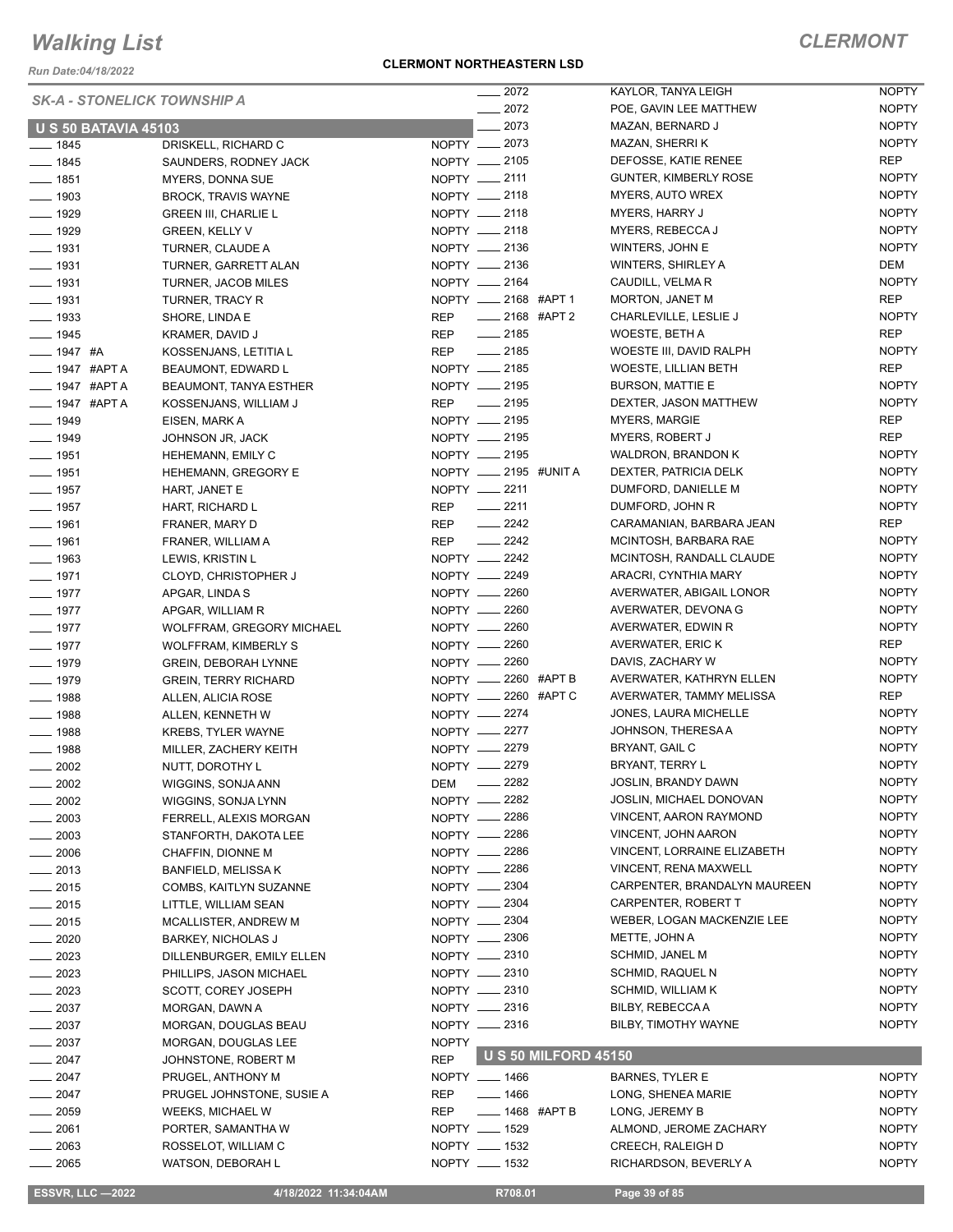*Run Date:04/18/2022*

*SK-A - STONELICK TOWNSHIP A*

| <b>U S 50 MILFORD 45150</b>    |                               |              |
|--------------------------------|-------------------------------|--------------|
| $- 1533$                       | <b>BLASKY, PAMELA GRACE</b>   | <b>REP</b>   |
| $- 1533$                       | LOUDERBACK, BRADLEY RYAN      | <b>NOPTY</b> |
| $- 1536$                       | MOHRHAUS, PAUL E              | <b>NOPTY</b> |
| $- 1537$                       | MILLER, CARYL K               | <b>NOPTY</b> |
| $-1537$                        | PRICE, DEBRA M                | <b>NOPTY</b> |
| $- 1541$                       | DELACRUZ, JOANNA LEE          | <b>REP</b>   |
| $- 1541$                       | FORD, LEXY MICHAEL            | <b>REP</b>   |
| $- 1542$                       | <b>HUGHES, HALEY NICOLE</b>   | <b>NOPTY</b> |
| $- 1542$                       | MUNZ, CHRISTOPHER R           | <b>NOPTY</b> |
| $- 1542$                       | PALMER, FRANK W               | <b>NOPTY</b> |
| $- 1542$                       | SHEPARD, BERNARD JOHN         | <b>NOPTY</b> |
| $- 1542$                       | SHEPARD, EMILY MARIE          | <b>NOPTY</b> |
| $- 1560$                       | QUALLEN, PAUL V               | <b>REP</b>   |
| $- 1560$                       | <b>QUALLEN, ROBBIN LEE</b>    | <b>NOPTY</b> |
| $- 1561$                       | KELLY SCHULTZ, JO EL JEAN     | <b>DEM</b>   |
| $- 1561$                       | KELLY SCHULTZ, STEPHANIE J    | <b>DEM</b>   |
| $- 1571$                       | <b>GRAY, DIANNE S</b>         | <b>REP</b>   |
| $- 1571$                       | <b>GRAY, JACK A</b>           | <b>REP</b>   |
| $-1575$                        | QUILLEN, CANDACE N            | <b>NOPTY</b> |
| $-1578$                        | LAWSON, HEATHER NICOLE        | <b>NOPTY</b> |
| $- 1585$                       | STITZEL JR. EDWIN GEORGE      | <b>NOPTY</b> |
| $- 1585$                       | STITZEL, KELLY MARIE          | <b>NOPTY</b> |
| $- 1586$                       | PARKER, BARBARA ANN           | <b>NOPTY</b> |
| $- 1587$                       | <b>CRESS, BARB</b>            | <b>REP</b>   |
| $- 1587$                       | <b>CRESS, DWAYNE H</b>        | <b>REP</b>   |
| $-1629$                        | <b>EATON. ROBERT LEE</b>      | <b>NOPTY</b> |
| $- 1629$                       | <b>EATON, TERESA S</b>        | <b>NOPTY</b> |
| $- 1631$                       | <b>GILKISON, PATRICIA SUE</b> | <b>REP</b>   |
| $- 1631$                       | GILKISON, WILLIAM JAY         | <b>REP</b>   |
| <b>WOLFER LN BATAVIA 45103</b> |                               |              |
|                                |                               |              |

| $\frac{3317}{2}$ | BROWNING, DONALD R       | <b>RFP</b> |  |  |
|------------------|--------------------------|------------|--|--|
| $\frac{3317}{2}$ | BROWNING, ROBIN KIMBERLY | <b>DEM</b> |  |  |

*TOTAL :* **950**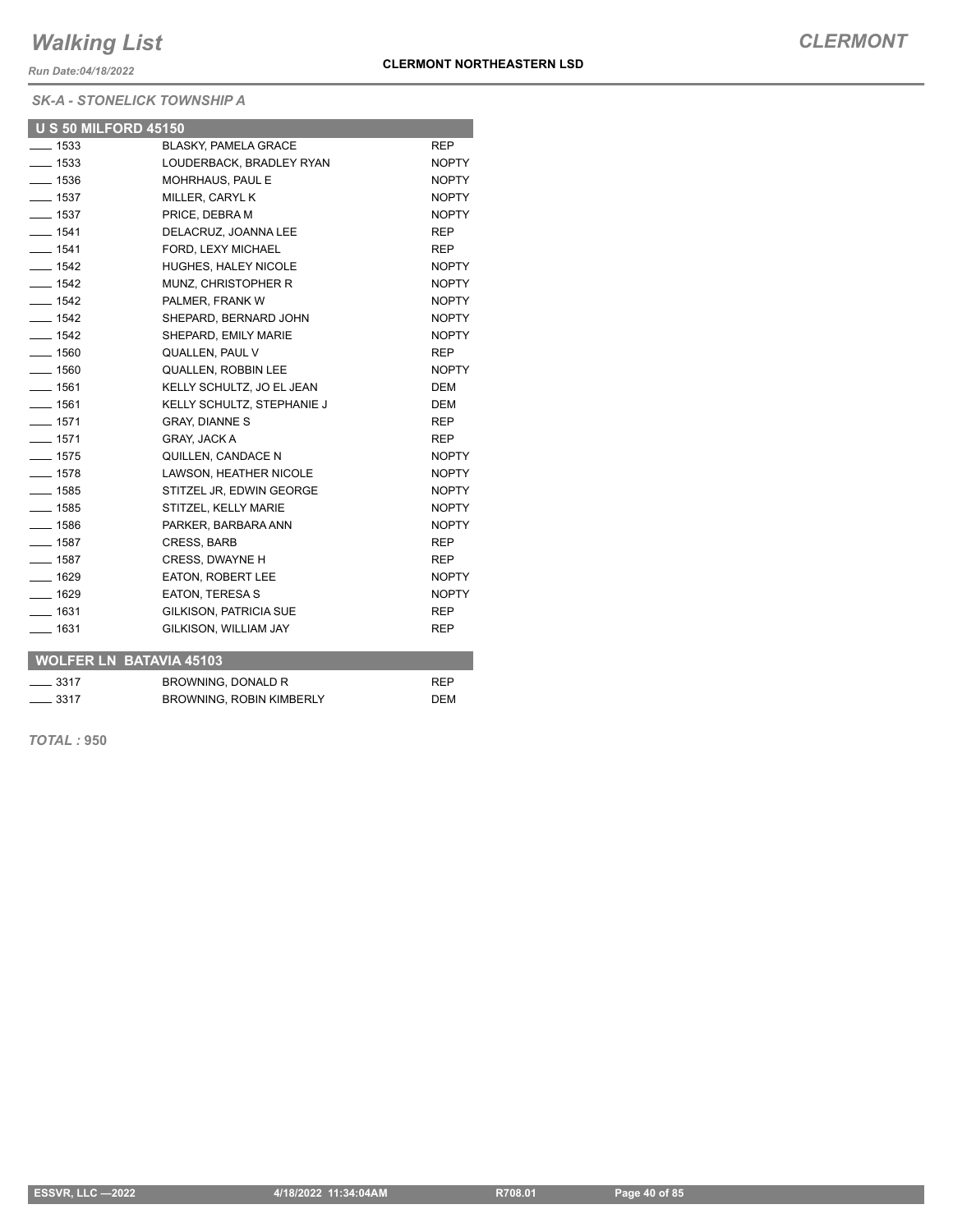*Run Date:04/18/2022*

#### **CLERMONT NORTHEASTERN LSD**

| _ 5268<br><b>SK-B - STONELICK TOWNSHIP B</b> |                                     |              | BO      |                 |
|----------------------------------------------|-------------------------------------|--------------|---------|-----------------|
|                                              |                                     |              | 5273    | <b>AN</b>       |
|                                              | <b>AUTUMN RIDGE BATAVIA 45103</b>   |              | $-5273$ | <b>BUI</b>      |
| 2556                                         | <b>BURTON, ISABELLA F</b>           | REP          | 5274    | EW              |
| 2556                                         | LADRIGAN, DANIEL E                  | <b>NOPTY</b> | 5274    | EW              |
| 2566                                         | <b>VOGEL, TERESA LORRAINE</b>       | REP          | 5274    | MC              |
| . 2566                                       | VOGEL II, THOMAS J                  | <b>NOPTY</b> | 5280    | CAI             |
| $-2574$                                      | ELLIS, STEVEN R                     | DEM          | 5280    | CAI             |
| 2580                                         | KINZBACH, KEVIN J                   | <b>NOPTY</b> | 5280    | <b>SC</b>       |
| 2580                                         | STRUNK, JULIE R                     | DEM          | 5286    | HIC             |
| 2588                                         | <b>BUSAM, JEFFREY KARL</b>          | <b>NOPTY</b> | 5286    | <b>HIC</b>      |
| $-2588$                                      | <b>BUSAM, LISA MARIE</b>            | <b>NOPTY</b> | 5289    | <b>ALE</b>      |
| $-2588$                                      | <b>BUSAM, NATHAN JEFFREY</b>        | <b>NOPTY</b> | 5290    | MA              |
| 2588                                         | MINNIE, ALEXIS ELAINE               | <b>NOPTY</b> | 5290    | MA              |
|                                              |                                     |              | 5292    | SL/             |
|                                              | BELFAST OWENSVILLE RD BATAVIA 45103 |              | 5292    | SL/             |
| $-5202$                                      | RICH, CATHERINE MARIE               | <b>NOPTY</b> | 5304    | <b>ALL</b>      |
| 5206                                         | CROWE, KELSA L                      | <b>NOPTY</b> | 5304    | ALL             |
| $-5210$                                      | RIEHLE, FAYE NOBUKO                 | REP          | 5317    | CR,             |
| $-5210$                                      | RIEHLE, JOSEPH E                    | REP          | 5317    | CR,             |
| $-5214$                                      | RIEHLE, MARY MADELINE               | <b>NOPTY</b> | 5330    | VAF             |
| $-5216$                                      | LANDRUM, GARY E                     | <b>REP</b>   | 5330    | VAF             |
| $-5216$                                      | LANDRUM, VIRGINIA A                 | <b>REP</b>   | 5333    | <b>MO</b>       |
| $-5220$                                      | LEWIS, JEFFEREY B                   | <b>NOPTY</b> | 5334    | SCI             |
| 5220                                         | LEWIS, PARKER MUD                   | <b>NOPTY</b> | 5334    | SCI             |
| $-5220$                                      | LEWIS, SHARI NICOLE                 | <b>NOPTY</b> | 5334    | SCI             |
| $-5224$                                      | <b>GROOMS, JENNIFER LYNN</b>        | <b>NOPTY</b> | 5334    | SCI             |
| $-5230$                                      | SEARS, BETH A                       | <b>NOPTY</b> | 5355    | <b>JOF</b>      |
| 5230                                         | SEARS, MICHAEL J                    | <b>NOPTY</b> | 5355    | <b>JOF</b>      |
| 5236                                         | <b>HOGEBACK, ADAM J</b>             | <b>NOPTY</b> | 5361    | HO              |
| 5236                                         | STORCH, CAROLYN NANRUP              | <b>NOPTY</b> | 5361    | HO              |
| $-5237$                                      | COOPER, EDWARD LEE                  | DEM          | 5361    | HO              |
| _ 5237                                       | COOPER, KILEY LEEANNE               | REP          | 5380    | <b>KU</b>       |
| _ 5237                                       | COOPER, KIMBERLY L                  | <b>NOPTY</b> | 5380    | <b>KU</b>       |
| 5237                                         | COOPER, MCKENZIE LYNNE              | <b>NOPTY</b> | 5380    | KU'             |
| $-5241$                                      | DUNCAN, CELEBRITTY OSHAY            | <b>NOPTY</b> | 5385    | KIS             |
| 5242                                         | <b>HOGEBACK, ANGELA D</b>           | <b>NOPTY</b> | 5385    | KIS             |
| 5245                                         | ARP, ALYSSA LORAINE                 | <b>NOPTY</b> | 5387    | KNI             |
| 5245                                         | ARP, JERRY L                        | <b>NOPTY</b> | 5391    | <b>GEI</b>      |
| $-5245$                                      | ARP, JOANNA C                       | <b>NOPTY</b> | 5392    | DEI             |
| - 5246                                       | PUCKETT, JOHN D                     | DEM          | 5392    | PE <sup>-</sup> |
| 5246                                         | PUCKETT, KATHRYN A                  | DEM          | 5392    | SLl             |
| 5247                                         | DORSEY, EUGENE T                    | <b>NOPTY</b> | 5395    | <b>BRI</b>      |
| 5247                                         | DORSEY, JOYCE K                     | <b>NOPTY</b> | 5395    | HO              |
| 5251                                         | <b>HEMPLEMAN, LISA A</b>            | <b>NOPTY</b> | 5397    | CO              |
| 5254                                         | KROSCHKE, MARTHA A                  | <b>NOPTY</b> | 5397    | SM              |
| 5256                                         | HOWARD, AVERY                       | REP          | 5398    | DAI             |
| 5256                                         | HOWARD, PATRICIA A                  | REP          | 5400    | <b>SEI</b>      |
| 5257                                         | MORRISON, GRADY A                   | <b>NOPTY</b> | 5414    | SH,             |
| 5257                                         | <b>MORRISON, JACQUELINE K</b>       | <b>NOPTY</b> | 5418    | MO              |
| 5258                                         | AVERWATER, THOMAS J                 | REP          | 5418    | <b>REI</b>      |
| 5258                                         | AVERWATER II, THOMAS JOHN           | <b>NOPTY</b> | 5424    | SOI             |
| 5259                                         | HAYSLETT, AMBER LEIGH               | <b>NOPTY</b> | 5428    | <b>KIN</b>      |
| 5259                                         | HAYSLETT, KAREN S                   | <b>NOPTY</b> | 5434    | CO              |
| 5259                                         | HAYSLETT, KEVIN PATRICK             | <b>NOPTY</b> | 5434    | МC              |
| 5259                                         | HAYSLETT JR, PAUL PHILIP            | <b>NOPTY</b> | 5438    | CO              |
| 5260                                         | KING, JESSICA LEIGH                 | <b>NOPTY</b> | 5438    | <b>SIN</b>      |
| 5263                                         | <b>MORRISON, ALBERT L</b>           | REP          | 5438    | <b>SIN</b>      |
| 5263                                         | MORRISON, DIANE D                   | REP          | 5438    | <b>SIN</b>      |
| 5265                                         | BROWN, ELIZABETH J                  | REP          | 5454    | JAC             |
| 5267                                         | DAVIS, KEIA N                       | <b>NOPTY</b> | 5454    | <b>JAC</b>      |
| 5267                                         | POTRATZ, MARK JEFFREY               | <b>NOPTY</b> | 5459    | GR              |
|                                              |                                     |              | 5459    | GR              |

| 5268 | BOWERY, TESA MARIE                                       | NOPTY        |
|------|----------------------------------------------------------|--------------|
| 5273 | ANGELL, STERLING ALEXANDER                               | <b>NOPTY</b> |
| 5273 | BURDSALL, JAMES ALLEN                                    | <b>NOPTY</b> |
| 5274 | <b>EWING, AARON R</b>                                    | <b>NOPTY</b> |
| 5274 | <b>EWING, DENISE MICHELLE</b>                            | <b>NOPTY</b> |
| 5274 | MCCARTHY, KYLE JOSEPH                                    | <b>NOPTY</b> |
| 5280 | CARRUTHERS, AMANDA RACHELLE                              | <b>NOPTY</b> |
| 5280 | CARRUTHERS, MICHAEL J                                    | <b>NOPTY</b> |
| 5280 | <b>SCOTT, STEPHEN PATRICK</b>                            | <b>NOPTY</b> |
| 5286 | HICKEY JR, GORDON A                                      | <b>REP</b>   |
| 5286 | HICKEY, SHARON ANN                                       | <b>REP</b>   |
| 5289 | ALEXANDER, ELEANOR L                                     | <b>NOPTY</b> |
| 5290 | MAINES, CYNTHIA JEAN                                     | <b>NOPTY</b> |
| 5290 | MAINES, DAVID R                                          | <b>NOPTY</b> |
| 5292 | SLAGLE, DIANE H                                          | REP          |
| 5292 | SLAGLE, MARK A                                           | <b>REP</b>   |
| 5304 | ALLGAIER, ANDREW J                                       | <b>REP</b>   |
| 5304 | ALLGAIER, ROBIN C                                        | REP          |
| 5317 | <b>CRAWFORD, FRED L</b>                                  | REP          |
| 5317 | CRAWFORD, PATRICIA A                                     | <b>NOPTY</b> |
| 5330 | VARICK, JAMES C                                          | REP          |
| 5330 | <b>VARICK, JULIE A</b>                                   | REP          |
| 5333 | MORELOCK, MICHAEL C                                      | <b>NOPTY</b> |
| 5334 | SCHWARBER, CARLIE ANN                                    | <b>NOPTY</b> |
| 5334 | <b>SCHWARBER, CARRIE E</b>                               | <b>REP</b>   |
| 5334 | SCHWARBER, MARK A                                        | REP          |
| 5334 | SCHWARBER, NICHOLAS RYAN                                 | DEM          |
| 5355 | JORDAN, KEITH R                                          | <b>NOPTY</b> |
| 5355 | JORDAN, MELISSA L                                        | <b>NOPTY</b> |
| 5361 | HOWELL, GEOFFREY WYATT                                   | <b>NOPTY</b> |
| 5361 | HOWELL JR, ROBERT L                                      | REP          |
| 5361 | <b>HOWELL, TERESA A</b>                                  | REP          |
| 5380 | KUYKENDALL, JENNIFER RAE                                 | REP          |
| 5380 | KUYKENDALL, MELISSA CLAIRE                               | REP          |
| 5380 | KUYKENDALL, RICHARD A                                    | REP          |
| 5385 | KISER, KIM P                                             | <b>REP</b>   |
| 5385 | KISER, WILLIAM E                                         | <b>NOPTY</b> |
| 5387 | KNUDTEN, MARK ANDREW                                     | <b>NOPTY</b> |
| 5391 | GEISE, ANN E                                             | DEM          |
| 5392 | DEIMLING PETTIT, CASSIDY SIERRA                          | NOPTY        |
| 5392 | PETTIT JR, CHARLES EDWARD                                | NOPTY        |
| 5392 | SLUGA, BRANDON J                                         | <b>NOPTY</b> |
| 5395 | <b>BRUMMETT, ETHAN CONOVER</b>                           | <b>NOPTY</b> |
| 5395 | HORRELL, AUSTIN MICHAEL                                  | <b>NOPTY</b> |
| 5397 | COLBURN, SARA E                                          | <b>NOPTY</b> |
| 5397 | SMITH JR, RONNIE CHARLES                                 | <b>NOPTY</b> |
| 5398 | DAUW, COREY EDWARD                                       | <b>NOPTY</b> |
| 5400 | SEIBERT, CHANCE LEE                                      | <b>NOPTY</b> |
| 5414 | SHAKER BADR, MOLLY R                                     | <b>NOPTY</b> |
| 5418 | MOYLAN, EMILY BERLAND                                    | <b>NOPTY</b> |
| 5418 | <b>REED, KIRK AUSTIN</b>                                 | <b>NOPTY</b> |
| 5424 | SOMBORETZ, RICHARD STEPHEN                               | <b>NOPTY</b> |
| 5428 | KING, THOMAS A                                           | NOPTY        |
| 5434 | COYLE, LONNIE W                                          | REP          |
| 5434 | MCKENZIE, CAROL A                                        | <b>REP</b>   |
| 5438 | COLE, EDWARD                                             | DEM          |
| 5438 | SIMMONS, BARRY PATRICK ALEXANDE                          | DEM          |
| 5438 | SIMMONS, CASSONDRA JEAN                                  | <b>NOPTY</b> |
| 5438 | SIMMONS, KAITLYN M                                       | DEM          |
| 5454 | JACKSON, CONSTANCE NANETTE                               | <b>NOPTY</b> |
| 5454 | <b>JACKSON, JEFFERY H</b>                                | <b>NOPTY</b> |
| 5459 | <b>GRIFFIN, RANDY</b><br><b>GRIFFIN, SHIRLEY DARLENE</b> | <b>NOPTY</b> |
| 5459 |                                                          | <b>NOPTY</b> |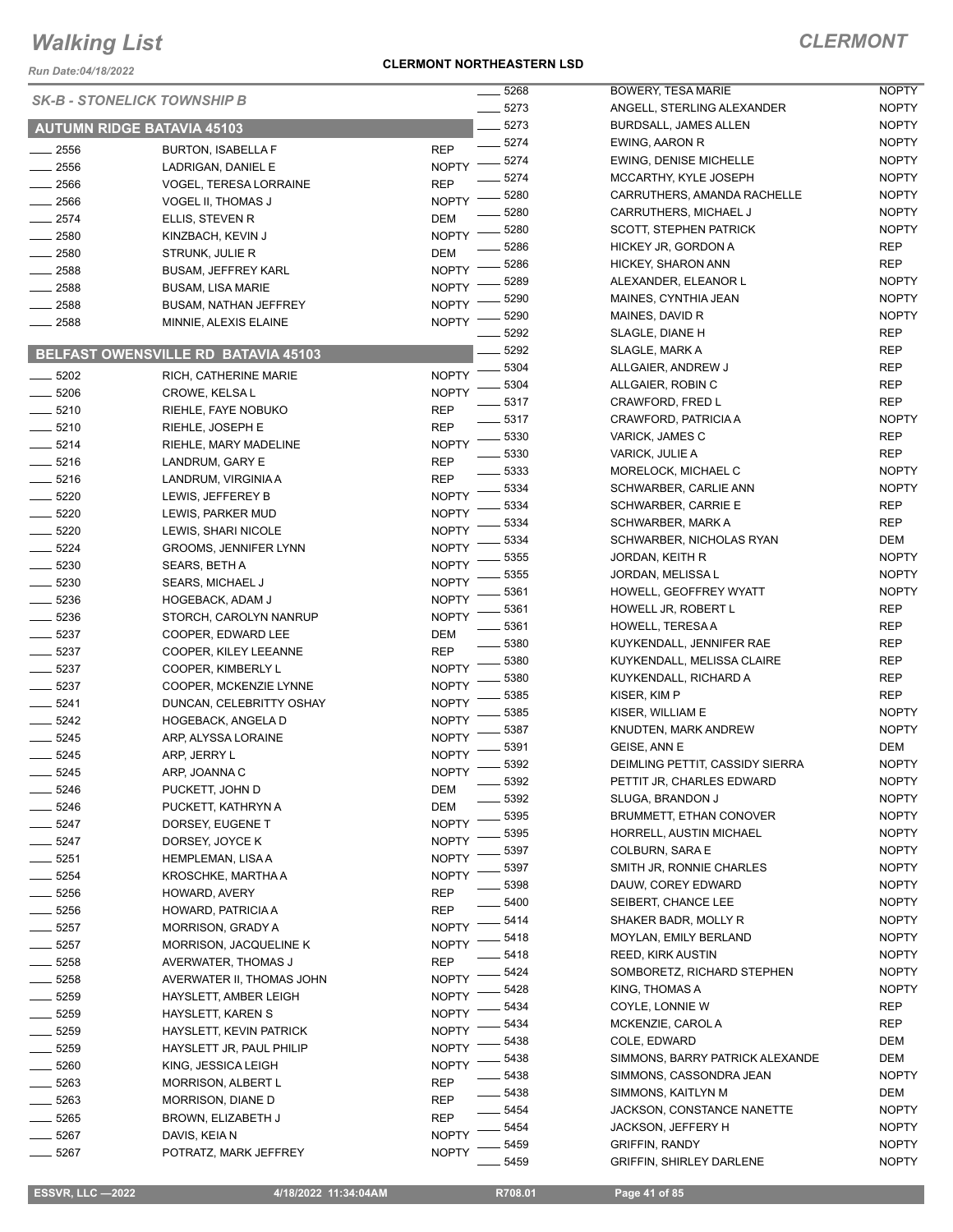*Run Date:04/18/2022*

#### **CLERMONT NORTHEASTERN LSD**

|                                    |                                            |              | 2491             | SHEPHERD, CAROL A                       | <b>DEM</b>   |
|------------------------------------|--------------------------------------------|--------------|------------------|-----------------------------------------|--------------|
| <b>SK-B - STONELICK TOWNSHIP B</b> |                                            |              | 2491             | SHEPHERD, MORRIS E                      | <b>REP</b>   |
|                                    | <b>BELFAST OWENSVILLE RD BATAVIA 45103</b> |              | 2496             | LARRICK, KATHY L                        | <b>REP</b>   |
| 5460                               | DOPP, MICHAEL A                            |              | NOPTY __ 2496    | LARRICK, MILAN W                        | <b>REP</b>   |
| $- 5460$                           | DOPP, ONICA KRISTIN                        |              | NOPTY __ 2520    | SCHAEFER, MARILYNN E                    | <b>REP</b>   |
| 5460                               | HARRISON, JOHN J                           |              | NOPTY __ 2540    | <b>SCHAEFER, PAMELA SUE</b>             | <b>DEM</b>   |
| $\frac{1}{2}$ 5460                 | HARRISON, TERRY A                          |              | NOPTY __ 2552    | <b>KELLEY, MATTHEW ROBERT</b>           | <b>NOPTY</b> |
| 5461                               | BURWINKEL, LEONARD J                       |              | NOPTY __ 2552    | NELSON, RUE A                           | DEM          |
| 5466                               | HALL, JOSHUA ALLEN                         |              | NOPTY __ 2554    | WILSON, AMY LYNN                        | <b>NOPTY</b> |
| $- 5466$                           | RUNIONS, REBECCA LEAH                      |              | NOPTY __ 2611    | SEBOLT, BENJAMIN ANDREW                 | <b>NOPTY</b> |
| $\frac{1}{2}$ 5466                 | RUNIONS, TYLER JAMES                       |              | NOPTY __ 2629    | SIMPKINS, DEANNA L                      | <b>NOPTY</b> |
| $- 5471$                           | <b>BARKER, CYNTHIA L</b>                   | <b>REP</b>   | $-2671$          | HILL, KATHRYN ANN                       | <b>NOPTY</b> |
| $- 5471$                           | <b>BARKER, TOM W</b>                       |              | NOPTY __ 2673    | LOCH, CHRISTOPHER JOSEPH                | <b>NOPTY</b> |
| $- 5472$                           | KIRBY, JAMES PATRICK                       |              | NOPTY __ 2675    | LOCH, HELMUT M                          | <b>REP</b>   |
| $- 5472$                           | MCCLAIN, FELICIA TAYLOR                    |              | NOPTY __ 2675    | LOCH, ROBIN M                           | <b>REP</b>   |
| $-5472$                            | MCCLAIN, JOHN MORGAN                       |              | NOPTY __ 2680    | JONES, BRIAN TYLER                      | DEM          |
| $-5476$                            |                                            | <b>REP</b>   | 2680             |                                         | DEM          |
|                                    | BROWN, ERIC E                              |              |                  | JONES, STEVEN L                         |              |
| $- 5476$                           | <b>BROWN, PATRICIA AVERY</b>               |              | NOPTY __ 2680    | JONES, SUSAN K                          | DEM          |
| $- 5477$                           | NIEHAUS, BRENDA A                          |              | NOPTY __ 2686    | HORTON, BRENDA J                        | DEM          |
| $- 5477$                           | NIEHAUS, DILLON MATTHEW                    |              | NOPTY __ 2689    | MALLOY, AUDREY L                        | <b>NOPTY</b> |
| $-5477$                            | NIEHAUS, HOWARD W                          |              | NOPTY __ 2689    | MOORE, PAUL MONT                        | <b>NOPTY</b> |
| $- 5480$                           | HOLDERMAN, DEBORAH M                       | DEM          | $-2691$          | LAMBING, CHUM Y                         | <b>NOPTY</b> |
| $- 5482$                           | ZERHUSEN, CHRISTOPHER W                    |              | NOPTY __ 2691    | LAMBING, ELIZABETH NICOLE               | <b>NOPTY</b> |
| 5482                               | ZERHUSEN, JILL M                           |              | NOPTY __ 2691    | LAMBING, JAMES M                        | <b>NOPTY</b> |
| $- 5484$                           | KRAFT JR, RAYMOND E                        | <b>REP</b>   | $\frac{1}{2691}$ | LAMBING, JOHN DAVID                     | <b>NOPTY</b> |
| $\frac{1}{2}$ 5484                 | KRAFT, SUZANNE B                           |              | NOPTY __ 2694    | JONES, ELIZABETH A C                    | <b>NOPTY</b> |
| $- 5492$                           | REISERT, DOUGLAS J                         |              | NOPTY __ 2694    | JONES, KEVIN L                          | <b>NOPTY</b> |
| $- 5496$                           | LUMAN, AMANDA C                            | <b>REP</b>   | 2695             | DUNAWAY, TRACY A                        | <b>NOPTY</b> |
| 5496                               | LUMAN, JEFFREY W                           | <b>REP</b>   | 2695             | ELLIOTT, CLYDE                          | <b>REP</b>   |
| $- 5498$                           | SHEFF, ALLEN C                             |              | NOPTY __ 2705    | VANSPRONSEN, LINDA D                    | <b>NOPTY</b> |
| 5499                               | NEFF, JAREN DAVID                          |              | NOPTY __ 2705    | VANSPRONSEN, RICHARD J                  | <b>NOPTY</b> |
| $\frac{1}{2}$ 5499                 | NEFF, SUSAN LEE                            |              | NOPTY __ 2707    | SAUNDERS, JEANNEE A                     | <b>NOPTY</b> |
| $\frac{1}{2}$ 5500                 | FERNANDEZ, JOSEPH P                        |              | NOPTY __ 2707    | SAUNDERS JR, MILTON L                   | <b>REP</b>   |
| 5500                               | FERNANDEZ, NICOLE ALLYN                    |              | NOPTY __ 2790    | BURDSALL, WILLIAM R                     | <b>NOPTY</b> |
| $\frac{1}{2}$ 5533                 | BURDSALL SR, BENJAMIN CODY                 | <b>NOPTY</b> |                  |                                         |              |
| 5533                               | BURDSALL, JENNIFER HEIDI                   | NOPTY        |                  | <b>BRUSHY FORK RD BATAVIA 45103</b>     |              |
| $\frac{1}{2}$ 5533                 | STONEKING, KAYLA MICHELLE                  |              | NOPTY __ 5229    | DALBY, KENDRA NICOLE                    | <b>NOPTY</b> |
| $\frac{1}{2}$ 5553                 | <b>BURDSALL, BRIDGET A</b>                 | <b>REP</b>   | 5229             | DOWLER, SCOTT M                         | <b>NOPTY</b> |
| 5553                               | BURDSALL, MEGHAN A                         | NOPTY        | 5229             | FOX, BRIAN K                            | <b>NOPTY</b> |
| 5553                               | <b>BURDSALL, PAUL E</b>                    |              | NOPTY __ 5247    | KIMMERLY, ROBERT W                      | <b>NOPTY</b> |
| 5590                               | <b>VERNON, AARON M</b>                     | <b>REP</b>   | 5247             | KIMMERLY HUFFMAN, MICHAEL RAYSO         | <b>NOPTY</b> |
| 5590                               | <b>VERNON, DENISE E</b>                    | <b>REP</b>   | 5287             | MILLER, FAYE E                          | REP          |
| 5595                               | NADEL, HAROLD L                            | NOPTY ___    | 5287             | MILLER, JAMES J                         | REP          |
| $-5595$                            | NADEL, TRACI JEANNE                        |              | NOPTY __ 5303    | LARKIN, DONNA M                         | DEM          |
| __ 5595                            | NIPPER, MARK DAVID                         | <b>REP</b>   | 5303             |                                         |              |
| 5595                               | NIPPER, SHAWNTA YVONNE                     | <b>REP</b>   |                  | LARKIN, JACK ARLEN<br>VASTINE, COSSIE A | DEM          |
| $=$ 5599                           | MEADOWS, BARBARA A                         | <b>REP</b>   | $-5311$<br>5311  |                                         | DEM          |
|                                    |                                            |              |                  | VASTINE, DONALD LEE                     | DEM          |
| 5599                               | NIPPER, MYLEE ROSE                         |              | NOPTY __ 5317    | LARKIN, JENNIFER MARIE                  | <b>NOPTY</b> |
| 5600                               | ESTRIDGE, WILLIAM C                        |              | NOPTY __ 5319    | HARVEY, AMY LEE                         | <b>NOPTY</b> |
| 5603                               | JEFFERS, SHANE MICHAEL                     | NOPTY __     | 5319             | HARVEY, JOSEPH J                        | <b>NOPTY</b> |
| 5604                               | MCGREEVY, EULA I                           |              | NOPTY __ 5321    | <b>WRIGHT, ELLEN ELIZABETH</b>          | <b>NOPTY</b> |
| 5607                               | <b>GREENE, ASHLEY DAWN</b>                 | NOPTY __     | 5321             | WRIGHT, EMMA MARY                       | <b>NOPTY</b> |
| 5645                               | RE, DIANE M                                | NOPTY ___    | 5321             | WRIGHT, GRACE SARAH                     | <b>NOPTY</b> |
| 5645                               | RE, DOUGLAS E                              |              | NOPTY __ 5321    | WRIGHT, JOHN H                          | <b>NOPTY</b> |
|                                    |                                            |              | 5321             | WRIGHT, KARA A                          | <b>NOPTY</b> |
| <b>BERGEN RD BATAVIA 45103</b>     |                                            |              | 5323             | SEWARD, MELISSA MARIE                   | <b>NOPTY</b> |
| $- 2421$                           | SEITZ, LISA MARIE                          | <b>REP</b>   | 5323             | SEWARD JR, WILLIAM ARNOLD               | <b>NOPTY</b> |
| _ 2421                             | SEITZ, WILLIAM JAMES                       |              | NOPTY __ 5345    | JOHNSON, BRAEDYN M                      | <b>NOPTY</b> |
| __ 2441                            | FOWLER, ANGELA M                           | REP          | 5345             | STRICKER, JOSEPH MICHAEL                | <b>NOPTY</b> |
| _ 2441                             | FOWLER, BILLY WAYNE                        | <b>REP</b>   | 5345             | STRICKER, SABRINA M                     | <b>NOPTY</b> |
| $-2451$                            | SIMMONS, BARRY F                           |              | NOPTY __ 5355    | KNEPPER, LESLIE E                       | REP          |
| $-2451$                            | SIMMONS, CHRISLYNN MICHELLE                |              | NOPTY __ 5355    | KNEPPER, ROBERT E                       | REP          |
| $- 2451$                           | SIMMONS, NICK E                            |              | NOPTY __ 5375    | KIDWELL, DAVID G                        | <b>NOPTY</b> |
|                                    |                                            |              |                  |                                         |              |
| <b>ESSVR, LLC -2022</b>            | 4/18/2022 11:34:04AM                       |              | R708.01          | Page 42 of 85                           |              |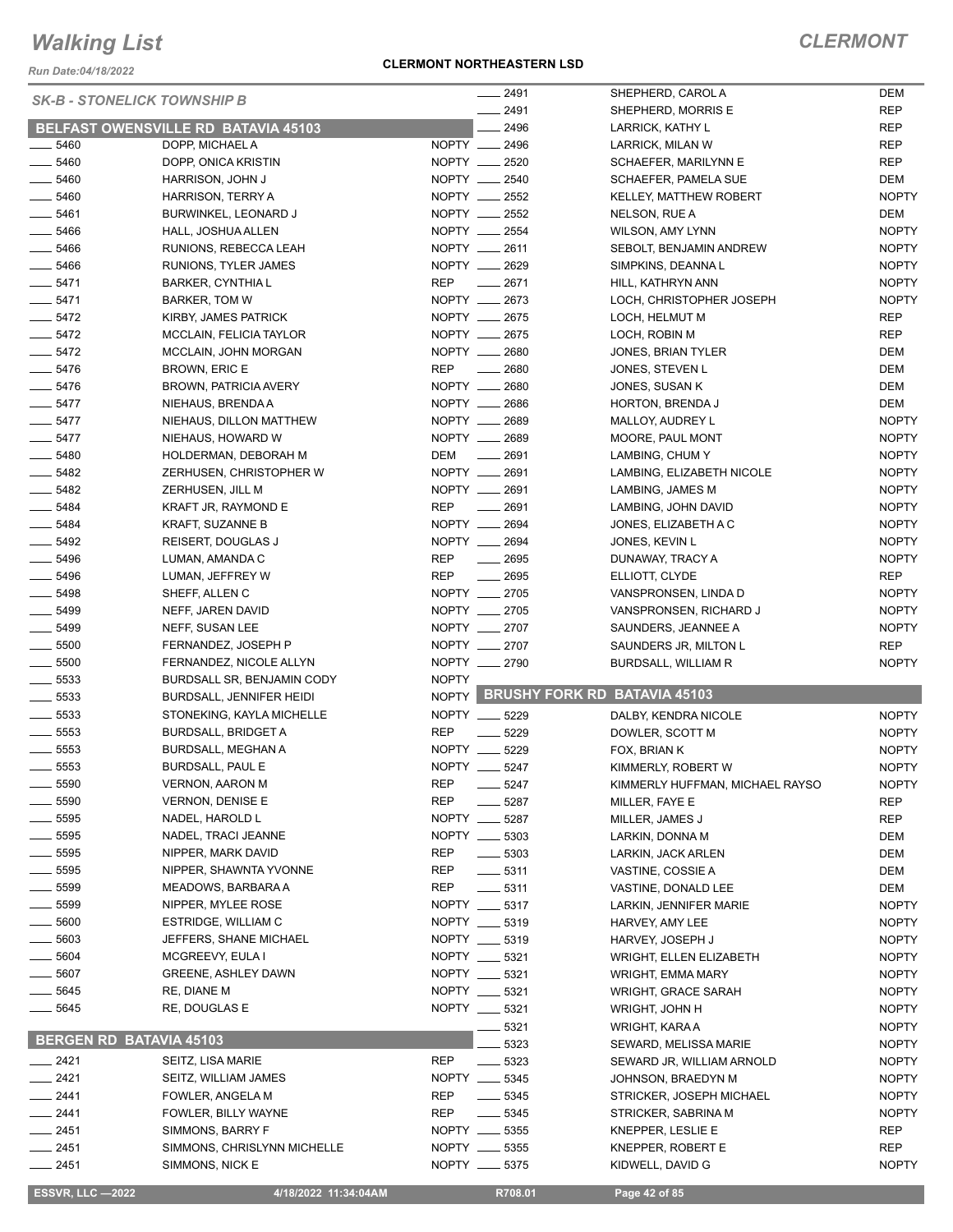*Run Date:04/18/2022*

#### **CLERMONT NORTHEASTERN LSD**

| <b>ERMON</b> |  |
|--------------|--|
|--------------|--|

NOPTY

|                                | <b>SK-B - STONELICK TOWNSHIP B</b>  | $\frac{1}{2}$ 5645                     |         | <b>BECK, KELLY EILEEN</b>             | <b>NOPTY</b> |
|--------------------------------|-------------------------------------|----------------------------------------|---------|---------------------------------------|--------------|
|                                |                                     |                                        | - 5648  | BERGER HOWLETT, CHARLENE M            | DEM          |
|                                | <b>BRUSHY FORK RD BATAVIA 45103</b> |                                        | 5651    | LEADMON, DANIEL E                     | <b>NOPTY</b> |
| $\frac{1}{2}$ 5375             | KIDWELL, DAVID QUINTEN              | NOPTY -8651                            |         | WILLIAMS, DONALD RAY                  | <b>NOPTY</b> |
| $-5375$                        | MEYERS, REBECCA SUE                 | NOPTY -6652 #APTA                      |         | JONES, AMY S                          | <b>REP</b>   |
| $\frac{1}{2}$ 5383             | MCNEAR, JACOB I                     | NOPTY -8652 #APTA                      |         | JONES, SHAWN H                        | <b>NOPTY</b> |
| $\frac{1}{2}$ 5383             | SHERRELL, ANNETTE VIRGINIA          | <b>REP</b>                             | __ 5652 | JONES, CASEY SUE                      | <b>NOPTY</b> |
| $\frac{1}{2}$ 5383             | SHERRELL, ROBERT DWAYNE             | $\frac{1}{2}$ 5654<br><b>REP</b>       |         | PERRY KNITTEL, CYNTHIA RUTH           | <b>NOPTY</b> |
| $\frac{1}{2}$ 5395             | BARRINGER, SANDRA RUNAE             | NOPTY -8655                            |         | KIRKLAND JR, WILLIAM JAMES            | <b>NOPTY</b> |
| $- 5401$                       | WATTS, GREGORY F                    | $\frac{1}{2}$ 5669<br><b>REP</b>       |         | <b>GRAGG, KAYLA ELAINE</b>            | <b>NOPTY</b> |
| $- 5419$                       | PARCELL, MELISSA K                  | NOPTY -8673                            |         | COUCH, EZEKIEL LLOYD                  | <b>NOPTY</b> |
| $\frac{1}{2}$ 5427             | YOUNG, LANE LLOYD                   | NOPTY -8673                            |         | COUCH, JANICE F                       | <b>NOPTY</b> |
| $- 5427$                       | YOUNG, TRACY L                      | $\frac{1}{2}$ 5674<br><b>REP</b>       |         | <b>GRAY, ERNEST C</b>                 | DEM          |
| $\frac{1}{2}$ 5435             | JOHNSON, NORMAN FRANKLIN            | NOPTY - 5674                           |         | <b>GRAY, STEPHANIE E</b>              | DEM          |
| $\frac{1}{2}$ 5435             | JOHNSON, SOFIE E                    | NOPTY -8677                            |         | HALL JR, LARRY DALE                   | <b>NOPTY</b> |
| $\frac{1}{2}$ 5455             | <b>BRAUN, BARRY STEVEN</b>          | $- 5677$<br><b>REP</b>                 |         | HALL, SIMON K                         | <b>NOPTY</b> |
| $- 5471$                       | BRUMMETT, JUSTIN L                  | NOPTY -8677                            |         | THOMPSON, SABRINA M                   | <b>NOPTY</b> |
| $-5471$                        | <b>GULLETT, DERRICK ALAN</b>        | NOPTY -8679                            |         | SMITH, LISA A                         | DEM          |
| $- 5471$                       | <b>GULLETT, KRISTEENA MARIE</b>     | $NOPTY$ –                              | 5679    | SMITH, STEPHEN LEE                    | <b>NOPTY</b> |
| $- 5485$                       | HOERTH III, CARL CHRISTIAN          | <b>REP</b><br>$\overline{\phantom{m}}$ | 5685    | SMITH, KARISSA NATANIA                | REP          |
| $- 5485$                       | HOERTH, HANNAH CARLIE JEAN          | NOPTY - 5685                           |         | SMITH, KATHRYN DANIELLE               | <b>NOPTY</b> |
| $\frac{1}{2}$ 5485             | HOERTH, KYLIE ELIZABETH             | NOPTY - 5689                           |         | SMITH, JACK E                         | REP          |
| $- 5485$                       | <b>HOERTH, TERRI RENEE</b>          | $\frac{1}{2}$ 5754<br><b>REP</b>       |         | SHEPHERD, MICHAEL SCOTT               | <b>NOPTY</b> |
| $\frac{1}{2}$ 5499             | REED, NINA RENEA                    | NOPTY -8757                            |         | <b>BUSAM, ADAM CHRISTOPHER</b>        | <b>NOPTY</b> |
| $\frac{1}{2}$ 5507             | MCCLAIN, MICHELLE L                 | $\frac{1}{2}$ 5758<br><b>REP</b>       |         | FREEMAN, TERRIE GAYE                  | REP          |
| $\frac{1}{2}$ 5507             | MCNUTT, TRISHA LYNN                 | NOPTY -8758                            |         | FREEMAN, TYLER S                      | <b>NOPTY</b> |
| $\frac{1}{2}$ 5509             | KILLION, REBECCA S                  | $- 5762$<br>REP                        |         | STOUT, PATRICIA L                     | <b>NOPTY</b> |
| $\frac{1}{2}$ 5509             | KILLION, RONALD EUGENE              | $\frac{1}{2}$ 5769<br><b>REP</b>       |         | JACOBS, AUDREY COLLENE                | REP          |
| $\frac{1}{2}$ 5511             | DONOHOO JR, DONOVAN L               | $\frac{1}{2}$ 5769<br><b>REP</b>       |         | JACOBS, CAMELA                        | <b>REP</b>   |
| $- 5511$                       | DONOHOO, JADEL AUDREY               | $\frac{1}{2}$ 5769<br><b>REP</b>       |         | JACOBS, ERIC ARTUR                    | <b>REP</b>   |
| $\frac{1}{2}$ 5519             | FRIDLEY, BARRY A                    | NOPTY -8769                            |         | JACOBS, LAURA ANN                     | <b>NOPTY</b> |
| $\frac{1}{2}$ 5519             | FRIDLEY, EMILY R                    | NOPTY -8781                            |         | ATTINGER, SAMANTHA ANN                | <b>NOPTY</b> |
| $\frac{1}{2}$ 5519             | FRIDLEY, LISA M                     | $\frac{1}{2}$ 5782<br><b>REP</b>       |         | BULLOCK, JONATHAN RYAN                | <b>NOPTY</b> |
| $- 5523$                       | <b>GLASS, JEAN FRANCES</b>          | NOPTY -8787                            |         | JACOBS, ANELI S                       | <b>NOPTY</b> |
| $- 5523$                       | MORGAN, DEREK ALLEN                 | NOPTY -8787                            |         | JACOBS, JAMES A                       | <b>NOPTY</b> |
| $\frac{1}{2}$ 5525             | JACKSON, HANNAH KATHRYN             | NOPTY -8802                            |         | SMITH, CLAUDIE K                      | DEM          |
| $\frac{1}{2}$ 5525             | JACKSON, MARK E                     | $\frac{1}{2}$ 5802<br>REP              |         | SMITH, MARY E                         | DEM          |
| $\frac{1}{2}$ 5525             | JACKSON, PAMELA S                   | $- 5820$<br><b>REP</b>                 |         | OSBORN JR, MICHAEL EDWARD             | <b>NOPTY</b> |
| $\frac{1}{2}$ 5545             | SCHWEIGER, MARLENE KAE              | $NOPTY$ —                              | 5820    | OSBORN, MIRIAM E                      | <b>NOPTY</b> |
| $\frac{1}{2}$ 5545             | SCHWEIGER, MORGAN P                 | NOPTY -8850                            |         | YOUNG, MARY K                         | REP          |
| 5545                           | SCHWEIGER, RONALD ROY               | NOPTY -8850                            |         | YOUNG, TIMOTHY A                      | <b>REP</b>   |
| 5549                           | CORWIN, REBECCA LIN                 | <b>NOPTY</b>                           |         | <b>INDIAN MEADOW ST BATAVIA 45103</b> |              |
| 5557                           | COLONEL, CASSIDY FAITH              | <b>NOPTY</b>                           |         |                                       |              |
| 5557                           | COLONEL, JOSEPH R                   | NOPTY -2513                            |         | ROYER, JOSHUA MICHAEL                 | <b>NOPTY</b> |
| 5575                           | RUNYON, TRAVIS J                    | NOPTY -2513                            |         | ROYER, SOPHIA ANN                     | <b>NOPTY</b> |
|                                |                                     |                                        | 2519    | KOKER NOIA, TARA L                    | REP          |
| <b>GRAVES RD BATAVIA 45103</b> |                                     |                                        | 2519    | NOIA, PAUL                            | REP          |
| $-2430$                        | HILL JR, ROBERT L                   | <b>REP</b>                             | $-2525$ | <b>GRESHAM, LINDA D</b>               | DEM          |
| $= 2446$                       | VONDERHEIDE, KURT J                 | $-2525$<br>DEM                         |         | <b>GRESHAM, WALTER J</b>              | DEM          |
| 2446                           | VONDERHEIDE, MAUREEN L              | $-2531$<br>DEM                         |         | WELDISHOFER, SUSAN E                  | <b>REP</b>   |
| 2452                           | <b>WILSON, GREGG S</b>              | REP                                    | $-2537$ | KIDWELL, EILEEN N                     | <b>REP</b>   |
| . 2452                         | WILSON, JILL M                      | <b>NOPTY</b>                           | $-2537$ | KIDWELL, MOLLY ELIZABETH              | <b>REP</b>   |
| 2455                           | JONES, RONALD L                     | NOPTY                                  | - 2537  | KIDWELL, WILLIAM                      | REP          |
| _ 2455 #APT R3                 | LAWSON, IMOGENE                     | DEM                                    | 2546    | HERRMANN, ANDREW S                    | <b>NOPTY</b> |
| $-2470$                        | TOEPFER, BILLIE S                   | <b>REP</b>                             | 2546    | HERRMANN, REGINA M                    | <b>REP</b>   |
| 2480                           | GRIFFIN, BARBARA D                  | NOPTY -                                | $=2558$ | BRITTON, CHRISTINA LEA                | REP          |
| $-2480$                        | <b>GRIFFIN, DANIEL S</b>            | <b>REP</b>                             | $-2558$ | <b>BRITTON, TRAVIS SCOTT</b>          | <b>NOPTY</b> |
|                                |                                     |                                        | 2558    | <b>BRITTON, WAYNE TRAVIS</b>          | REP          |
|                                | HUTCHINSON RD BATAVIA 45103         |                                        | 2562    | BIRON, CLIFFORD M                     | DEM          |
| 5643                           | <b>VOSHELL, PAUL LESLIE</b>         | <b>NOPTY</b>                           | 2562    | BIRON, DEBORAH L                      | DEM          |
| 5643                           | VOSHELL, RHONDA L                   | <b>NOPTY</b>                           |         | <b>LOCUST ST OWENSVILLE 45160</b>     |              |
| 5645                           | BECK, KATHLEEN ELIZABETH            | <b>NOPTY</b>                           |         |                                       |              |
|                                |                                     | $-262$                                 |         | DYER, BARBARA A                       | <b>REP</b>   |
| <b>ESSVR, LLC -2022</b>        | 4/18/2022 11:34:04AM                |                                        | R708.01 | Page 43 of 85                         |              |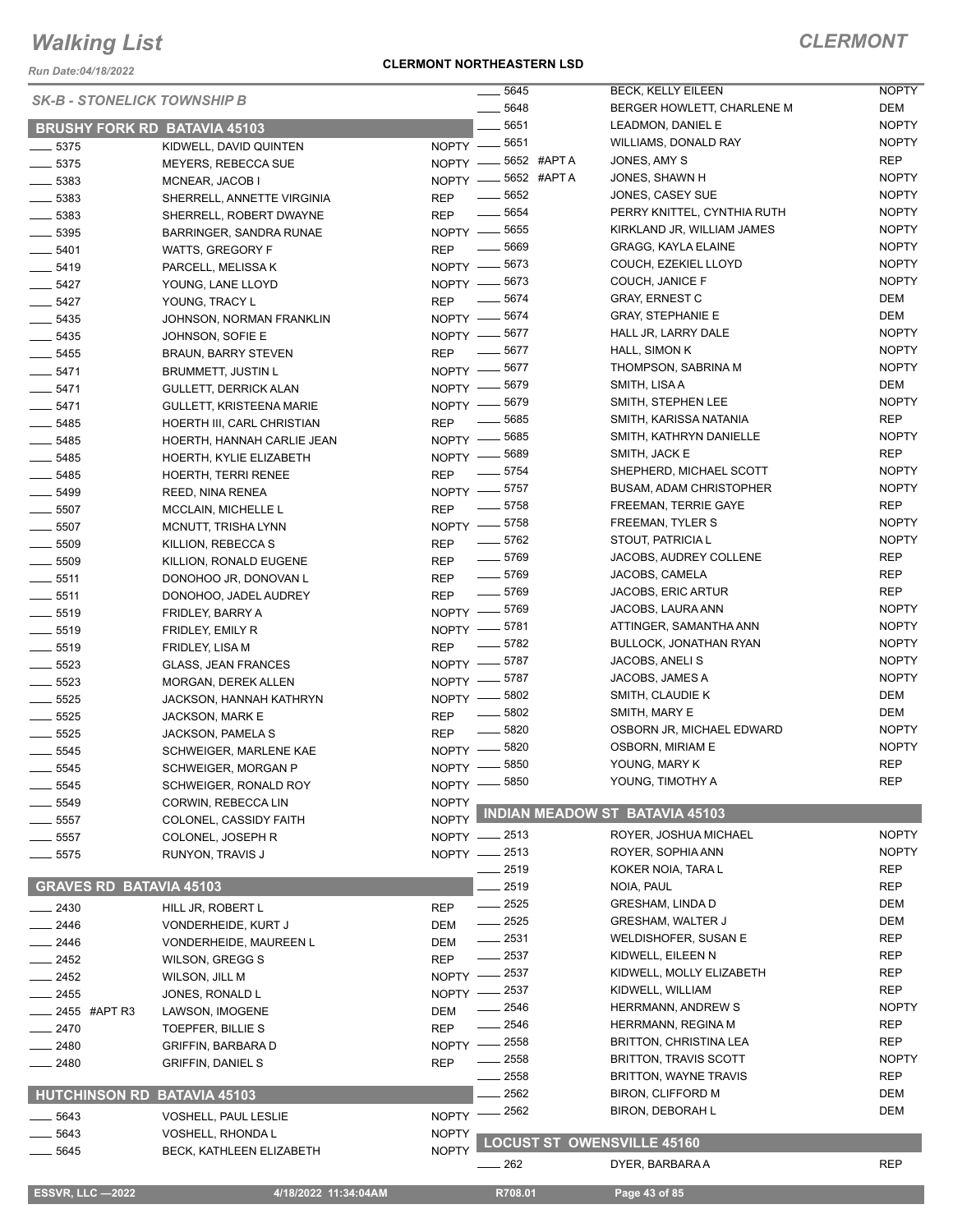| <b>ESSVR, LLC -2022</b> | 4/18/2022 11:34:04AM | R708.01 | Page 44 of $85$ |
|-------------------------|----------------------|---------|-----------------|

*Run Date:04/18/2022*

#### **CLERMONT NORTHEASTERN LSD**

| <b>CLERMONT</b> |
|-----------------|
|                 |

| $-5782$<br>NORTON, CORY A<br><b>SK-B - STONELICK TOWNSHIP B</b>                                                                                                                                                                                                                                                                                                                                                                                                                                                                                         | <b>DEM</b>   |
|---------------------------------------------------------------------------------------------------------------------------------------------------------------------------------------------------------------------------------------------------------------------------------------------------------------------------------------------------------------------------------------------------------------------------------------------------------------------------------------------------------------------------------------------------------|--------------|
| $-5782$<br>NORTON, JOHN P                                                                                                                                                                                                                                                                                                                                                                                                                                                                                                                               | <b>REP</b>   |
| 5782<br>NORTON, JULIE ANN<br><b>LOCUST ST OWENSVILLE 45160</b>                                                                                                                                                                                                                                                                                                                                                                                                                                                                                          | <b>REP</b>   |
| NOPTY -8796<br>AULTZ, JAMES H<br>$\sim$ 262<br>DYER, CELESTE TARA                                                                                                                                                                                                                                                                                                                                                                                                                                                                                       | <b>REP</b>   |
| 5800<br>ACREE, CHRISTA LEA<br>NOPTY -<br>$\equiv$ 262<br><b>MORRISON, JAMES TYLER</b>                                                                                                                                                                                                                                                                                                                                                                                                                                                                   | <b>NOPTY</b> |
| 5800<br>HOWARD, MARK EUGENE                                                                                                                                                                                                                                                                                                                                                                                                                                                                                                                             | <b>NOPTY</b> |
| MILLERS RUN RD BATAVIA 45103<br>5811<br>TILLERY, BARBARA E                                                                                                                                                                                                                                                                                                                                                                                                                                                                                              | <b>NOPTY</b> |
| $- 3725$<br><b>REP</b><br>BROWN, MARILOU D<br>PEACEFUL LN BATAVIA 45103                                                                                                                                                                                                                                                                                                                                                                                                                                                                                 |              |
| $- 3725$<br><b>REP</b><br>BROWN, WILLIAM S                                                                                                                                                                                                                                                                                                                                                                                                                                                                                                              |              |
| $\sim$ 2420<br>COMBS, JUDY F<br>$-3726$<br><b>REP</b><br>HOLLAND, DUSTIN A                                                                                                                                                                                                                                                                                                                                                                                                                                                                              | <b>NOPTY</b> |
| $-2420$<br><b>CORNWELL, TIMOTHY LEE</b><br>$- 3726$<br><b>REP</b><br>HOLLAND, LINDSEY M                                                                                                                                                                                                                                                                                                                                                                                                                                                                 | <b>NOPTY</b> |
| $-2420$<br>MIRACLE, GLORIA JEAN<br>$-3735$<br><b>REP</b><br>MONTEROSSO, KELLY D                                                                                                                                                                                                                                                                                                                                                                                                                                                                         | <b>NOPTY</b> |
| $-2423$<br>FARLEY, JAMIE L<br>$- 3735$<br>MONTEROSSO, STEVEN A<br><b>REP</b>                                                                                                                                                                                                                                                                                                                                                                                                                                                                            | DEM          |
| $-2436$<br>NORTON, KATRINA L                                                                                                                                                                                                                                                                                                                                                                                                                                                                                                                            | <b>NOPTY</b> |
| 2436<br><b>MISTY WOODS LN BATAVIA 45103</b><br>NORTON, STEVE L                                                                                                                                                                                                                                                                                                                                                                                                                                                                                          | <b>REP</b>   |
| $\frac{2436}{5}$<br>NORTON, STEVEN C<br>$-2610$<br><b>REP</b><br>ARNOLD, SHARON L                                                                                                                                                                                                                                                                                                                                                                                                                                                                       | <b>NOPTY</b> |
| $-2610$<br><b>REP</b><br>ARNOLD, THOMAS E                                                                                                                                                                                                                                                                                                                                                                                                                                                                                                               |              |
| ST LOUIS DR OWENSVILLE 45160<br>$-2614$<br><b>REP</b><br>LINDOWER, LAWRENCE L                                                                                                                                                                                                                                                                                                                                                                                                                                                                           |              |
| $- 199$<br>SMITH, CARRIE L<br><b>DEM</b><br>$-2626$<br>LENT, ADAM WADE                                                                                                                                                                                                                                                                                                                                                                                                                                                                                  | <b>REP</b>   |
| NOPTY - 199<br>SMITH, PHILLIP M<br>$-2626$<br>LENT, CORINNE V                                                                                                                                                                                                                                                                                                                                                                                                                                                                                           | <b>REP</b>   |
| $-2626$<br>LENT, KATHERINE ELIZABETH<br>DEM                                                                                                                                                                                                                                                                                                                                                                                                                                                                                                             |              |
| STATE ROUTE 132 BATAVIA 45103                                                                                                                                                                                                                                                                                                                                                                                                                                                                                                                           |              |
| <b>MONTEREY RD BATAVIA 45103</b><br>5176<br>WEST, DAWN M                                                                                                                                                                                                                                                                                                                                                                                                                                                                                                | <b>NOPTY</b> |
| NOPTY -8244<br><b>WEDDING, BRUCE E</b><br>2830<br>TATE, HOLLY                                                                                                                                                                                                                                                                                                                                                                                                                                                                                           | <b>NOPTY</b> |
| NOPTY -8244<br>WEDDING, JEANNE K<br>2830<br>TATE, MARK A                                                                                                                                                                                                                                                                                                                                                                                                                                                                                                | <b>NOPTY</b> |
| NOPTY -8246<br>WEDDING, COREY E<br>2830<br>TATE, NATHAN DANIEL                                                                                                                                                                                                                                                                                                                                                                                                                                                                                          | <b>NOPTY</b> |
| NOPTY -8252<br>ROBINSON, LISA L<br>$-2834$<br>SHAFER, KELLY B                                                                                                                                                                                                                                                                                                                                                                                                                                                                                           | <b>NOPTY</b> |
| 5344<br>MCINTOSH, SHANNON N<br>$-2836$<br><b>REP</b><br>$\frac{1}{2} \left( \frac{1}{2} \right) \left( \frac{1}{2} \right) \left( \frac{1}{2} \right) \left( \frac{1}{2} \right) \left( \frac{1}{2} \right) \left( \frac{1}{2} \right) \left( \frac{1}{2} \right) \left( \frac{1}{2} \right) \left( \frac{1}{2} \right) \left( \frac{1}{2} \right) \left( \frac{1}{2} \right) \left( \frac{1}{2} \right) \left( \frac{1}{2} \right) \left( \frac{1}{2} \right) \left( \frac{1}{2} \right) \left( \frac{1}{2} \right) \left( \frac$<br>ILHARDT, DANIEL L | <b>NOPTY</b> |
| NOPTY - 5344<br>MCINTOSH, TOBIAS D<br>2840<br>DAIL, JENNIFER LYNN                                                                                                                                                                                                                                                                                                                                                                                                                                                                                       | <b>NOPTY</b> |
| NOPTY -8390<br>BACH, ERIC C<br>$-2840$<br>RIMMER, WILLIAM JASON                                                                                                                                                                                                                                                                                                                                                                                                                                                                                         | <b>REP</b>   |
|                                                                                                                                                                                                                                                                                                                                                                                                                                                                                                                                                         |              |
|                                                                                                                                                                                                                                                                                                                                                                                                                                                                                                                                                         |              |
| <b>TITUS RD BATAVIA 45103</b><br>NEWTONSVILLE HUTCHINSON RD BATAVIA 45103                                                                                                                                                                                                                                                                                                                                                                                                                                                                               |              |
| NOPTY -2271<br>CHAPMAN, BRENDA FAYE<br>5635<br>WADDLE, KELLY L                                                                                                                                                                                                                                                                                                                                                                                                                                                                                          | <b>NOPTY</b> |
| NOPTY -2271<br>CHAPMAN, ERIC M<br>5635<br>WADDLE, MICHAEL L                                                                                                                                                                                                                                                                                                                                                                                                                                                                                             | <b>NOPTY</b> |
| NOPTY -2291<br>ALLEN, MARY ANN<br>5641<br>BROWN, DONNY L                                                                                                                                                                                                                                                                                                                                                                                                                                                                                                | <b>REP</b>   |
| NOPTY -2291<br>ALLEN, MICHAEL K<br>$-5645$<br><b>BECK, ANNA MARIE</b>                                                                                                                                                                                                                                                                                                                                                                                                                                                                                   | <b>REP</b>   |
| NOPTY -2301<br>ALLEN, MARK S<br>5645<br>BECK, JODY L                                                                                                                                                                                                                                                                                                                                                                                                                                                                                                    | <b>REP</b>   |
| NOPTY -2321<br>JOHNSON JR, DANIEL R<br>5645<br><b>BECK, JOSEPH C</b>                                                                                                                                                                                                                                                                                                                                                                                                                                                                                    | <b>NOPTY</b> |
| 2321<br>JOHNSON, JESSICA M<br>5648<br>DEM<br>HOWLETT, CRYSTALLYNN MARIE                                                                                                                                                                                                                                                                                                                                                                                                                                                                                 | <b>NOPTY</b> |
| 2351<br>MINNING, MARJORIE E<br>$N$ OPTY $-$<br>$\frac{1}{2}$ 5650<br>WAHL, JOSEPH CHRISTOPHER                                                                                                                                                                                                                                                                                                                                                                                                                                                           | <b>NOPTY</b> |
| NOPTY -2351<br>TITUS, DANIEL A<br>____ 5651<br>LEADMON, LEE ETTA                                                                                                                                                                                                                                                                                                                                                                                                                                                                                        | <b>NOPTY</b> |
| NOPTY -2380<br>CHANDLER, SHEENA RENEE<br>$- 5652$<br>JONES, ADA S                                                                                                                                                                                                                                                                                                                                                                                                                                                                                       | <b>NOPTY</b> |
| <b>CHANDLER, TRENT CURTIS</b><br>NOPTY -2380<br>5655<br>ADKINS, CYNTHIA R                                                                                                                                                                                                                                                                                                                                                                                                                                                                               | <b>NOPTY</b> |
| KIEHM, EVELYNE M<br>NOPTY - 2381<br>$\frac{1}{2}$ 5659<br><b>WILSON, ANGELA MARIE</b>                                                                                                                                                                                                                                                                                                                                                                                                                                                                   | <b>NOPTY</b> |
| NOPTY -2385<br>FERGUSON, LYNNELL MARIE<br>5659<br>WILSON, JEFFREY L                                                                                                                                                                                                                                                                                                                                                                                                                                                                                     | <b>NOPTY</b> |
| NOPTY - 2385<br>FERGUSON II, TODD A<br>_ 5669<br><b>GRAGG, SLOAN M</b>                                                                                                                                                                                                                                                                                                                                                                                                                                                                                  | <b>NOPTY</b> |
| $-5677$<br><b>NOPTY</b><br>THOMPSON, GREGORY K                                                                                                                                                                                                                                                                                                                                                                                                                                                                                                          |              |
| <b>TOY FOX LN BATAVIA 45103</b><br><b>DEM</b><br>5681<br>STEWARD, BARBARA L                                                                                                                                                                                                                                                                                                                                                                                                                                                                             |              |
| EVERSOLE, ZACHARY M<br>$NOPTY = 10$<br>5682<br>ILHARDT, DONALD STANLEY                                                                                                                                                                                                                                                                                                                                                                                                                                                                                  | <b>NOPTY</b> |
| WALHOUT, CHERYL ANN<br>$- 10$<br><b>REP</b><br>5685<br>SMITH, CYNTHIA K                                                                                                                                                                                                                                                                                                                                                                                                                                                                                 | <b>NOPTY</b> |
| $\sim$ 20<br>COMBS, RONALD H<br>REP<br>$\frac{1}{2}$ 5685<br>SMITH, JONATHAN R                                                                                                                                                                                                                                                                                                                                                                                                                                                                          | <b>NOPTY</b> |
| THOMPSON, RICHARD S<br>$-5751$<br>SPAHR, ROBERT J                                                                                                                                                                                                                                                                                                                                                                                                                                                                                                       | <b>NOPTY</b> |
| NOPTY - 30<br>NOPTY -80<br>THOMPSON, SHARON ANN<br>$-5756$<br>VONDERWISH, KASSANDRA DAWN                                                                                                                                                                                                                                                                                                                                                                                                                                                                | <b>NOPTY</b> |
| NOPTY -60<br>ARTUS, E R<br>$-5757$<br><b>BUSAM, STACY LYNN</b>                                                                                                                                                                                                                                                                                                                                                                                                                                                                                          | <b>REP</b>   |
| FREY, SAUNDRA D                                                                                                                                                                                                                                                                                                                                                                                                                                                                                                                                         | <b>NOPTY</b> |
| NOPTY - 60<br>$- 5760$<br>DUNN, ADA AMINDA<br><b>NOPTY</b>                                                                                                                                                                                                                                                                                                                                                                                                                                                                                              |              |
| $-5760$<br>DUNN, MICHAEL LEE                                                                                                                                                                                                                                                                                                                                                                                                                                                                                                                            |              |
| NOPTY WAGNER RD BATAVIA 45103<br>$- 5763$<br>MAXWELL, CORDIA ANN                                                                                                                                                                                                                                                                                                                                                                                                                                                                                        |              |
| NOPTY __ 3270<br>WHITE, DENNIS L<br>5763<br>MAXWELL, ROBERT LEWIS                                                                                                                                                                                                                                                                                                                                                                                                                                                                                       | <b>REP</b>   |
| $- 3270$<br>$- 5780$<br><b>REP</b><br>WHITE, KATHY A<br>EADS, GERALDINE                                                                                                                                                                                                                                                                                                                                                                                                                                                                                 | <b>REP</b>   |
| $- 5780$<br><b>REP</b><br>EADS, ROBERT L<br><b>WEAVER RD BATAVIA 45103</b><br><b>REP</b><br>$-5781$<br>ATTINGER, ALVIN                                                                                                                                                                                                                                                                                                                                                                                                                                  |              |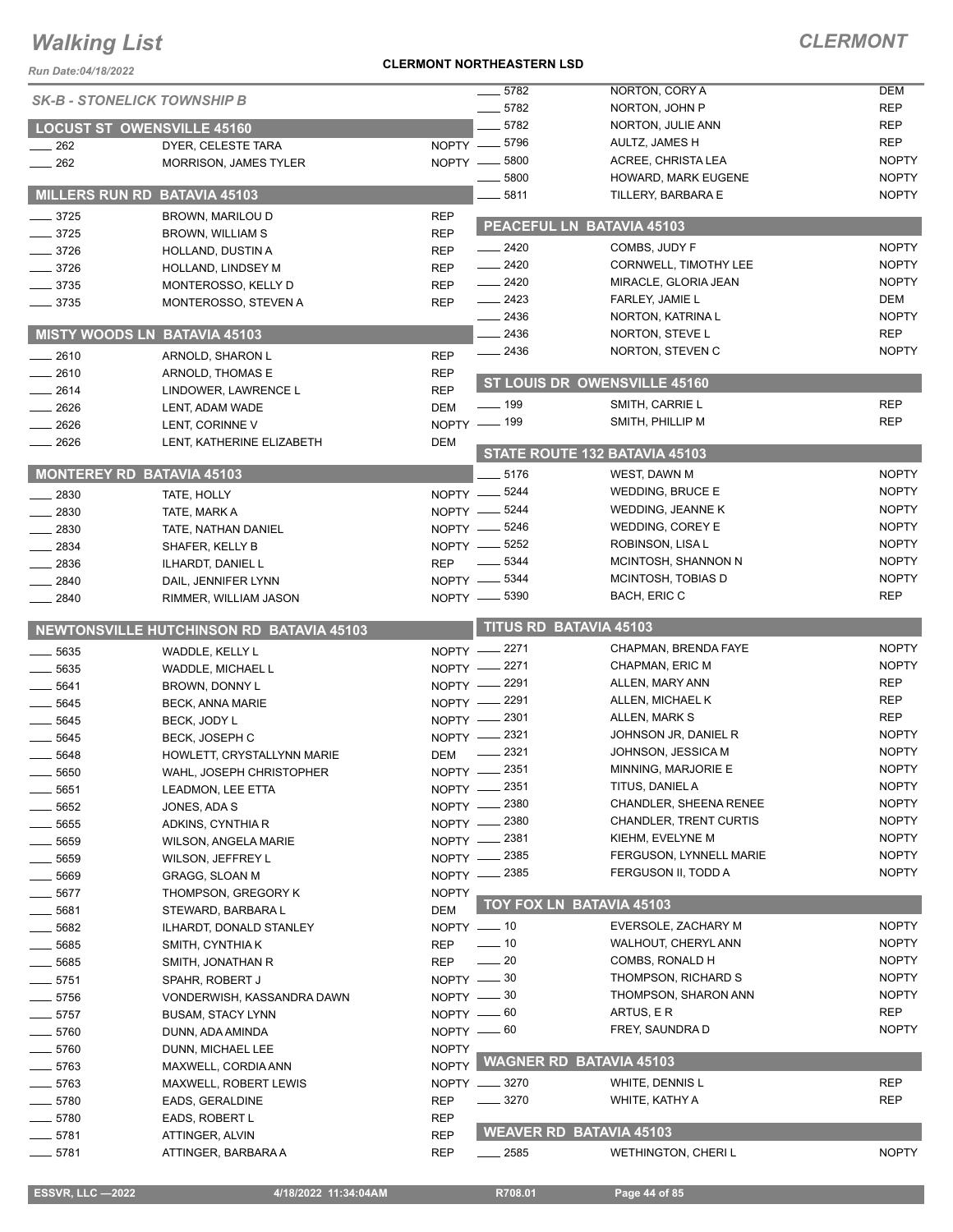*Run Date:04/18/2022*

#### **CLERMONT NORTHEASTERN LSD**

| <b>SK-B - STONELICK TOWNSHIP B</b> |                                         |                   | 2255                                 | GAUL, WILLIAM J                       | <b>NOPTY</b>                 |
|------------------------------------|-----------------------------------------|-------------------|--------------------------------------|---------------------------------------|------------------------------|
|                                    |                                         |                   | 2262                                 | DAVIDSON, MEGAN KAY                   | <b>NOPTY</b>                 |
| <b>WEAVER RD BATAVIA 45103</b>     |                                         |                   | 2262                                 | DAVIDSON, SCOTT B                     | <b>NOPTY</b>                 |
| $\frac{1}{2585}$                   | <b>WETHINGTON, ERICA PAIGE</b>          |                   | NOPTY __ 2262                        | DAVIDSON, TINA MARIE                  | <b>NOPTY</b>                 |
| $-2585$                            | <b>WETHINGTON, JENNIFER LYNN</b>        |                   | NOPTY __ 2262                        | <b>VARICK, KRISTIN K</b>              | <b>NOPTY</b>                 |
| $-2585$                            | <b>WETHINGTON, PATRICK KEITH</b>        |                   | NOPTY __ 2263                        | FINNIE, CAROL ANNE                    | <b>NOPTY</b>                 |
| $\frac{1}{2585}$                   | <b>WETHINGTON, RICKY KEITH</b>          |                   | NOPTY __ 2263                        | LYKINS SR, FRANK A                    | <b>NOPTY</b>                 |
| $-2593$                            | BLIEMEISTER, JULIE LYNN                 |                   | NOPTY __ 2276                        | BAUER, BELINDA LEE                    | <b>NOPTY</b>                 |
| $\frac{2593}{2593}$                | <b>BLIEMEISTER, STEVEN M</b>            |                   | NOPTY __ 2276                        | BEYER, ERIKA O                        | <b>NOPTY</b>                 |
| $- 2604$                           | <b>KELLERMAN, CHRIS A</b>               |                   | NOPTY __ 2280                        | GOEDL, DUANE E                        | <b>NOPTY</b>                 |
| $- 2604$                           | KELLERMAN, DEEDRA A                     |                   | NOPTY __ 2280                        | GOEDL, PATRICIA ANN                   | <b>NOPTY</b>                 |
| $- 2604$                           | KELLERMAN, NOAH WILLIAM                 |                   | NOPTY __ 2285                        | <b>BLANTON, GLORIA M</b>              | <b>NOPTY</b>                 |
| $\frac{1}{2608}$                   | GILKISON, LISAA                         | <b>REP</b>        | $\frac{1}{2285}$                     | <b>BLANTON, WAYNE THOMAS</b>          | <b>NOPTY</b>                 |
| $\frac{1}{2608}$                   | GILKISON, THOMAS D                      | REP               | $\frac{2292}{2}$                     | RAPIEN, ROBERTA A                     | REP                          |
| $-2610$                            | LOCKE, CAROL JEAN                       |                   | NOPTY __ 2300                        | STROHOFER, JULIA M                    | <b>NOPTY</b>                 |
| 2612                               | BARKER, KENNETH GRANT                   |                   | NOPTY __ 2300                        | STROHOFER, MARTIN J                   | <b>NOPTY</b>                 |
| $-2612$                            | <b>BLACK, GOLDA M</b>                   |                   | NOPTY __ 2301                        | TILLER, TRACY                         | <b>NOPTY</b>                 |
| $-2612$                            | GILKISON, JOSHUA ROBERT                 |                   | NOPTY __ 2301                        | ULICNY, ELIZABETH LLOYD               | <b>NOPTY</b>                 |
| $-2689$                            | EMBRY, CAROL JEAN                       | <b>REP</b>        | $\frac{1}{2}$ 2301                   | ULICNY, KARL STEPHEN                  | <b>NOPTY</b>                 |
| $-2709$                            | DAVIES, DEBBIE ANN                      |                   | NOPTY __ 2308                        | <b>BRADFORD, LISA E</b>               | <b>NOPTY</b>                 |
| $-2709$                            | HARDEBECK, SHAWN KRISTIAN               |                   | NOPTY __ 2308                        | WILLIAMS, MICHAEL ANTHONY             | <b>NOPTY</b>                 |
| $-2713$                            | DURLING, EVAN JOSEPH                    |                   | NOPTY __ 2314                        | KLEINWACHTER, JENNIFER ANN            | <b>NOPTY</b>                 |
| $-2713$                            | DURLING, REBECCA ANN                    |                   | NOPTY __ 2314                        | KLEINWACHTER, KATHRYN ANN             | <b>NOPTY</b>                 |
| $-2723$                            | ROARK, GILBERT EUGENE                   |                   | NOPTY __ 2314                        | KLEINWACHTER, RICHARD L               | <b>NOPTY</b>                 |
| $-2723$                            | TRIMBLE, BRENDA KAY                     |                   | NOPTY __ 2314                        | SHUMARD, PHILIP A                     | <b>NOPTY</b>                 |
| $-2755$                            | JENT, BETHANY LYNN                      |                   | DEM __ 2324                          | MEEHAN JR, MICHAEL FRANCIS            | <b>NOPTY</b>                 |
| $-2795$                            | LITTLE, DIANNA MARIE                    |                   | NOPTY __ 2326                        | NOLAND, BUFORD                        | <b>REP</b>                   |
| $-2795$<br>$-2801$                 | LOCKE, REBECCA LYNN                     |                   | NOPTY __ 2327                        | WALDMAN, PEGGY L                      | <b>REP</b>                   |
|                                    | DULL, DONALD JOHN                       | <b>REP</b>        | 2327                                 | WALDMAN, ROBERT E                     | <b>REP</b>                   |
| $-2801$<br>$-2811$                 | DULL, SHERRY ANN                        | <b>REP</b>        | $\frac{2328}{2}$<br>NOPTY __ 2328    | SHAFFER, CASEY ROSE                   | <b>NOPTY</b>                 |
|                                    | METZ, ANDREW R                          |                   | NOPTY __ 2328                        | WALDMAN, BENJAMIN F                   | <b>NOPTY</b>                 |
| $-2811$<br>$-2825$                 | METZ, VANEETA PAULINE                   |                   |                                      | WALDMAN, LOTTIE E                     | <b>NOPTY</b>                 |
| $- 5760$                           | FOX, CLEO E                             | <b>REP</b><br>REP | $\frac{2328}{2}$<br>$\frac{2330}{2}$ | WALDMAN, MARK S                       | <b>NOPTY</b><br><b>NOPTY</b> |
| $- 5784$                           | BROWN, GARY RAY                         | <b>REP</b>        | $\frac{1}{2}$ 2366                   | NOLAND, HELENA                        | <b>NOPTY</b>                 |
| $-5788$                            | HOWELL, CAROLYN S<br>BRYANT, JOHN ALLEN |                   | NOPTY __ 2371                        | LOWE, THOMAS M<br>MOSER, AUSTIN ALLEN | <b>NOPTY</b>                 |
| $- 5788$                           | BRYANT, JULIE MARIE                     |                   | NOPTY __ 2371                        | MOSER, CHERYLE LYNN                   | <b>NOPTY</b>                 |
| $\frac{1}{2}$ 5790                 | WELKER, JANELLE M                       |                   | NOPTY __ 2371                        | MOSER, SAVANNAH PAIGE                 | <b>NOPTY</b>                 |
| $- 5796$                           | HALE, CODY DOUGLAS                      |                   | NOPTY __ 2371                        | MOSER, WILLIAM JOSEPH                 | <b>NOPTY</b>                 |
| $- 5796$                           | HALE, JOHNITA B                         |                   | NOPTY __ 2374                        | CARLIER, CARI ELLIS                   | <b>NOPTY</b>                 |
| _ 5796                             | HALE, WILLIAM BRENT                     |                   | NOPTY __ 2374                        | CARLIER, GARTH T                      | <b>NOPTY</b>                 |
| 5800                               | TURKELSON, DAVID NORMAN                 |                   | NOPTY __ 2375                        | SCHMIDTBAUER, CHRISTOPH ROBERT        | <b>NOPTY</b>                 |
| 5800                               | TURKELSON, SANDRA LEIGH                 |                   | NOPTY __ 2375                        | STRANGE, DIANNA FEE                   | <b>NOPTY</b>                 |
| 5828                               | WELCH, DONAVAN ANDREW                   |                   | NOPTY __ 2378                        | BAER, HAMILTON ARMSTRONG              | <b>NOPTY</b>                 |
|                                    |                                         |                   | 2378                                 | MIDDAUGH, PENNY J                     | <b>NOPTY</b>                 |
| <b>WHITMER RD BATAVIA 45103</b>    |                                         |                   | 2380                                 | SCHRAMM SR, ANDREA C                  | <b>NOPTY</b>                 |
| 2222                               | MURRAY, JERI A                          | DEM               | 2380                                 | SCHRAMM JR, JOHN RICHARD              | <b>NOPTY</b>                 |
| 2222                               | MURRAY, RONALD L                        | DEM               | $\frac{1}{2}$ 2384                   | SCHRAMM, JOHN R                       | <b>NOPTY</b>                 |
| 2223                               | RADTKE, NANCY E                         | DEM               | $\frac{1}{2}$ 2388                   | BERTA, MICHAEL J                      | <b>NOPTY</b>                 |
| 2223                               | RADTKE, WILLIAM R                       | DEM               | $\frac{1}{2}$ 2388                   | BERTA, RENEE K                        | <b>REP</b>                   |
| 2228                               | CARPENTER, JENNY L                      |                   | NOPTY __ 2390                        | COMPTON, ALLEN MICHAEL W              | <b>NOPTY</b>                 |
| 2232                               | RUEHRWEIN, ROBERT W                     |                   | NOPTY - 2390                         | COMPTON, KEVIN MATTHEW                | <b>NOPTY</b>                 |
| $-2240$                            | ESTILL, CELINE M                        |                   | NOPTY __ 2390                        | COMPTON, MARY ELIZABETH               | <b>NOPTY</b>                 |
| 2240                               | LATHAM, JACK                            |                   | NOPTY __ 2390                        | COMPTON SR, SCOTT ANTHONY             | <b>NOPTY</b>                 |
| $-2242$                            | SISTRUNK, DONALD TOD                    | <b>NOPTY</b>      |                                      |                                       |                              |
| $-2250$                            | SNYDER, BARBARA A                       | NOPTY             | <b>WINTER HILL DR</b>                | <b>BATAVIA 45103</b>                  |                              |
| $= 2250$                           | SNYDER, JERRY L                         |                   | NOPTY __ 2475                        | GARDNER, BRADLEY DALE                 | <b>NOPTY</b>                 |
| $-2251$                            | NOLAND, BARBARA L                       | <b>REP</b>        | $-2475$                              | <b>GARDNER, CHARLES D</b>             | <b>NOPTY</b>                 |
| 2251                               | NOLAND, HAROLD D                        | <b>REP</b>        | $-2475$                              | MILLER, AMYE R                        | <b>NOPTY</b>                 |
| $= 2252$                           | WILLIAMS, DOUGLAS A                     |                   | NOPTY __ 2490                        | HERFORTH, CHRISTINE L                 | <b>NOPTY</b>                 |
| 2252                               | WILLIAMS, JACQUELINE J                  |                   | NOPTY __ 2490                        | <b>HERFORTH, SCOTT RICHARD</b>        | <b>NOPTY</b>                 |
| 2252                               | WILLIAMS, LORI JACQUALINE               |                   | NOPTY __ 2495                        | WILSON, JANET R                       | REP                          |
| 2252                               | WILLIAMS, RACHAEL C                     |                   | NOPTY __ 2495                        | <b>WILSON, THOMAS G</b>               | <b>REP</b>                   |
|                                    |                                         |                   |                                      |                                       |                              |
| <b>ESSVR, LLC -2022</b>            | 4/18/2022 11:34:04AM                    |                   | R708.01                              | Page 45 of 85                         |                              |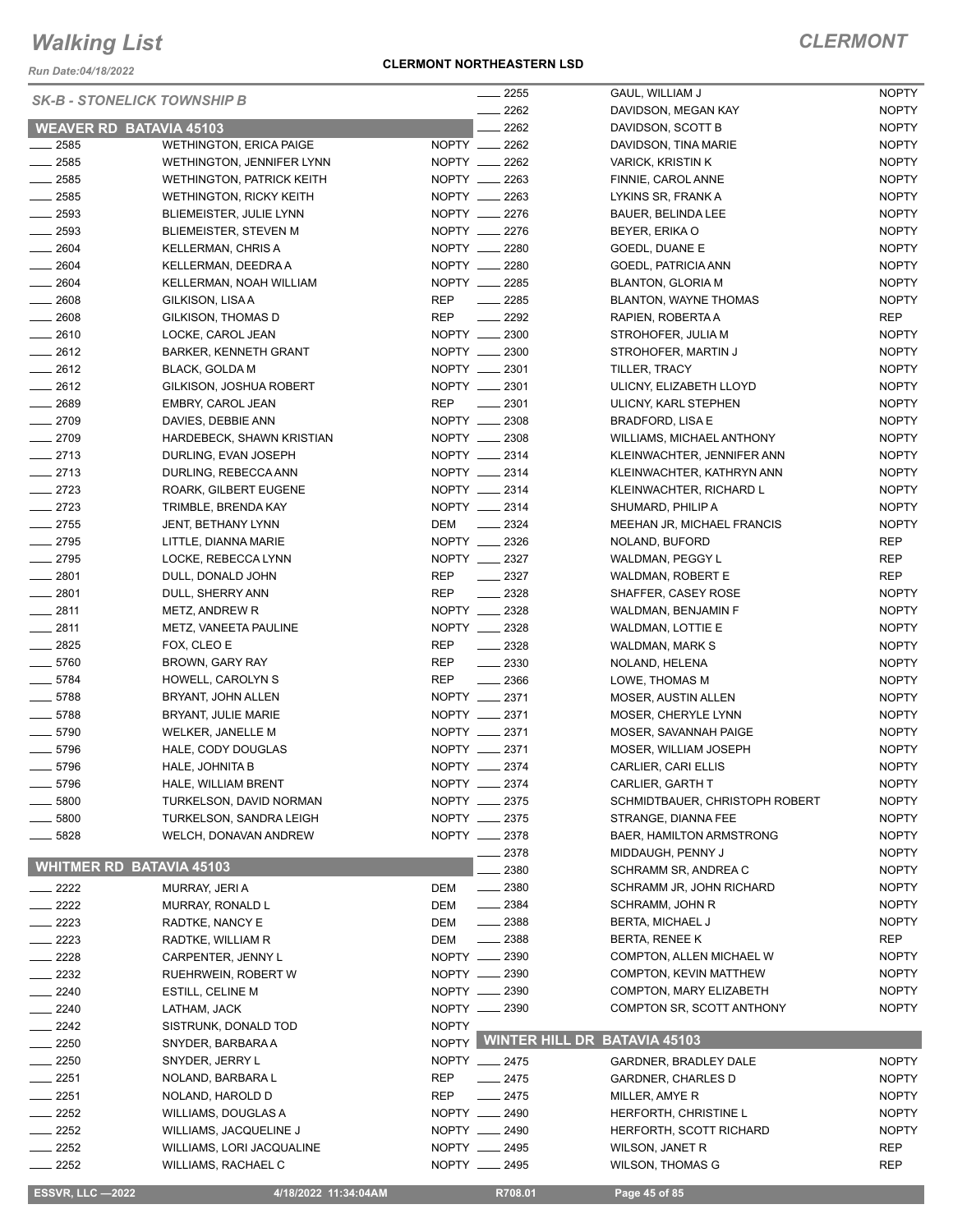*Run Date:04/18/2022*

**CLERMONT NORTHEASTERN LSD**

 **WINTER HILL DR BATAVIA 45103** <u>2498</u> JONAS, DAVID J NOPTY 2505 BOGGS, DEREK JEFFREY NOPTY **2505** WILLOUGHBY, HUNTER SIMON NOPTY 2505 WILLOUGHBY, LAURA KATHERINE NOPTY

*TOTAL :* **575**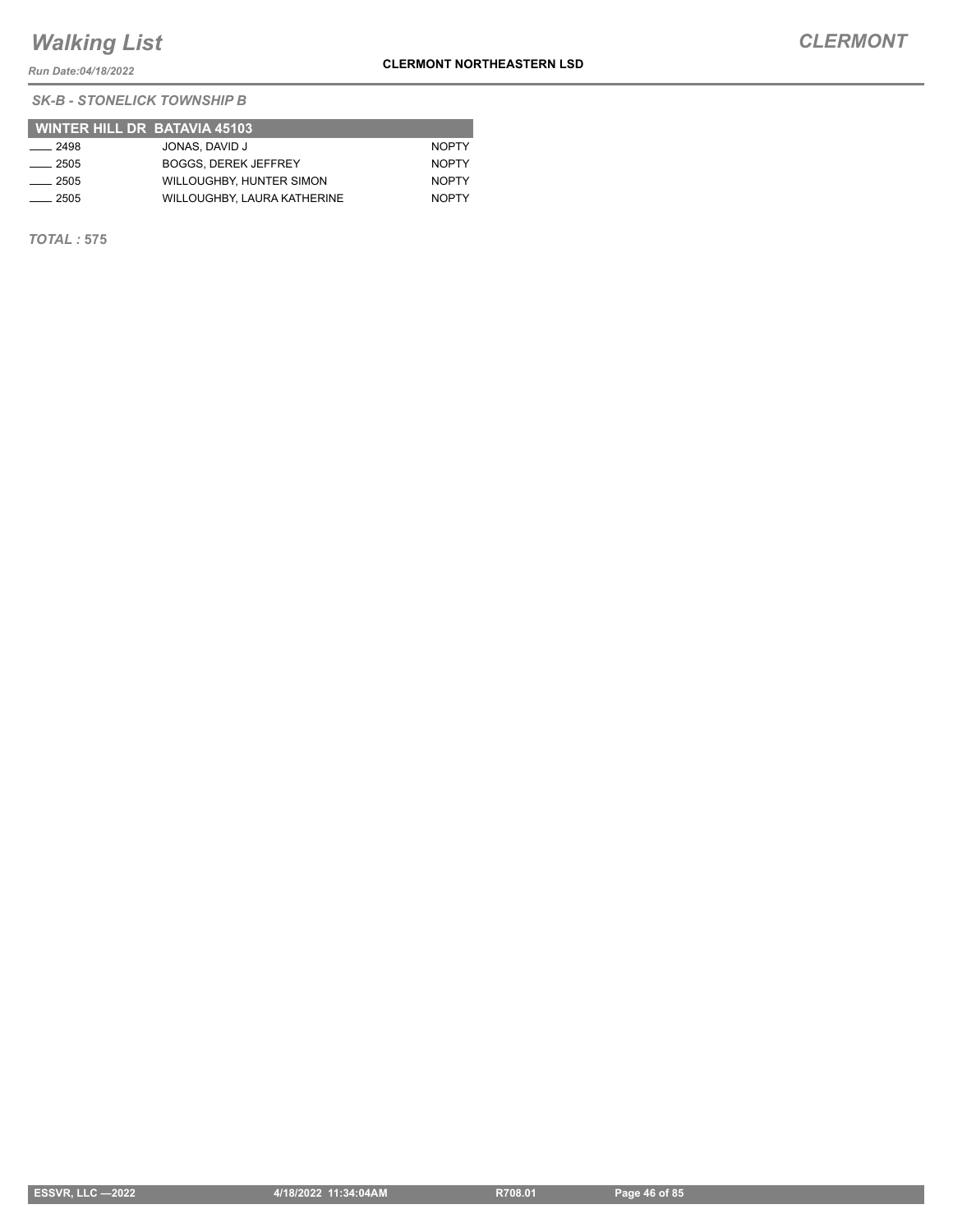*Run Date:04/18/2022*

#### **CLERMONT NORTHEASTERN LSD**

### *CLERMONT*

|                                  | <b>SK-C - STONELICK TOWNSHIP C</b>    |              | 5643 | SHAFER, JACOB BENJAMIN         | <b>NOPTY</b> |
|----------------------------------|---------------------------------------|--------------|------|--------------------------------|--------------|
|                                  |                                       |              | 5643 | SHAFER, JESSICA LYNN           | <b>NOPTY</b> |
|                                  | AMBER HILL DR BATAVIA 45103           |              | 5643 | SHAFER, MARK A                 | <b>NOPTY</b> |
| $-2104$                          | PONTSLER, SHAUNA ALEXANDRA            | <b>NOPTY</b> | 5645 | BAKER, SUSAN A                 | <b>NOPTY</b> |
| $-2104$                          | PONTSLER, STEPHEN MICHAEL             | <b>NOPTY</b> | 5645 | SFERRA, JAMES SCOTT            | <b>NOPTY</b> |
| $-2105$                          | ROSS, ERIC DOUGLAS                    | <b>NOPTY</b> | 5647 | GIORDANO, JAMES RICHARD        | DEM          |
| $-2105$                          | ROSS, SHEILA DARLENE GAY              | <b>NOPTY</b> | 5647 | GIORDANO, JEFFREY W            | <b>NOPTY</b> |
| $-2108$                          | HICKMAN, DAVID GRANT                  | <b>NOPTY</b> | 5647 | GIORDANO, KATHY R              | DEM          |
| $-2108$                          |                                       | <b>NOPTY</b> | 5650 | CRANDALL, HEATHER HOLLAND      | <b>NOPTY</b> |
|                                  | HICKMAN, ELIZABETH A                  | <b>NOPTY</b> | 5650 | <b>CRANDALL, SHANE EREK</b>    | <b>NOPTY</b> |
| $-2108$                          | HICKMAN, REBECCA L                    |              | 5651 | SCOTT, JANICE R                | <b>NOPTY</b> |
| $-2108$                          | HICKMAN, RONALD GRANT                 | <b>NOPTY</b> | 5651 | <b>SCOTT, THOMAS L</b>         | <b>NOPTY</b> |
| $\frac{1}{2109}$                 | LIBBEE II, JOHN D                     | <b>REP</b>   | 5654 | CONWELL, REBECCA R             | <b>REP</b>   |
| $-2112$                          | TASSELL, CHARLES CLEON                | <b>NOPTY</b> | 5654 | DEESE, ABBY LANE               | <b>NOPTY</b> |
| $\frac{1}{2112}$                 | TASSELL JR, CHARLES CLEON             | <b>NOPTY</b> | 5654 | RAINES JR, HAROLD M            | REP          |
| $\frac{1}{2112}$                 | <b>TASSELL, REGAN DALE</b>            | <b>NOPTY</b> | 5655 | RIVARD, DEBRAA                 | <b>REP</b>   |
| $-2112$                          | <b>TASSELL, REGINA LYNN</b>           | <b>NOPTY</b> |      |                                |              |
| $-2118$                          | WIESENHAHN, BARBARA L                 | <b>REP</b>   | 5655 | RIVARD, JAMES NELSON           | REP          |
| $-2118$                          | WIESENHAHN, JAMES A                   | <b>REP</b>   | 5656 | DINARDO, PASQUALE              | <b>NOPTY</b> |
|                                  |                                       |              | 5656 | DINARDO, SANDRA L              | <b>NOPTY</b> |
|                                  | <b>APGAR RD MILFORD 45150</b>         |              | 5657 | COOPER, CHRIS G                | <b>NOPTY</b> |
| $- 1643$                         | WOLF, BRENDA L                        | <b>NOPTY</b> | 5657 | COOPER, MELISSA ANNE           | <b>NOPTY</b> |
| $- 1643$                         | WOLF IV, WILLIAM                      | <b>NOPTY</b> | 5657 | DIEMLER, ETHAN ZANE            | <b>NOPTY</b> |
| $- 1651$                         | LAMB JR, LARRY G                      | <b>NOPTY</b> | 5658 | <b>JUERGENS, KURT R</b>        | <b>NOPTY</b> |
| $- 1651$                         | PRATT, CHARLES E                      | DEM          | 5658 | <b>JUERGENS, SHERYL EILEEN</b> | <b>NOPTY</b> |
| $- 1657$                         | APGAR, BONNIE D                       | <b>NOPTY</b> | 5659 | PENDERS, KATHLEEN M            | <b>NOPTY</b> |
| $- 1657$                         |                                       |              | 5660 | TAPHORN, RANDALL D             | <b>NOPTY</b> |
|                                  | APGAR, DAVID M                        | <b>NOPTY</b> | 5661 | DANIEL, KEVIN KEITH            | <b>NOPTY</b> |
| $- 1665$                         | <b>KRUG, PATRICK JOSEPH</b>           | <b>NOPTY</b> | 5661 | DANIEL, LESLIE ANN             | <b>NOPTY</b> |
| $- 1675$                         | APGAR, JERRY                          | <b>NOPTY</b> | 5661 | <b>WHITMER, SHIRLEY ANN</b>    | <b>NOPTY</b> |
| $- 1678$                         | RACK, MARYANN T                       | <b>NOPTY</b> | 5662 | <b>GATTS, JANET L</b>          | <b>REP</b>   |
| $- 1678$                         | ROHDENBURG, STEVE D                   | <b>NOPTY</b> | 5662 | <b>GATTS, MICHAEL A</b>        | <b>REP</b>   |
| $- 1681$                         | DUNHAM, MARTHA J                      | <b>NOPTY</b> | 5663 | BRICKER, DAVID WAYNE           | <b>DEM</b>   |
| $- 1681$                         | IMBUS, DAVID EDWARD                   | <b>NOPTY</b> | 5663 | <b>BRICKER, JANE S</b>         | <b>DEM</b>   |
| $- 1683$                         | CHITWOOD, LESLIE L                    | <b>NOPTY</b> | 5663 | SMITH, MARTHA W                | <b>DEM</b>   |
| $- 1683$                         | CHITWOOD, RENEE L                     | <b>NOPTY</b> |      |                                | <b>REP</b>   |
|                                  |                                       |              | 5664 | SCHNATZ, ROD J                 | <b>REP</b>   |
|                                  | <b>APPLE CIDER LN MILFORD 45150</b>   |              | 5664 | SCHNATZ, SANDRA C              |              |
| 5350<br>$\overline{\phantom{0}}$ | MARTIN, GEORGE J                      | <b>REP</b>   | 5666 | JORGENSEN JR, EDMUND C         | <b>REP</b>   |
| 5350                             | MARTIN, GLORIA HOPE                   | <b>REP</b>   | 5666 | JORGENSEN, JANET L             | REP          |
| 5350                             | <b>MARTIN, JOHN HENRY</b>             | <b>REP</b>   | 5667 | PADGETT JR, CARL E             | <b>REP</b>   |
| $-5350$                          | MARTIN, MARTHA A                      | <b>REP</b>   | 5667 | PADGETT, MARILYN A             | <b>REP</b>   |
| 5360                             | <b>CURFISS, CHRISTA B</b>             | <b>NOPTY</b> | 5668 | FISHER, LAURA RACHEL           | <b>NOPTY</b> |
| 5360                             | CURFISS, DAVID J                      | <b>NOPTY</b> | 5668 | FISHER, RUTH A                 | <b>REP</b>   |
|                                  |                                       |              | 5668 | HALLGARTH, JAMES ANDREW        | <b>NOPTY</b> |
|                                  | <b>BITTERCREEK DR BATAVIA 45103</b>   |              | 5668 | HALLGARTH, JASON ERIC          | <b>NOPTY</b> |
|                                  |                                       |              | 5669 | ICARD JR, ARTHUR W             | REP          |
| $- 1605$                         | SMITH, JEFFREY BRIAN                  | <b>NOPTY</b> | 5670 | HAMILTON, ALEX D               | <b>NOPTY</b> |
| $- 1605$                         | WALLMAN, JEANNE                       | <b>NOPTY</b> | 5670 | MOORE, CHRISTOPHER ALEXANDER   | <b>NOPTY</b> |
| $- 1614$                         | OGANOWSKI, MARCIA R                   | DEM          | 5670 | MOORE, JODYE K                 | <b>NOPTY</b> |
| $- 1614$                         | PLUMMER, ROBERT H                     | DEM          | 5671 | <b>SCHMIDT, DARLENE F</b>      | REP          |
| $- 1615$                         | CAZANAS, MONICA MONSERRATT            | <b>NOPTY</b> | 5671 | <b>SCHMIDT, TIMOTHY A</b>      | REP          |
| $- 1620$                         | WOYAK, CARA B                         | <b>NOPTY</b> | 5674 | <b>KRAUSS, RANDY LEE</b>       | <b>NOPTY</b> |
| $- 1620$                         | WOYAK, DEMITRI A                      | <b>NOPTY</b> | 5675 | <b>BACON, JOSEPH ALBERT</b>    | <b>NOPTY</b> |
| $- 1620$                         | WOYAK, JOHN P                         | <b>NOPTY</b> | 5675 | CONOVER BACON, JONI ELIZABETH  | <b>NOPTY</b> |
| $- 1620$                         | WOYAK, SELENA LILLIAN                 | <b>NOPTY</b> |      |                                |              |
| $- 1621$                         | SAFFER, MELISSA M                     | <b>NOPTY</b> | 5676 | THOMAS, XAVIER C               | <b>NOPTY</b> |
| $- 1627$                         | KRIEGER, JILLIAN C                    | <b>NOPTY</b> | 5676 | <b>WESTFALL, GARY N</b>        | <b>NOPTY</b> |
| $- 1628$                         | SMASHEY, DONNA J                      | <b>REP</b>   | 5676 | WESTFALL, LINDA LOU            | <b>NOPTY</b> |
| $- 1628$                         | SMASHEY, RUSSELL W                    | <b>REP</b>   | 5678 | BOLOG, SHELINA LORRAINE        | <b>NOPTY</b> |
| $- 1631$                         |                                       | <b>NOPTY</b> | 5678 | BOLOG, ZACHERY BLAKE           | <b>NOPTY</b> |
|                                  | KOLOC, JULIE ANN                      |              | 5678 | RITTENHOUSE, MONICA L          | <b>NOPTY</b> |
| —— 1631                          | KOLOC, MARK A                         | <b>NOPTY</b> | 5678 | RITTENHOUSE, STEVEN C          | REP          |
|                                  | <b>CHESTNUT VIEW LN MILFORD 45150</b> |              | 5678 | RITTENHOUSE, STEVEN E          | <b>NOPTY</b> |
|                                  |                                       |              | 5679 | SWIGERT, JOHN K                | <b>REP</b>   |
| 5643                             | SHAFER, BECKY J                       | <b>NOPTY</b> | 5680 | SEIBERT, DEBORAH LUCILLE       | DEM          |
|                                  |                                       |              |      |                                |              |

 **ESSVR, LLC —2022 4/18/2022 11:34:04AM R708.01 Page 47 of 85**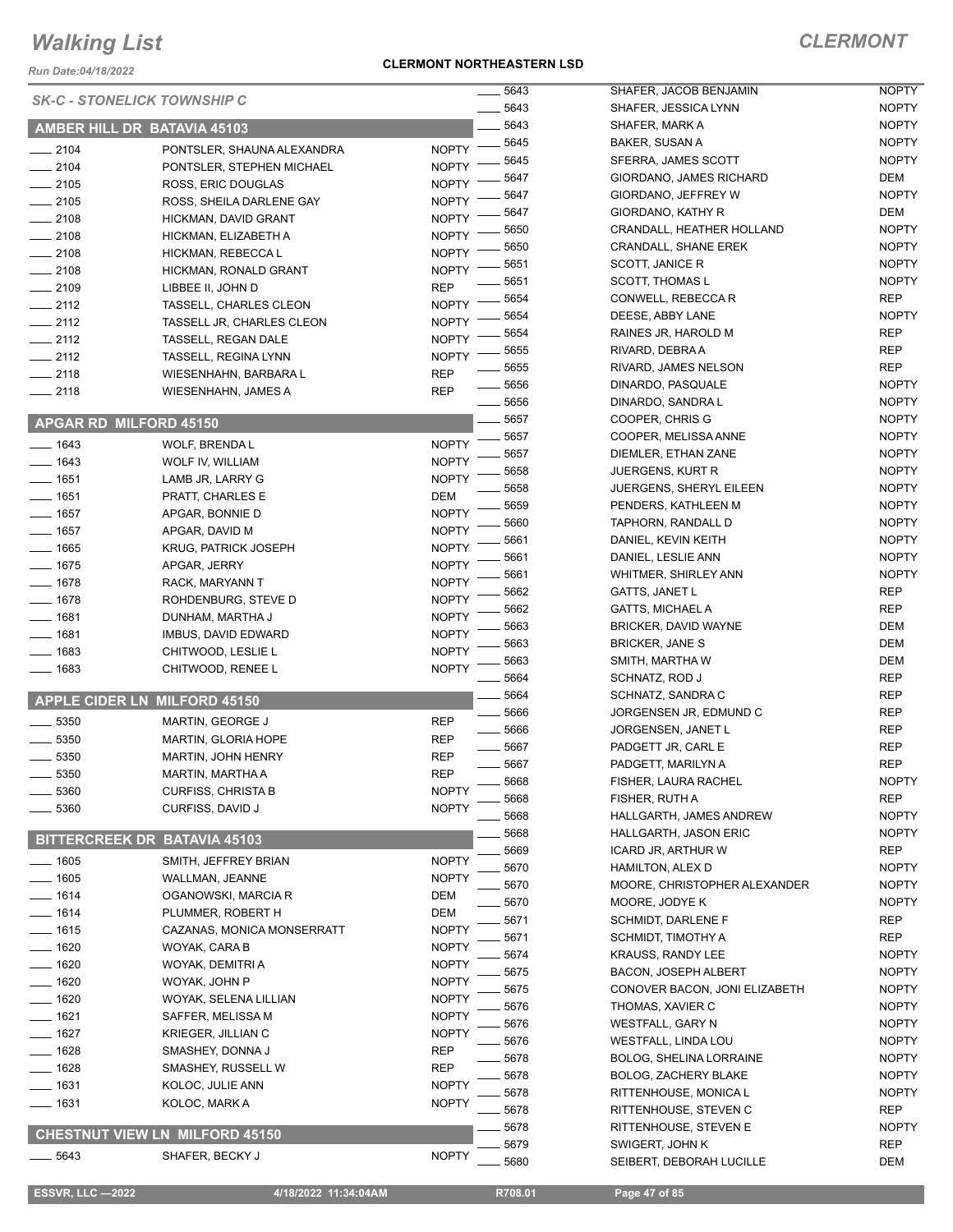*Run Date:04/18/2022*

#### **CLERMONT NORTHEASTERN LSD**

| <b>SK-C - STONELICK TOWNSHIP C</b> |                                       |              |                    | <b>CRAVER RD BATAVIA 45103</b>        |              |
|------------------------------------|---------------------------------------|--------------|--------------------|---------------------------------------|--------------|
|                                    |                                       |              | 1760               | FRYE, EMMA                            | <b>NOPTY</b> |
|                                    | <b>CHESTNUT VIEW LN MILFORD 45150</b> |              | 1760               | FRYE, JULIE A                         | <b>REP</b>   |
| 5680                               | SEIBERT, JOHN L                       | <b>REP</b>   | $-1760$            | FRYE, KEVIN S                         | <b>REP</b>   |
| 5681                               | CLINE, CAROL R                        | <b>DEM</b>   | 1760               | FRYE, NOAH SCOTT                      | <b>NOPTY</b> |
| ____ 5681                          | CLINE, GREGORY ALLEN                  | <b>NOPTY</b> | 1786               | CONROY, DONNA H                       | REP          |
| 5681                               | CLINE JR, WILLARD O                   | <b>NOPTY</b> | . 1786             | CONROY, MARTIN E                      | <b>REP</b>   |
| 5682                               | JAMES, MARY R                         | <b>REP</b>   |                    |                                       |              |
| 5683                               | TURNER, CRAIG BRIAN                   | <b>NOPTY</b> |                    | <b>CRAVER RD MILFORD 45150</b>        |              |
| 5684                               | <b>BROWN, GEORGE W</b>                | <b>REP</b>   | 1662               | <b>GREGORY, BROOKE ROSE</b>           | <b>NOPTY</b> |
| 5684                               | BROWN, VIRGINIA ANN                   | <b>REP</b>   | 1662               | <b>GREGORY, KYLIE DIANE</b>           | <b>NOPTY</b> |
| 5685                               | DIXON, CHERI D                        | <b>NOPTY</b> | 1662               | <b>GREGORY, LISA M</b>                | <b>NOPTY</b> |
| 5685                               | DIXON, DONALD H                       | <b>NOPTY</b> | 1662               | GREGORY, SCOTT R                      | <b>NOPTY</b> |
| 5686                               | POE, KENNETH S                        | <b>REP</b>   | $-1684$            | SANDFOSS, LAWRENCE J                  | DEM          |
| 5686                               | POE, LINDA L                          | <b>REP</b>   | $- 1684$           | SANDFOSS, MARY A                      | <b>REP</b>   |
| 5687                               | VINING, HOLLY V                       | <b>REP</b>   | $- 1684$           | SANDFOSS, STACEY E                    | <b>NOPTY</b> |
| 5687                               | VINING, RANDALL T                     | <b>REP</b>   |                    |                                       |              |
| 5688                               | SINNETT, SUSAN KAY                    | <b>REP</b>   |                    | <b>CREEKWOOD BATAVIA 45103</b>        |              |
| 5688                               | SINNETT, THOMAS WAYNE                 | <b>REP</b>   | $- 1200$           | TAYLOR, GARY F                        | <b>REP</b>   |
| 5689                               | LARKEN, GERRY B                       | <b>REP</b>   | $-1200$            | TAYLOR, ROBERTA L                     | <b>REP</b>   |
| 5689                               | LARKEN, JUDITH A                      | <b>REP</b>   | $-1211$            | MOORE, GWENETH R                      | DEM          |
| 5690                               | <b>GOTT, CARSON LYLE</b>              | <b>NOPTY</b> | 1211               | MOORE, MICHAEL LEWIS                  | DEM          |
| 5690                               | GOTT, CRYSTAL LUNA                    | <b>NOPTY</b> | 1212               | NIEMEYER, KURT T                      | <b>NOPTY</b> |
| 5691                               | BRANDENBURG, TANNER LEE               | <b>NOPTY</b> | 1212               | ZAPPIA, LAURA LOUISE                  | <b>NOPTY</b> |
| 5692                               | <b>MORRIS, KRISTA K</b>               | <b>NOPTY</b> | 1215               | SCHILLING, SUE E                      | <b>REP</b>   |
| 5692                               | MORRIS, MAKENZIE MAE                  | <b>NOPTY</b> | 1215               | SCHILLING, WILLIAM H                  | <b>REP</b>   |
| 5692                               | <b>MORRIS, TROY C</b>                 | <b>NOPTY</b> | 1218               | PEPPERCORN, NANCY E                   | DEM          |
| 5693                               | MOORE, MARSHA L                       | <b>NOPTY</b> | 1218               | PEPPERCORN, WAYNE M                   | DEM          |
| 5695                               | VERBANIC, MICHAEL A                   | <b>NOPTY</b> | 1219               | <b>GRIMSHAW, BRANDEN MICHAEL</b>      | <b>NOPTY</b> |
| 5695                               | VERBANIC, RHONDA RUTH                 | <b>NOPTY</b> | 1219               | <b>GRIMSHAW, ERIKA MARIE</b>          | <b>NOPTY</b> |
| 5696                               | NIPPER, FRANCES C                     | REP          | $-1224$            | MASSETT, JEFFREY A                    | <b>REP</b>   |
| $- 5696$                           | NIPPER, HENRY D                       | <b>REP</b>   | $-1224$            |                                       | <b>REP</b>   |
| 5697                               | BAKER, CATHY                          | <b>NOPTY</b> | 1224               | MASSETT, KATHRYN C                    | <b>REP</b>   |
| 5697                               | BAKER, TROY D                         | <b>NOPTY</b> | $-1227$            | MASSETT, REED ALLEN                   | <b>REP</b>   |
| 5698                               | MUELLER, KARAH M                      | <b>REP</b>   |                    | ROBERTS, JOANNE M                     |              |
| 5698                               | MUELLER, WILLIAM LOUIS                | <b>REP</b>   | $-1227$            | ROBERTS, RONALD W                     | <b>REP</b>   |
| 5699                               | BLEVINS, TRINITY C                    | <b>REP</b>   | $- 1228$           | CHRISTMAN, MARSHAL                    | <b>NOPTY</b> |
| 5699                               | KIST, KATIE LYNN                      | <b>REP</b>   | $-1228$<br>$-1231$ | CHRISTMAN, MARTIN K                   | <b>NOPTY</b> |
|                                    |                                       |              |                    | BOEH, BARBARA ANN                     | <b>NOPTY</b> |
|                                    | CHURCH HILL FARMS DR BATAVIA 45103    |              | $-1231$            | BOEH, MICHAEL P                       | <b>NOPTY</b> |
| _ 1206                             | BROWNE, JOHN T                        | <b>REP</b>   | $- 1232$           | <b>GENELLIE JR, GERARD F</b>          | DEM          |
| ___ 1206                           | <b>WERRING, CARLY LYNN</b>            | <b>NOPTY</b> | 1232               | <b>GENELLIE, MARY E</b>               | DEM          |
| $- 1206$                           | <b>WERRING, HALEY LYNN</b>            | <b>NOPTY</b> | 1235               | SIVERLING, RANDALL V                  | <b>NOPTY</b> |
| $- 1206$                           | WERRING, JULIE L                      | <b>NOPTY</b> | 1235               | SIVERLING, THERESA L                  | <b>NOPTY</b> |
| $- 1207$                           | PANKO, JAMES NORBERT                  | DEM          | . 1238             | MYERS, JAMES H                        | DEM          |
| $- 1207$                           | PANKO, TRENA L                        | DEM          | _ 1238             | MYERS, KATHRYN SUE                    | DEM          |
| — 1211                             | ECKELS, MARGARET E                    | <b>REP</b>   | ___ 1239           | <b>KAST, PATRICIA M</b>               | <b>NOPTY</b> |
| $- 1211$                           | <b>ECKELS, MICHAEL S</b>              | <b>REP</b>   | $- 1239$           | KAST, ROBERT J                        | <b>NOPTY</b> |
| $- 1214$                           | BURNS, CHRISTOPHER R                  | REP          | __ 1242            | BASS, LENARD                          | <b>NOPTY</b> |
| $- 1214$                           | <b>BURNS, SARAH L</b>                 | <b>REP</b>   | $- 1242$           | <b>BREITENBACH, BRENDAL</b>           | <b>NOPTY</b> |
| $- 1217$                           | SMITH, ASHLEY ANNE                    | <b>NOPTY</b> | __ 1243            | ROSHON, NOAH CHRISTIAN                | <b>NOPTY</b> |
|                                    |                                       |              | 1243               | ROSHON, SAMANTHA ALEAH                | <b>NOPTY</b> |
| — 1217                             | SMITH JR, GERALD E                    | <b>NOPTY</b> | 1252               | COX, JOHN EARL                        | <b>NOPTY</b> |
| $- 1217$                           | SMITH, KRISTI A                       | <b>NOPTY</b> | _ 1252             | STRATHMANN, CAROL L                   | <b>NOPTY</b> |
| ___ 1221                           | STUDER, MICHELLE LEA                  | <b>REP</b>   | <u>—</u> 1258      | ROBINSON, MARLENE                     | REP          |
| $- 1221$                           | STUDER, RONALD SCOTT                  | <b>REP</b>   | —— 1262            | WARD, DENNIS JAMES                    | DEM          |
| $- 1222$                           | GILLEY, BOYD W                        | REP          | __ 1262            | WARD, MARCIA A                        | DEM          |
| ___ 1222                           | GILLEY, CATHLEEN T                    | <b>REP</b>   |                    |                                       |              |
| $- 1228$                           | WALTERS, AMY B                        | <b>NOPTY</b> |                    | <b>CRIPPLE CREEK DR BATAVIA 45103</b> |              |
| $- 1228$                           | WALTERS, MICHAEL                      | <b>NOPTY</b> | 1600               | CARNEY-HAYES, ROBIN L                 | <b>NOPTY</b> |
| $- 1228$                           | WALTERS, SEAN MICHAEL                 | <b>NOPTY</b> | 1600               | <b>HAYES, PATRICK THOMAS</b>          | <b>NOPTY</b> |
| $- 1229$                           | LINZ, ELIZABETH MAY                   | <b>NOPTY</b> | 1600               | RUST, PRISCILLA M                     | <b>NOPTY</b> |
| $- 1229$                           | LINZ, MATTHEW THOMAS                  | <b>NOPTY</b> | 1630               | HENSING, JEAN A                       | <b>NOPTY</b> |
|                                    |                                       |              |                    |                                       |              |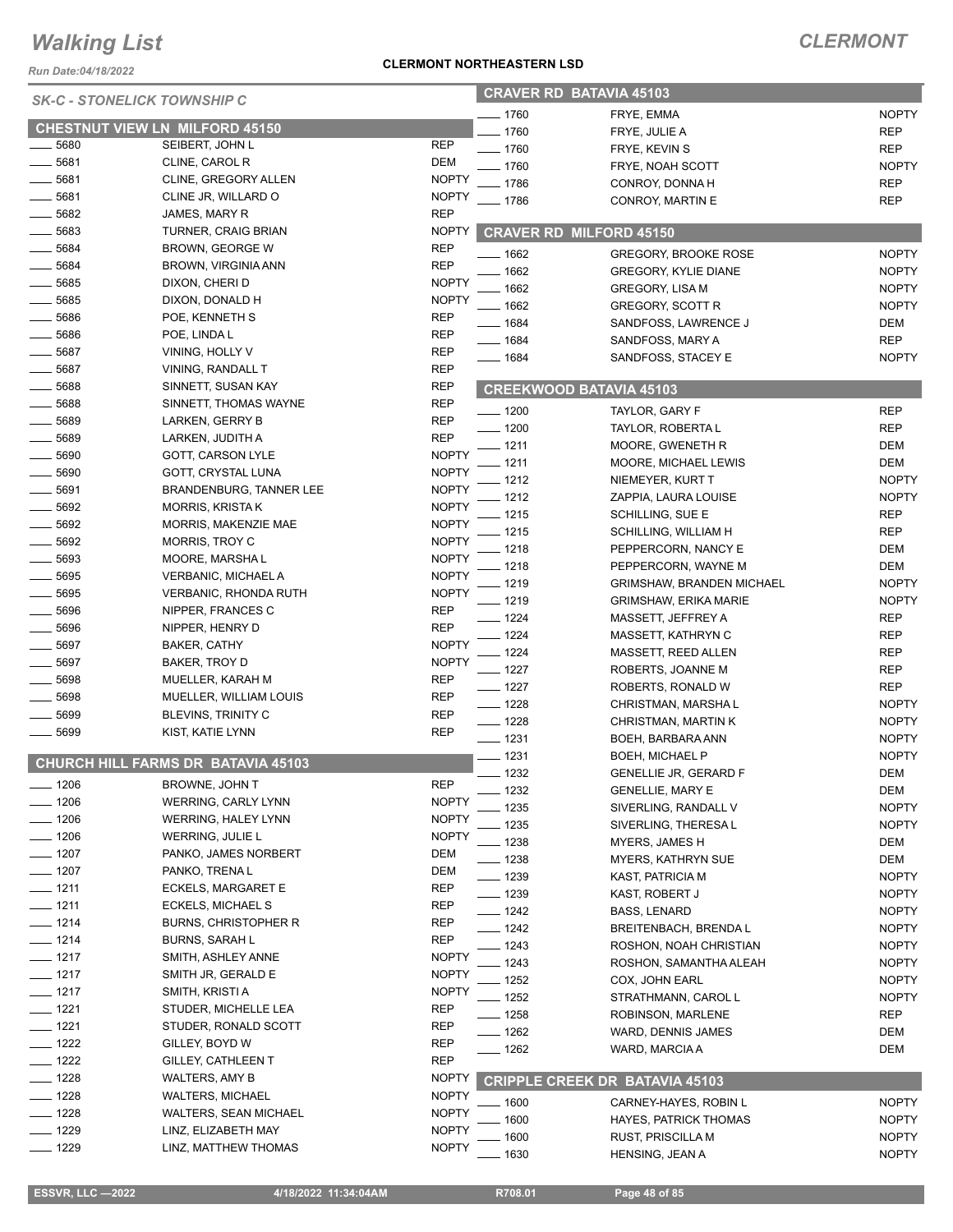*Run Date:04/18/2022*

#### **CLERMONT NORTHEASTERN LSD**

|                               | <b>SK-C - STONELICK TOWNSHIP C</b>                           |              | 5474                            | PRELL, MICHELE R                                    | <b>REP</b>                   |
|-------------------------------|--------------------------------------------------------------|--------------|---------------------------------|-----------------------------------------------------|------------------------------|
|                               |                                                              |              | MT ZION RD BATAVIA 45103        |                                                     |                              |
| $- 1630$                      | <b>CRIPPLE CREEK DR BATAVIA 45103</b><br>HENSING, KELLEY ANN |              | NOPTY __ 5420                   | CARPENTER, DEBORAH J                                | <b>DEM</b>                   |
|                               |                                                              |              | 5420                            | CARPENTER, DONALD L                                 | <b>REP</b>                   |
|                               | DEERFIELD RD MILFORD 45150                                   |              | 5420                            | CARPENTER, TIMOTHY RYAN                             | <b>NOPTY</b>                 |
| $\frac{1}{2}$ 5737            | <b>GREEN, ELONZO JUNIOR</b>                                  |              | NOPTY -6421                     | CRAVER, LARRY J                                     | <b>NOPTY</b>                 |
| $-5741$                       | HENSON, KENNETH J                                            |              | NOPTY -6425                     | <b>BINGHAM JR, PAUL</b>                             | <b>REP</b>                   |
| $-5747$                       | ARBAUGH JR, DENNIS L                                         |              | NOPTY -6425                     | BINGHAM, WANDA L                                    | <b>REP</b>                   |
| $-5747$                       | ARBAUGH, JUDY M                                              | <b>NOPTY</b> |                                 |                                                     |                              |
| $- 5753$                      | CLARK, LYNN MARIE                                            |              | NOPTY MT ZION RD MILFORD 45150  |                                                     |                              |
| $-5757$                       | NIEHAUS, BRITTNEY LEIGH                                      |              | NOPTY __ 5424                   | HUMPHRIES, PAMELA A                                 | <b>REP</b>                   |
| $-5757$                       | NIEHAUS, ERIC A                                              |              | NOPTY __ 5424                   | HUMPHRIES, SKEETS THOMAS                            | <b>REP</b>                   |
| $-5757$                       | NIEHAUS, NICHOLAS ALLEN                                      |              | NOPTY __ 5428                   | SIMMS, HOPE ELIZABETH                               | <b>REP</b>                   |
| $-5761$                       | DENIER, ASHTON TAYLOR                                        |              | NOPTY __ 5428                   | SIMMS, MELANIE S                                    | <b>REP</b>                   |
| $-5761$                       | DENIER, LOGAN JACOB                                          |              | NOPTY __ 5428                   | SIMMS, STEVEN T                                     | <b>REP</b>                   |
| $-5767$                       | WOOD, CAROL J                                                | <b>REP</b>   | $\frac{1}{2}$ 5430              | HORNBACK, FAITH ANN                                 | <b>REP</b>                   |
| $-5767$                       | WOOD, ROGER A                                                | <b>REP</b>   | $\frac{1}{2}$ 5430              | HORNBACK, MICHAEL D                                 | <b>REP</b>                   |
|                               |                                                              |              | 5448                            | SHEPPARD, SHAWN MARCUS                              | <b>NOPTY</b>                 |
| <b>EDGEWOOD BATAVIA 45103</b> |                                                              |              | 5462                            | HOWE, VICTORIA L                                    | <b>REP</b>                   |
| $- 1424$                      | GERACI, ADAM C                                               | NOPTY -      | 5466                            | HAWKINS, MEAGAN H                                   | <b>NOPTY</b>                 |
| $- 1424$                      | <b>GERACI, CHRISTOPHER MARK</b>                              | <b>REP</b>   | $\frac{1}{2}$ 5466              | HAWKINS, TYLER J                                    | <b>NOPTY</b>                 |
| $- 1424$                      | SCOTT GERACI, CHERI JAYNE                                    | <b>REP</b>   | $\frac{1}{2}$ 5473              | GOOCH, ERNEST R                                     | DEM                          |
| $- 1427$                      | METZ, BRIAN M                                                |              | NOPTY __ 5473                   | GOOCH, M D                                          | <b>DEM</b>                   |
| $- 1433$                      | DAVIS, LINDA A                                               | <b>REP</b>   | $- 5473$                        | HUGHART, DAVID A                                    | <b>NOPTY</b>                 |
|                               |                                                              |              | 5473                            | HUGHART, FRANKIE L                                  | <b>NOPTY</b>                 |
|                               | <b>GALLEY HILL RD MILFORD 45150</b>                          |              | 5475                            | WEHRMAN, MICHAEL R                                  | <b>NOPTY</b>                 |
| $\frac{1}{2}$ 5310            | DORSEY, CYNTHIA A                                            |              | NOPTY -8475                     | <b>WEHRMAN, ROBIN</b>                               | <b>NOPTY</b>                 |
| $- 5310$                      | DORSEY, JAMES L                                              |              | NOPTY -8476                     | FOPPE, ANDREW R                                     | <b>REP</b>                   |
| $-5312$                       | YEAGER, BRIAN CHARLES                                        | <b>DEM</b>   | $\frac{1}{2}$ 5476              | OLSCAMP, PAMELA M                                   | <b>REP</b>                   |
| $-5312$                       | YEAGER, KATHERINE MARIE                                      | <b>DEM</b>   | $\frac{1}{2}$ 5477              | PATTERSON, KIMBERLY DAY                             | <b>REP</b>                   |
| $\frac{1}{2}$ 5314            | PUTNAM, GREGORY PETER                                        |              | NOPTY -8483                     | HILL, DANIEL P                                      | <b>NOPTY</b>                 |
| $\frac{1}{2}$ 5314            | PUTNAM, JOSEPH RACHFORD                                      |              | NOPTY - 5483                    | HILL, SARA MICHELE                                  | <b>NOPTY</b>                 |
| $\frac{1}{2}$ 5314            | PUTNAM, SUSAN E                                              |              | NOPTY -8489                     | AUBREY, BETTIE ELAINE                               | <b>REP</b>                   |
| $-5320$                       | YEAGER, CATHERINE E                                          | <b>REP</b>   | $\frac{1}{2}$ 5489              | <b>AUBREY, STEVEN CHARLES</b>                       | <b>REP</b>                   |
| $\frac{1}{2}$ 5320            | YEAGER, RONALD J                                             | <b>REP</b>   | $\frac{1}{2}$ 5490              | KELLERMAN, DONALD L                                 | <b>REP</b>                   |
| $\frac{1}{2}$ 5340            | KUNTZ, FREDERICK W                                           | <b>REP</b>   | $\frac{1}{2}$ 5490              | KELLERMAN, JOANNE C                                 | <b>REP</b>                   |
| $\frac{1}{2}$ 5340            | KUNTZ, MARTHA A                                              | <b>REP</b>   | $\frac{1}{2}$ 5496              | CATON JR, CHARLES EDWARD                            | <b>NOPTY</b>                 |
| $- 5372$                      | KRUG, CONNIE J                                               |              | NOPTY -8496                     | CATON, CYNTHIA A                                    | <b>NOPTY</b>                 |
| $-5376$                       | WARNER III, CHARLES R                                        | DEM          | $\frac{1}{2}$ 5498              | HENIZE, MARIA DAWN                                  | <b>NOPTY</b>                 |
| $=$ 5376                      | WARNER IV, CHARLES RAYMOND                                   |              | NOPTY -8500                     | ALLEGRA II, ANTHONY DANIEL                          | <b>NOPTY</b>                 |
| 5376                          | WARNER, JANICE H                                             | DEM          | $\frac{1}{2}$ 5500              | BOOTHBY, TERESA D                                   | <b>NOPTY</b>                 |
| $-5376$                       | WARNER, TIMOTHY ALEXANDER                                    | DEM          | $\frac{1}{2}$ 5506              | LEGUILLON, ALEXANDER ROSS                           | DEM                          |
| $-5382$                       | APGAR, JOSEPH M                                              | DEM          | $\frac{1}{2}$ 5506              | <b>MAEGLY, BRUCE CHARLES</b>                        | DEM                          |
| _ 5382                        | APGAR, SHIRLEY M                                             | DEM          | $\frac{1}{2}$ 5506              | MAEGLY, CHERYL M                                    | DEM                          |
| $=$ 5382                      | CARNES, DENISE M                                             | DEM          | $\_\_$ 5506 A                   | MATTISON-LEGUILO, VICTORIA K                        | <b>NOPTY</b>                 |
| 5382                          | CARNES JR, WILLIAM E                                         | <b>REP</b>   | —— 5506 -А                      | LEGUILLON, RICHARD E                                | <b>REP</b>                   |
| 5384                          | PRICE, DAVID                                                 |              | NOPTY - 5510                    | WILMES, ELIZABETH ANN                               | DEM                          |
| 5384                          | PRICE, DAVID ZAKKARY                                         |              | NOPTY - 5510                    | WILMES, JEFFERY A                                   | <b>REP</b>                   |
| 5384                          | PRICE, MADELINE DANIELLE                                     |              | NOPTY -8514                     | TUDOR, BILLY R                                      | <b>REP</b><br><b>REP</b>     |
| 5384                          | PRICE, YAVONNE M                                             |              | NOPTY - 5514                    | TUDOR, THERESA J<br>SCHNEIDER, FREDERICK L          | <b>NOPTY</b>                 |
|                               |                                                              |              | 5515                            |                                                     |                              |
|                               | <b>GREENLEAF LN MILFORD 45150</b>                            |              | 5515<br>$=$ 5516                | SCHNEIDER, JOYCE LAVON<br>ANDERSON, AMANDA MICHELLE | <b>NOPTY</b><br><b>NOPTY</b> |
| $- 1800$                      | MEIER, JUNE L                                                | $NOPTY$ -    |                                 | LAJOYE, CLYDE T                                     | <b>REP</b>                   |
| $\equiv$ 1800                 | NIMMO, SARAH CATHERINE                                       |              | NOPTY -8516 #A<br>_ 5516 #APT A | LAJOYE, ANTHONY JOHN                                | <b>NOPTY</b>                 |
| __ 1805                       | DE GRAAF, AMANDA ELIZABETH                                   | $NOPTY -$    | $-5516$ #APTA                   | LAJOYE, MELODY J                                    | <b>REP</b>                   |
| $- 1805$                      | DE GRAAF, DAYLE JOY ANNE                                     | $NOPTY -$    | 5520                            | WITTMER, PAMELA E                                   | <b>REP</b>                   |
|                               | <b>HAWK HILL DR BATAVIA 45103</b>                            |              | 5520 #APT A                     | LITFIN, ALEXANDRA MARIE                             | <b>NOPTY</b>                 |
|                               |                                                              |              | 5520 #APT A                     | LITFIN, GARY L                                      | <b>NOPTY</b>                 |
| $=$ 5470                      | DOZOIS, CHARLES S                                            | <b>NOPTY</b> | 5520 #APT A                     | LITFIN, KIMBERLY S                                  | <b>NOPTY</b>                 |
| $-5470$                       | DOZOIS, NICOLE MARIE                                         | <b>NOPTY</b> |                                 |                                                     |                              |
| 5474                          | PRELL, DANIEL L                                              | <b>REP</b>   |                                 | <b>QUITTER WEST RD BATAVIA 45103</b>                |                              |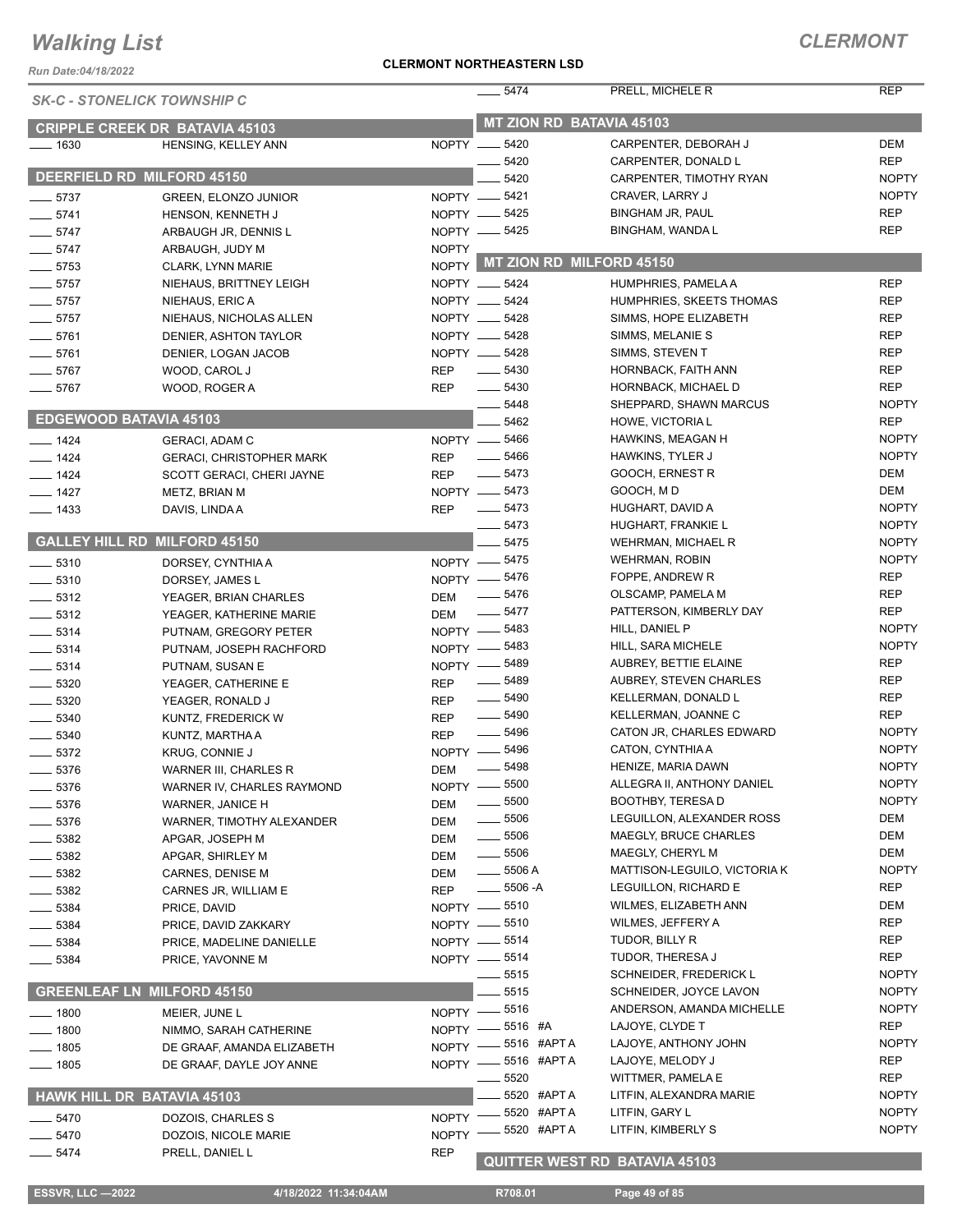#### *Run Date:04/18/2022*

#### **CLERMONT NORTHEASTERN LSD**

|                       | <b>SK-C - STONELICK TOWNSHIP C</b> | $- 1815$                           | DADOSKY, TIFFANY MICHELLE     | <b>NOPTY</b> |
|-----------------------|------------------------------------|------------------------------------|-------------------------------|--------------|
|                       |                                    | $- 1817$                           | <b>MERRILL, FAITH L</b>       | <b>NOPTY</b> |
|                       | QUITTER WEST RD BATAVIA 45103      | $- 1825$                           | SMYTH, JOSEPH MICHAEL         | <b>NOPTY</b> |
| $-5438$               | CUNNINGHAM, JORDAN THOMAS          | NOPTY - 1825                       | SMYTH, JUDITH A               | <b>NOPTY</b> |
| $-5438$               | CUNNINGHAM, JOSHUA A               | NOPTY - 1836                       | HUTZEL, AMY M                 | <b>NOPTY</b> |
| $-5440$               | SEIBERT, JOSEPH L                  | _ 1836<br>$NOPTY -$                | HUTZEL, BERNARD F             | <b>DEM</b>   |
| __ 5442               | RAMOS JR, GABRIEL ERNIE            | $- 1836$<br><b>REP</b>             | HUTZEL, SUSAN A               | DEM          |
| $-5442$               | RANNEY, KATHLEEN L                 | $- 1838$<br><b>REP</b>             | WOODS, ANDREW M               | <b>NOPTY</b> |
| 5460                  | COTTONE, COLE WILLIAM              | NOPTY - 1838                       | WOODS, CARLA R                | <b>REP</b>   |
|                       |                                    | $- 1838$                           | WOODS, EDWARD R               | <b>REP</b>   |
|                       | <b>RAMBLING ROSE MILFORD 45150</b> | $-1838$                            | WOODS, STEPHANIE LAUREN       | <b>NOPTY</b> |
| $- 1788$              | <b>BAUM. DENISE MARIE</b>          | NOPTY - 1840                       | GILES, DEBORAH A              | <b>REP</b>   |
| $- 1788$              | <b>BAUM, THOMAS R</b>              | NOPTY - 1847                       | <b>WILLIAMS, ERIC ALLEN</b>   | <b>NOPTY</b> |
| $- 1791$              | RICHMOND, CATHERINE L              | $- 1848$<br><b>REP</b>             | HICKS, C JEANEA               | <b>NOPTY</b> |
| $- 1791$              | RICHMOND, JON C                    | $- 1848$<br><b>REP</b>             | HICKS, HEATHER NICHOLE        | <b>NOPTY</b> |
| $- 1795$              | POLLITT, CAROL L                   | NOPTY - 1868                       | HARMON JR, WAYNE RICHARD      | <b>NOPTY</b> |
| $- 1795$              | POLLITT, THOMAS DEWEY              | NOPTY - 1868                       | SMOKE, EMERALD S              | <b>NOPTY</b> |
| $- 1796$              | <b>HECKTOR, PETER A</b>            | $\frac{1}{2}$ 1875<br><b>REP</b>   | MULLA, KAHIL CHRISTOPHER      | <b>REP</b>   |
|                       |                                    | $- 1875$                           | <b>MULLA, LAURA SHERRY</b>    | <b>REP</b>   |
| RAPP LN BATAVIA 45103 |                                    | $- 1899$                           | <b>BULDAIN, ROGER W</b>       | <b>NOPTY</b> |
|                       |                                    | $- 1901$                           | <b>GERBER, RASHELL</b>        | <b>NOPTY</b> |
| $- 1910$              | <b>HENSLEY, CRAIG D</b>            | <b>REP</b><br>$-$ 1901             | <b>GERBER, SHAINA LEE</b>     | <b>NOPTY</b> |
| $- 1930$              | HENSLEY, EARL L                    | <b>NOPTY</b><br>$-1925$            | SMITH, CAROL JEAN             | <b>NOPTY</b> |
| $- 1930$              | MCPHERSON, ELYSHIA DANIELLE        | <b>NOPTY</b><br>_ 1925             | SMITH, DONALD                 | <b>NOPTY</b> |
| $-5300$               | ROSS III, EARNIE                   | <b>REP</b><br>$- 1989$             | ROUSTER, DAN S                | <b>REP</b>   |
| $-5300$               | ROSS, KRISTINE M                   | <b>REP</b><br>$- 1989$             | ROUSTER, DONNAL               | <b>REP</b>   |
|                       | ROSEWOOD DR MILFORD 45150          |                                    |                               |              |
|                       |                                    |                                    | STATE ROUTE 132 BATAVIA 45103 |              |
| $- 1787$              | HARMAN, LEO C KYLE                 | <b>NOPTY</b><br>$\frac{1}{2}$ 5397 | MOSLEY, LINDA KAY             | DEM          |
| $- 1787$              | MILLER, AUSTIN CODY                | <b>NOPTY</b><br>5397               | MOSLEY, RONALD EUGENE         | <b>REP</b>   |
| $- 1787$              | MILLER, HOMER L                    | <b>REP</b><br>$\frac{1}{2}$ 5397   | <b>MOSLEY, TINA ANN</b>       | <b>NOPTY</b> |
| $- 1787$              | MILLER, KIMBERLY JOY               | <b>REP</b><br>5401                 | <b>BRADEN, ANGELA MARIE</b>   | <b>NOPTY</b> |
| $- 1787$              | MILLER, NICHOLAS AVERY             | <b>REP</b><br>5401                 | <b>BRADEN, JAMES M</b>        | <b>NOPTY</b> |
| $- 1787$              | MILLER, STACEY NICOLE              | <b>NOPTY</b><br>5415               | CHRISTIE, RUBI E              | DEM          |
| $- 1790$              | CARROLL, BRIANNA KAY               | <b>REP</b><br>$-5415$              | CHRISTIE, STEPHAN C           | DEM          |
| $- 1790$              | <b>GILBERT, KENNETH</b>            | <b>REP</b><br>$-5521$              | CORNELL, JOAN E               | <b>REP</b>   |
| $- 1790$              | <b>GILBERT, WILMAK</b>             | <b>REP</b><br>5521                 | CORNELL, RONALD W             | <b>REP</b>   |
| $- 1790$              | <b>HARRISON, PATRICIA F</b>        | <b>NOPTY</b><br>5521               | CORNELL II, RONALD W          | <b>NOPTY</b> |
| $- 1791$              | PAOLO, AMY LYNN                    | <b>NOPTY</b><br>5521               | SHEANGSHANG, DESTINY MICHELE  | <b>NOPTY</b> |
| $- 1792$              | HUMMELL, DONALD M                  | <b>NOPTY</b><br>5521               | SHEANGSHANG, KIMBERLY A       | <b>NOPTY</b> |
| $-1794$               | JONES, BETTY J                     | <b>REP</b><br>5521                 | SHEANGSHANG, SHON M           | <b>NOPTY</b> |
| $- 1794$              | JONES, CLAYTON                     | <b>DEM</b><br>5541                 | <b>MEYERS, KIMBERLY S</b>     | <b>REP</b>   |
| $- 1798$              | LEX, JAMES M                       | <b>NOPTY</b><br>5541               | MEYERS, THOMAS E              | <b>REP</b>   |
| ___ 1798              | LEX, KAREN J                       | <b>NOPTY</b><br>5545               | HOLLAND, CRAIGHDEN EDWARD     | <b>NOPTY</b> |
| $-1799$               | HERZOG, DAVID A                    | <b>NOPTY</b>                       |                               |              |
| _ 1799                | SMITH, JUDITH LOUISE               | 5545<br><b>NOPTY</b><br>5545       | HOLLAND, DYLAN JOSEPH         | <b>NOPTY</b> |
| $-1799$               | SMITH, RANDALL MELBURN             | <b>NOPTY</b>                       | HOLLAND, EDWARD JOSEPH        | <b>NOPTY</b> |
| $-1800$               | GAST, JON B                        | 5545<br><b>NOPTY</b>               | HOLLAND, STACY L              | <b>NOPTY</b> |
| __ 1800               | GAST, MARGARET A                   | 5551<br><b>REP</b>                 | LYNCH, DAVID HAROLD           | <b>REP</b>   |
| $\frac{1}{2}$ 1800    | <b>GAST, RICHARD M</b>             | 5555<br><b>REP</b>                 | FROH, WILLIAM D               | <b>NOPTY</b> |
|                       |                                    | 5555                               | MCDONALD, LESLIE B            | <b>NOPTY</b> |
|                       | STATE ROUTE 131 MILFORD 45150      | 5639                               | <b>BURROUGHS, ANDREW E</b>    | <b>REP</b>   |
| __ 1789               | <b>HENCHECK, JOSEPH</b>            | 5639<br><b>NOPTY</b>               | <b>BURROUGHS, PATRICIA M</b>  | <b>REP</b>   |
| $- 1804$              | THOMAS, ALEXANDRA RUSTY            | 5641<br><b>NOPTY</b>               | PETERS, ROBERT JASON          | <b>NOPTY</b> |
| ___ 1809              | BURDINE, HAILEY REBECCA ROYCE      | 5643<br><b>NOPTY</b>               | SMITH, LINDA A                | REP          |
| $- 1809$              | GABBARD, ELIZABETH ANN             | 5643<br><b>NOPTY</b>               | SMITH, STEPHEN W              | REP          |
| $- 1809$              | GABBARD, JOHN M                    | 5645<br><b>NOPTY</b>               | MARLAR, JASON A               | <b>REP</b>   |
| $- 1810$              | BECKER, DOVIE LOUISE               | 5645<br><b>NOPTY</b>               | MARLAR, LINDSAY ELIZABETH     | <b>NOPTY</b> |
| $- 1811$              | <b>MARCUM, SHIRLEY ANN</b>         | 5649<br><b>NOPTY</b>               | ROSS, BARBARA M               | <b>REP</b>   |
| _ 1811                |                                    | 5649                               | ROSS, JERRY K                 | <b>REP</b>   |
|                       |                                    |                                    |                               |              |
|                       | SHUMAKER, MICHAEL J                | <b>NOPTY</b><br>5685               | ALSDORF, LAURA ASHLEY         | <b>NOPTY</b> |
| $-1813$               | DUGGAN, AMANDA ROSE                | <b>NOPTY</b><br>5685               | ALSDORF, ZACHARY E            | <b>NOPTY</b> |
| $-1813$               | DUGGAN, NICHOLAS JAMES             | <b>NOPTY</b><br>5755               | YOUNG, BARRY M                | <b>NOPTY</b> |
| $- 1815$              | DADOSKY, KENNETH J                 | <b>NOPTY</b><br>5755               | YOUNG, DEBORAH                | <b>NOPTY</b> |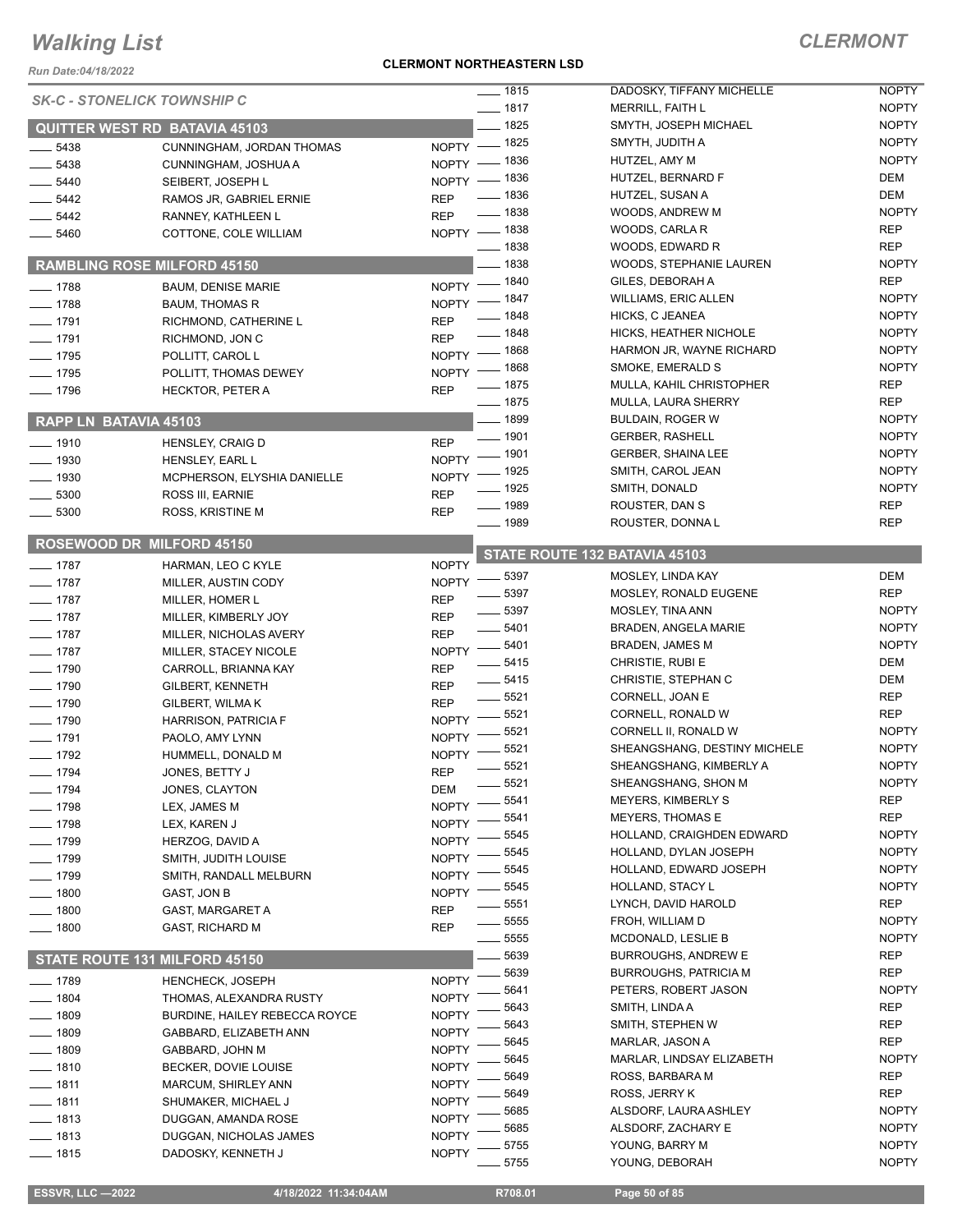*Run Date:04/18/2022*

#### **CLERMONT NORTHEASTERN LSD**

### *CLERMONT*

NOPTY NOPTY

| <b>SK-C - STONELICK TOWNSHIP C</b> |                                    | $\frac{1}{2}$ 5641               | BRINKMAN, KEITH JOSEPH        | <b>NOPTY</b> |
|------------------------------------|------------------------------------|----------------------------------|-------------------------------|--------------|
|                                    |                                    | 5653                             | SANNES, CHRISTOPHER ROGER     | <b>NOPTY</b> |
|                                    | STATE ROUTE 132 BATAVIA 45103      | 5653                             | SANNES, WILLIAM R             | <b>NOPTY</b> |
| $\frac{1}{2}$ 5755                 | YOUNG, IVY ROSE                    | NOPTY __<br>5665                 | MCGANNON, PATRICIA JO         | <b>NOPTY</b> |
| $- 5767$                           | LUTTRELL, MARLO D                  | NOPTY __ 5665                    | MCGANNON, WILLIAM G           | <b>NOPTY</b> |
| $-5771$                            | TULL, DIANNE KAY                   | NOPTY __ 5669                    | FAY, AL H                     | <b>REP</b>   |
| $-5771$                            | TULL, JAMES B                      | NOPTY __ 5669                    | FAY, CHARLENE                 | <b>NOPTY</b> |
| $-5781$                            | HUMBERT, DEANNA                    | NOPTY __ 5670                    | MASADEH, GEORGE MAJAD         | <b>NOPTY</b> |
| $\frac{1}{2}$ 5797                 | HODGE, DELBERT V                   | REP<br>$\sim$ 5670               | METZGER, JOSHUA A             | <b>NOPTY</b> |
| $- 5799$                           | STILES, LOUISE F                   | NOPTY __ 5670                    | METZGER, LORIONNA             | <b>NOPTY</b> |
| $- 5807$                           | KOHLS, JOSEPH E                    | NOPTY __ 5686                    | SUMNER, JAMES B               | REP          |
| $\frac{1}{2}$ 5809                 | LAKES, VERNA A                     | NOPTY __ 5686                    | SUMNER, TANNER J              | <b>NOPTY</b> |
| $- 5839$                           | <b>GUNTER, CYNTHIA KAY</b>         | NOPTY __ 5686                    | SUMNER, TRACEY M              | DEM          |
| $- 5849$                           | NEUMEIER, TODD D                   | NOPTY __ 5702                    | KRUMM, ASHLEA N               | <b>NOPTY</b> |
| $\frac{1}{2}$ 5859                 | DOOLAN, JASON ADAM                 | NOPTY __ 5702                    | STENGER, ANNE MARIE           | <b>NOPTY</b> |
| $-5877$                            | RIEHLE, SHAWN MICHAEL              | NOPTY __ 5702                    | STENGER, CHARLES OSCAR        | <b>NOPTY</b> |
| $- 5879$                           | FELLINGER, ANTHONY A               | REP __ 5702                      | STENGER, CLAIRE ELIZABETH     | <b>NOPTY</b> |
| $- 5879$                           | FELLINGER, CHRISTINA MARIE         | NOPTY __ 5703                    | FRIEND, JESSICA SEAN          | <b>NOPTY</b> |
| $- 5879$                           | FELLINGER, JULIANNE MARY           | DEM<br>$\frac{1}{2}$ 5703        | FRIEND, TIMOTHY LOGAN         | <b>NOPTY</b> |
| $-5879$                            | FELLINGER, MARY E                  | NOPTY __ 5703                    | LIPSKY, SHELIA L              | <b>NOPTY</b> |
| $- 5879$                           | FELLINGER, TERESA A                | NOPTY __ 5703                    | REED, JANE A                  | <b>NOPTY</b> |
|                                    |                                    | 5705                             | REED II, GRADY D              | <b>NOPTY</b> |
|                                    | STONELICK WMS COR RD BATAVIA 45103 | 5705                             |                               | <b>NOPTY</b> |
|                                    |                                    |                                  | REED, SHELIA L                |              |
| $-5416$                            | CRAVER, PEGGY S                    | NOPTY __ 5707                    | MOORE, DONALD W               | <b>NOPTY</b> |
| $- 5436$                           | <b>BURROUGHS, JESSE PHILLIP</b>    | NOPTY __ 5710                    | FINNEY, CHRIS L               | <b>NOPTY</b> |
| $-5490$                            | MEINOR, ISAAC PAUL                 | NOPTY - 5710                     | FINNEY, JONATHAN DAVID        | <b>NOPTY</b> |
| $\frac{1}{2}$ 5490                 | VANZANT, BRIAN S                   | $\frac{1}{2}$ 5713<br>REP        | BITZER, DEBRA E               | <b>REP</b>   |
| $-5490$                            | VANZANT, PAMELA S                  | $- 5724$<br>REP                  | MILLER, BETH                  | <b>NOPTY</b> |
| $\frac{1}{2}$ 5493                 | YOUNG, GREGORY S                   | $-5724$<br><b>REP</b>            | MILLER, DOUGLAS J             | <b>NOPTY</b> |
| $- 5501$                           | REITER, RICHARD LEE                | NOPTY -6724                      | MILLER, MARY E                | <b>NOPTY</b> |
| $\frac{1}{2}$ 5521                 | ELAM, JOE                          | NOPTY -6727                      | BOYD, KIMBERLY K              | REP          |
| $\frac{1}{2}$ 5521                 | ELAM, PATRICIA L                   | NOPTY __ 5727                    | BOYD, SCOTT K                 | REP          |
| $\frac{1}{2}$ 5530                 | <b>BEACH, CONSTANCE H</b>          | NOPTY __ 5731                    | REED SR, GRADY DELANE         | REP          |
| $\frac{1}{2}$ 5549 #APTA           | REINHARDT, JOEY M                  | NOPTY __ 5731                    | REED, REBECCA L               | REP          |
| $\frac{1}{2}$ 5552                 | MACDONALD, ELIZABETH A             | NOPTY __ 5736                    | KOHUS, ROBERT J               | <b>NOPTY</b> |
| $-5552$                            | MACDONALD, MARGARET P              | NOPTY -8739                      | BRYANT, CHRISTOPHER WILLIAM   | <b>NOPTY</b> |
| $\frac{1}{2}$ 5553                 | ECKSTEIN, JANE A                   | $- 5739$<br><b>REP</b>           | BRYANT, KRISTAN D             | <b>NOPTY</b> |
| $\frac{1}{2}$ 5553                 | ECKSTEIN, MICHAEL H                | $- 5742$<br><b>REP</b>           | COHEN, ZACHARY LANDON         | <b>NOPTY</b> |
| 5569                               | HOPKINS JR, EARL V                 | $-5742$<br><b>REP</b>            | HENDERSON, KIMBERLEY DENISE   | <b>NOPTY</b> |
| 5569                               | <b>HOPKINS, RUTH A</b>             | $-5751$<br><b>REP</b>            | HELBLING, KASEY LEE ANN       | <b>NOPTY</b> |
| $-5572$                            | BOONE, GARY W                      | NOPTY __ 5751                    | SCHMIDTGESLING, JOSEPHINE ANN | <b>NOPTY</b> |
| $\frac{1}{2}$ 5572                 | BOONE, SARAH JANE                  | NOPTY __ 5751                    | SCHMIDTGESLING, PAUL A        | <b>NOPTY</b> |
| $=$ 5595                           | BAUMANN, NANCY L                   | NOPTY -6759                      | <b>BECK, JENNIFER JEAN</b>    | <b>NOPTY</b> |
| $=$ 5595                           | BAUMANN, ROBERT A                  | NOPTY __ 5759                    | BECK, THOMAS J                | <b>NOPTY</b> |
| 5628                               | JONES, HEATHER LEE                 | NOPTY -6760                      | EDWARDS, BARBARA J            | <b>NOPTY</b> |
| 5628                               | PIERSON, JOSEPH SHAWN              | NOPTY __ 5764                    | SHIRCLIFF, CYNTHIA LOHR       | <b>NOPTY</b> |
| 5629                               | SCHEIDERER, JOHN G                 | NOPTY __ 5764                    | SHIRCLIFF, SKYLAR LOHR        | <b>NOPTY</b> |
| 5629                               | <b>SCHEIDERER, TERESA BABETTE</b>  | NOPTY -6772                      | <b>BARNES, CLARENCE W</b>     | <b>NOPTY</b> |
|                                    |                                    | NOPTY __ 5772                    | <b>BARNES, RUTH E</b>         | <b>NOPTY</b> |
| $=$ 5632                           | MURPHY, MICHAEL LEE                | NOPTY -6779                      | SCHMIDT, CHAD D               | <b>NOPTY</b> |
| _ 5632                             | MURPHY, ROBIN LYNN                 |                                  |                               |              |
| _ 5633                             | DEHNER, DEBORAH L                  | $\frac{1}{2}$ 5779<br>DEM        | VAUGHN, OWEN RUE              | <b>NOPTY</b> |
| __ 5633                            | DEHNER, KEVIN A                    | $-5779$<br>REP                   | VAUGHN, TAMMY SUE             | <b>NOPTY</b> |
| __ 5633                            | HILL, KATINA P                     | NOPTY __ 5785                    | VARNER, JONATHAN W            | <b>NOPTY</b> |
| __ 5638                            | CROWTHERS, JULIE ANNE              | $\frac{1}{2}$ 5785<br>REP        | VARNER, SHIRLEY K             | <b>NOPTY</b> |
| $\frac{1}{2}$ 5638                 | <b>CROWTHERS, VINCE A</b>          | $\frac{1}{2}$ 5790<br><b>REP</b> | ALLEN, DREW S                 | REP          |
| _ 5639                             | SWEETLAND, DALE L                  | $\frac{1}{2}$ 5803<br><b>REP</b> | MCINTYRE, JACK L              | <b>NOPTY</b> |
| _ 5639                             | SWEETLAND, GAIL YVONNE             | NOPTY __ 5803                    | MCINTYRE, LISA A              | <b>NOPTY</b> |
| __ 5640                            | DAVIS, SARAH M                     | NOPTY -6805                      | ELLIS, RENEE M                | <b>NOPTY</b> |
| 5640                               | LONG, KATELYN M                    | NOPTY __ 5805                    | ROMANO, MARIE J               | <b>NOPTY</b> |
| 5640                               | VANDALL, DEAN JEFFREY              | NOPTY __ 5819                    | IMBUS, CHRISTINE A            | DEM          |
| 5640 #APT 1                        | KOST JR, FRED HARLEY               | <b>NOPTY</b>                     |                               |              |
| 5640 #APT 1                        | KOST, SUE ANN                      | NOPTY                            | TAYLOR LN BATAVIA 45103       |              |
| __ 5641                            | BRINKMAN, JENNIFER LYN             | DEM<br>$\frac{1}{2000}$          | JORDAN, TIFFANY MARRIE        | <b>NOPTY</b> |
|                                    |                                    |                                  |                               |              |

 **ESSVR, LLC —2022 4/18/2022 11:34:04AM R708.01 Page 51 of 85**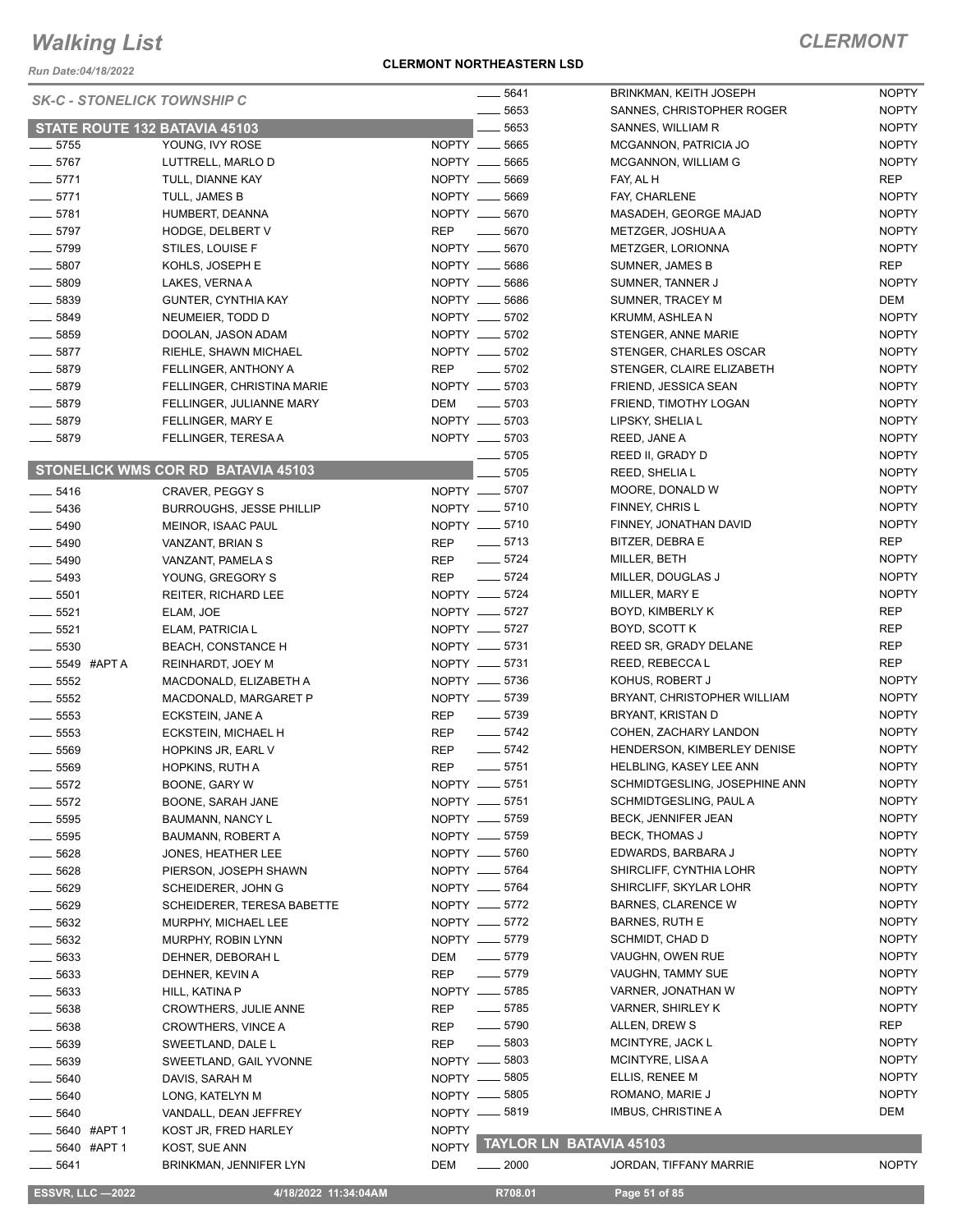*Run Date:04/18/2022*

#### **CLERMONT NORTHEASTERN LSD**

| <b>SK-C - STONELICK TOWNSHIP C</b>       |                                         | 5604                                              | KRIEGLSTEIN, JOACHIM W                      | <b>REP</b>                 |
|------------------------------------------|-----------------------------------------|---------------------------------------------------|---------------------------------------------|----------------------------|
|                                          |                                         | 5604                                              | KRIEGLSTEIN, KAREN J                        | <b>REP</b>                 |
| TAYLOR LN BATAVIA 45103                  |                                         | 5606                                              | FALLON, JAMES M                             | <b>NOPTY</b>               |
| $- 2000$                                 | RIGGS, KOLE MATTHEW                     | NOPTY __ 5606                                     | FALLON, JANET G                             | <b>NOPTY</b>               |
| 2000                                     | TERRY, CHRISTOPHER A                    | <b>REP</b><br>5608<br>$\frac{1}{1}$               | WOERMANN, BERNARD WILLIAM                   | <b>NOPTY</b>               |
| $\frac{1}{2000}$                         | TERRY, DANIEL A                         | NOPTY __ 5608<br><b>REP</b><br>$\frac{1}{2}$ 5608 | <b>WOERMANN, CECILIA</b>                    | <b>REP</b><br><b>NOPTY</b> |
| $- 2000$<br>$-2001$                      | TERRY, MELISSA ANN<br>NOE, DOROTHY J    | DEM<br>$\frac{1}{2}$ 5610                         | <b>WOERMANN, JEFF</b><br>RILEY JR, CLIFFORD | <b>NOPTY</b>               |
| $\frac{1}{2004}$                         | STEGEMOLLER, SHONDA JEAN                | NOPTY __ 5610                                     | RILEY, LAUREN MARIE                         | DEM                        |
| $-2004$                                  | STEGEMOLLER, WILLIAM CHARLES            | NOPTY __ 5610                                     | RILEY, ROSE E                               | <b>NOPTY</b>               |
| $\frac{1}{2007}$                         | DENNEY, JEANNIE MARIE                   | NOPTY __ 5610                                     | RILEY, SEAN P                               | DEM                        |
| $-2007$                                  | DENNEY, NICHOLAS R                      | NOPTY __ 5612                                     | LYONS, REBECCA LYNN                         | <b>NOPTY</b>               |
| $-2009$                                  | <b>REED, COLLEEN MARY</b>               | REP<br>$\frac{1}{2}$ 5612                         | LYONS III, WESLEY                           | <b>NOPTY</b>               |
| $-2009$                                  | <b>REED, DANIEL ROBERT</b>              | <b>REP</b><br>$- 5614$                            | KILGORE, NATHAN RYAN                        | <b>NOPTY</b>               |
| $-2009$                                  | REED, KEANE WILLIAM                     | DEM<br>$-5614$                                    | <b>WILLIAMS, LISA MICHELLE</b>              | <b>NOPTY</b>               |
| $-2009$                                  | REED, QUINN MARIE                       | NOPTY __ 5614                                     | WILLIAMS, ROBERT D                          | <b>NOPTY</b>               |
| $- 2011$                                 | GROSS, KYLE LLOYD                       | NOPTY __ 5616                                     | BURDETTE, BILLIE JO                         | <b>REP</b>                 |
| $-2014$                                  | GABBARD, GEORGE T                       | NOPTY __ 5616                                     | <b>BURDETTE, JAMES CLAYTON</b>              | <b>REP</b>                 |
|                                          |                                         | 5618                                              | POWERS SR, BRIAN K                          | <b>NOPTY</b>               |
| <b>WILD ROSE LN MILFORD 45150</b>        |                                         | 5618                                              | POWERS, GLORIA LYNN                         | <b>NOPTY</b>               |
| $\frac{1}{2}$ 5501                       | <b>GROTH, JULIE ANN</b>                 | NOPTY __ 5620                                     | BALTZ, RYAN ANDREW                          | <b>NOPTY</b>               |
| $-5501$                                  | SCHULZ, JAMES                           | $\frac{1}{2}$ 5620<br><b>REP</b>                  | BALTZ, SARA ELIZABETH                       | <b>NOPTY</b>               |
| ____ 5501 #APT A                         | DOEDING, LUKE E                         | NOPTY __ 5624                                     | REED, KYLE D                                | <b>NOPTY</b>               |
| —— 5501 #APT A                           | GROTH, DAVID LAWRENCE                   | NOPTY -6628                                       | EWING, JACOB R                              | <b>NOPTY</b>               |
| $\frac{1}{2}$ 5501 #APT B                | THOMAS, REANNA MARIE                    | NOPTY __ 5628                                     | EWING, KARA NICOLE                          | <b>NOPTY</b>               |
| 5501 #APT C                              | HANSEN, CASEY DANIEL                    | NOPTY __ 5630                                     | TUCKER, JOSEPH R                            | <b>NOPTY</b>               |
| <b>______ 5501 #APT C</b>                | HANSEN, ERIN RENAE                      | NOPTY -6632                                       | MCDONALD, STANLEY E                         | <b>REP</b>                 |
| __ 5501 #APT D                           | <b>GROTH, CATHERINE MARIE</b>           | NOPTY __ 5634                                     | PATCHELL, CURTIS A                          | <b>REP</b>                 |
| $=$ 5533                                 | COOPER AIKINS, CINDA JEANNE             | REP $-$ 5634                                      | PATCHELL, PAMELA K                          | DEM                        |
| $\frac{1}{2}$ 5533                       | ONEY, HEATHER R                         | NOPTY -6636                                       | ZIMMER JR, CHESTER H                        | <b>NOPTY</b>               |
| $-5533$                                  | ONEY, MELVIN E                          | NOPTY __ 5638                                     | CLARK, GAIL A                               | <b>REP</b><br><b>REP</b>   |
| ____ 5533 #APT 1                         | WARD, LISA M                            | NOPTY __ 5638<br>NOPTY __ 5638                    | CLARK, MICHAEL T<br>REEVE, MILDRED E        | <b>REP</b>                 |
| $\frac{1}{2}$ 5550<br>$\frac{1}{2}$ 5550 | HAAS, KIMBERLY ANN                      | NOPTY -6640                                       | YOUNG, CHRISTOPHER I                        | <b>NOPTY</b>               |
| $\frac{1}{2}$ 5550                       | RACK, ANN M<br>RACK, TIMOTHY D          | NOPTY __ 5640                                     | YOUNG, JULIE NICOLE                         | <b>NOPTY</b>               |
| $\frac{1}{2}$ 5565                       | LIBBERT, JOHN D                         | NOPTY __ 5642                                     | CHESSER, CAREY RAE                          | <b>NOPTY</b>               |
| $\frac{1}{2}$ 5565                       | LIBBERT, ROBIN R                        | NOPTY -6642                                       | CHESSER, COREY LANE                         | <b>NOPTY</b>               |
| $\frac{1}{2}$ 5580                       | CRUZ, JESUS A                           | NOPTY __ 5642                                     | CHESSER, COURTNEY R                         | <b>NOPTY</b>               |
| $\frac{1}{2}$ 5583                       | MLINAR, LAURA CHRISTINE                 | NOPTY -6642                                       | DORAN, ZACHARY TYLER                        | <b>NOPTY</b>               |
| $\frac{1}{2}$ 5583                       | MLINAR, ROBERT G                        | $- 5642$<br><b>REP</b>                            | PATERA, CHELSEY R                           | <b>NOPTY</b>               |
| _ 5587                                   | ANDERSON, SYDNEY                        | $- 5644$<br>DEM                                   | NOERTKER, DANIEL L                          | <b>NOPTY</b>               |
| 5590                                     | <b>CRUEY, KELLI LENAE</b>               | NOPTY __ 5644                                     | NOERTKER, TONI G                            | <b>NOPTY</b>               |
| 5590                                     | <b>CRUEY, LAWRENCE G</b>                | <b>NOPTY</b>                                      |                                             |                            |
| - 5590                                   | <b>CRUTCHER, KENNEDY M</b>              | NOPTY TOTAL: 663                                  |                                             |                            |
| . 5592                                   | FISCHER, TYLER JAMES                    | <b>NOPTY</b>                                      |                                             |                            |
| 5592                                     | <b>REYES, KRISTEL EVON</b>              | <b>NOPTY</b>                                      |                                             |                            |
| 5592                                     | REYES JR, VICTOR MANUEL FELIX           | <b>NOPTY</b>                                      |                                             |                            |
| 5592                                     | SCHMIDT, LEONARD A                      | <b>DEM</b>                                        |                                             |                            |
| 5592                                     | SCHMIDT, LINDA G                        | <b>DEM</b>                                        |                                             |                            |
| - 5593                                   | <b>BOLLINGER III, ALBERT E</b>          | <b>REP</b>                                        |                                             |                            |
| 5594                                     | SULLIVAN, JODI I                        | <b>NOPTY</b>                                      |                                             |                            |
| 5594                                     | SULLIVAN, LYNZEE MARIE                  | <b>NOPTY</b>                                      |                                             |                            |
| 5596                                     | MARX, LYNN D                            | <b>NOPTY</b>                                      |                                             |                            |
| 5599                                     | JORDAN, LYDIA L                         | REP                                               |                                             |                            |
| 5599<br>5600                             | NUNNER, ERIC JORDAN                     | <b>NOPTY</b><br><b>NOPTY</b>                      |                                             |                            |
| _ 5602                                   | BOWER, ROBERTA R<br>ROSS, BRENDAN JACOB | <b>NOPTY</b>                                      |                                             |                            |
| 5602                                     | ROSS, DONITA RENEE                      | <b>NOPTY</b>                                      |                                             |                            |
| 5602                                     | ROSS, GARY LEE                          | <b>NOPTY</b>                                      |                                             |                            |
| 5603                                     | SHAW, ANDREW PETER                      | <b>NOPTY</b>                                      |                                             |                            |
| 5603                                     | SHAW, BARBARA A                         | <b>REP</b>                                        |                                             |                            |
| 5603                                     | SHAW, CHARLES A                         | <b>REP</b>                                        |                                             |                            |
| 5603                                     | SHAW, ELIZABETH ROSE                    | <b>NOPTY</b>                                      |                                             |                            |
|                                          |                                         |                                                   |                                             |                            |
| <b>ESSVR, LLC -2022</b>                  | 4/18/2022 11:34:04AM                    | R708.01                                           | Page 52 of 85                               |                            |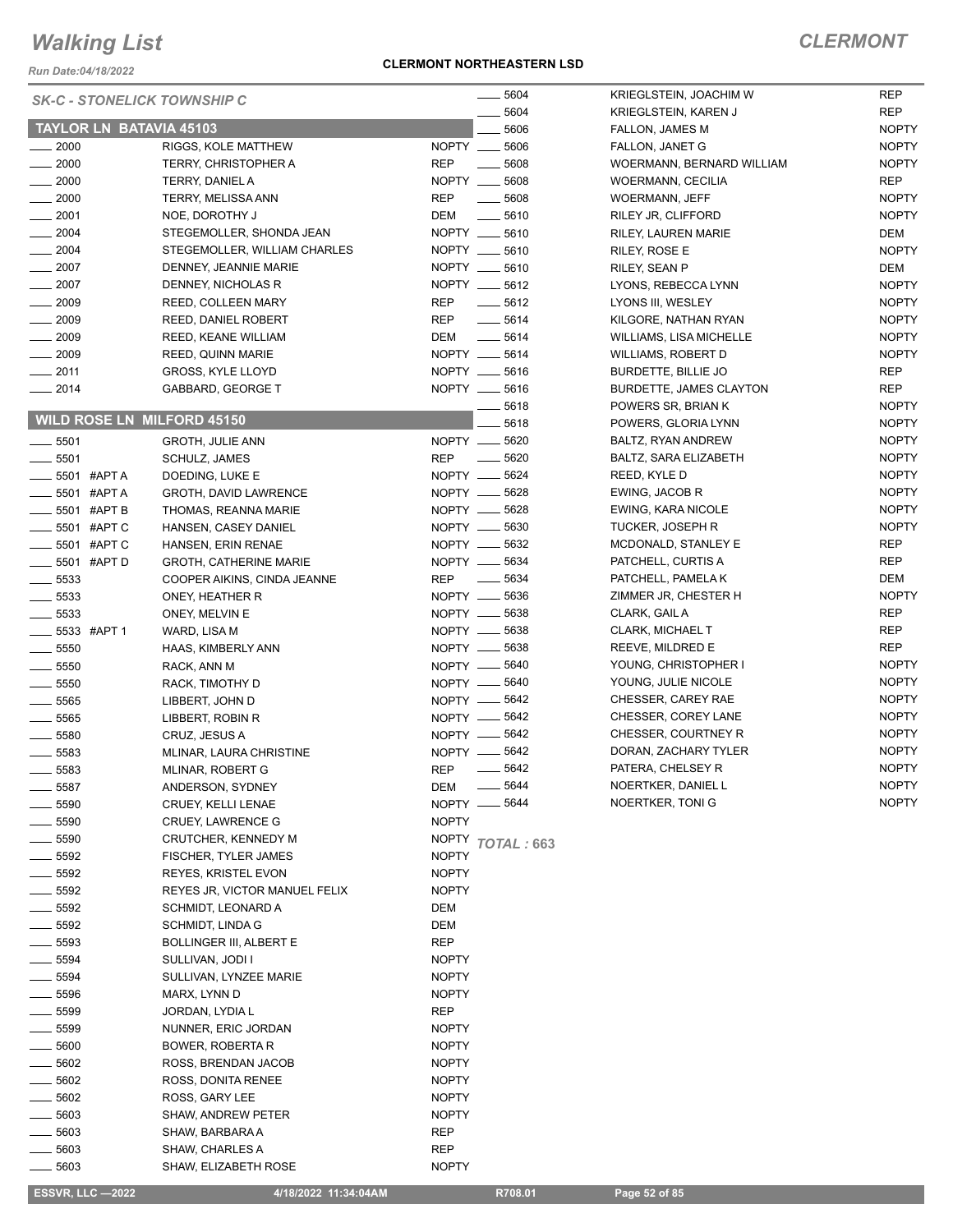*Run Date:04/18/2022*

#### **CLERMONT NORTHEASTERN LSD**

|                              |                                                      |              | 5735     | LEE, AUDREY A                       | <b>NOPTY</b> |
|------------------------------|------------------------------------------------------|--------------|----------|-------------------------------------|--------------|
|                              | <b>SK-D - STONELICK TOWNSHIP D</b>                   |              | $-5735$  | LEE, KELLY J                        | <b>NOPTY</b> |
| ANNA LN GOSHEN 45122         |                                                      |              | 5742     | YACKEY, KYLE E                      | <b>NOPTY</b> |
|                              |                                                      | <b>NOPTY</b> | 5742     | YACKEY, MARY ELIZABETH              | <b>NOPTY</b> |
| 2043<br>2043                 | COURTNEY III, SYLVESTER DAVIES<br>PANSIRE, TAMI LISA | <b>NOPTY</b> | 5747     | WRIGHT, DORIS A                     | <b>NOPTY</b> |
|                              |                                                      |              | 5752     | RITCHIE, WILLIAM E                  | <b>NOPTY</b> |
|                              | <b>ANSTEATT RD BATAVIA 45103</b>                     |              | 5755     | ARNETT, DYLAN GREGORY               | <b>NOPTY</b> |
|                              |                                                      |              | 5759     | SMITH, AARON MICHAEL                | <b>NOPTY</b> |
| $-5458$                      | <b>GAITHER, JAMES C</b>                              | <b>REP</b>   | $- 5759$ | SMITH, JESSICA L                    | <b>NOPTY</b> |
| 5458                         | <b>GAITHER, MARGARET WAGNER</b>                      | <b>REP</b>   | $- 5763$ | MOORE, MARILYN A                    | <b>REP</b>   |
| 5474                         | STAAB, JENNIFER BUXTON                               | <b>REP</b>   | $-5766$  | <b>KECK, JULIE ANN</b>              | <b>REP</b>   |
| $-5474$                      | STAAB, MARK R                                        | <b>REP</b>   | 5766     | <b>KECK, TYLER JAMES</b>            | <b>REP</b>   |
| 5474                         | STAAB, MARTIN J                                      | <b>NOPTY</b> | 5769     | MIDDLETON, LESLIE R                 | <b>REP</b>   |
| 5484                         | KAISER, JONATHAN P                                   | <b>NOPTY</b> | 5769     | STEELE SR, CHARLES A                | REP          |
| $-5484$                      | KAISER, NATALIE K                                    | <b>DEM</b>   | 5773     | LATHAM, LINDA L                     | <b>NOPTY</b> |
| 5485                         | KOESTER, GARY D                                      | <b>REP</b>   | 5778     | SATTLER, ANTHONY LEE                | <b>NOPTY</b> |
| 5485                         | KOESTER, MARIAN L                                    | <b>REP</b>   | 5787     | KNIGHT, DENISE ANN                  | <b>NOPTY</b> |
| 5495                         | DONLEY, DALE EDWARD                                  | <b>NOPTY</b> | 5789     | ELLERMAN, AARRON BLAINE             | REP          |
| 5495                         | LEXIS, CHARLIE JIIN                                  | <b>NOPTY</b> | 5789     | ELLERMAN, AMY J                     | REP          |
| 5499                         | SEBASTIAN, PATRICK E                                 | <b>DEM</b>   | 5789     | ELLERMAN, JARED BLAINE              | <b>NOPTY</b> |
| 5499                         | SEBASTIAN, RUTH E                                    | <b>DEM</b>   | 5790     | CRUEY, JEANNETTE M                  | <b>NOPTY</b> |
| $- 5501$                     | POE, JENESSA N                                       | <b>NOPTY</b> | 5790     | CRUEY, WILLIAM DAVID                | <b>NOPTY</b> |
| 5501                         | POE, TED M                                           | <b>NOPTY</b> | 5807     | LOUTHAM, ALBERT L                   | <b>NOPTY</b> |
| $-5514$                      | ANSTEATT, DALE E                                     | <b>REP</b>   | 5807     |                                     | <b>NOPTY</b> |
| 5514                         | ANSTEATT, RUTH J                                     | <b>REP</b>   |          | MCLEAN, JOSHUA DWANE                | <b>NOPTY</b> |
| 5556                         | POYNTER, AMANDA MARIE                                | <b>NOPTY</b> | 5812     | ROBISON, HOLLY M                    | <b>NOPTY</b> |
| 5556                         | POYNTER, JULIE DIANE                                 | <b>REP</b>   | 5812     | ROBISON, MARK D                     |              |
| 5556                         | POYNTER, MICHAEL JEROME                              | <b>REP</b>   | 5815     | <b>FRANCIS, ANNA SUZETTE</b>        | <b>NOPTY</b> |
| 5594                         | HOLMES, KATELYNN ELIZABETH                           | <b>NOPTY</b> | 5815     | FRANCIS JR, JOSEPH L                | REP          |
| 5594                         | ROADEN, CARRI E                                      | <b>NOPTY</b> | 5815     | <b>FRANCIS, JOSEPH LOUIS</b>        | <b>REP</b>   |
|                              |                                                      |              | 5815     | FRANCIS, NATHAN ADAM                | <b>REP</b>   |
| <b>BAAS RD BATAVIA 45103</b> |                                                      |              | 5815     | <b>FRANCIS, SARAH GRACE</b>         | <b>NOPTY</b> |
| $-2141$                      | <b>KNOPF, MARGO</b>                                  | <b>NOPTY</b> | 5815     | <b>FRANCIS, SHARON S</b>            | REP          |
| $-2141$                      | ST CLAIR, JULIA BAUR                                 | <b>NOPTY</b> | 5820     | FRANCISCO II, PAUL A                | <b>NOPTY</b> |
| $-2147$                      | <b>GERRARD, ADELINE ROSE</b>                         | <b>NOPTY</b> | 5823     | <b>BOWMAN, DERRICK S</b>            | <b>NOPTY</b> |
| $-2147$                      | <b>GERRARD, CONN DAVID</b>                           | <b>NOPTY</b> | 5823     | CAMPBELL, KELSEE ANNE               | <b>NOPTY</b> |
| $-2147$                      | <b>GERRARD, CORMAC EDWARD</b>                        | <b>NOPTY</b> | 5823     | CAMPBELL, ROBERT G                  | <b>NOPTY</b> |
| $-2147$                      | <b>GERRARD, DOUGLAS P</b>                            | <b>REP</b>   | 5823     | <b>SMITH, JAMES ROBERT</b>          | <b>NOPTY</b> |
| $-2147$                      | <b>GERRARD, MARY KATHERINE</b>                       | <b>NOPTY</b> | 5840     | DEGENER HAMILTON, WINNIE S          | DEM          |
| $-2147$                      | <b>GERRARD, SHEILA H</b>                             | <b>NOPTY</b> | 5840     | HAMILTON, JEFFREY J                 | DEM          |
| $-2171$                      | FIEDELDEY, JENNIFER ANNE                             | <b>DEM</b>   | 5844     | KUEBLER, KIMBERLY A                 | <b>NOPTY</b> |
| $-2173$                      | HAVRILLA, MARY J                                     | <b>NOPTY</b> | 5850     | MILLAY, LANA S                      | <b>NOPTY</b> |
| $= 2173$                     | HAVRILLA, ROBERT M                                   | <b>NOPTY</b> | 5867     | <b>BUCKLES, HEATHER LYN</b>         | <b>NOPTY</b> |
| $-2180$                      | RAY, ROBERT WAYNE                                    | <b>REP</b>   | 5868     | JOSLIN, CHRISTINA M                 | REP          |
| $-2181$                      | HOYDAL, NAOMI L                                      | <b>NOPTY</b> | 5868     | <b>JOSLIN, DONOVAN</b>              | REP          |
| $-2191$                      | HAMMERGREN, KIMBERLY A                               | <b>NOPTY</b> | 5871     | <b>BACK, JUSTIN D</b>               | <b>NOPTY</b> |
| $-2191$                      | HAMMERGREN, THOMAS C                                 | <b>NOPTY</b> | 5871     | <b>BACK, MOLLY ERIN</b>             | <b>NOPTY</b> |
| _ 2193                       | HARDING, KEEGAN EDWARD PAUL                          | <b>NOPTY</b> |          |                                     |              |
| $-2193$                      | PFEIFFER, MOLLY L                                    | <b>NOPTY</b> |          | BELFAST OWENSVILLE RD BATAVIA 45103 |              |
| $= 2253$                     | PEVELER, AGNES LOIS                                  | <b>NOPTY</b> | 5695     | CORNWELL, ROBERT J                  | <b>NOPTY</b> |
| $-2254$                      | PEVELER, PENNY DENISE                                | <b>NOPTY</b> | 5722     | <b>BLOOMFIELD, TIM L</b>            | <b>NOPTY</b> |
| $-2254$                      | PEVELER, RONALD B                                    | <b>NOPTY</b> | 5739     | WILLIAMS, DENISE R                  | <b>NOPTY</b> |
| 2269                         | STRAYER, REBECCAL                                    | <b>NOPTY</b> | 5739     | <b>WILLIAMS, SCOTT ANTHONY</b>      | <b>NOPTY</b> |
| 2274                         | SCOTT, CHRISTOPHER BRYANT                            | <b>REP</b>   | 5743     | CARLIER, JED P                      | <b>NOPTY</b> |
| - 2274                       | SCOTT, STEPHANIE WALSH                               | REP          | 5743     | CARLIER, SARAH M                    | <b>NOPTY</b> |
| $-2274$                      | WALSH, MARY L                                        | <b>NOPTY</b> | 5747     | COLWELL, DAVID PAUL                 | REP          |
| $-2276$                      |                                                      | <b>NOPTY</b> | 5747     | COLWELL, HALEY RAE                  | REP          |
|                              | HOSLER, SANDRA KAY                                   | <b>NOPTY</b> | 5749     | CARLIER, MICHAEL T                  | <b>NOPTY</b> |
| $-2276$                      | HOSLER, TIM M                                        | <b>NOPTY</b> | 5751     | FARRELL, EVANN ANNE                 | <b>NOPTY</b> |
| $-5717$                      | WULF, BETTY S                                        | <b>NOPTY</b> | 5751     | FARRELL, ROBERT                     | <b>NOPTY</b> |
| $-5717$                      | WULF, JOHN R                                         |              | 5751     | FARRELL JR, ROBERT M                | REP          |
| $-5721$                      | ANDERSON, BOBBY R                                    | <b>REP</b>   | 5751     | FARRELL, TRINA M                    | REP          |
| $-5731$                      | DICKERSON, PATRICIA DIANE                            | <b>NOPTY</b> | 5752     | THOMAS, RANDALL                     | REP          |
| $-5731$                      | DICKERSON, RONALD SCOTT                              | <b>NOPTY</b> | 5753     | THIEL, LEO A                        | <b>NOPTY</b> |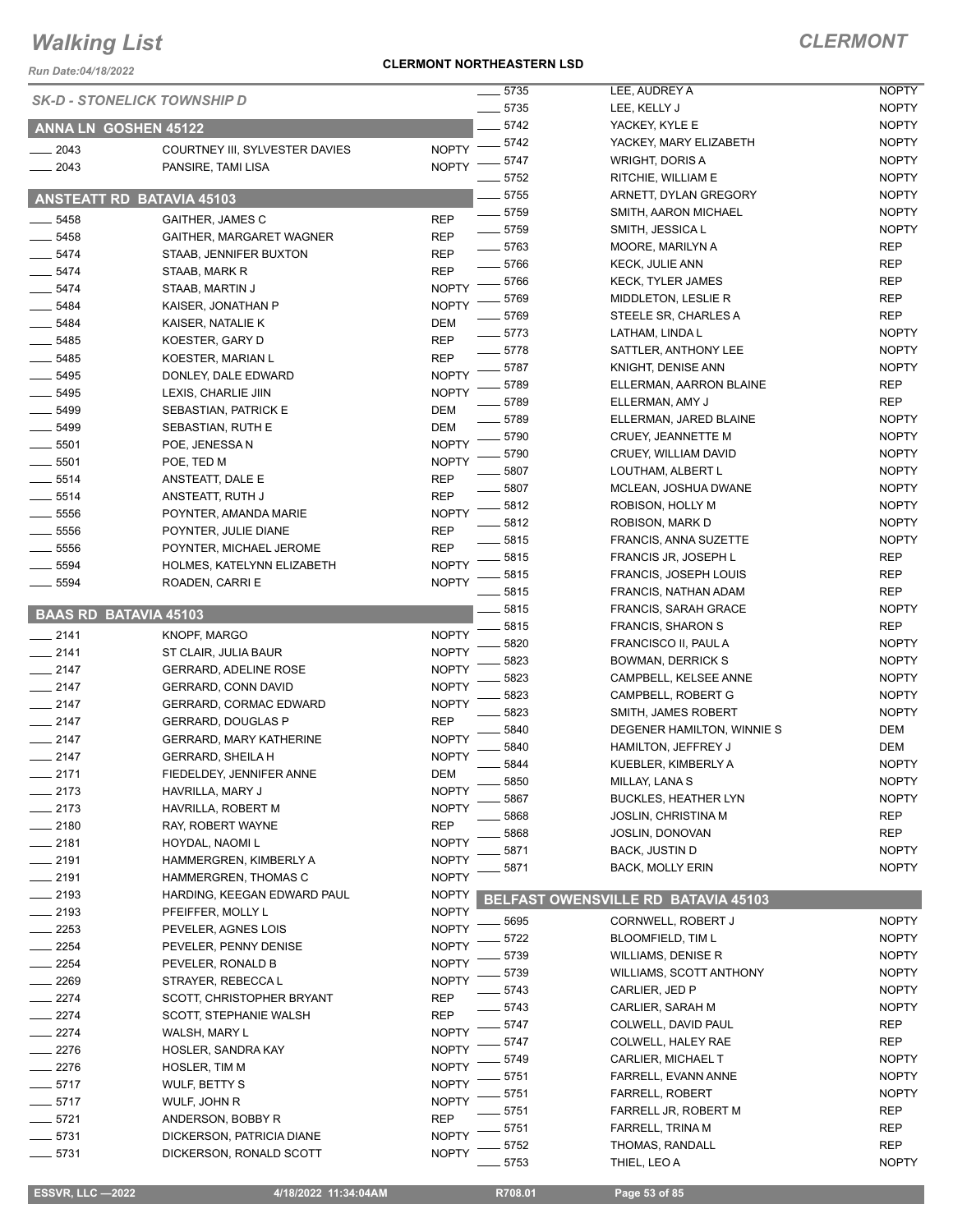*Run Date:04/18/2022*

#### **CLERMONT NORTHEASTERN LSD**

| <b>SK-D - STONELICK TOWNSHIP D</b> |                                       |              | $- 5987$                      | UPHUS, LINDSEY ANN                | <b>NOPTY</b>               |
|------------------------------------|---------------------------------------|--------------|-------------------------------|-----------------------------------|----------------------------|
|                                    |                                       |              | 5996                          | SWEENEY, VANESSA RAE              | <b>NOPTY</b>               |
|                                    | BELFAST OWENSVILLE RD BATAVIA 45103   |              | $\frac{1}{2}$ 6000            | LEADMON, CYNTHIA RUTH             | REP                        |
| $\frac{1}{2}$ 5753                 | THIEL, SUSAN L                        |              | NOPTY __ 6000                 | LEADMON, KENNETH RAY              | <b>REP</b>                 |
| $-5755$                            | ZURMEHLY, CHRISTOPHER T               |              | NOPTY __ 6004                 | <b>HODGES, EDWARD L</b>           | <b>NOPTY</b>               |
| $- 5755$                           | ZURMEHLY, LESLIE M                    |              | NOPTY __ 6008                 | SEGURA, DANIELLE MARIE            | <b>NOPTY</b>               |
| $-5757$                            | ZURMEHLY, CONNIE L                    | DEM          | $- 6024$                      | BRONNER, KEVIN E                  | <b>NOPTY</b>               |
| $-5757$                            | ZURMEHLY, THOMAS M                    | <b>REP</b>   | $\frac{1}{2}$ 6030            | KIRK, ANGELA M                    | <b>NOPTY</b>               |
| $-5759$                            | BRUSMAN, RODNEY E                     |              | NOPTY __ 6030                 | KIRK JR, RONNIE                   | <b>NOPTY</b>               |
| $- 5759$                           | <b>BRUSMAN, TINA M</b>                |              | NOPTY __ 6032                 | ALBERT, JOHN J                    | <b>NOPTY</b>               |
| $-5761$                            | SIMPSON, GEORGIANNA                   | <b>REP</b>   | $\frac{1}{2}$ 6033            | KUZELKA, TORI ANNE                | <b>NOPTY</b>               |
| $-5761$                            | WATKINS, SAMANTHA S                   |              | NOPTY __ 6035                 | KING, BARBARA BERDINA             | <b>NOPTY</b>               |
| $- 5761$                           | WILLIAMS, ALYSSA DAWN                 |              | NOPTY __ 6044                 | PASLEY, RONALD DARREN             | <b>NOPTY</b>               |
| $-5761$                            | WILLIAMS, CYRIS J                     |              | NOPTY __ 6044                 | PASLEY, YALONDA L                 | <b>NOPTY</b>               |
| $-5761$                            | WILLIAMS, MIRANDA L                   |              | NOPTY __ 6047                 | HALL, JIMMY DANIEL                | <b>NOPTY</b>               |
| $-5778$                            | BLACK, ANTHONY DON                    |              | NOPTY __ 6047                 | HAMMONS, LINDSEY L                | <b>NOPTY</b>               |
| $-5778$                            | <b>BLACK, REBECCA S</b>               |              | NOPTY __ 6048                 | WALTERS, DANA R                   | <b>NOPTY</b>               |
| $-5782$                            | MEYERS, JENNIFER R                    |              | NOPTY __ 6055                 | CHILDRESS, ROBYN N                | <b>NOPTY</b>               |
| $-5786$                            | BRYANT, ELIZABETH ANN                 |              | NOPTY __ 6055                 | FITGERALD, FRANK P                | <b>NOPTY</b>               |
| $- 5786$                           | CAMPBELL, PAUL W                      |              | NOPTY __ 6063                 | ERVIN JR, FRED A                  | <b>NOPTY</b>               |
| $- 5803$                           | SABOTA, GEORGETTE                     | DEM          | $- 6075$                      | FARMER, LAURA ASHLEY              | <b>NOPTY</b>               |
| $-5803$                            | <b>SCHMITZ, CHARLES EARL</b>          | <b>DEM</b>   | $- 6075$                      | THOMPSON, TYLER N                 | <b>NOPTY</b>               |
| $- 5805$                           | TARVIN, CARL D                        | DEM          | $\frac{1}{2}$ 6081            | MILLER, KATHLEEN JEWEL            | <b>REP</b>                 |
| $\frac{1}{2}$ 5807                 | HUXEL, CHRISTOPHER WILLIAM            |              | NOPTY __ 6085                 | SIMPSON, STEPHEN SCOTT            | <b>REP</b>                 |
| $- 5808$                           | MEYER, BRUCE E                        | <b>REP</b>   | $\frac{1}{2}$ 6085            | SIMPSON, TRACEY MARIE             | <b>REP</b>                 |
| $- 5808$                           | MEYER, THELMA J                       | DEM          | $\frac{1}{2}$ 6091            | SAYLOR, BARBARA DIANE             | <b>NOPTY</b>               |
| $\frac{1}{2}$ 5810                 | <b>GUENTHNER, GREGG A</b>             | <b>REP</b>   | $- 6109$                      | COLWELL, TAMLA R                  | <b>NOPTY</b>               |
| $- 5810$                           | GUENTHNER, PAULA G                    | REP          | $-6133$                       | <b>CLARK, CLAYTON WESLEY</b>      | <b>NOPTY</b>               |
| $\frac{1}{2}$ 5811                 | ROBERTS, RHONDA J                     | REP          | $-6133$                       | CLARK, JOYCE ANN                  | <b>NOPTY</b>               |
| $\frac{1}{2}$ 5835                 | ZIEGER, MARGIE M                      | <b>REP</b>   | $\frac{1}{2}$ 6138            | COX, ROBERT EVERETT               | <b>NOPTY</b>               |
| $- 5846$                           | KELLERMAN, LISA A                     | DEM          | $- 6138$                      | FIELDS, ALLISON ANN               | <b>NOPTY</b>               |
| $-5846$                            | KELLERMAN, RICHARD L                  |              | NOPTY __ 6138                 | FIELDS, HADEN CRAIG               | <b>NOPTY</b>               |
| $- 5848$                           | APGAR, BRANDON WAYNE                  |              | NOPTY __ 6139                 | BURGRAPH, JOANN                   | <b>NOPTY</b>               |
| $- 5848$                           |                                       |              | NOPTY __ 6140                 |                                   | <b>NOPTY</b>               |
|                                    | APGAR, CARRIE S<br>PROFITT, CYNTHIA E |              | NOPTY __ 6140                 | <b>JUSTICE, JENNIFER NICOLE</b>   |                            |
| $\frac{1}{2}$ 5852                 |                                       |              |                               | NEAL, KRISTEN ANN                 | <b>REP</b>                 |
| $- 5865$                           | CIOFFI, NICHOLAS ANTHONY              | DEM          | $\frac{1}{2}$ 6140<br>$-6144$ | ZAFFLE, CORIGAN J                 | <b>NOPTY</b><br><b>REP</b> |
| $-5865$                            | CIOFFI, NICOLLE MARIE                 | DEM          |                               | STAHL, JONATHAN CHARLES           |                            |
| $- 5875$                           | CIOFFI, AMY ESTELLE                   |              | NOPTY __ 6144                 | STAHL, NAOMI G                    | <b>REP</b>                 |
| $-5875$                            | CIOFFI, ANTHONY D                     |              | NOPTY __ 6147                 | ROBERTS, JACQUELYN L              | <b>REP</b>                 |
| 5891                               | HOEY, PAMELA LEE                      |              | NOPTY __ 6147                 | ROBERTS, LAWRENCE A               | <b>NOPTY</b>               |
| 5891                               | HOLTZMAN, LORI R                      |              | NOPTY __ 6150                 | SHEETS, KIMBERLY ANN              | <b>NOPTY</b>               |
| 5895                               | DALLAS, CHRISTOPHER J                 |              | NOPTY __ 6150                 | SHEETS, TRAVIS QUINTIN            | <b>NOPTY</b>               |
| 5895                               | SIMONS, JENNIFER ANN                  |              | NOPTY __ 6152                 | ELROD, DEBORAH KAY                | <b>NOPTY</b>               |
| 5895                               | SIMONS, MORIAH LEIGH                  |              | NOPTY __ 6152                 | ELROD, FRED L                     | <b>NOPTY</b>               |
| 5897                               | GACEK, LAURA NICOLE                   |              | NOPTY __ 6152                 | ELROD, JUSTIN JAMES               | <b>NOPTY</b>               |
| 5897                               | HEIDER, ROGER W                       | DEM          | $\frac{1}{2}$ 6152            | NOONAN, KAITLYN JOANN             | DEM                        |
| 5897                               | KRETZER, SUSAN M                      |              | NOPTY __ 6155                 | STAMPER, MICHELE Y                | <b>REP</b>                 |
|                                    |                                       |              | $-6155$                       | STAMPER, TIMOTHY LOUIS            | <b>NOPTY</b>               |
| <b>BELFAST RD GOSHEN 45122</b>     |                                       |              |                               | NOPTY BERGER DR GOSHEN 45122      |                            |
| $- 5970$                           | DAVIDSON, SHANE LEE                   |              |                               |                                   |                            |
| $-5970$                            | KING, DEBBIE                          |              | NOPTY __ 5902                 | HELLMANN, DAVID JOHN              | <b>NOPTY</b>               |
| $-5970$                            | KING, ROBERT W                        |              | NOPTY __ 5905                 | <b>BASTON, BETTY J</b>            | <b>REP</b>                 |
| $-5970$                            | KING, TASHA MARIE                     |              | NOPTY __ 5905                 | FALGNER, CLAYTON JOHN MICHAEL     | <b>NOPTY</b>               |
| $-5972$                            | PATTERSON, JO ANN                     | REP          | $\frac{1}{2}$ 5905            | THOMPSON, DEBORAH LYNN            | <b>REP</b>                 |
| 5972                               | PATTERSON, RALPH BENJAMIN             | <b>REP</b>   | $\frac{1}{2}$ 5905            | THOMPSON, KENNETH                 | <b>REP</b>                 |
| 5976                               | WEAVER, DAVID NORRIS                  | DEM          | $\frac{1}{2}$ 5906            | <b>GILBERT, KAREN KENISE</b>      | <b>NOPTY</b>               |
| 5980                               | KLEIN, SHAUN H                        |              | NOPTY __ 5906                 | <b>GILBERT, KRISTIN EDWARD</b>    | <b>NOPTY</b>               |
| 5980                               | MORRIS, LISA L                        |              | NOPTY __ 5911                 | KOSAR, SCARLETT                   | REP                        |
| 5984                               | LOVINS, HAILEY RENEE                  |              | NOPTY __ 5911                 | SUTTON, RONALD SCOTT              | <b>NOPTY</b>               |
| 5984                               | LOVINS, JEREMY DANIEL                 |              | NOPTY __ 5916                 | LITTLEFAIR MOLIN, SARAH ALEXANDRI | <b>NOPTY</b>               |
| 5984                               | LOVINS, MIRANDA ANIELLE               |              | NOPTY __ 5920                 | SIZEMORE, SHANNON DALE            | <b>NOPTY</b>               |
| 5986                               | KELLY, KYLE D                         | <b>REP</b>   | $\frac{1}{2}$ 5927            | HORNBERGER, EDWARD THOMAS         | <b>REP</b>                 |
| 5987                               | UPHUS, ALEXANDER STEVEN               | <b>NOPTY</b> |                               |                                   |                            |
| <b>ESSVR, LLC -2022</b>            | 4/18/2022 11:34:04AM                  |              | R708.01                       | Page 54 of 85                     |                            |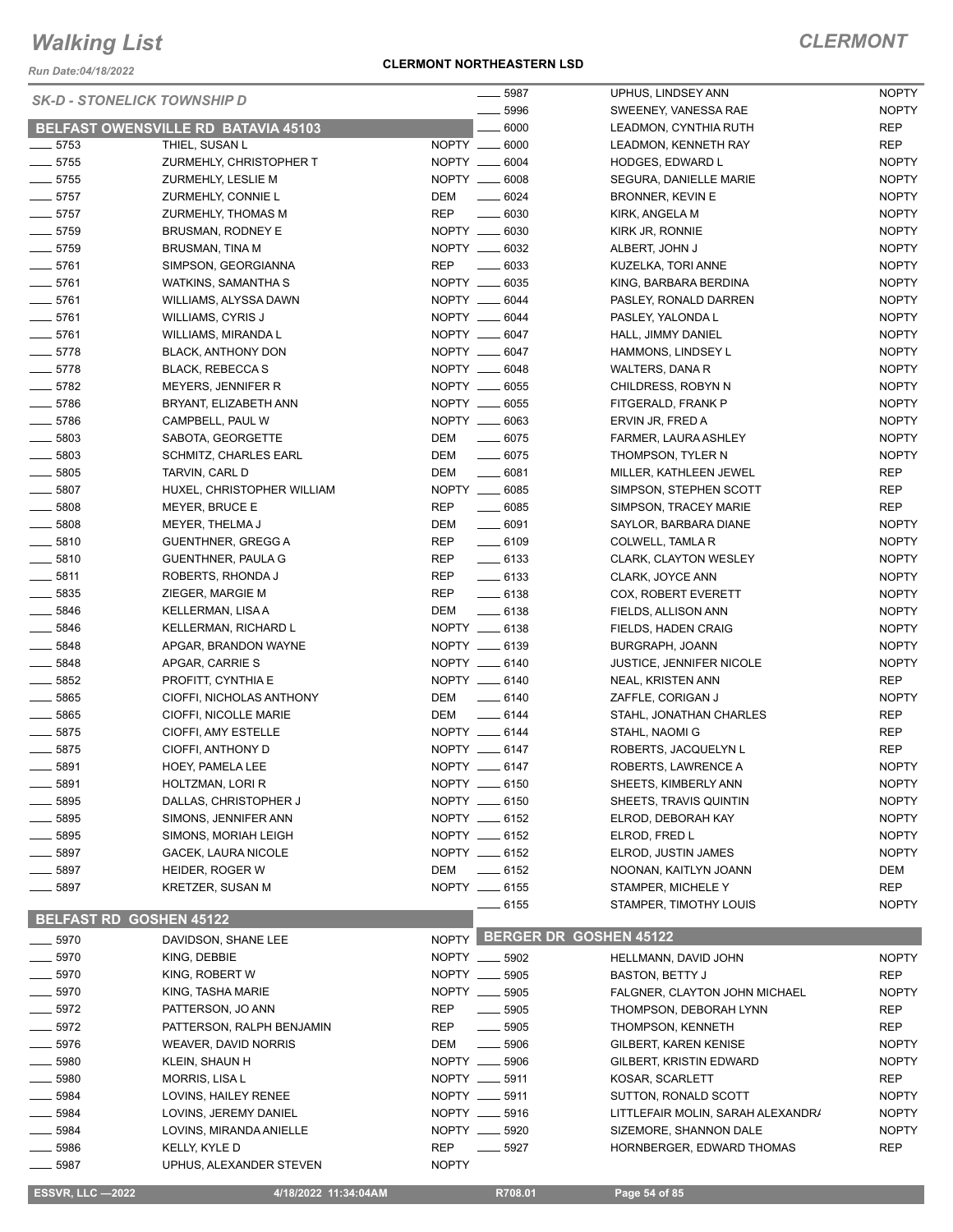*Run Date:04/18/2022*

#### **CLERMONT NORTHEASTERN LSD**

### *CLERMONT*

|                               |                                    |              | 2003     | STRINGER, STEPHANIE ANN       | <b>DEM</b>   |
|-------------------------------|------------------------------------|--------------|----------|-------------------------------|--------------|
|                               | <b>SK-D - STONELICK TOWNSHIP D</b> |              | 2004     | CALIGIURI, TARA ASHLEY        | <b>NOPTY</b> |
| <b>BRATH RD BATAVIA 45103</b> |                                    |              | 2006     | <b>SCHRICHTEN, RENEE G</b>    | <b>NOPTY</b> |
|                               |                                    |              | 2007     | <b>GROSSNICKLE, JAMES L</b>   | <b>NOPTY</b> |
| $-2150$                       | CRAWFORD, ALBERT                   | <b>REP</b>   | 2007     | WILSON, KAYLA ROSE            | <b>NOPTY</b> |
| $-2150$                       | CRAWFORD, SHIRLEY M                | <b>REP</b>   | 2007     | WILSON, RUSSELL J             | <b>NOPTY</b> |
| 2200                          | CRAWFORD, ALBERT J                 | <b>NOPTY</b> | 2009     | <b>BOWLING, JACK R</b>        | <b>NOPTY</b> |
| 2200                          | CRAWFORD, ROBI L                   | <b>NOPTY</b> | 2009     | BOWLING, TARA L               | <b>NOPTY</b> |
| 2281                          | GILLEY, DYLAN SCOTT                | <b>REP</b>   | 2015     | RASNICK, JEFFREY D            | <b>NOPTY</b> |
| 2281                          | GILLEY, REBECCA L                  | <b>REP</b>   | $-2112$  | RASNICK, ROSE M               | <b>REP</b>   |
| 2281                          | GILLEY, TIM S                      | <b>REP</b>   |          |                               |              |
| 2300                          | GILDEA, DARRELL WILLIAM            | <b>NOPTY</b> |          | <b>GOSHEN RD GOSHEN 45122</b> |              |
| 2300                          | GILDEA, EMILY ANNE                 | <b>NOPTY</b> | 5900     | SHADWICK, KELLY L             | <b>NOPTY</b> |
|                               | <b>CEDARVILLE RD GOSHEN 45122</b>  |              | 5900     | SHADWICK, LIAM RYAN           | <b>REP</b>   |
|                               |                                    |              | 5900     | SHADWICK, WENDI C             | <b>NOPTY</b> |
| ___ 1971                      | HERBERT, BRANDI N                  | <b>NOPTY</b> | 5970     | HEAD, STEVEN L                | <b>NOPTY</b> |
| $-1971$                       | HERBERT II, ROBERT J               | <b>NOPTY</b> | 5974     | CAMPBELL, BEATRICE A          | <b>NOPTY</b> |
| $-1993$                       | HATFIELD, BARBARA R                | <b>NOPTY</b> | 5980     | <b>MATNEY, LARRY R</b>        | <b>REP</b>   |
| 2025                          | FICK, ANN E                        | <b>DEM</b>   | 5981     | <b>BAILEY, RANDOLPH</b>       | <b>NOPTY</b> |
| $-2025$                       | FICK, BRIAN C                      | <b>REP</b>   | 5982     | JARVIS JR, JEFF LEAN          | <b>NOPTY</b> |
| $-2121$                       | HITCH, AUSTIN MICHAEL              | <b>NOPTY</b> | 5985     | INABNITT, MATTHEW WILLIAM     | <b>NOPTY</b> |
| $-2121$                       | HITCH, DANIEL LEE                  | <b>NOPTY</b> | 5986     | SWAFFORD, JACOB WAYNE         | <b>NOPTY</b> |
| $-2129$                       | DOUGHMAN, MELISSA LYNNE            | <b>NOPTY</b> | 5986     | SWAFFORD, MELINDA SUE         | <b>NOPTY</b> |
| $-2129$                       | DOUGHMAN, THOMAS J                 | <b>NOPTY</b> | 5989     | HONICAN, ANGEL MAY            | <b>NOPTY</b> |
| $-2131$                       | STUMM JR, FREDRICK EDWARD          | <b>NOPTY</b> | 5989     | HONICAN, LAURIE A             | <b>NOPTY</b> |
| $\frac{1}{2133}$              | RIGGS, WILEY DAVID                 | <b>NOPTY</b> | 5993     | HOWLETT, JOSEPH A             | <b>NOPTY</b> |
| $-2141$                       | STEPHENS, DONALD RAY               | <b>NOPTY</b> | 5993     | HOWLETT, TRISTAN Z            | <b>NOPTY</b> |
| $-2141$                       | STEPHENS, JUDY LINN                | <b>NOPTY</b> | 5993     | MOORE JR, CLARENCE LIONEL     | <b>NOPTY</b> |
| $-2141$                       | STEPHENS, NICHOLAS SCOTT           | <b>NOPTY</b> | 5993     |                               | <b>NOPTY</b> |
| $-2141$                       | STEPHENS, SEAN THOMAS              | <b>NOPTY</b> |          | MOORE, JEANNE TYSON           | <b>REP</b>   |
| $-2143$                       | GOODMAN, DUSTIN D                  | <b>NOPTY</b> | 5995     | INABNITT, PATTY A             |              |
| $-2143$                       | SOUTH, KASI BROOKE                 | <b>NOPTY</b> | 5995     | INABNITT, ROY L               | <b>REP</b>   |
| $-2145$                       | WEDDING, DAVID L                   | DEM          | 5996     | <b>KRAMER, BILLIE MAE</b>     | <b>NOPTY</b> |
| $-2145$                       | WEDDING, LINDA SUE                 | DEM          | 5997     | WEBB, GWEN A                  | <b>REP</b>   |
| $-2151$                       | DOWNEY, JILL D                     | <b>NOPTY</b> | 5997     | WEBB, SIDNEY DWAYNE           | <b>NOPTY</b> |
| $-2151$                       | DOWNEY, LAWRENCE A                 | <b>NOPTY</b> | 6000     | LEGG, EMERAL L                | <b>NOPTY</b> |
| $-2155$                       | CHANCE, EVELYN L                   | <b>REP</b>   | 6001     | BOYD, MARY J                  | <b>NOPTY</b> |
| $-2155$                       | SUFFRIDGE, DONALD R                | <b>REP</b>   | $- 6004$ | CRISCILLIS, VICKI A           | <b>NOPTY</b> |
| $-2161$                       | CARLOTTA-MCKENZIE, SHAUNNA         | <b>REP</b>   | $- 6004$ | DOHERTY, ANTHONY M            | <b>NOPTY</b> |
| $-2161$                       | MCKENZIE, JOHN W                   | <b>REP</b>   | $- 6004$ | DOHERTY, JENNIFER LYNN        | <b>NOPTY</b> |
| 2165                          | NORTON, GERALD B                   | DEM          | $- 6004$ | DOHERTY, JERRY THOMAS         | <b>NOPTY</b> |
| 2165                          | NORTON, MARTHA A                   | DEM          | 6006     | <b>BICKEL, FRANK D</b>        | <b>NOPTY</b> |
| 2171                          | COOK, MICHAEL ALLEN                | <b>NOPTY</b> | 6007     | BAILEY, ALBERTA LEE           | <b>NOPTY</b> |
| 2171                          | COOK, NAOMI ESTELLE                | <b>REP</b>   | 6007     | RICE, PATTY ANN               | <b>NOPTY</b> |
| 2179                          | <b>HELWIG, RONALD P</b>            | <b>NOPTY</b> | 6009     | FISHER, SHAWNEE LYNN          | <b>NOPTY</b> |
| 2181                          | LONG JR, GEORGE ROBERT             | <b>DEM</b>   | 6024     | <b>KRAMER, BRIDGETTE S</b>    | <b>NOPTY</b> |
| _ 2185                        | DODD, TYLER JACOB                  | <b>NOPTY</b> | 6024     | <b>KRAMER, MARK P</b>         | <b>NOPTY</b> |
| $-2185$                       | MURRELL, ANA M                     | <b>NOPTY</b> | 6028     | KIDWELL, PATRIICA M           | <b>NOPTY</b> |
| $-2185$                       | MURRELL, DAVID L                   | <b>NOPTY</b> | 6036     | MESSER, JANICE                | <b>NOPTY</b> |
| $-2185$                       | SEAMAN, CINDY ANN                  | <b>NOPTY</b> | 6036     | MESSER JR, SAMUEL R           | <b>NOPTY</b> |
| $-2187$                       | NEAL, MARVIN W                     | <b>REP</b>   | 6040     | DOWELL, GREGORY DAVID         | DEM          |
| — 2187                        | NEAL, VIRGINIA L                   | <b>REP</b>   | 6044     | BREWER, DIANE MARY            | DEM          |
| $-2191$                       | <b>BLANKENSHIP, RICHARD BYRON</b>  | <b>NOPTY</b> | 6045     | FELSER, JOSHUA C              | <b>NOPTY</b> |
|                               |                                    |              | 6045     | SMITH MAPLES, ANDREA MICHELLE | <b>NOPTY</b> |
|                               | FREDA LN GOSHEN 45122              |              | 6066     | DIRR, MARGARET F              | <b>NOPTY</b> |
| 1997                          | FOLEY, ROBERT N                    | <b>NOPTY</b> | 6066     | DIRR, THOMAS D                | <b>NOPTY</b> |
| 1997                          | FOLEY, ROSEMARY JAYNE              | <b>NOPTY</b> | 6076     | BROWN, EDWARD P               | <b>REP</b>   |
| 1999                          | ROBERTS, GLENDA S                  | <b>NOPTY</b> | 6076     | <b>BROWN, ELAINE S</b>        | <b>REP</b>   |
| 1999                          | ROBERTS, KEVIN D                   | <b>NOPTY</b> | 6117     | BRANDENBURG, KARA J           | <b>NOPTY</b> |
| 2000                          | KRAMER, DAVA SAMONE                | <b>NOPTY</b> | 6117     | DALLAS, CIERRA JEAN           | <b>NOPTY</b> |
| 2000                          | KRAMER, JOSHUA O                   | <b>NOPTY</b> | 6117     | <b>GREENE, COLE TAYLOR</b>    | <b>NOPTY</b> |
| 2002                          | WILSON, DOUGLAS F                  | <b>DEM</b>   | 6117     | SEBASTIAN, ROD                | <b>NOPTY</b> |
|                               |                                    |              |          |                               |              |
| 2002                          | <b>WILSON, PATSY ANN</b>           | DEM          |          | KOESTER KNOLL BATAVIA 45103   |              |

**ESSVR, LLC -2022 4/18/2022 11:34:04AM** R708.01 **Page 55 of 85**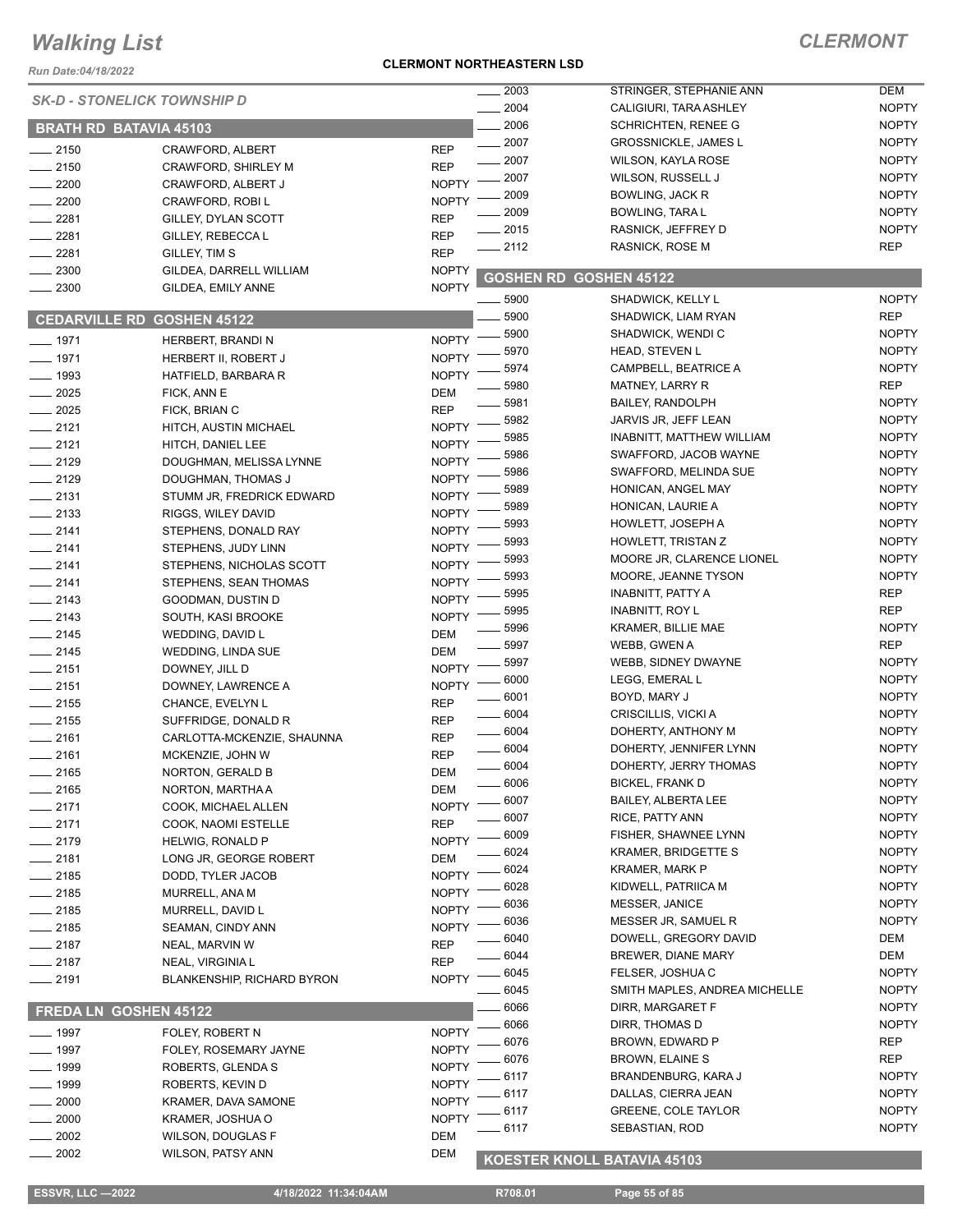*Run Date:04/18/2022*

#### **CLERMONT NORTHEASTERN LSD**

|                      | <b>SK-D - STONELICK TOWNSHIP D</b>         |                    | $-2067$                     | BACH, ROSINA ANNA                                   | <b>DEM</b>                   |
|----------------------|--------------------------------------------|--------------------|-----------------------------|-----------------------------------------------------|------------------------------|
|                      |                                            |                    | 2073                        | ALEXANDER, TERESA M                                 | <b>NOPTY</b>                 |
|                      | <b>KOESTER KNOLL BATAVIA 45103</b>         |                    | 2073                        | ALEXANDER, TIMOTHY C                                | <b>NOPTY</b>                 |
| 5494                 | <b>BLAIR, FRANK DOUGLAS</b>                | NOPTY -            | 2079                        | <b>JUSTICE, ETHAN BRYCE</b>                         | <b>NOPTY</b>                 |
| $- 5494$             | BLAIR, JODY K                              | NOPTY -            | 2079                        | WILDER, TIFFANY C                                   | <b>NOPTY</b>                 |
| $-5500$              | FRANKLIN, TAMMY LYNN                       | $NOPTY -$          | 2081                        | CARR, DIANE CECILE                                  | <b>NOPTY</b>                 |
| 5500                 | <b>JONES, DARRIN FREDRICK</b>              | NOPTY -            | _ 2100                      | <b>SCOTT, BRENT L</b>                               | <b>REP</b>                   |
| 5504                 | ELSASS, SANDRA S                           | <b>REP</b>         | 2100                        | <b>SCOTT, SHERYLA</b>                               | <b>REP</b>                   |
| $-5508$              | KOESTER, JEFFREY A                         |                    | NOPTY -2115                 | CROWLEY, ANGELA J                                   | <b>NOPTY</b>                 |
| $-5512$              | LANHAM, KURTIS GREGORY                     |                    | NOPTY -2115                 | EPPERHART, KENNETH ROBERT                           | <b>NOPTY</b>                 |
| $-5512$              | MATTES, SUSAN M                            | NOPTY - 2117       |                             | MUNGUIA, JORGE LUIS                                 | <b>NOPTY</b>                 |
| $-5518$              | KIRKER, GARY W                             |                    | NOPTY -2125                 | SAYERS, DOUG P                                      | <b>NOPTY</b>                 |
| $- 5519$             | KENNEDY, DEANNA R                          | <b>REP</b>         | $-2125$                     | SAYERS, JULIE A                                     | <b>REP</b>                   |
| $\frac{1}{2}$ 5519   | KENNEDY, KIANA BROOKE                      |                    | NOPTY -2131                 | ECKLES, JENNIFER ELIZABETH                          | <b>NOPTY</b>                 |
| $\frac{1}{2}$ 5519   | <b>KENNEDY, ROBERT W</b>                   | <b>REP</b>         | $\frac{1}{2131}$            | GOODIN, DARLA MICHELLE                              | <b>NOPTY</b><br><b>NOPTY</b> |
| $-5528$              | SNYDER, EMMA R                             | <b>REP</b>         | $\frac{1}{2133}$<br>$-2133$ | <b>FOSTER, NATHANIEL L</b>                          | <b>NOPTY</b>                 |
| $\frac{1}{2}$ 5528   | SNYDER III, HARRY C                        | <b>REP</b>         | NOPTY - 2135                | <b>MAYES, KAITLIN NICOLE</b><br>BRYANT, DALE STEVEN | <b>NOPTY</b>                 |
| 5528                 | SNYDER IV, HARRY COOPER                    |                    | $\frac{2233}{2}$            | <b>BARKER, CHARLES D</b>                            | <b>NOPTY</b>                 |
| $-5528$              | SNYDER, JANET L                            | <b>REP</b>         | 2233                        | <b>BARKER, PENNY E</b>                              | <b>NOPTY</b>                 |
|                      | <b>MANILA RD GOSHEN 45122</b>              |                    | 2233 #A                     | CANTRELL, AMANDA CHRISTINE                          | <b>NOPTY</b>                 |
|                      |                                            |                    | $\frac{1}{2233}$ #APTA      | CALLAHAN, MARY CHRISTINE                            | <b>NOPTY</b>                 |
| 6028                 | <b>BELLAR, THOMAS A</b>                    | <b>REP</b>         | $\frac{2235}{5}$            | LOWE, VICKI L                                       | <b>NOPTY</b>                 |
| $-6031$              | YEAGER, LORI ANN                           | <b>REP</b>         | 2237                        | GODSEY, BARBARA A                                   | <b>NOPTY</b>                 |
| $-6031$              | YEAGER, RYAN JAMES                         | $NOPTY -$          | 2238                        | BARBER, ASHLEY M                                    | <b>NOPTY</b>                 |
| $-6033$<br>$- 6042$  | RATHBUN, ANITA M                           | DEM<br><b>REP</b>  | 2239 #APT A                 | COBB, STEVEN J                                      | <b>NOPTY</b>                 |
| $-6043$              | TOMAMICHEL, DAVID J<br>BUCHANAN, ANTHONY J | <b>REP</b>         | 2239 #APT A                 | SALOMONS, STEVEN A                                  | <b>NOPTY</b>                 |
| $- 6043$             | <b>BUCHANAN, JESSICA M</b>                 | <b>REP</b>         | 2243                        | LEFEVER, HARRY E                                    | <b>NOPTY</b>                 |
| 6043                 | CARTER, DONALD E                           | NOPTY -            | 2250                        | <b>GRIFFIN, TEIA MARIE</b>                          | <b>NOPTY</b>                 |
| $\frac{1}{2}$ 6059   | <b>GRAY, FRANK</b>                         | <b>DEM</b>         | 2250                        | GYARMATI, IRMA J                                    | <b>REP</b>                   |
| $- 6061$             | SLADE, DARLA K                             | $NOPTY -$          | 2250                        | <b>GYARMATI, PHIL G</b>                             | <b>REP</b>                   |
|                      |                                            |                    |                             |                                                     |                              |
|                      |                                            |                    |                             |                                                     |                              |
| 6061                 | SLADE, WILLIAM L                           | <b>NOPTY</b>       |                             | STATE ROUTE 131 GOSHEN 45122                        |                              |
| $- 6061$             | SLADE-DAVIS, SHANNON L                     | <b>NOPTY</b>       | $=2274$                     | <b>BOWLING, KELLI RAE</b>                           | <b>NOPTY</b>                 |
| $- 6072$<br>$- 6073$ | FITE, TABITHA NICOLE                       | NOPTY -<br>NOPTY - | 2274                        | BOWLING, ROBERT ZACHARY                             | <b>NOPTY</b>                 |
| $-6073$              | JONES, JACOB WADE                          |                    |                             | SCHWEDER, LORA LU                                   | <b>REP</b>                   |
| 6074                 | JONES, PATRICIA H<br>DANIEL, GEORGE E      | <b>REP</b>         | NOPTY -2276<br>$-2278$      | ROTHENBERG, MELANIE LYNN                            | <b>NOPTY</b>                 |
| 6074                 | DANIEL, MARY E                             | DEM                | $-2278$                     | ROTHENBERG, PAUL SAMUEL                             | <b>NOPTY</b>                 |
| 6074                 | DANIEL, MICHAEL ANTHONY                    | NOPTY -2281        |                             | HAYES, LYNETTE M                                    | <b>NOPTY</b>                 |
|                      |                                            |                    | 2281                        | <b>HAYES, RICKEY D</b>                              | <b>NOPTY</b>                 |
|                      | PEDERSEN RD BATAVIA 45103                  |                    | 2282                        | LINDSEY, ELDON L                                    | <b>NOPTY</b>                 |
| 4988                 | SEALE, DEBORAH L                           | <b>NOPTY</b>       | 2282                        | LINDSEY, JUNE C                                     | <b>NOPTY</b>                 |
| 4988                 | SEALE, RONALD E                            | <b>NOPTY</b>       | 2284                        | MANNINO, KEVIN ANTHONY                              | <b>NOPTY</b>                 |
| 4990                 | SCHNEIDER, TRISHA ANN                      | <b>NOPTY</b>       | 2284                        | SMITH, DANIEL L                                     | <b>NOPTY</b>                 |
| 4992                 | <b>WILSON, MARLA M</b>                     | DEM                | 2289                        | BECKER, KRISTAL DAWN                                | <b>REP</b>                   |
| 4992                 | WILSON, PAUL L                             | DEM                | 2289                        | BECKER, MARK D                                      | <b>REP</b>                   |
| 4994                 | STEIN, COURTNEY MICHELLE                   | <b>NOPTY</b>       | 2290                        | THOMAS, JEFFREY R                                   | <b>NOPTY</b>                 |
| 5050                 | MATTHEWS, DOMINIQUE J                      | NOPTY ·            | - 2290                      | YOUNG, JEAN                                         | <b>NOPTY</b>                 |
|                      |                                            |                    | 2293                        | SPARKS, AMBER MARIE                                 | <b>NOPTY</b>                 |
|                      | STATE ROUTE 131 BATAVIA 45103              |                    | 2293                        | SPARKS, CYNTHIA M                                   | <b>NOPTY</b>                 |
| $-2045$              | BETTINGER, CONNIE                          | <b>REP</b>         | 2293                        | SPARKS, THOMAS B                                    | <b>NOPTY</b>                 |
| 2045                 | BETTINGER, ROGER LESTER                    | <b>REP</b>         | 2294                        | <b>CUPP, BRANDIE N</b>                              | <b>NOPTY</b>                 |
| 2054                 | ADAMS, JEFFREY THOMAS                      | <b>NOPTY</b>       | 2294                        | <b>CUPP, CHRISTOPHER W</b>                          | <b>NOPTY</b>                 |
| 2059                 | DREES, THERESA L                           | <b>NOPTY</b>       | 2295                        | BRONNER, KURTIS C                                   | <b>NOPTY</b>                 |
| 2060                 | BREITENBACH, MARGARET A                    | <b>NOPTY</b>       | 2295                        | BRONNER, TRACY LYNN                                 | DEM                          |
| 2060                 | <b>BREITENBACH, TIMOTHY L</b>              | <b>NOPTY</b>       | 2295                        | STURGILL, JESSE C                                   | DEM                          |
| 2062                 | <b>SEXTON, ASHLEY NICOLE</b>               | <b>NOPTY</b>       | 2295                        | STURGILL, KIMBERLY NELLE                            | DEM                          |
| 2062                 | <b>SEXTON, BRYAN L</b>                     | <b>NOPTY</b>       | 2296                        | MCCLUGHEN, ANGELA D                                 | <b>NOPTY</b>                 |
| 2063                 | HILL, BARBARA J                            | <b>NOPTY</b>       | 2298                        | SMYTH, MICHELLE LEIGH                               | <b>REP</b>                   |
| 2063                 | HILL, CARL E                               | <b>NOPTY</b>       | 2300                        | CORNELL, ADAM RW                                    | <b>NOPTY</b>                 |
| 2064<br>2067         | SCOTT, ELIZABETH J<br><b>BACH, ROGER L</b> | <b>REP</b><br>DEM  | 2300<br>2303                | CORNELL, KAYLA E<br>PRASSE, KATHLEEN MARIE          | <b>NOPTY</b><br><b>NOPTY</b> |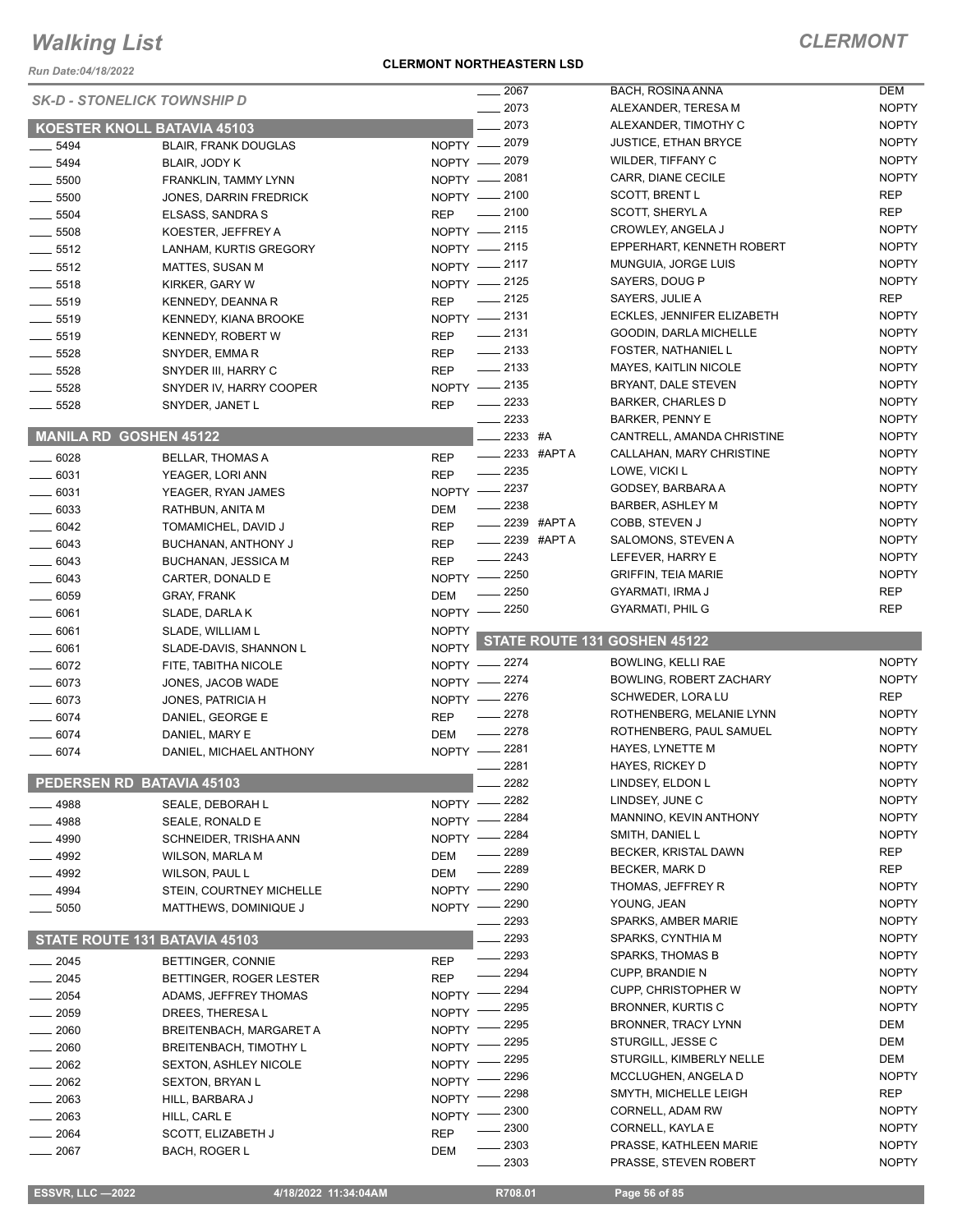*Run Date:04/18/2022*

| <b>SK-D - STONELICK TOWNSHIP D</b> |                               | $-2456$                   | <b>GERHARDT, JAMES CHRIS</b>        | <b>NOPTY</b> |
|------------------------------------|-------------------------------|---------------------------|-------------------------------------|--------------|
|                                    |                               | $-2456$                   | WARD, MARIE L                       | <b>REP</b>   |
|                                    | STATE ROUTE 131 GOSHEN 45122  | 2456                      | WARD, WADE                          | <b>REP</b>   |
| $-2307$                            | LITTLE, LARRY LEE             | NOPTY __ 2462             | MARSHALL, CAMERON G                 | <b>REP</b>   |
| $\frac{2313}{2}$                   | MCELROY, SHAWN PATRICK        | NOPTY __ 2462             | MARSHALL, GREGORY B                 | <b>REP</b>   |
| $\frac{1}{2}$ 2313                 | WHITMAN, MICHAEL ROBERT       | NOPTY - 2462              | MARSHALL, LEANNE                    | <b>REP</b>   |
| $-2313$                            | WHITMAN, STACY ANN            | NOPTY __ 2463             | VOTH, BRADLEY STEVEN                | <b>NOPTY</b> |
| $\frac{1}{2}$ 2337                 | HOPKINS, GREGORY JAMES        | NOPTY - 2463              | VOTH, EMILY GRACE                   | <b>NOPTY</b> |
| $\frac{2337}{2}$                   | HOPKINS, MARY E               | NOPTY __ 2463             | VOTH, ERICA LYNN                    | <b>NOPTY</b> |
| $\frac{1}{2}$ 2338                 | DAVIS, VICTORIA LYNN          | NOPTY -2463               | VOTH, TAMI LYNN                     | <b>NOPTY</b> |
| $-2343$                            | TURKELSON, JULIE ANN          | NOPTY __ 2464             | ALLEN, BRADLY JOSHUA                | <b>NOPTY</b> |
| $-2343$                            | TURKELSON, SHIRLEY B          | NOPTY __ 2464             | STOWELL, KATELYNN ANN               | <b>NOPTY</b> |
| $-2347$                            | DOOLOUKAS, JEFFREY A          | NOPTY __ 2466             | SPAULDING, AMANDA N                 | REP          |
| $-2347$                            |                               | NOPTY __ 2466             | SPAULDING, KEITH T                  | <b>REP</b>   |
|                                    | DOOLOUKAS, MARION B           |                           |                                     | <b>NOPTY</b> |
| $\frac{1}{2}$ 2351                 | LYKINS, SHELBY ELIZABETH      | NOPTY - 2468              | MANNINO, KEITH RYAN                 |              |
| $\frac{1}{2}$ 2355                 | MASSEY, MICHAEL E             | NOPTY __ 2468             | MANNINO, KYLE ROY                   | <b>NOPTY</b> |
| $\frac{1}{2}$ 2361                 | MCDERMOTT, RICKIE DARYL       | NOPTY __ 2468             | MANNINO, PAUL A                     | <b>NOPTY</b> |
| $\frac{1}{2}$ 2361                 | <b>WEEKS, CRYSTAL L</b>       | NOPTY - 2468              | MANNINO, RITA K                     | <b>NOPTY</b> |
| $-2362$                            | KIDWELL, DARLENE R            | NOPTY __ 2469             | SUDDARTH, TIFFANY N                 | <b>NOPTY</b> |
| $\frac{1}{2}$ 2362                 | KIDWELL, THOMAS W             | NOPTY __ 2472             | HOWARD, ROBERT LAWERENCE            | <b>NOPTY</b> |
| $\frac{1}{2}$ 2362                 | KIDWELL II, THOMAS WAYNE      | NOPTY -2472               | HOWARD, STEPHANIE SUE               | REP          |
| $\frac{1}{2}$ 2365                 | <b>GRAY, ALEXANDER M</b>      | NOPTY __ 2476             | VALENTINE, NELSON DOUGLAS           | <b>REP</b>   |
| $\frac{1}{2}$ 2365                 | RICH, COLTON                  | NOPTY -2480               | PEARSON, KIMBERLY R                 | <b>NOPTY</b> |
| $\frac{1}{2}$ 2365                 | RICH, JEFFREY L               | REP __ 2480               | PEARSON, MATTHEW CHRISTOPHER        | <b>NOPTY</b> |
| $\frac{1}{2366}$                   | WALL III, JOSEPH WAYNE        | NOPTY - 2480              | SWITZER, ZACHARY T                  | <b>NOPTY</b> |
| $-2366$                            | WALL, REBECCA STEPHANIE       | NOPTY __ 2484             | JARVIS, ELIZABETH A                 | <b>NOPTY</b> |
| $\frac{1}{2}$ 2366                 | WALL, STEPHANIE A             | NOPTY __ 2484             | JARVIS, MICHAEL SCOTT               | <b>NOPTY</b> |
| $-2369$                            | SHAW, PATRICIA L              | REP __ 2484               | JARVIS, SHELLEY M                   | <b>REP</b>   |
| $\frac{2370}{2}$                   | DEMETRO, JENNIFER RENE        | NOPTY __ 2502             | SCALF, JOHN EDWARD                  | <b>NOPTY</b> |
| $-2370$                            | <b>ESTEP, KYLE FRANCES</b>    | <b>NOPTY</b>              |                                     |              |
|                                    |                               |                           | NOPTY STATE ROUTE 132 BATAVIA 45103 |              |
| $-2373$                            | CAMPOS, BRANDON MICHAEL       |                           |                                     |              |
| $-2373$                            | ONEY, ALYSSA MARIE            | NOPTY __ 5548             | SOUTH, NORMA JEAN                   | <b>NOPTY</b> |
| $\frac{1}{2}$ 2376                 | BRUMMETT JR, HAROLD           | NOPTY __ 5560             | HOLLAND, CHARLOTTE E                | REP          |
| $-2377$                            | KELLEY, JOHN FREDERICK        | NOPTY __ 5560             | HOLLAND, JOSEPH W                   | <b>REP</b>   |
| $-2377$                            | KELLEY, MAURA E               | DEM<br>$\sim$ 5566        | HOWARD, ANGELA R                    | <b>NOPTY</b> |
| $-2380$                            | GODBEY, DAWN FAYE             | NOPTY __ 5570             | MURPHY, DAVID O                     | <b>NOPTY</b> |
| $-2380$                            | GODBEY JR, ROBBY MICHEAL      | NOPTY __ 5570             | MURPHY, KATHLEEN S                  | <b>NOPTY</b> |
| $\frac{1}{2380}$                   | <b>GODBEY, ROBERT MICHAEL</b> | NOPTY __ 5572             | BAKER, DAKOTA SCOTT                 | <b>NOPTY</b> |
| $-2381$                            | PEEL, PAUL TIMOTHY            | NOPTY __ 5576             | TAYLOR, CORY R                      | <b>NOPTY</b> |
| $-2385$                            | WILSON, ROXANNE L             | NOPTY __ 5630             | HUCKE, DEBRA LEE                    | <b>REP</b>   |
| $-2386$                            | VAUGHT, CHRISTINE A           | NOPTY __ 5630             | HUCKE, ROBERT PAUL                  | <b>REP</b>   |
| $\frac{1}{2}$ 2392                 | COLE JR, JAMES TURNER         | NOPTY __ 5634             | KUSMAN, JOHN S                      | <b>NOPTY</b> |
| $-2405$                            | THACKER, ALLENE L             | NOPTY __ 5638             | <b>FRICK, DONNAS</b>                | <b>NOPTY</b> |
| $-2419$                            | DICKERT, LEWIS W              | REP<br>$\frac{1}{2}$ 5638 | FRICK, JENNIFER C                   | <b>NOPTY</b> |
| $-2419$                            | DICKERT, TAMELA L             | REP<br>$\frac{1}{2}$ 5638 | FRICK, MARK A                       | <b>NOPTY</b> |
| $-2432$                            | LANGDON, DEBORAH A            | $\frac{1}{2}$ 5670<br>DEM | SEBASTIAN, LINDA ANN                | <b>REP</b>   |
| $\frac{2432}{2}$                   | LANGDON, JOHN J               | $\frac{1}{2}$ 5678<br>DEM | SATTLER, LEWIS L                    | REP          |
| $-2433$                            | JEWELL, AMANDA JEAN           | NOPTY __ 5678             | SATTLER, MERRY C                    | <b>REP</b>   |
| $-2433$                            | JEWELL, BRADLEY DEAN          | NOPTY __ 5706             | STEPHENSON, CAROL MERRY             | DEM          |
| $-2435$                            | HEAGY, KYLE T                 | NOPTY __ 5706             | STEPHENSON, MARK R                  | DEM          |
| $-2435$                            | <b>HEAGY, TAMMY R</b>         | NOPTY __ 5706             | TOMBAUGH, DONALD LEE                | <b>NOPTY</b> |
|                                    |                               |                           |                                     |              |
| $-2436$                            | PEARSON, DALTON WYATT         | NOPTY __ 5730             | JEFFERS, DEENA MARIE                | REP          |
| $\frac{1}{2436}$                   | PEARSON, JULIA D              | NOPTY __ 5758             | HILL, HERBERT R                     | REP          |
| $-2439$                            | <b>BRINSON, MARCUS G</b>      | NOPTY __ 5758             | HILL, MARY HELEN                    | <b>REP</b>   |
| $-2440$                            | JOHNSON, LINDA JOYCE          | DEM<br>$\frac{1}{2}$ 5766 | TAYLOR, SPENCER ALLEN               | <b>NOPTY</b> |
| $-2440$                            | JOHNSON, ROBERT G             | DEM<br>$\frac{1}{2}$ 5776 | ARMSTRONG, STEFANIE RENEE           | <b>NOPTY</b> |
| $-2441$                            | CHINN, BRENDA J               | NOPTY __ 5776             | WALTON JR, WILLIAM EDWARD           | <b>NOPTY</b> |
| $-2441$                            | CHINN, MEARL W                | NOPTY __ 5790             | <b>WILHELM, BETHANY FRANCES</b>     | <b>NOPTY</b> |
| $-2449$                            | ALTEMEIER, JARED MICHAEL      | NOPTY __ 5790             | WILHELM, KYRSTIN RENEE              | <b>NOPTY</b> |
| $-2449$                            |                               |                           |                                     |              |
|                                    | ROGERS, TASHA LEIGH           | NOPTY __ 5790             | WILHELM JR, MARK A                  | <b>NOPTY</b> |
| $-2452$                            | KRAMER, GERALD W              | DEM<br>$\frac{1}{2}$ 5794 | GARDNER, MICHAEL ANTHONY            | <b>NOPTY</b> |
| $\frac{1}{2452}$                   | KRAMER, NATHANIAL M           | DEM<br>$- 5796$           | LICHTENBERG, GEORGE J               | <b>REP</b>   |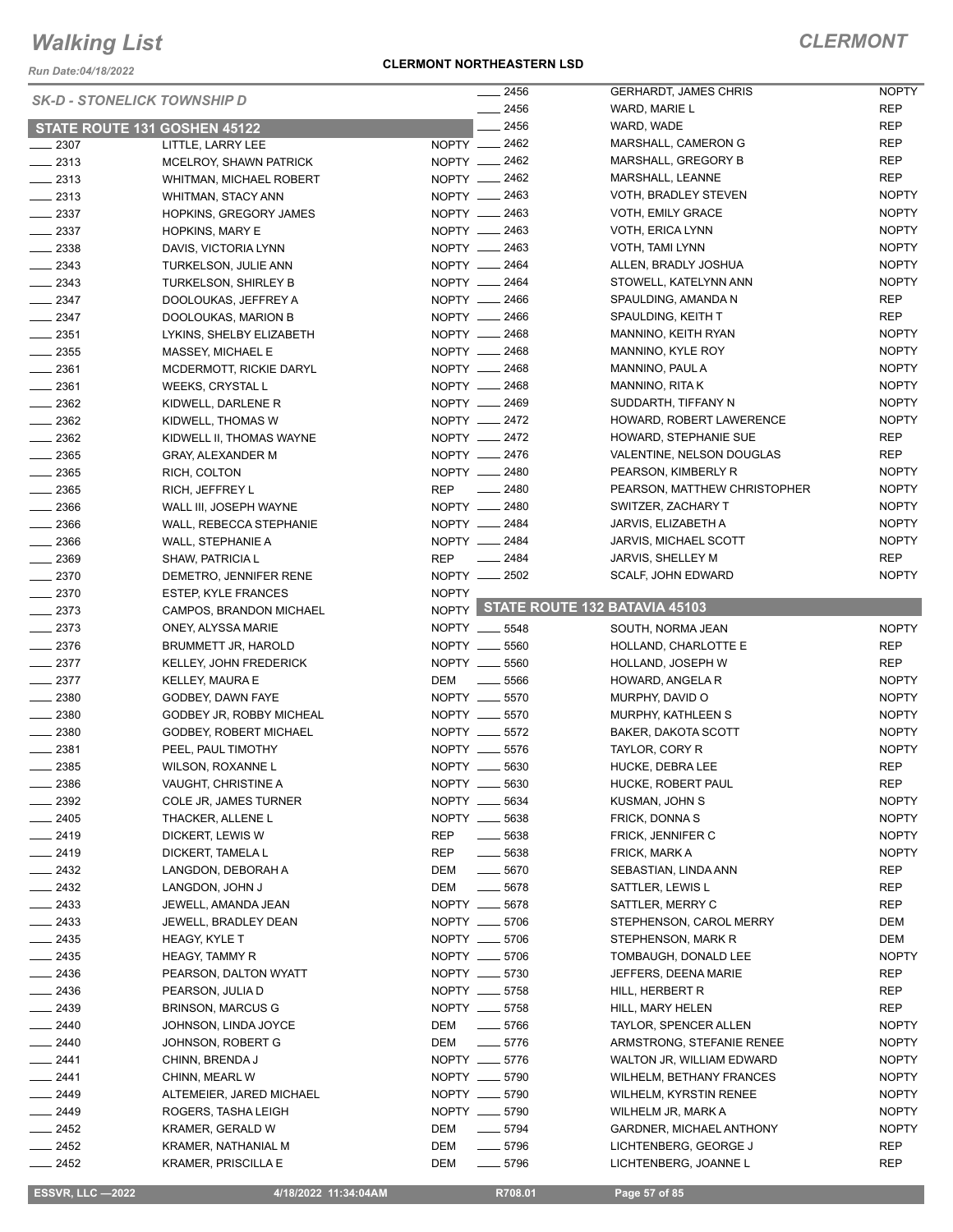*Run Date:04/18/2022*

#### **CLERMONT NORTHEASTERN LSD**

| <b>Run Date:04/18/2022</b>         |                                  |                                      |                                |              |
|------------------------------------|----------------------------------|--------------------------------------|--------------------------------|--------------|
| <b>SK-D - STONELICK TOWNSHIP D</b> |                                  | $-48$                                | SCHIRA JR, ANTHONY LEE         | <b>NOPTY</b> |
|                                    |                                  | $-48$                                | SCHIRA, LORI JO                | <b>NOPTY</b> |
|                                    | STATE ROUTE 132 BATAVIA 45103    | $-49$                                | PITTENGER, BEVERLY A           | <b>REP</b>   |
| 5806                               | COCKERHAM, PAMELA SHERRY         | $-49$<br><b>REP</b>                  | PITTENGER, JOHN DANIEL         | <b>NOPTY</b> |
| 5810                               | WEST, JAMES W                    | $\frac{1}{2}$ 49<br><b>REP</b>       | PITTENGER, LUTHER E            | <b>REP</b>   |
| 5810                               | <b>WEST, MARY JANE</b>           | $\frac{1}{2}$ 50<br><b>REP</b>       | HAGGARD, CORY LEE              | <b>NOPTY</b> |
| 5820                               | PASTON, SUSAN CLYDE              | $\frac{1}{2}$ 50<br><b>REP</b>       | HAGGARD, MIRINDA KAY           | <b>NOPTY</b> |
|                                    |                                  | $-51$                                | DAVIDSON, TIMOTHY S            | <b>NOPTY</b> |
|                                    | STATE ROUTE 132 GOSHEN 45122     | $-51$                                | HADDIX, SAMANTHA JO            | <b>NOPTY</b> |
| 6036                               | <b>GRUBER, ALEXANDER N</b>       | $\frac{1}{2}$ 52<br><b>DEM</b>       | CHAMBERLIN, AMY ELIZABETH      | <b>NOPTY</b> |
| 6036                               | <b>GRUBER, LEROY RICHARD</b>     | $\frac{1}{2}$ 52<br><b>DEM</b>       | MCINTYRE, JAYME M              | <b>NOPTY</b> |
| 6036                               | JOHNSON, ADELINE EVA             | $\frac{1}{2}$ 53<br><b>DEM</b>       | FISCHER, NANCY MARGARET        | <b>NOPTY</b> |
| 6038                               | TALBOTT, DESIREE JEAN            | $\frac{1}{2}$ 53<br><b>DEM</b>       | <b>GREEN, HUGH HARVEY</b>      | <b>NOPTY</b> |
| 6040                               | <b>GREGORY, CLAUDIA GRACE</b>    | NOPTY $-$ 53                         | KIDD, KINDAL KARAH BREANNE     | <b>NOPTY</b> |
| 6040                               | GREGORY, DAVID R                 | $NOPTY$ - 56                         | FEMEYER, JAMES F               | <b>NOPTY</b> |
| 6044                               | MOORE, MARK E                    | NOPTY $-$ 57                         | BAYES, DEBORA K                | <b>NOPTY</b> |
|                                    |                                  | 57                                   | BAYES, LARRY P                 | <b>NOPTY</b> |
|                                    | STATE ROUTE 727 GOSHEN 45122     | 58                                   | <b>OWENS, CHRISTIE ANN</b>     | <b>NOPTY</b> |
| 6000                               | <b>SCHMIDT, FREDERICK EVERTT</b> | 59<br>$NOPTY$ -                      | <b>HALL, PATRICIA A</b>        | <b>REP</b>   |
| 6000                               | SCHMIDT, SANDRA J                | .59<br>$NOPTY =$                     | HALL, THOMAS GLENN             | <b>REP</b>   |
|                                    |                                  | $-60$                                | ORTHMAN, HEATHER NICOLE        | <b>NOPTY</b> |
|                                    | <b>SUMNER RD BATAVIA 45103</b>   | $-60$                                | ORTHMAN, PATRICIA LYNN         | <b>NOPTY</b> |
|                                    |                                  | - 61<br><b>DEM</b>                   | DEBRULER, SHELBY ELIZABETH     | <b>NOPTY</b> |
| $\frac{1}{2487}$                   | CAPPELANO, WENDY MICHELLE        | 61<br><b>NOPTY</b>                   | KHULENBERG, MARK ANTHONY       | <b>NOPTY</b> |
| $-2487$                            | WHITE, KRISTA KAY                | 64                                   | EAGLE, ANDREW JAMES BENNIE     | <b>NOPTY</b> |
| $-2491$                            | COLE, JAMES H                    | <b>NOPTY</b><br>64                   | JOHNSON, ELIZABETH ANNE        | <b>NOPTY</b> |
| $-2491$                            | COLE, JESSICA R                  | <b>NOPTY</b>                         |                                |              |
| 2498                               | ASHLEY, JEAN D                   | <b>REP</b>                           | <b>WEAVER RD BATAVIA 45103</b> |              |
| 2500                               | WEICHOLD, JOHN A                 | <b>REP</b><br>$\frac{1}{2590}$       | RAYBURN, LISA DAWN             | <b>REP</b>   |
| 2500                               | WEICHOLD, MELODY SUE             | <b>REP</b><br>2590                   | <b>VIRES, HUNTER DOUGLAS</b>   | <b>NOPTY</b> |
| 2505                               | SHIELDS, BILLY G                 | <b>REP</b><br>2600                   | BUFFENBARGER, KURT ANTHONY     | <b>NOPTY</b> |
| $\frac{1}{2505}$                   | SHIELDS, TRACY L                 | <b>REP</b>                           |                                | <b>REP</b>   |
| 2508                               | JOHNSON, CHASITY D               | NOPTY - 2600                         | BUFFENBARGER, MELANIE A        |              |
| 2508                               | JOHNSON, EDWARD E                | 2600<br>$NOPTY =$                    | BUFFENBARGER, SAMUEL GUNNAR    | <b>NOPTY</b> |
| $-2508$                            | JOHNSON, TREVOR FRANKLIN         | 2602<br>$N$ OPTY $-$                 | HELLER, DANA L                 | <b>REP</b>   |
| $-2509$                            | FRY, DONNA J                     | 2602<br><b>REP</b>                   | HELLER, KEVIN C                | <b>NOPTY</b> |
| 2610                               | SHEPHERD, DONNA JEAN             | 2630<br>$N$ OPTY $-$                 | SMITH, ANGELA M                | <b>NOPTY</b> |
| 2610                               | SHEPHERD, RICHARD J              | $-2700$<br>$NOPTY$ -                 | <b>BRANDENBURG, ERIC D</b>     | <b>NOPTY</b> |
|                                    |                                  | 2700                                 | BRANDENBURG, KAREN ANN         | <b>NOPTY</b> |
|                                    | <b>SUTTON LN GOSHEN 45122</b>    | 2726                                 | JENT, GAIL A                   | <b>NOPTY</b> |
| $-19$                              | CASEY III, LEONARD SIMPSON       | $-2726$<br>NOPTY -                   | JENT, ROY A                    | <b>NOPTY</b> |
| 28                                 | WILSON, SHEILA GAIL              | NOPTY -2726                          | PARADIS, CHAINE C              | <b>NOPTY</b> |
| $-30$                              | GLASS, ZACH                      | 2750<br>NOPTY -                      | JENT, AMY R                    | <b>REP</b>   |
| $-30$                              | MILLER, BRIANNA LYNN             | 2750<br><b>NOPTY</b>                 | JENT, DAVID A                  | <b>NOPTY</b> |
| $\frac{1}{2}$ 34                   | SAMS, GEORGIE ANN                | 2750<br><b>NOPTY</b>                 | JENT, EMILY ROSANNA            | <b>NOPTY</b> |
| $\frac{1}{2}$ 35                   | PREBBLE, JEFFREY W               | 5755<br><b>NOPTY</b>                 | <b>BELL, ERIN MCKENVEY</b>     | <b>REP</b>   |
| $\frac{1}{2}$ 35                   | PREBBLE, SCOTT TAILOR            | 5755<br><b>NOPTY</b>                 | BELL JR, JASON LEE             | <b>NOPTY</b> |
| $\frac{1}{2}$ 37                   | MCHENRY, MARY VIRGINIA           | 5755<br><b>DEM</b>                   | FRY, BRITTNEY LYNN             | <b>REP</b>   |
| $-40$                              | BOWMAN, BRITTNEY ELIZABETH       | 5755<br><b>NOPTY</b>                 | FRY, MICHAEL DAVID             | REP          |
| $-40$                              | BOWMAN, JACOB DAVID              | 5755<br><b>REP</b>                   | WELLMAN, MELISSA S             | <b>NOPTY</b> |
| $-41$                              | BECKER, DAMEION SCOTT            | 5759<br><b>NOPTY</b>                 | FRY, JERRY DAVID               | <b>REP</b>   |
|                                    |                                  | 5759<br><b>REP</b>                   | FRY, MICHELLE L                | REP          |
| — 41                               | DERICKS, ANGELA D                | 5765                                 | FRY, FAITH BREANNE             | <b>NOPTY</b> |
| $-42$                              | <b>BRALEY, ANDREW BRYANT</b>     | <b>NOPTY</b><br>5765<br><b>NOPTY</b> | FRY, MATTHEW D                 | <b>NOPTY</b> |
| $-42$                              | <b>BRALEY, CHRISTINE M</b>       | 5785                                 | GOOD, EDNA M                   | <b>REP</b>   |
| $-42$                              | <b>BRALEY, THOMAS W</b>          | NOPTY -<br>5809                      | JOHNSTONE, DAVID LAWRENCE      | <b>NOPTY</b> |
| $-44$                              | <b>VERSETTO, SALVATORE N</b>     | NOPTY <sup>-</sup><br>5809           | JOHNSTONE, JO ANNE             | NOPTY        |
| $-44$                              | <b>VERSETTO, TINA MARIE</b>      | <b>NOPTY</b><br>5827                 | CLOUD, MARGARET A              | REP          |
| —— 46                              | BAUMGARTNER, DEBORAH A           | <b>NOPTY</b><br>5827                 | LEPPERT, AARON WILLIAM         | <b>NOPTY</b> |
| —— 46                              | CLIFF, DANIEL FRANCIS            | <b>NOPTY</b><br>5827                 | LEPPERT SR, ANTHONY WAYNE      | <b>REP</b>   |
| —— 46                              | SCHERZINGER, LISA A              | <b>NOPTY</b><br>5827                 | LEPPERT, ELSIE M               | <b>REP</b>   |
| $-47$                              | HENSLEY, PATRICIA IRENE          | <b>NOPTY</b><br>5829                 | SMYTH, DEBORAH ANN LEE         | <b>NOPTY</b> |
| $-48$                              | <b>BURCHFIELD, CODY PATRICK</b>  | <b>NOPTY</b>                         |                                |              |
| 48                                 | BURCHFIELD, HEATHER ANNE         | 5829<br><b>NOPTY</b>                 | SMYTH, JAMES EDWARD            | <b>NOPTY</b> |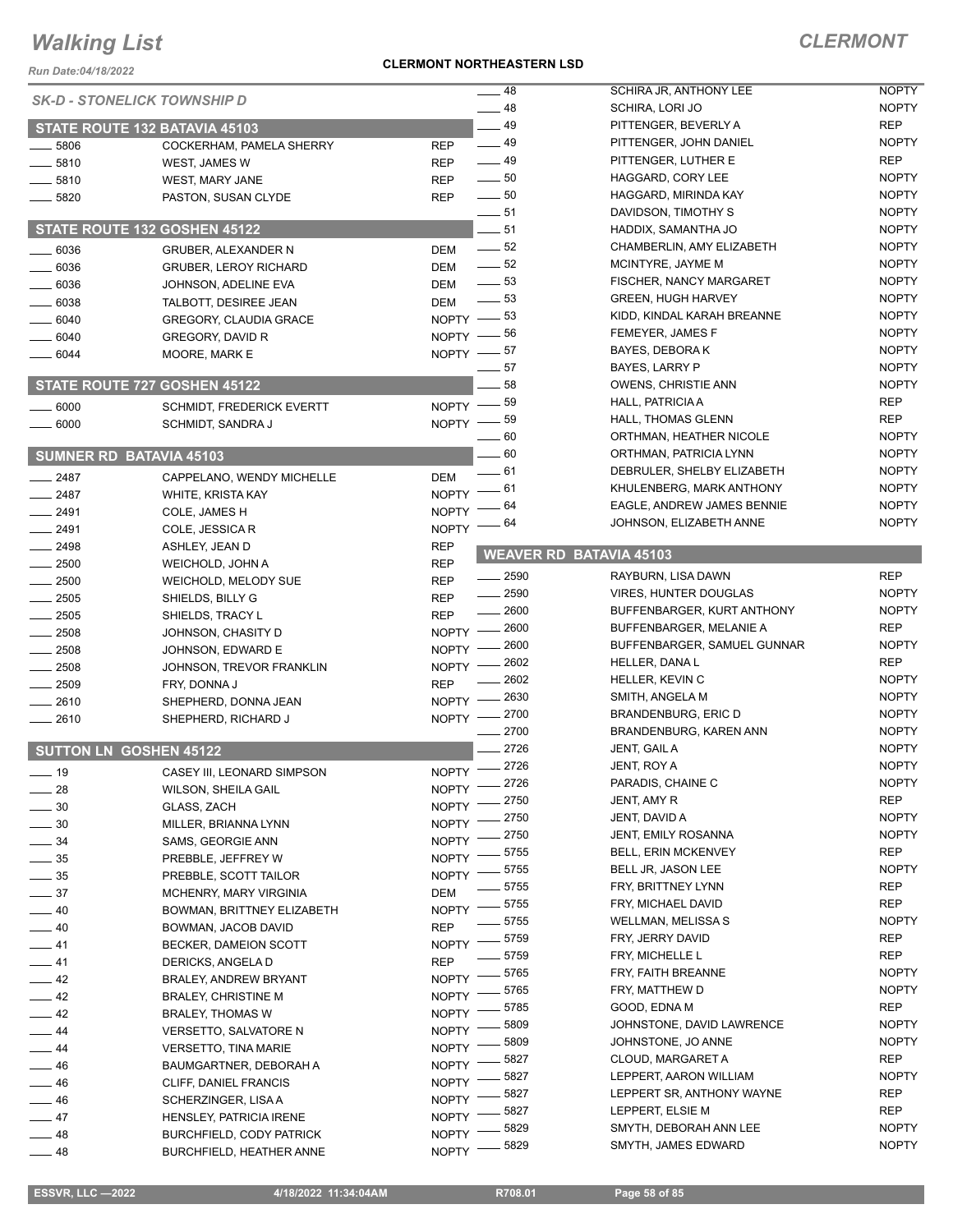*Run Date:04/18/2022*

#### **CLERMONT NORTHEASTERN LSD**

|                    | <b>SK-D - STONELICK TOWNSHIP D</b> | 2279                     | OELKER, MICHAEL C                | <b>NOPTY</b> |
|--------------------|------------------------------------|--------------------------|----------------------------------|--------------|
|                    |                                    | 2289                     | SHOPE, CHELSEA MARIE             | <b>NOPTY</b> |
|                    | <b>WILSHIRE CIR GOSHEN 45122</b>   | 2289                     | SHOPE, ERIC WILLIAM              | <b>NOPTY</b> |
| $-2154$            | <b>JACKSON, EFFIE L</b>            | 2293<br><b>NOPTY</b>     | PENEWIT, DEANNA MARIE            | <b>NOPTY</b> |
| $-2170$            | FRY, DONALD SYLVESTER              | 2296<br><b>NOPTY</b>     | MOORE, DAKOTA W                  | <b>NOPTY</b> |
| $-2170$            | SMITH, TAMARA R                    | 2296<br><b>NOPTY</b>     | MOORE, KELLEY KAYE               | <b>NOPTY</b> |
| $-2178$            |                                    | 2304<br><b>NOPTY</b>     | COMBS, FELICIA ANN               | <b>NOPTY</b> |
|                    | PARKER, JACK                       | 2304                     | <b>GREENE, BRANDON SCOTT</b>     | <b>NOPTY</b> |
| $-2182$            | JARVIS, CLINT CARL                 | <b>NOPTY</b><br>2307     | <b>GRIFFITH, DOUGLAS C</b>       | <b>NOPTY</b> |
| $-2182$            | JARVIS, DIANA L                    | <b>NOPTY</b><br>2308     | LAMB, JACK WILLIAM               | <b>NOPTY</b> |
| $\frac{1}{2183}$   | CLARK, JASON M                     | <b>NOPTY</b><br>2308     | LAMB, MICHAELLE L                | <b>NOPTY</b> |
| $-2183$            | CLARK, SAVANNAH ASHLEY             | <b>NOPTY</b><br>2311     | <b>MARTIN, SHIRLEY L</b>         | <b>NOPTY</b> |
| $-2184$            | POHLMAN, KATHLEEN F                | <b>DEM</b><br>2316       | DENNISON, DAVID N                | REP          |
| $-2184$            | POHLMAN, STACY LYNN                | <b>NOPTY</b><br>2316     | DENNISON, GERALDINE B            | <b>REP</b>   |
| $-2187$            | <b>BRANCH, STEPHEN C</b>           | <b>NOPTY</b><br>2326     | MCGOWAN, JOSHUA T                | <b>NOPTY</b> |
| $-2187$            | <b>BRANCH, TINA RAE</b>            | <b>NOPTY</b><br>2326     | MCGOWAN, JUSTIN LEE              | <b>NOPTY</b> |
| $-2187$            | SHUCK, ADRIANNA ELIZABETH          | <b>NOPTY</b>             |                                  |              |
| $-2187$            | SHUCK, LINDA J                     | 2329<br><b>NOPTY</b>     | LARIMORE, CAMERON MATTHEW        | <b>NOPTY</b> |
| $-2187$            | SHUCK, MARK E                      | 2330<br><b>NOPTY</b>     | BERWANGER, RAE ALLISON           | <b>NOPTY</b> |
| $-2193$            | DAY, ANNETTE KAREN                 | 2330<br><b>REP</b>       | KING, REBECCA ANN                | <b>NOPTY</b> |
| $-2193$            | DAY, ROBERT JAMES                  | 2330<br><b>REP</b>       | LANGLEY, KIMBERLY JEAN           | <b>NOPTY</b> |
| $-2194$            | APPLEGATE, BRENDA J                | <b>REP</b>               |                                  |              |
| $-2194$            | APPLEGATE, KEVIN W                 | <b>NOPTY</b>             | <b>WOODCOVE DR BATAVIA 45103</b> |              |
| $-2194$            | APPLEGATE, SARAH ELIZABETH         | 2200<br><b>REP</b>       | FEHL, MARIE M                    | <b>REP</b>   |
| $-2194$            | QUINLAN, DENNIS                    | 2216<br><b>NOPTY</b>     | KELLEY, KELLY L                  | <b>NOPTY</b> |
| $-2196$            | WESLEY, WILLIAM O                  | 2216<br><b>REP</b>       | KELLEY, KEVIN A                  | <b>NOPTY</b> |
| $-2198$            | ALLEN, MARTHA E                    | 2217<br><b>NOPTY</b>     | CASE, HERBERT L                  | <b>NOPTY</b> |
| $-2202$            | SNYDER, BRIAN L                    | 2217<br>NOPTY -          | CASE, HOLLY N                    | <b>NOPTY</b> |
| $-2206$            | PERDUE, ANGELA MARIA               | 2219<br>NOPTY -          | COTTER, MARION V                 | <b>NOPTY</b> |
| $-2207$            | STEVENS, JACK M                    | 2219<br><b>REP</b>       | COTTER, ROBERT F                 | <b>NOPTY</b> |
| $-2209$            | STEVENS, ADAM PATRICK              | 2219<br><b>NOPTY</b>     | COTTER, SOPHIA MARIE             | <b>NOPTY</b> |
| $-2209$            | <b>TUCKER, BRENDAL</b>             | 2220<br><b>REP</b>       | BRYANT, CODY J                   | <b>NOPTY</b> |
| $-2209$            | TUCKER, MARK A                     | 2220<br><b>REP</b>       | <b>BRYANT, PATRICIA A</b>        | <b>NOPTY</b> |
| $-2210$            | GINGERICH, ZACHARY MICHAEL         | 2221<br>DEM              | KELLEY, MARY J                   | <b>REP</b>   |
|                    |                                    | <b>NOPTY</b>             |                                  |              |
| $-2210$<br>$-2210$ | STEVENS, JEFFERY L                 |                          |                                  |              |
|                    | STEVENS, KRISTEN HALEY             | DEM<br><b>TOTAL: 784</b> |                                  |              |
| $-2210$            | STEVENS, PAMELA J                  | <b>NOPTY</b>             |                                  |              |
| $-2210$            | STEVENS, TYLER JEFFERY             | <b>NOPTY</b>             |                                  |              |
| $-2214$            | BEEBE, GEORGETTA ROSE              | <b>NOPTY</b>             |                                  |              |
| $-2214$            | BEEBE, GREGORY H                   | <b>NOPTY</b>             |                                  |              |
| 2214               | BEEBE, MICHELLE LYNN               | <b>NOPTY</b>             |                                  |              |
| _ 2218             | FRANZ, JEFFREY A                   | <b>NOPTY</b>             |                                  |              |
| 2219               | BEEBE, ZOE K                       | <b>NOPTY</b>             |                                  |              |
| $-2219$            | SCHUMACHER, AMANDA JUNE            | <b>NOPTY</b>             |                                  |              |
| $- 2222$           | BILBY, CIERA JOY                   | <b>NOPTY</b>             |                                  |              |
| $-2222$            | REID, AARON F                      | <b>NOPTY</b>             |                                  |              |
| $-2222$            | <b>REID, CHRISTY D</b>             | <b>NOPTY</b>             |                                  |              |
| $\frac{2226}{5}$   | GRIGSBY, KAREN A                   | <b>NOPTY</b>             |                                  |              |
| $-2228$            | ROBBINS, TERESA                    | <b>NOPTY</b>             |                                  |              |
| $-2228$            | SETSER, MATTHEW DAVID              | <b>NOPTY</b>             |                                  |              |
| $-2261$            | GILBERT, EDWARD S                  | <b>NOPTY</b>             |                                  |              |
| ____ 2261          | GILBERT, PATRICIA A                | <b>NOPTY</b>             |                                  |              |
| $-2261$            | MARSHALL, JENNI LYNN               | <b>NOPTY</b>             |                                  |              |
| $-2262$            | SMEDLEY, JOHN S                    | REP                      |                                  |              |
| $-2267$            | THEADEMAN, ANDREW J                | <b>NOPTY</b>             |                                  |              |
| $\sim$ 2267        | THEADEMAN, CARL A                  | <b>NOPTY</b>             |                                  |              |
| $-2267$            | THEADEMAN, JOSHUA MASON            | <b>NOPTY</b>             |                                  |              |
| $-2267$            | THEADEMAN, ROBIN R                 | <b>NOPTY</b>             |                                  |              |
| 2268               | MIDGLEY, ELORA D                   | <b>NOPTY</b>             |                                  |              |
| $-2268$            | MIDGLEY, TINA M                    | <b>NOPTY</b>             |                                  |              |
| $-2268$            | MIDGLEY, TRAVIS R                  | <b>NOPTY</b>             |                                  |              |
| _ 2271             | PRATHER, JENNY L                   | <b>NOPTY</b>             |                                  |              |
| 2271               | SHOOP, THEODORE R                  | <b>NOPTY</b>             |                                  |              |
|                    |                                    |                          |                                  |              |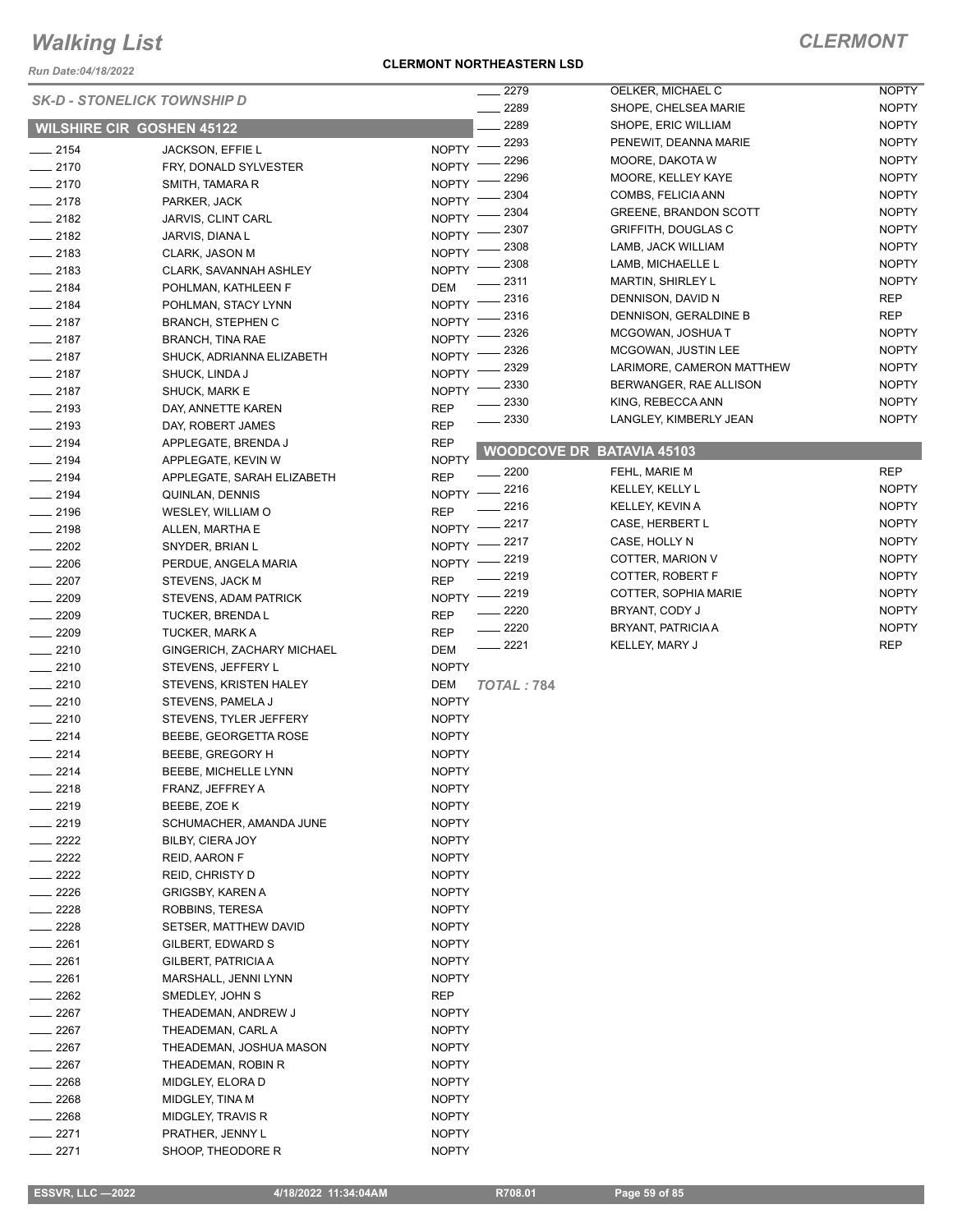*Run Date:04/18/2022*

#### **CLERMONT NORTHEASTERN LSD**

|                                    |                               |                            | 2860                  | HEYOB, ANDREW DAVID                             | <b>NOPTY</b>                 |
|------------------------------------|-------------------------------|----------------------------|-----------------------|-------------------------------------------------|------------------------------|
| <b>SK-E - STONELICK TOWNSHIP E</b> |                               |                            | 2861                  | FEE, NASHIRA WOUTERS                            | <b>NOPTY</b>                 |
| ANGEL DR BATAVIA 45103             |                               |                            | 2862                  | COWIE, ROBERT W                                 | <b>REP</b>                   |
| 5201                               | OHARE, CHRISTINA MARIE        | <b>NOPTY</b>               |                       | <b>BELLE MEADE RD BATAVIA 45103</b>             |                              |
| 5201                               | OHARE JR, JOHN FREDRICK       | <b>NOPTY</b>               |                       |                                                 |                              |
| 5203                               | <b>BRUCE, BETTY R</b>         | <b>NOPTY</b>               | 5400                  | SILVERS, PAMELA K                               | <b>REP</b>                   |
| 5203                               | BRUCE, JOHN C                 | <b>NOPTY</b>               | 5400                  | SILVERS, RICHARD L                              | <b>NOPTY</b>                 |
| 5204                               | KIPPENBERG, FAWN L            | NOPTY -                    | 5401                  | MCCORD, RIVER AEDAN                             | <b>NOPTY</b>                 |
| 5204                               | KIPPENBERG, THOMAS E          | NOPTY -                    | 5401                  | PRICE, DALLAS W                                 | <b>REP</b>                   |
| 5204                               | ROHS, KATHRYN M               | NOPTY -                    | 5401                  | PRICE, TERESA ANN WILSON                        | <b>REP</b>                   |
| 5205                               | DAY, ETHEL MAE                | NOPTY -                    | 5404                  | SORRELS, REBECCA R                              | <b>REP</b>                   |
| 5206                               | NICKLEY, CAROLYN F            | <b>NOPTY</b>               | 5405                  | <b>REYNOLDS, RICHARD GEORGE</b>                 | <b>NOPTY</b>                 |
| 5206                               | NICKLEY, THOMAS A             | NOPTY -                    | 5409<br>5412          | <b>HOCKENSMITH, CAROL S</b>                     | <b>REP</b><br><b>NOPTY</b>   |
| 5207<br>$\frac{1}{1}$              | BRAATZ, LINDA M               | <b>REP</b>                 | 5412                  | ETLING, DUSTIN LARUE                            | <b>NOPTY</b>                 |
| 5208                               | <b>BROOKS, JASON RYAN</b>     | $NOPTY =$                  | 5417                  | ETLING, TIFFANY DIANE<br>ROSSELOT, JARED MARCUS | <b>NOPTY</b>                 |
| 5208                               | <b>BROOKS, KRISTINA LEIGH</b> | $N$ OPTY $-$               |                       |                                                 | <b>NOPTY</b>                 |
| 5209                               | DAY, ALEC SCOTT               | <b>REP</b>                 | 5417                  | ROSSELOT, STEPHANIE L                           |                              |
| 5209                               | DAY, KAREN LEE                | <b>REP</b>                 | 5418<br>5421          | <b>KEHOE, KENNETH</b><br>BELLMAN, ANDREW DAVID  | <b>NOPTY</b><br><b>NOPTY</b> |
| 5209                               | DAY, SCOTT JEFFREY            | <b>REP</b>                 | 5421                  |                                                 | DEM                          |
| $- 5210$                           | LAWRENCE, ELIZABETH LEA       | <b>NOPTY</b>               | 5421                  | <b>BELLMAN, JAMES C</b>                         | DEM                          |
| $\frac{1}{2}$ 5210                 | LAWRENCE, RODNEY GENE         | <b>NOPTY</b>               |                       | BELLMAN, KAREN S<br><b>GRELLE, ALLISON M</b>    | <b>NOPTY</b>                 |
| 5211                               | ABELL, JOHN JOSEPH            | <b>NOPTY</b>               | 5425                  |                                                 |                              |
| $- 5211$                           | ABELL, REVA JAYNE             | <b>NOPTY</b>               | 5425                  | <b>GRELLE, DEBORAH A</b>                        | <b>NOPTY</b>                 |
| $- 5212$                           | CLAYTON, JO ANN               | NOPTY -                    | 5425                  | <b>GRELLE, EDWARD J</b>                         | <b>NOPTY</b>                 |
| $- 5212$                           | CLAYTON, RICHARD R            | <b>NOPTY</b>               | 5429                  | EINSON, STEPHEN E                               | <b>REP</b><br><b>REP</b>     |
| $\frac{1}{2}$ 5213                 | STACEY, JACQUELINE ANNE       | <b>NOPTY</b>               | 5429                  | <b>FRALEY, PATRICIA E</b>                       |                              |
| 5213<br>$\frac{1}{2}$              | STACEY, JASON S               | NOPTY -                    | 5433                  | MAYFIELD, ARTHUR MARLOW                         | <b>REP</b>                   |
| $- 5214$                           | JONES, ANTHONY N              | <b>REP</b>                 | 5433                  | MAYFIELD, CHARLENE P                            | <b>NOPTY</b><br>DEM          |
| 5214                               | JONES, BRITTANY N             | <b>REP</b>                 | 5436                  | PROCTOR, BOBBIE F                               |                              |
| $-5214$                            | JONES, STEPHANIE L            | <b>REP</b>                 | 5436<br>$\frac{1}{2}$ | PROCTOR, DAVID E                                | DEM                          |
| 5216                               | THACKER, JANE E               | <b>REP</b>                 | 5437<br>5437          | DEFRANCE-RIVERA, SUZANNE                        | <b>NOPTY</b>                 |
| 5216                               | THACKER, JOHN GREGORY         | $NOPTY$ ––                 |                       | RIVERA, ORLANDO                                 | <b>NOPTY</b>                 |
| $- 5216$                           | THACKER, JOSEPH D             |                            | NOPTY -8437<br>5441   | RIVERA-DEFRANCE, SOPHIA                         | <b>NOPTY</b><br><b>NOPTY</b> |
|                                    |                               |                            | 5441                  | PAYNE, DANIEL A                                 | <b>NOPTY</b>                 |
| <b>AULEN DR BATAVIA 45103</b>      |                               |                            | 5442                  | PAYNE, JANEANN<br>KIRKHAM, JOANN                | <b>NOPTY</b>                 |
| $\frac{1}{2}$ 5515                 | NIX, AARON R                  | <b>NOPTY</b>               | 5442                  |                                                 | <b>NOPTY</b>                 |
| $- 5515$                           | NIX, ANNA MACKENZIE           | <b>NOPTY</b>               | 5445                  | KIRKHAM, STEVEN L<br>PETERSON, CHRISTINE LOUISE |                              |
| 5515                               | OPPENHEIM, ELLEN J            | <b>NOPTY</b>               | 5445                  | PETERSON, MATTHEW PAUL                          | <b>NOPTY</b><br><b>NOPTY</b> |
| 5542                               | HELBLING, ANTHONY WILLIAM     | <b>NOPTY</b>               | 5448                  | KRUMMEN, JOHN S                                 | <b>NOPTY</b>                 |
| 5542                               | HELBLING, PAMELA RENE         | NOPTY -                    | 5448                  | KRUMMEN, MARGAREH ANN                           | <b>NOPTY</b>                 |
| 5550                               | <b>EVANS, CHRISTOPHER D</b>   | <b>NOPTY</b>               |                       |                                                 |                              |
| 5550                               | EVANS, MARIA M                | <b>NOPTY</b>               | 5450                  | KOEHNKE, BRITTANY MARIE                         | <b>NOPTY</b>                 |
| 5554                               | SIMON, JEAN C                 | <b>REP</b>                 | 5450                  | KOEHNKE, JEFFREY W                              | <b>NOPTY</b>                 |
| 5554                               | SIMON, THEODORE E             | <b>REP</b>                 | 5450                  | KOEHNKE, TRACY ANN                              | <b>NOPTY</b>                 |
| 5558                               | JONES, JAMES P                | <b>NOPTY</b>               | 5454                  | FINN, ANN                                       | <b>NOPTY</b>                 |
| 5558                               | JONES, LEIGH A                | <b>REP</b>                 | 5454                  | FINN, DAVID K                                   | <b>NOPTY</b>                 |
| 5614                               | ADKINS, ASHLEY MARIE          | <b>NOPTY</b>               | 5454                  | FINN, JACK DAVID                                | <b>NOPTY</b>                 |
| 5614                               | ADKINS, PARKER LEE            | <b>NOPTY</b>               | 5454                  | <b>WATSON, TROY RIGG</b>                        | <b>NOPTY</b>                 |
|                                    |                               |                            | 5460                  | CHEATHAM, MARGARET A                            | <b>NOPTY</b>                 |
| AULENBUSH DR BATAVIA 45103         |                               |                            | 5460                  | CHEATHAM, MARK R                                | <b>REP</b>                   |
| 2848                               | WERNER, JOSHUA R              | <b>REP</b>                 |                       | <b>BRUSHY FORK RD BATAVIA 45103</b>             |                              |
| $-2848$                            | <b>WERNER, KAREN D</b>        | <b>REP</b>                 | - 2861                | TEANEY, ELLEN J                                 | <b>REP</b>                   |
| 2848                               | WERNER, TERRY L               | <b>REP</b><br><b>NOPTY</b> | 2861                  | TEANEY, MICHAEL T                               | REP                          |
| 2849                               | <b>BUTTERFIELD, BRIAN K</b>   |                            | 5280                  | NIES, MARILYN A                                 | <b>REP</b>                   |
| 2849                               | BUTTERFIELD, ROBIN DARLENE    | <b>NOPTY</b>               | 5280                  | NIES, WILLIAM A                                 | <b>REP</b>                   |
| 2851                               | HOCK, DAVID R                 | <b>REP</b>                 | 5320                  | LARKIN, JOHN A                                  | <b>NOPTY</b>                 |
| 2851                               | HOCK, DEBORAH K               | <b>REP</b>                 | 5320                  | LARKIN, MARCIA A                                | <b>NOPTY</b>                 |
| 2852                               | BELLAMY, STEPHANY ANN         | <b>NOPTY</b>               | 5322                  | LAMPING, JOYCE A                                | <b>NOPTY</b>                 |
| 2852                               | BELLAMY, WILLIAM              | <b>NOPTY</b>               | 5322                  | LAMPING, MICHAEL A                              | <b>REP</b>                   |
| 2852                               | DAVIS, BRANDON ALLEN          | <b>NOPTY</b>               | 5334                  | JARVIS, JEFFERY L                               | REP                          |
| 2856                               | FRYE, DANIEL E                | <b>NOPTY</b>               | 5334                  | JARVIS, KATHERINE LYNN                          | <b>NOPTY</b>                 |
| 2856                               | FRYE, RHONDA K                | <b>NOPTY</b>               | 5390                  | BOYD, BEVERLY M                                 | <b>NOPTY</b>                 |
|                                    |                               |                            |                       |                                                 |                              |

 **ESSVR, LLC —2022 4/18/2022 11:34:04AM R708.01 Page 60 of 85**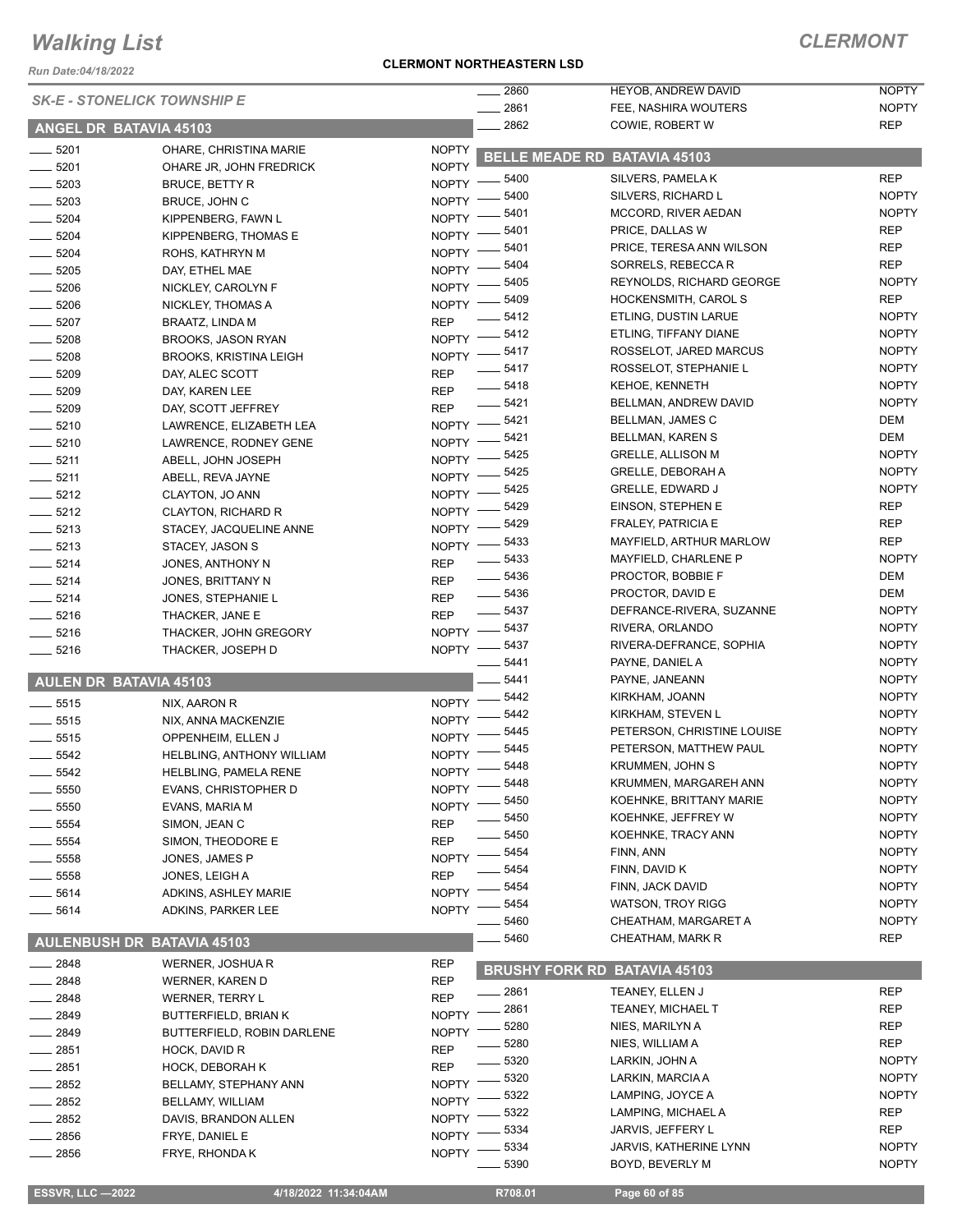*Run Date:04/18/2022*

### **CLERMONT NORTHEASTERN LSD**

| <b>SK-E - STONELICK TOWNSHIP E</b> |                                     |              | <b>GLANCY RD BATAVIA 45103</b> |                                |              |  |
|------------------------------------|-------------------------------------|--------------|--------------------------------|--------------------------------|--------------|--|
|                                    |                                     |              | 4991                           | <b>GLANCY, ANDREW BRIAN</b>    | <b>NOPTY</b> |  |
|                                    | <b>BRUSHY FORK RD BATAVIA 45103</b> |              | 4991                           | <b>GLANCY, JERED ANDREW</b>    | <b>NOPTY</b> |  |
| 5394                               | ESZ, CARL DOUGLAS                   | <b>REP</b>   | $-4991$                        | <b>GLANCY, JESSICA RUTHANN</b> | <b>NOPTY</b> |  |
| 5394                               | ESZ, JOLENE M                       | <b>REP</b>   | 4991                           | <b>GLANCY, VICTORIA LYNN</b>   | <b>NOPTY</b> |  |
| $-5408$                            | COBB, VICKI L                       | <b>NOPTY</b> | 5301                           | <b>GLANCY, JERRY L</b>         | DEM          |  |
| $-5410$                            | HASSAN, JAMES FOSTER                | <b>NOPTY</b> | 5301                           | <b>GLANCY, WANDA R</b>         | DEM          |  |
| $-5410$                            | HASSAN, JONATHAN PAUL               | <b>NOPTY</b> | 5305                           | PENNINGTON, ANGIE B            | <b>REP</b>   |  |
| $-5410$                            | HOWES, MARY LEE                     | <b>NOPTY</b> | 5305                           | PENNINGTON, DAVID C            | <b>REP</b>   |  |
| $-5412$                            | MCDANIEL, SHAWN                     | <b>REP</b>   | 5305                           | PENNINGTON, NOAH KYLE          | <b>REP</b>   |  |
| $-5422$                            | YOUNG, LINDA L                      | <b>REP</b>   | $-5315$                        | <b>BRIEGEL, KEVIN LEE</b>      | <b>REP</b>   |  |
| $-5430$                            | BROWN, ROBERT S                     | <b>REP</b>   | $\frac{1}{2}$ 5315             | <b>BRIEGEL, RALPH E</b>        | <b>REP</b>   |  |
| $-5430$                            | <b>BROWN, SEAN MICHAEL</b>          | <b>NOPTY</b> | $-5315$                        | <b>BRIEGEL, SANDRA S</b>       | DEM          |  |
| $-5430$                            | <b>BROWN, TISHA M</b>               | <b>REP</b>   | $-5335$                        | DAVIS, MEGHAN MARIE            | <b>REP</b>   |  |
| $-5434$                            | ALSDORF, EDWARD W                   | <b>NOPTY</b> |                                |                                |              |  |
| 5434                               | ALSDORF, SHARON L                   | <b>REP</b>   | <b>HUTCHINSON RD</b>           | <b>BATAVIA 45103</b>           |              |  |
| $-5440$                            | <b>BLEVINS, LORETTA E</b>           | <b>REP</b>   | 5328                           | MCGOUGH, ROBERTA ELENORA       | DEM          |  |
| 5490                               | <b>HEDRICK, BRUCE A</b>             | <b>REP</b>   | 5332                           | FOX, JENNIFER R                | <b>NOPTY</b> |  |
| 5490                               | <b>HEDRICK, MICHELE LYNNE</b>       | <b>NOPTY</b> |                                |                                |              |  |
| $-5546$                            | <b>BARBER, KIMBERLY K</b>           | <b>NOPTY</b> | 5332                           | FOX, RICHARD ALLEN             | <b>NOPTY</b> |  |
| $-5546$                            | KNABE, ADAM C                       | <b>NOPTY</b> | 5336                           | BRAMLAGE, STEPHANIE LYNN       | REP          |  |
| $-5546$                            | KNABE, JESSICA A                    | <b>NOPTY</b> | 5336                           | GOLDFUSS, SUSAN L              | <b>NOPTY</b> |  |
|                                    |                                     |              | 5336                           | <b>GOLDFUSS, WILLIAM J</b>     | <b>REP</b>   |  |
|                                    | <b>CEDAR RIDGE LN BATAVIA 45103</b> |              | 5344                           | STROTMAN, LYNN M               | <b>NOPTY</b> |  |
|                                    |                                     |              | 5352                           | ROSS, BRENDA G                 | <b>NOPTY</b> |  |
| $-1500$                            | DUCHEMIN, PAUL A                    | <b>REP</b>   | 5356                           | SMITH, BRANDON C               | <b>NOPTY</b> |  |
| $= 1600$                           | PEARSON, KATHLEEN ELIZABETH         | <b>NOPTY</b> | 5383                           | FRISBY, LAWRENCE L             | REP          |  |
| 1600                               | PEARSON, PAUL R                     | <b>NOPTY</b> | 5383                           | <b>FRISBY, PATRICIA E</b>      | <b>REP</b>   |  |
|                                    |                                     |              | 5386                           | HILL, ARLEY R                  | <b>NOPTY</b> |  |
|                                    | <b>CEDAR TRACE BATAVIA 45103</b>    |              | 5387                           | <b>GROSS, CHARLES DAVID</b>    | <b>NOPTY</b> |  |
| $-2712$                            | JOHNSTON, JAY V                     | <b>NOPTY</b> | 5387                           | <b>KRIEGER, ERIN MARIE</b>     | <b>NOPTY</b> |  |
| $-2712$                            | JOHNSTON, MARCIE A                  | <b>NOPTY</b> | 5390                           | BACH LUCAS, MARY K             | REP          |  |
| $-2714$                            | PIEPER, CHARLES L                   |              | NOPTY __ 5391                  | <b>SCHMIDT, IRENE C</b>        | <b>NOPTY</b> |  |
|                                    |                                     |              | 5391                           | SCHMIDT, MARK A                | <b>NOPTY</b> |  |
|                                    | <b>CHRISTOPHER DR BATAVIA 45103</b> |              | 5451                           | OWEN, BETTY LOU                | <b>NOPTY</b> |  |
| $-2701$                            | WAYMEYER, STEPHEN J                 | <b>REP</b>   | $-5451$                        | POPE, ANN LOUISE               | <b>NOPTY</b> |  |
| $-2701$                            | WAYMEYER, VICKIE L                  | <b>REP</b>   | $-5451$                        | POPE, BRIAN JOSEPH             | <b>NOPTY</b> |  |
| $-2704$                            | ROUSH, STEPHEN K                    | NOPTY __     | 5465                           | <b>BUNNING, RICHARD J</b>      | <b>NOPTY</b> |  |
| $-2704$                            | SCHRAND, VIRGINIA L                 |              | NOPTY __ 5470                  | STRAYER, JAMES A               | <b>NOPTY</b> |  |
| $-2710$                            | SILVER, CATHERINE                   |              | NOPTY __ 5470                  | STRAYER, SUZAN K               | DEM          |  |
| 2710                               | SILVER, JERRY                       | NOPTY _      | 5489                           | FOX, CLINT D                   | <b>NOPTY</b> |  |
| $=2710$                            | SILVER, PAMELA P                    |              | NOPTY __ 5489                  | FOX, STEPHANIE P               | <b>NOPTY</b> |  |
| 2712                               | <b>GALLUP, BRADLEY HAROLD</b>       |              | NOPTY __ 5518                  | COCKRAM, DAVID B               | REP          |  |
| $-2712$                            | STUART, JULIE ANN                   |              | NOPTY __ 5518                  | COCKRAM, MARY ANN              | DEM          |  |
| $-2713$                            | <b>BONWEG, MATTHEW R</b>            |              | NOPTY __ 5521                  | HUGHES, DAVID W                | <b>REP</b>   |  |
| $-2713$                            | BONWEG, TAYLOR MARIE                |              | NOPTY __ 5534                  | FOX, LISAA                     | <b>NOPTY</b> |  |
| $-2713$                            | ERBELE, LINDA RAE                   |              | NOPTY __ 5534                  | FOX, MADISON ELIZABETH         | <b>NOPTY</b> |  |
| $-2716$                            | CRIDER, ANNA NOELE                  |              | NOPTY __ 5534                  | FOX, SCOTT W                   | <b>NOPTY</b> |  |
| $-2716$                            | CRIDER, HEATHER NOELE               |              | NOPTY __ 5534                  | FOX, TAYLOR RAE                | <b>NOPTY</b> |  |
| $-2716$                            | CRIDER, WILLIAM DANIEL              |              | NOPTY __ 5564                  | <b>JACKSON, JUSTIN SCOTT</b>   | <b>NOPTY</b> |  |
| $-2721$                            | WESTOVER, JESSICA LEE               |              | NOPTY __ 5566                  |                                | <b>NOPTY</b> |  |
| $-2726$                            |                                     |              | NOPTY __ 5566                  | KREBS, COOPER ALAN             |              |  |
|                                    | HUGHES, KIMBERLY ANN                |              |                                | KREBS, NIKI R                  | <b>NOPTY</b> |  |
| $-2726$                            | HUGHES, MICHAEL A                   |              | NOPTY __ 5566                  | <b>KREBS, ROBERT THOMAS</b>    | <b>NOPTY</b> |  |
| $-2726$                            | KIRBY, KATELYN KIMBERLY MAE         |              | NOPTY __ 5566                  | KREBS, SHANE A                 | <b>NOPTY</b> |  |
| $-2727$                            | NICKOLIN, IRENE I                   | <b>REP</b>   | $-5569$                        | MANIFOLD, BARBARA FAYE         | <b>NOPTY</b> |  |
| 2727                               | NICKOLIN, THOMAS M                  | REP          | $-5570$                        | HOUSH, JESSICA L               | <b>NOPTY</b> |  |
|                                    |                                     |              | 5574                           | KEMPLIN, SHIRLEY J             | <b>NOPTY</b> |  |
|                                    | <b>EDMAN RD BATAVIA 45103</b>       |              | 5574                           | <b>KEMPLIN, TIMOTHY</b>        | <b>NOPTY</b> |  |
| 5185                               | GRAHAM, JACQUELINE L                | DEM          | $\frac{1}{2}$ 5575             | ORIHUELA, NICHOLAS MANUEL      | <b>NOPTY</b> |  |
| __ 5185                            | <b>GRAHAM, ROBERT M</b>             | DEM          | $\frac{1}{2}$ 5575             | YOUNG, LAURIE ANNE             | <b>NOPTY</b> |  |
| 5288                               | CARNEY, BRANDY KAY                  |              | NOPTY __ 5578                  | MUELLER, KAREN RITA            | <b>NOPTY</b> |  |
| 5288                               | CARNEY, TIMOTHY M                   | <b>REP</b>   | $=$ 5582                       | DOWD, DENNIS R                 | <b>NOPTY</b> |  |
|                                    |                                     |              | 5582                           | SCHRECKENGOST, SUSAN M         | <b>NOPTY</b> |  |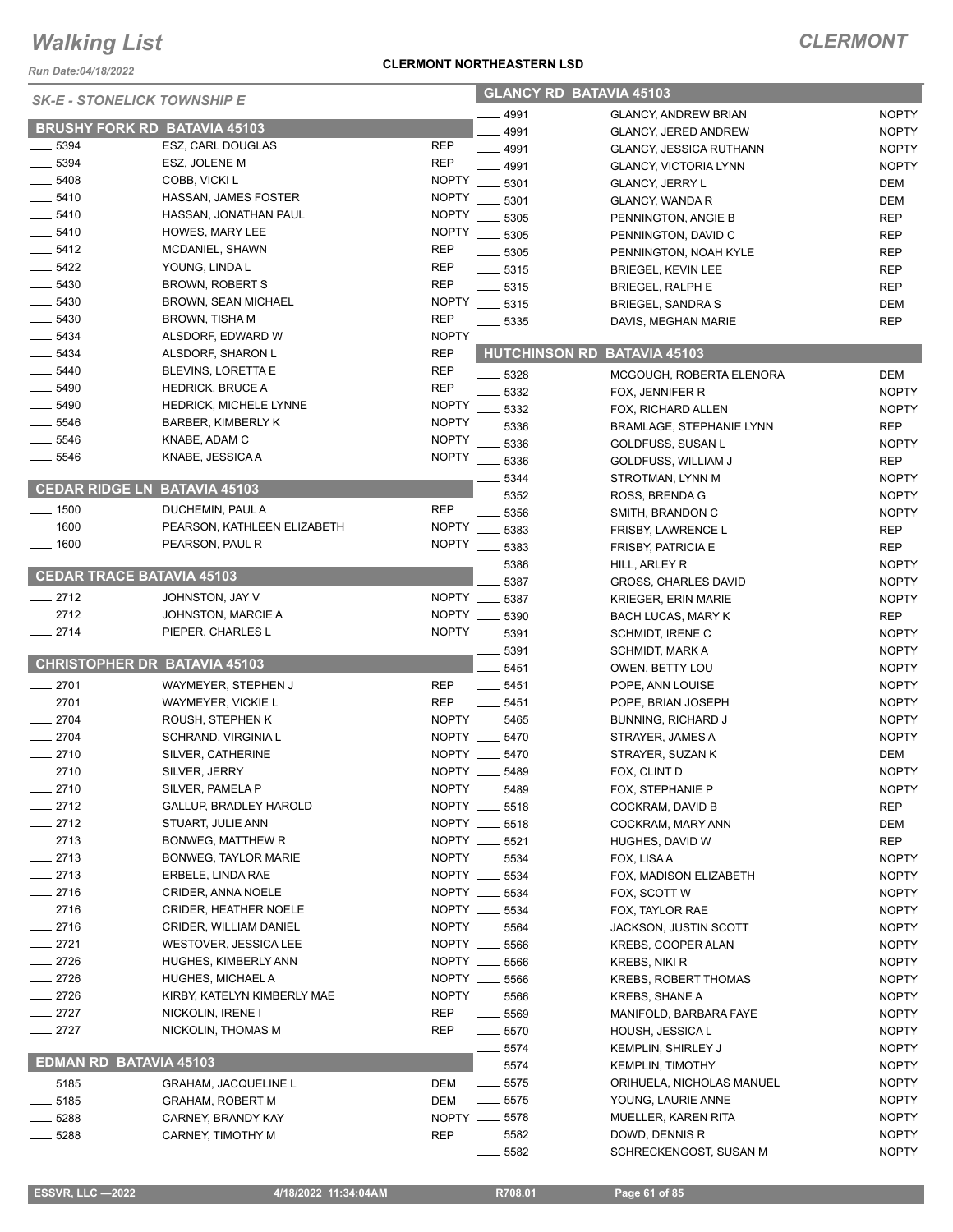*Run Date:04/18/2022*

#### **CLERMONT NORTHEASTERN LSD**

### *CLERMONT*

| 2560<br><b>SK-E - STONELICK TOWNSHIP E</b><br>2560<br>2566<br><b>HUTCHINSON RD BATAVIA 45103</b><br>NOPTY __ 2566<br>___ 5582<br>WUEBBLING, RUTH ANN<br>NOPTY __ 2566<br>$- 5582$<br><b>WUEBBLING, TONI M</b><br>NOPTY __ 2570<br>$\frac{1}{2}$ 5583<br>CROUTHERS, LINDA DONITA<br>$\frac{1}{2}$ 5583<br><b>REP</b><br>$-2570$<br>ELAM, JEFFREY D<br>$\frac{1}{2}$ 5583<br><b>REP</b><br>$\frac{1}{2572}$<br>ELAM, MARCEDA JEANETTE<br>NOPTY __ 2572<br>$\frac{1}{2}$ 5585<br>JOHNSON, JENNA J<br>$\frac{1}{2}$ 5585<br>NOPTY __ 2575<br>JOHNSON, JOSH ALLAN<br>ROSS, MARGIE L<br>2587<br>GILBERT, MONTE D<br><b>JACKSON PIKE BATAVIA 45103</b><br>2588<br>NOPTY -2594<br>$-2423$<br>ANSTEATT, CODY THOMAS<br>NOPTY __ 2606<br><b>EMERY, ROBERT E</b><br>$\frac{2424}{5}$<br>MOORE, CAROL A<br>NOPTY - 2607<br>$\frac{2424}{5}$<br>MOORE, RUSSELL A<br>NOPTY __ 2607<br>GLASGOW, JAMES A<br>$-2425$<br>HAWKINS, SEAN EDWARD<br>NOPTY __ 2611<br>GILKISON, CLINTON<br>$-2425$<br>YAZELL, KELLY A<br><b>REP</b><br>$-2611$<br>GILKISON, LAUREN A<br>$-2434$<br>MCEVOY, RUTH ANN<br>NOPTY __ 2614<br>$\equiv$ 2434<br>MEEKER JR, MARK LEE<br>NOPTY - 2633<br>$-2445$<br>BEAUMONT, ASHLEE KATHLEEN<br><b>REP</b><br>$\frac{1}{2633}$<br>WORKMAN, JANET A<br>$-2445$<br>BEAUMONT, ROBERT EDWARD<br>NOPTY __ 2634<br>$-2455$<br>KIRSCHBAUM, JONATHON RICHARD<br>NOPTY __ 2634<br>$\frac{1}{2455}$<br>KIRSCHBAUM, KARAGAN MCKENNA<br>$\frac{1}{2639}$<br><b>REP</b><br>$\frac{1}{2458}$<br>NORTHRUP, JACOB Q<br>NOPTY - 2639<br>$\frac{1}{2458}$<br>NORTHRUP, LAURIE W<br>$\frac{1}{2644}$<br>DEM<br>$-2458$<br><b>WALTERS, CHELSEA RHIANE</b><br>NOPTY __ 2645<br>$-2458$<br><b>WALTERS, JAKE STEPHEN</b><br>NOPTY __ 2655<br>$\frac{1}{2458}$<br><b>WALTERS, KAITLIN RENEE</b><br>$-2459$<br>NOPTY __ 2655<br><b>BOSTIC, BARBARA F</b><br>$\frac{1}{2656}$<br>DEM<br>$-2459$<br><b>BOSTIC, FRANCES R</b><br>$-2656$<br>$-2459$<br>DEM<br><b>BOSTIC, MICHAEL J</b><br>NOPTY __ 2666<br>$-2463$<br><b>HEDBERG, CYNTHIAK</b><br>$\frac{1}{2666}$<br>$\frac{1}{2463}$<br><b>REP</b><br>HEDBERG JR, NORMAN E<br>NOPTY __ 2666<br>COX, JUSTIN S<br>$\frac{2463}{2}$<br>TOBIN, CORI ELIZABETH<br>NOPTY - 2666<br>$-2463$<br>TOBIN, MICHAEL VINCENT<br>NOPTY __ 2673<br><b>MARTIN, KATHLEEN S</b><br>$-2469$<br>MCFARLAND, JUSTIN ALLEN<br>NOPTY - 2673<br>MARTIN, WILLIAM<br>$-2471$<br>ATKINS, ANDREW<br>NOPTY __ 2676<br><b>REISERT, DANIEL R</b><br>$-2475$<br>SCHNEIDER, KEVIN ALLEN<br>$-2676$<br>$-2484$<br><b>REP</b><br>GRAVES JR, BASCOM W<br>NOPTY __ 2693<br>— 2488 #APT B<br>MURSINNA, CHRISTINA MARIE<br>- 2693<br>HUSSEY, R MAC<br>____ 2491<br>REP<br>DAVIS, RAYMOND<br>NOPTY __ 2697<br>____ 2495<br>LYKINS, RONALD W<br>NOPTY __ 2697<br>$\frac{1}{2506}$<br><b>HERRON, JARED LEE</b><br>NOPTY __ 2699<br>$-2506$<br>HERRON, LUCAS ANTHONY<br>$- 2699$<br><b>REP</b><br>$\equiv$ 2506<br><b>HERRON, MARK A</b><br>$-2700$<br>CHASE, JEAN A<br>$\frac{1}{2506}$<br><b>REP</b><br><b>HERRON, NANCY L</b><br>NOPTY __ 2700<br>$\frac{1}{2508}$<br>CUMMINGS, RALPH C<br>NOPTY -2703<br>ADDIS, KEVIN J<br>$-2508$<br><b>GERMANN JR, LEONARD T</b><br>$\frac{1}{2508}$<br>NOPTY __ 2703<br><b>GERMANN, MICHELLE LYNN</b><br>$-2705$<br><b>REP</b><br>$=$ 2512<br>FISHBACK, CONSTANCE G<br>NOPTY - 2705<br>$-2523$<br><b>KRUSE, JERRY F</b><br>NOPTY __ 2705 #UNIT A<br>$-2523$<br>KRUSE, PANEALIA S<br>$\frac{1}{2705}$ #UNIT B<br>$\frac{1}{2530}$<br><b>REP</b><br>MILLER, DANIEL ALLAN<br>$\frac{1}{2705}$ #UNIT B<br>$\frac{1}{2530}$<br><b>REP</b><br>MILLER, HOLLY RANEE<br>NOPTY __ 2705 A #UNIT A<br>$\frac{1}{2530}$<br>MILLER, MATTHEW A<br>NOPTY __ 2705 A #UNIT A<br>$\frac{1}{2530}$<br>MILLER, MORGAN RENEE<br>NOPTY __ 2719<br>$-2552$<br>MULLINS, CARI RAE<br>$-2719$<br><b>REP</b><br>$- 2552$<br>MULLINS, JAMES E<br>NOPTY __ 2720<br>$\frac{1}{2552}$<br>MULLINS, TAYLOR LYNN<br>$-2721$<br><b>REP</b><br>$\frac{1}{2555}$<br>FLORENCE, DANNY L<br>NOPTY -2721<br>$\frac{1}{2555}$<br>FLORENCE, NOAH DANIEL<br>$-2723$<br>$\frac{1}{2558}$<br><b>REP</b><br>FLORENCE, LUCAS MAURICE<br>____ 2723<br><b>REP</b><br>$\frac{1}{2558}$<br>FLORENCE, MICHELLE LOUISE |  |  |  |                               |                          |
|-----------------------------------------------------------------------------------------------------------------------------------------------------------------------------------------------------------------------------------------------------------------------------------------------------------------------------------------------------------------------------------------------------------------------------------------------------------------------------------------------------------------------------------------------------------------------------------------------------------------------------------------------------------------------------------------------------------------------------------------------------------------------------------------------------------------------------------------------------------------------------------------------------------------------------------------------------------------------------------------------------------------------------------------------------------------------------------------------------------------------------------------------------------------------------------------------------------------------------------------------------------------------------------------------------------------------------------------------------------------------------------------------------------------------------------------------------------------------------------------------------------------------------------------------------------------------------------------------------------------------------------------------------------------------------------------------------------------------------------------------------------------------------------------------------------------------------------------------------------------------------------------------------------------------------------------------------------------------------------------------------------------------------------------------------------------------------------------------------------------------------------------------------------------------------------------------------------------------------------------------------------------------------------------------------------------------------------------------------------------------------------------------------------------------------------------------------------------------------------------------------------------------------------------------------------------------------------------------------------------------------------------------------------------------------------------------------------------------------------------------------------------------------------------------------------------------------------------------------------------------------------------------------------------------------------------------------------------------------------------------------------------------------------------------------------------------------------------------------------------------------------------------------------------------------------------------------------------------------------------------------------------------------------------------------------------------------------------------------------------------------------------------------------------------------------------------------------------------------------------------------------------------------------------------------------------------------------------------------------------------------------------------------------------------------------------------------------------------------------------------------------------------------------------------------------------------------------------------------------------------------------------------------------------------------------------------------------------------------------------------------------------------------------------------------------------------------------------------------------------------------------------------------------------------------------|--|--|--|-------------------------------|--------------------------|
|                                                                                                                                                                                                                                                                                                                                                                                                                                                                                                                                                                                                                                                                                                                                                                                                                                                                                                                                                                                                                                                                                                                                                                                                                                                                                                                                                                                                                                                                                                                                                                                                                                                                                                                                                                                                                                                                                                                                                                                                                                                                                                                                                                                                                                                                                                                                                                                                                                                                                                                                                                                                                                                                                                                                                                                                                                                                                                                                                                                                                                                                                                                                                                                                                                                                                                                                                                                                                                                                                                                                                                                                                                                                                                                                                                                                                                                                                                                                                                                                                                                                                                                                                                                   |  |  |  | BROWN, AMY I                  | <b>DEM</b>               |
|                                                                                                                                                                                                                                                                                                                                                                                                                                                                                                                                                                                                                                                                                                                                                                                                                                                                                                                                                                                                                                                                                                                                                                                                                                                                                                                                                                                                                                                                                                                                                                                                                                                                                                                                                                                                                                                                                                                                                                                                                                                                                                                                                                                                                                                                                                                                                                                                                                                                                                                                                                                                                                                                                                                                                                                                                                                                                                                                                                                                                                                                                                                                                                                                                                                                                                                                                                                                                                                                                                                                                                                                                                                                                                                                                                                                                                                                                                                                                                                                                                                                                                                                                                                   |  |  |  | BROWN, PAUL T                 | <b>DEM</b>               |
|                                                                                                                                                                                                                                                                                                                                                                                                                                                                                                                                                                                                                                                                                                                                                                                                                                                                                                                                                                                                                                                                                                                                                                                                                                                                                                                                                                                                                                                                                                                                                                                                                                                                                                                                                                                                                                                                                                                                                                                                                                                                                                                                                                                                                                                                                                                                                                                                                                                                                                                                                                                                                                                                                                                                                                                                                                                                                                                                                                                                                                                                                                                                                                                                                                                                                                                                                                                                                                                                                                                                                                                                                                                                                                                                                                                                                                                                                                                                                                                                                                                                                                                                                                                   |  |  |  | <b>EVERIDGE, STEVEN T</b>     | <b>NOP</b>               |
|                                                                                                                                                                                                                                                                                                                                                                                                                                                                                                                                                                                                                                                                                                                                                                                                                                                                                                                                                                                                                                                                                                                                                                                                                                                                                                                                                                                                                                                                                                                                                                                                                                                                                                                                                                                                                                                                                                                                                                                                                                                                                                                                                                                                                                                                                                                                                                                                                                                                                                                                                                                                                                                                                                                                                                                                                                                                                                                                                                                                                                                                                                                                                                                                                                                                                                                                                                                                                                                                                                                                                                                                                                                                                                                                                                                                                                                                                                                                                                                                                                                                                                                                                                                   |  |  |  | HARRISON, JENNIFER LOUISE     | <b>NOP</b>               |
|                                                                                                                                                                                                                                                                                                                                                                                                                                                                                                                                                                                                                                                                                                                                                                                                                                                                                                                                                                                                                                                                                                                                                                                                                                                                                                                                                                                                                                                                                                                                                                                                                                                                                                                                                                                                                                                                                                                                                                                                                                                                                                                                                                                                                                                                                                                                                                                                                                                                                                                                                                                                                                                                                                                                                                                                                                                                                                                                                                                                                                                                                                                                                                                                                                                                                                                                                                                                                                                                                                                                                                                                                                                                                                                                                                                                                                                                                                                                                                                                                                                                                                                                                                                   |  |  |  | SHADWICK, CAMERON CHRISTOPHER | <b>NOP</b>               |
|                                                                                                                                                                                                                                                                                                                                                                                                                                                                                                                                                                                                                                                                                                                                                                                                                                                                                                                                                                                                                                                                                                                                                                                                                                                                                                                                                                                                                                                                                                                                                                                                                                                                                                                                                                                                                                                                                                                                                                                                                                                                                                                                                                                                                                                                                                                                                                                                                                                                                                                                                                                                                                                                                                                                                                                                                                                                                                                                                                                                                                                                                                                                                                                                                                                                                                                                                                                                                                                                                                                                                                                                                                                                                                                                                                                                                                                                                                                                                                                                                                                                                                                                                                                   |  |  |  | <b>BECKER, JAMIE L</b>        | <b>NOP</b>               |
|                                                                                                                                                                                                                                                                                                                                                                                                                                                                                                                                                                                                                                                                                                                                                                                                                                                                                                                                                                                                                                                                                                                                                                                                                                                                                                                                                                                                                                                                                                                                                                                                                                                                                                                                                                                                                                                                                                                                                                                                                                                                                                                                                                                                                                                                                                                                                                                                                                                                                                                                                                                                                                                                                                                                                                                                                                                                                                                                                                                                                                                                                                                                                                                                                                                                                                                                                                                                                                                                                                                                                                                                                                                                                                                                                                                                                                                                                                                                                                                                                                                                                                                                                                                   |  |  |  | BECKER, RYAN S                | <b>NOP</b>               |
|                                                                                                                                                                                                                                                                                                                                                                                                                                                                                                                                                                                                                                                                                                                                                                                                                                                                                                                                                                                                                                                                                                                                                                                                                                                                                                                                                                                                                                                                                                                                                                                                                                                                                                                                                                                                                                                                                                                                                                                                                                                                                                                                                                                                                                                                                                                                                                                                                                                                                                                                                                                                                                                                                                                                                                                                                                                                                                                                                                                                                                                                                                                                                                                                                                                                                                                                                                                                                                                                                                                                                                                                                                                                                                                                                                                                                                                                                                                                                                                                                                                                                                                                                                                   |  |  |  | BECKER, JOHN DAVID            | <b>REP</b>               |
|                                                                                                                                                                                                                                                                                                                                                                                                                                                                                                                                                                                                                                                                                                                                                                                                                                                                                                                                                                                                                                                                                                                                                                                                                                                                                                                                                                                                                                                                                                                                                                                                                                                                                                                                                                                                                                                                                                                                                                                                                                                                                                                                                                                                                                                                                                                                                                                                                                                                                                                                                                                                                                                                                                                                                                                                                                                                                                                                                                                                                                                                                                                                                                                                                                                                                                                                                                                                                                                                                                                                                                                                                                                                                                                                                                                                                                                                                                                                                                                                                                                                                                                                                                                   |  |  |  | BECKER, PEARLIE CHRISTINE     | <b>NOP</b>               |
|                                                                                                                                                                                                                                                                                                                                                                                                                                                                                                                                                                                                                                                                                                                                                                                                                                                                                                                                                                                                                                                                                                                                                                                                                                                                                                                                                                                                                                                                                                                                                                                                                                                                                                                                                                                                                                                                                                                                                                                                                                                                                                                                                                                                                                                                                                                                                                                                                                                                                                                                                                                                                                                                                                                                                                                                                                                                                                                                                                                                                                                                                                                                                                                                                                                                                                                                                                                                                                                                                                                                                                                                                                                                                                                                                                                                                                                                                                                                                                                                                                                                                                                                                                                   |  |  |  |                               | <b>REP</b>               |
|                                                                                                                                                                                                                                                                                                                                                                                                                                                                                                                                                                                                                                                                                                                                                                                                                                                                                                                                                                                                                                                                                                                                                                                                                                                                                                                                                                                                                                                                                                                                                                                                                                                                                                                                                                                                                                                                                                                                                                                                                                                                                                                                                                                                                                                                                                                                                                                                                                                                                                                                                                                                                                                                                                                                                                                                                                                                                                                                                                                                                                                                                                                                                                                                                                                                                                                                                                                                                                                                                                                                                                                                                                                                                                                                                                                                                                                                                                                                                                                                                                                                                                                                                                                   |  |  |  |                               | <b>REP</b>               |
|                                                                                                                                                                                                                                                                                                                                                                                                                                                                                                                                                                                                                                                                                                                                                                                                                                                                                                                                                                                                                                                                                                                                                                                                                                                                                                                                                                                                                                                                                                                                                                                                                                                                                                                                                                                                                                                                                                                                                                                                                                                                                                                                                                                                                                                                                                                                                                                                                                                                                                                                                                                                                                                                                                                                                                                                                                                                                                                                                                                                                                                                                                                                                                                                                                                                                                                                                                                                                                                                                                                                                                                                                                                                                                                                                                                                                                                                                                                                                                                                                                                                                                                                                                                   |  |  |  | SCHUSTER, ANDREA L            | <b>REP</b>               |
|                                                                                                                                                                                                                                                                                                                                                                                                                                                                                                                                                                                                                                                                                                                                                                                                                                                                                                                                                                                                                                                                                                                                                                                                                                                                                                                                                                                                                                                                                                                                                                                                                                                                                                                                                                                                                                                                                                                                                                                                                                                                                                                                                                                                                                                                                                                                                                                                                                                                                                                                                                                                                                                                                                                                                                                                                                                                                                                                                                                                                                                                                                                                                                                                                                                                                                                                                                                                                                                                                                                                                                                                                                                                                                                                                                                                                                                                                                                                                                                                                                                                                                                                                                                   |  |  |  | THOMAS, TERRENCE PARKE        | <b>NOP</b>               |
|                                                                                                                                                                                                                                                                                                                                                                                                                                                                                                                                                                                                                                                                                                                                                                                                                                                                                                                                                                                                                                                                                                                                                                                                                                                                                                                                                                                                                                                                                                                                                                                                                                                                                                                                                                                                                                                                                                                                                                                                                                                                                                                                                                                                                                                                                                                                                                                                                                                                                                                                                                                                                                                                                                                                                                                                                                                                                                                                                                                                                                                                                                                                                                                                                                                                                                                                                                                                                                                                                                                                                                                                                                                                                                                                                                                                                                                                                                                                                                                                                                                                                                                                                                                   |  |  |  |                               | <b>REP</b>               |
|                                                                                                                                                                                                                                                                                                                                                                                                                                                                                                                                                                                                                                                                                                                                                                                                                                                                                                                                                                                                                                                                                                                                                                                                                                                                                                                                                                                                                                                                                                                                                                                                                                                                                                                                                                                                                                                                                                                                                                                                                                                                                                                                                                                                                                                                                                                                                                                                                                                                                                                                                                                                                                                                                                                                                                                                                                                                                                                                                                                                                                                                                                                                                                                                                                                                                                                                                                                                                                                                                                                                                                                                                                                                                                                                                                                                                                                                                                                                                                                                                                                                                                                                                                                   |  |  |  | <b>GLASGOW, BARBARA L</b>     | <b>DEM</b>               |
|                                                                                                                                                                                                                                                                                                                                                                                                                                                                                                                                                                                                                                                                                                                                                                                                                                                                                                                                                                                                                                                                                                                                                                                                                                                                                                                                                                                                                                                                                                                                                                                                                                                                                                                                                                                                                                                                                                                                                                                                                                                                                                                                                                                                                                                                                                                                                                                                                                                                                                                                                                                                                                                                                                                                                                                                                                                                                                                                                                                                                                                                                                                                                                                                                                                                                                                                                                                                                                                                                                                                                                                                                                                                                                                                                                                                                                                                                                                                                                                                                                                                                                                                                                                   |  |  |  |                               | <b>NOP</b>               |
|                                                                                                                                                                                                                                                                                                                                                                                                                                                                                                                                                                                                                                                                                                                                                                                                                                                                                                                                                                                                                                                                                                                                                                                                                                                                                                                                                                                                                                                                                                                                                                                                                                                                                                                                                                                                                                                                                                                                                                                                                                                                                                                                                                                                                                                                                                                                                                                                                                                                                                                                                                                                                                                                                                                                                                                                                                                                                                                                                                                                                                                                                                                                                                                                                                                                                                                                                                                                                                                                                                                                                                                                                                                                                                                                                                                                                                                                                                                                                                                                                                                                                                                                                                                   |  |  |  |                               | <b>NOP</b>               |
|                                                                                                                                                                                                                                                                                                                                                                                                                                                                                                                                                                                                                                                                                                                                                                                                                                                                                                                                                                                                                                                                                                                                                                                                                                                                                                                                                                                                                                                                                                                                                                                                                                                                                                                                                                                                                                                                                                                                                                                                                                                                                                                                                                                                                                                                                                                                                                                                                                                                                                                                                                                                                                                                                                                                                                                                                                                                                                                                                                                                                                                                                                                                                                                                                                                                                                                                                                                                                                                                                                                                                                                                                                                                                                                                                                                                                                                                                                                                                                                                                                                                                                                                                                                   |  |  |  |                               | <b>NOP</b>               |
|                                                                                                                                                                                                                                                                                                                                                                                                                                                                                                                                                                                                                                                                                                                                                                                                                                                                                                                                                                                                                                                                                                                                                                                                                                                                                                                                                                                                                                                                                                                                                                                                                                                                                                                                                                                                                                                                                                                                                                                                                                                                                                                                                                                                                                                                                                                                                                                                                                                                                                                                                                                                                                                                                                                                                                                                                                                                                                                                                                                                                                                                                                                                                                                                                                                                                                                                                                                                                                                                                                                                                                                                                                                                                                                                                                                                                                                                                                                                                                                                                                                                                                                                                                                   |  |  |  | SUCHLAND, SAMANTHA C          | <b>DEM</b>               |
|                                                                                                                                                                                                                                                                                                                                                                                                                                                                                                                                                                                                                                                                                                                                                                                                                                                                                                                                                                                                                                                                                                                                                                                                                                                                                                                                                                                                                                                                                                                                                                                                                                                                                                                                                                                                                                                                                                                                                                                                                                                                                                                                                                                                                                                                                                                                                                                                                                                                                                                                                                                                                                                                                                                                                                                                                                                                                                                                                                                                                                                                                                                                                                                                                                                                                                                                                                                                                                                                                                                                                                                                                                                                                                                                                                                                                                                                                                                                                                                                                                                                                                                                                                                   |  |  |  |                               | <b>NOP</b>               |
|                                                                                                                                                                                                                                                                                                                                                                                                                                                                                                                                                                                                                                                                                                                                                                                                                                                                                                                                                                                                                                                                                                                                                                                                                                                                                                                                                                                                                                                                                                                                                                                                                                                                                                                                                                                                                                                                                                                                                                                                                                                                                                                                                                                                                                                                                                                                                                                                                                                                                                                                                                                                                                                                                                                                                                                                                                                                                                                                                                                                                                                                                                                                                                                                                                                                                                                                                                                                                                                                                                                                                                                                                                                                                                                                                                                                                                                                                                                                                                                                                                                                                                                                                                                   |  |  |  | ELLENSTEIN, ELIZABETH CARRIE  |                          |
|                                                                                                                                                                                                                                                                                                                                                                                                                                                                                                                                                                                                                                                                                                                                                                                                                                                                                                                                                                                                                                                                                                                                                                                                                                                                                                                                                                                                                                                                                                                                                                                                                                                                                                                                                                                                                                                                                                                                                                                                                                                                                                                                                                                                                                                                                                                                                                                                                                                                                                                                                                                                                                                                                                                                                                                                                                                                                                                                                                                                                                                                                                                                                                                                                                                                                                                                                                                                                                                                                                                                                                                                                                                                                                                                                                                                                                                                                                                                                                                                                                                                                                                                                                                   |  |  |  |                               | <b>NOP</b>               |
|                                                                                                                                                                                                                                                                                                                                                                                                                                                                                                                                                                                                                                                                                                                                                                                                                                                                                                                                                                                                                                                                                                                                                                                                                                                                                                                                                                                                                                                                                                                                                                                                                                                                                                                                                                                                                                                                                                                                                                                                                                                                                                                                                                                                                                                                                                                                                                                                                                                                                                                                                                                                                                                                                                                                                                                                                                                                                                                                                                                                                                                                                                                                                                                                                                                                                                                                                                                                                                                                                                                                                                                                                                                                                                                                                                                                                                                                                                                                                                                                                                                                                                                                                                                   |  |  |  | AICHOLTZ, CARMAN PATRICIA     | <b>NOP</b><br><b>NOP</b> |
|                                                                                                                                                                                                                                                                                                                                                                                                                                                                                                                                                                                                                                                                                                                                                                                                                                                                                                                                                                                                                                                                                                                                                                                                                                                                                                                                                                                                                                                                                                                                                                                                                                                                                                                                                                                                                                                                                                                                                                                                                                                                                                                                                                                                                                                                                                                                                                                                                                                                                                                                                                                                                                                                                                                                                                                                                                                                                                                                                                                                                                                                                                                                                                                                                                                                                                                                                                                                                                                                                                                                                                                                                                                                                                                                                                                                                                                                                                                                                                                                                                                                                                                                                                                   |  |  |  | AICHOLTZ, DONALD JOSEPH       |                          |
|                                                                                                                                                                                                                                                                                                                                                                                                                                                                                                                                                                                                                                                                                                                                                                                                                                                                                                                                                                                                                                                                                                                                                                                                                                                                                                                                                                                                                                                                                                                                                                                                                                                                                                                                                                                                                                                                                                                                                                                                                                                                                                                                                                                                                                                                                                                                                                                                                                                                                                                                                                                                                                                                                                                                                                                                                                                                                                                                                                                                                                                                                                                                                                                                                                                                                                                                                                                                                                                                                                                                                                                                                                                                                                                                                                                                                                                                                                                                                                                                                                                                                                                                                                                   |  |  |  | JARMAN, NATHAN WILLIAM        | <b>NOP</b>               |
|                                                                                                                                                                                                                                                                                                                                                                                                                                                                                                                                                                                                                                                                                                                                                                                                                                                                                                                                                                                                                                                                                                                                                                                                                                                                                                                                                                                                                                                                                                                                                                                                                                                                                                                                                                                                                                                                                                                                                                                                                                                                                                                                                                                                                                                                                                                                                                                                                                                                                                                                                                                                                                                                                                                                                                                                                                                                                                                                                                                                                                                                                                                                                                                                                                                                                                                                                                                                                                                                                                                                                                                                                                                                                                                                                                                                                                                                                                                                                                                                                                                                                                                                                                                   |  |  |  | JARMAN, STACY LYNN            | <b>NOP</b>               |
|                                                                                                                                                                                                                                                                                                                                                                                                                                                                                                                                                                                                                                                                                                                                                                                                                                                                                                                                                                                                                                                                                                                                                                                                                                                                                                                                                                                                                                                                                                                                                                                                                                                                                                                                                                                                                                                                                                                                                                                                                                                                                                                                                                                                                                                                                                                                                                                                                                                                                                                                                                                                                                                                                                                                                                                                                                                                                                                                                                                                                                                                                                                                                                                                                                                                                                                                                                                                                                                                                                                                                                                                                                                                                                                                                                                                                                                                                                                                                                                                                                                                                                                                                                                   |  |  |  | ADAMS, LEONARD S              | <b>NOP</b>               |
|                                                                                                                                                                                                                                                                                                                                                                                                                                                                                                                                                                                                                                                                                                                                                                                                                                                                                                                                                                                                                                                                                                                                                                                                                                                                                                                                                                                                                                                                                                                                                                                                                                                                                                                                                                                                                                                                                                                                                                                                                                                                                                                                                                                                                                                                                                                                                                                                                                                                                                                                                                                                                                                                                                                                                                                                                                                                                                                                                                                                                                                                                                                                                                                                                                                                                                                                                                                                                                                                                                                                                                                                                                                                                                                                                                                                                                                                                                                                                                                                                                                                                                                                                                                   |  |  |  | ALCORN, SHARON S              | <b>DEM</b>               |
|                                                                                                                                                                                                                                                                                                                                                                                                                                                                                                                                                                                                                                                                                                                                                                                                                                                                                                                                                                                                                                                                                                                                                                                                                                                                                                                                                                                                                                                                                                                                                                                                                                                                                                                                                                                                                                                                                                                                                                                                                                                                                                                                                                                                                                                                                                                                                                                                                                                                                                                                                                                                                                                                                                                                                                                                                                                                                                                                                                                                                                                                                                                                                                                                                                                                                                                                                                                                                                                                                                                                                                                                                                                                                                                                                                                                                                                                                                                                                                                                                                                                                                                                                                                   |  |  |  | BOURASSA, KERI MARIE          | <b>NOP</b>               |
|                                                                                                                                                                                                                                                                                                                                                                                                                                                                                                                                                                                                                                                                                                                                                                                                                                                                                                                                                                                                                                                                                                                                                                                                                                                                                                                                                                                                                                                                                                                                                                                                                                                                                                                                                                                                                                                                                                                                                                                                                                                                                                                                                                                                                                                                                                                                                                                                                                                                                                                                                                                                                                                                                                                                                                                                                                                                                                                                                                                                                                                                                                                                                                                                                                                                                                                                                                                                                                                                                                                                                                                                                                                                                                                                                                                                                                                                                                                                                                                                                                                                                                                                                                                   |  |  |  | <b>BOURASSA, MAURICE Y</b>    | <b>NOP</b>               |
|                                                                                                                                                                                                                                                                                                                                                                                                                                                                                                                                                                                                                                                                                                                                                                                                                                                                                                                                                                                                                                                                                                                                                                                                                                                                                                                                                                                                                                                                                                                                                                                                                                                                                                                                                                                                                                                                                                                                                                                                                                                                                                                                                                                                                                                                                                                                                                                                                                                                                                                                                                                                                                                                                                                                                                                                                                                                                                                                                                                                                                                                                                                                                                                                                                                                                                                                                                                                                                                                                                                                                                                                                                                                                                                                                                                                                                                                                                                                                                                                                                                                                                                                                                                   |  |  |  | KOMALA, CRYSTAL JANENE        | <b>NOP</b>               |
|                                                                                                                                                                                                                                                                                                                                                                                                                                                                                                                                                                                                                                                                                                                                                                                                                                                                                                                                                                                                                                                                                                                                                                                                                                                                                                                                                                                                                                                                                                                                                                                                                                                                                                                                                                                                                                                                                                                                                                                                                                                                                                                                                                                                                                                                                                                                                                                                                                                                                                                                                                                                                                                                                                                                                                                                                                                                                                                                                                                                                                                                                                                                                                                                                                                                                                                                                                                                                                                                                                                                                                                                                                                                                                                                                                                                                                                                                                                                                                                                                                                                                                                                                                                   |  |  |  | KOMALA, JOSEPH ALEXANDER      | <b>NOP</b>               |
|                                                                                                                                                                                                                                                                                                                                                                                                                                                                                                                                                                                                                                                                                                                                                                                                                                                                                                                                                                                                                                                                                                                                                                                                                                                                                                                                                                                                                                                                                                                                                                                                                                                                                                                                                                                                                                                                                                                                                                                                                                                                                                                                                                                                                                                                                                                                                                                                                                                                                                                                                                                                                                                                                                                                                                                                                                                                                                                                                                                                                                                                                                                                                                                                                                                                                                                                                                                                                                                                                                                                                                                                                                                                                                                                                                                                                                                                                                                                                                                                                                                                                                                                                                                   |  |  |  | BERLING, WANDA M              | <b>NOP</b>               |
|                                                                                                                                                                                                                                                                                                                                                                                                                                                                                                                                                                                                                                                                                                                                                                                                                                                                                                                                                                                                                                                                                                                                                                                                                                                                                                                                                                                                                                                                                                                                                                                                                                                                                                                                                                                                                                                                                                                                                                                                                                                                                                                                                                                                                                                                                                                                                                                                                                                                                                                                                                                                                                                                                                                                                                                                                                                                                                                                                                                                                                                                                                                                                                                                                                                                                                                                                                                                                                                                                                                                                                                                                                                                                                                                                                                                                                                                                                                                                                                                                                                                                                                                                                                   |  |  |  | COX, HALLE VICTORIA           | <b>NOP</b>               |
|                                                                                                                                                                                                                                                                                                                                                                                                                                                                                                                                                                                                                                                                                                                                                                                                                                                                                                                                                                                                                                                                                                                                                                                                                                                                                                                                                                                                                                                                                                                                                                                                                                                                                                                                                                                                                                                                                                                                                                                                                                                                                                                                                                                                                                                                                                                                                                                                                                                                                                                                                                                                                                                                                                                                                                                                                                                                                                                                                                                                                                                                                                                                                                                                                                                                                                                                                                                                                                                                                                                                                                                                                                                                                                                                                                                                                                                                                                                                                                                                                                                                                                                                                                                   |  |  |  |                               | <b>NOP</b>               |
|                                                                                                                                                                                                                                                                                                                                                                                                                                                                                                                                                                                                                                                                                                                                                                                                                                                                                                                                                                                                                                                                                                                                                                                                                                                                                                                                                                                                                                                                                                                                                                                                                                                                                                                                                                                                                                                                                                                                                                                                                                                                                                                                                                                                                                                                                                                                                                                                                                                                                                                                                                                                                                                                                                                                                                                                                                                                                                                                                                                                                                                                                                                                                                                                                                                                                                                                                                                                                                                                                                                                                                                                                                                                                                                                                                                                                                                                                                                                                                                                                                                                                                                                                                                   |  |  |  | COX, MADISON SITZ             | <b>NOP</b>               |
|                                                                                                                                                                                                                                                                                                                                                                                                                                                                                                                                                                                                                                                                                                                                                                                                                                                                                                                                                                                                                                                                                                                                                                                                                                                                                                                                                                                                                                                                                                                                                                                                                                                                                                                                                                                                                                                                                                                                                                                                                                                                                                                                                                                                                                                                                                                                                                                                                                                                                                                                                                                                                                                                                                                                                                                                                                                                                                                                                                                                                                                                                                                                                                                                                                                                                                                                                                                                                                                                                                                                                                                                                                                                                                                                                                                                                                                                                                                                                                                                                                                                                                                                                                                   |  |  |  |                               | <b>DEM</b>               |
|                                                                                                                                                                                                                                                                                                                                                                                                                                                                                                                                                                                                                                                                                                                                                                                                                                                                                                                                                                                                                                                                                                                                                                                                                                                                                                                                                                                                                                                                                                                                                                                                                                                                                                                                                                                                                                                                                                                                                                                                                                                                                                                                                                                                                                                                                                                                                                                                                                                                                                                                                                                                                                                                                                                                                                                                                                                                                                                                                                                                                                                                                                                                                                                                                                                                                                                                                                                                                                                                                                                                                                                                                                                                                                                                                                                                                                                                                                                                                                                                                                                                                                                                                                                   |  |  |  |                               | <b>DEM</b>               |
|                                                                                                                                                                                                                                                                                                                                                                                                                                                                                                                                                                                                                                                                                                                                                                                                                                                                                                                                                                                                                                                                                                                                                                                                                                                                                                                                                                                                                                                                                                                                                                                                                                                                                                                                                                                                                                                                                                                                                                                                                                                                                                                                                                                                                                                                                                                                                                                                                                                                                                                                                                                                                                                                                                                                                                                                                                                                                                                                                                                                                                                                                                                                                                                                                                                                                                                                                                                                                                                                                                                                                                                                                                                                                                                                                                                                                                                                                                                                                                                                                                                                                                                                                                                   |  |  |  |                               | <b>DEM</b>               |
|                                                                                                                                                                                                                                                                                                                                                                                                                                                                                                                                                                                                                                                                                                                                                                                                                                                                                                                                                                                                                                                                                                                                                                                                                                                                                                                                                                                                                                                                                                                                                                                                                                                                                                                                                                                                                                                                                                                                                                                                                                                                                                                                                                                                                                                                                                                                                                                                                                                                                                                                                                                                                                                                                                                                                                                                                                                                                                                                                                                                                                                                                                                                                                                                                                                                                                                                                                                                                                                                                                                                                                                                                                                                                                                                                                                                                                                                                                                                                                                                                                                                                                                                                                                   |  |  |  | REISERT, SARAH LYNN           | <b>DEM</b>               |
|                                                                                                                                                                                                                                                                                                                                                                                                                                                                                                                                                                                                                                                                                                                                                                                                                                                                                                                                                                                                                                                                                                                                                                                                                                                                                                                                                                                                                                                                                                                                                                                                                                                                                                                                                                                                                                                                                                                                                                                                                                                                                                                                                                                                                                                                                                                                                                                                                                                                                                                                                                                                                                                                                                                                                                                                                                                                                                                                                                                                                                                                                                                                                                                                                                                                                                                                                                                                                                                                                                                                                                                                                                                                                                                                                                                                                                                                                                                                                                                                                                                                                                                                                                                   |  |  |  | HUSSEY, PEGGY PICO            | <b>NOP</b>               |
|                                                                                                                                                                                                                                                                                                                                                                                                                                                                                                                                                                                                                                                                                                                                                                                                                                                                                                                                                                                                                                                                                                                                                                                                                                                                                                                                                                                                                                                                                                                                                                                                                                                                                                                                                                                                                                                                                                                                                                                                                                                                                                                                                                                                                                                                                                                                                                                                                                                                                                                                                                                                                                                                                                                                                                                                                                                                                                                                                                                                                                                                                                                                                                                                                                                                                                                                                                                                                                                                                                                                                                                                                                                                                                                                                                                                                                                                                                                                                                                                                                                                                                                                                                                   |  |  |  |                               | <b>NOP</b>               |
|                                                                                                                                                                                                                                                                                                                                                                                                                                                                                                                                                                                                                                                                                                                                                                                                                                                                                                                                                                                                                                                                                                                                                                                                                                                                                                                                                                                                                                                                                                                                                                                                                                                                                                                                                                                                                                                                                                                                                                                                                                                                                                                                                                                                                                                                                                                                                                                                                                                                                                                                                                                                                                                                                                                                                                                                                                                                                                                                                                                                                                                                                                                                                                                                                                                                                                                                                                                                                                                                                                                                                                                                                                                                                                                                                                                                                                                                                                                                                                                                                                                                                                                                                                                   |  |  |  | RHOADES, RALPH DENNY          | <b>NOP</b>               |
|                                                                                                                                                                                                                                                                                                                                                                                                                                                                                                                                                                                                                                                                                                                                                                                                                                                                                                                                                                                                                                                                                                                                                                                                                                                                                                                                                                                                                                                                                                                                                                                                                                                                                                                                                                                                                                                                                                                                                                                                                                                                                                                                                                                                                                                                                                                                                                                                                                                                                                                                                                                                                                                                                                                                                                                                                                                                                                                                                                                                                                                                                                                                                                                                                                                                                                                                                                                                                                                                                                                                                                                                                                                                                                                                                                                                                                                                                                                                                                                                                                                                                                                                                                                   |  |  |  | RHOADES, SHIRLEY TEMPLE       | <b>NOP</b>               |
|                                                                                                                                                                                                                                                                                                                                                                                                                                                                                                                                                                                                                                                                                                                                                                                                                                                                                                                                                                                                                                                                                                                                                                                                                                                                                                                                                                                                                                                                                                                                                                                                                                                                                                                                                                                                                                                                                                                                                                                                                                                                                                                                                                                                                                                                                                                                                                                                                                                                                                                                                                                                                                                                                                                                                                                                                                                                                                                                                                                                                                                                                                                                                                                                                                                                                                                                                                                                                                                                                                                                                                                                                                                                                                                                                                                                                                                                                                                                                                                                                                                                                                                                                                                   |  |  |  | AXTON, AMANDA MILLER          | <b>NOP</b>               |
|                                                                                                                                                                                                                                                                                                                                                                                                                                                                                                                                                                                                                                                                                                                                                                                                                                                                                                                                                                                                                                                                                                                                                                                                                                                                                                                                                                                                                                                                                                                                                                                                                                                                                                                                                                                                                                                                                                                                                                                                                                                                                                                                                                                                                                                                                                                                                                                                                                                                                                                                                                                                                                                                                                                                                                                                                                                                                                                                                                                                                                                                                                                                                                                                                                                                                                                                                                                                                                                                                                                                                                                                                                                                                                                                                                                                                                                                                                                                                                                                                                                                                                                                                                                   |  |  |  | AXTON, BEAU STEPHAN           | <b>NOP</b>               |
|                                                                                                                                                                                                                                                                                                                                                                                                                                                                                                                                                                                                                                                                                                                                                                                                                                                                                                                                                                                                                                                                                                                                                                                                                                                                                                                                                                                                                                                                                                                                                                                                                                                                                                                                                                                                                                                                                                                                                                                                                                                                                                                                                                                                                                                                                                                                                                                                                                                                                                                                                                                                                                                                                                                                                                                                                                                                                                                                                                                                                                                                                                                                                                                                                                                                                                                                                                                                                                                                                                                                                                                                                                                                                                                                                                                                                                                                                                                                                                                                                                                                                                                                                                                   |  |  |  |                               | <b>REP</b>               |
|                                                                                                                                                                                                                                                                                                                                                                                                                                                                                                                                                                                                                                                                                                                                                                                                                                                                                                                                                                                                                                                                                                                                                                                                                                                                                                                                                                                                                                                                                                                                                                                                                                                                                                                                                                                                                                                                                                                                                                                                                                                                                                                                                                                                                                                                                                                                                                                                                                                                                                                                                                                                                                                                                                                                                                                                                                                                                                                                                                                                                                                                                                                                                                                                                                                                                                                                                                                                                                                                                                                                                                                                                                                                                                                                                                                                                                                                                                                                                                                                                                                                                                                                                                                   |  |  |  | REUTHER JR, DAVID             | <b>REP</b>               |
|                                                                                                                                                                                                                                                                                                                                                                                                                                                                                                                                                                                                                                                                                                                                                                                                                                                                                                                                                                                                                                                                                                                                                                                                                                                                                                                                                                                                                                                                                                                                                                                                                                                                                                                                                                                                                                                                                                                                                                                                                                                                                                                                                                                                                                                                                                                                                                                                                                                                                                                                                                                                                                                                                                                                                                                                                                                                                                                                                                                                                                                                                                                                                                                                                                                                                                                                                                                                                                                                                                                                                                                                                                                                                                                                                                                                                                                                                                                                                                                                                                                                                                                                                                                   |  |  |  |                               | <b>NOP</b>               |
|                                                                                                                                                                                                                                                                                                                                                                                                                                                                                                                                                                                                                                                                                                                                                                                                                                                                                                                                                                                                                                                                                                                                                                                                                                                                                                                                                                                                                                                                                                                                                                                                                                                                                                                                                                                                                                                                                                                                                                                                                                                                                                                                                                                                                                                                                                                                                                                                                                                                                                                                                                                                                                                                                                                                                                                                                                                                                                                                                                                                                                                                                                                                                                                                                                                                                                                                                                                                                                                                                                                                                                                                                                                                                                                                                                                                                                                                                                                                                                                                                                                                                                                                                                                   |  |  |  | ADDIS, PENNI LYNN             | <b>NOP</b>               |
|                                                                                                                                                                                                                                                                                                                                                                                                                                                                                                                                                                                                                                                                                                                                                                                                                                                                                                                                                                                                                                                                                                                                                                                                                                                                                                                                                                                                                                                                                                                                                                                                                                                                                                                                                                                                                                                                                                                                                                                                                                                                                                                                                                                                                                                                                                                                                                                                                                                                                                                                                                                                                                                                                                                                                                                                                                                                                                                                                                                                                                                                                                                                                                                                                                                                                                                                                                                                                                                                                                                                                                                                                                                                                                                                                                                                                                                                                                                                                                                                                                                                                                                                                                                   |  |  |  | <b>OBRIEN, CHRISTINE</b>      | <b>NOP</b>               |
|                                                                                                                                                                                                                                                                                                                                                                                                                                                                                                                                                                                                                                                                                                                                                                                                                                                                                                                                                                                                                                                                                                                                                                                                                                                                                                                                                                                                                                                                                                                                                                                                                                                                                                                                                                                                                                                                                                                                                                                                                                                                                                                                                                                                                                                                                                                                                                                                                                                                                                                                                                                                                                                                                                                                                                                                                                                                                                                                                                                                                                                                                                                                                                                                                                                                                                                                                                                                                                                                                                                                                                                                                                                                                                                                                                                                                                                                                                                                                                                                                                                                                                                                                                                   |  |  |  | OBRIEN, SHAWN T               | <b>NOP</b>               |
|                                                                                                                                                                                                                                                                                                                                                                                                                                                                                                                                                                                                                                                                                                                                                                                                                                                                                                                                                                                                                                                                                                                                                                                                                                                                                                                                                                                                                                                                                                                                                                                                                                                                                                                                                                                                                                                                                                                                                                                                                                                                                                                                                                                                                                                                                                                                                                                                                                                                                                                                                                                                                                                                                                                                                                                                                                                                                                                                                                                                                                                                                                                                                                                                                                                                                                                                                                                                                                                                                                                                                                                                                                                                                                                                                                                                                                                                                                                                                                                                                                                                                                                                                                                   |  |  |  | YAGGI, CHRISTOPHER FORREST    | <b>NOP</b>               |
|                                                                                                                                                                                                                                                                                                                                                                                                                                                                                                                                                                                                                                                                                                                                                                                                                                                                                                                                                                                                                                                                                                                                                                                                                                                                                                                                                                                                                                                                                                                                                                                                                                                                                                                                                                                                                                                                                                                                                                                                                                                                                                                                                                                                                                                                                                                                                                                                                                                                                                                                                                                                                                                                                                                                                                                                                                                                                                                                                                                                                                                                                                                                                                                                                                                                                                                                                                                                                                                                                                                                                                                                                                                                                                                                                                                                                                                                                                                                                                                                                                                                                                                                                                                   |  |  |  | LANDRUM, JENNIFER R           | <b>NOP</b>               |
|                                                                                                                                                                                                                                                                                                                                                                                                                                                                                                                                                                                                                                                                                                                                                                                                                                                                                                                                                                                                                                                                                                                                                                                                                                                                                                                                                                                                                                                                                                                                                                                                                                                                                                                                                                                                                                                                                                                                                                                                                                                                                                                                                                                                                                                                                                                                                                                                                                                                                                                                                                                                                                                                                                                                                                                                                                                                                                                                                                                                                                                                                                                                                                                                                                                                                                                                                                                                                                                                                                                                                                                                                                                                                                                                                                                                                                                                                                                                                                                                                                                                                                                                                                                   |  |  |  | LANDRUM, KEITH JOSEPH         | <b>NOP</b>               |
|                                                                                                                                                                                                                                                                                                                                                                                                                                                                                                                                                                                                                                                                                                                                                                                                                                                                                                                                                                                                                                                                                                                                                                                                                                                                                                                                                                                                                                                                                                                                                                                                                                                                                                                                                                                                                                                                                                                                                                                                                                                                                                                                                                                                                                                                                                                                                                                                                                                                                                                                                                                                                                                                                                                                                                                                                                                                                                                                                                                                                                                                                                                                                                                                                                                                                                                                                                                                                                                                                                                                                                                                                                                                                                                                                                                                                                                                                                                                                                                                                                                                                                                                                                                   |  |  |  | YAGGI, DEBRA J                | <b>REP</b>               |
|                                                                                                                                                                                                                                                                                                                                                                                                                                                                                                                                                                                                                                                                                                                                                                                                                                                                                                                                                                                                                                                                                                                                                                                                                                                                                                                                                                                                                                                                                                                                                                                                                                                                                                                                                                                                                                                                                                                                                                                                                                                                                                                                                                                                                                                                                                                                                                                                                                                                                                                                                                                                                                                                                                                                                                                                                                                                                                                                                                                                                                                                                                                                                                                                                                                                                                                                                                                                                                                                                                                                                                                                                                                                                                                                                                                                                                                                                                                                                                                                                                                                                                                                                                                   |  |  |  | YAGGI, MICHAEL J              | <b>REP</b>               |
|                                                                                                                                                                                                                                                                                                                                                                                                                                                                                                                                                                                                                                                                                                                                                                                                                                                                                                                                                                                                                                                                                                                                                                                                                                                                                                                                                                                                                                                                                                                                                                                                                                                                                                                                                                                                                                                                                                                                                                                                                                                                                                                                                                                                                                                                                                                                                                                                                                                                                                                                                                                                                                                                                                                                                                                                                                                                                                                                                                                                                                                                                                                                                                                                                                                                                                                                                                                                                                                                                                                                                                                                                                                                                                                                                                                                                                                                                                                                                                                                                                                                                                                                                                                   |  |  |  | BROWN, JOHN T                 | <b>NOP</b>               |
|                                                                                                                                                                                                                                                                                                                                                                                                                                                                                                                                                                                                                                                                                                                                                                                                                                                                                                                                                                                                                                                                                                                                                                                                                                                                                                                                                                                                                                                                                                                                                                                                                                                                                                                                                                                                                                                                                                                                                                                                                                                                                                                                                                                                                                                                                                                                                                                                                                                                                                                                                                                                                                                                                                                                                                                                                                                                                                                                                                                                                                                                                                                                                                                                                                                                                                                                                                                                                                                                                                                                                                                                                                                                                                                                                                                                                                                                                                                                                                                                                                                                                                                                                                                   |  |  |  | RILEY, REBECCA MICHELLE       | <b>NOP</b>               |
|                                                                                                                                                                                                                                                                                                                                                                                                                                                                                                                                                                                                                                                                                                                                                                                                                                                                                                                                                                                                                                                                                                                                                                                                                                                                                                                                                                                                                                                                                                                                                                                                                                                                                                                                                                                                                                                                                                                                                                                                                                                                                                                                                                                                                                                                                                                                                                                                                                                                                                                                                                                                                                                                                                                                                                                                                                                                                                                                                                                                                                                                                                                                                                                                                                                                                                                                                                                                                                                                                                                                                                                                                                                                                                                                                                                                                                                                                                                                                                                                                                                                                                                                                                                   |  |  |  | ANGELL, CHARLES MILTON        | <b>REP</b>               |
|                                                                                                                                                                                                                                                                                                                                                                                                                                                                                                                                                                                                                                                                                                                                                                                                                                                                                                                                                                                                                                                                                                                                                                                                                                                                                                                                                                                                                                                                                                                                                                                                                                                                                                                                                                                                                                                                                                                                                                                                                                                                                                                                                                                                                                                                                                                                                                                                                                                                                                                                                                                                                                                                                                                                                                                                                                                                                                                                                                                                                                                                                                                                                                                                                                                                                                                                                                                                                                                                                                                                                                                                                                                                                                                                                                                                                                                                                                                                                                                                                                                                                                                                                                                   |  |  |  | JUNG, KIERSTEN E              | <b>NOP</b>               |
|                                                                                                                                                                                                                                                                                                                                                                                                                                                                                                                                                                                                                                                                                                                                                                                                                                                                                                                                                                                                                                                                                                                                                                                                                                                                                                                                                                                                                                                                                                                                                                                                                                                                                                                                                                                                                                                                                                                                                                                                                                                                                                                                                                                                                                                                                                                                                                                                                                                                                                                                                                                                                                                                                                                                                                                                                                                                                                                                                                                                                                                                                                                                                                                                                                                                                                                                                                                                                                                                                                                                                                                                                                                                                                                                                                                                                                                                                                                                                                                                                                                                                                                                                                                   |  |  |  | <b>JUNG, PETER E</b>          | <b>NOP</b>               |
|                                                                                                                                                                                                                                                                                                                                                                                                                                                                                                                                                                                                                                                                                                                                                                                                                                                                                                                                                                                                                                                                                                                                                                                                                                                                                                                                                                                                                                                                                                                                                                                                                                                                                                                                                                                                                                                                                                                                                                                                                                                                                                                                                                                                                                                                                                                                                                                                                                                                                                                                                                                                                                                                                                                                                                                                                                                                                                                                                                                                                                                                                                                                                                                                                                                                                                                                                                                                                                                                                                                                                                                                                                                                                                                                                                                                                                                                                                                                                                                                                                                                                                                                                                                   |  |  |  | HEIMBOLD, CARL E              | <b>NOP</b>               |
|                                                                                                                                                                                                                                                                                                                                                                                                                                                                                                                                                                                                                                                                                                                                                                                                                                                                                                                                                                                                                                                                                                                                                                                                                                                                                                                                                                                                                                                                                                                                                                                                                                                                                                                                                                                                                                                                                                                                                                                                                                                                                                                                                                                                                                                                                                                                                                                                                                                                                                                                                                                                                                                                                                                                                                                                                                                                                                                                                                                                                                                                                                                                                                                                                                                                                                                                                                                                                                                                                                                                                                                                                                                                                                                                                                                                                                                                                                                                                                                                                                                                                                                                                                                   |  |  |  | HEIMBOLD, MELISSA A           | <b>NOP</b>               |

| zopu            | BROWN, AMY I                     | DEM          |
|-----------------|----------------------------------|--------------|
| 2560            | <b>BROWN, PAUL T</b>             | DEM          |
| 2566            | EVERIDGE, STEVEN T               | <b>NOPTY</b> |
| 2566            | <b>HARRISON, JENNIFER LOUISE</b> | <b>NOPTY</b> |
| 2566            | SHADWICK, CAMERON CHRISTOPHER    | <b>NOPTY</b> |
| 2570            | <b>BECKER, JAMIE L</b>           | <b>NOPTY</b> |
| 2570            | BECKER, RYAN S                   | <b>NOPTY</b> |
|                 |                                  |              |
| 2572            | BECKER, JOHN DAVID               | REP          |
| 2572            | <b>BECKER, PEARLIE CHRISTINE</b> | <b>NOPTY</b> |
| 2575            | ROSS, MARGIE L                   | REP          |
| 2587            | GILBERT, MONTE D                 | REP          |
| 2588            | SCHUSTER, ANDREA L               | REP          |
| 2594            | THOMAS, TERRENCE PARKE           | <b>NOPTY</b> |
| 2606            | <b>EMERY, ROBERT E</b>           | REP          |
| 2607            | <b>GLASGOW, BARBARA L</b>        | DEM          |
| 2607            | <b>GLASGOW, JAMES A</b>          | <b>NOPTY</b> |
| 2611            | GILKISON, CLINTON                | <b>NOPTY</b> |
| 2611            | GILKISON, LAUREN A               | <b>NOPTY</b> |
|                 |                                  |              |
| 2614            | SUCHLAND, SAMANTHA C             | DEM          |
| 2633            | ELLENSTEIN, ELIZABETH CARRIE     | <b>NOPTY</b> |
| 2633            | <b>WORKMAN, JANET A</b>          | <b>NOPTY</b> |
| 2634            | AICHOLTZ, CARMAN PATRICIA        | <b>NOPTY</b> |
| 2634            | AICHOLTZ, DONALD JOSEPH          | <b>NOPTY</b> |
| 2639            | JARMAN, NATHAN WILLIAM           | <b>NOPTY</b> |
| 2639            | JARMAN, STACY LYNN               | <b>NOPTY</b> |
| 2644            | ADAMS, LEONARD S                 | <b>NOPTY</b> |
| 2645            | ALCORN, SHARON S                 | DEM          |
| 2655            | <b>BOURASSA, KERI MARIE</b>      | <b>NOPTY</b> |
| 2655            | <b>BOURASSA, MAURICE Y</b>       | <b>NOPTY</b> |
| 2656            | KOMALA, CRYSTAL JANENE           | <b>NOPTY</b> |
| 2656            | KOMALA, JOSEPH ALEXANDER         | <b>NOPTY</b> |
| 2666            | BERLING, WANDA M                 | <b>NOPTY</b> |
| 2666            | COX, HALLE VICTORIA              | <b>NOPTY</b> |
| 2666            | COX, JUSTIN S                    | <b>NOPTY</b> |
|                 |                                  | <b>NOPTY</b> |
| 2666            | COX, MADISON SITZ                |              |
| 2673            | <b>MARTIN, KATHLEEN S</b>        | <b>DEM</b>   |
| 2673            | <b>MARTIN, WILLIAM</b>           | DEM          |
| 2676            | <b>REISERT, DANIEL R</b>         | DEM          |
| 2676            | REISERT, SARAH LYNN              | DEM          |
| 2693            | HUSSEY, PEGGY PICO               | <b>NOPTY</b> |
| 2693            | HUSSEY, R MAC                    | <b>NOPTY</b> |
| 2697            | RHOADES, RALPH DENNY             | <b>NOPTY</b> |
| 2697            | RHOADES, SHIRLEY TEMPLE          | <b>NOPTY</b> |
| 2699            | AXTON, AMANDA MILLER             | <b>NOPTY</b> |
| 2699            | AXTON, BEAU STEPHAN              | <b>NOPTY</b> |
| 2700            | CHASE, JEAN A                    | REP          |
| 2700            | REUTHER JR, DAVID                | REP          |
| 2703            | ADDIS, KEVIN J                   | <b>NOPTY</b> |
| 2703            | ADDIS, PENNI LYNN                | <b>NOPTY</b> |
|                 |                                  |              |
| 2705            | <b>OBRIEN, CHRISTINE</b>         | <b>NOPTY</b> |
| 2705            | <b>OBRIEN, SHAWN T</b>           | <b>NOPTY</b> |
| 2705<br>#UNIT A | YAGGI, CHRISTOPHER FORREST       | <b>NOPTY</b> |
| #UNIT B<br>2705 | LANDRUM, JENNIFER R              | <b>NOPTY</b> |
| 2705 #UNIT B    | LANDRUM, KEITH JOSEPH            | <b>NOPTY</b> |
| 2705 A #UNIT A  | YAGGI, DEBRA J                   | REP          |
| 2705 A #UNIT A  | YAGGI, MICHAEL J                 | REP          |
| 2719            | <b>BROWN, JOHN T</b>             | <b>NOPTY</b> |
| 2719            | RILEY, REBECCA MICHELLE          | <b>NOPTY</b> |
| 2720            | ANGELL, CHARLES MILTON           | REP          |
| 2721            | JUNG, KIERSTEN E                 | <b>NOPTY</b> |
| 2721            | JUNG, PETER E                    | <b>NOPTY</b> |
| 2723            | <b>HEIMBOLD, CARL E</b>          | <b>NOPTY</b> |
| 2723            | <b>HEIMBOLD, MELISSA A</b>       | <b>NOPTY</b> |
|                 |                                  |              |

**ESSVR, LLC -2022 4/18/2022 11:34:04AM** R708.01 **Page 62 of 85**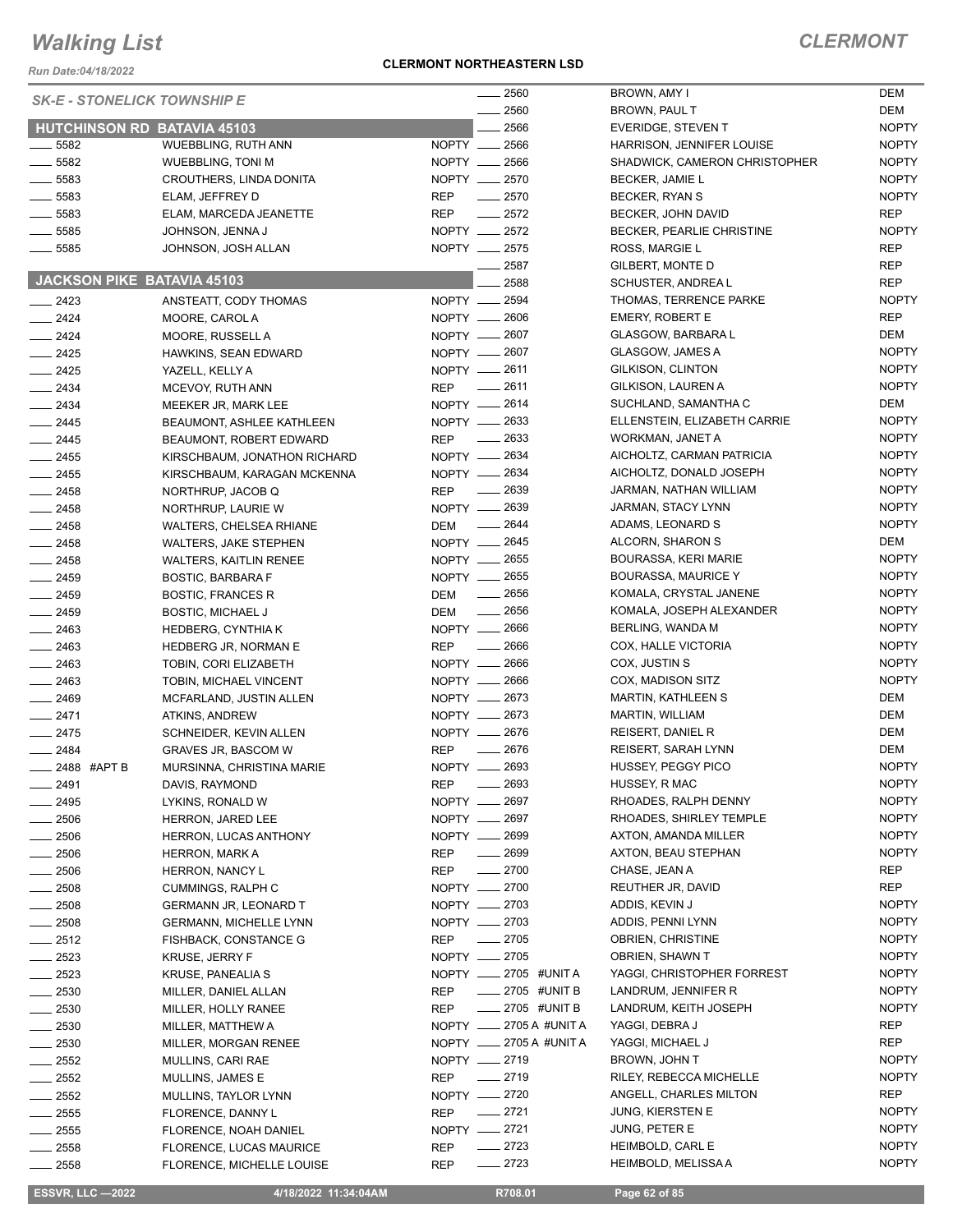*Run Date:04/18/2022*

#### **CLERMONT NORTHEASTERN LSD**

| <b>SK-E - STONELICK TOWNSHIP E</b> |                                 |              | 4456               | SCHNEGELSBERGER, MELISSA ANN                   | DEM          |
|------------------------------------|---------------------------------|--------------|--------------------|------------------------------------------------|--------------|
|                                    |                                 |              | $-4456$            | SCHNEGELSBERGER II, THOMAS W                   | DEM          |
| JACKSON PIKE BATAVIA 45103         |                                 |              | 4456               | SCHNEGELSBERGER III, THOMAS WES                | DEM          |
| __ 2727 #APT 445                   | ROY, LEON K                     |              | NOPTY -4463        | STEPHENSON, KAREN B                            | <b>NOPTY</b> |
| ____ 2727 #APT 445                 | ROY, LINDA K                    | <b>NOPTY</b> |                    |                                                |              |
| $-2732$                            | MURRAY, JOHN FREDRICK           | <b>REP</b>   |                    | <b>MONTEREY RD BATAVIA 45103</b>               |              |
| $-2732$                            | MURRAY, TAMMY MARIE             | <b>REP</b>   | $\frac{1}{2833}$   | TIDWELL, BARBARA J                             | <b>NOPTY</b> |
| $-2734$                            | <b>TEETOR, GARY MICHAEL</b>     | <b>REP</b>   | $-2833$            | TIDWELL, DAVID                                 | <b>NOPTY</b> |
| $-2741$                            | FRITZ, HALEY MELISSA            |              | NOPTY - 2851       | CROWLEY, KIMBERLY K                            | <b>NOPTY</b> |
| $-2742$                            | BARTOW, BETHANY JO              |              | NOPTY __ 2851      | CROWLEY, ROBERT P                              | <b>NOPTY</b> |
| $\frac{1}{2742}$                   | <b>BARTOW, STEPHEN M</b>        |              | NOPTY __ 2851      | CROWLEY, SYDNEY R                              | <b>NOPTY</b> |
| $-2743$                            | <b>WILLEY, DIANA SUE</b>        |              | NOPTY -2879        | FOEBAR, MATT C                                 | <b>NOPTY</b> |
| $-2745$                            | COOPER, BRENDA L                | <b>REP</b>   | $-2883$            | LASHELLE, HANNI                                | <b>NOPTY</b> |
| $-2745$                            | COOPER, JOHN D                  | <b>REP</b>   | $\frac{2883}{2}$   | LASHELLE, WILLIAM DAVID                        | <b>NOPTY</b> |
| $-2750$                            | WERTH, JOSEPH J                 | <b>DEM</b>   | $-2887$            | QUIRE, SHEENA M                                | <b>NOPTY</b> |
| $-2750$                            | WERTH, LINDA L                  | DEM          |                    |                                                |              |
| $-2756$                            | <b>BAKER, CHRIS A</b>           |              |                    | NOPTY NEWTONSVILLE HUTCHINSON RD BATAVIA 45103 |              |
| $-2756$                            | BAKER, DESILI R                 |              | NOPTY __ 5324      | <b>BAILEY, BARBARA S</b>                       | <b>NOPTY</b> |
| $-2756$                            | <b>BAKER, KYLIE</b>             |              | NOPTY __ 5324      | <b>BAILEY, WALTER C</b>                        | <b>NOPTY</b> |
| $-2776$                            | <b>WALLER, ERIN CATHERINE</b>   |              | NOPTY __ 5328      | CARWELL, JAMES WALLACE                         | <b>REP</b>   |
| $-2776$                            | WALLER, MARK W                  |              | NOPTY __ 5328      | CARWELL, LETITIA L                             | <b>REP</b>   |
| $-2776$                            | WALLER, MARK W                  |              | NOPTY __ 5344      | STROTMAN, JAMES LEE                            | <b>NOPTY</b> |
| $-2776$                            | <b>WALLER, SARA NICOLE</b>      |              | NOPTY __ 5348      | ROSSELOT, MONICA S                             | DEM          |
| $-2776$                            | <b>WALLER, THEADUS R</b>        |              | NOPTY __ 5348      | ROSSELOT, THOMAS C                             | <b>REP</b>   |
|                                    |                                 |              | 5356               | SMITH, BRUCE LLOYD                             | <b>REP</b>   |
| JOHNTOWN RD BATAVIA 45103          |                                 |              | 5356               | SMITH, MARCEDA K                               | <b>REP</b>   |
| $-2475$                            | PELL, WILLIAM J                 |              | NOPTY __ 5373      | HILL, STEPHEN M                                | <b>REP</b>   |
| $-2485$                            | <b>WEST, STEPHEN M</b>          | <b>REP</b>   | $\frac{1}{2}$ 5373 | HILL, SUSAN R                                  | <b>REP</b>   |
|                                    |                                 |              | NOPTY -6379        | <b>GRIM, JAMES P</b>                           | <b>NOPTY</b> |
| $\frac{1}{2494}$                   | MATTHEWS, KATHERINE ROSE        |              | NOPTY -6383        | <b>FRISBY, KATHY S</b>                         | <b>NOPTY</b> |
| $\frac{1}{2494}$                   | MATTHEWS, MICHAEL TIMOTHY       |              | NOPTY __ 5383      | FRISBY, LAWRENCE DOUGLAS                       | <b>NOPTY</b> |
| $-2497$                            | WOOD JR, ALLEN F                |              | NOPTY __ 5383      |                                                | <b>NOPTY</b> |
| $-2497$                            | WOOD, BAILEY MARIE              |              |                    | <b>FRISBY, LAWRENCE TRACY</b>                  | <b>NOPTY</b> |
| $-2497$                            | WOOD, RACHEL P                  |              | NOPTY __ 5386      | HILL, JANET FAYE                               | <b>REP</b>   |
| $-2497$                            | WOOD, SAMUEL THEODORE           |              | NOPTY __ 5485      | FOX, ALETHA F                                  |              |
| $-2517$                            | MEADE, DANNY J                  |              | NOPTY __ 5517      | <b>JOHNSON, JOHN J</b>                         | <b>REP</b>   |
| $-2525$                            | <b>HIGGINS, LAUREN ELISE</b>    |              | NOPTY __ 5517      | JOHNSON, REBECCA J                             | <b>REP</b>   |
| $-2525$                            | HIGGINS, LINDSAY ELIZABETH      |              | NOPTY -6527        | SWINSON, CAROLYN S                             | <b>REP</b>   |
| $-2525$                            | HIGGINS JR, RICHARD C           |              | NOPTY -6527        | SWINSON, MER R                                 | <b>REP</b>   |
| 2525                               | HIGGINS, SARAH L                | <b>REP</b>   | $\frac{1}{2}$ 5535 | WEBB, MARCIA ANN                               | <b>REP</b>   |
| 2530                               | ANSPACH, KELLY JEAN             | NOPTY -      | 5535               | WEBB, MICHAEL LOYD                             | <b>REP</b>   |
| $-2530$                            | ANSPACH, MATTHEW DAVID          | <b>REP</b>   | $- 5536$           | CROW, BRIAN W                                  | <b>NOPTY</b> |
| 2535                               | ANSPACH, DAVID H                | <b>REP</b>   | $- 5536$           | CROW, KARI LYNN                                | <b>NOPTY</b> |
| 2535                               | ANSPACH, PAMELA J               | <b>REP</b>   | $- 5570$           | HOUSH, KEVIN J                                 | <b>NOPTY</b> |
| 2546                               | SMITH, STEPHEN D                | <b>REP</b>   | $\frac{1}{2}$ 5575 | HALEY, NANCY A                                 | DEM          |
| 2546                               | SMITH, VICKI L                  | REP          | $\frac{1}{2}$ 5575 | HALEY, RICHARD D                               | DEM          |
|                                    |                                 |              | 5590               | WIEDERHOLD, LORI CLARK                         | DEM          |
| <b>JONES LN BATAVIA 45103</b>      |                                 |              | 5590               | <b>WIEDERHOLD, THOMAS C</b>                    | DEM          |
| $-1600$                            | JOHNSON, FRANKLIN L             | <b>REP</b>   | $\frac{1}{2}$ 5593 | LEONHARTSBERGER, LAURA B                       | <b>NOPTY</b> |
| $=$ 1600                           | JOHNSON, JEFFREY HUNTER         | DEM          | $\frac{1}{2}$ 5593 | LEONHARTSBERGER, SARA JEANE                    | <b>NOPTY</b> |
| $-1600$                            | JOHNSON, LISA K                 | <b>REP</b>   | $- 5594$           | TIDWELL, JOSHUA DAVID                          | <b>NOPTY</b> |
| $-1602$                            | DORSEY, TRAVIS J                | $NOPTY -$    | _ 5594             | TIDWELL, KATIE SCARLETT                        | <b>NOPTY</b> |
| $-1604$                            | GILBERT, DAVID MONTE            |              | NOPTY - 5595       | <b>BURKE, BRENDA C</b>                         | <b>REP</b>   |
| $- 1604$                           | GILBERT, KATHERINE A            | <b>REP</b>   | 5595               | <b>BURKE, WENDELL R</b>                        | <b>REP</b>   |
| $- 1604$                           | GILBERT, KYLE DALE              | <b>NOPTY</b> |                    |                                                |              |
|                                    |                                 |              |                    | <b>QUAIL RIDGE RD BATAVIA 45103</b>            |              |
| KIMBERLY LN BATAVIA 45103          |                                 |              | 1200               | BOOZE, ASHLEY J                                | <b>REP</b>   |
| 4440                               | <b>WOLFGANG, AMANDA GRACE</b>   |              | NOPTY - 1200       | BOOZE, DAVID R                                 | <b>REP</b>   |
| 4440                               | <b>WOLFGANG, MATTHEW ROBERT</b> |              | NOPTY - 1235       | DECATUR, MARY A                                | <b>REP</b>   |
| 4450                               | SMITH, JAMES C                  |              | NOPTY - 1235       | DECATUR, ROBERT J                              | <b>REP</b>   |
| 4450                               | SMITH, MARY E                   |              | NOPTY - 1235       | NEIDICH, ASHLEY E                              | <b>NOPTY</b> |
| 4456                               | SCHNEGELSBERGER, ALEX RYAN      | DEM          | $- 1325$           | SUTTSCHENKO, ANATOLE A                         | DEM          |
| 4456                               | SCHNEGELSBERGER, LAUREN NICOLE  | DEM          | $\frac{1}{2}$ 1325 | SUTTSCHENKO, MARY D                            | DEM          |
|                                    |                                 |              | $- 1380$           | KLAHS, PHYLLIS                                 | <b>REP</b>   |
|                                    |                                 |              |                    |                                                |              |
| <b>ESSVR, LLC-2022</b>             | 4/18/2022 11:34:04AM            |              | R708.01            | Page 63 of 85                                  |              |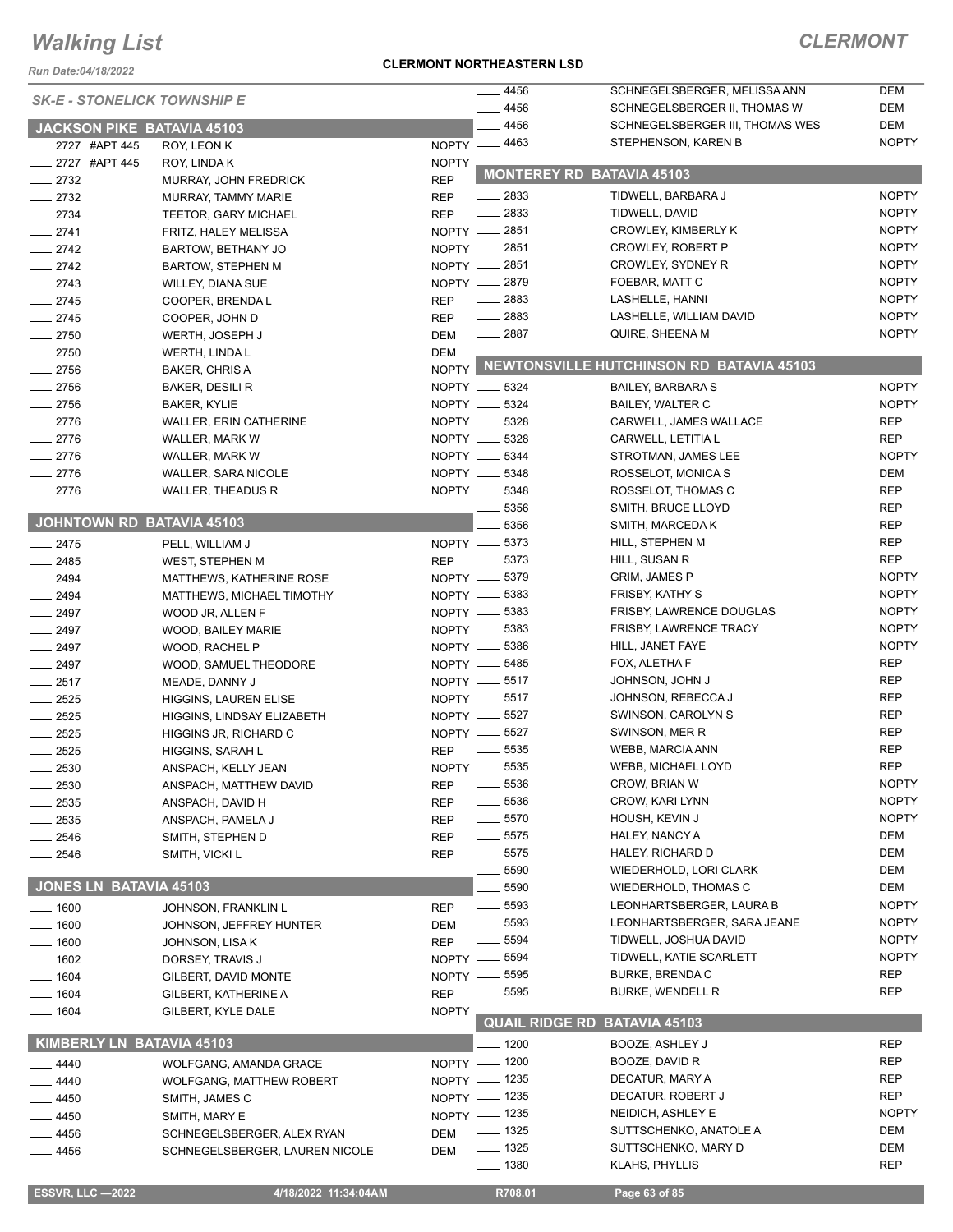*Run Date:04/18/2022*

#### **CLERMONT NORTHEASTERN LSD**

|                                     |                              |              | $-5014$                     | SMITH, MELINDA L                | <b>NOPTY</b> |
|-------------------------------------|------------------------------|--------------|-----------------------------|---------------------------------|--------------|
| <b>SK-E - STONELICK TOWNSHIP E</b>  |                              |              | 5016                        | UTTERBACK, KACEE LEANNE         | <b>NOPTY</b> |
| <b>QUAIL RIDGE RD BATAVIA 45103</b> |                              |              | 5040                        | BUTCHER, JARROD THOMAS          | <b>NOPTY</b> |
| $-1395$                             | MCHENRY, LYNN M              | $NOPTY$ –    | 5046                        | GOLDEN, NATHANIEL ALLAN         | <b>NOPTY</b> |
| $- 1395$                            | MCHENRY, TROY E              | NOPTY -      | 5046                        | TRENT, DONNA JEAN               | <b>NOPTY</b> |
|                                     |                              | NOPTY -      | 5048                        | MARTZ, JENNIFER L               | <b>NOPTY</b> |
| $- 1420$                            | JOSLIN, ANTHONY SCOTT        |              | 5066                        | HIGHFIELD, DEANNA RENEE         | <b>NOPTY</b> |
| $- 1420$                            | <b>JOSLIN, COLE ANTHONY</b>  | NOPTY -      | 5074                        | KIRBY, JUSTIN A                 | <b>NOPTY</b> |
| $-1420$                             | <b>JOSLIN, KRISTIN LYNN</b>  | NOPTY -      | 5074                        | KIRBY, MICHELLE ANN             | <b>NOPTY</b> |
| $-1465$                             | SPRINGER II, RICHARD J       | <b>DEM</b>   |                             |                                 | <b>NOPTY</b> |
| $-1465$                             | SPRINGER IV, RICHARD JOSEPH  | NOPTY -      | 5088                        | CORNETT, ANNETTE LOUISE         |              |
| $-1465$                             | SPRINGER, SUSAN LYNN         | <b>DEM</b>   | 5088                        | CORNETT, ASHLEY                 | <b>NOPTY</b> |
|                                     |                              |              | 5088                        | CORNETT, AUDREY ELIZABETH       | <b>NOPTY</b> |
| RIGGS LN BATAVIA 45103              |                              |              | 5088                        | CORNETT, BRYAN ANDREW           | <b>NOPTY</b> |
| 2690                                | SCHAFER, DEBRA ANN           | <b>DEM</b>   | $\frac{1}{2}$ 5088          | <b>CORNETT, PHILLIP S</b>       | <b>NOPTY</b> |
| 2690                                | <b>SCHAFER, TOM GEORGE</b>   | <b>DEM</b>   | $\frac{1}{2}$ 5090          | CORNETT, DANIEL BENJAMIN        | <b>NOPTY</b> |
| 2797                                | <b>ACREE, ERNESTINE</b>      | <b>REP</b>   | $\frac{1}{2}$ 5090          | <b>CORNETT, JEANNE E</b>        | <b>NOPTY</b> |
| 2797                                | ACREE, PHILLIP R             | <b>REP</b>   | $\frac{1}{2}$ 5090          | CORNETT, LARRY E                | <b>NOPTY</b> |
|                                     |                              |              | $\frac{1}{2}$ 5090          | <b>CORNETT, NATHAN EARL</b>     | <b>NOPTY</b> |
| <b>ROSEWOOD DR BATAVIA 45103</b>    |                              |              |                             |                                 |              |
| 5053                                | STOWELL, CYNTHIA L           | <b>NOPTY</b> | <b>U S 50 BATAVIA 45103</b> |                                 |              |
| $-5077$                             | TOEDT, LINDA MARIE           | <b>REP</b>   | 2532                        | JEWELL, BRIAN D                 | <b>NOPTY</b> |
| $-5077$                             | TOEDT, TERRY C               | <b>REP</b>   | - 2532                      | JEWELL, CONSTANCE M             | <b>NOPTY</b> |
|                                     |                              |              | 2535                        | BOLAND, SAMANTHA NICOLE         | <b>NOPTY</b> |
| $-5078$                             | HALCOURT, BRITTANY DANIELLE  | <b>NOPTY</b> | 2535                        | DONIS, LENA MARIE               | <b>NOPTY</b> |
| 5078                                | HARCOURT, JEREMY DEAN        | <b>NOPTY</b> | 2535                        | SMITH, CASEY T J                | <b>NOPTY</b> |
| 5085                                | GOINS, CHESTER ODELL         | <b>NOPTY</b> | 2535                        | SMITH, JOSHUA WAYNE             | <b>NOPTY</b> |
| 5085                                | GOINS, PATRICIA ANN          | <b>NOPTY</b> | 2535                        | WENDLING, JOHN C                | <b>NOPTY</b> |
| 5089                                | MULLINS, LYNN IRIS           | <b>REP</b>   | 2535 #41                    | SMITH, SHENANDOAH E             | <b>NOPTY</b> |
|                                     |                              |              | 2535 #APT44                 |                                 | <b>NOPTY</b> |
| STATE ROUTE 276 BATAVIA 45103       |                              |              |                             | COLYER, SCOTT ANTHONY           |              |
| $-4918$                             | HANSEL, JAMES J              | <b>REP</b>   | ____ 2535 #APT 11           | PELL, DARYL JOSEPH              | <b>NOPTY</b> |
| 4918                                | HANSEL, LORRY A              | <b>REP</b>   | 2535 #APT 11                | PELL, MARY CAROLINE             | <b>NOPTY</b> |
| $-4920$                             | STONE, JACOB M               | <b>NOPTY</b> | 2535 #APT 12                | LEWIS, BRANDY M                 | <b>NOPTY</b> |
| $-4920$                             | STONE, NEVALEE Y             | <b>NOPTY</b> | 2535 #APT 12                | SMITH, CAROLINE KIRSTEN COOK    | <b>NOPTY</b> |
| $-4922$                             | AMANN, TREY C                | <b>NOPTY</b> | 2535 #APT 13                | GODDARD, HANNAH LAYNE           | <b>NOPTY</b> |
| $-4922$                             | <b>BUNCH, KERI A</b>         | <b>NOPTY</b> | 2535 #APT 14                | WATKINS, JARRED M               | <b>NOPTY</b> |
| $-4924$                             | TURNER, DEBORAH E            | <b>REP</b>   | 2535 #APT 14                | WATKINS JR, KENNETH R           | <b>NOPTY</b> |
| $-4926$                             | COOPER, JAMES W              | <b>REP</b>   | 2535 #APT 14                | WATKINS, MELISSA G              | <b>NOPTY</b> |
| 4934                                | TIMERDING, VIVIAN M          | <b>NOPTY</b> | 2535 #APT 15                | GLADSTONE, SHAYNE CALLEN RICHAR | <b>NOPTY</b> |
| 4934 #APT 276                       | WOODS, CHARLOTTE E           | <b>NOPTY</b> | 2535 #APT 15                | STEPHENSON, BETH A              | <b>NOPTY</b> |
| $-4938$                             | SHADWICK, DAVID C            | <b>NOPTY</b> | 2535 #APT 15                | STEPHENSON, DAVID C             | <b>NOPTY</b> |
| _ 4938                              | WELSCH, PAMELA M             | <b>NOPTY</b> | 2535 #APT 22                | BERRY, THOMAS CLAUDE            | <b>NOPTY</b> |
|                                     |                              |              | 2535 #APT 23                | DICKERSON, BRIANNA LEE          | <b>NOPTY</b> |
| - 4944                              | SCHNURR, GERALDINE E         | <b>REP</b>   | 2535 #APT 24                | DEMMITT, WALTER                 | <b>NOPTY</b> |
| 4944                                | SCHNURR, PAUL A              | <b>REP</b>   | 2535 #APT 24                | HARROW, KIM D                   | <b>NOPTY</b> |
| 4954                                | <b>JASPER, LEETTA</b>        | <b>NOPTY</b> | 2535 #APT 25                | JAMES, JESSICA MARIE            | <b>NOPTY</b> |
| 4964                                | HOENING, MACKENZIE RENEE     | <b>NOPTY</b> | 2535 #APT 26                | LAHTI, ERIN M                   | <b>NOPTY</b> |
| 4972                                | JASPER, EMMA ROSE            | <b>NOPTY</b> | 2535 #APT 31                | CARR, DAVID ANTHONY             | <b>NOPTY</b> |
| _ 4972                              | JASPER JR, JAMES R           | <b>NOPTY</b> | 2535 #APT 31                | <b>GREEN JR, CHARLIE L</b>      | <b>NOPTY</b> |
| 4984                                | WALKER, ELIZABETH JANE       | <b>NOPTY</b> | 2535 #APT 31                | <b>GREEN, SAMANTHA SUE</b>      | <b>NOPTY</b> |
| _ 4984                              | WALKER, JOSHUA C             | <b>NOPTY</b> |                             |                                 |              |
| $-4994$                             | CAPTAIN, ALICIA DAWN         | <b>NOPTY</b> | 2535 #APT 33                | LEDBETTER, WYATT JAMES          | <b>NOPTY</b> |
| 4996                                | WRIGHT, RYAN LEE             | <b>NOPTY</b> | 2535 #APT 33                | SPENCE, CHRISTOPHER GEORGE      | <b>NOPTY</b> |
| $-5002$                             | GILLESPIE, LUCY LUELLA       | <b>NOPTY</b> | 2535 #APT 34                | <b>BEISER, MORGAN</b>           | <b>NOPTY</b> |
| $-5002$                             | GILLESPIE, MICHAEL BERNARD   | <b>NOPTY</b> | 2535 #APT 36                | URBAN II, TIMOTHY PAUL          | <b>NOPTY</b> |
| $=5004$                             | ESZ, DONALD ROBERT           | <b>REP</b>   | 2535 #APT 41                | SMITH, JASON L                  | <b>NOPTY</b> |
| $-5004$                             | ESZ, DONNA JILL              | <b>DEM</b>   | 2535 #APT 41                | TOOMEY, ROBERTA L               | <b>NOPTY</b> |
| 5004                                | ESZ, GREG R                  | <b>REP</b>   | 2535 #APT 42                | JEFFERS, ASHLEY ANN             | <b>NOPTY</b> |
| 5004                                | <b>ESZ, JONATHAN PATRICK</b> | <b>NOPTY</b> | 2535 #APT 44                | MARSH, ERICA MARIE              | <b>NOPTY</b> |
| 5010                                | SEWELL, PAMELA SUE           | <b>NOPTY</b> | 2535 #APT 45                | <b>GRAMBSCH, MADISON GRACE</b>  | <b>NOPTY</b> |
|                                     |                              |              | 2535 #APT 46                | <b>BRICE, JESSE R</b>           | <b>NOPTY</b> |
| $-5012$                             | CRABLE, BRIANNE ELIZABETH    | <b>REP</b>   | 2535 #APT 52                | BELL, KEVIN ANDREW              | <b>NOPTY</b> |
| $-5012$                             | <b>CRABLE, JAMES LEE</b>     | <b>REP</b>   | 2535 #APT 52                | <b>IVERS, MARY K</b>            | <b>NOPTY</b> |
| .5012                               | CRABLE, JEAN M               | <b>REP</b>   | 2535 #APT 52                | <b>IVERS, SCOTT RAYMOND</b>     | <b>NOPTY</b> |
| $-5014$                             | SMITH, CODY ANTHONY          | <b>NOPTY</b> | 2535 #APT 52                | <b>IVERS, TYLER DEANE</b>       | <b>NOPTY</b> |
|                                     |                              |              |                             |                                 |              |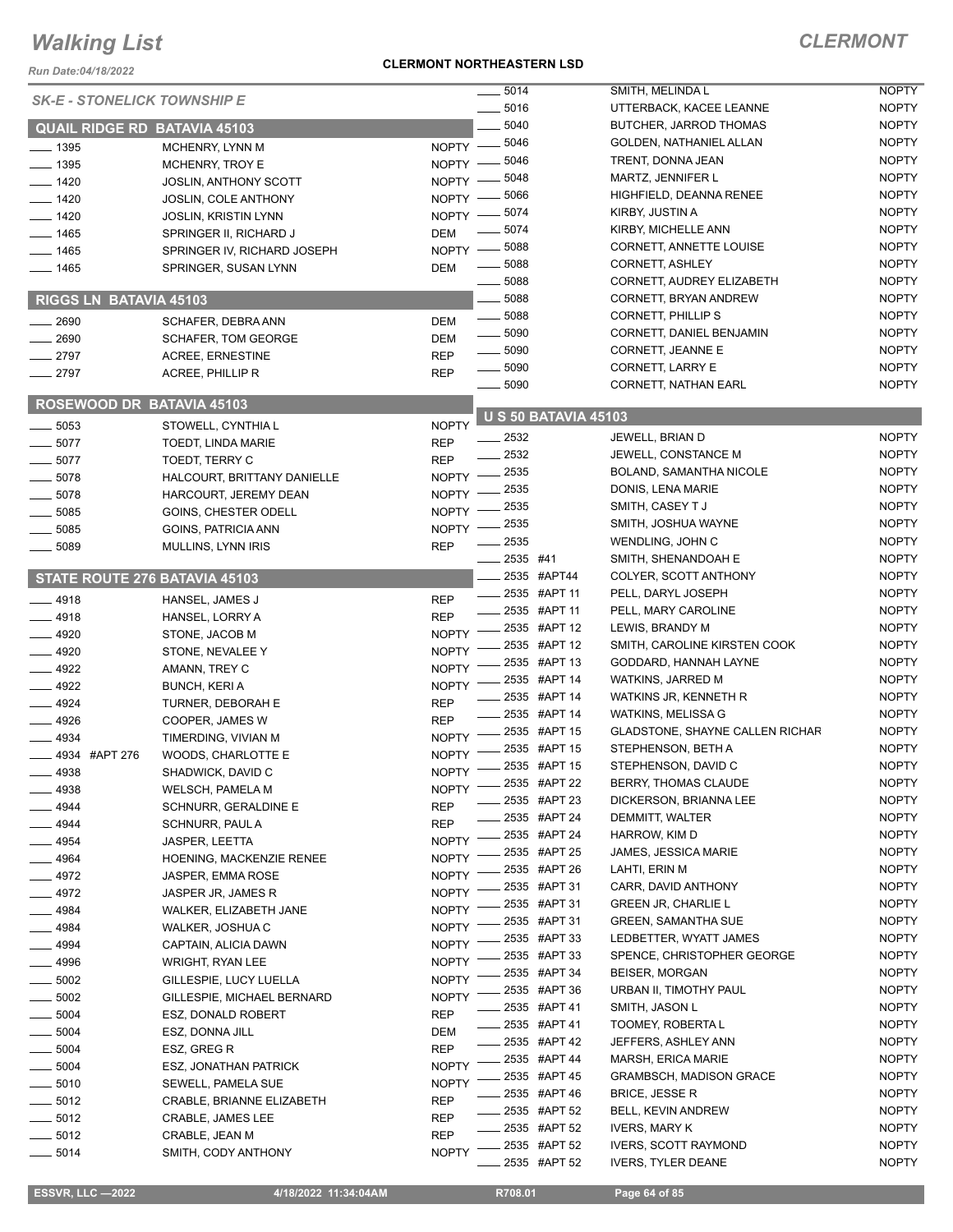*Run Date:04/18/2022*

#### **CLERMONT NORTHEASTERN LSD**

|                                    |                                       | 2603                            | KNIGHT, BRYAN A              | NOPTY        |
|------------------------------------|---------------------------------------|---------------------------------|------------------------------|--------------|
| <b>SK-E - STONELICK TOWNSHIP E</b> |                                       | 2603                            | SUMMERLIN, TERI L            | REP          |
| <b>U S 50 BATAVIA 45103</b>        |                                       | 2603                            | SUMMERLIN, VANCE E           | <b>REP</b>   |
| 2535 #APT 53                       | WOODS, NICHOLAS JAYNE                 | NOPTY __ 2607                   | LOVELESS, AUSTIN WYATT       | <b>NOPTY</b> |
| $-2535$ #APT 54                    | <b>BLANTON, MARY L</b>                | NOPTY __ 2611                   | JOHNSON, MARY L              | DEM          |
| $-2535$ #APT 54                    | HASSEBROCK, CHELSEY BETH              | NOPTY __ 2615                   | KIRK, DAVID W                | <b>NOPTY</b> |
| 2535 #APT 54                       | <b>HASSEBROCK, DENA B</b>             | NOPTY __ 2617                   | WALTERS, GARY W              | <b>REP</b>   |
| <b>2535 #APT 54</b>                | HASSEBROCK, JUSTIN NEAL               | NOPTY __ 2617                   | <b>WALTERS, LORETTA JEAN</b> | <b>REP</b>   |
| __ 2535 #APT 55                    | PERSINGER, KATRINA LYNN               | NOPTY __ 2619                   | HAGER, AMBER NICOLE          | <b>NOPTY</b> |
| $-2535$ #APT 56                    | PACATTE, MICHELLE LEE                 | NOPTY - 2619                    | HAGER, JOHNATHAN WAYNE       | <b>NOPTY</b> |
| 2535 #APT 56                       | SMITH, ANDREA LYNN                    | NOPTY __ 2619                   | WALKER, JESSICA ANNE         | <b>NOPTY</b> |
| $-2535$ #APT 56                    | SMITH III, WILLIAM FRANCIS            | NOPTY - 2632                    | <b>GREGORY, ANGEL MARIE</b>  | <b>NOPTY</b> |
| $\frac{1}{2535}$ #APT 61           |                                       | NOPTY - 2644                    | EIDE, PETER D                | DEM          |
|                                    | LUHN, JAMIE MICHELLE                  | NOPTY __ 2650                   |                              | DEM          |
| 2535 #APT 62                       | KEENER, JOHN C                        |                                 | HARMELING, JAY A             |              |
| 2535 #APT 62                       | <b>MCQUITTY, TONI L</b>               | NOPTY __ 2650                   | HARMELING, RUTH A            | DEM          |
| _ 2535 #APT 63                     | DOWNS, BRIAN M                        | NOPTY __ 2680                   | WAGNER, JOSEPH E             | <b>NOPTY</b> |
| 2535 #APT 65                       | <b>BROCKMAN, BRITTANY GAIL</b>        | NOPTY __ 2680                   | WAGNER, JULIA M              | <b>NOPTY</b> |
| _ 2535 #APT 65                     | DUNCAN, CHRISTOPHER M                 | NOPTY -2680                     | WAGNER, NICHOLAS EDWARD      | <b>NOPTY</b> |
| _ 2535 #APT 65                     | LEWIS, AMANDA MARGARET                | NOPTY __ 2689                   | BOYD, CASSIDY TY             | <b>NOPTY</b> |
| __ 2535 #APT 65                    | SHELTON, CARRIE E                     | NOPTY - 2689                    | BOYD, EVA D                  | <b>NOPTY</b> |
| ____ 2535 #APT 72                  | <b>BROWN, S NICOLE</b>                | NOPTY __ 2689                   | BOYD, JASON ALAN             | <b>NOPTY</b> |
| 2535 #APT 73                       | HOOKS, GLORIA DAWN                    | NOPTY __ 2703                   | <b>GREIS, STEPHANIE A</b>    | REP          |
| 2535 #APT 73                       | RICHMOND, CHARLENE                    | NOPTY -2703                     | <b>GREIS, TIMOTHY J</b>      | <b>REP</b>   |
| _ 2535 #APT 74                     | PERKINS, CHRISTOPHER A                | NOPTY __ 2711                   | DANE, JAKE ANDREW            | <b>NOPTY</b> |
| _ 2535 #APT 75                     | <b>GREEN, CHARLIE L</b>               | NOPTY -2711                     | DANE, RACHEL LAUREN          | <b>NOPTY</b> |
| ____ 2535 #APT 76                  | <b>GEER, VICTORIA LOUISE</b>          | NOPTY __ 2711                   | MULLINS, AMY L               | <b>NOPTY</b> |
| 2535 #APT 76                       | WITT, JEREMY M                        | NOPTY __ 2751                   | HINKSTON, VERONICA L         | <b>NOPTY</b> |
| _ 2535 #APT 82                     | HARVEY, ABIGAIL K                     | NOPTY __ 2751                   | WEAVER, ANGELA M             | <b>REP</b>   |
| _2535 #APT 82                      | HARVEY, CECILIA BARBARA JANE          | NOPTY __ 2779                   | ACREE, ROSE M                | <b>REP</b>   |
| 2535 #APT 82                       | HARVEY, TY L                          | NOPTY -2785                     | CHAPMAN SR, BILLY RAY        | <b>REP</b>   |
| _ 2535 #APT 84                     | ROSS, LETOILE DESHAWN JOSIAH          | NOPTY __ 2785                   | CHAPMAN, JUDITH ANN          | <b>REP</b>   |
| 2535 #APT 85                       | HOUSER, DANIEL JACOB                  | NOPTY __ 2789                   | ROSE, STEPHEN JAMES          | <b>NOPTY</b> |
| 2535 #APT 85                       | JONES, AMY NICOLE                     | NOPTY -2791                     | ANDERSON, ALEX FLINT         | <b>NOPTY</b> |
| 2535 #APT 86                       | MORGAN, KIMBERLY L                    | NOPTY __ 2791                   | CARNEY, JOHN CHRISTOPHER     | <b>NOPTY</b> |
| 2535 #APT 86                       | SCHERER, KIMBERLY ANN                 | NOPTY __ 2811                   | <b>KECK, DALE GENE</b>       | REP          |
| ____ 2535 #APT 91                  |                                       | NOPTY - 2811                    | LOPEZ, DELORIES SONORA       | <b>NOPTY</b> |
|                                    | MCKENZIE, DEANNA FAY                  |                                 | LOPEZ, LINDA GAIL            | <b>NOPTY</b> |
| 2535 #APT 91                       | SMITH, KILEY OLYIVIA JALYNN           | NOPTY __ 2811                   |                              | <b>REP</b>   |
| 2535 #APT 92                       | BLAKESLEE, KIMBERLY JO                | NOPTY -2818                     | CROOKER, STEVEN M            |              |
| ____ 2535 #APT 94                  | BAIRD III, WILLIAM DONALD             | NOPTY __ 2834                   | PEMBERTON, HEIDI SCHNATZ     | <b>NOPTY</b> |
| ____ 2535 #APT 95                  | CLARK, DYLAN JAY                      | NOPTY - 2836                    | MCINTOSH, AMY MICHELLE       | <b>NOPTY</b> |
| 2535 #APT 96                       | BOULDEN, NANCY LOUISE                 | NOPTY - 2836                    | MCINTOSH, ROBERT LUKE        | <b>NOPTY</b> |
| 2535 #APT 96                       | <b>BOULDEN EDDINGS, BRANDON MARCL</b> | NOPTY __ 2836                   | PILCHER, DEBORAH C           | <b>NOPTY</b> |
| _ 2535 #LOT 66                     | FOOZER, STEPHANIE J                   | NOPTY __ 2836 #B                | PILCHER, DAVID LEE           | <b>NOPTY</b> |
| 2535 #APT 102                      | MA TAQI, MOHAMMAD S                   | NOPTY __ 2838                   | PERKINS, BRYAN A             | <b>NOPTY</b> |
| _ 2535 #APT 103                    | SPENCE, TRISHAL                       | NOPTY - 2838                    | PERKINS, NICOLE D            | <b>NOPTY</b> |
| _ 2535 #APT 104                    | RAVENSCRAFT, JESSICA RENEE            | NOPTY - 2840                    | <b>HEIST, LUANNA G</b>       | REP          |
| 2535 #APT 105                      | BURTON, MARIA ELIZABETH               | NOPTY __ 2869                   | KLEIMEYER, MARGARET ANNE     | REP          |
| 2535 #APT 105                      | <b>BURTON, MEGAN RAE</b>              | NOPTY <u>__</u> 2869            | KLEIMEYER, RONALD A          | REP          |
| 2535 #APT 105                      | BURTON, MICHAEL DAMON                 | NOPTY __ 2873                   | RODGERS, DOROTHY M           | <b>NOPTY</b> |
| 2535 #APT 111 -                    | HIMES, PATRICIA ANN                   | <b>NOPTY</b>                    |                              |              |
| 2535 #APT 112                      | RITCHIE, CHRISTOPHER E                | NOPTY YEAGER RD BATAVIA 45103   |                              |              |
| 2535 #APT 112                      | RITCHIE, HEATHER DANIELL              | NOPTY __ 2766                   | SCHERZINGER, KELLY RENEE     | <b>NOPTY</b> |
| _ 2535   #APT 115                  | SHELTON, CHERYL CATHERINE             | NOPTY __ 2798                   | <b>ESTEP, KATHLEENA</b>      | <b>NOPTY</b> |
| 2535 #APT 115                      | SHELTON, ROBERT DAVID                 | NOPTY ____ 2798                 | <b>ESTEP, THOMAS WESLEY</b>  | <b>NOPTY</b> |
| 2535 #APT 115                      | SHELTON, RYAN MATTHEW                 | <b>NOPTY</b>                    |                              |              |
| $-2535$ #APT 116                   | CRAWFORD, KARISA LYNN                 | <b>NOPTY</b>                    |                              |              |
| $-2557$                            | KIMMERLY, EDNA D                      | <b>TOTAL: 680</b><br><b>REP</b> |                              |              |
| $=$ 2580                           | JOHNSTON, JAMES BRADLEY               | <b>NOPTY</b>                    |                              |              |
| $=2591$                            |                                       | REP                             |                              |              |
|                                    | BUNNELL, CECELIA M                    |                                 |                              |              |
| __ 2591                            | <b>BUNNELL, ROBERT DANIEL</b>         | REP                             |                              |              |
| 2591                               | SERVIZZI, CYNTHIA A                   | <b>REP</b>                      |                              |              |
| 2591                               | SERVIZZI, DEMETRIO L                  | REP                             |                              |              |
| 2591                               | SERVIZZI, LOUIS J                     | <b>REP</b>                      |                              |              |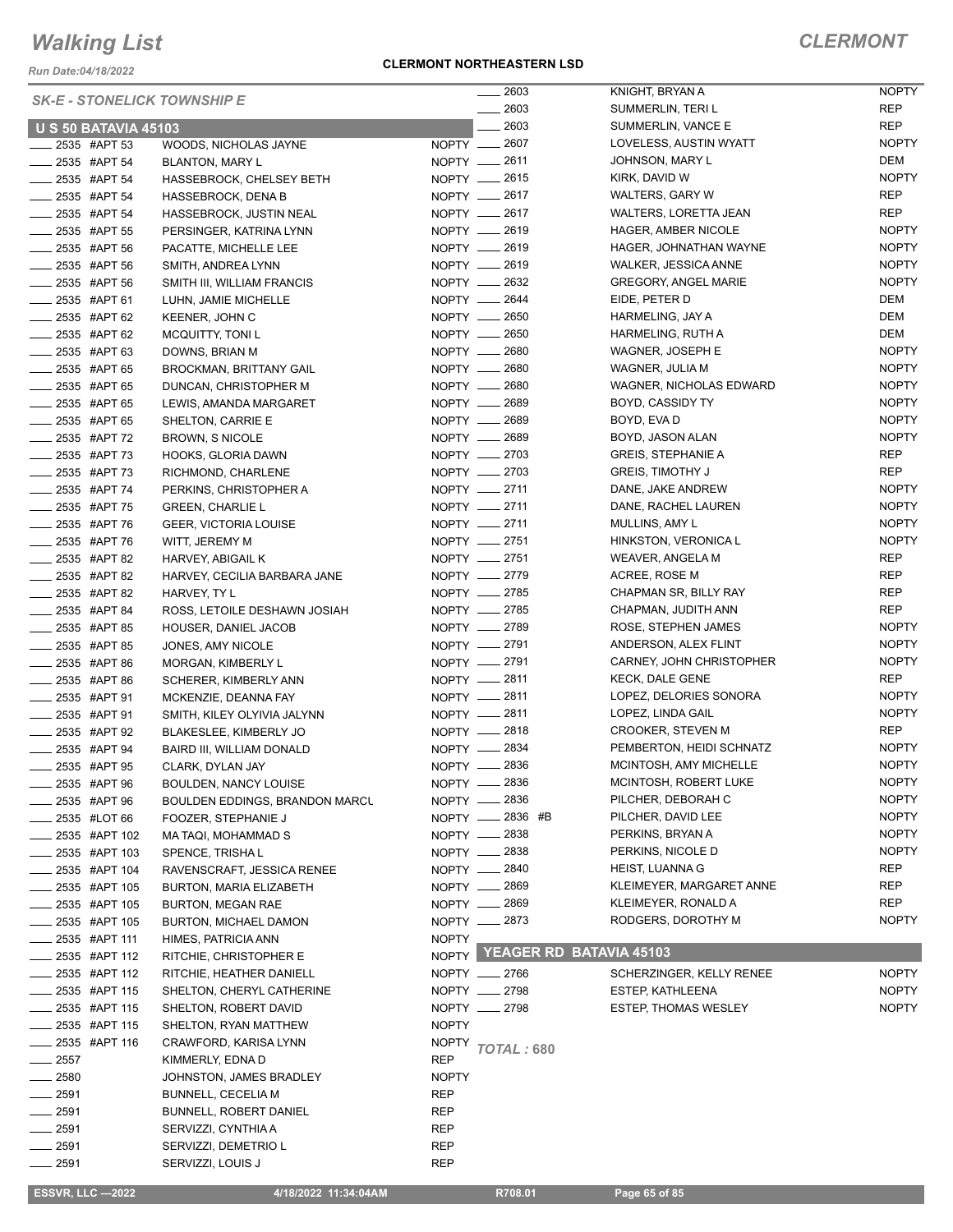*Run Date:04/18/2022*

#### **CLERMONT NORTHEASTERN LSD**

| UN-A - UNION TOWNSHIP A |                                       |              | $- 1144$                         | COMSTOCK, MARY B                 | <b>REP</b>        |
|-------------------------|---------------------------------------|--------------|----------------------------------|----------------------------------|-------------------|
|                         | <b>BALDWIN RD MILFORD 45150</b>       |              | <b>TEALTOWN RD MILFORD 45150</b> |                                  |                   |
| $-1440$                 | ROWE, BONNIE M                        | <b>REP</b>   | 4839                             | CRAIG, LINDA R                   | <b>NOPTY</b>      |
| $- 1450$                | <b>KEPLINGER, LISA ANN</b>            | <b>NOPTY</b> | 4839                             | <b>CRAIG, ROSEMARY</b>           | <b>NOPTY</b>      |
| $- 1450$                | KEPLINGER, SEAN R                     | <b>NOPTY</b> | 4839 #APT B                      | <b>CRAIG, CHRISTOPHER JOHN</b>   | <b>NOPTY</b>      |
| $-1450$                 | <b>KEPLINGER, STEPHANIE MAE</b>       | <b>NOPTY</b> | 4848                             | STAHLEY, KARON L                 | <b>NOPTY</b>      |
| 1450                    | MCVAY, MATTHEW SCOTT                  | <b>NOPTY</b> | 4848                             | STAHLEY, PAUL D                  | <b>NOPTY</b>      |
| 1464                    | OBER, DEBBIE SAMANTHA                 | <b>NOPTY</b> | 4852                             | CUMBERLAND, CHADWICK D           | <b>NOPTY</b>      |
| 1464                    | OBER, ZACHARY ANTHONY                 | <b>NOPTY</b> | 4852                             | <b>CUMBERLAND, STACIE RAE</b>    | <b>NOPTY</b>      |
|                         |                                       |              | 4854                             | SMITHERS, HAROLD R               | <b>REP</b>        |
|                         | <b>BARG SALT RUN RD MILFORD 45150</b> |              | 4854                             | SMITHERS, KIMBERLY KAY           | <b>NOPTY</b>      |
| 961                     | WELLS, XANDER SKYE                    | <b>NOPTY</b> | 4862                             | SURBER, MARCY                    | <b>NOPTY</b>      |
| 971                     | NEWBERRY, DAVID E                     | <b>NOPTY</b> | 4862                             | SURBER, MICHAEL C                | <b>NOPTY</b>      |
| 971                     | NEWBERRY, SUSAN ELAINE                | <b>NOPTY</b> | 4866                             | YOST, JOHN A                     | <b>REP</b>        |
| 980                     | <b>WEIGEL, RICHARD EUGENE</b>         | <b>REP</b>   | 4866                             | YOST, MARY L                     | <b>REP</b>        |
| 981                     | NEWBERRY, MARANDA NICOLE              | <b>NOPTY</b> | 4868                             | KATER, KYRA JILLIAN              | <b>NOPTY</b>      |
| 981                     | NEWBERRY, TREVIN P                    | <b>NOPTY</b> | 4868                             | KATER, ZACHARY PAUL              | <b>NOPTY</b>      |
| 994                     | HOSKINS, DIANNA L                     | <b>NOPTY</b> | 4872                             | <b>BEHM, CHRISTINA LOUISE</b>    | <b>NOPTY</b>      |
| $- 994$                 | HOSKINS, JIMMY D                      | <b>NOPTY</b> | 4872                             | HICKLE, WESLEY AARON             | <b>NOPTY</b>      |
|                         |                                       |              | 4872                             | VOGT, RICHARD H                  | <b>NOPTY</b>      |
|                         | <b>BINNING RD MILFORD 45150</b>       |              | 4876                             | CAMP, DENNIS W                   | <b>REP</b>        |
| $-1155$                 | HERRING, BRIGETTE C                   | <b>NOPTY</b> | 4876                             | SNIDER, MELINDA K                | <b>DEM</b>        |
| 1155                    | HERRING JR, WILLIAM D                 | <b>NOPTY</b> | 4902                             | SIMPSON, VIRGINIA LEIGH          | <b>NOPTY</b>      |
| $-1155$                 | <b>IMBUS, DYLAN J</b>                 | <b>NOPTY</b> | 4902                             | SIMPSON HAWLEY, ALAYNA CATHERINE | <b>NOPTY</b>      |
| $-1173$                 | THOMAS, KENNETH EDWARD                | <b>NOPTY</b> | 4920                             | JACKSON, D JEFF                  | <b>NOPTY</b>      |
| $-1209$                 | MOREHOUSE, MORIAH                     | <b>NOPTY</b> | 4920                             | <b>JACKSON, NATALIE MICHELLE</b> | <b>NOPTY</b>      |
| $- 1209$                | SCHMIDT, JOSEPH L                     | <b>NOPTY</b> | 4924                             | ELLISTON, ERIC R                 | <b>DEM</b>        |
| $-1209$                 | <b>SCHMIDT, LACEY EILEEN</b>          | <b>NOPTY</b> | 4924                             | NORMAN, GRETCHEN ANNE            | DEM               |
| $-1223$                 | <b>HAWKINS, PATRICK J</b>             | <b>NOPTY</b> |                                  |                                  |                   |
| $-1226$                 | <b>JEMISON, THOMAS B</b>              | <b>NOPTY</b> | <b>TOMAHAWK TRL</b>              | <b>MILFORD 45150</b>             |                   |
| $- 1226$                | NORRIS, JILL L                        | <b>REP</b>   | 4806                             | ROSE, JERRY R                    | <b>REP</b>        |
| $- 1265$                | KEITH, AMANDA CHRISTIAN               | <b>NOPTY</b> | 4806                             | ROSE, RUTH E                     | <b>REP</b>        |
| $- 1265$                | KEITH SR, KENNETH F                   | <b>REP</b>   | 4810                             | SIEFERT, JUSTIN LOUIS            | <b>NOPTY</b>      |
| $- 1265$                | KEITH II, KENNETH FRANKLIN            | <b>NOPTY</b> | 4810                             | SIEFERT, KENDRA LEE              | <b>NOPTY</b>      |
| $-1302$                 | MERRITT, GLENN E                      | <b>NOPTY</b> | 4814                             | SIGLER, JAY WILLIAM              | DEM               |
| $-1302$                 | <b>MERRITT, KAREN LEE</b>             | <b>NOPTY</b> | 4814                             | SIGLER, SUZANNE MARIE            | DEM               |
| 1309                    | SEITZ, DOROTHY KAY                    | <b>REP</b>   | 4820                             | <b>SHAW, ROBERT G</b>            | <b>REP</b>        |
| $-1309$                 | SEITZ, THOMAS G                       | <b>REP</b>   | 4821                             | ARMSTRONG, DUSTIN CHARLES        | <b>NOPTY</b>      |
| 1416                    | BRATH, PAUL D                         | <b>REP</b>   | $-4821$                          | ARMSTRONG, EMMA ALEXANDRA        | <b>NOPTY</b>      |
| $- 1416$                | BRATH, PAULETTE JOANNE                | <b>REP</b>   | 4828                             | HENDRICKSON, DANA M              | <b>NOPTY</b>      |
| — 1431                  | CRAWFORD, JENNIFER L                  | <b>REP</b>   | 4828                             | <b>HENDRICKSON, JOSEPH ADAM</b>  | <b>NOPTY</b>      |
| $-1501$                 | MCDANIEL, SAMANTHA MARIE              | <b>NOPTY</b> | 4828                             | HUTCHINS, TORY D                 | <b>NOPTY</b>      |
| 1502                    | CANTRELL, PATRICIA MAE                | DEM          | 4828                             | SMITH, BRIAN H                   | <b>NOPTY</b>      |
| 1504                    | CLEPPER, ROXANN ELAINE                | <b>NOPTY</b> | 4828                             | SMITH, JEANNE LYNNE              | <b>NOPTY</b>      |
| $-1504$                 | CLEPPER, TIMOTHY PATRICK              | <b>NOPTY</b> | 4832                             | BOCSKOR, DONALD G                | <b>NOPTY</b>      |
|                         |                                       |              | 4832                             | <b>BOCSKOR, JANICE MARIE</b>     | <b>NOPTY</b>      |
| <b>PATHFINDER WAY</b>   | <b>MILFORD 45150</b>                  |              | 4842                             | STOCKER, ANGELA MARTA            | <b>NOPTY</b>      |
| 4842                    | MILLER, THOMAS D                      | <b>REP</b>   | 4842                             | STOCKER, BRIANNA K               | <b>NOPTY</b>      |
| 4852                    | PRELL, DAVID ALAN                     | <b>REP</b>   | 4842                             | STOCKER, CAMERON MITCHELL        | <b>NOPTY</b>      |
| 4852                    | PRELL, SANDRA L                       | <b>REP</b>   | 4842                             | STOCKER, ERIC MITCHELL           | <b>NOPTY</b>      |
| 4866                    | WILMS, ROBERT J                       | <b>REP</b>   | 4848                             | CHRISTIE, CALVIN E               | <b>REP</b>        |
| 4866                    | WILMS, SHEENA K                       | <b>REP</b>   | 4848                             | CHRISTIE, MAMIE R                | <b>REP</b>        |
| 4870                    | LOTZ, BRADLEY NEAL                    | <b>NOPTY</b> | 4848                             | PRATHER, RANDOLPH K              | <b>NOPTY</b>      |
| 4870                    | LOTZ, JENNIFER L                      | <b>NOPTY</b> | 4851                             | HOUSLEY, NANCY N                 | <b>REP</b>        |
| 4870                    | LOTZ, KALEB KILLIAN                   | <b>NOPTY</b> | 4858                             | FAUBER, LINDA M                  | DEM               |
|                         |                                       |              | 4858                             | FAUBER, SHIRLEY M                | <b>NOPTY</b>      |
|                         | ROUND BOTTOM RD MILFORD 45150         |              | 4858                             | FAUBER, STANLEY R                | <b>NOPTY</b>      |
| 944                     | <b>GARNICH JR, JOHN A</b>             | REP          | 4872                             | <b>MYERS, MICHAEL F</b>          | REP<br><b>REP</b> |
| 944                     | <b>GARNICH, TERESA J</b>              | <b>REP</b>   | 4872                             | MYERS, PENNY L                   |                   |
| 1000                    | STANDRING, KEVIN C                    | <b>NOPTY</b> |                                  |                                  |                   |
| $-1143$                 | RHOADES, ZONIA M                      |              | NOPTY TOTAL: 107                 |                                  |                   |

 **ESSVR, LLC —2022 4/18/2022 11:34:04AM R708.01 Page 66 of 85**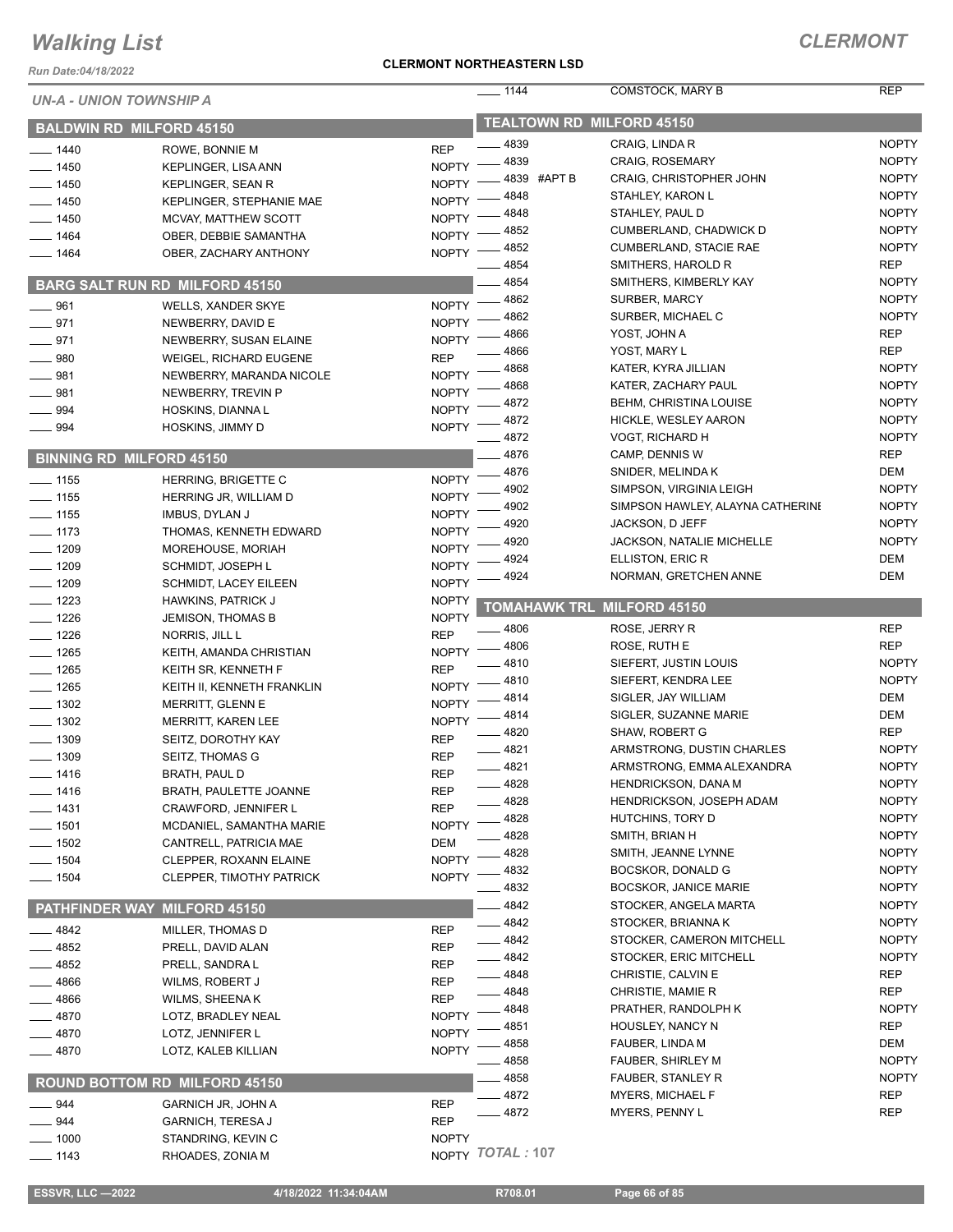*Run Date:04/18/2022*

*WE-B - WAYNE TOWNSHIP B*

#### **CLERMONT NORTHEASTERN LSD**

| <i>WE-B - WAYNE TOWNSHIP B</i> |                                    |              | <b>GRAHAM RD FAYETTEVILLE 45118</b> |                                 |              |  |
|--------------------------------|------------------------------------|--------------|-------------------------------------|---------------------------------|--------------|--|
|                                | <b>ALBERS WAY GOSHEN 45122</b>     |              | $= 3573$                            | HUTCHINSON, BARBARA J           | <b>REP</b>   |  |
| $- 3081$                       | WELLS III, WILLIAM OLLIE           |              | NOPTY __ 3573                       | HUTCHINSON JR, CHARLES R        | <b>REP</b>   |  |
| $- 3083$                       | VAUGHN, MICHEAL WAYNE              |              | NOPTY __ 3577                       | SWEARINGEN, LINDA L             | <b>NOPTY</b> |  |
|                                |                                    |              | 3577                                | SWEARINGEN, TOMMY LAVELLE       | <b>NOPTY</b> |  |
| <b>BIGAM RD BATAVIA 45103</b>  |                                    |              | 3579                                | BALES, JAMES R                  | <b>NOPTY</b> |  |
| $-2793$                        | <b>WOTTLE, BRIAN M</b>             |              | NOPTY -8579                         | BALES, JENNIFER A               | <b>NOPTY</b> |  |
| $-2801$                        | ROY, RACHEL N                      |              | NOPTY -8579                         | <b>BALES, MICHAEL PAUL</b>      | <b>NOPTY</b> |  |
| $-2814$                        | AMIOT, JAMES F                     |              | NOPTY -8587                         | GREENE, DOUGLAS                 | <b>REP</b>   |  |
| $-2814$                        | AMIOT, KATHLEEN                    |              | NOPTY -8587                         | <b>GREENE, JACQUELINE K</b>     | <b>REP</b>   |  |
| $-2822$                        | <b>BUTLER, SHARON K</b>            | <b>REP</b>   | $\frac{1}{2}$ 3603                  | WITT, LUTHER ZACHARIAH          | <b>NOPTY</b> |  |
| 2822                           | DUKE, JORDAN JAMES                 |              | NOPTY -8607                         | CRABTREE, JEREMY D              | <b>NOPTY</b> |  |
| $- 2822$                       | SNAPP, JILL M                      |              | NOPTY -8607                         | DUCOLON, TOYA LYNN              | <b>NOPTY</b> |  |
| $-2823$                        | HUGHETT, JAMES RANDALL             |              | NOPTY -8621                         | HARTNESS, ANGELA R              | <b>NOPTY</b> |  |
| $-2823$                        | RANDOLPH HUGHETT, ELISABETH J      |              | NOPTY -8621                         | PARKER, DAVID M                 | <b>NOPTY</b> |  |
| $-2824$                        | SHUTTS, DEREK P                    |              | NOPTY -8621                         | PARKER, JAMIE M                 | <b>NOPTY</b> |  |
| $-2825$                        | TAYLOR, LISA MARIE                 |              | NOPTY -8625                         | DUCOLON, BRUCE E                | <b>NOPTY</b> |  |
| $-2831$                        | CASTLE, MONICA ANN                 |              | NOPTY -8680                         | HUDSON, PATRICK RICHARD ALLAN   | <b>NOPTY</b> |  |
| $-2831$                        | RHOTEN, FELICA BROOKE              | <b>NOPTY</b> |                                     |                                 |              |  |
| $\equiv$ 2833                  | POWER, SHERRY L                    |              |                                     | NOPTY HERON COVE GOSHEN 45122   |              |  |
| $-2850$                        | RIPPSTEIN, MELANIE ZAI             |              | NOPTY __ 3160                       | MARQUIS, WILLIAM VANCE          | <b>REP</b>   |  |
| $-2854$                        | JOHNSON, HEATHER D                 |              | NOPTY __ 3169                       | FRANK-KOEHLER, LINDA S          | <b>DEM</b>   |  |
| $-2854$                        | JOHNSON, MARK SHAWN                |              | NOPTY __ 3169                       | KOEHLER, MICHAEL JAMES          | <b>NOPTY</b> |  |
| $-2864$                        | ARMSTRONG, ALYSIA LYNN             |              | NOPTY __ 3169                       | KOEHLER, TASHA NICOLE           | <b>NOPTY</b> |  |
| $- 2864$                       | BLAIR, BENJAMIN J                  | <b>REP</b>   |                                     |                                 |              |  |
| $-2874$                        | JOHNSON, JAMES WILSIE              |              |                                     | NOPTY HUNT RD BLANCHESTER 45107 |              |  |
| 2890                           | KINNER, JERRY L                    |              | NOPTY __ 5946                       | <b>BREWER, BETTYJEAN</b>        | <b>NOPTY</b> |  |
| $-2892$                        | PICKETT, BRANDON SCOTT             |              | NOPTY __ 5946                       | LEONARD, NICOLE LYNN            | <b>NOPTY</b> |  |
| $\equiv$ 2908                  | METTE, HENRY L                     |              | NOPTY __ 5946                       | SHARP, STEPHANIE M              | <b>NOPTY</b> |  |
| $-2920$                        | FUGATE, CLARENCE                   |              | NOPTY __ 5951                       | DIETRICH, DARREL SCOTT          | <b>NOPTY</b> |  |
| $-2935$                        | <b>GEIGER, AMY MARIE</b>           |              | NOPTY __ 5951                       | DIETRICH, JEREMY GRANT          | <b>NOPTY</b> |  |
| 2935                           | GEIGER, ANNA LOUISE                |              | NOPTY __ 5953                       | COTTRELL, KATIE L               | <b>NOPTY</b> |  |
| 2935                           | <b>GEIGER, JEFFREY S</b>           | <b>REP</b>   | $\frac{1}{2}$ 5967                  | PROFFITT, FRANKIE ALLEN         | <b>NOPTY</b> |  |
| 2935                           | <b>GEIGER, MARK JEFFREY</b>        | NOPTY __     | 5967                                | TIMERDING, CINDY LOU            | <b>NOPTY</b> |  |
| $-2935$                        | GEIGER, SANDY M                    | <b>REP</b>   | .5967                               | VANDYKE, JERRY W                | <b>NOPTY</b> |  |
| $\frac{1}{2935}$               | <b>GEIGER, SARAH E</b>             |              | NOPTY __ 5967                       | WHITT, GREGORY S                | <b>NOPTY</b> |  |
| $-2939$                        | GEIGER, JUDY L                     | <b>REP</b>   | $\frac{1}{2}$ 5975                  | BRYANT, BRANDON JAY             | <b>REP</b>   |  |
| $-2949$                        | KELLY, BARBARA S                   | <b>REP</b>   | $- 5975$                            | BRYANT, HANNA NICOLE            | <b>NOPTY</b> |  |
| 5699                           | YORK, DAVID WAYNE                  |              | NOPTY __ 5975                       | BRYANT, MICHELLE L              | <b>NOPTY</b> |  |
|                                |                                    |              | 5975                                | MCMANAWAY, MEGAN NICHOLE        | <b>NOPTY</b> |  |
|                                | <b>BLACKHAWK DR BATAVIA 45103</b>  |              | 5977                                | LANGDON, ERIC P                 | <b>NOPTY</b> |  |
| 2772                           | MUSIL, ROGER A                     | <b>REP</b>   | 5977                                | LANGDON, RAYMA M                | <b>NOPTY</b> |  |
| $-2772$                        | MUSIL, SHIRLEY D                   | <b>REP</b>   | 5985                                | DUNFORD, DONALD S               | <b>NOPTY</b> |  |
| $-2772$                        | TURNING, MICHAEL C                 | NOPTY __     | 5985                                | DUNFORD, LISA DENICE            | <b>NOPTY</b> |  |
|                                |                                    |              | 5991                                | PENCE WILLIAMS, KELLY LYNNE     | <b>NOPTY</b> |  |
| <b>BONHAM LN GOSHEN 45122</b>  |                                    |              | 5991                                | WILLIAMS, CHRISTOPHER J         | <b>NOPTY</b> |  |
| $-3105$                        | BONHAM, WILLIAM AUSTIN             | NOPTY -      | 5997                                | SPENCER, JAMES MICHAEL          | <b>NOPTY</b> |  |
| $- 3105$                       | BONHAM II, WILLIAM S               |              | NOPTY -8997                         | SPENCER JR, JAMES MICHAEL       | <b>NOPTY</b> |  |
|                                |                                    |              | 5997                                | SPENCER, LAURA ANN              | <b>NOPTY</b> |  |
|                                | <b>CROSS ST NEWTONSVILLE 45158</b> |              | 5997                                | SPENCER, PATRICIA C             | <b>NOPTY</b> |  |
| 2839                           | MAST, JOSEPH M                     | NOPTY -      | 5999                                | WATSON, BOBBY W                 | <b>NOPTY</b> |  |
| 2839                           | MAST, LINDA S                      | NOPTY -      | 5999                                | <b>WATSON, CENDERIE MICHELL</b> | <b>NOPTY</b> |  |
|                                |                                    |              | 6042                                | STAHL, JAMES J                  | <b>REP</b>   |  |
| <b>GAVEY WAY</b>               | <b>BATAVIA 45103</b>               |              | 6042                                | STAHL, WONNIE D                 | <b>DEM</b>   |  |
| $-5728$                        | HOWARD, SANDRA M                   |              | NOPTY - 6056                        | <b>BISHOP, AMANDA MARIE</b>     | <b>NOPTY</b> |  |
| $-5728$                        | JEFFERS SR, DONALD R               |              | NOPTY - 6109                        | PAYTES, JAKOB WADE              | <b>NOPTY</b> |  |
| - 5728                         | JEFFERS JR, DONALD RAY             |              | NOPTY - 6109                        | PAYTES, TEDDY A                 | <b>REP</b>   |  |
| 5728                           | JEFFERS, PAMELA R                  |              | NOPTY - 6109                        | ROGER, HANNAH NICHOLE           | <b>NOPTY</b> |  |
| $-5740$                        | SLONE, DEBORA L                    | <b>REP</b>   | __ 6109                             | ROSEN, SARA M                   | <b>NOPTY</b> |  |
| $-5742$                        | COPE, JAKE L                       | <b>REP</b>   | $-6138$                             | CHRISTIE, CARRIE BETH           | <b>NOPTY</b> |  |
| $-5742$                        | COPE, PATRICIA F                   | <b>REP</b>   | $\frac{1}{2}$ 6138                  | CHRISTIE, CONNIE SUE            | <b>REP</b>   |  |
|                                |                                    |              |                                     |                                 |              |  |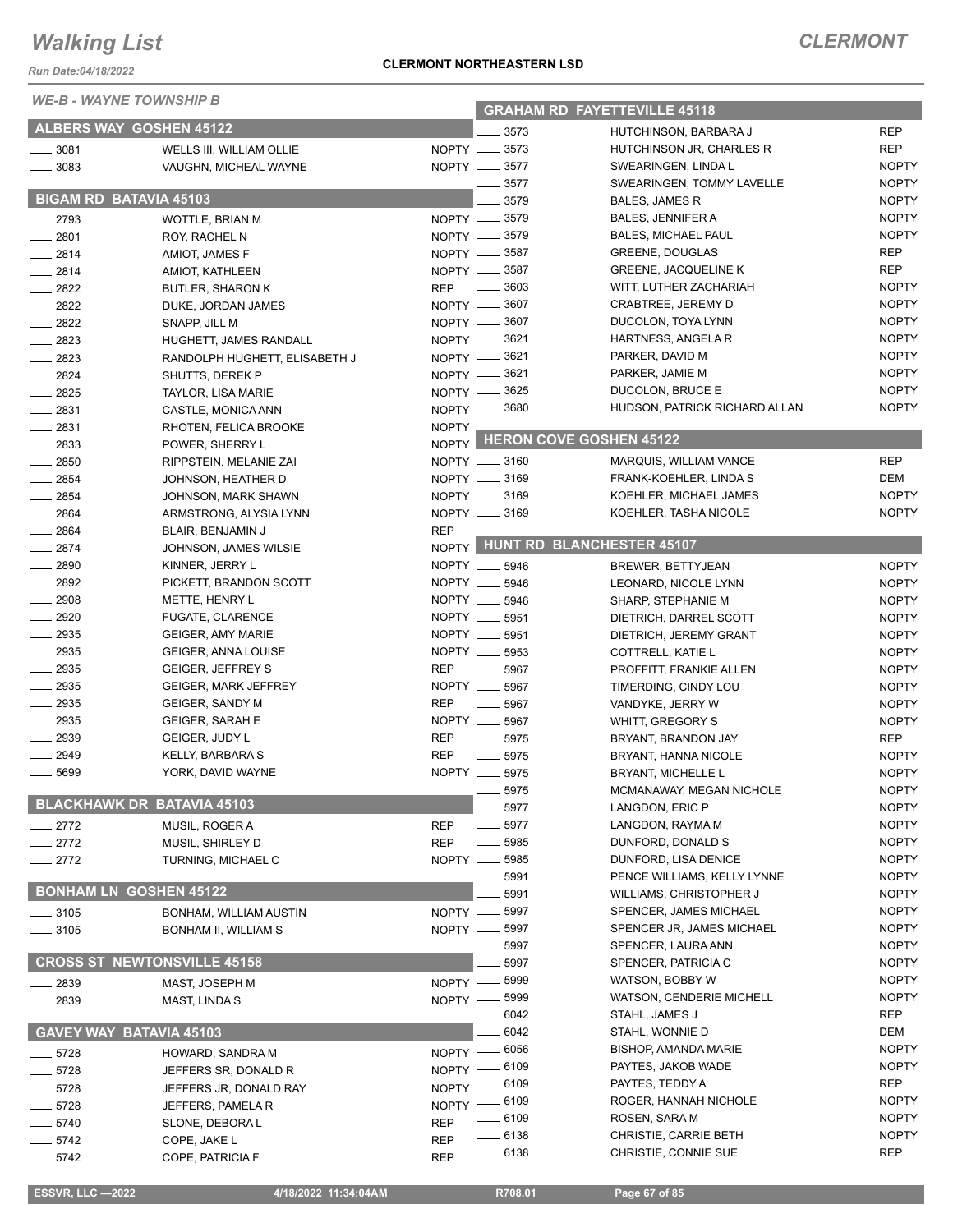*Run Date:04/18/2022*

| WE-B - WAYNE TOWNSHIP B |                                  |              | <b>LEUDERS RD GOSHEN 45122</b>               |                                      |              |  |  |
|-------------------------|----------------------------------|--------------|----------------------------------------------|--------------------------------------|--------------|--|--|
|                         | <b>HUNT RD BLANCHESTER 45107</b> |              | 3125                                         | WILLIAMS, MARYLN K                   | <b>NOPTY</b> |  |  |
| $-6138$                 | CHRISTIE, DENNIS J               | <b>REP</b>   | 3125                                         | WILLIAMS, TYLER ALLEN                | <b>NOPTY</b> |  |  |
| $-6180$                 | PAYTES, TRACY L                  | <b>NOPTY</b> | 3133                                         | OPP, JENNIFER                        | <b>NOPTY</b> |  |  |
| 6180                    | PAYTES, TREVOR ALLAN             | <b>NOPTY</b> | 3133                                         | OPP, RALPH L                         | <b>NOPTY</b> |  |  |
| $-6181$                 | BROWN, LARRY WAYNE               | <b>NOPTY</b> | 3177                                         | DALBY, CALVIN JOSEPH                 | <b>NOPTY</b> |  |  |
| $-6181$                 | BROWN, MICHEAL ALAN              | <b>NOPTY</b> | 3177                                         |                                      | <b>REP</b>   |  |  |
| $-6187$                 | HOSKINS, JIMMY CLIDE             | <b>NOPTY</b> |                                              | TUDOR, MARY HELEN                    |              |  |  |
| $-6187$                 | HOSKINS, MELISSA MAY             | <b>REP</b>   | 3187                                         | SCHWARTZ, JOHN M                     | <b>NOPTY</b> |  |  |
| 6198                    | STULL, NINA MARIE                | <b>NOPTY</b> | 3191                                         | JOHNSON, CHASE ANDREW                | <b>NOPTY</b> |  |  |
|                         |                                  |              | 3191                                         | JOHNSON, GREGORY ALLEN               | <b>NOPTY</b> |  |  |
|                         | HUNT RD FAYETTEVILLE 45118       |              | 3191                                         | JOHNSON, MELISSA L                   | <b>NOPTY</b> |  |  |
| $-6212$                 | OSBORNE, KATHLEEN R              | <b>NOPTY</b> | 3191                                         | JOHNSON, TREY NATHANIEL              | <b>NOPTY</b> |  |  |
| $-6212$                 | OSBORNE, KENT D                  | <b>NOPTY</b> | 3311                                         | FLEISCHMAN, DEBORAH E                | DEM          |  |  |
| $-6212$                 |                                  |              | 3311                                         | FLEISCHMAN, ETHAN DAVID              | DEM          |  |  |
|                         | OSBORNE, KURT LOUIS              | <b>NOPTY</b> | 3331                                         | SPANGLER, JEANETTE G                 | <b>NOPTY</b> |  |  |
| 6225                    | FERRARELLI, SAMANTHA KASEY       | <b>NOPTY</b> | 3337                                         | MCMULLEN, BARBARA                    | DEM          |  |  |
| 6226                    | ROY, AMBERLY K                   | <b>NOPTY</b> | 3345                                         | SINCLAIR, JESSE DEAN                 | <b>NOPTY</b> |  |  |
| 6226                    | ROY, BRADEN VICTOR               | <b>NOPTY</b> | 3353                                         | ACUFF, ANNE M                        | <b>NOPTY</b> |  |  |
| 6234                    | NEELEY, TEYAR                    | <b>REP</b>   | 3353                                         | ACUFF, DAVID M                       | <b>NOPTY</b> |  |  |
| $- 6234$                | NEELEY, TIMOTHY A                | <b>REP</b>   | 3560                                         | MALOTT, BARBARA ANN                  | <b>NOPTY</b> |  |  |
| $- 6235$                | MOORE, MONICA A                  | <b>REP</b>   |                                              |                                      |              |  |  |
| $- 6235$                | MOORE, NATHAN A                  | <b>NOPTY</b> |                                              | <b>LIBERTY ST NEWTONSVILLE 45158</b> |              |  |  |
| 6235                    | MOORE, WAYNE A                   | <b>REP</b>   | $-540$                                       | BAUMANN, HEATHER NICOLE              | <b>NOPTY</b> |  |  |
| 6236                    | FRITZ, KIMBERLY JO               | <b>REP</b>   | 540                                          | <b>BAUMANN, MICHAEL THOMAS</b>       | <b>NOPTY</b> |  |  |
| 6236                    | FRITZ, STEVEN JAMES MICHAEL      | <b>NOPTY</b> |                                              |                                      |              |  |  |
|                         | HUTCHINSON RD BATAVIA 45103      |              | <b>MARATHON EDENTON RD BLANCHESTER 45107</b> |                                      |              |  |  |
|                         |                                  |              | 6067                                         | COSTELLO, KIMBERLY A                 | <b>REP</b>   |  |  |
| 5908                    | HATFIELD, DILLION RAY            | <b>NOPTY</b> | 6067                                         | COSTELLO, MICHAEL E                  | <b>REP</b>   |  |  |
| 5908                    | MOORE, EDNA C                    | <b>NOPTY</b> | 6075                                         | WILLIAMS, BRADLEY JASON              | <b>NOPTY</b> |  |  |
| 5943                    | KIRK, MARLENE                    | <b>NOPTY</b> | 6075                                         | WILLIAMS, SARAH ELIZABETH            | <b>NOPTY</b> |  |  |
| 5946                    | HAGER, JACOB NATHANIEL           | <b>NOPTY</b> | 6087                                         | COOGAN, REBECCA KAY                  | <b>NOPTY</b> |  |  |
| 5957                    | COOPER, TIFFANY R                | <b>NOPTY</b> | 6100                                         | COWANS, BARBARA J                    | <b>NOPTY</b> |  |  |
| 5959                    | BREWER, BRANDON WAYNE            | <b>NOPTY</b> | 6100                                         | DUNCIL JR, LONNIE R                  | <b>NOPTY</b> |  |  |
| 5959                    | BREWER, KRYSTAL H                | <b>NOPTY</b> | 6100                                         | FANCOTE, JENNIFER MARIE              | <b>NOPTY</b> |  |  |
| 5973                    | CALDWELL, CHRISTINE M            | <b>NOPTY</b> | 6100                                         | MCINTYRE JR, CLARENCE L              | <b>NOPTY</b> |  |  |
| 5977                    | MOELLER, ELIZABETH M             | <b>NOPTY</b> | 6124                                         | <b>FRIETCH, MARY L</b>               | <b>NOPTY</b> |  |  |
| 5977                    | MOELLER, WILLIAM S               | <b>NOPTY</b> | 6124                                         | FRIETCH, RICHARD S                   | <b>NOPTY</b> |  |  |
| 5983                    | <b>GRIFFIN, SHARI MICHELLE</b>   | <b>NOPTY</b> | 6146                                         | SMITH, JAMES A                       | <b>NOPTY</b> |  |  |
| 5983                    | SAMSON JR, KIRK BLAINE           | <b>NOPTY</b> | 6146                                         | SMITH, SHELLY D                      | <b>NOPTY</b> |  |  |
| 5984                    | PRIDEMORE, DUSTIN R              | <b>NOPTY</b> | 6155                                         | BARBER, GERALD WAYNE                 | <b>NOPTY</b> |  |  |
| 5989                    | LEEVER, SARAH S                  | <b>NOPTY</b> | 6155                                         | HORNBECK, DARRELL E                  | <b>NOPTY</b> |  |  |
| 5989                    | SMITH, DONNAL                    | <b>NOPTY</b> | 6157                                         |                                      | <b>NOPTY</b> |  |  |
| 5990                    | ADDISON, AMY MARIE               | <b>NOPTY</b> |                                              | CALDWELL, WESLEY A                   |              |  |  |
| 5992                    | GILBERT, BETHANY MARIE           | <b>NOPTY</b> | 6160                                         | COOK, AMY MARIE                      | <b>NOPTY</b> |  |  |
| 5992                    | <b>GILBERT, MAGGIE M</b>         | <b>NOPTY</b> | 6167                                         | <b>GARRISON, MORIA CHRISTINE</b>     | <b>NOPTY</b> |  |  |
| 5993                    | SMITH JR, WILLIAM F              | <b>NOPTY</b> | 6167                                         | <b>GARRISON, NICHOLAS RADFORD</b>    | <b>NOPTY</b> |  |  |
| 5997                    | HARRIS, STEVEN A                 | DEM          | $-6167$                                      | NOVAK, ERIKA-KATE GERALDINE          | <b>NOPTY</b> |  |  |
| 5997                    |                                  |              | $-6170$                                      | DELANEY, HEATHER DONDEANA            | <b>NOPTY</b> |  |  |
|                         | HARRIS, TAMARA L                 | DEM          | $-6170$                                      | DYKES, PAMELA ANN                    | <b>NOPTY</b> |  |  |
| 5997                    | VANCE, CAROL LEE                 | DEM          | $-6170$                                      | LEWIS, JOSHUA LEE                    | <b>NOPTY</b> |  |  |
| 6002                    | HILL, LARRY W                    | <b>DEM</b>   | 6170                                         | LEWIS, KELLY MARIE                   | <b>NOPTY</b> |  |  |
| 6013                    | HOLLAND, CARMEN S                | <b>NOPTY</b> | 6181                                         | PURCELL, SUSAN MARIE                 | <b>NOPTY</b> |  |  |
| 6022                    | BERRY, CYNTHIA MARIA             | <b>REP</b>   | 6182                                         | HOLLAENDER, JOAN T                   | <b>NOPTY</b> |  |  |
| 6022                    | MICHAEL, CHRISTOPHER JARROD WAY  | <b>NOPTY</b> | 6182                                         | HOLLAENDER, TERRY P                  | <b>NOPTY</b> |  |  |
| 6022                    | MICHAEL, NATHAN MATTHEW WAYNE    | <b>NOPTY</b> | $-6191$                                      | HICKEY, CLAUDE L                     | <b>NOPTY</b> |  |  |
|                         |                                  |              | 6191                                         | HICKEY, PATRICIA J                   | <b>NOPTY</b> |  |  |
| <b>INGLE RD</b>         | <b>BLANCHESTER 45107</b>         |              | 6195                                         | SEIVERT, THOMAS A                    | <b>NOPTY</b> |  |  |
| ____ 3426               | FAWLEY, BRANDON CASEY            | <b>NOPTY</b> | 6196                                         | STEWART, BONNIE                      | <b>NOPTY</b> |  |  |
| 3426                    | FAWLEY, KRISTINA LEE             | <b>NOPTY</b> | 6196                                         | STEWART, HASKEL L                    | <b>NOPTY</b> |  |  |
| 3445                    | JOHNSON, ALEXANDRIA ROSE         | REP          | $-6199$                                      | WILSON, JOHN L                       | <b>NOPTY</b> |  |  |
| 3445                    | MARTIN, CODY A                   | REP          | 6199                                         | WILSON, LEIGH ANN                    | <b>NOPTY</b> |  |  |
| 3489                    | STAHL, CHARLES F                 | <b>NOPTY</b> | 6203                                         | PAUL, CARL E                         | REP          |  |  |
| 3489                    | STAHL, JENNY L                   | <b>NOPTY</b> |                                              |                                      |              |  |  |
|                         |                                  |              |                                              |                                      |              |  |  |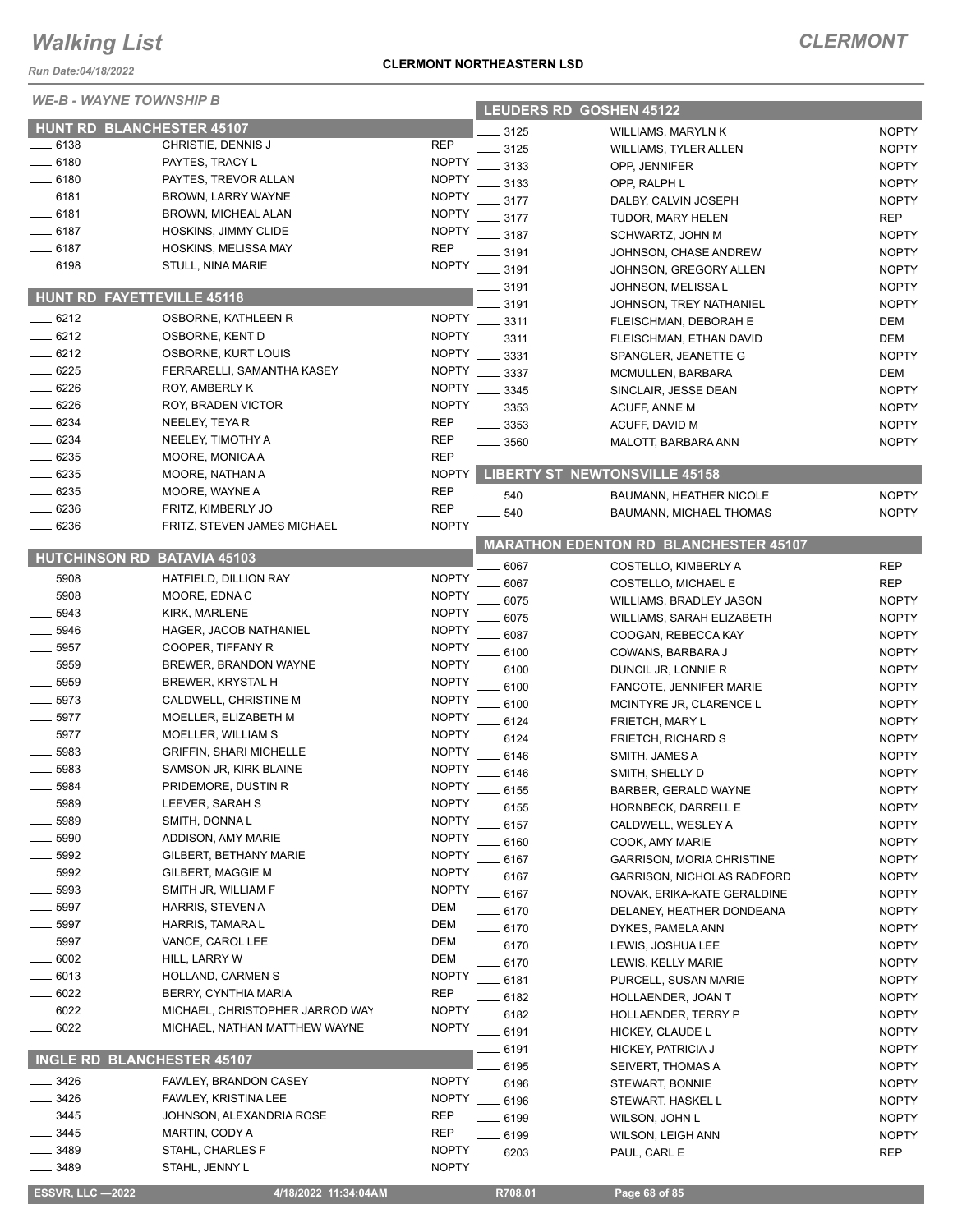*Run Date:04/18/2022*

#### **CLERMONT NORTHEASTERN LSD**

| <b>WE-B - WAYNE TOWNSHIP B</b> |                                              |              | $- 3167$                | WITT, ELIZABETH A                        | <b>REP</b>   |
|--------------------------------|----------------------------------------------|--------------|-------------------------|------------------------------------------|--------------|
|                                |                                              |              | 3167                    | WITT, EMILY ELAINE                       | <b>REP</b>   |
|                                | <b>MARATHON EDENTON RD BLANCHESTER 45107</b> |              | 3167                    | WITT, RUSSELL H                          | <b>REP</b>   |
| 6203                           | PAUL, MICHAEL J                              |              | NOPTY __ 3168           | DORITY, RUTH A                           | <b>NOPTY</b> |
| $-6203$                        | PAUL, PEGGY K                                |              | NOPTY __ 3171           | <b>BRAAKSMA, LANIE CHRISTINA</b>         | <b>NOPTY</b> |
| $-6205$                        | ROY, DONNA MAY                               | <b>REP</b>   | $- 3171$                | RAPIER, ROBERT BRADLEY                   | <b>NOPTY</b> |
| $-6205$                        | ROY, ROGER WESLEY                            | <b>REP</b>   | $- 3171$                | TATE, CODY ALAN                          | <b>NOPTY</b> |
| $-6208$                        | ELLIOTT, CASEY C                             |              | NOPTY __ 3174           | MILLER, ELSIE DOROTHY                    | <b>NOPTY</b> |
| $-6208$                        | ELLIOTT, ERIN PAGE                           |              | NOPTY __ 3174           | MIRACLE, MICHELLE M                      | <b>NOPTY</b> |
| $-6208$                        | UNDERTHUN, ILYSE MARIE                       |              | NOPTY __ 3181           | VARNEY, KYLE DAVID                       | <b>NOPTY</b> |
| $-6208$                        | UNDERTHUN, PARKER DAVID                      |              | NOPTY __ 3181           | VARNEY, LAURIE J                         | <b>NOPTY</b> |
| $-6218$                        | SOLOMON, DEE K                               | DEM          | $\frac{1}{2}$ 3186      | PROFITT, MICHAEL DAVID                   | <b>NOPTY</b> |
| $-6221$                        | BARTLETT, BRYAN MATTHEW                      |              | NOPTY __ 3186           | PROFITT, SHELLEY R                       | <b>NOPTY</b> |
| $= 6221$                       | <b>BARTLETT, GEORGE</b>                      | <b>NOPTY</b> |                         |                                          |              |
| $-6221$                        | BARTLETT, PEGGY ANN                          |              |                         | NOPTY MOORE MARATHON RD GOSHEN 45122     |              |
| $-6241$                        | KEFFER, KATHARINE ORENA                      |              | NOPTY __ 5913           | LAVEM, ASHLEY L                          | <b>NOPTY</b> |
| $-6241$                        | QUESTEL, MIGUEL ANGEL                        |              | NOPTY __ 5913           | LAVERY JR, JOSEPH G                      | <b>NOPTY</b> |
| $- 6268$                       | DAVIS, SHELIA R                              |              | NOPTY __ 5913           | LAVERY, TAMMY J                          | <b>NOPTY</b> |
| $-6270$                        | SHORT, BRIAN D                               |              | NOPTY __ 5913           | TALLEY, STEPHANIE RECHETTA               | <b>NOPTY</b> |
| $- 6270$                       | SHORT, MELYNDA N                             |              | NOPTY __ 5915           | <b>CENTERS, LINDSAY M</b>                | <b>NOPTY</b> |
| $-6271$                        | GULLEMAN, CATHY C                            |              | NOPTY __ 5915           | CENTERS, NATHAN A                        | <b>NOPTY</b> |
| $-6271$                        | STAUSS, RICHARD L                            |              | NOPTY __ 5915           | LATCHFORD, JOHN R                        | <b>NOPTY</b> |
| $-6275$                        | HARP, WILLIAM C                              | <b>NOPTY</b> |                         |                                          |              |
| $-6279$                        | CORNETT, ERNOLD D                            | <b>REP</b>   | NAKIYA LN BATAVIA 45103 |                                          |              |
| $-6279$                        | CORNETT, MATTHEW D                           | <b>NOPTY</b> | $-5726$                 | CARLOCK, JERMAINE L                      | <b>NOPTY</b> |
| $-6279$                        | CORNETT, TONYA R                             | <b>NOPTY</b> |                         |                                          |              |
| $-6280$                        | COOK, CONNOR MICHAEL                         | DEM          |                         | NEWTONSVILLE HUTCHINSON RD BATAVIA 45103 |              |
| $-6280$                        | COOK, DOROTHY ANNE                           | DEM          | 5858                    | COMBS, KAREN S                           | <b>NOPTY</b> |
| $-6280$                        | COOK, MICHAEL EARL                           | <b>DEM</b>   | 5860                    | DUNCAN, CANORINA MARIE                   | <b>NOPTY</b> |
| $- 6281$                       | CORNETT, ARNOLD                              | <b>REP</b>   | 5860                    | DUNCAN, JAMES E                          | <b>NOPTY</b> |
| $-6281$                        | CORNETT, ARNOLD DOUGLAS                      | <b>NOPTY</b> | 5866                    | LYTLE, DAVID L                           | <b>REP</b>   |
| $-6281$                        | CORNETT, MELISSA N                           | <b>NOPTY</b> | 5866                    | LYTLE, TINA-MARIE E                      | <b>REP</b>   |
| $-6281$                        | CORNETT, THELMA                              | <b>NOPTY</b> | 5868                    | LAIRD, JAMES P                           | <b>REP</b>   |
| 6316                           | LIVELY, ANITA COLLENE                        | <b>NOPTY</b> | 5868                    | LAIRD, VICKIE D                          | <b>REP</b>   |
| 6316                           | LIVELY, JASON WANN                           | <b>NOPTY</b> | 5940                    | HENNING, LOREN JAY                       | <b>REP</b>   |
|                                |                                              |              | 5946                    | HAGER, BARBARA A                         | <b>REP</b>   |
|                                | <b>MEEK RD GOSHEN 45122</b>                  |              | 5946                    | HAGER, LAWRENCE A                        | <b>REP</b>   |
| 3001                           | AMANN, ERICA ELIZABETH                       | <b>NOPTY</b> |                         |                                          |              |
| 3019                           | SCHULTZ, DANIELLE CHRISTINE                  | <b>NOPTY</b> |                         | NEWTONSVILLE RD GOSHEN 45122             |              |
| 3057                           | DIERKER, ALLAN LEIGH                         | <b>REP</b>   | 1658 #APT 2             | HAMBLON, DESIREE NICOLE                  | <b>NOPTY</b> |
| 3057                           | HOLDEN, RUTH M                               | <b>NOPTY</b> | 5956                    | DARENKAMP, COLLEEN S                     | <b>NOPTY</b> |
| 3061                           | RASICO, DAVID V                              | <b>REP</b>   | 5956                    | MONTGOMERY, ALAINA W                     | <b>NOPTY</b> |
| 3070                           | HOLDEN, DARLA A                              | <b>DEM</b>   | 5958                    | MANTZ, PAIGE M                           | <b>REP</b>   |
| 3087                           | BOTTS, MARY C                                | <b>NOPTY</b> | 5958                    | THEADERMAN, SHANE KEITH                  | <b>NOPTY</b> |
| 3094                           | CROMER, KATHY A                              | <b>REP</b>   | 5960                    | NAUSE, DAVID MICHAEL                     | <b>NOPTY</b> |
| . 3094                         | CROMER JR, VIRGIL                            | <b>REP</b>   | 5960                    | NAUSE, JACOB MICHAEL                     | <b>NOPTY</b> |
| 3098                           | WITT, JERRY D                                | <b>NOPTY</b> | 5960                    | NAUSE, KATIE LINN                        | <b>NOPTY</b> |
| $= 3098$                       | WITT, LOUISE                                 | <b>NOPTY</b> | 5960                    | NAUSE, SHEILA R                          | <b>NOPTY</b> |
| $\frac{1}{2}$ 3101             | BETSCHER, MICHAEL R                          | <b>REP</b>   | 5960                    | NAUSE JONGEN, KELLIE JO                  | <b>NOPTY</b> |
| $\frac{1}{2}$ 3112             | <b>BINGAMAN, JASON E</b>                     | <b>NOPTY</b> | 5964                    | GILLEN, JEFFREY W                        | <b>NOPTY</b> |
| $\frac{1}{2}$ 3112             | BINGAMAN, REBECCA JANE                       | <b>NOPTY</b> | 5964                    | GILLEN, TILEENA K                        | <b>NOPTY</b> |
| $\frac{1}{2}$ 3121             | BACKER, KEVIN C                              | <b>NOPTY</b> | 5966                    | REECE, DAROLL L                          | <b>NOPTY</b> |
| $\frac{1}{2}$ 3121             | <b>BURTON, JENA BROOK</b>                    | <b>NOPTY</b> | 5966                    | REECE, KATLIN RENEE                      | <b>NOPTY</b> |
| $\frac{1}{2}$ 3126             | WARREN, PHIL A                               | REP          | 5966                    | <b>REECE, KELLY S</b>                    | <b>NOPTY</b> |
| ____ 3126                      | WARREN, SUSAN J                              | <b>REP</b>   | 5966                    | REECE, MACKENZIE FAITH                   | <b>NOPTY</b> |
| $-3131$                        | <b>JERVIS, HUGH LOGAN</b>                    | <b>NOPTY</b> | 5968                    | ROBERTS, ROBIN D                         | REP          |
| $- 3131$                       | SALLEE HENSLEY, KRISTIN MARIE                | <b>NOPTY</b> | 5972                    | BERRY, AMBER JEAN                        | <b>NOPTY</b> |
| ____ 3131                      | WINLAND, NATALIE A                           | <b>NOPTY</b> | 5972                    | BROWN, JARED LEE                         | <b>NOPTY</b> |
| $\frac{1}{2}$ 3131             | WINLAND, TIMOTHY P                           | <b>NOPTY</b> | 5976                    | YINGER, CAROL J                          | REP          |
| $\frac{1}{2}$ 3135             | WARNER, CHARLES WILLIAM                      | <b>REP</b>   | 5976                    | YINGER, TERRY L                          | <b>REP</b>   |
| $\frac{1}{2}$ 3135             | WARNER, KAREN JANE                           | REP          | 5978                    |                                          | <b>NOPTY</b> |
| $-3161$                        | BUSSARD, ANGELA JEAN                         | <b>REP</b>   |                         | MILLER JR, GILBERT RAY                   |              |
| 3167                           | WITT, AARON DEWEY                            | REP          | 5978                    | MILLER, JUSTIN R                         | <b>NOPTY</b> |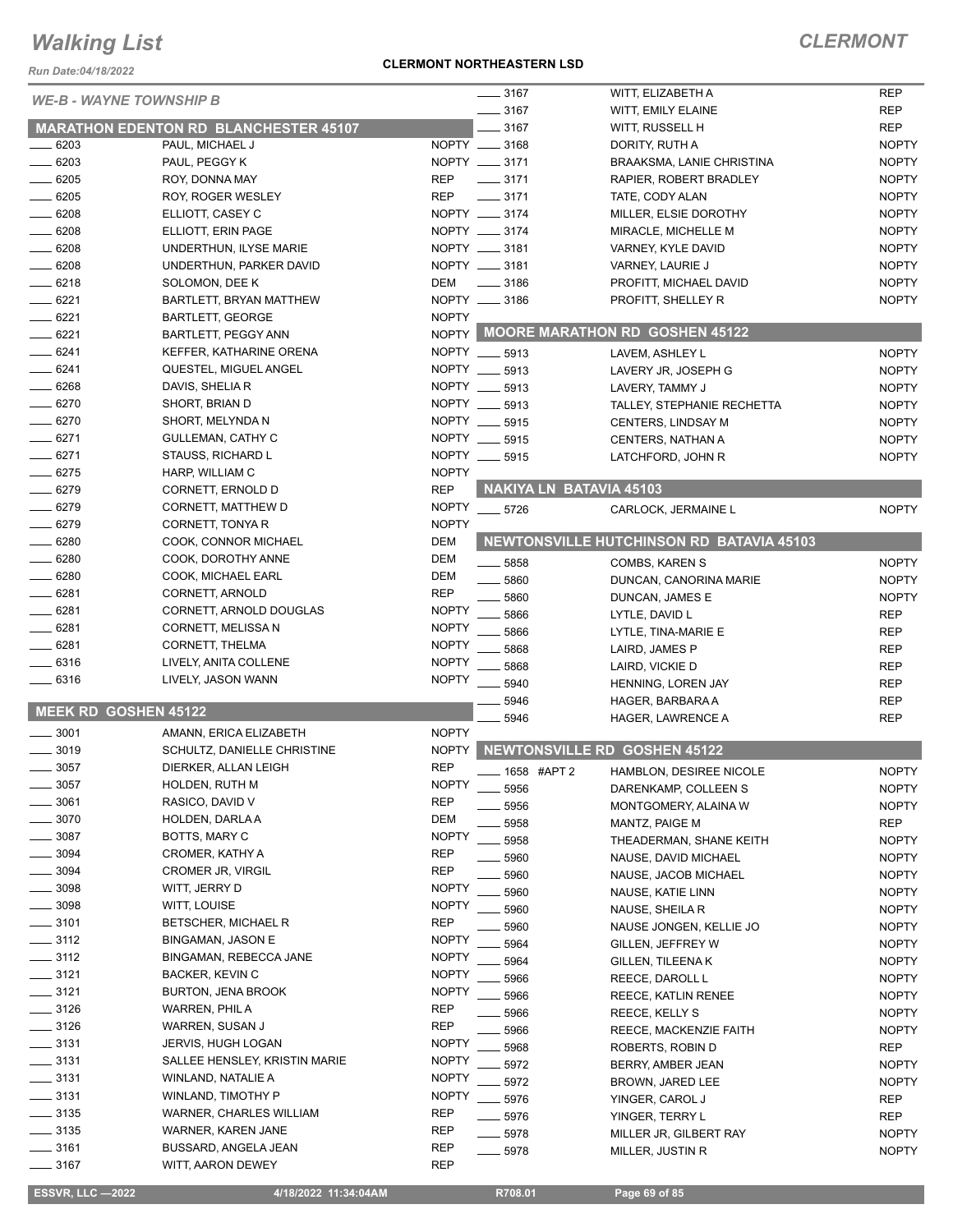*Run Date:04/18/2022*

#### **CLERMONT NORTHEASTERN LSD**

|                                     |                                               |              | $- 3133$           | SHAFFER, SHAUNA R                             | <b>NOPTY</b> |
|-------------------------------------|-----------------------------------------------|--------------|--------------------|-----------------------------------------------|--------------|
| <b>WE-B - WAYNE TOWNSHIP B</b>      |                                               |              | $\frac{1}{2}$ 3139 | ASKREN, SKYLER NICOLE                         | <b>NOPTY</b> |
| <b>NEWTONSVILLE RD GOSHEN 45122</b> |                                               |              | 3139               | STAHL, AMY LYNN                               | <b>NOPTY</b> |
| $\frac{1}{2}$ 5978                  | MILLER, TAMI D                                |              | NOPTY __ 3139      | STAHL, DONALD L                               | <b>NOPTY</b> |
| $\frac{1}{2}$ 5980                  | WERNER, DEBORAH KAYE                          | <b>REP</b>   | $\frac{1}{2}$ 3152 | TENNANT JR, JAMES LEE                         | <b>NOPTY</b> |
| .5980                               | WERNER, RICHARD MICHAEL                       |              | NOPTY __ 3152      | TENNANT, TRACEY LYNN                          | <b>NOPTY</b> |
| $-5986$                             | GOODIN, ROY D                                 | <b>REP</b>   | $\frac{1}{2}$ 3156 | HAMMONDS, AMANDA MARIE                        | <b>NOPTY</b> |
| 5986                                |                                               |              | NOPTY __ 3156      | HAMMONDS, RONALD D                            | <b>NOPTY</b> |
| $-5986$                             | GOODIN, STEFANIE LEE<br>GOODIN, TERRY L       | <b>REP</b>   | $\frac{1}{2}$ 3156 | HAMMONDS, SHARON L                            | <b>NOPTY</b> |
| $\frac{1}{2}$ 6004                  |                                               | <b>NOPTY</b> |                    |                                               |              |
|                                     | MEFFORD, BARBARA A<br><b>BANKS, BARBARA A</b> | <b>DEM</b>   |                    | <b>RAYMOND GREGSTON ST NEWTONSVILLE 45158</b> |              |
| 6006                                |                                               |              |                    |                                               |              |
| $\frac{1}{2}$ 6006                  | GOODWIN, JENA MARIE                           |              | NOPTY __ 221       | PRINGLE, KEVIN L                              | <b>REP</b>   |
| $- 6008$                            | LEWIS, JEAN                                   | <b>NOPTY</b> |                    | NOPTY ROUDEBUSH RD GOSHEN 45122               |              |
| $-6012$                             | LAWSON, DEVIN LEE                             |              |                    |                                               |              |
| $- 6012$                            | RECKERS, JACQUELINE DENISE                    | <b>NOPTY</b> | $\frac{1}{2}$ 6008 | MYERS, KENNETH W                              | <b>NOPTY</b> |
| $-6012$                             | RECKERS JR, JAMES THOMAS                      | <b>NOPTY</b> | 6008               | MYERS, TRACY ANN                              | <b>NOPTY</b> |
| $-6012$                             | <b>RECKERS III, JAMES THOMAS</b>              | <b>NOPTY</b> | 6012               | NAUSE, CONNIE A                               | <b>REP</b>   |
| 6022                                | FORNASH, LISA KIM                             | <b>NOPTY</b> | 6012               | NAUSE, EDWARD J                               | <b>REP</b>   |
| 6022                                | SNIDER, GREG L                                | <b>NOPTY</b> | 6020               | <b>WALKER, LANE ELISABETH</b>                 | <b>NOPTY</b> |
| $-6026$                             | TENGLER, DUSTIN JAY                           | <b>REP</b>   | 6020               | WALKER, LEXIE WREN                            | <b>REP</b>   |
|                                     |                                               |              | 6020               | WALKER, LYDIA ELLE                            | <b>NOPTY</b> |
| PARK RD GOSHEN 45122                |                                               |              | 6020               | WALKER, WARREN L                              | <b>REP</b>   |
| $-2977$                             | SHINKLE, PATRICIA A                           | NOPTY ___    | 6020               | <b>WELLS-WALKER, MICHELE E</b>                | <b>REP</b>   |
| $\frac{1}{2997}$                    | PEARSON, JESSICA LEE                          |              | NOPTY __ 6024      | STALLINGS, HENRY C                            | <b>NOPTY</b> |
| $-2997$                             | PEARSON, JONAH E                              |              | NOPTY __ 6028      | DAUGHERTY, BONNIE SUE                         | <b>NOPTY</b> |
| $\frac{1}{2}$ 3000                  | SMITH, JOSEPH A                               | NOPTY        | 6028               | DAUGHERTY, KENNETH RAY                        | <b>NOPTY</b> |
| $-3000$                             | SMITH, SANDRA L                               | NOPTY __     | .6028              | WATSON, CHELSEA CHRISTIAN                     | <b>NOPTY</b> |
| $\frac{1}{2}$ 3005                  | MCKENZIE, THOMAS HOPKINS                      | NOPTY ___    | 6028               | WATSON, CHRISTIAN HARLEY                      | <b>NOPTY</b> |
| $\frac{1}{2}$ 3014                  | SMITH, DAVID A                                |              | NOPTY __ 6036      | HOWELL, CHRISTOPHER S                         | <b>NOPTY</b> |
| $-3014$                             | SMITH JR, DAVID A                             |              | NOPTY __ 6036      | HOWELL, JEANNE M                              | <b>NOPTY</b> |
| $- 3014$                            | SMITH, ERIKA NICOLE                           |              | NOPTY __ 6044      | FLAIG, MARCIA L                               | <b>NOPTY</b> |
| $-3014$                             | SMITH, LORI ANN                               | NOPTY __     | 6044               | <b>FLAIG, MICHAEL D</b>                       | DEM          |
| $-3015$                             | MCNAIR, GRACIEL SANTOS                        | NOPTY __     | 6052               | MATTINGLY, ANTHONY                            | <b>NOPTY</b> |
| $- 3021$                            | <b>BARTON, GENEVA D</b>                       |              | NOPTY __ 6052      | MATTINGLY, DEBORAH ANN                        | <b>REP</b>   |
| $- 3021$                            | <b>BARTON, JESSICA B</b>                      |              | NOPTY __ 6052      | MATTINGLY, DENNIS WILLIAM                     | <b>NOPTY</b> |
| $- 3021$                            | BARTON, MATTHEW TODD                          |              | NOPTY __ 6052      | MATTINGLY, JOSEPH W                           | <b>NOPTY</b> |
| 3021                                | <b>BARTON, RICHARD TODD</b>                   |              | NOPTY __ 6052      | REYNOLDS, ZACHARY R                           | <b>NOPTY</b> |
| 3026                                | <b>MEYERS, DEBORAH A</b>                      |              | NOPTY __ 6094      | JOHNSON, ANNE L                               | <b>NOPTY</b> |
| 3059                                | WOLF, DAWN MARIE                              | NOPTY ___    | 6094               | MCKENZIE, MARK EDWARD                         | <b>NOPTY</b> |
| $-3059$                             | WOLF, JAY P                                   | NOPTY _      | 6094               | MCKENZIE, NAOMI RUTH                          | <b>NOPTY</b> |
| 3073                                | HOWARD, BILLIE J                              |              | NOPTY __ 6096      | HAYNES, ANGEL MARRIE                          | <b>NOPTY</b> |
| 3075                                | POYNTER, BRAYDEN MATTHEW                      |              | NOPTY __ 6096      | HAYNES, JAMIE RAY                             | <b>REP</b>   |
| $-3075$                             | TAYLOR JR, JAMES ALAN                         | <b>REP</b>   | $\frac{1}{2}$ 6096 | HAYNES, MARY J                                | <b>NOPTY</b> |
| 3075                                | TAYLOR, LINDA S                               |              | NOPTY __ 6104      | DANIEL, DAVID ALAN                            | <b>NOPTY</b> |
| $=3075$                             | TAYLOR, LINDA S                               | REP          | $- 6104$           | DANIEL, HOLLIE N                              | <b>NOPTY</b> |
| $-3076$                             | FREDWEST, KARMIN ALLI                         |              | NOPTY __ 6104      | KING-DANIEL, PAMELA                           | <b>NOPTY</b> |
| $-3076$                             | PRICE, CAMREN MICHAEL                         |              | NOPTY __ 6186      | KIRK, ROBLEY N                                | <b>NOPTY</b> |
| $-3085$                             | WHITT, CLAYTON G                              |              | NOPTY __ 6194      | WHITE, NANCY JEAN                             | REP          |
| $=$ 3087                            | NORMAN, DIANA D                               | DEM          | $- 6200$           | THOMAS, BEVERLY A                             | <b>REP</b>   |
| $=$ 3087                            | NORMAN, JOHN M                                | DEM          | $- 6200$           | THOMAS, ERIC L                                | <b>REP</b>   |
| 3088                                | WENDEL HOUK, BETH ANN                         |              | NOPTY __ 6210      | BREVING, PAUL EDWARD                          | <b>NOPTY</b> |
| 3092                                | DEMASTERS, DAVID T                            | DEM          | $- 6210$           | BREVING, WILLIAM J                            | <b>NOPTY</b> |
| . 3096                              | <b>MCMULLEN, MARY K</b>                       | NOPTY __     | 6222               | DAVIS, JACOB B                                | <b>NOPTY</b> |
| 3096                                | WAUGH, FLETCHER                               |              | NOPTY __ 6222      | DAVIS, LINDSAY E                              | <b>NOPTY</b> |
| $=$ 3117                            | MAST JR, ROMEO W                              | <b>REP</b>   | $-6222$            | DAVIS, SAMUEL LYLE                            | <b>NOPTY</b> |
| $\frac{1}{2}$ 3117                  | MAST, SANDRA K                                | <b>DEM</b>   | $- 6222$           | DAVIS, SUSAN A                                | <b>NOPTY</b> |
| $\frac{1}{2}$ 3120                  | CAMPBELL, VIRGINIA LEE                        |              | NOPTY __ 6228      | SCHIRMER, DARCIA                              | <b>REP</b>   |
| $\frac{1}{2}$ 3120                  | MONHOLLEN, KENNETH L                          |              | NOPTY __ 6228      |                                               |              |
| $\frac{3121}{2}$                    | MAST, ADAM WAYNE                              |              | NOPTY __ 6290      | SCHIRMER, JAMES P                             | <b>NOPTY</b> |
| $\frac{1}{2}$ 3121                  | MAST SR, ROMEO W                              |              | NOPTY __ 6294      | BURDSALL, CATHERINE IVAH                      | <b>NOPTY</b> |
| $\frac{1}{2}$ 3133                  |                                               |              | NOPTY __ 6294      | CRAIG, DOROTHY M                              | DEM          |
|                                     | HALCOMB, RUSSELL WAYNE                        |              | NOPTY __ 6298      | <b>CRAIG, TERRY L</b>                         | <b>NOPTY</b> |
| $\frac{1}{2}$ 3133                  | HALCOMB, SCOUT CHEYENNE                       |              |                    | LUEHRMAN, JAMES RICHARD                       | REP          |
| $\frac{1}{2}$ 3133                  | SHAFFER, ROBERT E                             |              | NOPTY __ 6306      | HEADLEY, MOLLY JANE CATHERINE                 | <b>NOPTY</b> |
| <b>ESSVR, LLC -2022</b>             | 4/18/2022 11:34:04AM                          |              | R708.01            | Page 70 of 85                                 |              |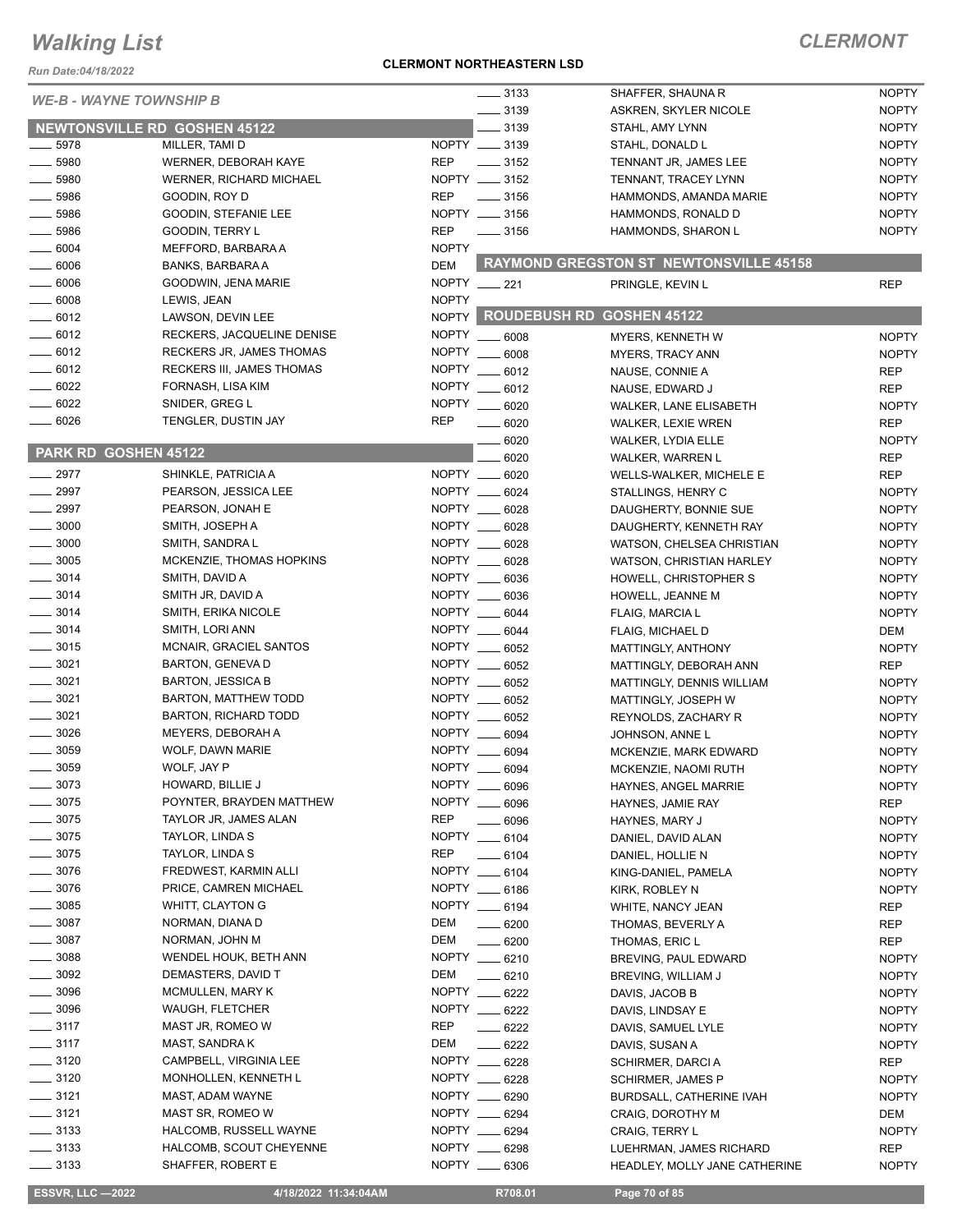*Run Date:04/18/2022*

#### **CLERMONT NORTHEASTERN LSD**

|                                  |                                        | 2978                         | KIMMICK, E DIANE                              | <b>NOPTY</b> |
|----------------------------------|----------------------------------------|------------------------------|-----------------------------------------------|--------------|
| <b>WE-B - WAYNE TOWNSHIP B</b>   |                                        | 2979                         | <b>BRADLEY, REBECCA M</b>                     | <b>REP</b>   |
| <b>ROUDEBUSH RD GOSHEN 45122</b> |                                        | 2979                         | BRADLEY, SCOTT M                              | <b>REP</b>   |
|                                  |                                        | 2979                         | FERGUSON, RACHEAL M                           | <b>NOPTY</b> |
| $-6306$                          | WILDHABER, MATHEW C                    | <b>NOPTY</b><br>2979         | SIZEMORE, HALEY ELIZABETH                     | <b>REP</b>   |
| $-6312$                          | SCHAFER, ANDREA E                      | DEM<br>2981                  | DESFOSSES, TIFFANY LEIGH                      | <b>NOPTY</b> |
| $-6312$                          | SCHAFER JR, ROBERT                     | <b>NOPTY</b>                 |                                               | <b>NOPTY</b> |
| _ 6322                           | SIPE, DEREK LEE                        | 2981<br><b>NOPTY</b>         | DESFOSSES II, YVON M                          |              |
| $-6370$                          | KREBS, JUDY L                          | 2983<br><b>REP</b>           | CRAWFORD, LARRY N                             | <b>NOPTY</b> |
| $-6370$                          | <b>KREBS, LOGAN ROBERT</b>             | 2986<br><b>NOPTY</b>         | MAYBRIER, BRIAN D                             | <b>NOPTY</b> |
| $-6370$                          | <b>KREBS, SHAWN DWAYNE</b>             | 2995<br><b>NOPTY</b>         | COOPER JR, LAWRENCE A                         | <b>NOPTY</b> |
| $-6370$                          | LAW, KEISHA E                          | 2995<br><b>NOPTY</b>         | COOPER, SANDRA L                              | <b>REP</b>   |
|                                  |                                        | 3007                         | <b>WALTER JR, BERNARD</b>                     | <b>REP</b>   |
| <b>SERENITY LN BATAVIA 45103</b> |                                        | 3007                         | WALTER, BERNARD W                             | REP          |
| $-5900$                          | PATRICK, JOHN RAY                      | 3007<br><b>REP</b>           | <b>WALTER, PATRICIA K</b>                     | <b>REP</b>   |
| .5900                            | PATRICK, KATHRYN MAE                   | 3008<br><b>REP</b>           | JENSEN, LOIS ANN                              | <b>NOPTY</b> |
| $-5900$                          | PATRICK, RYAN                          | 3008<br><b>NOPTY</b>         | <b>JENSEN, ROBERT GENE</b>                    | <b>NOPTY</b> |
| 5901                             | NETHERLAND, LYNN M                     | 3022<br><b>NOPTY</b>         | VELAZQUEZ, BRIANNA MARIE                      | <b>NOPTY</b> |
| 5901                             | SAVUKINAS, MATTHEW CHARLES             | 3022<br><b>NOPTY</b>         | WARMAN, JEFF L                                | <b>REP</b>   |
| 5901                             | <b>WAGERS, ELIZABETH L</b>             | 3022<br><b>NOPTY</b>         | WARMAN, JUDITH A                              | <b>REP</b>   |
| 5901                             | <b>WAGERS, TODD</b>                    | 3033<br><b>REP</b>           | <b>COBBS, CASSIE NICOLE</b>                   | <b>NOPTY</b> |
|                                  |                                        | 3033                         | HUBBARD, MARSHAL L                            | <b>NOPTY</b> |
|                                  | STATE ROUTE 131 BATAVIA 45103          | 3033                         | HUBBARD, TARA LYNN                            | <b>NOPTY</b> |
|                                  |                                        | 3047                         | LUTHY, LOREN D                                | <b>NOPTY</b> |
| 2049                             | KIMBLE, KATIE LIN                      | <b>NOPTY</b><br>3054         | SCHOELLMAN, CARL W                            | <b>REP</b>   |
| $-2772$                          | MUSIL, SHAWN A                         | <b>REP</b><br>3054           | SCHOELLMAN, JANICE A                          | <b>DEM</b>   |
| $-2895$                          | ANDERSON, DAWN M                       | <b>NOPTY</b><br>3055         | ARMSTRONG, ROBERT E                           | DEM          |
| $-2895$                          | ANDERSON III, GEORGE D                 | <b>DEM</b><br>3074           | MIDDLETON, AUSTIN HYLES LLOYD                 | <b>REP</b>   |
| $-2895$                          | WHITEHEAD, ROBERT PAUL                 | <b>NOPTY</b><br>3074         | MIDDLETON, ERIKA R                            | <b>REP</b>   |
| 2899                             | PRICE, KEVIN J                         | <b>NOPTY</b><br>3074         | MIDDLETON, JAYNE MARIE                        | <b>REP</b>   |
| $-2913$                          | SHELDON, MELANIE E                     | <b>NOPTY</b><br>3074         | MIDDLETON, JONATHAN EDWARD                    | <b>REP</b>   |
| $-2922$                          | HOLLAENDER, JOHN P                     | <b>NOPTY</b><br>3074         | <b>MIDDLETON, NATHAN CURTIS</b>               | <b>REP</b>   |
| $-2924$                          | PRIDE, DAVID E                         | <b>NOPTY</b>                 | #LOT 83                                       | <b>REP</b>   |
| $-2924$                          | PRIDE, DAVID JOHN                      | 3074<br><b>NOPTY</b><br>3080 | MIDDLETON, JOHN N                             | <b>NOPTY</b> |
| 2924                             | PRIDE, LAUREN E                        | <b>NOPTY</b>                 | HOFFMAN, LORRAINA L                           |              |
| $-2924$                          | PRIDE, MICHELE M                       | 3080<br><b>NOPTY</b>         | ROUNDTREE, MARK A                             | <b>NOPTY</b> |
| 2930                             | CURRAN, MARY L                         | 3084<br><b>NOPTY</b>         | BEBOUT, SARAH N                               | <b>NOPTY</b> |
| 2930                             | NOERTKER, GARRY E                      | 3084<br><b>REP</b>           | LITTLE, CAMERON RAY                           | <b>NOPTY</b> |
| $-2930$                          | NOERTKER, REBECCA K                    | 3086<br><b>REP</b>           | <b>BARRE, DEAN MICHAEL</b>                    | <b>REP</b>   |
| 2934                             | SMITH, TIFFANY N                       | 3086<br><b>NOPTY</b>         | BARRE, KARAN M                                | <b>REP</b>   |
| 2938                             | OVERBECK, SEAN D                       | 3096<br><b>NOPTY</b>         | MAIER, CHRISTINA MARIE                        | <b>DEM</b>   |
| 2938                             | OVERBECK, THERESA M                    | 3096<br><b>REP</b>           | MAIER, NATHAN EDWARD                          | <b>NOPTY</b> |
| 2946                             | GUY, ROBERT M                          | 3100<br>REP                  | HUNT, DEVON JAMES                             | <b>NOPTY</b> |
| 2950                             | CARNES, CRAIG                          | 3110<br><b>NOPTY</b>         | LAWHORN, NORA K                               | <b>NOPTY</b> |
| 2950                             | SPURLOCK, WENDY ANN                    | 3120<br><b>NOPTY</b>         | WILSON, DEANNA M                              | <b>NOPTY</b> |
| 2953                             | FANCHER, DEBRA LYNN                    | <b>NOPTY</b>                 |                                               |              |
| 2953                             | FANCHER, GERALDINE                     | <b>NOPTY</b>                 | <b>GOSHEN 45122</b><br><b>STATE ROUTE 131</b> |              |
| 2953                             | FANCHER SR, VIRGIL A                   | 3165<br><b>NOPTY</b>         | TERWILLEGER, MARGARET R                       | <b>REP</b>   |
|                                  |                                        | 3200<br><b>NOPTY</b>         | HARRIS, RICKEY WAYNE                          | <b>NOPTY</b> |
| 2953<br>2954                     | FANCHER JR, VIRGIL A<br>VAUGHN, BRAD D | 3200<br><b>NOPTY</b>         | KEEGAN, KENNEDY ERIN                          | <b>NOPTY</b> |
|                                  |                                        | 3200                         | KEEGAN, TAMMY LEANN                           | <b>NOPTY</b> |
| 2954                             | VAUGHN, CATHY L                        | <b>REP</b><br>3200           | MICKLES, MARY E                               | <b>NOPTY</b> |
| $-2954$                          | VAUGHN, GUY D                          | <b>REP</b><br>3201           | <b>CUREE, BRIAN CHRISTOPHER</b>               | <b>NOPTY</b> |
| _ 2958                           | JACKSON, MARY A                        | <b>NOPTY</b><br>3201         | CUREE, SHAWNA LEE                             | <b>NOPTY</b> |
| - 2961                           | HUNT, JESSICA LYNN                     | <b>NOPTY</b><br>3201         | LAND JR, JOHN HOWARD                          | <b>NOPTY</b> |
| 2962                             | FROST, JONATHAN MACKENZIE              | <b>NOPTY</b><br>3201         | SMITH, ROBIN DENISE                           | <b>NOPTY</b> |
| 2964                             | DURHAM, DONALD M                       | <b>NOPTY</b><br>3206         | NICHOLS, ERIC W                               | <b>NOPTY</b> |
| 2964                             | DURHAM, TINA LYNN                      | <b>NOPTY</b><br>3206         |                                               | <b>REP</b>   |
| 2970                             | ROGERS, LISA M                         | <b>NOPTY</b>                 | NICHOLS, KATHALENE E                          |              |
| 2970                             | ROLKE, RUSSELL CARL                    | 3206<br><b>NOPTY</b>         | NICHOLS, KENTIN EDWARD WILLIAM                | <b>NOPTY</b> |
| 2971                             | LIMING, HERSCHEL T                     | 3206<br><b>REP</b>           | NICHOLS, TRENTIN WAYNE WILLIAM                | <b>NOPTY</b> |
| . 2971                           | LIMING, LINDA M                        | 3208<br><b>REP</b>           | OVERBEY, RANDALL LEE                          | <b>NOPTY</b> |
| 2974                             | <b>REYNOLDS, JAMES R</b>               | 3208<br><b>NOPTY</b>         | SHANE, CHARITY ANNE                           | <b>NOPTY</b> |
| 2974                             | REYNOLDS, RAELYN JAMIE                 | 3210<br><b>NOPTY</b>         | ROBERTS, TRACY                                | <b>NOPTY</b> |
| 2974                             | REYNOLDS, SHEILA ANN                   | 3210<br><b>NOPTY</b>         | WEBER, CARISA LENAY                           | <b>NOPTY</b> |
|                                  |                                        | 3212                         | <b>BRUMETT, EMILY PAIGE</b>                   | <b>NOPTY</b> |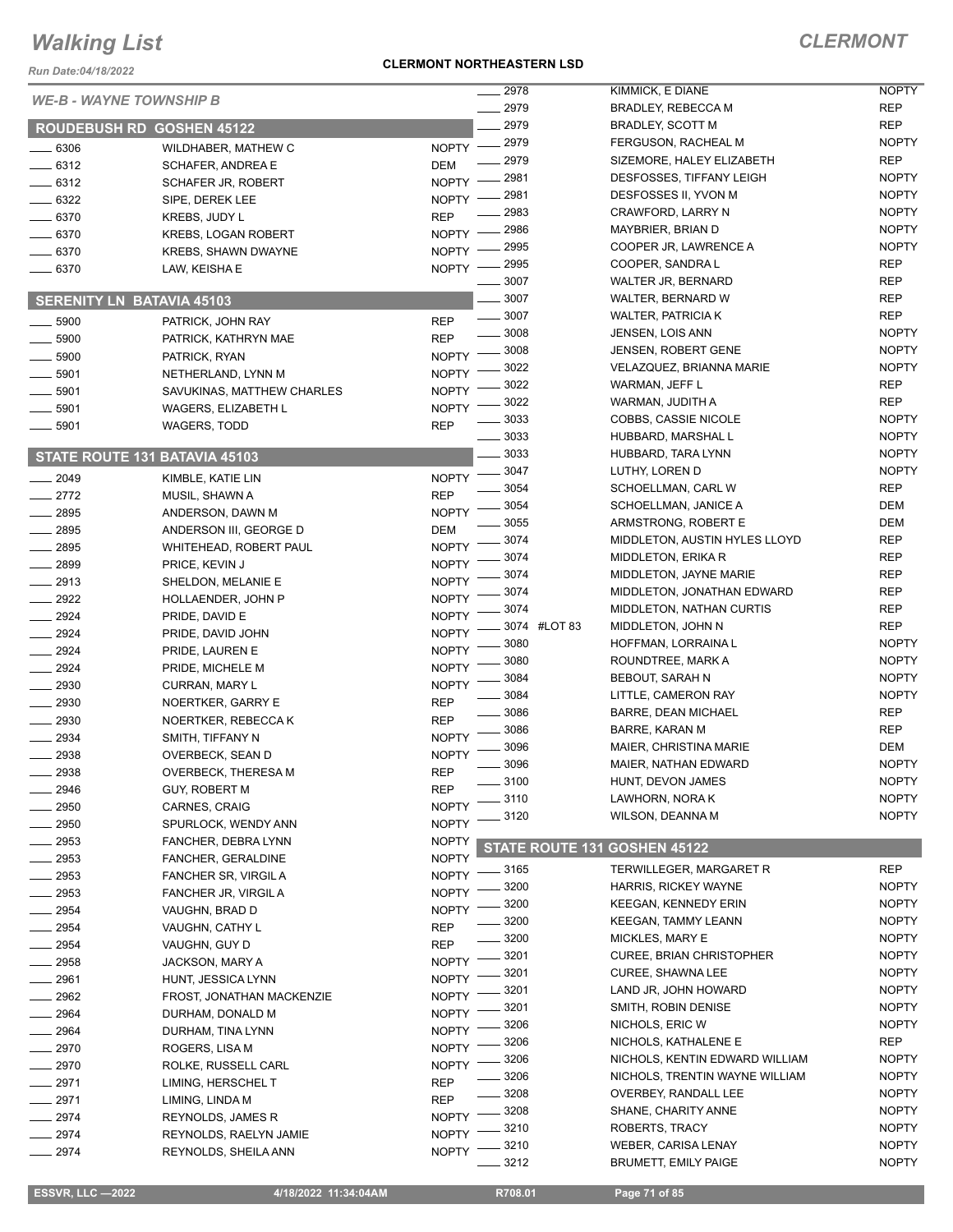*Run Date:04/18/2022*

#### **CLERMONT NORTHEASTERN LSD**

### *CLERMONT*

| <b>WE-B - WAYNE TOWNSHIP B</b> |                                |               | 5976     |               | THOMPSON, HARRY JUNIOR                 | <b>REP</b>   |
|--------------------------------|--------------------------------|---------------|----------|---------------|----------------------------------------|--------------|
|                                |                                |               | 5976     |               | THOMPSON, KIMBERLY A                   | <b>REP</b>   |
| STATE ROUTE 131 GOSHEN 45122   |                                |               | 5978     |               | FIELDEN, JEFFREY TODD                  | <b>NOPTY</b> |
| 3213                           | CALDWELL, CHRISTOPHER W        | NOPTY __ 5978 |          |               | FIELDEN, TORRIE JEAN                   | <b>NOPTY</b> |
| $\frac{1}{2}$ 3225             | CONWELL, DIANA LYNN            | <b>REP</b>    | 5980     |               | CUPP, RONALD L                         | <b>NOPTY</b> |
| $- 3227$                       | <b>BRUNER, DENISE A</b>        | NOPTY ___     |          | 5983 #TRLR NA | TISSOT, BEVERLY JEAN                   | <b>NOPTY</b> |
| $\frac{3227}{ }$               | MCNAMEE, RONALD J              | NOPTY __      | 5984     |               | COLE III, MAX K                        | <b>NOPTY</b> |
| $\frac{1}{2}$ 3228             | DEAN, MABELINE L               | NOPTY __ 5984 |          |               | <b>WEILAND, ROBERT THOMAS</b>          | <b>REP</b>   |
| $\frac{1}{2}$ 3230             | DEAN, SHARON GAY               | NOPTY         | 5984     |               | WEILAND, TERRIE J                      | <b>REP</b>   |
| $\frac{3232}{2}$               | DEAN, ABBIEGALE LYNN           | NOPTY ___     | 5985     |               | DAUGHERTY, SHAWN L                     | <b>REP</b>   |
| $\frac{1}{2}$ 3232             | DEAN JR, WILLIAM HENRY         | NOPTY __      | 5985     |               | DAUGHERTY, SHERRY L                    | <b>REP</b>   |
| $\frac{3232}{2}$               | PARKER, RANDI KELSEY OLSON     | NOPTY __      | 5986     |               | SONS, KRISTOPHER E W                   | <b>NOPTY</b> |
| $\frac{1}{2}$ 3232 #APT 6      | DEAN, IVA E                    | NOPTY         | 5986     |               | WIEDERHOLD, ALEXANDRA MARIE            | <b>NOPTY</b> |
| $- 3238$                       | GUEVREMONT, DANNY GERARD       | NOPTY ___     | 5992     |               | <b>CUSTER, LINDA F</b>                 | <b>REP</b>   |
| $\frac{1}{2}$ 3238             | GUEVREMONT, PERSHONE ELIZABETH | NOPTY ___     | 5992     |               | <b>CUSTER JR, STANLEY W</b>            | <b>REP</b>   |
| $- 3246$                       | SOUTH, ASHLEY NICHOLE          | NOPTY         | 5993     |               | DONOVAN, JASON LEE                     | <b>NOPTY</b> |
| $\frac{1}{2}$ 3254             | CREEKMORE, DENISE C            | DEM           | 5993     |               | DONOVAN, PARKER LEE                    | <b>NOPTY</b> |
| $\frac{1}{2}$ 3266             | JEFFERS SR, JOSEPH LEE         | <b>NOPTY</b>  | 5993     |               | DONOVAN, SHAWNA M                      | <b>NOPTY</b> |
| 3266                           | TURNER, LINDA LEE              | <b>NOPTY</b>  | 5996     |               | SMITH, ANGELA MARIE                    | <b>NOPTY</b> |
| $\frac{1}{2}$ 3276             | JEFFERS, DAVID A               | NOPTY __      | 6000     |               | NEMENZ, TODD C                         | <b>NOPTY</b> |
| $- 3276$                       | JEFFERS, JOSHUA LE             | NOPTY __ 6005 |          |               | DILLEY, TARA M                         | <b>NOPTY</b> |
| $- 3278$                       | <b>GRUBBS, BRIAN</b>           | NOPTY __      | 6008     |               | WILSON, RONALD L                       | <b>NOPTY</b> |
| $\frac{1}{2}$ 3285             | DANZEY, KAREN VIRGINIA         | NOPTY __ 6030 |          |               | ELLISON, AUDREY D                      | <b>NOPTY</b> |
| $\frac{1}{2}$ 3285             | UECKER, JUDE A                 | <b>REP</b>    | $- 6030$ |               | ELLISON, JAMES L                       | <b>NOPTY</b> |
| $\frac{1}{2}$ 3285             | WATSON, EMILY C                | NOPTY __ 6034 |          |               | KUNTZ, DAVID L                         | <b>NOPTY</b> |
| $\frac{1}{2}$ 3302             | HERBERT, DAVID JAMES           | NOPTY __ 6034 |          |               | KUNTZ, EMILY RENEE                     | DEM          |
| $\frac{1}{2}$ 3304             | LEWIS, CHARLES A               | NOPTY __ 6034 |          |               | KUNTZ, JONATHAN FOSTER                 | <b>NOPTY</b> |
| $\frac{1}{2}$ 3306             | DEAN JR, DAVID R               | NOPTY __ 6034 |          |               | KUNTZ, KELLY ELIZABETH                 | DEM          |
| $\frac{1}{2}$ 3306             | HENRY, CIERRA C                | NOPTY __ 6035 |          |               | EDWARDS, ASHLEY NICOLE                 | <b>NOPTY</b> |
| $\frac{1}{2}$ 3306             | WILLIAMSON, TIMOTHY EARL JARAL | NOPTY ___     | 6081     |               | MILLER, DIANA L                        | <b>NOPTY</b> |
| $\frac{1}{2}$ 3308             | MCMULLEN, MICHELLE MARIE       | NOPTY __ 6085 |          |               | <b>GROSSNICKLE SR, CHRISTOPHER DAV</b> | <b>NOPTY</b> |
| $\frac{1}{2}$ 3308             | VAUGHT, BENJAMIN M             | NOPTY __ 6085 |          |               | WEYLER, JACQUELINE FAITH               | <b>NOPTY</b> |
| $\frac{1}{2}$ 3313             | HENIZE, PAMELA A               | NOPTY ___     | 6088     |               | BUTTERFIELD, CHRISTOPHER LEE           | <b>NOPTY</b> |
| $\frac{1}{2}$ 3313             | HENIZE, TREVOR MCKENZIE        | NOPTY __ 6088 |          |               | BUTTERFIELD, JENNIFER A                | <b>NOPTY</b> |
| $\frac{1}{2}$ 3313             | HENIZE, TRISTEN MATTHEW        | NOPTY __ 6088 |          |               |                                        | <b>NOPTY</b> |
| $\frac{1}{2}$ 3313             | HENIZE, TYLER M                | NOPTY __ 6100 |          |               | BUTTERFIELD, KYLE KEITH                |              |
| $\frac{1}{2}$ 3313             | HERRING, STEPHEN VINCENT       | NOPTY __ 6100 |          |               | <b>BULLOCK, TAMMY S</b>                | DEM<br>DEM   |
| $\frac{1}{2}$ 3352             | STAHL, JAMES MICHAEL           | NOPTY __ 6110 |          |               | <b>BULLOCK, TIMOTHY D</b>              |              |
| 3352                           | STAHL, SHAINA NICOLE           | NOPTY __ 6110 |          |               | NEAL, DONNA M                          | <b>NOPTY</b> |
|                                |                                |               |          |               | NEAL, MICHAEL W                        | <b>NOPTY</b> |
| STATE ROUTE 133 BATAVIA 45103  |                                |               | 6126     |               | DEAN, AUSTIN C                         | <b>NOPTY</b> |
|                                |                                |               | 6126     |               | DEAN, LISA GAYLE                       | <b>NOPTY</b> |
| 5834                           | HOPKINS, JAMIE L               | NOPTY __ 6126 |          |               | HICKEY, RYAN J                         | <b>NOPTY</b> |
| 5834                           | HOPKINS, ZACHARY L             | NOPTY __ 6144 |          |               | BOONE, TINA L                          | <b>NOPTY</b> |
| 5836                           | CRAWFORD, CYNTHIA L            | REP           | $-6144$  |               | <b>WEADBROCK, BRITTANY NICOLE</b>      | <b>NOPTY</b> |
| 5836                           | CRAWFORD, MATTHEW P            | NOPTY __ 6152 |          |               | MCCRARY, DORLEEN M                     | <b>NOPTY</b> |
| $\frac{1}{2}$ 5836             | DURHAM, JEFFREY L              | NOPTY __ 6159 |          |               | ROGERS, ROY E                          | <b>REP</b>   |
| 5840                           | LOVE, DARRIN RAY               | NOPTY __ 6159 |          |               | ROGERS, VIOLET M                       | <b>REP</b>   |
| $-5840$                        | LOVE, FLORENCE                 | NOPTY __ 6160 |          |               | HANDRA, ALISHA MAY                     | <b>NOPTY</b> |
| $\frac{1}{2}$ 5858             | COMBS, DANIEL W                | NOPTY __ 6160 |          |               | HANDRA, ELIZABETH ANNE                 | <b>NOPTY</b> |
| $-5858$                        | COMBS, RAMONA L                | NOPTY __ 6160 |          |               | HANDRA, MARY NICHOLE                   | <b>NOPTY</b> |
|                                |                                |               | 6160     |               | HANDRA, THOMAS EDWARD                  | <b>NOPTY</b> |
| STATE ROUTE 133 GOSHEN 45122   |                                |               | 6160     |               | HANDRA, VICTORIA LYNN                  | <b>NOPTY</b> |
| $\frac{1}{2}$ 5918             | MILLS, TAMMY LYNN              | NOPTY -6170   |          |               | HUNT, GWENDOLYN S                      | <b>NOPTY</b> |
| $-5918$                        | MONK, COURTNEY SHERAY          | NOPTY __ 6180 |          |               | <b>BLUST, GIA M</b>                    | <b>NOPTY</b> |
| $-5918$                        | MONK JR, TIMOTHY P             | NOPTY __ 6180 |          |               | <b>BLUST, MICHAEL J</b>                | <b>NOPTY</b> |
| $-5955$                        | STEWART, RANDY J               | NOPTY -6181   |          |               | BECKWORTH, SHANNON M                   | <b>NOPTY</b> |
| $\frac{1}{2}$ 5955             | STEWART, RANDY K               | NOPTY __ 6181 |          |               | COLE, TYLER LANDON                     | <b>NOPTY</b> |
| 5959                           | WIEDEMANN, CODY P              | NOPTY -6181   |          |               | DUNCAN, LESLIE RENEE                   | <b>NOPTY</b> |
| 5959                           | WIEDEMANN, TAYLOR JORDAN       | NOPTY __ 6187 |          |               | <b>BURGIN, JANICE STARR</b>            | <b>NOPTY</b> |
| $\frac{1}{2}$ 5961             | CASTLE, BENJAMIN E             | NOPTY __ 6187 |          |               | SEIBERT, WAYNE T                       | <b>NOPTY</b> |
| 5967                           | TISSOT, NICOLE T               | NOPTY -6190   |          |               | HELTON, DANIEL E                       | <b>REP</b>   |
| $-5971$                        | <b>ESTEP, CHARLES F</b>        | NOPTY __ 6190 |          |               | HELTON, MELANIE R                      | <b>REP</b>   |
| $-5971$                        | <b>ESTEP, KIMBERLY SUE</b>     | <b>REP</b>    | $-6191$  |               | CHRISTIE, HEATHER D                    | <b>NOPTY</b> |
|                                |                                |               |          |               |                                        |              |

 **ESSVR, LLC —2022 4/18/2022 11:34:04AM R708.01 Page 72 of 85**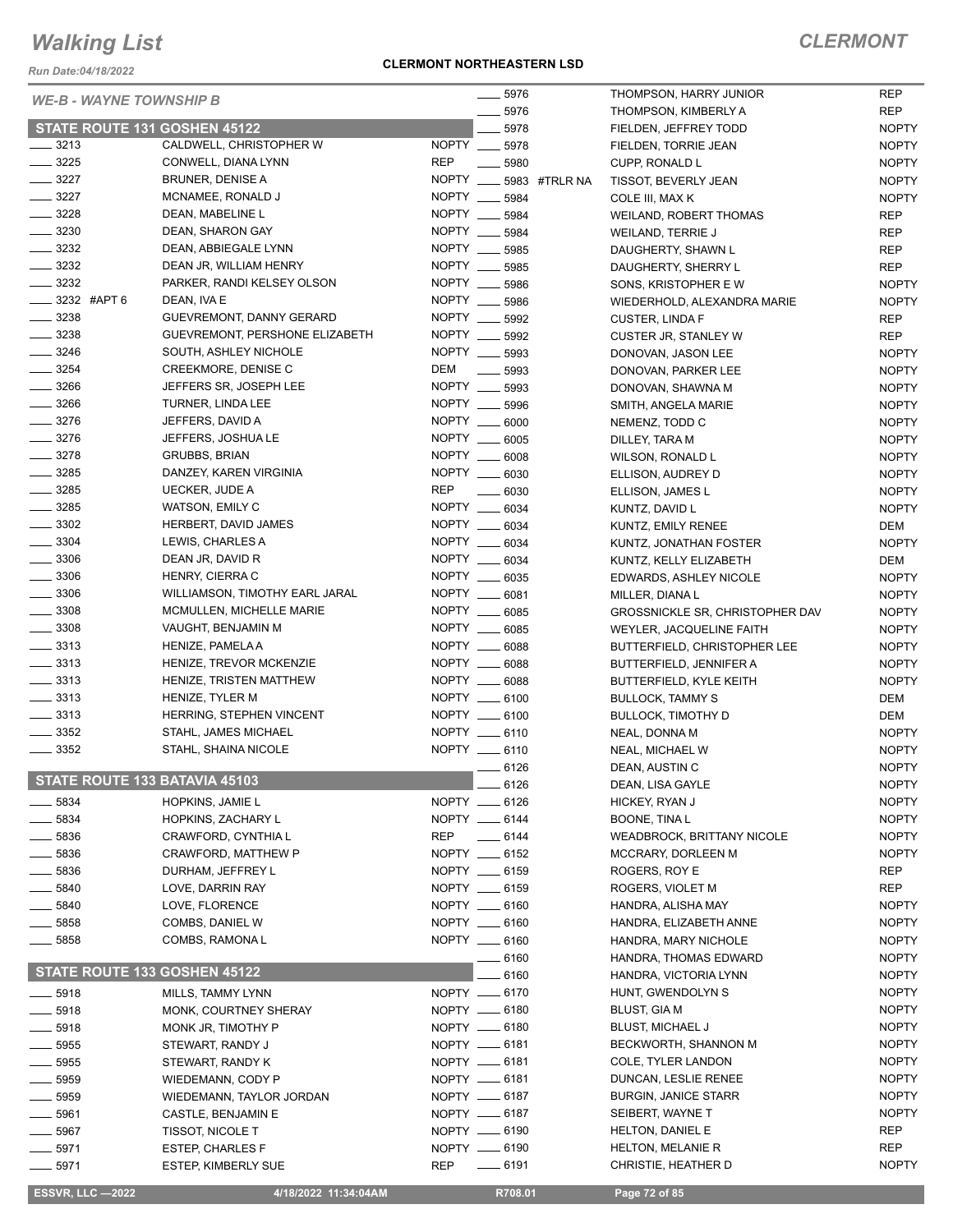*Run Date:04/18/2022*

### **CLERMONT NORTHEASTERN LSD**

| <b>WE-B - WAYNE TOWNSHIP B</b> |                                      |               | $-6175$            | <b>IRVIN, TANYA L</b>         | <b>NOPTY</b> |
|--------------------------------|--------------------------------------|---------------|--------------------|-------------------------------|--------------|
|                                |                                      |               | $- 6188$           | ROSS, CHARLENE                | <b>NOPTY</b> |
|                                | STATE ROUTE 133 GOSHEN 45122         |               | $-6188$            | ROSS, DANIEL LYNN             | <b>NOPTY</b> |
| $- 6191$                       | CHRISTIE, WILLIAM A                  | NOPTY __ 6190 |                    | ESTEP, RHONDA R               | <b>NOPTY</b> |
| $- 6195$                       | POTTORF, BRADLEY JOSEPH              | NOPTY __ 6190 |                    | ESTEP, SCOTT E                | <b>NOPTY</b> |
| $- 6199$                       | SMITH, CHRISTOPHER S                 | REP           | $-6190$            | JOHANTGES, MANDY MARIE        | <b>NOPTY</b> |
| $- 6199$                       | TARTER, CHRISTINA MARIE              | NOPTY __ 6194 |                    | FISCUS, JESSICA L             | <b>REP</b>   |
| $- 6207$                       | REDMOND, ROBERT L                    | NOPTY __ 6194 |                    | POWER, WILLIAM JACOB          | <b>REP</b>   |
| $-6211$                        | GEER, SUMMER DAWN                    | NOPTY __ 6196 |                    | COWELL, WILLIAM H             | DEM          |
| $-6211$                        | OVER, SHANE W                        | NOPTY __ 6198 |                    | GORMAN, HEATHER N R           | <b>NOPTY</b> |
| $-6214$                        | SPRADLING, ANGELA M                  | NOPTY __ 6198 |                    | <b>GORMAN, MICHAEL E</b>      | <b>REP</b>   |
| $-6214$                        | SPRADLING, JEFFREY A                 | NOPTY __ 6198 |                    | <b>GORMAN, SKYLAR E</b>       | <b>NOPTY</b> |
| $-6215$                        | <b>HELTON, DAWSON HERLIN</b>         | NOPTY __ 6200 |                    | <b>GORMAN, SHERRY LYNN</b>    | <b>REP</b>   |
| $- 6215$                       | <b>WISE, MORGAN NICOLE</b>           | NOPTY __ 6206 |                    | SINGLETON JR, DANNY W         | <b>NOPTY</b> |
| $-6218$                        | ANTHONY, KERIN A                     | NOPTY __ 6206 |                    | SINGLETON, LESLIA             | <b>NOPTY</b> |
| $-6219$                        | GIRARD, RONALD G                     | NOPTY __ 6208 |                    | SIDERS, STEVE A               | <b>REP</b>   |
| $- 6235$                       | <b>GRANT, DALLAS L</b>               | <b>REP</b>    | $-6210$            | MOORE, TAYLOR MARIE           | <b>NOPTY</b> |
| $- 6235$                       | <b>GRANT, RICHARD K</b>              | REP           | $-6212$            | ADDISON, JACOB WILLIAM DEAN   | <b>NOPTY</b> |
| $- 6237$                       | <b>FUGATE, JAMES L</b>               | DEM           | $-6212$            | DEAN, JORDAN ELI STEVEN       | <b>NOPTY</b> |
| $- 6237$                       | FUGATE, SUSAN GAY                    | DEM           | $-6212$            |                               | <b>NOPTY</b> |
|                                |                                      |               | $-6214$            | DEAN, MARY R                  |              |
|                                | <b>TAYLOR PIKE BLANCHESTER 45107</b> |               |                    | ADKINS, SHARRI L              | <b>NOPTY</b> |
|                                |                                      |               | $-6214$            | ADKINS, STEVEN W              | <b>NOPTY</b> |
| $- 6110$                       | MCHAFFIE, DANIEL ALAN                | NOPTY __ 6233 |                    | MONTGOMERY, BRUCE GENE        | <b>REP</b>   |
| $-6110$                        | MINK, BARBARA A                      | NOPTY __ 6235 |                    | JEFFRIES SR, SCOTT W          | <b>NOPTY</b> |
| $- 6110$                       | MINK, LYNDSEY M                      | NOPTY -6237   |                    | <b>REGAN, PATRICK F</b>       | <b>NOPTY</b> |
| $-6112$                        | MEYER, RONALD J                      | NOPTY -6242   |                    | KONRAD, JESSICA D             | <b>NOPTY</b> |
| $-6114$                        | ALLEN, HANNAH R                      | NOPTY -6242   |                    | KONRAD SR, MARK NICHOLAS      | <b>NOPTY</b> |
| $-6114$                        | ALLEN JR, JOHN L                     | DEM __ 6242   |                    | KONRAD JR, MARK NICHOLAS      | <b>NOPTY</b> |
| $-6118$                        | BENJAMIN, MCKENNA LOUISE             | NOPTY -6249   |                    | NAUSE, SANDRA D               | <b>NOPTY</b> |
| $-6120$                        | KING, CYNTHIA M                      | NOPTY -6261   |                    | WITT, WALTER D                | <b>NOPTY</b> |
| $- 6120$                       | KING, STEPHEN R                      | NOPTY __ 6268 |                    | ONEILL, MICHELE K             | DEM          |
| $- 6124$                       | BAUERS, SONJA A                      | NOPTY -6268   |                    | <b>ONEILL, SHAWN PATRICK</b>  | DEM          |
| $- 6128$                       | THOMPSON, LORI L                     | NOPTY __ 6280 |                    | ROSE, ALEXANDER JACOB         | <b>NOPTY</b> |
| $- 6130$                       | MESSINK, TAMMI LYNN                  | NOPTY -6280   |                    | ROSE, ASHLEY MARIE            | <b>NOPTY</b> |
| $\frac{1}{2}$ 6136             | <b>MORRIS, PATRICIA M</b>            | NOPTY -6284   |                    | SIMPSON, HOLLY M              | <b>NOPTY</b> |
| $-6136$                        | TUCKER II, MICHAEL LEE               | NOPTY -6284   |                    | SIMPSON JR, NEWTON J          | <b>NOPTY</b> |
| $- 6137$                       | MEADORS, NANCY LOUISE                | NOPTY -6288   |                    | COLE, JAMES O                 | <b>REP</b>   |
| $- 6137$                       | MEADORS, STEVEN A                    | NOPTY __ 6288 |                    | STAHL, PAMELA K               | <b>REP</b>   |
| $- 6143$                       | REDMOND JR, EDWIN CHARLES            | NOPTY -6308   |                    | PALMER, BRENTON L             | <b>NOPTY</b> |
| $- 6143$                       | REDMOND, SANDRA A                    | NOPTY -6308   |                    | PALMER, DENIESE MARIE         | <b>NOPTY</b> |
| $-6143$                        | REDMOND, SHANE MICHAEL               | NOPTY -6308   |                    | PALMER, PERRY L               | <b>NOPTY</b> |
|                                |                                      |               | $-6312$            | FISHER, CINDY M               | <b>REP</b>   |
| $-6146$                        | ADAMS, DAVID E                       | REP           | $-6312$            | FISHER, RYAN J                | REP          |
| $-6146$                        | ADAMS, DAVID LAURN                   | <b>REP</b>    |                    |                               |              |
| $- 6146$                       | ADAMS, EMILY ANN                     | REP           | $\frac{1}{2}$ 6319 | <b>COMPTON, SIERRA NICOLE</b> | <b>NOPTY</b> |
| $- 6146$                       | BELL-ADAMS, JOANN                    | REP           | $- 6319$           | MAST, JEREMY ALEXANDER        | <b>NOPTY</b> |
| $- 6147$                       | POOLE, JAMES W                       | NOPTY __ 6319 |                    | MAST, JOANNA                  | <b>NOPTY</b> |
| $- 6150$                       | DOUGHMAN, KAITLYN RAE                | NOPTY -6320   |                    | SIMPSON III, NEWTON JASPER    | <b>NOPTY</b> |
| $- 6150$                       | DOUGHMAN, MADISON MAE                | NOPTY __ 6324 |                    | BLOOM JR, JEFFREY A           | <b>NOPTY</b> |
| $- 6150$                       | DOUGHMAN, SHANDRA L                  | REP           | $- 6324$           | HENRY, KIMBERLY RENEA         | REP          |
| $- 6151$                       | <b>SEARS, MARILYN L</b>              | <b>REP</b>    | $- 6324$           | HENRY, RICHARD A              | REP          |
| $- 6152$                       | SOUTHERLAND JR, DENNY EUGENE         | NOPTY __ 6328 |                    | HOUSE, ROBERT                 | <b>NOPTY</b> |
| $- 6152$                       | SOUTHERLAND, ELIZABETH SUSIE         | NOPTY -6328   |                    | MEFFORD, SARA NICHOLE         | <b>NOPTY</b> |
| $- 6154$                       | BOSTER-HAYDEN, CINDY                 | NOPTY __ 6332 |                    | CRAWFORD, CHRISTOPHER L       | <b>NOPTY</b> |
| $- 6154$                       | <b>MORTON, RICHARD R</b>             | NOPTY -6332   |                    | CRAWFORD, KAREN RAE           | <b>NOPTY</b> |
| $\frac{1}{2}$ 6155             | MILLER, LISA J                       | DEM -6333     |                    | <b>BUSH, ANTOINETTE J</b>     | <b>REP</b>   |
| $- 6159$                       | RIEHLE, JEFF                         | NOPTY __ 6333 |                    | BUSH JR, LEONARD COY          | REP          |
| $- 6159$                       | TODD, SHERRY JEAN                    | REP           | $- 6366$           | CHAMBERS, ROBERTA L           | <b>NOPTY</b> |
| $- 6159$                       | TODD, TIMOTHY DALE                   | NOPTY __ 6371 |                    | KRIER, CATHERINE IRENE        | <b>NOPTY</b> |
| $- 6164$                       | HUMPHRIES, ANNA ELIZABETH            | REP           | $- 6371$           | KRIER, PETER M                | <b>NOPTY</b> |
| $- 6164$                       | HUMPHRIES, ZAC T                     | NOPTY -6373   |                    | AULT, DINAH T                 | <b>REP</b>   |
| $- 6165$                       | LIPSKY, AMANDA JOY                   | REP           | $- 6373$           | AULT, DONALD JAMES            | REP          |
| $- 6165$                       | LIPSKY, LEE ALAN                     | <b>REP</b>    | $- 6380$           | WHITE, SHIRLEY A              | <b>REP</b>   |
| $-6175$                        | IRVIN, JESSICA BREA                  | NOPTY __ 6380 |                    | WHITE, THOMAS R               | <b>REP</b>   |
|                                |                                      |               |                    |                               |              |

 **ESSVR, LLC —2022 4/18/2022 11:34:04AM R708.01 Page 73 of 85**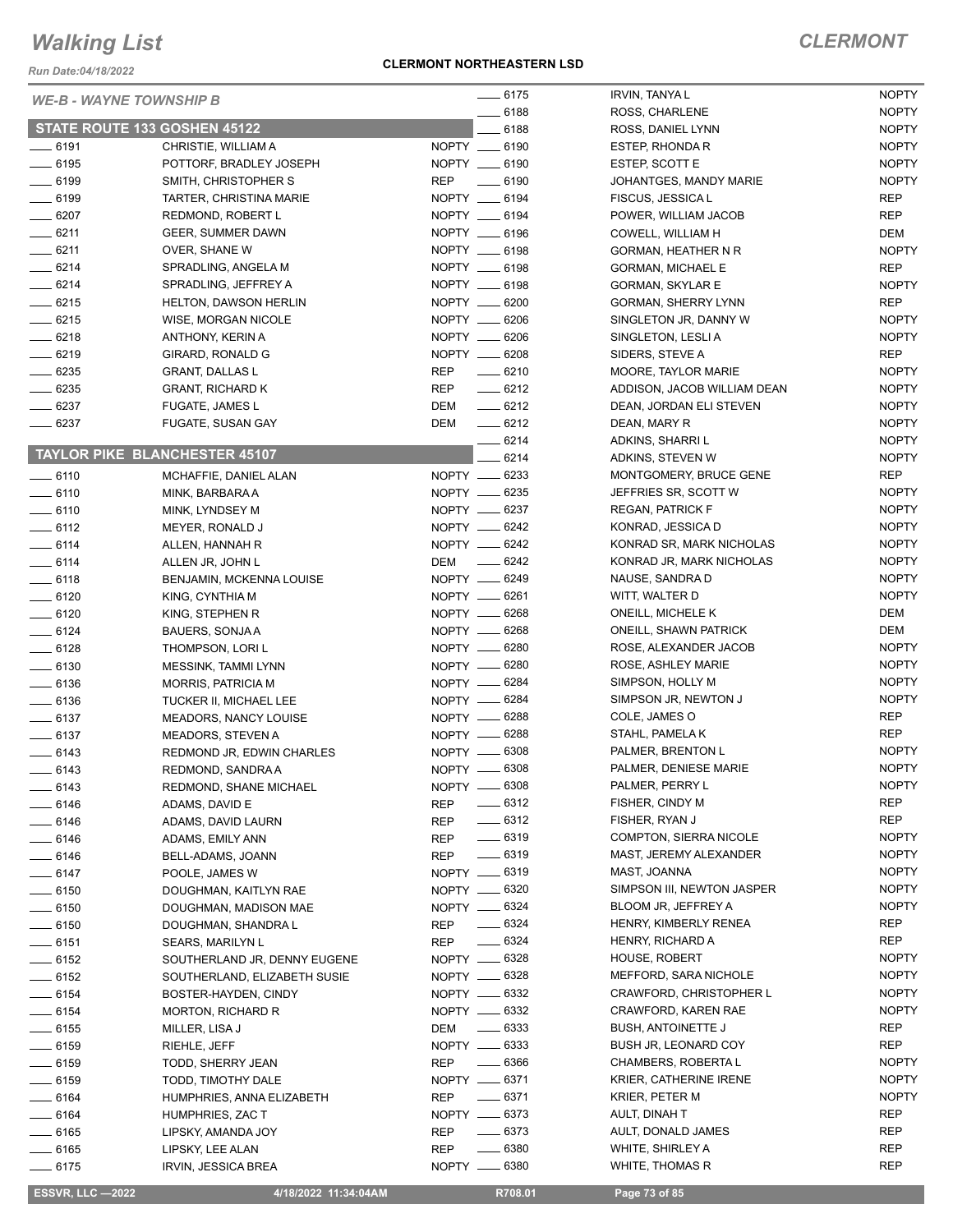*Run Date:04/18/2022*

*WE-B - WAYNE TOWNSHIP B*

| <b>TAYLOR PIKE BLANCHESTER 45107</b> |                                 |              |
|--------------------------------------|---------------------------------|--------------|
| __ 6411                              | HOPE, DAVID O                   | REP          |
|                                      |                                 |              |
| <b>TERRA AQUA LN GOSHEN 45122</b>    |                                 |              |
| $- 3140$                             | SNIDER, GEORGIA LYNN            | <b>NOPTY</b> |
| $-3140$                              | SNIDER, JEROME L                | <b>NOPTY</b> |
| $\frac{1}{2}$ 3151                   | ROWLAND, ALISON L               | <b>NOPTY</b> |
| ___ 3151                             | ROWLAND, JOAB                   | <b>NOPTY</b> |
| <b>WOOD LN GOSHEN 45122</b>          |                                 |              |
| $-4106$                              | WULF, JENNIFER R                | <b>NOPTY</b> |
| $-4106$                              | WULF, JOSHUA L                  | <b>NOPTY</b> |
| $-4110$                              | STENGER JR, HARRY ALBERT        | <b>NOPTY</b> |
| $-4140$                              | STURGILL, DEBORAH S             | <b>NOPTY</b> |
|                                      |                                 |              |
| <b>WRIGHT ST BATAVIA 45103</b>       |                                 |              |
| ___ 851                              | <b>GREGSTON, JUANITA</b>        | <b>REP</b>   |
| __ 852 #APT A                        | SNOWDEN, JOHN P                 | <b>NOPTY</b> |
| $-852$ #APTA                         | <b>WUERDEMAN, LYNETTE</b>       | <b>NOPTY</b> |
| $-855$                               | STOKES, PAMELA JEAN             | <b>DEM</b>   |
| $\equiv$ 855                         | VAN SKAIK, KENNETH E            | <b>DEM</b>   |
| $\equiv$ 856                         | <b>BORCHERS, MICHAEL H</b>      | <b>REP</b>   |
| $=$ 856                              | <b>BORCHERS, SANDRA J</b>       | REP          |
| $-862$                               | <b>GATES, THOMAS F</b>          | <b>NOPTY</b> |
| $-867$                               | <b>GREGSTON, ERIKA DIANE</b>    | <b>NOPTY</b> |
| ___ 867                              | OSBORN, AMANDA V                | <b>NOPTY</b> |
| $-867$                               | OSBORN, DANIEL RYAN             | <b>NOPTY</b> |
| $\frac{1}{2}$ 868                    | <b>BACON, WILLIAM ARMISTEAD</b> | <b>NOPTY</b> |
| $-868$                               | REYNOLDS, GAREN WILLIAM         | <b>NOPTY</b> |
| $-868$                               | REYNOLDS, KELLY A               | <b>NOPTY</b> |
| $-870$                               | <b>KELLY, MAGGIE N</b>          | <b>NOPTY</b> |
| $=$ 873                              | SMITH, GABRIELLE E              | <b>NOPTY</b> |
| ____ 873                             | SMITH, GARY W                   | <b>NOPTY</b> |
| —— 873                               | SMITH, SANDY J                  | <b>NOPTY</b> |
| $-876$                               | SPENCER, BRUCE A                | <b>REP</b>   |
| $\equiv$ 878                         | DISBENNETT, KARA M              | <b>NOPTY</b> |
| $-878$                               | DISBENNETT, ROGER F             | <b>NOPTY</b> |
| $\_\_ 880$                           | WILSON, DAWN E                  | <b>REP</b>   |
| $-882$                               | <b>BUTCHER, DENISE SUSAN</b>    | <b>NOPTY</b> |
| $-882$                               | SHAFER, MILTON S                | <b>NOPTY</b> |
| $\equiv$ 883                         | TOWNSEND, KARL EDWARD           | <b>NOPTY</b> |
| $-885$                               | CHRISTIE, TIMOTHY WAYNE         | <b>NOPTY</b> |
| $\frac{1}{2}$ 885                    | SMITH, KIMBERLY G               | <b>NOPTY</b> |
| _ 885                                | SMITH, THOMAS D                 | <b>NOPTY</b> |
| $\frac{1}{2}$ 887                    | <b>BROOKS, RILEY LEPHA</b>      | <b>NOPTY</b> |
| $-889$                               | <b>BUSH, JAMES H</b>            | <b>NOPTY</b> |

*TOTAL :* **839**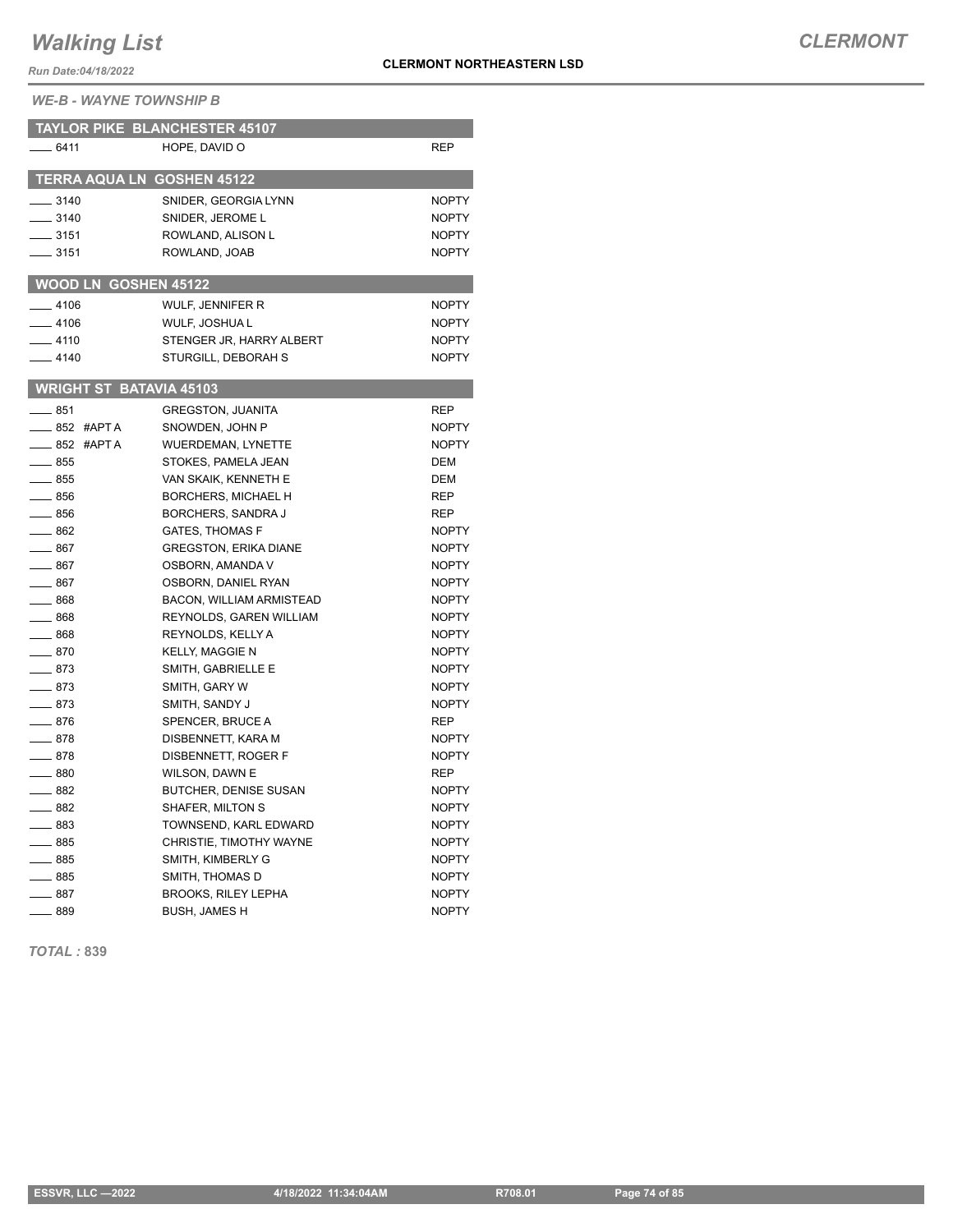*Run Date:04/18/2022*

#### **CLERMONT NORTHEASTERN LSD**

| <b>Run Date:04/18/2022</b>  |                                       |                          |              |                                             |
|-----------------------------|---------------------------------------|--------------------------|--------------|---------------------------------------------|
|                             | <b>WE-C - WAYNE TOWNSHIP C</b>        |                          | 2434         | MINK, CRAIG MCKIN                           |
|                             |                                       |                          | 2438<br>2440 | DYKES, LYNNVILLE                            |
| <b>BACH LN GOSHEN 45122</b> |                                       |                          | 2440         | BOWMAN, DOROTHY<br><b>BRANHAM, GINGER</b>   |
| $-2710$                     | <b>BINNING, JANIS M</b>               | <b>NOPTY</b>             | 2441         | FLAUGHER, DEBOR/                            |
| $-2713$                     | ODONNELL, JEAN ANNE                   | DEM                      | 2444         | WORLEY, CAROL S                             |
| $-2714$                     | YOUNG, GINGER A                       | <b>NOPTY</b>             | 2445         | PITMAN, ROBERT JC                           |
| $-2721$                     | YOUNG, WILMA J                        | DEM                      | 2447         | FINDLEY, ADAM W                             |
| $-2724$                     | RAINS, JENNIFER LEE                   | <b>NOPTY</b>             | 2447         | FINDLEY, BRIAN E                            |
| $-2724$<br>$-2724$          | RAINS, RAYMOND J                      | <b>NOPTY</b>             | 2447         | FINDLEY, DANIEL K                           |
|                             | RAINS, STEPHEN BRENT                  | <b>NOPTY</b>             | 2447         | FINDLEY, JOSHUA B                           |
|                             | <b>BRANCH LN GOSHEN 45122</b>         |                          | - 2447       | FINDLEY, LESIA J                            |
| $- 3100$                    | BLACKWELDER, LYNNETTE LORENA          | <b>NOPTY</b>             | 2451         | HUDSON, CHARLOT                             |
| $-3109$                     | <b>MARTIN, CHARLES EMERY</b>          | <b>NOPTY</b>             | 2451         | HUDSON, JILLIAN M/                          |
| $-3109$                     | MARTIN, FLORENCE EDNA                 | <b>NOPTY</b>             | 2451         | HUDSON, LEE P                               |
|                             |                                       |                          | 2453         | COFFEY, ANDREW P                            |
|                             | <b>BRITTANY LN GOSHEN 45122</b>       |                          | 2453         | COFFEY, KELCEY DA                           |
| $-2812$                     | FORMAN, DANIELLE J                    | <b>NOPTY</b>             | 2455         | RICHTER, KRISTINE                           |
| $-2812$                     | FORMAN SR, THOMAS ANTHONY             | <b>NOPTY</b>             | 2455         | STEPHENS, JOSEPH                            |
| $-2816$                     | PARCELL, MICHAEL B                    | <b>REP</b>               | 2455         | <b>STEPHENS, MICHAE</b>                     |
|                             |                                       |                          | 2456<br>2460 | SMITH, LYNETTE EB                           |
|                             | <b>CEDARVILLE RD BATAVIA 45103</b>    |                          | 2479         | <b>CHAMBERS, SHIRLE</b><br>PETRY, DARLENE C |
| $-624$                      | BAKER FUCHS, KATHRYN CORNELIA         | <b>REP</b>               | 2479         | PETRY, JAMES E                              |
| $-624$                      | FUCHS, SPENCER HUNTINGTON             | DEM                      | 2480         | SHEPHERD, JAMES                             |
| $-630$                      | CRUMP, AMANDA L                       | <b>NOPTY</b>             | 2480         | SHEPHERD, SHARO                             |
| $\sim$ 630                  | HENRY, JENNY L                        | <b>REP</b>               | 2480         | SHEPHERD, STEVE                             |
| $-2875$                     | SMITH, ASHLEY J                       | <b>NOPTY</b>             | 2481         | <b>GILBERT, TIMOTHY \</b>                   |
| $-2877$                     | HALL, PAMELA J                        | <b>REP</b>               | 2485         | GILSTRAP, LAUREN                            |
| $-2879$                     | MILLS, CLAIRISSA R                    | <b>NOPTY</b>             | 2485         | GILSTRAP, LISA LYN                          |
| $-2879$                     | MILLS, JUSTIN D                       | <b>NOPTY</b>             | 2485         | WALLRAUCH, BEVER                            |
| $-2887$                     | HEAD, VIRGINIA ANN                    | <b>NOPTY</b>             | 2485         | <b>WALLRAUCH, CHRIS</b>                     |
|                             | <b>CEDARVILLE RD GOSHEN 45122</b>     |                          | 2486         | SHEPHERD JR, JAMI                           |
|                             |                                       |                          | 2486         | SHEPHERD, MELISS                            |
| $-600$                      | LYON, BRANDY LYNN                     | <b>REP</b>               | 2489         | MOORE, GRACIE A                             |
| 600                         | VANPELT, BRENNAN JOEL                 | <b>NOPTY</b>             | 2489         | MOORE, TERRY GAY                            |
| 602<br>$= 602$              | HAGGARD, DEBORAH K<br>HAGGARD, GARY H | REP                      | 2514         | KIRBY, ROBERT A                             |
| 602                         | HAGGARD JR, GARY H                    | <b>REP</b><br><b>REP</b> | 2514         | KIRBY, SANDRA KAY                           |
| .604                        | <b>BICKERS, RICHARD A</b>             | <b>NOPTY</b>             | 2514         | LUTMER, BOBBIE J                            |
| 604                         | MULLINS, DAVID W                      | <b>REP</b>               | 2514         | LUTMER, LAWRENCI                            |
| 606                         | GLASS, LORI ANN                       | <b>NOPTY</b>             | 2550         | BALES, RANDALL DE                           |
| - 606                       | <b>GLASS, STEVEN L</b>                | <b>NOPTY</b>             | 2550         | <b>JENKINS, DEBORAH</b>                     |
| $-612$                      | DANIEL, CHRISTOPHER LEE               | <b>NOPTY</b>             | 2551         | MILLER, TERESA MA                           |
| $-612$                      | PANTOJA, TESSA LYNN                   | NOPTY                    | 2551         | MILLER, THOMAS E                            |
| $-614$                      | METTE, FRANK A                        | <b>REP</b>               | 2555         | RADCLIFFE, KIMBER                           |
| __ 616                      | MARSH JR, RICHARD A                   | <b>NOPTY</b>             | 2559<br>2559 | <b>THOMAS, JEFFERY</b><br>THOMAS, MARY J    |
| $-2406$                     | BOYD, JAMEE DEE                       | NOPTY                    | 2563         | <b>GROOMS, MICHAEL</b>                      |
| $-2408$                     | <b>INABNITT, ELIJAH K</b>             | <b>NOPTY</b>             | 2563         | TAYLOR, LINDA R                             |
| $-2412$                     | KOEHLER, KORTINIE LEAH                | <b>NOPTY</b>             | 2565         | SCHULTZ, CIERA JE/                          |
| _ 2414                      | ZENNI, WILLIAM S                      | <b>NOPTY</b>             | 2569         | YOUNGER, JACQUEI                            |
| __ 2416                     | WELLS, BRENNEN RAYMOND                | <b>REP</b>               | 2643         | REYNOLDS, JOSEPH                            |
| $-2416$                     | WELLS, HALLEY ANN                     | REP                      | 2645         | REYNOLDS, JEFFER                            |
| $-2416$                     | <b>WELLS, HANNAH E</b>                | REP                      | 2645         | REYNOLDS, WILMA I                           |
| $-2416$                     | WELLS, LISA A                         | <b>REP</b>               | 2646         | PACK, HOWARD LER                            |
| - 2416                      | WELLS, RAYMOND K                      | <b>REP</b>               | 2646         | PACK, PATRICIA A                            |
| 2418                        | KELLY, BRANDON L                      | <b>NOPTY</b>             | 2649         | <b>SALYERS, KAREN LE</b>                    |
| $-2418$                     | KELLY, KIMBERLY A                     | <b>NOPTY</b>             | 2649         | SALYERS, TINA DAR                           |
| _ 2418                      | KELLY JR, ROBERT L                    | <b>NOPTY</b>             | 2656         | HARMON, KATHERIN                            |
| . 2426                      | SIEMANN, CHARLES JOSEPH               | REP                      | 2670         | MILLS, BARBARA JAI                          |
| . 2426                      | SIEMANN, REBECCA LUCRETIA             | REP                      | 2673         | FISCHER, CODY NIC                           |
| - 2430                      | FOLGER SR, GARY CLAYTON               | <b>NOPTY</b>             | 2673         | FISCHER, RICKY L                            |
| $-2430$                     | FOLGER, PATRICIA S                    | <b>NOPTY</b>             | 2673         | <b>FISCHER, SANDRAK</b>                     |

| __ 2434   | MINK, CRAIG MCKINLEY          | NOPTY        |
|-----------|-------------------------------|--------------|
| $-2438$   | DYKES, LYNNVILLE              | <b>REP</b>   |
| $-2440$   | BOWMAN, DOROTHY A             | DEM          |
| $-2440$   | <b>BRANHAM, GINGER NICOLE</b> | <b>NOPTY</b> |
| $-2441$   | FLAUGHER, DEBORAH C           | REP          |
| $-2444$   | WORLEY, CAROL S               | <b>NOPTY</b> |
| $-2445$   | PITMAN, ROBERT JOSEPH         | <b>NOPTY</b> |
|           |                               |              |
| $-2447$   | FINDLEY, ADAM W               | <b>NOPTY</b> |
| $-2447$   | FINDLEY, BRIAN E              | REP          |
| $-2447$   | FINDLEY, DANIEL K             | <b>NOPTY</b> |
| __ 2447   | FINDLEY, JOSHUA B             | <b>NOPTY</b> |
| $-2447$   | FINDLEY, LESIA J              | DEM          |
| __ 2451   | HUDSON, CHARLOTTE A           | <b>NOPTY</b> |
| $-2451$   | HUDSON, JILLIAN MARIE         | <b>NOPTY</b> |
| __ 2451   | HUDSON, LEE P                 | <b>NOPTY</b> |
| $-2453$   | COFFEY, ANDREW PATRICK        | <b>NOPTY</b> |
| $= 2453$  | COFFEY, KELCEY DANIELLE       | <b>NOPTY</b> |
| $-2455$   | RICHTER, KRISTINE ANN         | <b>NOPTY</b> |
| $-2455$   | STEPHENS, JOSEPH MICHAEL      | <b>NOPTY</b> |
| $-2455$   | STEPHENS, MICHAEL             | <b>NOPTY</b> |
| __ 2456   | SMITH, LYNETTE EBONY          | <b>NOPTY</b> |
| $-2460$   | <b>CHAMBERS, SHIRLEY K</b>    | DEM          |
|           |                               | <b>NOPTY</b> |
| __ 2479   | PETRY, DARLENE C              |              |
| $-2479$   | PETRY, JAMES E                | <b>NOPTY</b> |
| $-2480$   | SHEPHERD, JAMES TERRY         | <b>NOPTY</b> |
| __ 2480   | SHEPHERD, SHARON A            | <b>NOPTY</b> |
| __ 2480   | SHEPHERD, STEVE K             | <b>NOPTY</b> |
| $-2481$   | GILBERT, TIMOTHY W            | REP          |
| $-2485$   | GILSTRAP, LAUREN RAE          | <b>NOPTY</b> |
| $=$ 2485  | <b>GILSTRAP, LISA LYN</b>     | <b>NOPTY</b> |
| __ 2485   | WALLRAUCH, BEVERLY A          | DEM          |
| $-2485$   | WALLRAUCH, CHRISTOPHER PAUL   | <b>NOPTY</b> |
| __ 2486   | SHEPHERD JR, JAMES E          | <b>NOPTY</b> |
| $-2486$   | SHEPHERD, MELISSA A           | <b>NOPTY</b> |
| __ 2489   | MOORE, GRACIE A               | <b>NOPTY</b> |
| __ 2489   | MOORE, TERRY GAY              | <b>NOPTY</b> |
| $-2514$   | KIRBY, ROBERT A               | <b>REP</b>   |
| $-2514$   | KIRBY, SANDRA KAY             | <b>NOPTY</b> |
| $-2514$   | LUTMER, BOBBIE J              | REP          |
| $-2514$   | LUTMER. LAWRENCE A            | <b>REP</b>   |
|           |                               |              |
| $-2550$   | BALES, RANDALL DEAN           | REP          |
| $=2550$   | JENKINS, DEBORAH J            | REP          |
| $-2551$   | MILLER, TERESA MARIE          | <b>REP</b>   |
| $=2551$   | <b>MILLER, THOMAS E</b>       | <b>REP</b>   |
| $=$ 2555  | RADCLIFFE, KIMBERLY A         | <b>NOPTY</b> |
| $-2559$   | THOMAS, JEFFERY M             | <b>NOPTY</b> |
| $-2559$   | THOMAS, MARY J                | NOPTY        |
| __ 2563   | <b>GROOMS, MICHAEL L</b>      | <b>NOPTY</b> |
| __ 2563   | TAYLOR, LINDA R               | REP          |
| $= 2565$  | SCHULTZ, CIERA JEAN           | <b>NOPTY</b> |
| __ 2569   | YOUNGER, JACQUELINE K         | DEM          |
| $=2643$   | REYNOLDS, JOSEPH DUANE        | <b>NOPTY</b> |
| __ 2645   | REYNOLDS, JEFFERY DUANE       | <b>NOPTY</b> |
| $\_$ 2645 | REYNOLDS, WILMA L             | <b>NOPTY</b> |
| _ 2646    | PACK, HOWARD LEROY            | REP          |
| _ 2646    | PACK, PATRICIA A              | REP          |
|           |                               |              |
| - 2649    | SALYERS, KAREN LEE            | <b>NOPTY</b> |
| __ 2649   | SALYERS, TINA DARLENE         | <b>NOPTY</b> |
| __ 2656   | HARMON, KATHERINE L           | <b>NOPTY</b> |
| $=$ 2670  | MILLS, BARBARA JANINE         | <b>NOPTY</b> |
| __ 2673   | FISCHER, CODY NICOLE          | DEM          |
| 2673      | FISCHER, RICKY L              | NOPTY        |
| 2673      | FISCHER, SANDRA K             | <b>NOPTY</b> |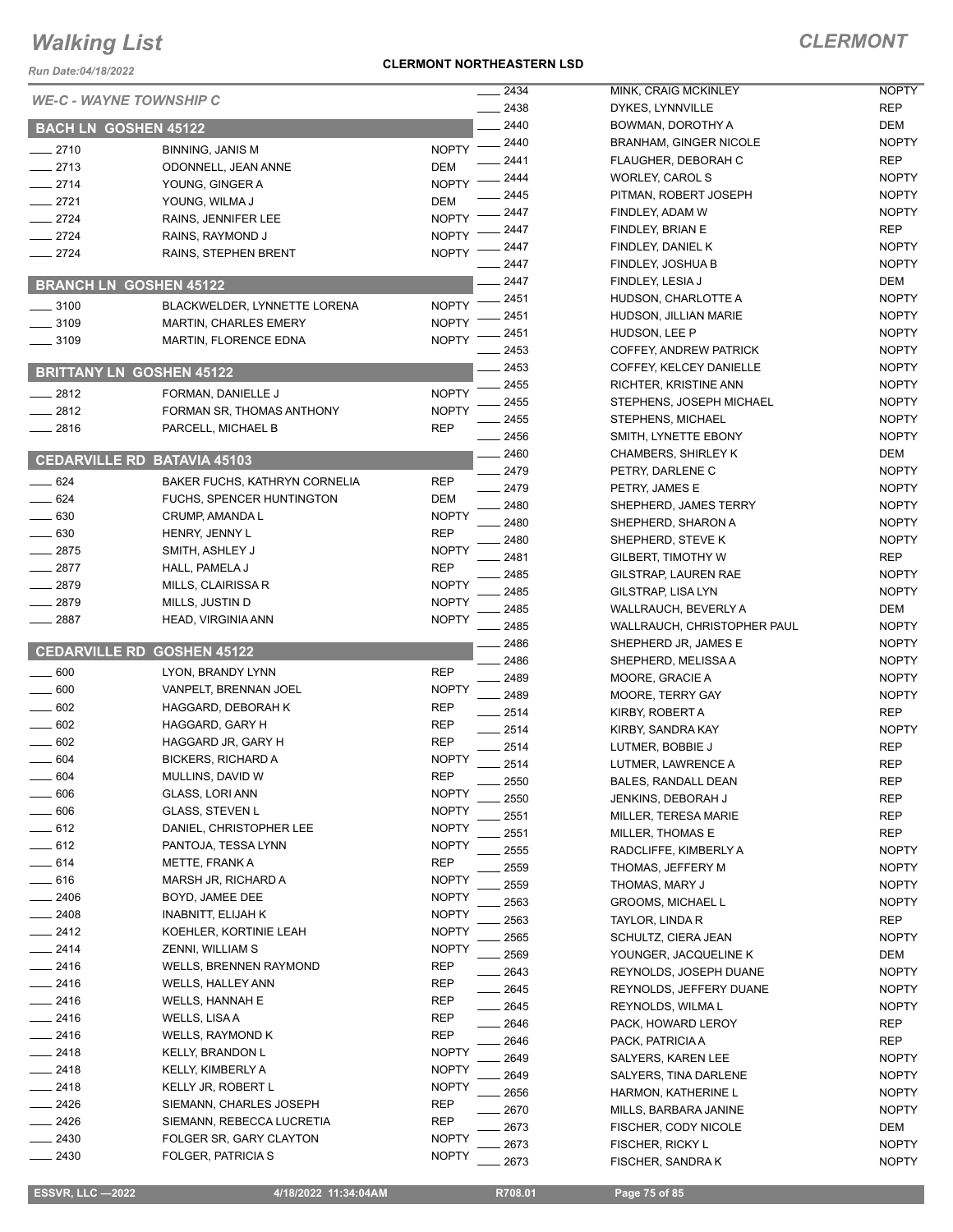*Run Date:04/18/2022*

### **CLERMONT NORTHEASTERN LSD**

| <b>WE-C - WAYNE TOWNSHIP C</b>    |                                         |              | $-2793$                           | HARCOURT, ANTHONY W              | <b>NOPTY</b> |
|-----------------------------------|-----------------------------------------|--------------|-----------------------------------|----------------------------------|--------------|
|                                   |                                         |              | $-2793$                           | HARCOURT, PATRICIA S             | <b>NOPTY</b> |
| <b>CEDARVILLE RD GOSHEN 45122</b> |                                         |              | 2795                              | DOYLE JR, ELVIN DENNIS           | <b>NOPTY</b> |
| $-2673$                           | FISCHER, SHANE J                        |              | NOPTY __ 2795                     | DOYLE, KIMBERLY A                | <b>NOPTY</b> |
| $-2695$                           | DEBORD, KRISTOFOR BROCK                 |              | NOPTY -2796                       | LOVINS, DOUGLAS E                | <b>REP</b>   |
| $-2695$                           | STEGMAN, MELONY L                       |              | NOPTY __ 2796                     | LOVINS, GEORGETTA                | <b>REP</b>   |
| $-2707$                           | EVERSON, DAVID LYNN                     |              | NOPTY __ 2796                     | LOVINS, MARIAH JO                | <b>REP</b>   |
| $-2707$                           | EVERSON, STACI A                        |              | NOPTY -2797                       | BUECHTER, AMY M                  | <b>NOPTY</b> |
| $-2707$                           | <b>MAYS, PATRICK SCOTT</b>              |              | NOPTY __ 2797                     | KAYLOR, JEREMY JOHN              | <b>NOPTY</b> |
| $-2715$                           | LEON, DENA M                            |              | NOPTY __ 2797                     | <b>KEIRNS, KEELEY MICHELE</b>    | <b>NOPTY</b> |
| $-2720$                           | BUTLER, WENDY K                         | DEM          | $\frac{1}{2799}$                  | <b>GOLDICK, PAUL J</b>           | <b>NOPTY</b> |
| $-2723$                           | BLASKY, DAVID A                         | <b>REP</b>   | $-2799$                           | <b>GOLDICK, SANDRAK</b>          | <b>NOPTY</b> |
| $-2727$                           | <b>BROWN, STEVEN L</b>                  | <b>REP</b>   | $-2803$                           | <b>BUNCH, JESSE ERNEST</b>       | <b>NOPTY</b> |
| $-2727$                           | BROWN, TONYIA J                         | <b>REP</b>   | $-2803$                           | <b>BUNCH, KRISTY LYNN</b>        | <b>NOPTY</b> |
| $-2731$                           | GIEHLS, HOBERTA C                       | <b>REP</b>   | $- 2804$                          | RIGGS, PHYLLIS A                 | <b>REP</b>   |
| $-2731$                           | GIEHLS, RUSSELL G                       | <b>REP</b>   | $\frac{2813}{2}$                  | LYTLE, DONALD D                  | <b>NOPTY</b> |
| $-2744$                           | DRUHOT, ROBERTA CAROL                   | <b>REP</b>   | $\frac{1}{2813}$                  | LYTLE, PEGGY J                   | <b>NOPTY</b> |
| $-2744$                           | DRUHOT, ROY E                           | <b>REP</b>   | $\frac{2821}{256}$                | HIGHLANDER, BRIAN MICHAEL        | <b>NOPTY</b> |
| $-2745$                           | APPLEGATE, WILLIAM EDWARD               |              | NOPTY __ 2821                     | HIGHLANDER, MICHELLE ANN         | <b>NOPTY</b> |
| $-2745$                           | CRAGWALL, GARY A                        |              | NOPTY __ 2821                     | HURST, JOYCE A                   | <b>NOPTY</b> |
| $-2745$                           | CRAGWALL, VICTORIA L                    |              | NOPTY __ 2823                     | HIXSON, JANICE K                 | DEM          |
| $-2749$                           | HENRY, CHRISTINA LYNNE                  |              | NOPTY - 2823                      | HIXSON, ROBERT W                 | <b>DEM</b>   |
| $-2749$                           | HENRY, MARK                             |              | NOPTY -2824                       | JAMESON, CHARLES DAVID           | <b>NOPTY</b> |
| $-2749$                           | RILEY, DANIELLE MARIE                   |              | NOPTY __ 2824                     | JAMESON, DIEDRA L                | <b>NOPTY</b> |
| $-2750$                           | DAMERON, LINDA D                        |              | NOPTY - 2826                      | DAYE, CHARLES E                  | <b>REP</b>   |
| $-2750$                           | DILL, GARY L                            |              | NOPTY __ 2826                     | DAYE, JUDITH E                   | <b>REP</b>   |
|                                   |                                         |              | NOPTY - 2827                      | <b>KENSER, CHARLES R</b>         | <b>DEM</b>   |
| $-2750$                           | RASNICK, LINDSEY NOVA                   |              | $\frac{2828}{256}$                | ADKINS, BRENDA G                 | <b>NOPTY</b> |
| $-2752$                           | BORCHERDING, JOHN M                     | <b>REP</b>   | $-2828$                           |                                  | <b>NOPTY</b> |
| $\frac{2752}{2}$                  | BORCHERDING, MALIA A                    | REP          | $\frac{2831}{200}$                | ADKINS, JASON L                  |              |
| $-2753$                           | ANDERSON, DENE M                        | <b>DEM</b>   |                                   | REYNOLDS, MARK L                 | <b>NOPTY</b> |
| $-2753$                           | ANDERSON, TERRY LYNN                    |              | NOPTY __ 2831                     | REYNOLDS, SANDRA ANN             | <b>NOPTY</b> |
| $-2753$                           | <b>EASTER, KELLY EILEEN</b>             |              | NOPTY -2831                       | SHIELDS JR, JAMES A              | <b>NOPTY</b> |
| $-2761$                           | MCKEEHAN, FLORA KIM                     |              | NOPTY __ 2843                     | DUCKETT, SHAWN BRANDON           | REP          |
| $-2761$                           | MCKEEHAN, RONALD W                      |              | NOPTY __ 2843                     | LAWHORN, LARRY D                 | <b>REP</b>   |
| $-2761$                           | <b>MEINERS, ASHLEY MARIE</b>            |              | NOPTY -2861                       | <b>GAUNCE, HEATHER ILEEN</b>     | <b>NOPTY</b> |
|                                   | ___ 2761 #UNIT 7300 MEINERS, MITCHELL F |              | NOPTY __ 2861                     | GAUNCE, JOSHUA THOMAS            | <b>NOPTY</b> |
| $-2768$                           | KAIRN, RICHARD SHANE                    |              | NOPTY -2861                       | <b>GAUNCE, THOMAS JAMES</b>      | <b>NOPTY</b> |
| $-2768$ #D                        | KAIRN, LAUREN ELIZABETH                 |              | NOPTY __ 2865                     | GOSS, JUSTIN RASHAD              | <b>NOPTY</b> |
| $-2772$                           | BURNS, DEBORAH ANN                      | <b>REP</b>   | $-2873$                           | LAIB, MATTHEW RYAN               | <b>NOPTY</b> |
| $-2772$                           | BURNS JR, GERALD P                      | <b>REP</b>   |                                   |                                  |              |
| $-2772$                           | BURNS, JERRYD P                         | <b>REP</b>   |                                   | CEDARVILLE RD NEWTONSVILLE 45158 |              |
| $-2772$                           | <b>GENTRY, CHRISTINA L</b>              |              | NOPTY __ 618                      | WOODS, RAVEN A                   | <b>DEM</b>   |
| $-2777$                           | ROLING, J R                             | <b>REP</b>   | $\frac{1}{2}$ 618                 | WOODS, TERAH LEE                 | <b>DEM</b>   |
| $-2777$                           | ROLING, PEGGY E                         |              | NOPTY __ 618                      | WOODS, TERRY L                   | DEM          |
| $-2782$                           | NORDHEIM, HEATHER NICOLE                |              | NOPTY __ 620                      | ROSS, SHAWN C                    | <b>REP</b>   |
| 2782                              | NORDHEIM, JOSH S                        |              | NOPTY __ 620                      | ROSS, TAMMY L                    | REP          |
| $-2782$                           | NORDHEIM, THOMAS R                      | <b>NOPTY</b> |                                   |                                  |              |
| 2785                              | FARMER JR, GLEN D                       |              | NOPTY CROSS ST NEWTONSVILLE 45158 |                                  |              |
| $-2787$                           | HINNERS, DARIN LEE                      | <b>DEM</b>   | $\frac{1}{2}$ 104                 | THOMAS II, CHARLES J             | <b>NOPTY</b> |
| $-2787$                           | HINNERS, JACOB ALEXANDER                |              | NOPTY __ 115                      | MUENTES, MANUEL A                | <b>NOPTY</b> |
| 2787                              | HINNERS, TERESA M                       | REP          | $\frac{1}{15}$                    | PARKER, KENDA M                  | <b>NOPTY</b> |
| $-2788$                           | EARLS, CONNIE L                         | REP          | $\frac{1}{2}$ 115 #APT B          | WOLFE, BETTY LOU                 | <b>NOPTY</b> |
| $-2788$                           | EARLS, GABRIELLE REAGAN                 |              | NOPTY __ 120                      | MANNING, JAMES                   | REP          |
| $-2788$                           | EARLS, JESSICA LYNN                     |              | NOPTY __ 120                      | MANNING, KIMBERLY                | <b>REP</b>   |
| $-2788$                           | EARLS, NATHANAEL C                      | <b>REP</b>   | $-121$                            | SWIHART, BRANDON GENE            | <b>NOPTY</b> |
| $-2788$                           | EARLS, NATHANAEL CHRISTOPHER            | <b>REP</b>   | $\frac{1}{2}$ 122                 | BROWN, DAKOTA HENRY              | <b>NOPTY</b> |
| $-2789$                           | HADDIX, ALEXIS KASSANDRA                |              | NOPTY __ 122                      | BROWN, ELIZABETH N               | <b>REP</b>   |
| $-2790$                           | <b>GRAY, RONALD E</b>                   | REP          | $\frac{1}{2}$ 122                 | BROWN, ROBERT LEONARD            | <b>NOPTY</b> |
| $-2790$                           | <b>GRAY, THERESA K</b>                  | REP          | $\frac{1}{2}$ 124                 | KLAUSING, KENNETH EDWARD         | <b>NOPTY</b> |
| $-2791$                           | MITCHELL, RACHEL L                      |              | NOPTY __ 125                      | FLANIGAN, CAROL R                | <b>NOPTY</b> |
| 2791                              | MITCHELL, STEPHEN CHRISTOPHER           |              | NOPTY __ 125                      | FLANIGAN, MICHAEL F              | <b>NOPTY</b> |
| $-2792$                           | LATCHFORD, STEVEN RAY                   |              | NOPTY __ 127                      |                                  | <b>REP</b>   |
| $-2792$                           | <b>WARRICK, LOIS A</b>                  | <b>REP</b>   |                                   | CHAMBERS, CHRISTOPHER C          |              |
|                                   |                                         |              | $- 127$                           | <b>CHAMBERS, TISHA MARIE</b>     | <b>REP</b>   |
| <b>ESSVR, LLC -2022</b>           | 4/18/2022 11:34:04AM                    |              | R708.01                           | Page 76 of 85                    |              |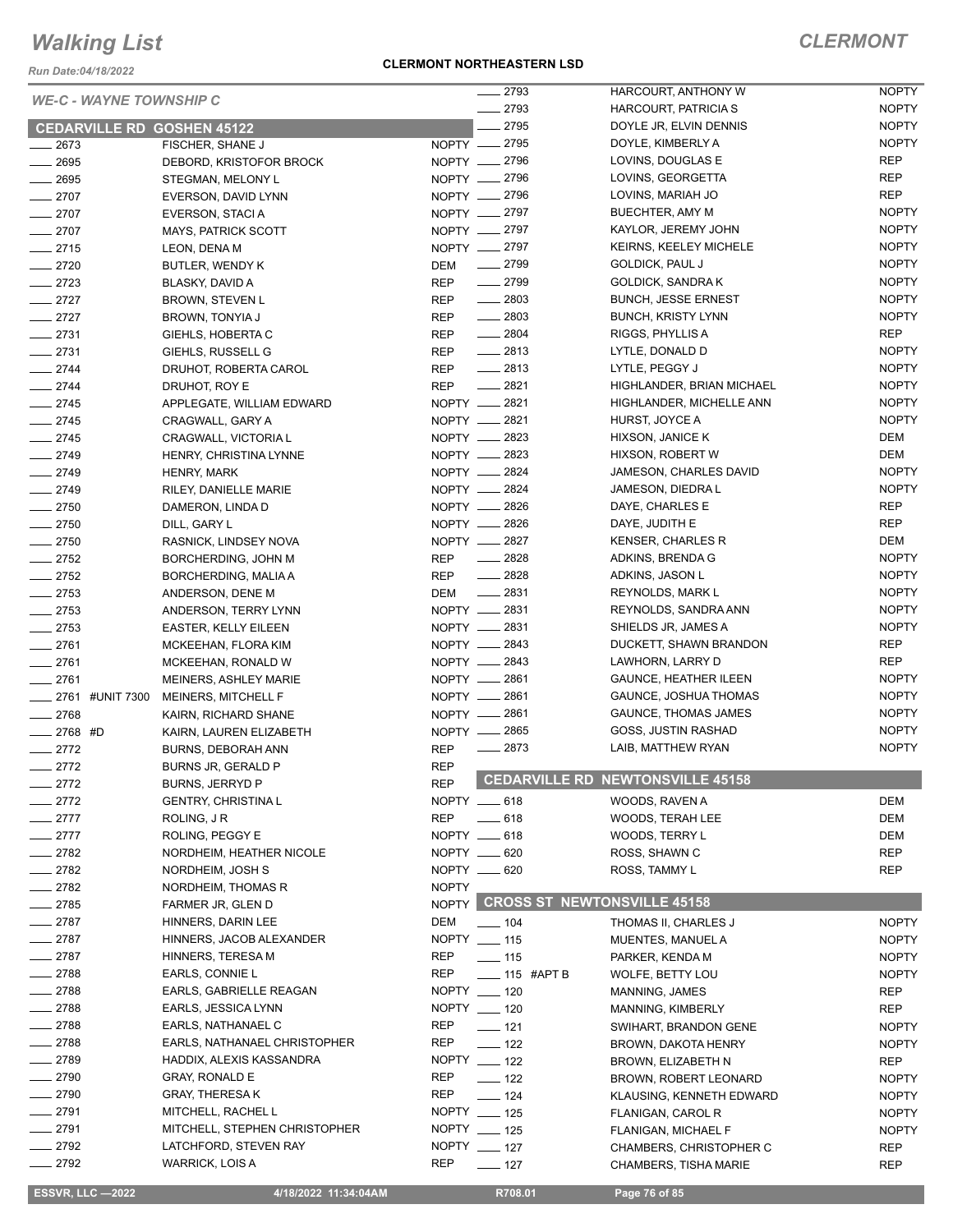#### *Run Date:04/18/2022*

#### **CLERMONT NORTHEASTERN LSD**

| <b>Run Date:04/18/2022</b>     |                                     |              |                           |                                          |                            |
|--------------------------------|-------------------------------------|--------------|---------------------------|------------------------------------------|----------------------------|
| <b>WE-C - WAYNE TOWNSHIP C</b> |                                     |              | 6224                      | <b>BURKE, PATRICK J</b>                  | <b>NOPTY</b>               |
|                                |                                     |              | 6228                      | CROSLEY, RONALD W                        | REP                        |
|                                | <b>CROSS ST NEWTONSVILLE 45158</b>  |              | 6228                      | CROSLEY, VICTORIA E                      | <b>REP</b>                 |
| $- 128$                        | NEWSOME, ERIC D                     |              | NOPTY -8230               | CROWL, JANICE URBAN                      | <b>REP</b>                 |
| $-$ 128                        | NEWSOME, LISA M                     |              | NOPTY -8230               | CROWL, KEVIN                             | <b>REP</b><br><b>NOPTY</b> |
| $- 129$                        | PETERSON, CALENA N                  | $NOPTY$ —    | 6230                      | DEMYAN, RACHEL EILEEN                    | <b>NOPTY</b>               |
| $\equiv$ 129                   | PETERSON, CAROLYN                   |              | NOPTY -8231               | WILSON, ANDREA MICHELLE                  | <b>NOPTY</b>               |
| $\frac{1}{2}$ 129              | PETERSON, PHILLIP L                 | $NOPTY$ —    | 6231                      | <b>WILSON, HUNTER CHASE</b>              | <b>NOPTY</b>               |
| $- 129$ #124                   | PETERSON, STEPHANIE JANE            | NOPTY -      | 6231                      | <b>WILSON, STEPHEN P</b>                 |                            |
| $- 130$                        | MILLER, BESSIE                      | NOPTY -      | 6235                      | TAYLOR, BILLY D                          | <b>REP</b>                 |
| $- 131$                        | WHITT, EVELYN                       | NOPTY -      | 6235                      | TAYLOR, ROBBIN M                         | <b>REP</b>                 |
| $\frac{1}{2}$ 3333             | DUNCAN, DONNA L                     | NOPTY -      | 6239                      | SMITH, PAMELA LAJUNE                     | <b>REP</b>                 |
| 3333                           | DUNCAN, MARK D                      | $NOPTY -$    | 6239                      | SMITH, THOMAS L                          | <b>REP</b>                 |
|                                |                                     |              | 6240                      | LOHR, JOAN I                             | <b>REP</b>                 |
|                                | DEER RUN DR GOSHEN 45122            |              | 6244                      | BOOHER, DAVID R                          | <b>NOPTY</b>               |
| 2600                           | <b>HARRIS, CARRIE ANN</b>           | <b>NOPTY</b> | 6244                      | SHEPHERD, CATHERINE                      | <b>NOPTY</b>               |
| 2600                           | HARRIS, NICHOLAS ADAM               | NOPTY -      | 6244                      | SHEPHERD, JENNIFER M                     | <b>NOPTY</b>               |
| $-2617$                        | ROSE, BOBBY LEE                     | <b>REP</b>   |                           | JEFFREY LN GOSHEN 45122                  |                            |
| $-2617$                        | ROSE, REBECCA NICOLE                | <b>REP</b>   |                           |                                          |                            |
| $-2620$                        | ERICKSON, CHRISTOPHER D             |              | NOPTY - 6303              | FRANTZ, ABBY K                           | <b>NOPTY</b>               |
| 2620                           | ERICKSON, RHEAK                     |              | NOPTY - 6303              | FRANTZ, RICHARD C                        | <b>NOPTY</b>               |
|                                | <b>ECKMAN LN NEWTONSVILLE 45158</b> |              |                           | KIRBY LN GOSHEN 45122                    |                            |
| $\equiv$ 5932                  | PHILPOT, BRANDY MARIE               | <b>DEM</b>   | $\rule{1em}{0.15mm}$ 6100 | <b>WRIGHT, ROBIN L</b>                   | <b>DEM</b>                 |
| $-5932$                        | STEWART, SHIRLEY A                  | <b>DEM</b>   |                           |                                          |                            |
| $-5935$                        | <b>GRUBB, ANGELA MAY</b>            | <b>REP</b>   |                           | <b>LAIR RD PLEASANT PLAIN 45162</b>      |                            |
| 5935                           | GRUBB, DAVID A                      | <b>REP</b>   | $-2768$                   | MASON, DENISE SUE                        | <b>REP</b>                 |
|                                |                                     |              | $-2772$                   | COMPTON, ROLAND                          | <b>NOPTY</b>               |
| <b>GOSHEN RD GOSHEN 45122</b>  |                                     |              | 2772                      | HUDDLE LAY, BRANDEN LORENZO              | <b>NOPTY</b>               |
| $-6135$                        | <b>IMHOLT, RANDALL S</b>            |              | NOPTY -2772               | LAY, TONYA LYNN                          | <b>NOPTY</b>               |
| $-6135$                        | IMHOLT, SEAN MICHAEL                |              | NOPTY -2774               | CORNETT JR, RONALD L                     | <b>NOPTY</b>               |
| $-6135$                        | IMHOLT, SHELLY J                    |              | NOPTY -2776               | <b>CLEVER, TAYLOR MORROW</b>             | <b>NOPTY</b>               |
| $-6143$                        |                                     |              | NOPTY -2777               | BEELER, ALBERT LEE                       | <b>REP</b>                 |
|                                | <b>GUERRERO, KATHY LORIS</b>        |              | NOPTY -2777               | BEELER, SUEANN                           | <b>REP</b>                 |
| $= 6143$                       | GUERRERO, OSCAR FEREGRINO           |              | NOPTY -2778               | DICKTEN, SHADRACK N                      | <b>NOPTY</b>               |
| $-6149$<br>$-6149$             | JASPERS, CAROL A                    | <b>REP</b>   | $-2782$                   | <b>HOGG, AMANDA F</b>                    | <b>NOPTY</b>               |
|                                | JASPERS, EDWARD C                   |              | NOPTY -2782               | HOGG, TODD ALAN                          | <b>NOPTY</b>               |
| $-6166$                        | <b>HUGHES, DEBORA S</b>             | $NOPTY$ -    | 2786                      | WISE, ANNE MARIE                         | <b>NOPTY</b>               |
| $-6166$                        | HUGHES, WAYNE A                     |              | NOPTY -2786               | WISE, VICKI E                            | <b>NOPTY</b>               |
| $-6220$                        | <b>BART, ANGELA S</b>               |              |                           |                                          |                            |
| $- 6220$                       | <b>BART, RICHARD D</b>              | <b>REP</b>   |                           | LAKE DR PLEASANT PLAIN 45162             |                            |
|                                | <b>GREENBUD DR GOSHEN 45122</b>     |              | 2924                      | POLLOCK, DARREN D                        | <b>NOPTY</b>               |
| 6201                           | WOODS, JEREMY S                     | $N$ OPTY $-$ | 2924                      | POLLOCK, MOLLY A                         | <b>NOPTY</b>               |
| 6201                           | WOODS, SARAH NICOLE                 | <b>DEM</b>   | 2940                      | ROGERS, WILLIAM AUSTIN                   | REP                        |
| $-6202$                        | SMITH, JUDITH A                     | <b>NOPTY</b> |                           |                                          |                            |
| $-6202$                        | SMITH II, RICHARD C                 | <b>NOPTY</b> |                           | <b>LAKE PINE DR GOSHEN 45122</b>         |                            |
| $-6207$                        | CRABTREE SR, KENNETH DON            | <b>REP</b>   | $-2633$                   | ROTH II, RICHARD ALLAN                   | <b>REP</b>                 |
| $-6207$                        | DOLMAN, LAURA G                     | NOPTY -      | $=2637$                   | DAWSON, KEITH O                          | <b>NOPTY</b>               |
| 6207                           | MURPHY, BAILEY LOUISE               |              | NOPTY - 2641              | DIETZ, HENRY T                           | <b>REP</b>                 |
| 6211                           | STAHL, TERRY J                      | NOPTY -      | 2643                      | GREENE JR, RONALD L                      | <b>NOPTY</b>               |
| $-6211$                        | VOLZ, BONNIE SUE                    |              | NOPTY - 2643              | REICHERT, MAKAYLA A                      | <b>NOPTY</b>               |
| $-6215$                        | BLANCHARD, BARBARA D                | <b>REP</b>   | 2643                      | REICHERT, TINA A                         | DEM                        |
| $-6215$                        | BLANCHARD, GERALD WILLIAM           | <b>REP</b>   | 2645                      | DIXON, JEFFREY R                         | <b>NOPTY</b>               |
| $-6218$                        | WEISENBORN, ANN M                   |              | NOPTY -2645               | DIXON, LEILA RAYNE                       | <b>NOPTY</b>               |
| — 6218                         | WEISENBORN, CORY E                  | $NOPTY$ -    | $-2645$                   | DIXON, RACHAEL ANN                       | <b>NOPTY</b>               |
| $-6219$                        | SULLIVAN, JACQUELINE JOYCE          |              | NOPTY - 2645              | HOSTIUCK, DEBORAH J                      | <b>NOPTY</b>               |
| $-6219$                        | SULLIVAN, MIKE B                    |              | NOPTY - 2657              | ASSANUVAT, ALICIA D                      | <b>NOPTY</b>               |
| $-6219$                        | SULLIVAN, VIRGINIA L                | <b>NOPTY</b> |                           |                                          |                            |
| 6223                           | HENDRIXSON, LAURA LEE               |              |                           | NOPTY LAKE POINT DR PLEASANT PLAIN 45162 |                            |
| 6223                           | HENDRIXSON, LEWIS LEE               |              | NOPTY __ 6420             | KAHRS, ANITA L                           | <b>REP</b>                 |
| 6223                           | HENDRIXSON, ROSANNE SUE             |              | NOPTY -6420               | KAHRS, RODGER W                          | <b>REP</b>                 |
| 6224                           | BURKE, CAROLYN M                    |              | NOPTY -6428               | SEBOLT, JOHN M                           | <b>REP</b>                 |
|                                |                                     |              |                           |                                          |                            |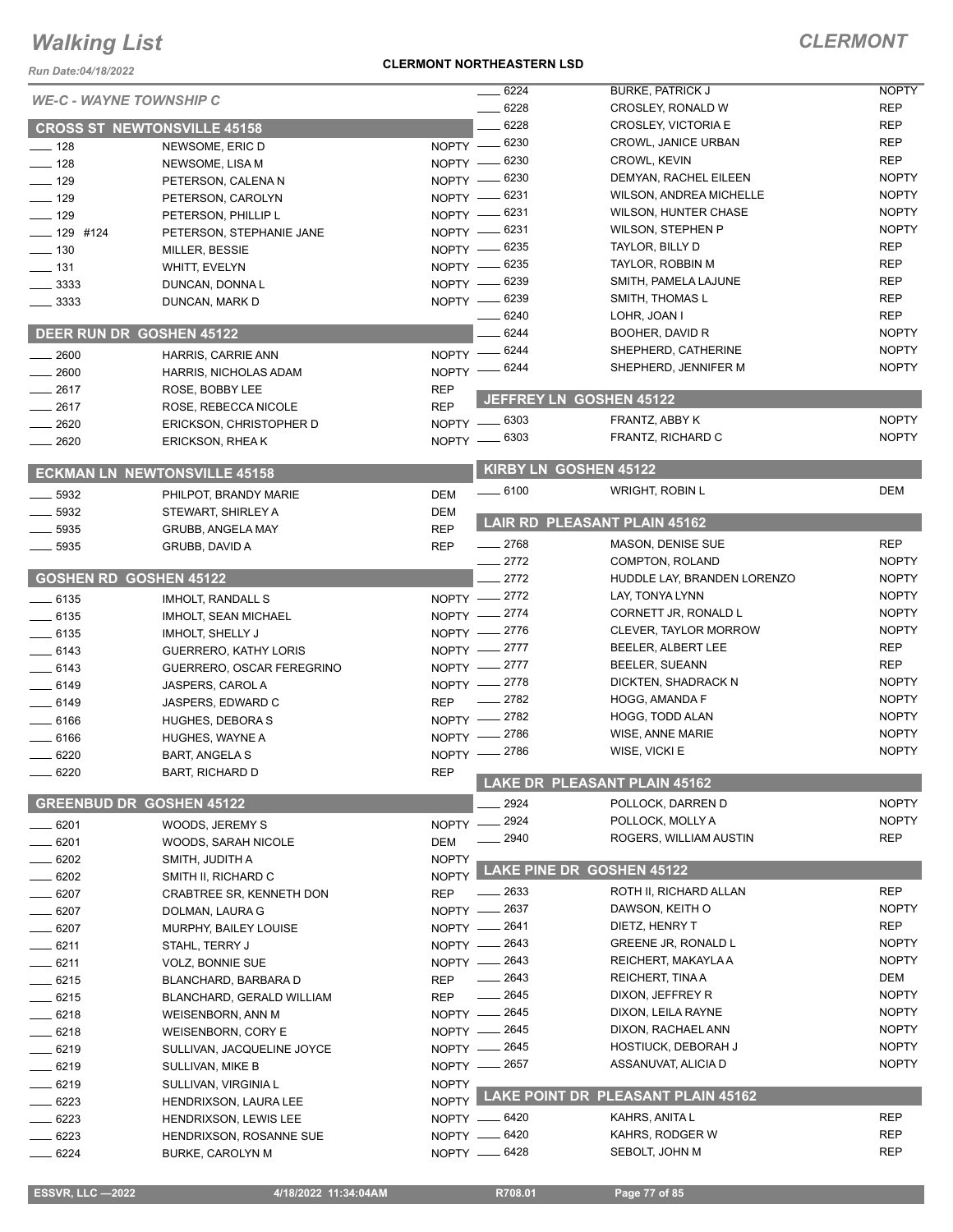*Run Date:04/18/2022*

|                   | <b>WE-C - WAYNE TOWNSHIP C</b>      | $\frac{1}{2}$ 322               | HINNERS, RUTH A                   | <b>REP</b>   |
|-------------------|-------------------------------------|---------------------------------|-----------------------------------|--------------|
|                   |                                     | 322                             | HINNERS, RUTH ANN                 | <b>NOPTY</b> |
|                   | LAKE POINT DR PLEASANT PLAIN 45162  | 323                             | KRAMER. ELIZABETH C               | <b>NOPTY</b> |
| $-6428$           | SEBOLT, LORRAINE M                  | <b>REP</b><br>$\frac{1}{2}$ 323 | KRAMER, MICHELLE ELIZABETH        | <b>NOPTY</b> |
|                   |                                     | 323                             | KRAMER, RONALD S                  | <b>NOPTY</b> |
|                   | <b>LOCUST VIEW LN GOSHEN 45122</b>  | 324                             | <b>GRIGSBY, JACK M</b>            | <b>NOPTY</b> |
| $-2643$           | HOLZSCHUH JR, EDWARD W              | NOPTY _____ 327                 | MASTROMAURO III, JOSEPH F         | <b>NOPTY</b> |
| $-2643$           | KORDENBROCK, ROXANNE R              | NOPTY __ 329                    | <b>WEBB, NORA E</b>               | <b>NOPTY</b> |
| 2644              | WARD, CAROL L                       | DEM<br>$\frac{1}{2}$ 331        | HARTMAN, ERICA ANN                | <b>NOPTY</b> |
| 2644              | WARD, RICHARD L                     | DEM<br>$\frac{1}{2}$ 331        | HOWARD, KAREN DALE                | <b>NOPTY</b> |
| $-2645$           | CARTER, AMBER MARIE                 | NOPTY ____ 331                  | NAPIER, JANET                     | <b>NOPTY</b> |
| $-2645$           | CARTER, LOGAN L                     | NOPTY __ 334                    | <b>IRWIN, JOSIAH R</b>            | <b>NOPTY</b> |
| $- 2650$          | <b>WILSON, MARY L</b>               | NOPTY __ 334                    | IRWIN, KELLY MARIE                | <b>NOPTY</b> |
| $-2650$           | WILSON, WILLIAM F                   | NOPTY _____ 336                 | WERNER, IDA M                     | <b>NOPTY</b> |
| $-2670$           | BRALEY, BOBBIE JO                   | NOPTY ____ 336                  | WERNER, KIRK M                    | <b>NOPTY</b> |
| $-2670$           | BRALEY JR, LARRY D                  | NOPTY __ 337                    | REED, CYNTHIA J                   | <b>NOPTY</b> |
| 2679              | <b>GREER, CHELSEY NICHOLE</b>       | NOPTY __ 338                    | FOX, JIMMY P                      | <b>NOPTY</b> |
| $-2679$           | <b>GREER, KAREN DENISE</b>          | NOPTY __ 339                    | BECK, DOUGLAS JOHN                | <b>NOPTY</b> |
| 2679              | GREER, KASSANDRA RAE MORGAN         | <b>NOPTY</b><br>339             | MAIORANA, GINA M                  | <b>NOPTY</b> |
| $-2679$           | <b>GREER, KRISTOPHER ELIJAH</b>     | NOPTY __ 340                    | DEBRULER, JOYCE                   | <b>NOPTY</b> |
| $-2679$           | <b>GREER, ROBERT SHAWN KALEB</b>    | NOPTY __ 340                    | MEADOWS, DEANNA MARIE             | <b>NOPTY</b> |
| 2691              | WOODS, DONNA G                      | <b>REP</b><br>$\frac{1}{2}$ 340 | <b>MEADOWS, MICHAEL S</b>         | <b>NOPTY</b> |
| 2691              | WOODS, KENNETH RANDY                | REP<br>$\frac{1}{2}$ 340        | <b>MEADOWS, SCOTT</b>             | <b>NOPTY</b> |
| 2693              | <b>REIS, CAROLYN S</b>              | <b>REP</b><br>$\frac{1}{2}$ 344 | ERDMANN, MARGARET L               | <b>NOPTY</b> |
| 2693              | REIS JR, ROBERT FELIX               | <b>REP</b><br>$\frac{1}{2}$ 344 | KIPPENBERG, STEVEN WAYNE          | <b>NOPTY</b> |
|                   | <b>MAFFEY RD GOSHEN 45122</b>       |                                 | <b>MANILA RD GOSHEN 45122</b>     |              |
| $-6160$           | BYRD, TERYN KATHLEEN                | NOPTY __ 6080                   | CREEKMORE, BECKIE C               | <b>NOPTY</b> |
| $-6160$           | HADDIX, CLINTON JEFFREY             | NOPTY __ 6084                   | EPEARDS, SHAUNA M                 | <b>REP</b>   |
| $-6160$           | HADDIX, JEFFREY W                   | NOPTY __<br>6084                | EPEARDS JR, WILLIAM JOHN          | <b>REP</b>   |
| $-6160$           | HADDIX, TAMMY L                     | NOPTY __ 6088                   | HICKEY, LUCI C                    | <b>NOPTY</b> |
| 6323              | BOTTS SR, SAMUEL JEFFREY            | NOPTY __ 6088                   | HICKEY, SARAH D                   | <b>NOPTY</b> |
|                   |                                     | 6088                            | HICKEY, WESLEY PAUL               | <b>NOPTY</b> |
|                   | <b>W MAIN ST NEWTONSVILLE 45158</b> | 6123                            | SYDNOR, CHRISTA MARIE             | <b>REP</b>   |
| 303               | HOUZE, JOY ELLEN                    | NOPTY __ 6123                   | SYDNOR, DANIEL G                  | <b>REP</b>   |
| 303               | SCHMURR, JACOB MICHAEL              | NOPTY __ 6125                   | KING III, JAMES                   | <b>NOPTY</b> |
| $\frac{1}{2}$ 303 | <b>SCHMURR, SHONA MARIE</b>         | NOPTY __ 6125                   | KING, KOURTNIE DENISE             | <b>NOPTY</b> |
| 303               | ST JOHN SR, BRIAN D                 | NOPTY __ 6125                   | KING, KRISTINA LYNN               | <b>NOPTY</b> |
| 304               | EVANS, DEBORAH G                    | DEM<br>$-6125$                  | WEST, RICHARD D                   | <b>REP</b>   |
| $-304$            | THOMPSON, COREY M                   | NOPTY __ 6125                   | WEST, SHANE M                     | <b>NOPTY</b> |
| 306               | SCHMURR JR, EDGAR ALBERT            | NOPTY __ 6125                   | WEST, TINA M                      | REP          |
| 306               | SCHMURR, JESSICA NICHOLE            | NOPTY __ 6131                   | SIES, THOMAS R                    | <b>NOPTY</b> |
| 307               | STRINGER, DARRELL C                 | REP<br>$-6148$                  | SEIBERT, VALERIE A                | DEM          |
| 307               | STRINGER, KAREN E                   | REP<br>$-6151$                  | FLOYD, HALEY ROSE                 | <b>NOPTY</b> |
| $\frac{1}{2}$ 308 | NAUSE JR, EDWARD J                  | NOPTY __ 6151                   | FLOYD II, LARRY ARNOLD            | <b>NOPTY</b> |
| $\frac{1}{2}$ 309 | EDWARDS, JOHNNY R                   | NOPTY __ 6152                   | FINNELL, CATHERINE M              | <b>NOPTY</b> |
| $\frac{1}{2}$ 309 | FARLEY, OTTUS SHANE                 | REP<br>$-6152$                  | FINNELL, MILES A                  | <b>NOPTY</b> |
| $\frac{1}{2}$ 309 | WAYMAN, TONI LYNN                   | REP<br>$\frac{1}{2}$ 6153       | <b>WATSON, WILLIAM MICHAEL</b>    | <b>NOPTY</b> |
| $-312$            | KELCH, BROOKE LEANN                 | NOPTY __ 6154                   | HARCOURT, ERIC TRAVIS             | <b>NOPTY</b> |
| $\frac{312}{2}$   | KELCH, MICHAEL RILEY                | NOPTY __ 6154                   | HARCOURT, MARILYN                 | <b>NOPTY</b> |
| $\frac{1}{2}$ 315 | WHITE, ANDREW A                     | NOPTY __ 6154                   | SMITH, WILLIAM DALLAS             | <b>NOPTY</b> |
| $\frac{1}{2}$ 315 | WIEDENBEIN III, GLEN ALAN           | NOPTY __ 6176                   | HARRIS, FRONNIA RUTH              | REP          |
| $\frac{1}{2}$ 315 | WIEDENBEIN, KELSEY NICOLE           | NOPTY __ 6176                   | HOLFORD, RICHARD J                | REP          |
| $-316$            | AMANN, SHANNON MARIE MATILDA        | NOPTY __ 6202                   | <b>BENSON, LORRIE B</b>           | <b>NOPTY</b> |
| $\frac{1}{2}$ 316 | COOGAN, DEBRA SUE                   | NOPTY __ 6202                   | BENSON, SHANE RAYMOND             | <b>NOPTY</b> |
| $- 317$           | SWARTZ, BETTY L                     | NOPTY __ 6202                   | NAISH, TIFFANY D                  | <b>NOPTY</b> |
| $\frac{1}{2}$ 318 | REYES, VELMA JEAN                   | NOPTY __ 6204                   | <b>GORMAN, APRIL MARIE</b>        | <b>NOPTY</b> |
| $\frac{1}{2}$ 318 | WILSON, DONALD W                    | REP<br>$- 6204$                 | <b>GORMAN JR, TIMOTHY MICHAEL</b> | <b>NOPTY</b> |
| $\frac{1}{2}$ 319 | HADDIX, PHYLLIS C                   | NOPTY __ 6206                   | CLIFT, COURTNEY L                 | <b>NOPTY</b> |
| $\frac{1}{2}$ 319 | HADDIX, WAYNE                       | <b>REP</b><br>$- 6206$          | CLIFT, DOUGLAS W                  | <b>NOPTY</b> |
| $-320$            | PATCHELL, BRIAN NEAL                | NOPTY __ 6206                   | WARD, PAYTON KIELEY DIANE         | <b>NOPTY</b> |
| $\frac{1}{2}$ 320 | PATCHELL, DEBORAH JANE              | NOPTY __ 6207                   | WILSON, CHELSEA LEIGH             | <b>NOPTY</b> |
| $\sim$ 322        | HINNERS, LESTER M                   | <b>REP</b>                      |                                   |              |

 **ESSVR, LLC —2022 4/18/2022 11:34:04AM R708.01 Page 78 of 85**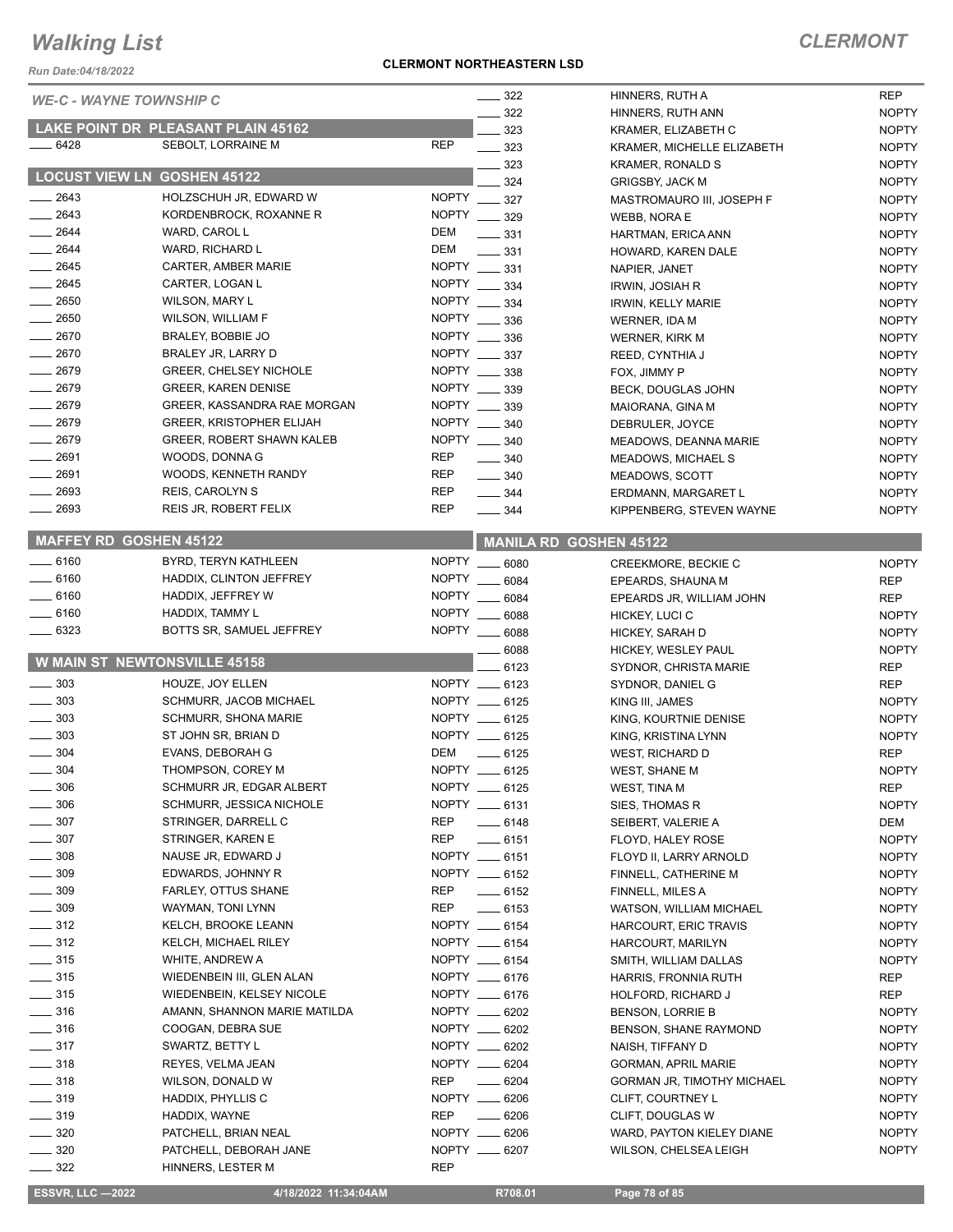*Run Date:04/18/2022*

### **CLERMONT NORTHEASTERN LSD**

| <b>WE-C - WAYNE TOWNSHIP C</b>   |                              |                            | 2632                                | LEMASTER, BENJAMIN PAUL                       | <b>NOPTY</b>             |
|----------------------------------|------------------------------|----------------------------|-------------------------------------|-----------------------------------------------|--------------------------|
|                                  |                              |                            | 2634                                | ALOPOQIANIS, DENNIS J                         | <b>NOPTY</b>             |
| <b>MANILA RD GOSHEN 45122</b>    |                              |                            | 2691                                | LAWSON, JENNIE P                              | <b>NOPTY</b>             |
| 6207                             | WILSON, JACOB DARRON         | <b>NOPTY</b>               | 2691                                | LAWSON, TIMOTHY A                             | <b>NOPTY</b>             |
| $-6209$                          | DEAN, DALLAS JACOB           | <b>NOPTY</b>               |                                     |                                               |                          |
| $-6209$                          | DEAN, JOHN E                 | <b>NOPTY</b>               | <b>NEVER REST LN BATAVIA 45103</b>  |                                               |                          |
| $- 6210$                         | DOGGETT, LORETTA T           | <b>REP</b>                 | $905$ ## 2                          | GAMBREL, EDWARD DON                           | <b>NOPTY</b>             |
| $-6212$                          | <b>COLLINS, BRENDA S</b>     | <b>NOPTY</b>               | $905$ ## 2                          | <b>GAMBREL, GEORGE A</b>                      | <b>NOPTY</b>             |
| $-6212$                          | COLLINS, DALTON ALLEN        | <b>NOPTY</b>               | 905 #APT 2                          | WORKMAN, MISTY D                              | <b>NOPTY</b>             |
| $- 6212$                         | COLLINS, MICHAEL A           | <b>NOPTY</b>               | 905 #LOT 2                          | <b>GAMBREL, PHYLLIS ANN</b>                   | <b>REP</b>               |
| $-6212$                          | OWENS, BEVERLY A             | <b>NOPTY</b>               | 909                                 | <b>BRITTAIN, CHRISTOPHER EARL</b>             | <b>NOPTY</b>             |
| _ 6212 #APT 2                    | OWENS, JENNIFER L            | <b>NOPTY</b>               | 909                                 | OOTEN, NETTIE CHRISTINE                       | <b>NOPTY</b>             |
| _ 6214 #APT B                    | HATFIELD, CYNTHIA RENEE      | <b>REP</b>                 | $=913$                              | MEENACH, VIVIAN L                             | <b>NOPTY</b>             |
| $-6214$ #APT B                   | HATFIELD, MICHAEL DAVID      | <b>REP</b>                 |                                     |                                               |                          |
| $\equiv$ 6214 #APT B             | <b>MEADOWS, BRENDA KAY</b>   | <b>REP</b>                 |                                     | NEWTONSVILLE HUTCHINSON RD BATAVIA 45103      |                          |
| $-6223$                          | BAILEY, ANDREW C             | <b>NOPTY</b>               | 5965                                | <b>TUCKER, MICHAEL L</b>                      | <b>NOPTY</b>             |
| $- 6223$                         | CARTER, RAINIE A             | <b>REP</b>                 | 5965                                | <b>TUCKER, TRACY MARIE</b>                    | <b>NOPTY</b>             |
| $-6227$                          | DOLLENMAYER, BEVERLY LYNN    | <b>NOPTY</b>               | 5969                                | ENGLE, DEBRA L                                | <b>NOPTY</b>             |
| $-6228$                          | <b>WAITS, CHAD MICHAEL</b>   | REP                        | 5969                                | ENGLE, OLAND MARK                             | <b>NOPTY</b>             |
| $-6228$                          | WAITS, JENNIFER L            | <b>REP</b>                 |                                     |                                               |                          |
| $-6230$                          | MIRACLE, DALTON WYATT        | <b>NOPTY</b>               | <b>NEWTONSVILLE RD GOSHEN 45122</b> |                                               |                          |
| $-6232$                          | JOHNSON, ZONA                | <b>NOPTY</b>               | 5969                                | BROWN, NICHOLAS ANDREW                        | <b>NOPTY</b>             |
| $-6247$                          | BROYLES, AMANDA JANE         | <b>NOPTY</b>               | 5969                                | BROWN, RACHEL LEE                             | <b>NOPTY</b>             |
| _ 6247                           | <b>BROYLES, JASON EDWARD</b> | <b>NOPTY</b>               | 5969                                |                                               | <b>NOPTY</b>             |
| $-6263$                          | ELLIS, CHARLES B             | <b>NOPTY</b>               | 5971                                | <b>ENGLE, KATHERINE M</b><br>SYDNOR, RHONDA L | <b>NOPTY</b>             |
| $-6263$                          | ELLIS, MORGAN ANNE           | <b>NOPTY</b>               |                                     |                                               | <b>NOPTY</b>             |
| $- 6263$                         | PENDERGEST, MELANIE A        | <b>NOPTY</b>               | 5971                                | SYDNOR JR, WILLIAM T                          |                          |
| $-6271$                          | MILCHERT, BRANDON KENNETH    | <b>NOPTY</b>               | 5979                                | RITTER, CARL JASON                            | <b>REP</b><br><b>REP</b> |
| $-6271$                          | MILCHERT, SONJA LYNN         | <b>NOPTY</b>               | 5979                                | RITTER, SARAH F                               |                          |
| $-6271$                          | NEFF, CHARLOTTE LORETTA      | <b>NOPTY</b>               | 6021                                | RITTER, CARL J                                | <b>REP</b>               |
| 6281                             | CALLAHAN, JUDY CAROL         | <b>NOPTY</b>               | 6021                                | RITTER, VICKIE L                              | <b>REP</b>               |
| _ 6281                           | <b>GARRISON, ROBERT A</b>    | <b>NOPTY</b>               | 6025                                | <b>WERNER, LINDA KAY</b>                      | <b>REP</b>               |
| $-6281$                          | PEEL, GEARY V                | <b>NOPTY</b>               | 6025                                | WERNER JR, OLIVER EDWIN                       | <b>REP</b>               |
| $-6334$                          | GLAZE, CAROL A               | <b>NOPTY</b>               | 6030                                | RIGSBY, DIANNE L                              | <b>NOPTY</b>             |
| $-6334$                          | <b>GLAZE, RALPH T</b>        | <b>NOPTY</b>               | 6030                                | RIGSBY, LARRY J                               | <b>NOPTY</b>             |
| $-6336$                          | SHELTON, MELANIE R           | <b>NOPTY</b>               | 6104                                | JACKSON, JOHN D                               | <b>NOPTY</b>             |
|                                  |                              |                            | 6104                                | JACKSON, SUZANNE N                            | <b>NOPTY</b>             |
| <b>MAPLE OAK DR GOSHEN 45122</b> |                              |                            | 6107                                | ZINSLE, HARRY LEE                             | <b>NOPTY</b>             |
| 2300                             | SMITH, MELISSA SUE           | <b>NOPTY</b>               | 6107                                | ZINSLE, JAMES LEE                             | <b>NOPTY</b>             |
| 2300                             | WORKMAN, TIMOTHY OSCAR       | <b>NOPTY</b>               | 6107                                | ZINSLE, MARY J                                | <b>NOPTY</b>             |
| 2306                             | FERGUSON, ANGELA L           | <b>NOPTY</b>               | 6132                                | RITTER, CHERYL A                              | <b>NOPTY</b>             |
| 2306                             | FERGUSON, JACOB ANTHONY      | <b>NOPTY</b>               | - 6132                              | RITTER, ROBERT A                              | <b>NOPTY</b>             |
|                                  |                              |                            | . 6137                              | DEWAARD, DANIELLE CHRISTINE                   | <b>NOPTY</b>             |
| MISTY LN GOSHEN 45122            |                              |                            | 6137                                | ELCHLINGER, BRADLEY CHRISTOPHEF               | REP                      |
| $-2504$                          | STANDLEY, FELICIA LINNEA     | <b>NOPTY</b>               | 6137                                | ELCHLINGER, DENNIS JOHN                       | <b>REP</b>               |
|                                  | SANDLIN SAYLES, JOANIE A     |                            | 6137                                | ELCHLINGER, ELIZABETH                         | <b>REP</b>               |
| 2508<br>$-2508$                  | SAYLES, DOUGLAS M            | <b>NOPTY</b><br><b>REP</b> | 6138                                | FRANK, WAYNE EDWARD                           | <b>REP</b>               |
|                                  |                              |                            | $-6153$                             | BROWN, GWYN R                                 | <b>NOPTY</b>             |
| MOLER RD GOSHEN 45122            |                              |                            | $-6153$                             | WHITE, ROBYN K                                | <b>NOPTY</b>             |
|                                  |                              |                            | 6153                                | WHITE IV, WILLIAM HAROLD                      | REP                      |
| $\frac{1}{2600}$                 | MONEY, DALE E                | <b>NOPTY</b>               | 6157                                | REYNOLDS, DAVID E                             | <b>REP</b>               |
| $-2600$                          | MONEY, REBEKAH JOY           | <b>NOPTY</b>               | 6157                                | REYNOLDS, RUTH ANN                            | REP                      |
| $-2600$                          | MONEY, VICTORIA E            | <b>NOPTY</b>               | 6158                                | HARRIS, KATELYN ELIZABETH                     | <b>NOPTY</b>             |
| $-2615$                          | BROWN COMBS, ASHLEY M        | <b>NOPTY</b>               | 6158 #APT 2                         | HARRIS, CODY                                  | <b>NOPTY</b>             |
| $-2615$                          | COMBS, SEAN P                | <b>NOPTY</b>               | 6158 #APT 2                         | HARRIS, DEBORAH L                             | REP                      |
| $-2618$                          | <b>BOND, KATLYN E</b>        | <b>NOPTY</b>               | 6158 #APT 2                         | HARRIS, KENNETH R                             | <b>NOPTY</b>             |
| $-2618$                          | BOND, WILLIAM                | <b>NOPTY</b>               | 6158 #APT 2                         | HARRIS, MEGAN MARIE                           | <b>NOPTY</b>             |
| $-2618$                          | KOHN, KAREN A                | <b>NOPTY</b>               | 6166                                | FOX, SHEILA K                                 | <b>NOPTY</b>             |
| $= 2620$                         | ROBBINS SR, JASON D          | <b>NOPTY</b>               | $-6170$                             | HUNTER, GARY W                                | REP                      |
| $-2624$                          | WELLMAN, RACHEL RAMONA       | <b>NOPTY</b>               | - 6170                              | HUNTER, TRINITY NICOLE                        | <b>NOPTY</b>             |
| _ 2626                           | HAMPTON, CAMERON TODD        | <b>NOPTY</b>               | 6170                                | JACOBS, LAUREN ELIZABETH                      | <b>REP</b>               |
| - 2626                           | HAMPTON, TRISTEN TODD        | <b>NOPTY</b>               | $-6172$                             | SHAW, JULIE A                                 | <b>NOPTY</b>             |
| $-2628$                          | CREEKMORE, CORY MATTHEW      | <b>NOPTY</b>               | $-6177$                             | CARNEY, CHARLES L                             | <b>REP</b>               |
| $= 2630$                         | LEOPOLD, NICOLE ANN          | <b>NOPTY</b>               |                                     |                                               |                          |
| <b>ESSVR, LLC —2022</b>          | 4/18/2022 11:34:04AM         |                            | R708.01                             | Page 79 of 85                                 |                          |
|                                  |                              |                            |                                     |                                               |                          |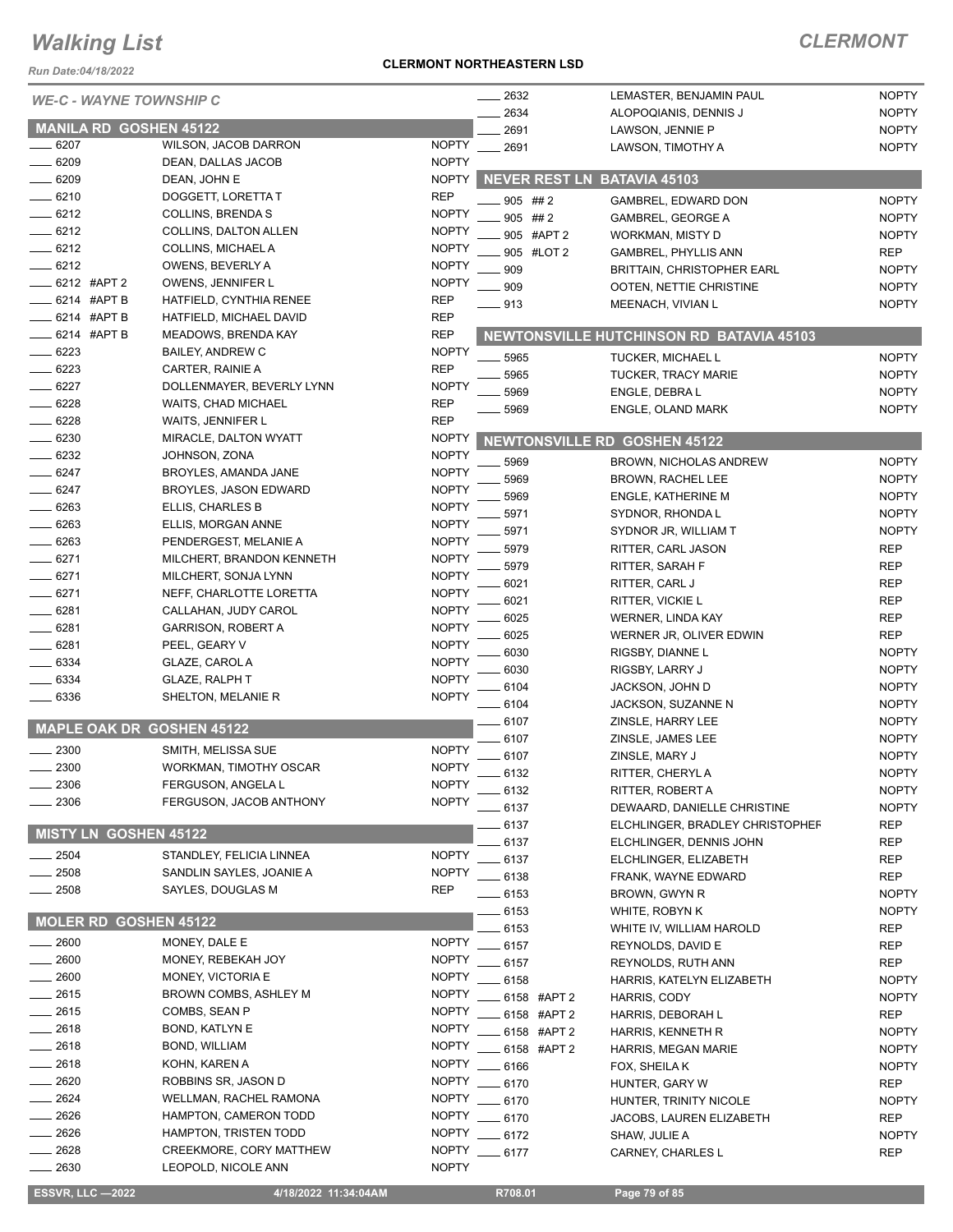*Run Date:04/18/2022*

#### **CLERMONT NORTHEASTERN LSD**

| <b>WE-C - WAYNE TOWNSHIP C</b>      |                                       |                              | 443               | MULLINS, NINA E                             | <b>NOPTY</b>               |
|-------------------------------------|---------------------------------------|------------------------------|-------------------|---------------------------------------------|----------------------------|
| <b>NEWTONSVILLE RD GOSHEN 45122</b> |                                       |                              |                   | <b>NEWTONSVILLE RD PLEASANT PLAIN 45162</b> |                            |
| $-6177$                             | CARNEY, GRACE R                       | <b>REP</b>                   | 6303              | WITT, JOHN C                                | <b>REP</b>                 |
| $- 6180$                            | NEWELL, JONATHAN WILLIAM              | NOPTY __                     | 6303              | WITT, NOAH J R                              | <b>NOPTY</b>               |
| $- 6180$                            | NEWELL, LINDSEY ROSENA                | <b>NOPTY</b>                 | 6303              | WITT, PAMELA                                | <b>NOPTY</b>               |
| $-6192$                             | STUBBLEFIELD, BRANDI A                | NOPTY __                     | 6315              | BACK, CHARLOTTE ANN                         | <b>NOPTY</b>               |
| $- 6192$                            | STUBBLEFIELD, CHARLOTTE A             | NOPTY __                     | 6322              | STEPHENS, JAMES S                           | <b>NOPTY</b>               |
| $-6192$                             | STUBBLEFIELD, JOHN C                  | NOPTY                        | 6336              | JUMP JR, HAROLD I                           | <b>REP</b>                 |
| $- 6192$                            | STUBBLEFIELD, MICHAEL E               | NOPTY ___                    | 6336              | JUMP, LISA G                                | <b>REP</b>                 |
| 6200                                | MANTEL, CYNTHIA A                     | NOPTY __                     | 6346              | SHAW, TIMOTHY L                             | <b>NOPTY</b>               |
| $-6200$                             | MANTEL, HAILEY GABRIELLE              | <b>REP</b>                   |                   |                                             |                            |
| $- 6200$                            | MANTEL. HANNAH DANIELLE               | <b>NOPTY</b>                 |                   | OLD STATE ROUTE 131 BATAVIA 45103           |                            |
| 6200                                | MANTEL, MICHAEL L                     | <b>REP</b>                   | 2529              | JOSEPH, BARBARA ANN                         | <b>NOPTY</b>               |
| $- 6210$                            | MACLEES, DENNISE J                    | <b>NOPTY</b>                 | 2534              | DICKASON, BENJAMIN JAMES                    | <b>NOPTY</b>               |
| $- 6210$                            | MACLEES, JOSEPH ZACHERIAH             | <b>NOPTY</b>                 |                   |                                             |                            |
| $- 6210$                            | MACLEES, KENNETH E                    | <b>NOPTY</b>                 |                   | PEDERSEN RD BATAVIA 45103                   |                            |
| $-6212$                             | SMITH, CURLENE I                      | <b>NOPTY</b>                 | 5957              | ENGLE, GLENNAK                              | <b>DEM</b>                 |
| $-6212$                             | SMITH, JEREMY T                       | <b>NOPTY</b>                 | 5957              | ENGLE, OLAN D                               | <b>DEM</b>                 |
| $-6212$                             | SMITH, MELISSA ANN                    | <b>NOPTY</b>                 |                   |                                             |                            |
| $-6212$                             | SMITH, TOMMY J                        | <b>NOPTY</b>                 |                   | PIN OAK ST NEWTONSVILLE 45158               |                            |
| $-6218$                             | INGSTRUP, CHARLES C                   | <b>NOPTY</b>                 | 260               | MERRILL, DEBORAH A                          | <b>NOPTY</b>               |
| $-6218$                             | <b>INGSTRUP, JULIE ANN</b>            | <b>NOPTY</b>                 | 260               | ROOSA, ADAM LEE                             | <b>NOPTY</b>               |
| $-6218$                             | SHANABROOK, JEFFREY D                 | <b>REP</b>                   | 260               | ROOSA, TABATHA LYNN                         | <b>NOPTY</b>               |
| $-6219$                             | PILCHER, DOUGLAS A                    | <b>NOPTY</b>                 | 270               | WERNER, TODD H                              | <b>NOPTY</b>               |
| $-6219$                             | PILCHER, SUE ANN                      | <b>NOPTY</b>                 | 275               | MCGRAW, JOHN S                              | <b>REP</b>                 |
| $-6222$                             | <b>BRADFORD, TINA L</b>               | <b>NOPTY</b>                 | 277               | COX, BONNIE SUE                             | <b>NOPTY</b>               |
| $- 6223$                            | SNYDER, DESIRAY STORMEY               | <b>NOPTY</b>                 | 280               | CHILDRESS, JOELLEN LEE                      | DEM                        |
| 6223                                | SNYDER, NICHOLAS C                    | <b>NOPTY</b>                 | 280               | CHILDRESS, LARRY JOE                        | <b>REP</b>                 |
| $- 6226$                            | <b>GERBER, BRENDA LEE</b>             | <b>NOPTY</b>                 | 280               | CHILDRESS, MARSHA E                         | <b>NOPTY</b>               |
| 6226                                | GERBER, GRANT IAN                     | <b>NOPTY</b>                 | 281               | HAMPLEMAN, NICOLE ELIZABETH                 | <b>NOPTY</b>               |
| $-6230$                             | REED, LYNN L                          | <b>REP</b>                   |                   |                                             |                            |
|                                     |                                       |                              |                   |                                             |                            |
| $- 6230$                            | <b>REED, THOMAS CARL</b>              | <b>REP</b>                   |                   | <b>PRESLEY LN GOSHEN 45122</b>              |                            |
| 6235                                | SMITH, JILLIAN B                      | <b>NOPTY</b>                 |                   |                                             |                            |
| $- 6235$                            | SMITH, JOHN B                         | <b>NOPTY</b>                 | 2550              | SCHNITGEN, MELINDA L                        | <b>NOPTY</b>               |
| 6235                                | SMITH, PEGGY L                        | <b>NOPTY</b>                 | 2550              | WALL, KIMBERLY A                            | <b>NOPTY</b>               |
| $- 6236$                            | PAUL, LOUISE                          | <b>REP</b>                   | 2550              | WALL, MICHAEL ALLEN                         | <b>NOPTY</b>               |
| $- 6244$                            | RAYLES, CARL J                        | <b>REP</b>                   | 2556              | COLDIRON, JACQUELINE SUE                    | <b>NOPTY</b>               |
| 6248                                | LUCAS, JULIE A                        | <b>NOPTY</b>                 | 2556              | MAYS, ROBIN L                               | <b>NOPTY</b>               |
| $-6248$                             | LUCAS, TIMOTHY L                      | <b>NOPTY</b>                 | 2558              | STEPP, JAMES T                              | <b>NOPTY</b>               |
| 6255                                | PEGG, DARVIN N                        | <b>NOPTY</b>                 | 2558              | STEPP, MICHAEL D                            | <b>NOPTY</b>               |
| 6255                                | PEGG, NICHOLAS M                      | <b>NOPTY</b>                 | 2562              | ANDERSON, RHONDA JO                         | <b>NOPTY</b>               |
| 6259                                | MCFARLAND III, RAYMOND JOSEPH         | <b>NOPTY</b>                 | 2562              | RIGNEY, CONNIE J                            | <b>REP</b>                 |
| 6263                                | SUTHERLAND, ARTHUR ALLEN              | <b>NOPTY</b>                 | 2562              | RIGNEY, MICHAEL WILLIAM                     | <b>NOPTY</b>               |
| 6263                                | UNDERWOOD, SANDY C                    | <b>NOPTY</b>                 | <b>PRINGLE RD</b> | <b>GOSHEN 45122</b>                         |                            |
| 6264                                | HEAD, TOMIE LYNN                      | <b>NOPTY</b>                 |                   |                                             |                            |
| 6264                                | JEWETT, JOSHUA CODY                   | <b>NOPTY</b>                 | 2630              | SHANNON, CHERYL A                           | <b>REP</b>                 |
| 6267                                | KING, MICHAEL ROBERT                  | <b>NOPTY</b>                 | 2630              | SHANNON, MICHAEL KERT                       | <b>NOPTY</b>               |
| 6267                                | MARTIN, MITCHELL JACOB                | <b>NOPTY</b>                 | 2630              | <b>SHANNON, NICOLE MARIE</b>                | <b>NOPTY</b>               |
| 6271                                | RAISOR, SEAN C                        | <b>NOPTY</b>                 | 2630              | SHANNON, WILLIAM A                          | REP                        |
| 6271                                | RIDIMAN, AMANDA M                     | <b>NOPTY</b>                 | 2632              | HAYNES, KYLA CAROL BEV                      | <b>NOPTY</b>               |
| 6281                                | TRESTER, EARLINE SYLVIA               | <b>NOPTY</b>                 | 2632              | RICE II, PHILLIP A                          | <b>NOPTY</b>               |
| $-6281$                             | TRESTER, ROSS IRWIN                   | <b>NOPTY</b>                 | 2633              | ANANOVA, SIGOURNEY                          | <b>REP</b>                 |
|                                     |                                       |                              | 2633              | ANANOVA, TRACI L                            | <b>REP</b>                 |
|                                     | NEWTONSVILLE RD NEWTONSVILLE 45158    |                              | 2635<br>2641      | AMANN JR, KENNETH R<br>AYERS, AMY M         | <b>NOPTY</b><br><b>REP</b> |
| $-435$                              | ROUNDS, DAWN M                        | <b>NOPTY</b>                 |                   |                                             | <b>NOPTY</b>               |
| $-435$                              | ROUNDS, JOSEPH B                      | <b>NOPTY</b>                 | 2641              | AYERS, CHRISTOPHER L<br>AYERS, JACKSON L    | <b>NOPTY</b>               |
| 435                                 | ROUNDS, WILLIAM A                     | <b>NOPTY</b>                 | 2641<br>2641      | AYERS, WILL PRINGLE                         | <b>NOPTY</b>               |
| 435                                 | WERNER, ARIEL DAWN                    | <b>NOPTY</b>                 | 2688              | BERGER, KENNETH EUGENE                      | <b>NOPTY</b>               |
| 437                                 | SNIDER, LINDA G                       | <b>NOPTY</b>                 | 2697              | PRINGLE, JOHN P                             | <b>REP</b>                 |
| 439                                 | HUNT, SANDRA K                        | <b>NOPTY</b>                 | 2697              | PRINGLE, MIKI S                             | <b>REP</b>                 |
| 443<br>443                          | CRISP, TANYA E<br>DANIEL, KENNETH JAY | <b>NOPTY</b><br><b>NOPTY</b> |                   |                                             |                            |

**ESSVR, LLC -2022** 4/18/2022 11:34:04AM R708.01 Page 80 of 85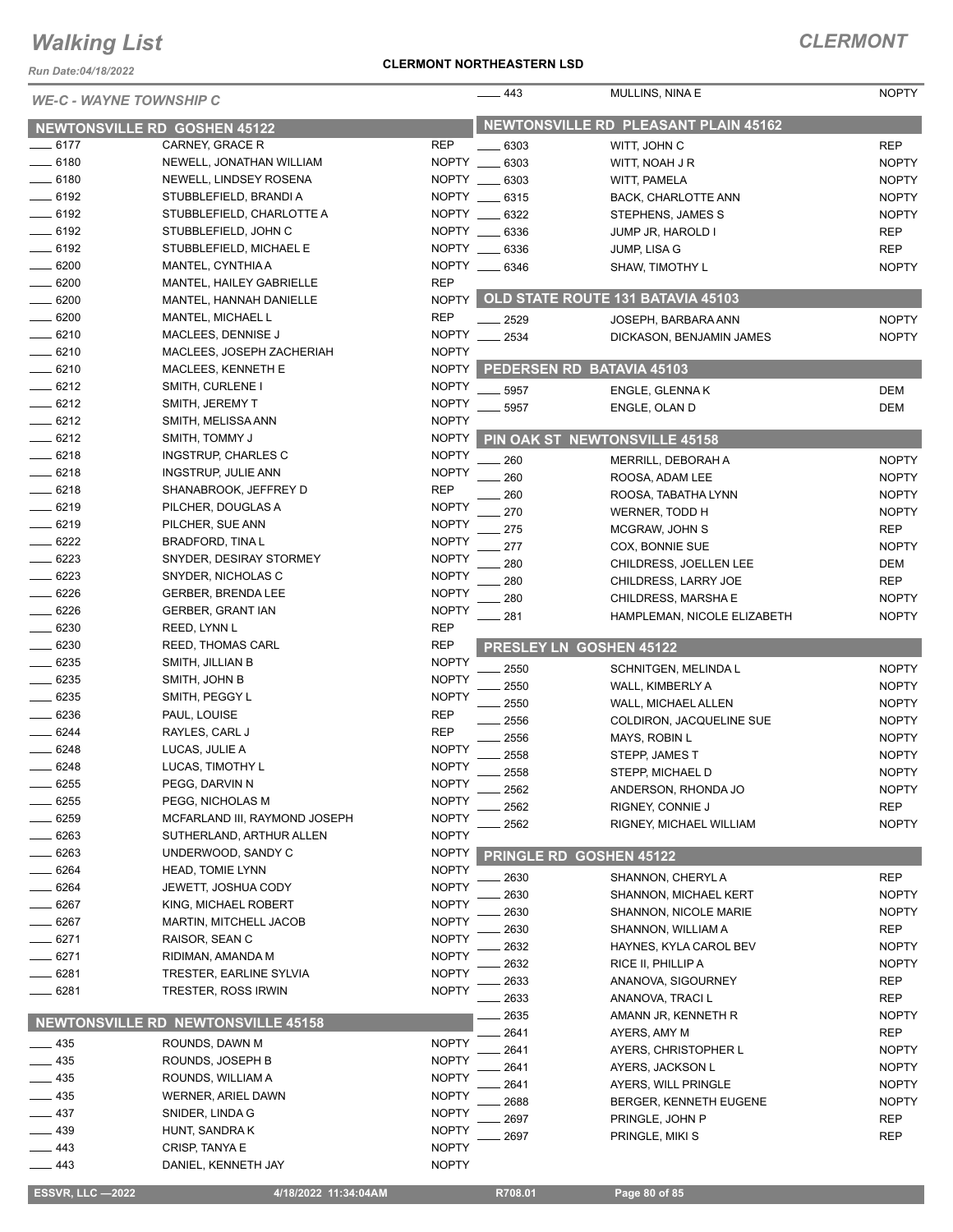*Run Date:04/18/2022*

#### **CLERMONT NORTHEASTERN LSD**

|                                |                                             |                              | 6499                  | ELDER, DEBBIE CAROL                 | <b>NOPTY</b>                 |
|--------------------------------|---------------------------------------------|------------------------------|-----------------------|-------------------------------------|------------------------------|
| <b>WE-C - WAYNE TOWNSHIP C</b> |                                             |                              | 6499                  | ELDER, THOMAS MARK                  | <b>NOPTY</b>                 |
| <b>ROBIN LN GOSHEN 45122</b>   |                                             |                              | 6501                  | DOLL, PATRICIA A                    | <b>NOPTY</b>                 |
| 2300                           | BROWN, KELLY E                              | <b>NOPTY</b>                 | 6503                  | OSTHOLTHOFF, DONALD G               | <b>NOPTY</b>                 |
| $-2310$                        | FULTZ, EMMA L                               | <b>NOPTY</b>                 | 6503                  | OSTHOLTHOFF, LAURA MAE              | <b>NOPTY</b>                 |
| $-2310$                        | FULTZ, H TIM                                | <b>NOPTY</b>                 | 6533                  | LOVINS, DANNY R                     | <b>NOPTY</b>                 |
| $-2311$                        | ABRAMS, JOHN M                              | <b>NOPTY</b>                 | 6533                  | LOVINS, KATHY K                     | <b>NOPTY</b>                 |
|                                |                                             |                              | 6537                  | MCCARTHY, MICHAEL S                 | <b>REP</b>                   |
| <b>ROUDEBUSH RD</b>            | <b>GOSHEN 45122</b>                         |                              | 6537                  | <b>MCCOY, SABRINA MARIE</b>         | DEM                          |
| $-6011$                        | WILDER, DANIEL L                            | <b>NOPTY</b>                 | 6537                  | MCCOY, TIMOTHY D                    | <b>NOPTY</b>                 |
| $-6011$                        | WILDER, SARA J                              | <b>NOPTY</b>                 | 6545                  | PAPPAS, DANIEL                      | <b>DEM</b>                   |
| $-6021$                        | HOVEY JR, GEORGE J                          | <b>NOPTY</b>                 | 6545                  | PAPPAS, MAUREEN G                   | <b>NOPTY</b>                 |
| $-6021$                        | HOVEY, REBECCA L                            | <b>NOPTY</b>                 | 6545                  | PAPPAS, STEPHEN BRIAN               | <b>NOPTY</b>                 |
| $- 6021$                       | MOYER, JOHN W                               | <b>NOPTY</b>                 | 6549                  | DAM, FRANK JOHN                     | <b>REP</b>                   |
| 6029                           | STRACHAM, KATHERINE LYNN                    | <b>NOPTY</b>                 | 6549                  | DAM, JUANITA LYNN                   | <b>REP</b>                   |
| $-6029$                        | STRACHAM, WEESLEY WILLIAM                   | <b>NOPTY</b>                 | 6557                  | <b>HOPKINS, FREDA</b>               | <b>NOPTY</b>                 |
| $-6053$                        | <b>BAKER, ASHLEY NICOLE</b>                 | <b>NOPTY</b>                 | 6557                  | HOPKINS, RALPH C                    | <b>NOPTY</b>                 |
| $-6053$                        | LEE, THERESA                                | <b>NOPTY</b>                 | 6561                  | BENNINGTON, JENNIFER BETH           | <b>NOPTY</b>                 |
| $-6053$                        | MATTHEWS, DANIEL R                          | <b>REP</b>                   | 6561                  | BENNINGTON JR, JOHN G               | <b>NOPTY</b>                 |
| 6053                           | MATTHEWS, SHERRY E                          | <b>REP</b>                   | 6562                  | LOHMAN. DONALD D                    | <b>NOPTY</b>                 |
| $-6105$                        | PFEIFFER, KATHERINE L                       | <b>NOPTY</b>                 | 6564                  | <b>HELTON, EDWIN FOSTER</b>         | <b>NOPTY</b>                 |
| $-6105$                        | TERRY, DAVID BRIAN                          | <b>NOPTY</b>                 | 6564                  | WHITE, DEBORAH K                    | <b>REP</b>                   |
| $-6105$                        | TERRY, DEBORAH JUNE                         | <b>REP</b>                   | 6566                  | KOUTNY, FRANK L                     | <b>NOPTY</b>                 |
| $-6119$                        | HILL, TRACEY JO                             | <b>NOPTY</b>                 | 6567                  | <b>BAILEY, JOHN TANNER</b>          | <b>NOPTY</b>                 |
| $-6119$                        | HILL, VICTOR L                              | <b>NOPTY</b>                 | 6567<br>6567          | SMITH, DWIGHT D                     | <b>NOPTY</b><br><b>NOPTY</b> |
| $-6135$                        | HEADLEY, CYNTHIA A                          | <b>NOPTY</b>                 | 6569                  | SMITH, TINA L                       | <b>NOPTY</b>                 |
| $-6185$                        | COX, ANGELA NICKELLE                        | <b>NOPTY</b>                 | 6569                  | LOVITT, BETTY S<br>LOVITT, RONALD E | <b>NOPTY</b>                 |
| $-6185$                        | COX JR, EDWIN R                             | <b>NOPTY</b>                 | 6576                  | ROBINSON, CRYSTAL MARIE             | <b>NOPTY</b>                 |
| $- 6185$                       | COX, PENNY J                                | <b>NOPTY</b>                 | 6576                  | WEEKS JR, JOSEPH R                  | <b>NOPTY</b>                 |
| .6209                          | HOWELL, MICHAEL A                           | <b>NOPTY</b>                 | 6577                  | NUNLIST, EVERETT ANTHONY            | <b>NOPTY</b>                 |
| $-6209$                        | LEIST JR, CORY DANIEL                       | <b>NOPTY</b>                 | 6577                  | NUNLIST, KATHLEEN M                 | <b>NOPTY</b>                 |
| $-6213$                        | GLEASON, ADAM D                             | <b>NOPTY</b>                 | 6579                  | HOLTMAN, KRISTINA MICHELLE          | <b>NOPTY</b>                 |
| $-6213$                        | <b>GLEASON, SARAH E</b>                     | <b>REP</b>                   | 6579                  | HOLTMAN, TRACY NICOLE               | <b>NOPTY</b>                 |
| $- 6227$                       | PATER, DONNA FAYE                           | <b>NOPTY</b>                 | 6579                  | LAMBERT, ANDREW MICHAEL             | <b>NOPTY</b>                 |
| 6227                           | PATER, DYLAN JOE                            | <b>NOPTY</b>                 | 6579                  | <b>WALTERS, CAMERON ROBERT</b>      | <b>NOPTY</b>                 |
| 6229                           | ANDERSON, SHERI LYN                         | <b>REP</b>                   | 6580                  | LEWALLEN, AUSTIN NEIL               | <b>NOPTY</b>                 |
| 6229                           | ANDERSON, TROY DOUG                         | <b>REP</b>                   | 6584                  | ZIGGAS JR, JOHN J                   | <b>REP</b>                   |
| 6231                           | <b>CRAVENS, CHERIE G</b>                    | <b>NOPTY</b>                 | 6584                  | ZIGGAS, TAMARA ANN                  | <b>REP</b>                   |
| 6235                           | KIDWELL, BRADLEY JAMES                      | <b>NOPTY</b>                 | 6593                  | PHILHOWER, MCKENZY SCOUT            | <b>NOPTY</b>                 |
| 6235                           | MILLER, KENNETH R                           | <b>REP</b>                   | 6593                  | PHILHOWER, SARAH K                  | <b>NOPTY</b>                 |
| 6235                           | WILFONG, WENDY M                            | <b>NOPTY</b>                 | 6596                  | HOPKINS, GEARLDINE                  | <b>NOPTY</b>                 |
| 6299                           | <b>MASON, THOMAS J</b>                      | <b>NOPTY</b>                 | 6600                  | REECE, SUE H                        | <b>REP</b>                   |
| 6307                           | PENDERGRASS, ELLIS MORGAN                   | <b>NOPTY</b>                 | 6600                  | REECE, WILLIAM H                    | <b>REP</b>                   |
| 6307                           | PENDERGRASS, MICHELLE R                     | <b>NOPTY</b>                 | 6608                  | DAVIS, BETTY LOU                    | <b>NOPTY</b>                 |
| 6311                           | <b>BRATH, JAMES J</b>                       | <b>REP</b>                   | 6608                  | DAVIS, JEFFREY LOUIS                | <b>NOPTY</b>                 |
| - 6311                         | <b>BRATH, LINDA A</b>                       | <b>REP</b>                   |                       |                                     |                              |
| 6335                           | HOUSE, MATTHEW W                            | <b>NOPTY</b>                 | <b>SPRING HILL RD</b> | <b>GOSHEN 45122</b>                 |                              |
| $-6335$                        | HOUSE, RHONDA M                             | <b>NOPTY</b><br><b>NOPTY</b> | $-2710$               | <b>BAUSCHER, REGINA ANN</b>         | <b>NOPTY</b>                 |
| - 6339<br>. 6339               | CONNER, GREGORY H                           | <b>NOPTY</b>                 | 2710                  | <b>BAUSHER, STEVEN KENT</b>         | <b>NOPTY</b>                 |
| $-6359$                        | CONNER, NANNETTE<br><b>BISHOP, BLAKE D</b>  | <b>NOPTY</b>                 | 2717                  | COUCH, ANTHONY J                    | <b>NOPTY</b>                 |
|                                |                                             | <b>NOPTY</b>                 | 2717                  | COUCH, LEAH NAOMI                   | <b>NOPTY</b>                 |
| - 6359<br>- 6359               | <b>BISHOP, CHRISTINA LEE</b>                | <b>NOPTY</b>                 | 2718                  | RICHARDS, JANICE E                  | <b>NOPTY</b>                 |
| $-6375$                        | BISHOP II, JAMES RONALD<br>STOPHLET, ANNA B | <b>NOPTY</b>                 | 2718                  | RICHARDS, RICHARD D                 | <b>NOPTY</b>                 |
| 6375                           |                                             | <b>NOPTY</b>                 | 2721                  | ROETTING, JANET LEE                 | DEM                          |
|                                | STOPHLET, MATTHEW G                         |                              | 2721                  | ROETTING, JERRY JOSEPH              | DEM                          |
| <b>SAVILLE LN GOSHEN 45122</b> |                                             |                              | 2722                  | <b>BROWN, SAMUEL G</b>              | <b>NOPTY</b>                 |
| 6201                           | MCQUEEN, BILLY RAY                          | <b>REP</b>                   | 2722                  | GONDA, JOANIE L                     | <b>NOPTY</b>                 |
| 6203                           | TYGRETT HARRIS, PAULA J                     | <b>NOPTY</b>                 | 2722                  | <b>GONDA II, TERRY F</b>            | <b>NOPTY</b>                 |
|                                |                                             |                              | 2725                  | NIMMO, MICHAEL RAY                  | <b>NOPTY</b>                 |
| <b>SHILOH RD GOSHEN 45122</b>  |                                             |                              | 2725                  | NIMMO, TAMMY KAY                    | <b>REP</b>                   |
| __ 6495                        | SEBOLT, JOSHUA MICHAEL                      | <b>NOPTY</b>                 | 2726                  | TAYLOR, JOHN EDWARD                 | <b>NOPTY</b>                 |
|                                |                                             |                              | 2726                  | <b>TAYLOR, KATHLEEN</b>             | <b>NOPTY</b>                 |
| <b>ESSVR, LLC -2022</b>        | 4/18/2022 11:34:04AM                        |                              | R708.01               | Page 81 of 85                       |                              |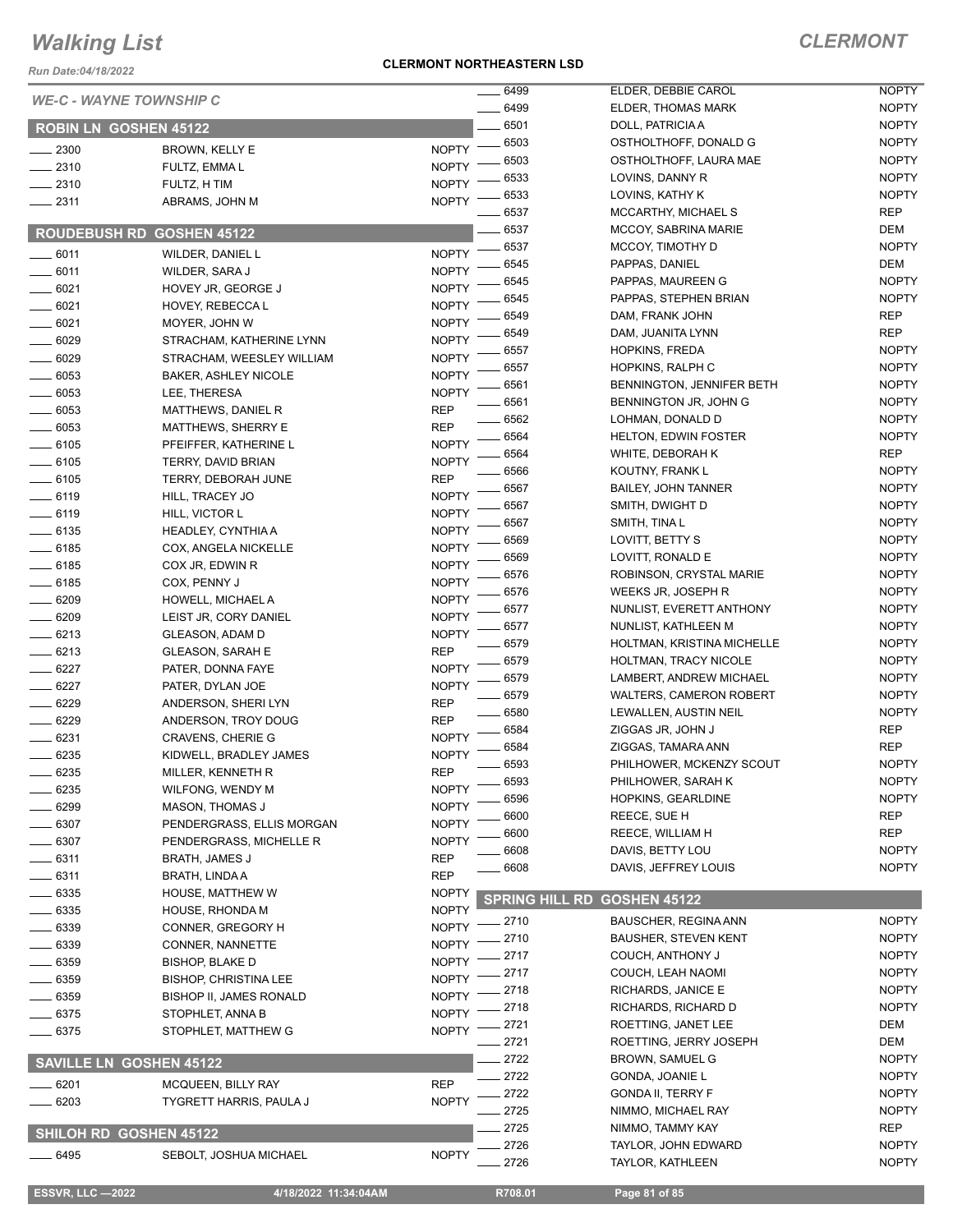*Run Date:04/18/2022*

#### **CLERMONT NORTHEASTERN LSD**

### *CLERMONT*

|                    | <b>WE-C - WAYNE TOWNSHIP C</b>                   | $- 6028$                       | MAYS, WILLIAM TYLER            | <b>NOPTY</b>      |
|--------------------|--------------------------------------------------|--------------------------------|--------------------------------|-------------------|
|                    |                                                  | 6030                           | <b>MAYS, MARK STEVEN</b>       | <b>NOPTY</b>      |
| $-2730$            | <b>SPRING HILL RD GOSHEN 45122</b>               | 6030                           | STRUNK MCCANN, CYNTHIA LOUISE  | <b>NOPTY</b>      |
|                    | VONDERHAAR, BARRET WAYNE                         | NOPTY __ 6036<br>NOPTY __ 6040 | MUELLER, PEGGY J               | <b>REP</b>        |
| $-2730$<br>$-2733$ | VONDERHAAR, CHRISTINA HELEN<br>DURHAM, BARBARA D |                                | MAYS, DONNA JUNE               | <b>NOPTY</b>      |
| $-2733$            | <b>GRANT JR, DAVID ALLEN</b>                     | NOPTY __ 6110                  | ROBINSON, RHONDA R             | <b>NOPTY</b>      |
| $\frac{2734}{ }$   |                                                  | NOPTY __ 6112<br>DEM           | MULLINS, DAVID EARL            | <b>NOPTY</b>      |
| $\frac{1}{2735}$   | <b>MARTIN, MARGARET A</b>                        | $-6114$<br>NOPTY __ 6114       | KOCH, BENJAMIN H               | <b>NOPTY</b>      |
|                    | KIRBY IV, HARRIS                                 | NOPTY __ 6114                  | KOCH, CATHLEEN                 | DEM               |
| $-2735$            | KIRBY, JULIE A                                   |                                | KOCH, JAMES LAWRENCE           | <b>NOPTY</b>      |
| $-2735$            | KIRBY, SARAH GRACE                               | NOPTY __ 6116                  | BUTSCHER II, DENNIS H          | <b>NOPTY</b>      |
| $-2738$            | <b>BINNE, RICHARD H</b>                          | NOPTY __ 6116                  | <b>BUTSCHER, PATRICIA L</b>    | <b>NOPTY</b>      |
| $-2738$            | COCHRAN, BETTY E                                 | NOPTY __ 6117                  | RICHARDS, DARYL R              | <b>REP</b>        |
| $\frac{2742}{27}$  | JONES, LESA A                                    | <b>REP</b><br>$-6117$          | RICHARDS, LORA J               | <b>REP</b>        |
| $\frac{2742}{ }$   | JONES, WILLIAM GAIGE                             | <b>REP</b><br>$-6119$          | RICHARDS, STEVE DEAN           | <b>NOPTY</b>      |
|                    | STATE ROUTE 131 BATAVIA 45103                    | $-6130$                        | ASHCRAFT SR, CHRISTOPHER M     | <b>NOPTY</b>      |
|                    |                                                  | 6130                           | ASHCRAFT, LAURA J              | <b>NOPTY</b>      |
| $-2512$            | GRUNDHOEFER, KARMA ORENDA                        | NOPTY __ 6130                  | ATWOOD, SAMANTHA RAE           | <b>NOPTY</b>      |
| $\frac{2512}{25}$  | <b>GRUNDHOEFER, TIMOTHY GLASER</b>               | DEM _______ 6134               | HUCKE, JAMES PAUL              | <b>NOPTY</b>      |
| $\frac{2524}{ }$   | WILDERSPIN, DONALD G                             | NOPTY __ 6134                  | HUCKE, RITA MARIE              | <b>NOPTY</b>      |
| $-2524$            | WILDERSPIN, LINDSEY ROSE                         | NOPTY __ 6138                  | <b>MARTIN, MILAGROS</b>        | <b>NOPTY</b>      |
| $\frac{1}{2530}$   | COLLIER, MARILYN D                               | NOPTY __ 6139                  | ESTRIDGE, MELODIE G            | <b>NOPTY</b>      |
| $-2534$            | DICKASON, DARLA SUE                              | NOPTY __ 6139                  | ESTRIDGE, WILLIAM C            | <b>REP</b>        |
| $\frac{1}{2602}$   | DOLL, DEBORAH K                                  | NOPTY __ 6142                  | DUGAN, CHRISTOPHER J           | <b>NOPTY</b>      |
| $-2602$            | DOLL III, WALTER C                               | NOPTY __ 6142                  | DUGAN, KIMBERLY B              | <b>NOPTY</b>      |
| $-2620$            | MOORE, REBECCA E                                 | REP __ 6173                    | OWENS, BETTY R                 | REP               |
| $-2620$            | MOORE, ROGER E                                   | REP __ 6173                    | OWENS, ROBERT R                | <b>REP</b>        |
| $-2626$            | KELLEY, CHARLES W                                | NOPTY __ 6177                  | DIXON, ELIZABETH JOSEPHINE     | <b>NOPTY</b>      |
| $\frac{1}{2626}$   | KELLEY, JULIE P                                  | NOPTY __ 6177                  | DIXON, KELLY K                 | <b>NOPTY</b>      |
| $-2629$            | FOSTER, ERICA D                                  | NOPTY __ 6177                  | DIXON, MATTHEW W               | <b>NOPTY</b>      |
| $-2629$            | JONES, DOUGLAS M                                 | NOPTY __ 6181                  | DIXON, CHRISTOPHER W           | <b>NOPTY</b>      |
| $-2644$            | TOON, MICHELLE A                                 | NOPTY __ 6181                  | DIXON, RACHEL L                | <b>NOPTY</b>      |
| $- 2688$           | TALBERT, TIMOTHY B                               | NOPTY __ 6185                  | VOME, JERRY A                  | <b>NOPTY</b>      |
| $\frac{1}{2688}$   | TALBERT, WENDY L                                 | NOPTY __ 6185                  | VOME, KAREN F                  | <b>NOPTY</b>      |
| $-2719$            | COOPER II, MICHAEL                               | <b>REP</b><br>$-6189$          | HOWARD, ROBERT ANDREW          | <b>NOPTY</b>      |
| $-2749$            | FRY, JANET E                                     | NOPTY __ 6199                  | AGEE, BRANDY N                 | <b>NOPTY</b>      |
| $-2751$            | JONES, JASON F                                   | NOPTY __ 6207                  | BOWLES, HANNAH ELIZABETH       | <b>NOPTY</b>      |
| $-2759$            | APPEL, SHARON L                                  | NOPTY __ 6207                  | <b>BOWLES, RICHARD ALLAN</b>   | <b>NOPTY</b>      |
| $-2760$            | OPP, JOSEPH LEE                                  | NOPTY __ 6207                  | <b>BOWLES, TAMMY L</b>         | <b>NOPTY</b>      |
| $-2760$            | OPP, LAUREN ASHLEY                               | NOPTY __ 6210                  | <b>WRISTON, CLYDE NEAL</b>     | <b>NOPTY</b>      |
| _ 2765             | STONE, JACOB MATTHEW                             | REP<br>$- 6210$                | <b>WRISTON, TERESA D</b>       | <b>NOPTY</b>      |
| $-2765$            | STONE, MELISSA D                                 | NOPTY __ 6214                  | SLUSHER, JANIS P M             | <b>NOPTY</b>      |
| $-2765$            | STONE, STEVEN W                                  | NOPTY __ 6219                  | <b>BESFOSSES, CHRISTINA M</b>  | <b>NOPTY</b>      |
|                    |                                                  | $-6219$                        | PHELPS, RODNEY S               | <b>NOPTY</b>      |
|                    | STATE ROUTE 727 GOSHEN 45122                     | 6220                           | REED, DARRIN OSHEA             | <b>NOPTY</b>      |
| $- 6004$           | HANEY, KAREN A                                   | NOPTY -6221                    | <b>FRAZIER, AMBER MICHELLE</b> | <b>NOPTY</b>      |
| $- 6004$           | LOSACKER, JAMES E                                | NOPTY __ 6221                  | FRAZIER, JENNIFER LIN          | <b>NOPTY</b>      |
| $\frac{1}{2}$ 6008 | SAPP, PATRICIA A                                 | $-6221$<br>DEM                 | FRAZIER JR, JOHN LYNN          | <b>NOPTY</b>      |
| $- 6008$           | SAPP, STEVEN R                                   | $-6221$<br>DEM                 | FRAZIER, JULIUS ANTHONY        | <b>NOPTY</b>      |
| $-6012$            | FOSTER, JANEL R                                  | NOPTY __ 6222                  | WOODS, LORIANNE                | <b>NOPTY</b>      |
| $\frac{1}{2}$ 6016 | SMITH, TIFFANI LYNN                              | NOPTY -6222                    | WOODS, WILLIAM E               | <b>NOPTY</b>      |
| $\frac{1}{2}$ 6018 | VAUGHN, ERICA MARIE                              | NOPTY __ 6224                  | BOWYER, TINA M                 | <b>NOPTY</b>      |
| $- 6021$           | PENDLETON, CHRISTA L                             | NOPTY __ 6227                  | PULLEN, CAROL A                | REP               |
| $- 6021$           | SETTEMBRE, ANTHONY J                             | NOPTY -6227                    | PULLEN, ROBERT M               | <b>REP</b>        |
| $\frac{6023}{2}$   | PENDLETON JR, JAMES E                            | NOPTY __ 6230                  | HENIZE, MICHAEL RAY            | <b>NOPTY</b>      |
| $-6023$            | PENDLETON, JAMES JUSTIN                          | NOPTY -6250                    | FISHER, JOHN W                 | <b>NOPTY</b>      |
| $-6024$            |                                                  | NOPTY __ 6251                  | WOESTE, BARBARA ANN            | <b>REP</b>        |
|                    | MAYS, ASHLEY NICOLE                              | NOPTY __ 6251                  | WOESTE, BARBARA ANN            | <b>NOPTY</b>      |
| $- 6028$           | MAYS, CHRISTOPHER SCOTT                          | NOPTY -6251                    | WOESTE, CORINAH ELIZABETH      | <b>NOPTY</b>      |
| $- 6028$           | MAYS, DEBORAH A                                  | NOPTY __ 6251                  |                                | REP               |
| $\frac{1}{2}$ 6028 | MAYS, MARK STEVEN                                |                                | WOESTE, JEFFREY A              |                   |
| $- 6028$           | MAYS, REBECKA ANN                                | NOPTY -6251                    | WOESTE, MARIAH MARIE LESLIE    | REP<br><b>REP</b> |
| $=6028$            | MAYS, STEVEN THOMAS                              | NOPTY __ 6251                  | WOESTE, REBEKAH NATASHA HILDA  |                   |
| _____ 6028         | MAYS, W SCOTT                                    | NOPTY __ 6251                  | WOESTE, SHARIKAH M             | <b>NOPTY</b>      |

 **ESSVR, LLC —2022 4/18/2022 11:34:04AM R708.01 Page 82 of 85**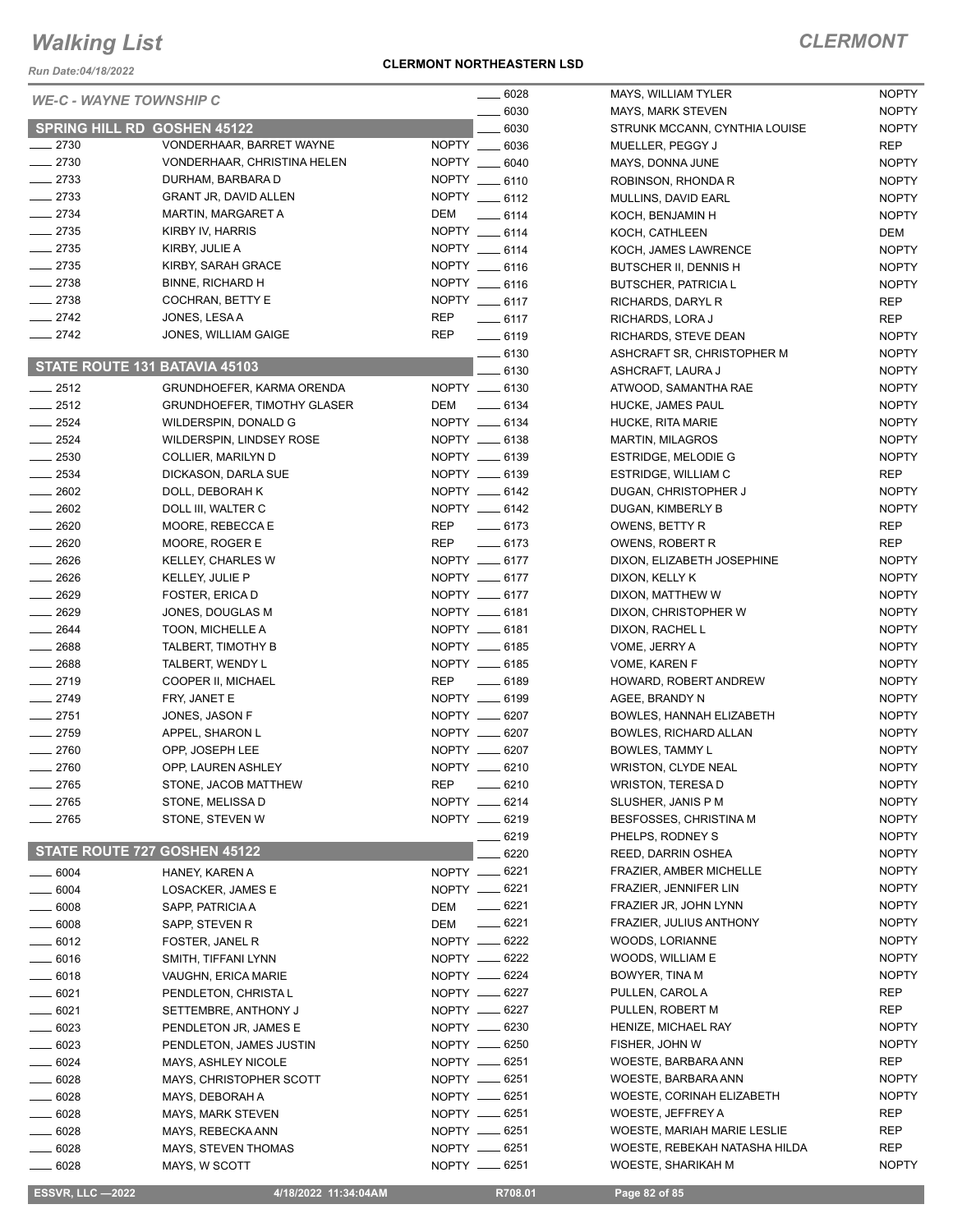*Run Date:04/18/2022*

#### *WE-*

#### **CLERMONT NORTHEASTERN LSD**

|                    | <b>WE-C - WAYNE TOWNSHIP C</b>      | $- 6398$                         | STABLER, JEFFERY M                         | <b>NOPTY</b> |
|--------------------|-------------------------------------|----------------------------------|--------------------------------------------|--------------|
|                    |                                     | 6404                             | ENGLAND, BRIAN P                           | <b>NOPTY</b> |
|                    | <b>STATE ROUTE 727 GOSHEN 45122</b> | 6404                             | ENGLAND, ZACHARY CORBIN                    | <b>NOPTY</b> |
| $- 6254$           | JONES, GARY L                       | $- 6404$<br><b>REP</b>           | ENGLAND, ZOE CAMERON                       | <b>NOPTY</b> |
| $-6254$            | SMITH, ROBERT E                     | NOPTY __ 6405                    | LANG, TERESA L                             | <b>NOPTY</b> |
| __ 6259            | ODONNELL SKAGGS, GRETCHEN MARI      | NOPTY __ 6405                    | LANG, THOMAS A                             | <b>NOPTY</b> |
| $- 6259$           | SKAGGS, CARL ANDREW                 | NOPTY __ 6409                    | <b>GARDNER, MELISSA K</b>                  | <b>NOPTY</b> |
| $- 6267$           | HORNSCHEMEIER, JOAN E               | $- 6409$<br>DEM                  | <b>GARDNER, MICHAEL G</b>                  | <b>NOPTY</b> |
| $- 6267$           | HORNSCHEMEIER, SHAWN C              | DEM<br>$-6410$                   | <b>GRIFFIN, CECIL R</b>                    | <b>NOPTY</b> |
| $-6273$            | MURPHY, ROBERT W                    | NOPTY __ 6410                    | GRIFFIN, JEFFREY DAVID                     | <b>NOPTY</b> |
| $-6273$            | MURPHY, SHAUNA LEE                  | NOPTY -6410                      | <b>GRIFFIN, KAREN S</b>                    | <b>NOPTY</b> |
| $- 6275$           | HOUCHEN, DANIELLE MARIE             | <b>NOPTY</b>                     |                                            |              |
| $-6281$            | RHIZOR, PAUL G                      |                                  | NOPTY STATE ROUTE 727 PLEASANT PLAIN 45162 |              |
| $- 6285$           | ZIEGLER SR, RICHARD F               | NOPTY __ 6428                    | <b>BOISSEAU, ROBERT G</b>                  | <b>NOPTY</b> |
| $- 6287$           | HALL, ANTHONY W                     | NOPTY __ 6433                    | SONNENBERG, JOSEPH W                       | <b>REP</b>   |
| $- 6288$           | RITCHEY, JANET                      | REP<br>$\frac{1}{2}$ 6433        | SONNENBERG, MELODY L                       | <b>REP</b>   |
| $- 6301$           | WEIR, RACHAEL MICHELE               | NOPTY __ 6451                    | ALTHAMMER, BRYAN KEITH                     | <b>NOPTY</b> |
| $\frac{1}{2}$ 6301 | WILSON, ELIZABETH A                 | NOPTY __ 6451                    | ALTHAMMER, KAYLYN RENE                     | <b>NOPTY</b> |
| $- 6321$           | FRIEDHOFF, DAVID ANDREW             | NOPTY __ 6451                    | <b>BROCK, CARLA L</b>                      | <b>NOPTY</b> |
| $\equiv$ 6330      | STETSON, JAMES F                    | DEM<br>$-6451$                   | <b>BROCK JR, SIE</b>                       | <b>NOPTY</b> |
| $\frac{1}{2}$ 6332 | STETSON, JOANN D                    | DEM<br>$-6451$                   |                                            | <b>NOPTY</b> |
|                    |                                     | NOPTY __ 6451                    | ESSELSTEIN, AMANDA KAY                     | <b>NOPTY</b> |
| $- 6334$           | COOK, TIFFANY LYNNE                 |                                  | <b>ESSELSTEIN, ANDREW JOSEPH</b>           |              |
| $- 6334$           | MULLINS, MARISSA ANN                | NOPTY __ 6558                    | <b>GRIFFIS, CHANDRA HUNTER ROSE</b>        | <b>NOPTY</b> |
| $\frac{1}{2}$ 6336 | ROOKS, ALYSSA DIAMENTINA            | DEM<br>$\frac{1}{2}$ 6558        | <b>GRIFFIS, DOLLIE C</b>                   | <b>NOPTY</b> |
| $\frac{1}{2}$ 6336 | ROOKS, JOEY R                       | NOPTY __ 6558                    | <b>GRIFFIS, RODNEY L</b>                   | <b>NOPTY</b> |
| $-6349$            | PETERS, CODY L                      | <b>NOPTY</b>                     | NOPTY STONELICK CREEK LN GOSHEN 45122      |              |
| $- 6350$           | <b>BISHOP, AUSTIN JAMES</b>         |                                  |                                            |              |
| $\frac{1}{2}$ 6350 | <b>BISHOP, EMILY ARIN</b>           | NOPTY __ 5936                    | MAIER, MARY L                              | <b>NOPTY</b> |
| $- 6351$           | <b>HICKS, BILLY CLYDE</b>           | <b>REP</b><br>5939               | BROWN, AMY L                               | <b>NOPTY</b> |
| $\frac{1}{2}$ 6351 | HICKS, ELIZABETH J                  | <b>REP</b><br>$\frac{1}{2}$ 5939 | BROWN, DARRYL E                            | <b>NOPTY</b> |
| $\frac{1}{2}$ 6352 | SPAULDING, BILLY C                  | NOPTY __ 5939                    | BROWN, WAYNE M                             | <b>NOPTY</b> |
| $\frac{1}{2}$ 6352 | SPAULDING, MARY C                   | NOPTY __ 5945                    | PENNINGTON, KENNETH M                      | <b>NOPTY</b> |
| $- 6353$           | ELLISON, SHERRY LYNN                | NOPTY __ 5945                    | PENNINGTON, MARGARET ANN                   | <b>NOPTY</b> |
| $- 6353$           | RIPLEY, JOSHUA D                    | NOPTY __ 5945                    | PENNINGTON, MICHAEL G                      | <b>NOPTY</b> |
| $\frac{1}{2}$ 6360 | DIXON, BRADLEY ROBERT               | NOPTY __ 5945                    | PENNINGTON, NICHOLAS STEPHEN               | <b>NOPTY</b> |
| $\frac{1}{2}$ 6360 | DIXON, RALPH A                      | NOPTY __ 5951                    | KIRBY, JEREMIAH S                          | <b>NOPTY</b> |
| $- 6365$           | HOUSE, CARLO SCOTT                  | NOPTY __ 5951                    | KIRBY, LORIE L                             | <b>NOPTY</b> |
| $\frac{1}{2}$ 6365 | <b>HOUSE, MARK DOUGLAS</b>          | NOPTY __ 5952                    | TARTER JR, JAMES BOYD                      | <b>REP</b>   |
| $- 6365$           | HOUSE SETTY, BONNIE JEAN            | NOPTY ___<br>5952                | TARTER, JULEE ANNA                         | <b>NOPTY</b> |
| $-6365$            | SETTY, RANDOLPH KENT                | NOPTY _<br>5952                  | TARTER, KATHY L                            | <b>REP</b>   |
| _ 6371             | HOUSE, JAMIE RENEE                  | NOPTY __ 5957                    | PARKER, DARLENE A                          | <b>REP</b>   |
| $-6373$            | NEWMAN, KENNETH WAYNE               | NOPTY __ 5957                    | PARKER JR, RANDALL W                       | <b>REP</b>   |
| $- 6373$           | NEWMAN, MELODY S                    | NOPTY __ 5958                    | TICKLE, JOANNA G                           | REP          |
| $- 6375$           | MCCLANAHAN, MONICA R                | NOPTY __ 5958                    | TICKLE, TIMOTHY E                          | REP          |
| $-6375$            | <b>UECKER, DENNIS J</b>             | NOPTY __ 5963                    | <b>WALTERS, BRIAN D</b>                    | <b>NOPTY</b> |
| __ 6379            | <b>UECKER, STEPHEN JOSEPH</b>       | <b>REP</b><br>5963               | WALTERS, STEPHANY NICOLE                   | <b>NOPTY</b> |
| $- 6380$           | CLEVENGER, HEATHER SUE              | <b>NOPTY</b><br>__ 5964          | ALFORD PRINGLE, CYNTHIA J                  | <b>NOPTY</b> |
| $\frac{1}{2}$ 6380 | CLEVENGER, VICTORIANA SUE           | NOPTY __<br>5964                 | PRINGLE, RICHARD HERBERT                   | <b>NOPTY</b> |
| $- 6380$           | <b>NEAL, SHAUN PATRICK</b>          | NOPTY __<br>5969                 | HILL, ELLEN C                              | <b>NOPTY</b> |
| $\frac{1}{2}$ 6381 | MAYER, BEVERLY J                    | REP<br>$- 5969$                  | HILL, TIMOTHY R                            | <b>NOPTY</b> |
| ____ 6381          | MAYER, MICHAEL E                    | REP<br>$-5970$                   | KEESEE, KYLE LAYNE                         | <b>NOPTY</b> |
| $-6382$            | MCGEE, LUKE E                       | REP<br>_ 5970                    | <b>KEESEE, TERESA A</b>                    | <b>NOPTY</b> |
| _ 6383             | EARLES, RICHARD S                   | NOPTY __ 5975                    | THOMPSON, RACHEL LEIGH                     | <b>NOPTY</b> |
| $- 6383$           | THERY, HANNAH JADE                  | NOPTY __ 5975                    | THOMPSON, STEPHEN RUSSELL                  | REP          |
| $- 6384$           | HOLLON, DEMIAN                      | DEM                              |                                            |              |
| $\frac{1}{2}$ 6384 | HOLLON, RAYMOND W                   |                                  | NOPTY SUMMER HILL RD GOSHEN 45122          |              |
| $- 6384$           | SHELTON, CORRINE MARIE              | NOPTY __ 2518                    |                                            |              |
| 6386               | HATFIELD, JONATHON WAYNE            | <b>NOPTY</b>                     | KEMPF, LACINDA JESSICA                     | <b>NOPTY</b> |
| _ 6386             | WHITE, STEVEY RAY                   | $-2518$<br><b>NOPTY</b>          | ROSSER, ROBIN W                            | <b>NOPTY</b> |
| $- 6388$           | WHITAKER, CARLA H                   | $-2518$<br><b>DEM</b>            | ROSSER, SHERRI A                           | <b>NOPTY</b> |
| $\frac{1}{2}$ 6390 | WILLIS, RHONDA DENISE               | 2526<br><b>NOPTY</b>             | DODD, STEPHEN R                            | DEM          |
| $- 6398$           |                                     | 2526<br><b>NOPTY</b>             | DODD, TERESA                               | DEM          |
|                    | HARRIS, KAYLIE MAE                  | 2526                             | THOMAS, ROSALIE                            | <b>NOPTY</b> |
| __ 6398            | STABLER, AMY J                      | <b>NOPTY</b>                     |                                            |              |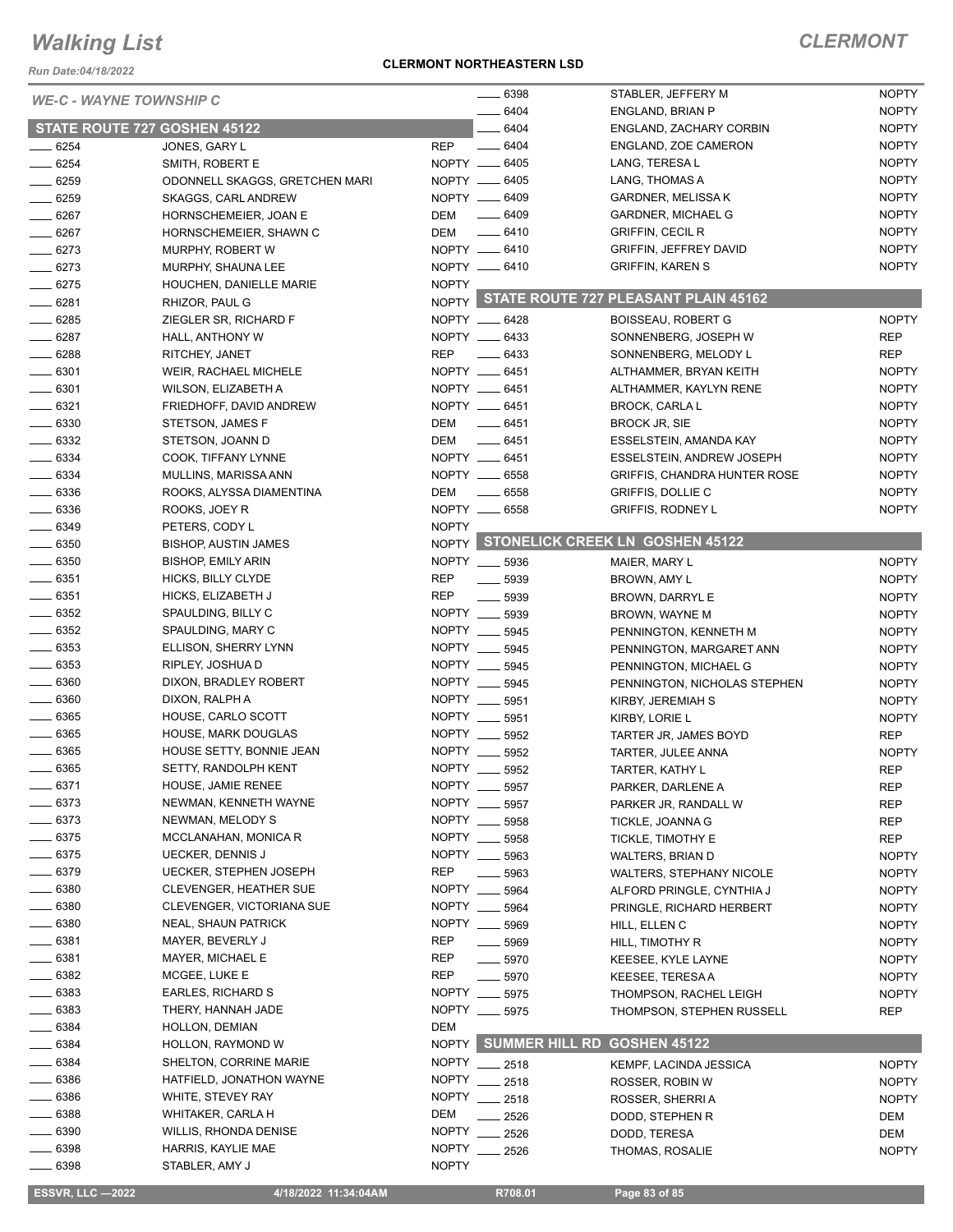*Run Date:04/18/2022*

### **CLERMONT NORTHEASTERN LSD**

|          |                                      |              | $\frac{1}{2}$ 732  | <b>HELTON, MELISA DANYEL</b>          | <b>NOPTY</b> |
|----------|--------------------------------------|--------------|--------------------|---------------------------------------|--------------|
|          | <b>WE-C - WAYNE TOWNSHIP C</b>       |              | $\frac{1}{2}$ 732  | SPANGLER, BRYAN J                     | <b>NOPTY</b> |
|          | SUMMER HILL RD GOSHEN 45122          |              | $-738$             | BERTA, JOSHUA R                       | <b>NOPTY</b> |
| 2530     | DALES REYNOLDS, JAMIE NICOLE         | <b>REP</b>   | $\frac{1}{2}$ 738  | MCKIBBEN, CARMELLA MARIE              | <b>NOPTY</b> |
| $-2530$  | REYNOLDS, JOSHUA I                   | <b>REP</b>   | $\frac{1}{2}$ 750  | <b>BROWN, BRIAN E</b>                 | <b>NOPTY</b> |
|          |                                      |              | $\sim$ 750         | <b>BROWN, KIMBERLY L</b>              | <b>NOPTY</b> |
|          | <b>WALD LN GOSHEN 45122</b>          |              | $-750$             | TAULBEE, OPAL                         | <b>NOPTY</b> |
| $-6226$  | RACK, JULIE E                        |              | NOPTY -806 #APT 3  | HOUZE JR, BENJAMIN C                  | <b>NOPTY</b> |
| .6226    | RACK, KEVIN M                        |              | NOPTY -807         | WALKER, LEONARD L                     | <b>REP</b>   |
| $-6226$  | RACK, MICHAEL PHILLIP                |              | NOPTY -807         | WALKER, PEGGY S                       | <b>REP</b>   |
| $-6229$  | SUNDERHAUS, ERIC M                   |              | NOPTY -808         | <b>GAUNCE, MELISSA M</b>              | <b>NOPTY</b> |
| $-6229$  | SUNDERHAUS, JENNIFER A               |              | NOPTY -808         | OPOKU, AMY J                          | <b>NOPTY</b> |
| $- 6231$ | SCHMIDT, CAROL A                     | <b>REP</b>   | $-810$             | <b>HELTON, MARY ANN</b>               | <b>NOPTY</b> |
| $-6232$  | AYRES, GAYLYNE J                     |              | NOPTY -812         | <b>BAKER, THERESA ANNE</b>            | <b>REP</b>   |
| $- 6232$ | AYRES, PAUL R                        |              | NOPTY -812         | <b>WATSON, BRIAN LESLIE</b>           | <b>NOPTY</b> |
| $- 6237$ | PACELLA, BARBARA JEAN                |              | NOPTY -814         | <b>ESTEP, TYLER ADAM</b>              | <b>NOPTY</b> |
| $-6237$  | PACELLA, JOSEPH STEPHEN              |              | NOPTY -814         | EVANCHYK, ALEXANDRA MARIE             | <b>NOPTY</b> |
| $- 6237$ | PACELLA, STEPHEN JOSEPH              |              | NOPTY -844         | STEIN, AMY ROSE                       | <b>NOPTY</b> |
| $- 6238$ | <b>GLANCY, ZACHARY PATRICK</b>       |              | NOPTY -844 #APT 2  | <b>GOLDFUSS, LISA MARIE</b>           | <b>NOPTY</b> |
| $-6240$  | JONES, SHIRLEY A                     |              | NOPTY -844 #APT 3  | STEIN, MICHAEL E                      | <b>NOPTY</b> |
| 6244     | <b>WALLACE, ANTHONY G</b>            | <b>REP</b>   | _____ 844 #APT 4   | <b>WRIGHT, MARION LEA</b>             | <b>NOPTY</b> |
| 6244     | WALLACE, LINDA D                     | <b>REP</b>   | ____ 844 #APT 6    | HICKEY, SAMANTHA MARIE                | <b>NOPTY</b> |
|          |                                      |              | 844 #APT 6         | HICKEY II, WILLIAM H                  | <b>NOPTY</b> |
|          | <b>WERNER LN GOSHEN 45122</b>        |              | 844 #APT 1         | BEAVEN, MICHAEL SHAWN                 | <b>NOPTY</b> |
| 5959     | <b>WERNER, RONALD F</b>              | <b>NOPTY</b> |                    |                                       |              |
| 5963     | ROBERTS, DARLENE J                   | <b>NOPTY</b> |                    | <b>ZENGROVE LN NEWTONSVILLE 45158</b> |              |
| 5963     | ROBERTS, LARRY RAY                   |              | NOPTY -8939        | MEINEKE JR, FRANK H                   | <b>NOPTY</b> |
| 5963     | WERNER, ALMA JEAN                    |              | NOPTY -8939        | MEINEKE, SUSAN L                      | <b>NOPTY</b> |
| $-5968$  | BALLOU, JODY WAYNE                   |              | NOPTY -8945        | KILUMBA, KALAMBA KAZADI               | <b>REP</b>   |
| $- 5968$ | LARKIN, ANDREW WILLIAM               |              | NOPTY -8948        | MEEHAN, JOHN M                        | <b>NOPTY</b> |
| $-5968$  | LARKIN, MAXWELL JAMES                |              | NOPTY -8951        | DUDEK, PATRICIA                       | <b>REP</b>   |
| $-5968$  | MORGAN, SAVANNAH ALLEN               |              | NOPTY -8951        | SMITH, ALFRED C                       | <b>REP</b>   |
| 5968     | SWIGER MORGAN, JESSICA ALLEN         |              | NOPTY -8951        | SMITH, MATTHEW SETH                   | <b>REP</b>   |
| 5969     | NOONAN, AMBER N                      | <b>NOPTY</b> |                    |                                       |              |
| 5969     | WERNER, MITCHELL CURTIS              |              | NOPTY TOTAL: 1,096 |                                       |              |
| 5971     | WERNER, ANTHONY R                    | <b>REP</b>   |                    |                                       |              |
| 5971     | WERNER, GLORIA M                     | <b>REP</b>   |                    |                                       |              |
|          |                                      |              |                    |                                       |              |
|          | <b>WOODLAND PARK DR GOSHEN 45122</b> |              |                    |                                       |              |
| 2950     | <b>BARKHURST, DAWN L</b>             | <b>NOPTY</b> |                    |                                       |              |
| 2950     | <b>BARKHURST, JASON R</b>            | <b>NOPTY</b> |                    |                                       |              |
| 2952     | PERRY, MICHAEL A                     | REP          |                    |                                       |              |
| 2952     | PERRY, SONJA R                       | <b>REP</b>   |                    |                                       |              |
| 2955     | MEYER, CHRISTOPHER W                 | <b>NOPTY</b> |                    |                                       |              |
| 2955     | MEYER, REBECCA JEAN                  | <b>NOPTY</b> |                    |                                       |              |
| 2956     | HAZARD, CONNIE SUE                   | <b>NOPTY</b> |                    |                                       |              |
| 2956     | HAZARD JR, WILLIAM J                 | REP          |                    |                                       |              |
| 2958     | HAYS HAUN, ROBIN S                   | <b>NOPTY</b> |                    |                                       |              |
| 2960     | BALDWIN, AVA REGINA                  | <b>NOPTY</b> |                    |                                       |              |
| 2960     | BALDWIN, CODY CATO                   | <b>NOPTY</b> |                    |                                       |              |
| 2960     | BALDWIN, DAVID L                     | <b>NOPTY</b> |                    |                                       |              |
| 2960     | BALDWIN, LOREN C                     | <b>NOPTY</b> |                    |                                       |              |
| 2965     | BATES, ANDREW B                      | <b>NOPTY</b> |                    |                                       |              |
| 2965     | BATES, TARA R                        | <b>NOPTY</b> |                    |                                       |              |
| 2969     | ANDERSON, MICHELE SUSAN              | <b>NOPTY</b> |                    |                                       |              |
| 2969     | ANDERSON, TERRY REECE                | <b>REP</b>   |                    |                                       |              |
|          |                                      |              |                    |                                       |              |
|          | <b>WRIGHT ST BATAVIA 45103</b>       |              |                    |                                       |              |
| 207      | MCCALL, DAVID J                      | <b>REP</b>   |                    |                                       |              |
| 207      | MCCALL, DAVID W                      | <b>NOPTY</b> |                    |                                       |              |
| 207      | MCCALL, DEBORAH A                    | <b>NOPTY</b> |                    |                                       |              |
| 730      | RITTER. GEORGE E                     | <b>NOPTY</b> |                    |                                       |              |